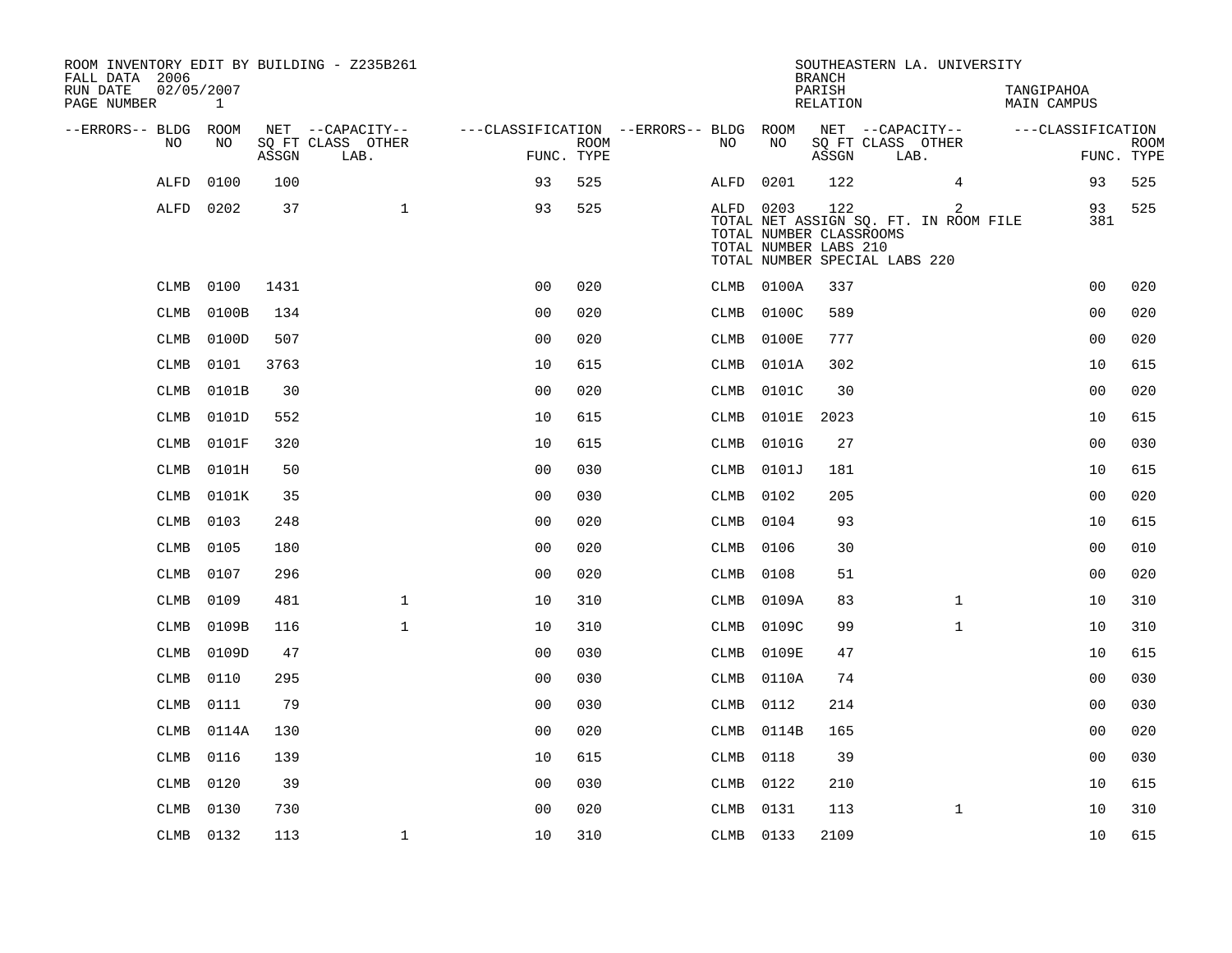| ROOM INVENTORY EDIT BY BUILDING - Z235B261<br>FALL DATA 2006 |       |       |                           |                                        |             |           |       | <b>BRANCH</b>      | SOUTHEASTERN LA. UNIVERSITY |                           |             |
|--------------------------------------------------------------|-------|-------|---------------------------|----------------------------------------|-------------|-----------|-------|--------------------|-----------------------------|---------------------------|-------------|
| RUN DATE<br>02/05/2007<br>PAGE NUMBER                        | 2     |       |                           |                                        |             |           |       | PARISH<br>RELATION |                             | TANGIPAHOA<br>MAIN CAMPUS |             |
| --ERRORS-- BLDG ROOM                                         |       |       | NET --CAPACITY--          | ---CLASSIFICATION --ERRORS-- BLDG ROOM |             |           |       |                    | NET --CAPACITY--            | ---CLASSIFICATION         |             |
| NO.                                                          | NO    | ASSGN | SQ FT CLASS OTHER<br>LAB. | FUNC. TYPE                             | <b>ROOM</b> | NO        | NO    | ASSGN              | SQ FT CLASS OTHER<br>LAB.   | FUNC. TYPE                | <b>ROOM</b> |
| <b>CLMB</b>                                                  | 0133A | 165   |                           | 0 <sub>0</sub>                         | 020         | CLMB      | 0133B | 100                |                             | 0 <sub>0</sub>            | 020         |
| <b>CLMB</b>                                                  | 0134A | 214   |                           | 0 <sub>0</sub>                         | 020         | CLMB      | 0134B | 231                |                             | 00                        | 020         |
| <b>CLMB</b>                                                  | 0135  | 171   |                           | 10                                     | 615         | CLMB      | 0136  | 154                | $\mathbf{1}$                | 10                        | 310         |
| <b>CLMB</b>                                                  | 0137  | 47    |                           | 0 <sub>0</sub>                         | 020         | CLMB      | 0137A | 131                |                             | 10                        | 615         |
| CLMB                                                         | 0137B | 37    |                           | 00                                     | 030         | CLMB      | 0137C | 91                 |                             | 00                        | 030         |
| <b>CLMB</b>                                                  | 0138  | 208   |                           | 0 <sub>0</sub>                         | 020         | CLMB      | 0140  | 479                |                             | 10                        | 615         |
| <b>CLMB</b>                                                  | 0140A | 28    |                           | 0 <sub>0</sub>                         | 020         | CLMB      | 0200A | 440                |                             | 0 <sub>0</sub>            | 020         |
| <b>CLMB</b>                                                  | 0200B | 274   |                           | 0 <sub>0</sub>                         | 020         | CLMB      | 0201A | 173                |                             | 10                        | 615         |
| <b>CLMB</b>                                                  | 0201B | 627   |                           | 0 <sub>0</sub>                         | 030         | CLMB      | 0202  | 494                |                             | 00                        | 020         |
| <b>CLMB</b>                                                  | 0203  | 501   |                           | 0 <sub>0</sub>                         | 020         | CLMB      | 0204  | 152                |                             | 10                        | 615         |
| <b>CLMB</b>                                                  | 0206  | 267   |                           | 0 <sub>0</sub>                         | 030         | CLMB      | 0208  | 52                 |                             | 0 <sub>0</sub>            | 020         |
| CLMB                                                         | 0210  | 258   |                           | 10                                     | 615         | CLMB      | 0210A | 56                 |                             | 0 <sub>0</sub>            | 030         |
| CLMB                                                         | 0210B | 66    |                           | 0 <sub>0</sub>                         | 010         | CLMB      | 0210C | 59                 |                             | 00                        | 030         |
| <b>CLMB</b>                                                  | 0212  | 228   |                           | 10                                     | 615         | CLMB      | 0212A | 66                 |                             | 00                        | 030         |
| <b>CLMB</b>                                                  | 0214  | 315   |                           | 0 <sub>0</sub>                         | 030         | CLMB      | 0216  | 290                | $\mathbf{1}$                | 10                        | 350         |
| CLMB                                                         | 0218  | 700   |                           | 10                                     | 680         | CLMB      | 0218A | 120                |                             | 10                        | 615         |
| <b>CLMB</b>                                                  | 0238  | 207   |                           | 0 <sub>0</sub>                         | 020         | CLMB      | 0300  | 973                |                             | 0 <sub>0</sub>            | 020         |
| <b>CLMB</b>                                                  | 0300A | 264   |                           | 0 <sub>0</sub>                         | 020         | CLMB      | 0300B | 375                |                             | 0 <sub>0</sub>            | 020         |
| <b>CLMB</b>                                                  | 0300C | 287   |                           | 0 <sub>0</sub>                         | 020         | CLMB      | 0300D | 529                |                             | 0 <sub>0</sub>            | 020         |
| <b>CLMB</b>                                                  | 0301  | 487   |                           | 00                                     | 030         | CLMB      | 0302  | 293                |                             | 00                        | 020         |
| <b>CLMB</b>                                                  | 0303  | 303   |                           | 0 <sub>0</sub>                         | 020         | CLMB      | 0304  | 91                 |                             | 00                        | 020         |
| <b>CLMB</b>                                                  | 0304A | 524   |                           | 0 <sub>0</sub>                         | 030         | CLMB      | 0305  | 92                 |                             | 0 <sub>0</sub>            | 020         |
| <b>CLMB</b>                                                  | 0306  | 30    |                           | 0 <sub>0</sub>                         | 010         | CLMB      | 0307  | 57                 |                             | 10                        | 615         |
| <b>CLMB</b>                                                  | 0308  | 51    |                           | 0 <sub>0</sub>                         | 020         | CLMB      | 0309  | 20                 |                             | 10                        | 615         |
| <b>CLMB</b>                                                  | 0310  | 297   |                           | 0 <sub>0</sub>                         | 030         | CLMB      | 0311  | 503                |                             | 0 <sub>0</sub>            | 030         |
| CLMB                                                         | 0312  | 207   |                           | 0 <sub>0</sub>                         | 030         | CLMB 0314 |       | 50                 |                             | 10                        | 615         |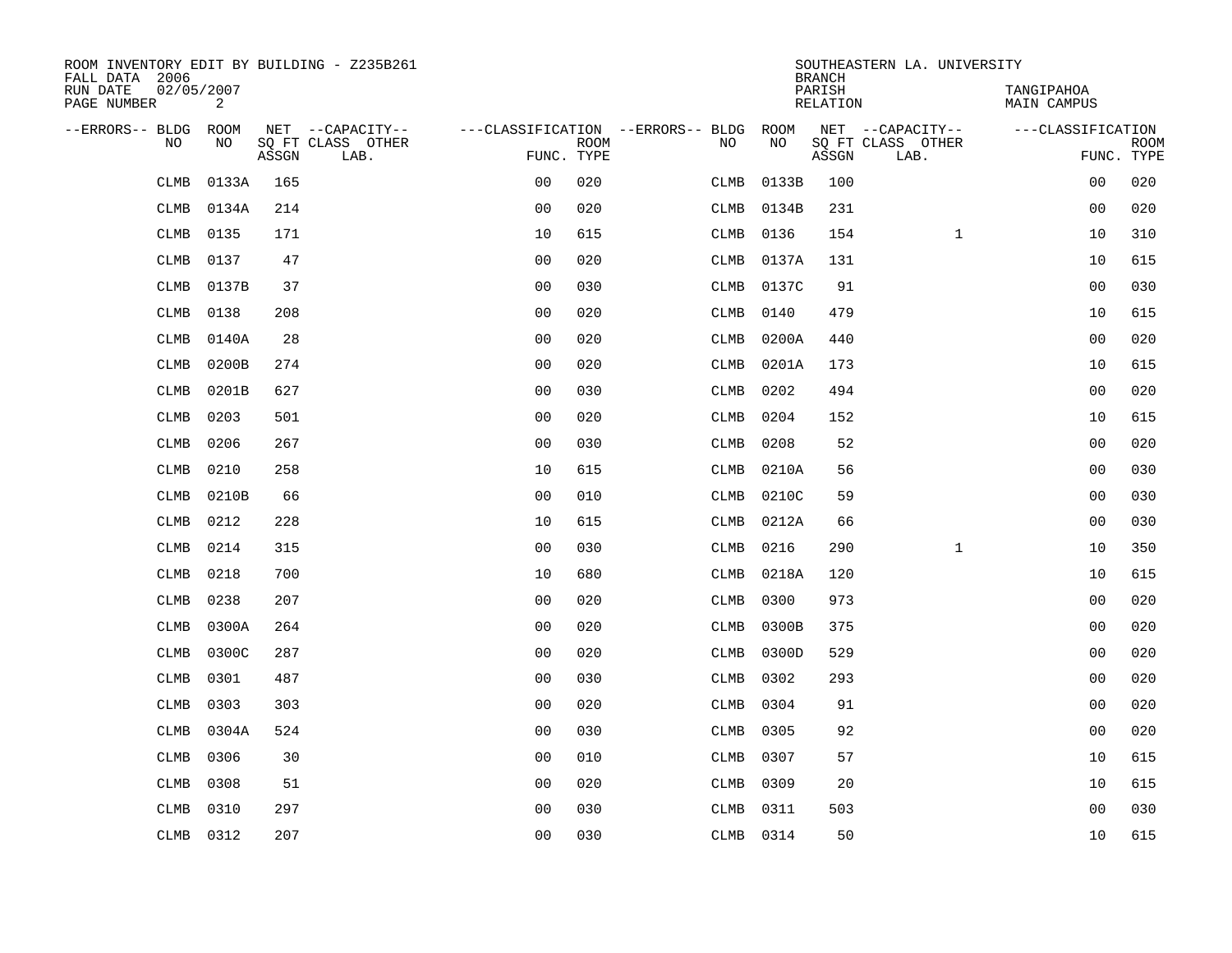| ROOM INVENTORY EDIT BY BUILDING - Z235B261<br>FALL DATA 2006 |                            |       |                           |                                   |                    |           |           | <b>BRANCH</b>                                                                           |      | SOUTHEASTERN LA. UNIVERSITY |                                       |                                  |                           |
|--------------------------------------------------------------|----------------------------|-------|---------------------------|-----------------------------------|--------------------|-----------|-----------|-----------------------------------------------------------------------------------------|------|-----------------------------|---------------------------------------|----------------------------------|---------------------------|
| RUN DATE<br>PAGE NUMBER                                      | 02/05/2007<br>$\mathbf{3}$ |       |                           |                                   |                    |           |           | PARISH<br><b>RELATION</b>                                                               |      |                             |                                       | TANGIPAHOA<br><b>MAIN CAMPUS</b> |                           |
| --ERRORS-- BLDG                                              | ROOM                       |       | NET --CAPACITY--          | ---CLASSIFICATION --ERRORS-- BLDG |                    |           | ROOM      |                                                                                         |      | NET --CAPACITY--            |                                       | ---CLASSIFICATION                |                           |
| N <sub>O</sub>                                               | NO.                        | ASSGN | SO FT CLASS OTHER<br>LAB. |                                   | ROOM<br>FUNC. TYPE | NO.       | NO        | ASSGN                                                                                   | LAB. | SQ FT CLASS OTHER           |                                       |                                  | <b>ROOM</b><br>FUNC. TYPE |
| <b>CLMB</b>                                                  | 0316                       | 20    |                           | 10                                | 615                | CLMB      | 0318      | 556                                                                                     |      |                             |                                       | 00                               | 030                       |
| <b>CLMB</b>                                                  | 0400                       | 1990  |                           | 10                                | 615                | CLMB      | 0400A     | 42                                                                                      |      |                             |                                       | 10                               | 615                       |
| <b>CLMB</b>                                                  | 0400B                      | 904   |                           | 10                                | 615                | CLMB      | 0401      | 36                                                                                      |      |                             |                                       | 10                               | 615                       |
| <b>CLMB</b>                                                  | 0402                       | 36    |                           | 10                                | 615                | CLMB 0403 |           | 77                                                                                      |      |                             |                                       | 0 <sub>0</sub>                   | 030                       |
| <b>CLMB</b>                                                  | 0404                       | 77    |                           | 0 <sub>0</sub>                    | 030                | CLMB      | 0405      | 197                                                                                     |      |                             |                                       | 10                               | 615                       |
| CLMB                                                         | 0406                       | 42    |                           | 0 <sub>0</sub>                    | 020                |           | CLMB 0407 | 42<br>TOTAL NUMBER CLASSROOMS<br>TOTAL NUMBER LABS 210<br>TOTAL NUMBER SPECIAL LABS 220 |      |                             | TOTAL NET ASSIGN SQ. FT. IN ROOM FILE | 00<br>16,952                     | 020                       |
| FAY0                                                         | 0100                       | 4631  |                           | 0 <sub>0</sub>                    | 020                | FAY0      | 0101      | 2839 154                                                                                |      |                             |                                       | 11                               | 110                       |
| FAY0                                                         | 0102                       | 70    |                           | 11                                | 115                | FAY0      | 0103      | 27                                                                                      |      |                             |                                       | 11                               | 115                       |
| FAY0                                                         | 0104                       | 54    |                           | 0 <sub>0</sub>                    | 010                | FAY0      | 0105      | 94                                                                                      |      |                             |                                       | 0 <sub>0</sub>                   | 030                       |
| FAY0                                                         | 0106                       | 405   |                           | 0 <sub>0</sub>                    | 030                | FAY0      | 0107      | 1797 108                                                                                |      |                             |                                       | 11                               | 110                       |
| FAY0                                                         | 0108                       | 157   |                           | 0 <sub>0</sub>                    | 030                | FAY0      | 0109      | 1793 111                                                                                |      |                             |                                       | 11                               | 110                       |
| FAY0                                                         | 0110                       | 205   |                           | 0 <sub>0</sub>                    | 030                | FAY0      | 0111      | 208                                                                                     |      |                             |                                       | 00                               | 030                       |
| FAY0                                                         | 0113                       | 167   |                           | 0 <sub>0</sub>                    | 030                | FAY0      | 0113A     | 67                                                                                      |      |                             |                                       | 00                               | 030                       |
| FAY0                                                         | 0114                       | 1276  |                           | 0 <sub>0</sub>                    | 030                | FAY0      | 0115      | 481                                                                                     |      |                             |                                       | 00                               | 020                       |
| FAY0                                                         | 0116                       | 5049  |                           | 0 <sub>0</sub>                    | 020                | FAY0      | 0117      | 72                                                                                      |      |                             |                                       | 0 <sub>0</sub>                   | 030                       |
| FAY0                                                         | 0118                       | 254   |                           | 0 <sub>0</sub>                    | 030                | FAY0      | 0119      | 1131                                                                                    |      | 25                          |                                       | 11                               | 210                       |
| FAY0                                                         | 0120                       | 1119  | 22                        | 11                                | 210                | FAY0      | 0121      | 91                                                                                      |      |                             |                                       | 0 <sub>0</sub>                   | 010                       |
| FAY0                                                         | 0122                       | 1209  | 47                        | 11                                | 250                | FAY0      | 0123      | 830                                                                                     | 42   |                             |                                       | 11                               | 110                       |
| FAY0                                                         | 0124                       | 161   |                           | 11                                | 315                | FAY0      | 0125      | 1130                                                                                    |      | 30                          |                                       | 11                               | 250                       |
| FAY0                                                         | 0126                       | 1232  | 42                        | 11                                | 210                | FAY0      | 0127      | 206                                                                                     |      | $\mathbf{1}$                |                                       | 11                               | 310                       |
| FAY0                                                         | 0127A                      | 100   |                           | 11                                | 315                | FAY0      | 0128      | 215                                                                                     |      |                             |                                       | 0 <sub>0</sub>                   | 030                       |
| FAY0                                                         | 0129                       | 1356  | 46                        | 11                                | 250                | FAY0      | 0130      | 217                                                                                     |      |                             |                                       | 00                               | 030                       |
| FAY0                                                         | 0131                       | 149   | $\mathbf{1}$              | 11                                | 310                | FAY0      | 0132      | 226                                                                                     |      |                             |                                       | 0 <sub>0</sub>                   | 010                       |
|                                                              | FAY0 0133                  | 481   |                           | 00                                | 020                | FAY0 0134 |           | 47                                                                                      |      |                             |                                       | 0 <sub>0</sub>                   | 010                       |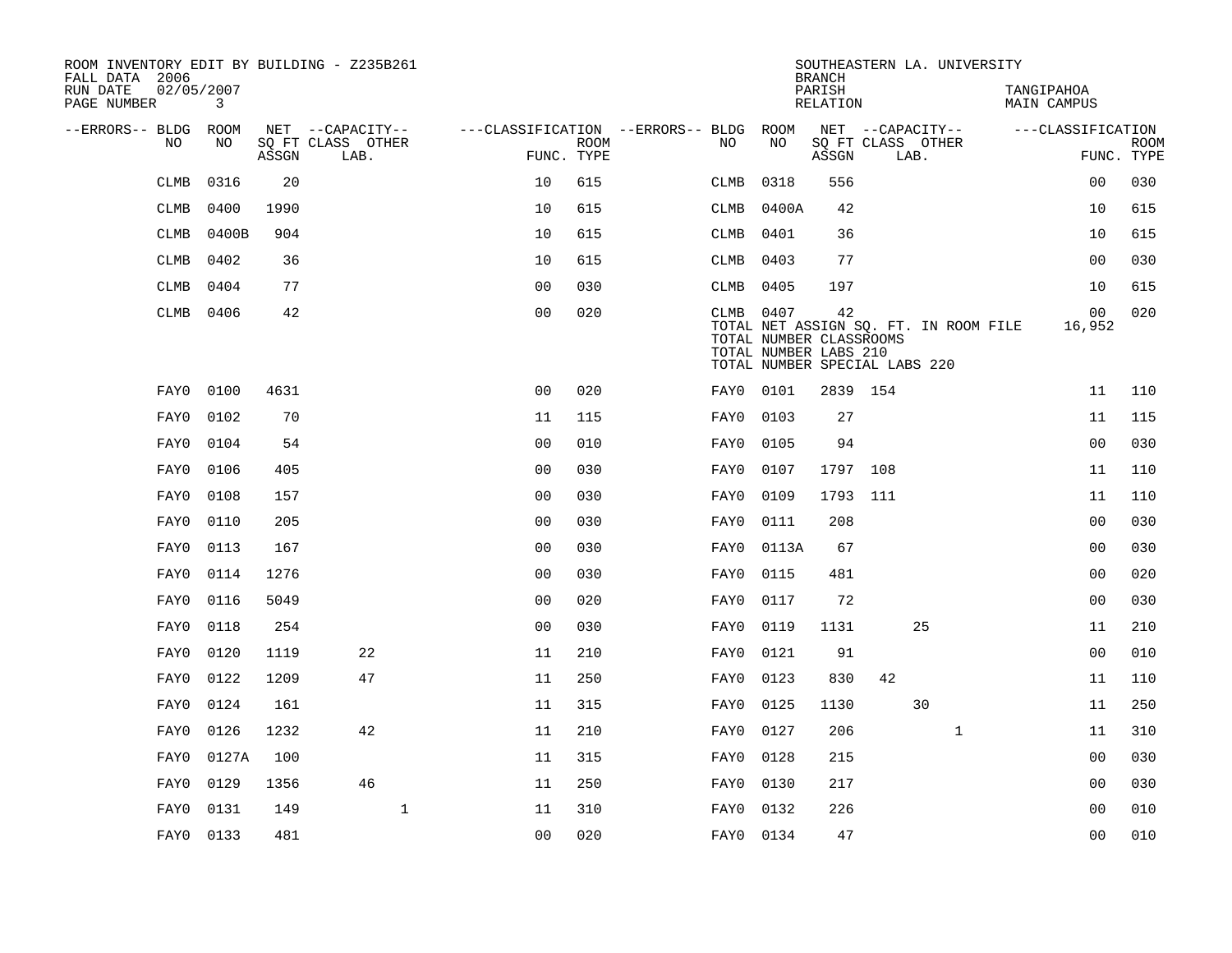| ROOM INVENTORY EDIT BY BUILDING - Z235B261<br>FALL DATA 2006 |                               |       |    |                           |                |             |                                        |            | <b>BRANCH</b>      | SOUTHEASTERN LA. UNIVERSITY |                           |                           |
|--------------------------------------------------------------|-------------------------------|-------|----|---------------------------|----------------|-------------|----------------------------------------|------------|--------------------|-----------------------------|---------------------------|---------------------------|
| RUN DATE<br>PAGE NUMBER                                      | 02/05/2007<br>$4\overline{ }$ |       |    |                           |                |             |                                        |            | PARISH<br>RELATION |                             | TANGIPAHOA<br>MAIN CAMPUS |                           |
| --ERRORS-- BLDG ROOM                                         |                               |       |    | NET --CAPACITY--          |                |             | ---CLASSIFICATION --ERRORS-- BLDG ROOM |            |                    | NET --CAPACITY--            | ---CLASSIFICATION         |                           |
| NO                                                           | NO                            | ASSGN |    | SQ FT CLASS OTHER<br>LAB. | FUNC. TYPE     | <b>ROOM</b> | NO                                     | NO         | ASSGN              | SQ FT CLASS OTHER<br>LAB.   |                           | <b>ROOM</b><br>FUNC. TYPE |
| FAY0                                                         | 0135                          | 47    |    |                           | 0 <sub>0</sub> | 010         | FAY0                                   | 0200       | 6082               |                             | 00                        | 020                       |
| FAY0                                                         | 0201                          | 556   |    |                           | 0 <sub>0</sub> | 020         | FAY0                                   | 0202       | 74                 |                             | 11                        | 115                       |
| FAY0                                                         | 0203                          | 34    |    |                           | 11             | 115         | FAY0                                   | 0204       | 667                | 24                          | 11                        | 110                       |
| FAY0                                                         | 0205                          | 1455  | 78 |                           | 11             | 110         | FAY0                                   | 0206       | 62                 |                             | 00                        | 030                       |
| FAY0                                                         | 0207                          | 1455  | 78 |                           | 11             | 110         | FAY0                                   | 0208       | 355                |                             | 00                        | 030                       |
| FAY0                                                         | 0209                          | 276   |    |                           | 0 <sub>0</sub> | 030         | FAY0                                   | 0210       | 89                 |                             | 0 <sub>0</sub>            | 030                       |
| FAY0                                                         | 0211                          | 687   |    | 24                        | 11             | 250         | FAY0                                   | 0212       | 872                | 42                          | 11                        | 110                       |
| FAY0                                                         | 0213                          | 860   | 42 |                           | 11             | 110         | FAY0                                   | 0214       | 874                | 42                          | 11                        | 110                       |
| FAY0                                                         | 0215                          | 879   |    | 36                        | 11             | 210         | FAY0                                   | 0216       | 874                | 42                          | 11                        | 110                       |
| FAY0                                                         | 0217                          | 454   | 20 |                           | 11             | 110         | FAY0                                   | 0218       | 861                | 42                          | 11                        | 110                       |
| FAY0                                                         | 0219                          | 481   |    |                           | 0 <sub>0</sub> | 020         | FAY0                                   | 0220       | 494                | 20                          | 11                        | 110                       |
| FAY0                                                         | 0221                          | 209   |    |                           | 0 <sub>0</sub> | 020         | FAY0                                   | 0222       | 165                |                             | 91                        | 655                       |
| FAY0                                                         | 0223                          | 694   |    | $\mathbf{1}$              | 11             | 650         | FAY0                                   | 0224       | 34                 |                             | 91                        | 655                       |
| FAY0                                                         | 0225                          | 1448  | 78 |                           | 11             | 110         | FAY0                                   | 0226       | 85                 |                             | 00                        | 030                       |
| FAY0                                                         | 0227                          | 1441  | 78 |                           | 11             | 110         | FAY0                                   | 0228       | 303                |                             | 0 <sub>0</sub>            | 030                       |
| FAY0                                                         | 0229                          | 127   |    |                           | 0 <sub>0</sub> | 030         | FAY0                                   | 0230       | 73                 |                             | 0 <sub>0</sub>            | 010                       |
| FAY0                                                         | 0231                          | 146   |    |                           | 0 <sub>0</sub> | 030         | FAY0                                   | 0232       | 874                | 42                          | 11                        | 110                       |
| FAY0                                                         | 0233                          | 435   | 14 |                           | 11             | 110         | FAY0                                   | 0234       | 874                | 42                          | 11                        | 110                       |
| FAY0                                                         | 0235                          | 292   |    |                           | 0 <sub>0</sub> | 030         | FAY0                                   | 0236       | 874                | 42                          | 11                        | 110                       |
| FAY0                                                         | 0237                          | 865   | 42 |                           | 11             | 110         | FAY0                                   | 0238       | 861                | 42                          | 11                        | 110                       |
| FAY0                                                         | 0239                          | 876   | 42 |                           | 11             | 110         | FAY0                                   | 0240       | 494                | 20                          | 11                        | 110                       |
| FAY0                                                         | 0241                          | 470   | 20 |                           | 11             | 110         | FAY0                                   | 0242       | 147                |                             | 00                        | 020                       |
| FAY0                                                         | 0300                          | 2942  |    |                           | 0 <sub>0</sub> | 020         | FAY0                                   | 0301       | 224                |                             | 0 <sub>0</sub>            | 020                       |
| FAY0                                                         | 0302                          | 1631  |    | $\mathbf 1$               | 11             | 310         | FAY0                                   | 0302A      | 99                 | $\mathbf{1}$                | 11                        | 315                       |
| FAY0                                                         | 0302B                         | 116   |    | $\mathbf 1$               | 11             | 310         | FAY0                                   | 0302C      | 188                | $\mathbf{1}$                | 11                        | 310                       |
| FAY0                                                         | 0302D                         | 189   |    | $\mathbf{1}$              | 11             | 310         |                                        | FAY0 0302E | 186                | $\mathbf{1}$                | 11                        | 310                       |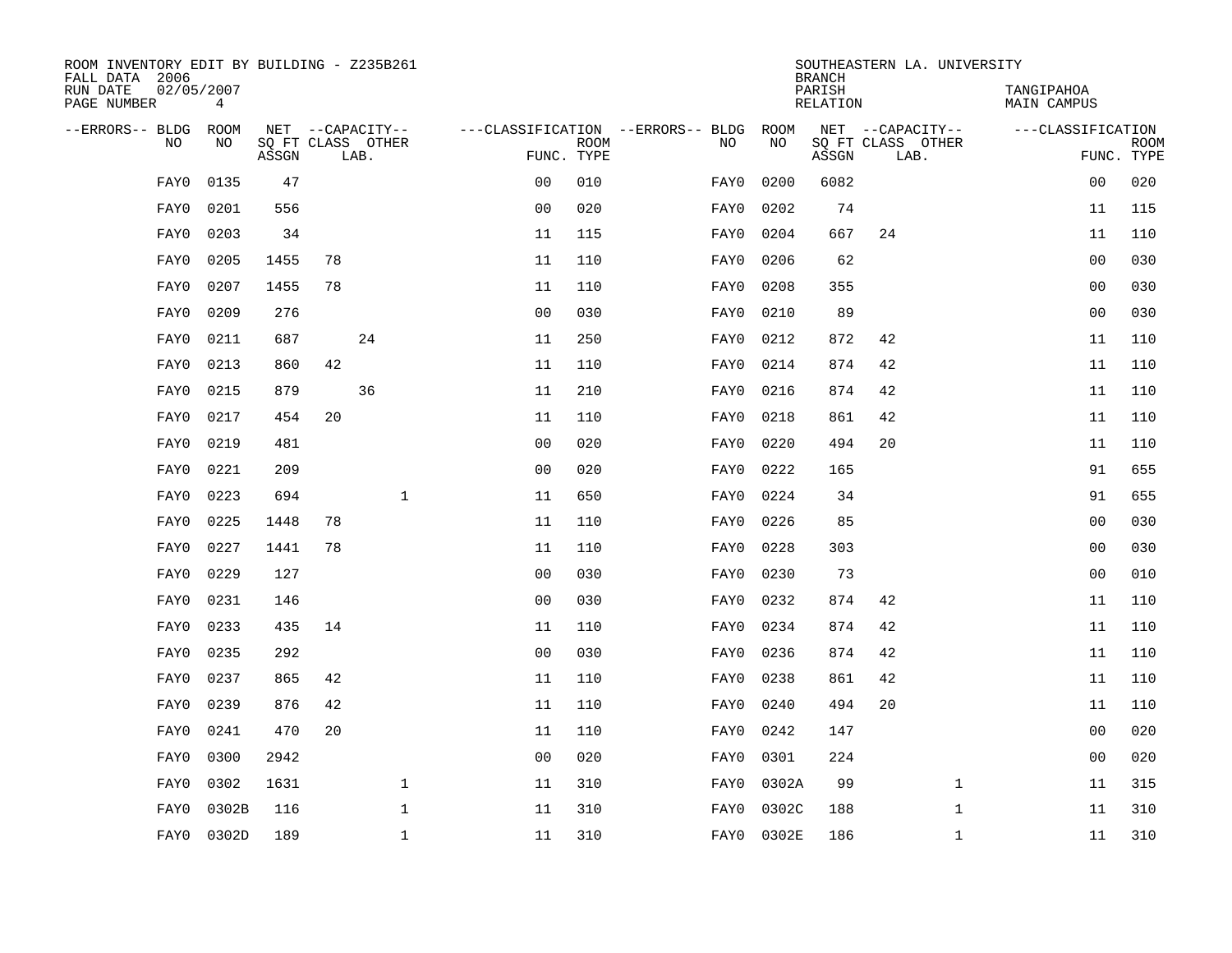| FALL DATA 2006<br>RUN DATE<br>PAGE NUMBER | 02/05/2007<br>5          |       | ROOM INVENTORY EDIT BY BUILDING - Z235B261    |                                                 |             |      |            | <b>BRANCH</b><br>PARISH<br>RELATION | SOUTHEASTERN LA. UNIVERSITY                   | TANGIPAHOA<br>MAIN CAMPUS |                           |
|-------------------------------------------|--------------------------|-------|-----------------------------------------------|-------------------------------------------------|-------------|------|------------|-------------------------------------|-----------------------------------------------|---------------------------|---------------------------|
| --ERRORS-- BLDG                           | ROOM<br><b>NO</b><br>NO. | ASSGN | NET --CAPACITY--<br>SO FT CLASS OTHER<br>LAB. | ---CLASSIFICATION --ERRORS-- BLDG<br>FUNC. TYPE | <b>ROOM</b> | NO   | ROOM<br>NO | ASSGN                               | NET --CAPACITY--<br>SQ FT CLASS OTHER<br>LAB. | ---CLASSIFICATION         | <b>ROOM</b><br>FUNC. TYPE |
|                                           | 0303<br>FAY0             | 430   | 10                                            | 11                                              | 350         | FAY0 | 0304       | 430                                 | $\mathbf{1}$                                  | 11                        | 650                       |
|                                           | 0306<br>FAY0             | 176   |                                               | 0 <sub>0</sub>                                  | 030         | FAY0 | 0307       | 421                                 | $\mathbf{1}$                                  | 11                        | 310                       |
|                                           | 0307A<br>FAY0            | 135   | $\mathbf{1}$                                  | 11                                              | 310         | FAY0 | 0307B      | 66                                  | $\mathbf{1}$                                  | 11                        | 315                       |
|                                           | 0307C<br>FAY0            | 204   | $\mathbf 1$                                   | 11                                              | 310         | FAY0 | 0308       | 426                                 | $\mathbf{1}$                                  | 11                        | 310                       |
|                                           | 0308A<br>FAY0            | 135   | $\mathbf{1}$                                  | 11                                              | 310         | FAY0 | 0308B      | 66                                  | $\mathbf{1}$                                  | 11                        | 315                       |
|                                           | 0308C<br>FAY0            | 210   | $\mathbf{1}$                                  | 11                                              | 310         | FAY0 | 0309       | 377                                 | $\mathbf{1}$                                  | 11                        | 315                       |
|                                           | 0309A<br>FAY0            | 97    | $\mathbf{1}$                                  | 11                                              | 315         | FAY0 | 0309B      | 128                                 | $\mathbf{1}$                                  | 11                        | 315                       |
|                                           | 0310<br>FAY0             | 173   | $\mathbf 1$                                   | 11                                              | 310         | FAY0 | 0311       | 118                                 |                                               | 0 <sub>0</sub>            | 030                       |
|                                           | 0312<br>FAY0             | 114   | $\mathbf 1$                                   | 11                                              | 310         | FAY0 | 0313       | 112                                 | $\mathbf{1}$                                  | 11                        | 310                       |
|                                           | 0314<br>FAY0             | 109   | $\mathbf 1$                                   | 11                                              | 310         | FAY0 | 0315       | 109                                 | $\mathbf{1}$                                  | 11                        | 310                       |
|                                           | 0316<br>FAY0             | 127   | $\mathbf 1$                                   | 11                                              | 315         | FAY0 | 0316A      | 109                                 | $\mathbf{1}$                                  | 11                        | 310                       |
|                                           | 0316B<br>FAY0            | 134   | $\mathbf 1$                                   | 11                                              | 310         | FAY0 | 0316C      | 132                                 | $\mathbf{1}$                                  | 11                        | 310                       |
|                                           | 0316D<br>FAY0            | 128   | $\mathbf 1$                                   | 11                                              | 310         | FAY0 | 0316E      | 110                                 | $\mathbf{1}$                                  | 11                        | 310                       |
|                                           | 0316F<br>FAY0            | 113   | 1                                             | 11                                              | 310         | FAY0 | 0317       | 251                                 |                                               | 00                        | 030                       |
|                                           | 0318A<br>FAY0            | 114   | 1                                             | 11                                              | 310         | FAY0 | 0318B      | 114                                 | $\mathbf{1}$                                  | 11                        | 310                       |
|                                           | 0319<br>FAY0             | 126   | 1                                             | 11                                              | 315         | FAY0 | 0319A      | 113                                 | $\mathbf{1}$                                  | 11                        | 310                       |
|                                           | 0319B<br>FAY0            | 111   | $\mathbf 1$                                   | 11                                              | 310         | FAY0 | 0319C      | 128                                 | $\mathbf{1}$                                  | 11                        | 310                       |
|                                           | 0319D<br>FAY0            | 132   | $\mathbf 1$                                   | 11                                              | 310         | FAY0 | 0319E      | 134                                 | $\mathbf{1}$                                  | 11                        | 310                       |
|                                           | 0319F<br>FAY0            | 109   | $\mathbf{1}$                                  | 11                                              | 310         | FAY0 | 0320       | 109                                 | $\mathbf{1}$                                  | 11                        | 310                       |
|                                           | 0321<br>FAY0             | 109   | $\mathbf{1}$                                  | 11                                              | 310         | FAY0 | 0322       | 112                                 | $\mathbf{1}$                                  | 11                        | 310                       |
|                                           | 0323<br>FAY0             | 80    |                                               | 0 <sub>0</sub>                                  | 030         | FAY0 | 0324       | 47                                  |                                               | 0 <sub>0</sub>            | 010                       |
|                                           | 0325<br>FAY0             | 316   | $\mathbf{1}$                                  | 11                                              | 350         | FAY0 | 0326       | 77                                  | $\mathbf{1}$                                  | 11                        | 315                       |
|                                           | 0327<br>FAY0             | 110   |                                               | 11                                              | 315         | FAY0 | 0327A      | 113                                 | $\mathbf{1}$                                  | 11                        | 310                       |
|                                           | 0327B<br>FAY0            | 110   | $\mathbf{1}$                                  | 11                                              | 310         | FAY0 | 0327C      | 110                                 | $\mathbf{1}$                                  | 11                        | 310                       |
|                                           | 0327D<br>FAY0            | 100   | 1                                             | 11                                              | 310         | FAY0 | 0327E      | 100                                 | $\mathbf{1}$                                  | 11                        | 310                       |
|                                           | FAY0<br>0327F            | 102   | $\mathbf 1$                                   | 11                                              | 310         |      | FAY0 0328  | 109                                 | $\mathbf{1}$                                  | 11                        | 315                       |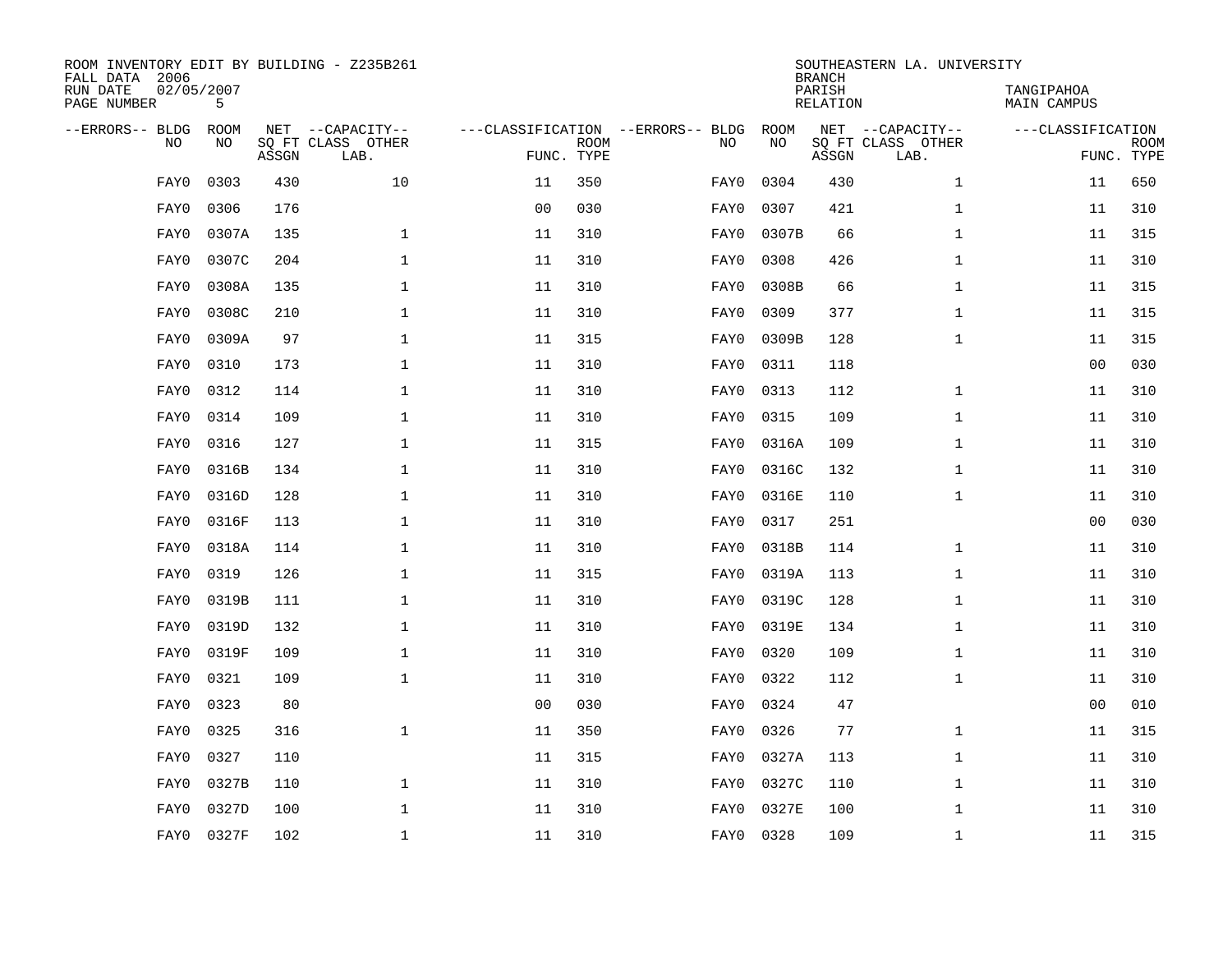| ROOM INVENTORY EDIT BY BUILDING - Z235B261<br>FALL DATA 2006 |                 |       |                           |    |                           |                                   |           | <b>BRANCH</b>             | SOUTHEASTERN LA. UNIVERSITY |                                  |                           |
|--------------------------------------------------------------|-----------------|-------|---------------------------|----|---------------------------|-----------------------------------|-----------|---------------------------|-----------------------------|----------------------------------|---------------------------|
| RUN DATE<br>PAGE NUMBER                                      | 02/05/2007<br>6 |       |                           |    |                           |                                   |           | PARISH<br><b>RELATION</b> |                             | TANGIPAHOA<br><b>MAIN CAMPUS</b> |                           |
| --ERRORS-- BLDG                                              | ROOM            |       | NET --CAPACITY--          |    |                           | ---CLASSIFICATION --ERRORS-- BLDG | ROOM      |                           | NET --CAPACITY--            | ---CLASSIFICATION                |                           |
| NO                                                           | NO              | ASSGN | SQ FT CLASS OTHER<br>LAB. |    | <b>ROOM</b><br>FUNC. TYPE | NO                                | NO        | ASSGN                     | SQ FT CLASS OTHER<br>LAB.   |                                  | <b>ROOM</b><br>FUNC. TYPE |
| FAY0                                                         | 0328A           | 112   | $\mathbf{1}$              | 11 | 310                       | FAY0                              | 0328B     | 110                       | $\mathbf{1}$                | 11                               | 310                       |
| FAY0                                                         | 0328C           | 109   | $\mathbf 1$               | 11 | 310                       | FAY0                              | 0328D     | 109                       | $\mathbf{1}$                | 11                               | 310                       |
| FAY0                                                         | 0328E           | 100   | $\mathbf 1$               | 11 | 310                       | FAY0                              | 0328F     | 102                       | $\mathbf{1}$                | 11                               | 310                       |
| FAY0                                                         | 0329            | 110   |                           | 11 | 315                       | FAY0                              | 0329A     | 112                       | $\mathbf{1}$                | 11                               | 310                       |
| FAY0                                                         | 0329B           | 100   | $\mathbf 1$               | 11 | 310                       | FAY0                              | 0329C     | 100                       | $\mathbf{1}$                | 11                               | 310                       |
| FAY0                                                         | 0329D           | 100   | $\mathbf{1}$              | 11 | 310                       | FAY0                              | 0329E     | 100                       | $\mathbf{1}$                | 11                               | 310                       |
| FAY0                                                         | 0329F           | 102   | $\mathbf{1}$              | 11 | 310                       | FAY0                              | 0330      | 109                       | $\mathbf{1}$                | 11                               | 315                       |
| FAY0                                                         | 0330A           | 112   | $\mathbf 1$               | 11 | 310                       | FAY0                              | 0330B     | 110                       | $\mathbf{1}$                | 11                               | 310                       |
| FAY0                                                         | 0330C           | 109   | $\mathbf{1}$              | 11 | 310                       | FAY0                              | 0330D     | 109                       | $\mathbf{1}$                | 11                               | 310                       |
| FAY0                                                         | 0330E           | 110   | $\mathbf 1$               | 11 | 310                       | FAY0                              | 0330F     | 112                       | $\mathbf{1}$                | 11                               | 310                       |
| FAY0                                                         | 0331A           | 88    | $\mathbf{1}$              | 11 | 310                       | FAY0                              | 0331B     | 100                       | $\mathbf{1}$                | 11                               | 310                       |
| FAY0                                                         | 0331C           | 186   | $\mathbf 1$               | 11 | 310                       | FAY0                              | 0332A     | 111                       | $\mathbf{1}$                | 11                               | 310                       |
| FAY0                                                         | 0332B           | 99    | $\mathbf{1}$              | 11 | 310                       | FAY0                              | 0332C     | 200                       | $\mathbf{1}$                | 11                               | 310                       |
| FAY0                                                         | 0334            | 174   |                           | 00 | 030                       | FAY0                              | 0335      | 421                       | $\mathbf{1}$                | 11                               | 310                       |
| FAY0                                                         | 0335A           | 135   | 1                         | 11 | 310                       | FAY0                              | 0335B     | 66                        |                             | 11                               | 315                       |
| FAY0                                                         | 0335C           | 204   | 1                         | 11 | 310                       | FAY0                              | 0336      | 426                       | $\mathbf{1}$                | 11                               | 310                       |
| FAY0                                                         | 0336A           | 135   | $\mathbf 1$               | 11 | 310                       | FAY0                              | 0336B     | 66                        |                             | 11                               | 315                       |
| FAY0                                                         | 0336C           | 209   | $\mathbf 1$               | 11 | 310                       | FAY0                              | 0337      | 387                       |                             | 11                               | 315                       |
| FAY0                                                         | 0337A           | 97    |                           | 11 | 315                       | FAY0                              | 0337B     | 128                       |                             | 11                               | 315                       |
| FAY0                                                         | 0338            | 303   | 10                        | 11 | 350                       | FAY0                              | 0339      | 115                       | $\mathbf{1}$                | 11                               | 310                       |
| FAY0                                                         | 0340            | 112   | $\mathbf 1$               | 11 | 310                       | FAY0                              | 0341      | 108                       | $\mathbf{1}$                | 11                               | 310                       |
| FAY0                                                         | 0342            | 109   | $\mathbf{1}$              | 11 | 310                       | FAY0                              | 0343      | 252                       |                             | 0 <sub>0</sub>                   | 030                       |
| FAY0                                                         | 0344            | 127   |                           | 11 | 315                       | FAY0                              | 0344A     | 113                       | $\mathbf{1}$                | 11                               | 310                       |
| FAY0                                                         | 0344B           | 111   | 1                         | 11 | 310                       | FAY0                              | 0344C     | 128                       | $\mathbf{1}$                | 11                               | 310                       |
| FAY0                                                         | 0344D           | 132   | $\mathbf 1$               | 11 | 310                       | FAY0                              | 0344E     | 134                       | $\mathbf{1}$                | 11                               | 310                       |
| FAY0                                                         | 0344F           | 109   | 1                         | 11 | 310                       |                                   | FAY0 0345 | 114                       | $\mathbf{1}$                | 11                               | 310                       |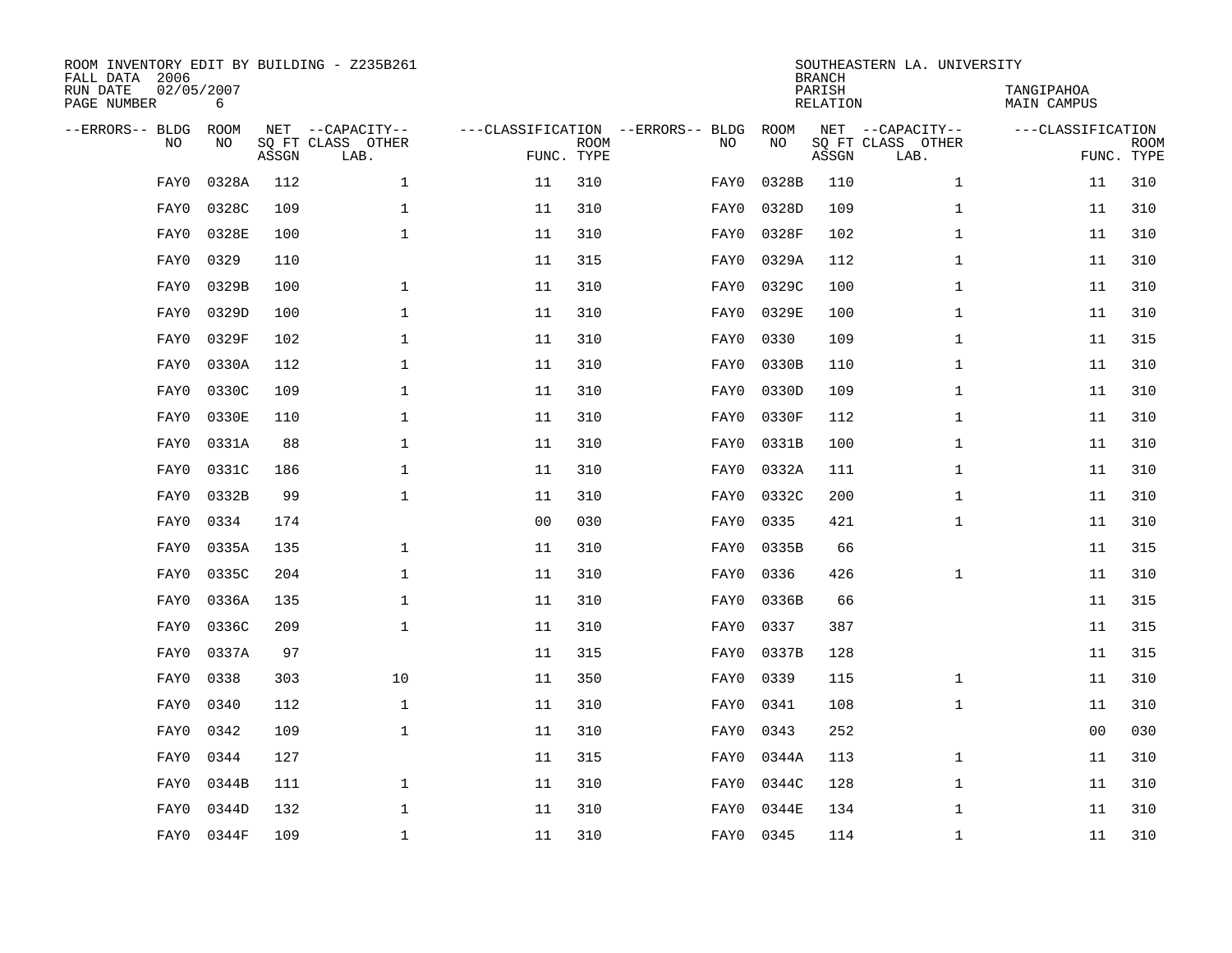| ROOM INVENTORY EDIT BY BUILDING - Z235B261<br>FALL DATA 2006<br>RUN DATE<br>PAGE NUMBER | 02/05/2007<br>7 |       |                           |                                   |             |           |       | <b>BRANCH</b><br>PARISH<br>RELATION | SOUTHEASTERN LA. UNIVERSITY           | TANGIPAHOA<br><b>MAIN CAMPUS</b> |                           |
|-----------------------------------------------------------------------------------------|-----------------|-------|---------------------------|-----------------------------------|-------------|-----------|-------|-------------------------------------|---------------------------------------|----------------------------------|---------------------------|
| --ERRORS-- BLDG                                                                         | ROOM            |       | NET --CAPACITY--          | ---CLASSIFICATION --ERRORS-- BLDG |             |           | ROOM  |                                     | NET --CAPACITY--                      | ---CLASSIFICATION                |                           |
| NO                                                                                      | NO              | ASSGN | SQ FT CLASS OTHER<br>LAB. | FUNC. TYPE                        | <b>ROOM</b> | NO        | NO    | ASSGN                               | SQ FT CLASS OTHER<br>LAB.             |                                  | <b>ROOM</b><br>FUNC. TYPE |
| FAY0                                                                                    | 0346            | 114   | $\mathbf{1}$              | 11                                | 310         | FAY0      | 0347  | 127                                 |                                       | 11                               | 315                       |
| FAY0                                                                                    | 0347A           | 132   | 1                         | 11                                | 310         | FAY0      | 0347B | 134                                 | $\mathbf{1}$                          | 11                               | 310                       |
| FAY0                                                                                    | 0347C           | 109   | $\mathbf 1$               | 11                                | 310         | FAY0      | 0347D | 128                                 | $\mathbf{1}$                          | 11                               | 310                       |
| FAY0                                                                                    | 0347E           | 111   | $\mathbf 1$               | 11                                | 310         | FAY0      | 0347F | 113                                 | $\mathbf{1}$                          | 11                               | 310                       |
| FAY0                                                                                    | 0348            | 109   | $\mathbf 1$               | 11                                | 310         | FAY0      | 0349  | 109                                 | $\mathbf{1}$                          | 11                               | 310                       |
| FAY0                                                                                    | 0350            | 112   | $\mathbf 1$               | 11                                | 310         | FAY0      | 0351  | 80                                  |                                       | 0 <sub>0</sub>                   | 030                       |
| FAY0                                                                                    | 0352            | 81    |                           | 0 <sub>0</sub>                    | 030         | FAY0      | 0353  | 77                                  | $\mathbf{1}$                          | 11                               | 750                       |
| FAY0                                                                                    | 0354            | 315   | 4                         | 11                                | 350         | FAY0      | 0355  | 109                                 |                                       | 11                               | 315                       |
| FAY0                                                                                    | 0355A           | 112   | $\mathbf 1$               | 11                                | 310         | FAY0      | 0355B | 110                                 | $\mathbf{1}$                          | 11                               | 310                       |
| FAY0                                                                                    | 0355C           | 110   | 1                         | 11                                | 310         | FAY0      | 0355D | 110                                 | $\mathbf{1}$                          | 11                               | 310                       |
| FAY0                                                                                    | 0355E           | 111   | $\mathbf 1$               | 11                                | 310         | FAY0      | 0355F | 113                                 | $\mathbf{1}$                          | 11                               | 310                       |
| FAY0                                                                                    | 0356            | 109   |                           | 11                                | 315         | FAY0      | 0356A | 112                                 | $\mathbf{1}$                          | 11                               | 310                       |
| FAY0                                                                                    | 0356B           | 110   | $\mathbf 1$               | 11                                | 310         | FAY0      | 0356C | 109                                 | 1                                     | 11                               | 310                       |
| FAY0                                                                                    | 0356D           | 109   | 1                         | 11                                | 310         | FAY0      | 0356E | 110                                 | $\mathbf{1}$                          | 11                               | 310                       |
| FAY0                                                                                    | 0356F           | 112   | $\mathbf 1$               | 11                                | 310         | FAY0      | 0357  | 109                                 |                                       | 11                               | 315                       |
| FAY0                                                                                    | 0357A           | 112   | $\mathbf 1$               | 11                                | 310         | FAY0      | 0357B | 110                                 | $\mathbf{1}$                          | 11                               | 310                       |
| FAY0                                                                                    | 0357C           | 111   | $\mathbf{1}$              | 11                                | 310         | FAY0      | 0357D | 110                                 | $\mathbf{1}$                          | 11                               | 310                       |
| FAY0                                                                                    | 0357E           | 110   | $\mathbf{1}$              | 11                                | 310         | FAY0      | 0357F | 113                                 | $\mathbf{1}$                          | 11                               | 310                       |
| FAY0                                                                                    | 0358            | 108   |                           | 11                                | 315         | FAY0      | 0358A | 113                                 | $\mathbf{1}$                          | 11                               | 310                       |
| FAY0                                                                                    | 0358B           | 110   | $\mathbf{1}$              | 11                                | 310         | FAY0      | 0358C | 109                                 | $\mathbf{1}$                          | 11                               | 310                       |
| FAY0                                                                                    | 0358D           | 109   | 1                         | 11                                | 310         | FAY0      | 0358E | 110                                 | $\mathbf{1}$                          | 11                               | 310                       |
| FAY0                                                                                    | 0358F           | 112   | $\mathbf 1$               | 11                                | 310         | FAY0      | 0359A | 110                                 | $\mathbf{1}$                          | 11                               | 310                       |
| FAY0                                                                                    | 0359B           | 100   | $\mathbf 1$               | 11                                | 310         | FAY0      | 0359C | 186                                 | $\mathbf{1}$                          | 11                               | 310                       |
| FAY0                                                                                    | 0360A           | 111   | 1                         | 11                                | 310         | FAY0      | 0360B | 99                                  | $\mathbf{1}$                          | 11                               | 310                       |
| FAY0                                                                                    | 0360C           | 202   | 1                         | 11                                | 310         | FAY0 0399 |       | 1605                                | TOTAL NET ASSIGN SO. FT. IN ROOM FILE | 0 <sub>0</sub><br>58,256         | 020                       |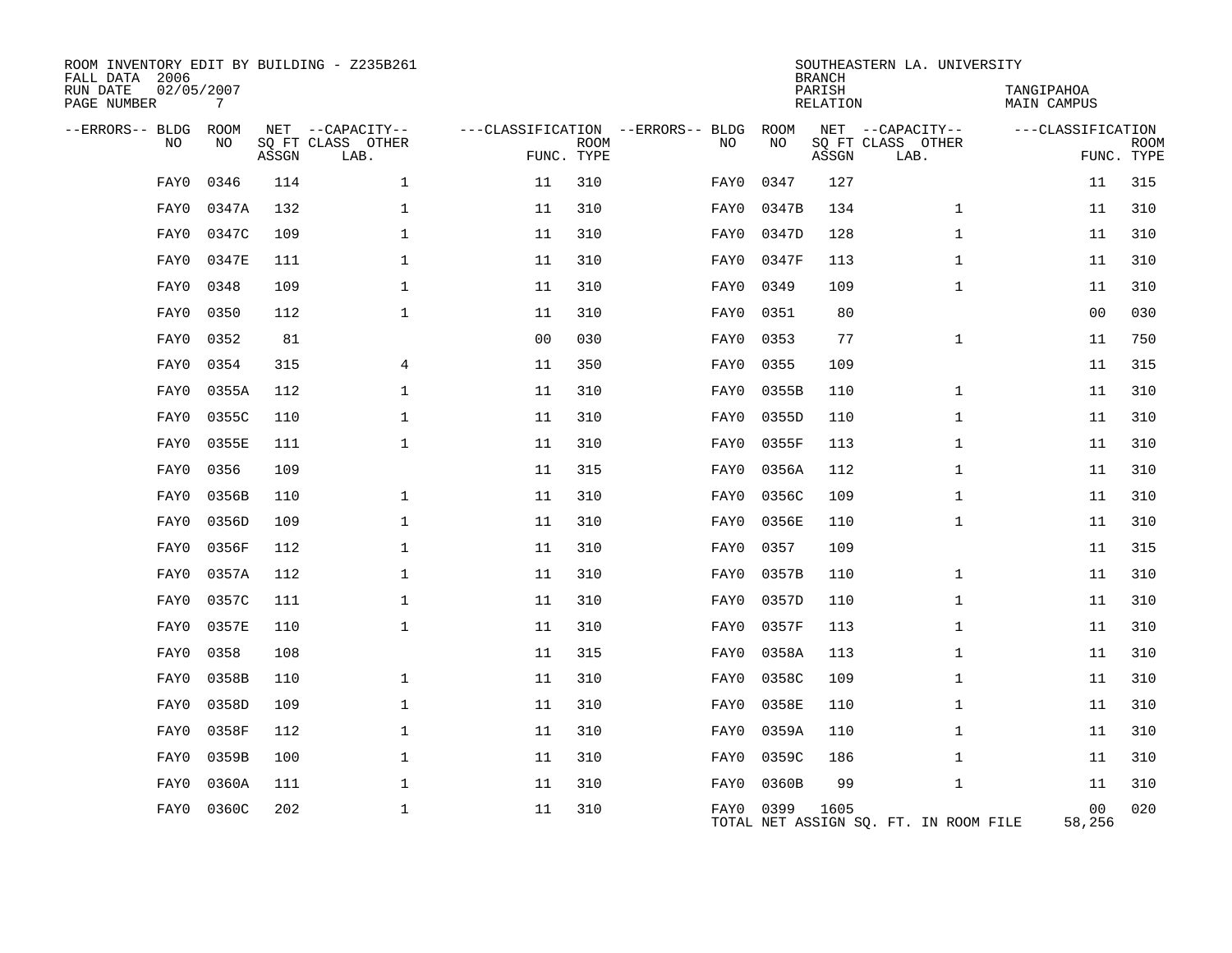| ROOM INVENTORY EDIT BY BUILDING - Z235B261<br>FALL DATA 2006 |       |       |                           |                |                    |                                                         |                                                        | <b>BRANCH</b>      | SOUTHEASTERN LA. UNIVERSITY                                |                           |                           |
|--------------------------------------------------------------|-------|-------|---------------------------|----------------|--------------------|---------------------------------------------------------|--------------------------------------------------------|--------------------|------------------------------------------------------------|---------------------------|---------------------------|
| RUN DATE<br>02/05/2007<br>PAGE NUMBER                        | 8     |       |                           |                |                    |                                                         |                                                        | PARISH<br>RELATION |                                                            | TANGIPAHOA<br>MAIN CAMPUS |                           |
| --ERRORS-- BLDG ROOM                                         |       |       | NET --CAPACITY--          |                |                    | ---CLASSIFICATION --ERRORS-- BLDG ROOM NET --CAPACITY-- |                                                        |                    |                                                            | ---CLASSIFICATION         |                           |
| NO                                                           | NO    | ASSGN | SQ FT CLASS OTHER<br>LAB. |                | ROOM<br>FUNC. TYPE | NO                                                      | NO<br>TOTAL NUMBER CLASSROOMS<br>TOTAL NUMBER LABS 210 | ASSGN              | SQ FT CLASS OTHER<br>LAB.<br>TOTAL NUMBER SPECIAL LABS 220 | 25<br>$\overline{4}$      | <b>ROOM</b><br>FUNC. TYPE |
| LAH0                                                         | 0101  | 332   | $\mathbf{1}$              | 91             | 310                | LAH0                                                    | 0102                                                   | 1055               |                                                            | 91                        | 935                       |
| LAH0                                                         | 0102A | 45    |                           | 0 <sub>0</sub> | 030                | LAH0                                                    | 0103                                                   | 747                |                                                            | 91                        | 950                       |
| LAH0                                                         | 0104  | 214   | 2                         | 91             | 910                | LAH0                                                    | 0104A                                                  | 31                 |                                                            | 91                        | 919                       |
| LAH0                                                         | 0105  | 214   | 2                         | 91             | 910                | LAH0                                                    | 0105A                                                  | 31                 |                                                            | 91                        | 919                       |
| LAH0                                                         | 0106  | 348   |                           | 0 <sub>0</sub> | 030                | LAH0                                                    | 0107                                                   | 214                | $\overline{2}$                                             | 91                        | 910                       |
| LAH0                                                         | 0107A | 31    |                           | 91             | 919                | LAH0                                                    | 0108                                                   | 96                 |                                                            | 0 <sub>0</sub>            | 030                       |
| LAH0                                                         | 0108A | 45    |                           | 0 <sub>0</sub> | 030                | LAH0                                                    | 0108B                                                  | 34                 |                                                            | 0 <sub>0</sub>            | 030                       |
| LAH0                                                         | 0108C | 53    |                           | 0 <sub>0</sub> | 030                | LAH0                                                    | 0109                                                   | 214                | 2                                                          | 91                        | 910                       |
| LAH0                                                         | 0109A | 31    |                           | 91             | 919                | LAH0                                                    | 0110                                                   | 270                |                                                            | 0 <sub>0</sub>            | 030                       |
| LAH0                                                         | 0111  | 214   | 2                         | 91             | 910                | LAH0                                                    | 0111A                                                  | 31                 |                                                            | 91                        | 919                       |
| LAH0                                                         | 0112  | 224   | $\mathbf{1}$              | 91             | 910                | LAH0                                                    | 0112A                                                  | 51                 |                                                            | 91                        | 919                       |
| LAH0                                                         | 0113  | 214   | 2                         | 91             | 910                | LAH0                                                    | 0113A                                                  | 31                 |                                                            | 91                        | 919                       |
| LAH0                                                         | 0114  | 214   | 2                         | 91             | 910                | LAH0                                                    | 0114A                                                  | 31                 |                                                            | 91                        | 919                       |
| LAH0                                                         | 0115  | 214   | 2                         | 91             | 910                | LAH0                                                    | 0115A                                                  | 31                 |                                                            | 91                        | 919                       |
| LAH0                                                         | 0116  | 214   | 2                         | 91             | 910                | LAH0                                                    | 0116A                                                  | 31                 |                                                            | 91                        | 919                       |
| LAH0                                                         | 0117  | 214   | $\mathbf{1}$              | 91             | 910                | LAH0                                                    | 0117A                                                  | 31                 |                                                            | 91                        | 919                       |
| LAH0                                                         | 0118  | 214   | $\mathbf 1$               | 91             | 910                | LAH0                                                    | 0118A                                                  | 31                 |                                                            | 91                        | 919                       |
| LAH0                                                         | 0201  | 214   | 2                         | 91             | 910                | LAH0                                                    | 0201A                                                  | 31                 |                                                            | 91                        | 919                       |
| LAH0                                                         | 0202  | 214   | $\mathbf{1}$              | 91             | 910                | LAH0                                                    | 0202A                                                  | 31                 |                                                            | 91                        | 919                       |
| LAH0                                                         | 0203  | 214   | 2                         | 91             | 910                | LAH0                                                    | 0203A                                                  | 31                 |                                                            | 91                        | 919                       |
| LAH0                                                         | 0204  | 214   | 2                         | 91             | 910                | LAH0                                                    | 0204A                                                  | 31                 |                                                            | 91                        | 919                       |
| LAH0                                                         | 0205  | 214   | 2                         | 91             | 910                | LAH0                                                    | 0205A                                                  | 31                 |                                                            | 91                        | 919                       |
| LAH0                                                         | 0206  | 214   | 2                         | 91             | 910                | LAH0                                                    | 0206A                                                  | 31                 |                                                            | 91                        | 919                       |
| LAH0                                                         | 0207  | 214   | 2                         | 91             | 910                |                                                         | LAH0 0207A                                             | 31                 |                                                            | 91                        | 919                       |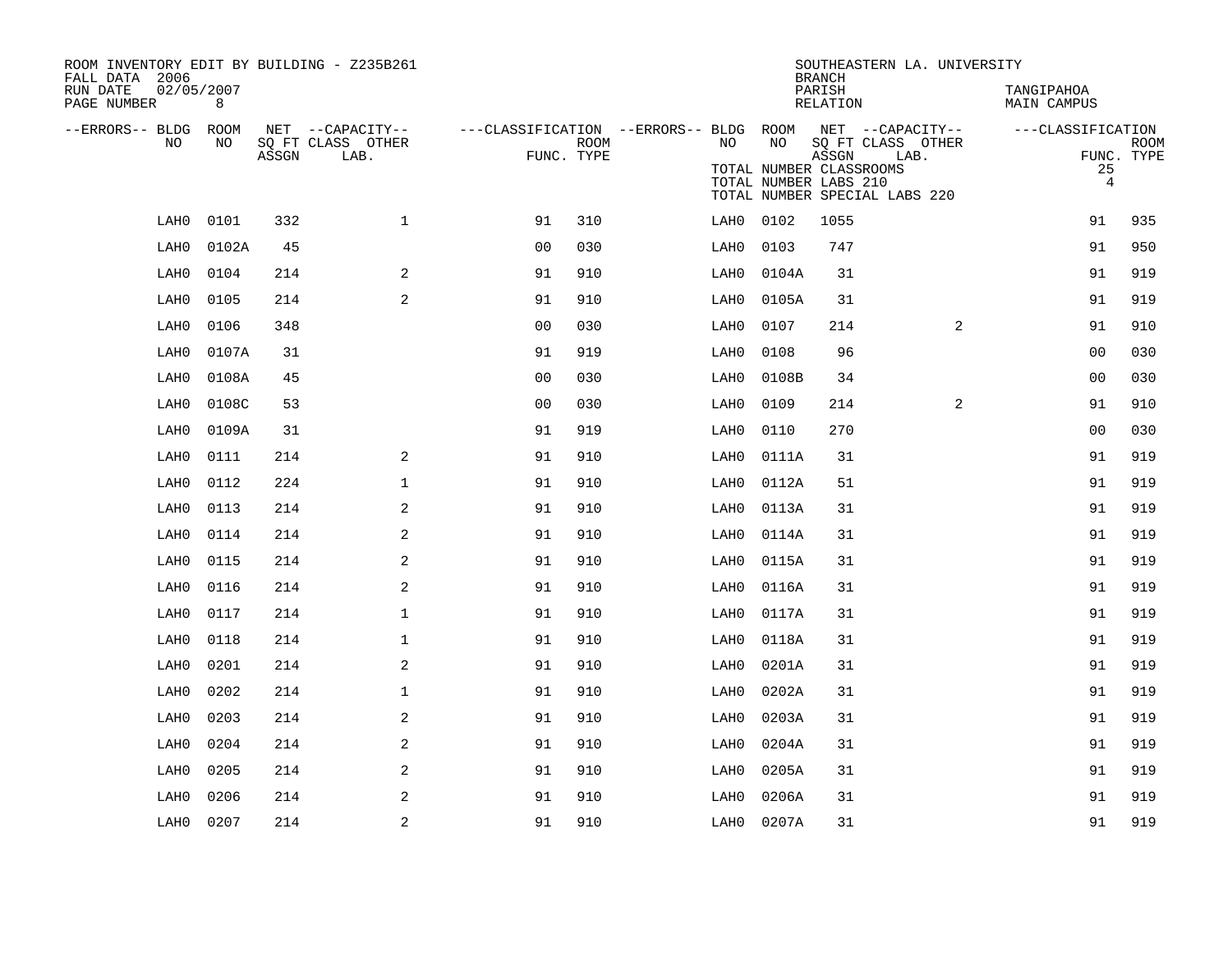| ROOM INVENTORY EDIT BY BUILDING - Z235B261<br>FALL DATA 2006 |                 |       |                           |                |                           |                                   |            | <b>BRANCH</b>      | SOUTHEASTERN LA. UNIVERSITY |                                  |                           |
|--------------------------------------------------------------|-----------------|-------|---------------------------|----------------|---------------------------|-----------------------------------|------------|--------------------|-----------------------------|----------------------------------|---------------------------|
| RUN DATE<br>PAGE NUMBER                                      | 02/05/2007<br>9 |       |                           |                |                           |                                   |            | PARISH<br>RELATION |                             | TANGIPAHOA<br><b>MAIN CAMPUS</b> |                           |
| --ERRORS-- BLDG                                              | ROOM            |       | NET --CAPACITY--          |                |                           | ---CLASSIFICATION --ERRORS-- BLDG | ROOM<br>NO |                    | NET --CAPACITY--            | ---CLASSIFICATION                |                           |
| NO.                                                          | NO              | ASSGN | SQ FT CLASS OTHER<br>LAB. |                | <b>ROOM</b><br>FUNC. TYPE | NO                                |            | ASSGN              | SQ FT CLASS OTHER<br>LAB.   |                                  | <b>ROOM</b><br>FUNC. TYPE |
| LAH0                                                         | 0208            | 214   | 2                         | 91             | 910                       | LAH0                              | 0208A      | 31                 |                             | 91                               | 919                       |
| LAH0                                                         | 0209            | 214   | $\mathbf{2}$              | 91             | 910                       | LAH0                              | 0209A      | 31                 |                             | 91                               | 919                       |
| LAH0                                                         | 0210            | 275   | $\mathbf 1$               | 91             | 910                       | LAH0                              | 0210A      | 49                 |                             | 91                               | 919                       |
| LAH0                                                         | 0211            | 214   | 2                         | 91             | 910                       | LAH0                              | 0211A      | 31                 |                             | 91                               | 919                       |
| LAH0                                                         | 0212            | 99    |                           | 0 <sub>0</sub> | 030                       | LAH0                              | 0212A      | 46                 |                             | 0 <sub>0</sub>                   | 030                       |
| LAH0                                                         | 0212B           | 10    |                           | 0 <sub>0</sub> | 010                       | LAH0                              | 0212C      | 76                 |                             | 91                               | 935                       |
| LAH0                                                         | 0213            | 214   | 2                         | 91             | 910                       | LAH0                              | 0213A      | 31                 |                             | 91                               | 919                       |
| LAH0                                                         | 0214            | 214   | 2                         | 91             | 910                       | LAH0                              | 0214A      | 31                 |                             | 91                               | 919                       |
| LAH0                                                         | 0215            | 214   | 2                         | 91             | 910                       | LAH0                              | 0215A      | 31                 |                             | 91                               | 919                       |
| LAH0                                                         | 0216            | 214   | $\mathbf{2}$              | 91             | 910                       | LAH0                              | 0216A      | 31                 |                             | 91                               | 919                       |
| LAH0                                                         | 0217            | 214   | 2                         | 91             | 910                       | LAH0                              | 0217A      | 31                 |                             | 91                               | 919                       |
| LAH0                                                         | 0218            | 222   | $\mathbf 1$               | 91             | 910                       | LAH0                              | 0218A      | 50                 |                             | 91                               | 919                       |
| LAH0                                                         | 0219            | 214   | 2                         | 91             | 910                       | LAH0                              | 0219A      | 31                 |                             | 91                               | 919                       |
| LAH0                                                         | 0220            | 214   | $\mathbf{2}$              | 91             | 910                       | LAH0                              | 0220A      | 31                 |                             | 91                               | 919                       |
| LAH0                                                         | 0221            | 214   | 2                         | 91             | 910                       | LAH0                              | 0221A      | 31                 |                             | 91                               | 919                       |
| LAH0                                                         | 0222            | 214   | 2                         | 91             | 910                       | LAH0                              | 0222A      | 31                 |                             | 91                               | 919                       |
| LAH0                                                         | 0223            | 214   | 2                         | 91             | 910                       | LAH0                              | 0223A      | 31                 |                             | 91                               | 919                       |
| LAH0                                                         | 0224            | 9     |                           | 91             | 935                       | LAH0                              | 0225       | 11                 |                             | 91                               | 935                       |
| LAH0                                                         | 0226            | 9     |                           | 91             | 935                       | LAH0                              | 0227       | 11                 |                             | 91                               | 935                       |
| LAH0                                                         | 0301            | 214   | 2                         | 91             | 910                       | LAH0                              | 0301A      | 31                 |                             | 91                               | 919                       |
| LAH0                                                         | 0302            | 214   | 2                         | 91             | 910                       | LAH0                              | 0302A      | 31                 |                             | 91                               | 919                       |
| LAH0                                                         | 0303            | 214   | 2                         | 91             | 910                       | LAH0                              | 0303A      | 31                 |                             | 91                               | 919                       |
| LAH0                                                         | 0304            | 214   | 2                         | 91             | 910                       | LAH0                              | 0304A      | 31                 |                             | 91                               | 919                       |
| LAH0                                                         | 0305            | 214   | 2                         | 91             | 910                       | LAH0                              | 0305A      | 31                 |                             | 91                               | 919                       |
| LAH0                                                         | 0306            | 214   | 2                         | 91             | 910                       | LAH0                              | 0306A      | 31                 |                             | 91                               | 919                       |
| LAH0                                                         | 0307            | 214   | $\overline{c}$            | 91             | 910                       | LAH0                              | 0307A      | 31                 |                             | 91                               | 919                       |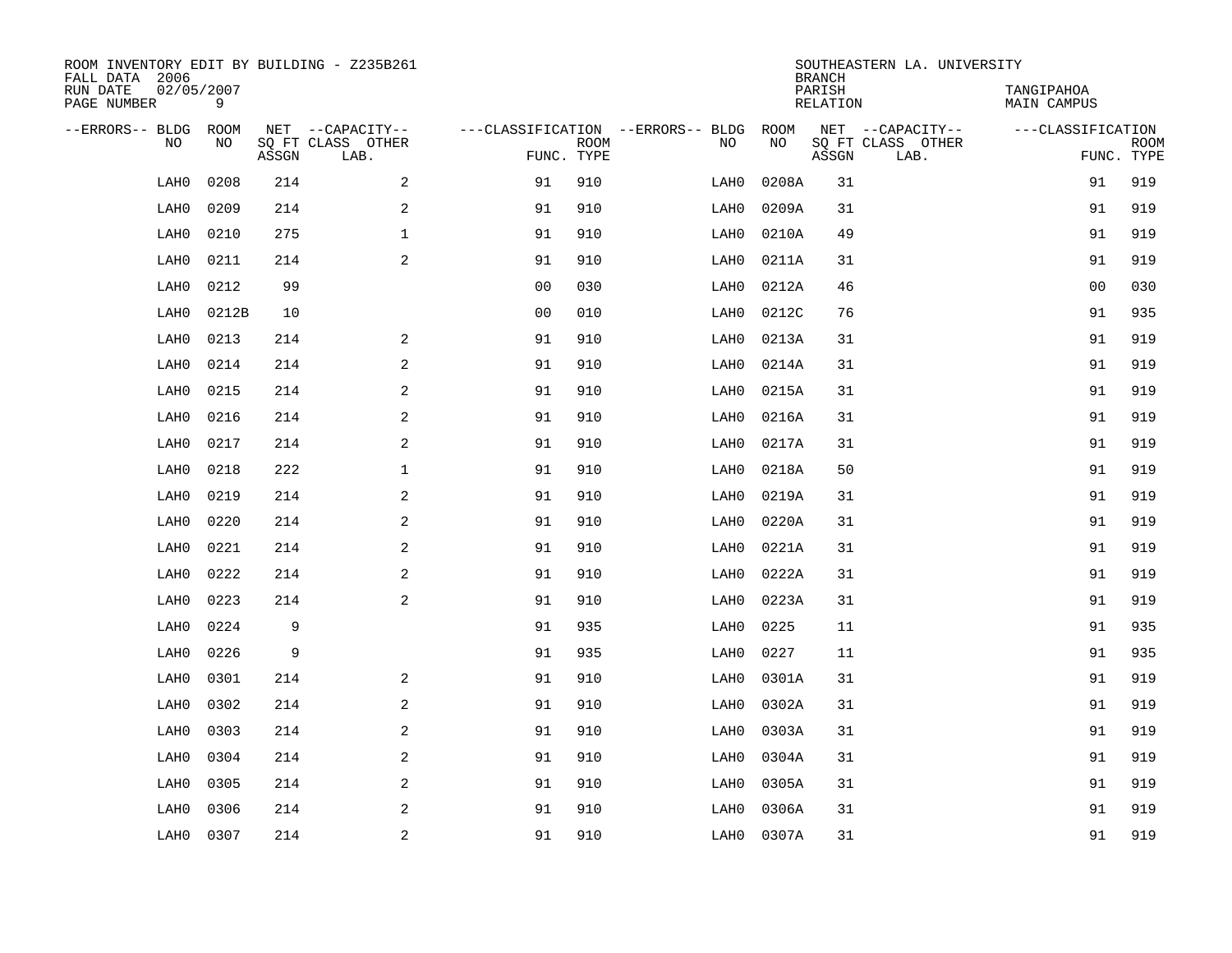| FALL DATA 2006          |            |             |       | ROOM INVENTORY EDIT BY BUILDING - Z235B261    |                                   |                           |      |            | <b>BRANCH</b>      | SOUTHEASTERN LA. UNIVERSITY                   |                           |                           |
|-------------------------|------------|-------------|-------|-----------------------------------------------|-----------------------------------|---------------------------|------|------------|--------------------|-----------------------------------------------|---------------------------|---------------------------|
| RUN DATE<br>PAGE NUMBER | 02/05/2007 | 10          |       |                                               |                                   |                           |      |            | PARISH<br>RELATION |                                               | TANGIPAHOA<br>MAIN CAMPUS |                           |
| --ERRORS-- BLDG         | <b>NO</b>  | ROOM<br>NO. | ASSGN | NET --CAPACITY--<br>SQ FT CLASS OTHER<br>LAB. | ---CLASSIFICATION --ERRORS-- BLDG | <b>ROOM</b><br>FUNC. TYPE | NO   | ROOM<br>NO | ASSGN              | NET --CAPACITY--<br>SQ FT CLASS OTHER<br>LAB. | ---CLASSIFICATION         | <b>ROOM</b><br>FUNC. TYPE |
|                         | LAH0       | 0308        | 214   | $\mathbf{2}$                                  | 91                                | 910                       | LAH0 | 0308A      | 31                 |                                               | 91                        | 919                       |
|                         | LAH0       | 0309        | 214   | 2                                             | 91                                | 910                       | LAH0 | 0309A      | 31                 |                                               | 91                        | 919                       |
|                         | LAH0       | 0310        | 227   | $\mathbf{1}$                                  | 91                                | 910                       | LAH0 | 0310A      | 50                 |                                               | 91                        | 919                       |
|                         | LAH0       | 0311        | 214   | 2                                             | 91                                | 910                       | LAH0 | 0311A      | 31                 |                                               | 91                        | 919                       |
|                         | LAH0       | 0312        | 99    |                                               | 0 <sub>0</sub>                    | 030                       | LAH0 | 0312A      | 47                 |                                               | 0 <sub>0</sub>            | 030                       |
|                         | LAH0       | 0312B       | 37    |                                               | 0 <sub>0</sub>                    | 010                       | LAH0 | 0312C      | 109                |                                               | 91                        | 660                       |
|                         | LAH0       | 0313        | 214   | 2                                             | 91                                | 910                       | LAH0 | 0313A      | 31                 |                                               | 91                        | 919                       |
|                         | LAH0       | 0314        | 214   | 2                                             | 91                                | 910                       | LAH0 | 0314A      | 31                 |                                               | 91                        | 919                       |
|                         | LAH0       | 0315        | 214   | 2                                             | 91                                | 910                       | LAH0 | 0315A      | 31                 |                                               | 91                        | 919                       |
|                         | LAH0       | 0316        | 214   | 2                                             | 91                                | 910                       | LAH0 | 0316A      | 31                 |                                               | 91                        | 919                       |
|                         | LAH0       | 0317        | 214   | 2                                             | 91                                | 910                       | LAH0 | 0317A      | 31                 |                                               | 91                        | 919                       |
|                         | LAH0       | 0318        | 214   | 2                                             | 91                                | 910                       | LAH0 | 0318A      | 31                 |                                               | 91                        | 919                       |
|                         | LAH0       | 0319        | 214   | 2                                             | 91                                | 910                       | LAH0 | 0319A      | 31                 |                                               | 91                        | 919                       |
|                         | LAH0       | 0320        | 224   | $\mathbf{1}$                                  | 91                                | 910                       | LAH0 | 0320A      | 50                 |                                               | 91                        | 919                       |
|                         | LAH0       | 0321        | 214   | $\mathbf{2}$                                  | 91                                | 910                       | LAH0 | 0321A      | 31                 |                                               | 91                        | 919                       |
|                         | LAH0       | 0322        | 214   | $\mathbf{2}$                                  | 91                                | 910                       | LAH0 | 0322A      | 31                 |                                               | 91                        | 919                       |
|                         | LAH0       | 0323        | 214   | 2                                             | 91                                | 910                       | LAH0 | 0323A      | 31                 |                                               | 91                        | 919                       |
|                         | LAH0       | 0324        | 214   | 2                                             | 91                                | 910                       | LAH0 | 0324A      | 31                 |                                               | 91                        | 919                       |
|                         | LAH0       | 0325        | 214   | 2                                             | 91                                | 910                       | LAH0 | 0325A      | 31                 |                                               | 91                        | 919                       |
|                         | LAH0       | 0326        | 9     |                                               | 91                                | 935                       | LAH0 | 0327       | 11                 |                                               | 91                        | 935                       |
|                         | LAH0       | 0328        | 9     |                                               | 91                                | 935                       | LAH0 | 0329       | 11                 |                                               | 91                        | 935                       |
|                         | LAH0       | 0401        | 214   | 2                                             | 91                                | 910                       | LAH0 | 0401A      | 31                 |                                               | 91                        | 919                       |
|                         | LAH0       | 0402        | 214   | 2                                             | 91                                | 910                       | LAH0 | 0402A      | 31                 |                                               | 91                        | 919                       |
|                         | LAH0       | 0403        | 214   | 2                                             | 91                                | 910                       | LAH0 | 0403A      | 31                 |                                               | 91                        | 919                       |
|                         | LAH0       | 0404        | 214   | 2                                             | 91                                | 910                       | LAH0 | 0404A      | 31                 |                                               | 91                        | 919                       |
|                         | LAH0       | 0405        | 214   | $\overline{c}$                                | 91                                | 910                       | LAH0 | 0405A      | 31                 |                                               | 91                        | 919                       |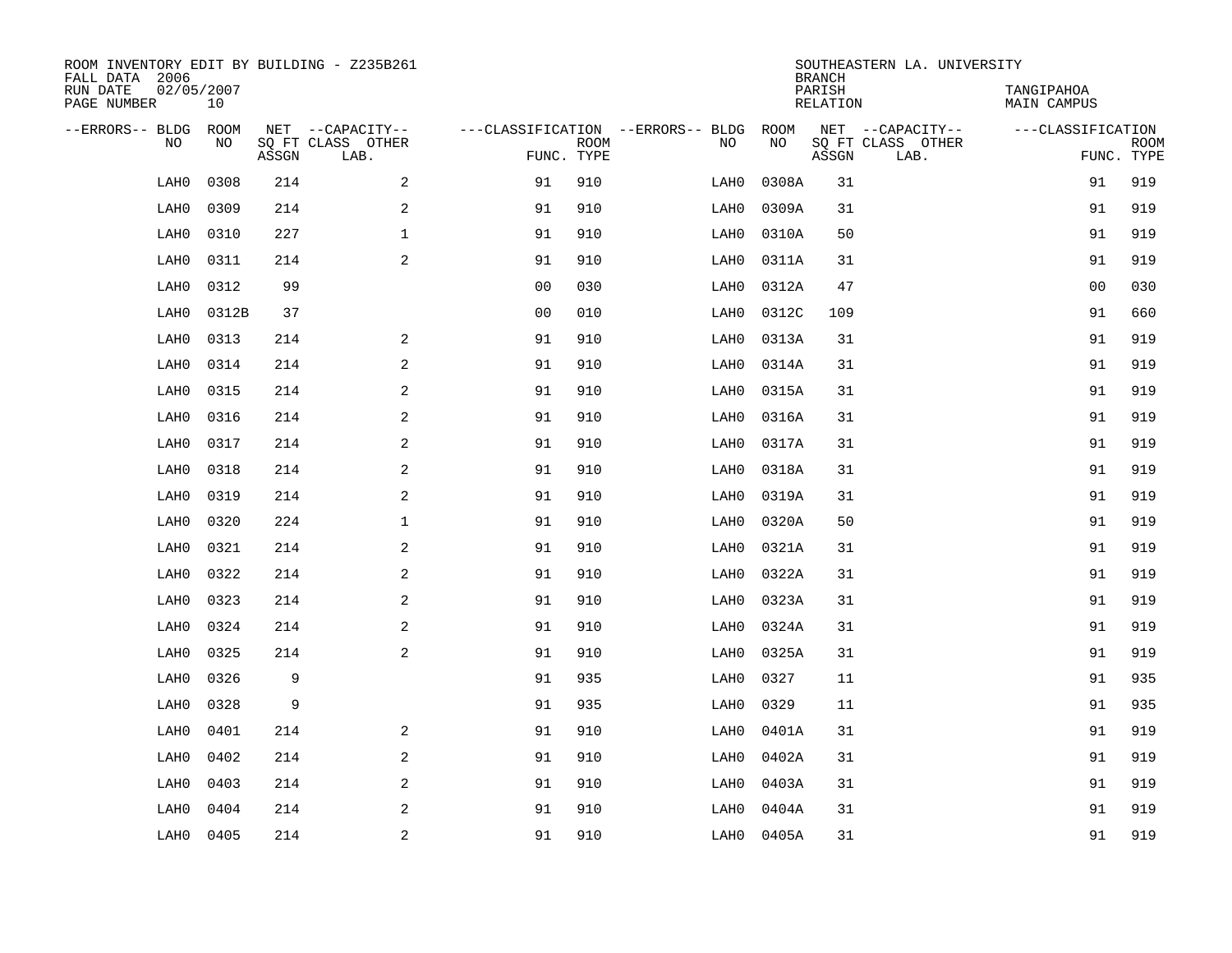| ROOM INVENTORY EDIT BY BUILDING - Z235B261<br>FALL DATA 2006 |                  |       |                           |                |                           |                                   |                                                  | <b>BRANCH</b>      | SOUTHEASTERN LA. UNIVERSITY                                            |                                  |             |
|--------------------------------------------------------------|------------------|-------|---------------------------|----------------|---------------------------|-----------------------------------|--------------------------------------------------|--------------------|------------------------------------------------------------------------|----------------------------------|-------------|
| RUN DATE<br>PAGE NUMBER                                      | 02/05/2007<br>11 |       |                           |                |                           |                                   |                                                  | PARISH<br>RELATION |                                                                        | TANGIPAHOA<br><b>MAIN CAMPUS</b> |             |
| --ERRORS-- BLDG                                              | ROOM             |       | NET --CAPACITY--          |                |                           | ---CLASSIFICATION --ERRORS-- BLDG | ROOM                                             |                    | NET --CAPACITY--                                                       | ---CLASSIFICATION                |             |
| NO.                                                          | NO               | ASSGN | SQ FT CLASS OTHER<br>LAB. |                | <b>ROOM</b><br>FUNC. TYPE | NO                                | NO                                               | ASSGN              | SQ FT CLASS OTHER<br>LAB.                                              | FUNC. TYPE                       | <b>ROOM</b> |
| LAH0                                                         | 0406             | 214   | 3                         | 91             | 910                       | LAH0                              | 0406A                                            | 31                 |                                                                        | 91                               | 919         |
| LAH0                                                         | 0407             | 214   | 2                         | 91             | 910                       | LAH0                              | 0407A                                            | 31                 |                                                                        | 91                               | 919         |
| LAH0                                                         | 0408             | 214   | $\mathbf{2}$              | 91             | 910                       | LAH0                              | 0408A                                            | 31                 |                                                                        | 91                               | 919         |
| LAH0                                                         | 0409             | 214   | $\mathbf{2}$              | 91             | 910                       | LAH0                              | 0409A                                            | 31                 |                                                                        | 91                               | 919         |
| LAH0                                                         | 0410             | 227   | $\mathbf 1$               | 91             | 910                       | LAH0                              | 0410A                                            | 50                 |                                                                        | 91                               | 919         |
| LAH0                                                         | 0411             | 214   | 2                         | 91             | 910                       | LAH0                              | 0411A                                            | 31                 |                                                                        | 91                               | 919         |
| LAH0                                                         | 0412             | 99    |                           | 0 <sub>0</sub> | 030                       | LAH0                              | 0412A                                            | 47                 |                                                                        | 0 <sub>0</sub>                   | 030         |
| LAH0                                                         | 0412B            | 38    |                           | 0 <sub>0</sub> | 010                       | LAH0                              | 0412C                                            | 52                 |                                                                        | 0 <sub>0</sub>                   | 030         |
| LAH0                                                         | 0412D            | 57    |                           | 00             | 030                       | LAH0                              | 0413                                             | 520                |                                                                        | 91                               | 680         |
| LAH0                                                         | 0414             | 214   | 2                         | 91             | 910                       | LAH0                              | 0414A                                            | 31                 |                                                                        | 91                               | 919         |
| LAH0                                                         | 0415             | 214   | 2                         | 91             | 910                       | LAH0                              | 0415A                                            | 31                 |                                                                        | 91                               | 919         |
| LAH0                                                         | 0416             | 214   | 2                         | 91             | 910                       | LAH0                              | 0416A                                            | 31                 |                                                                        | 91                               | 919         |
| LAH0                                                         | 0417             | 214   | $\mathbf{2}$              | 91             | 910                       | LAH0                              | 0417A                                            | 31                 |                                                                        | 91                               | 919         |
| LAH0                                                         | 0418             | 224   | $\mathbf{1}$              | 91             | 910                       | LAH0                              | 0418A                                            | 50                 |                                                                        | 91                               | 919         |
| LAH0                                                         | 0419             | 214   | $\mathbf{2}$              | 91             | 910                       | LAH0                              | 0419A                                            | 31                 |                                                                        | 91                               | 919         |
| LAH0                                                         | 0420             | 214   | $\mathbf 1$               | 91             | 910                       | LAH0                              | 0420A                                            | 31                 |                                                                        | 91                               | 919         |
| LAH0                                                         | 0421             | 214   | 2                         | 91             | 910                       | LAH0                              | 0421A                                            | 31                 |                                                                        | 91                               | 919         |
| LAH0                                                         | 0422             | 214   | 2                         | 91             | 910                       | LAH0                              | 0422A                                            | 31                 |                                                                        | 91                               | 919         |
| LAH0                                                         | 0423             | 214   | 2                         | 91             | 910                       | LAH0                              | 0423A                                            | 31                 |                                                                        | 91                               | 919         |
| LAH0                                                         | 0424             | 214   | 2                         | 91             | 910                       | LAH0                              | 0424A                                            | 31                 |                                                                        | 91                               | 919         |
| LAH0                                                         | 0425             | 9     |                           | 91             | 935                       | LAH0                              | 0426                                             | 11                 |                                                                        | 91                               | 935         |
| LAH0                                                         | 0427             | 9     |                           | 91             | 935                       | LAH0 0428                         | TOTAL NUMBER CLASSROOMS<br>TOTAL NUMBER LABS 210 | 11                 | TOTAL NET ASSIGN SQ. FT. IN ROOM FILE<br>TOTAL NUMBER SPECIAL LABS 220 | 91<br>22,817                     | 935         |
|                                                              | LIVH 0101        | 83    |                           | 91             | 935                       |                                   | LIVH 0101A                                       | 32                 |                                                                        | 91                               | 919         |
|                                                              | LIVH 0101B       | 109   | $\mathbf 1$               | 91             | 910                       |                                   | LIVH 0101C                                       | 109                | $\mathbf{1}$                                                           | 91                               | 910         |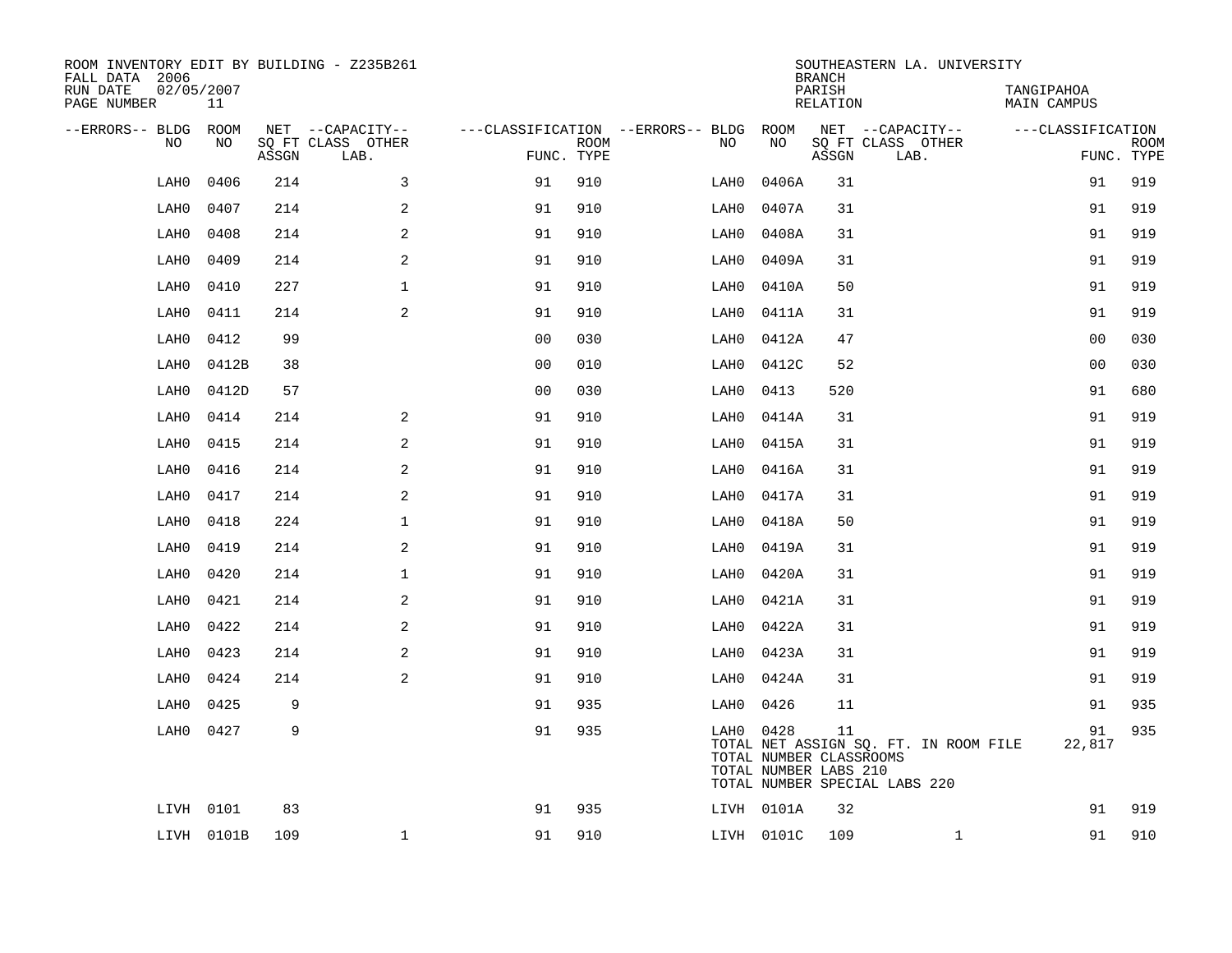| ROOM INVENTORY EDIT BY BUILDING - Z235B261<br>FALL DATA 2006 |                  |       |                           |            |             |                                   |            | <b>BRANCH</b>             | SOUTHEASTERN LA. UNIVERSITY |                                  |             |
|--------------------------------------------------------------|------------------|-------|---------------------------|------------|-------------|-----------------------------------|------------|---------------------------|-----------------------------|----------------------------------|-------------|
| RUN DATE<br>PAGE NUMBER                                      | 02/05/2007<br>12 |       |                           |            |             |                                   |            | PARISH<br><b>RELATION</b> |                             | TANGIPAHOA<br><b>MAIN CAMPUS</b> |             |
| --ERRORS-- BLDG                                              | ROOM             |       | NET --CAPACITY--          |            |             | ---CLASSIFICATION --ERRORS-- BLDG | ROOM       |                           | NET --CAPACITY--            | ---CLASSIFICATION                |             |
| NO                                                           | NO               | ASSGN | SQ FT CLASS OTHER<br>LAB. | FUNC. TYPE | <b>ROOM</b> | NO                                | NO         | ASSGN                     | SQ FT CLASS OTHER<br>LAB.   | FUNC. TYPE                       | <b>ROOM</b> |
| LIVH                                                         | 0103             | 83    |                           | 91         | 935         | LIVH                              | 0103A      | 32                        |                             | 91                               | 919         |
| LIVH                                                         | 0103B            | 109   | $\mathbf{1}$              | 91         | 910         |                                   | LIVH 0103C | 109                       | $\mathbf{1}$                | 91                               | 910         |
| LIVH                                                         | 0105             | 83    |                           | 91         | 935         |                                   | LIVH 0105A | 32                        |                             | 91                               | 919         |
| LIVH                                                         | 0105B            | 109   | $\mathbf 1$               | 91         | 910         |                                   | LIVH 0105C | 109                       | $\mathbf{1}$                | 91                               | 910         |
| LIVH                                                         | 0107             | 83    |                           | 91         | 935         |                                   | LIVH 0107A | 32                        |                             | 91                               | 919         |
| LIVH                                                         | 0107B            | 109   | $\mathbf{1}$              | 91         | 910         |                                   | LIVH 0107C | 109                       | $\mathbf{1}$                | 91                               | 910         |
| LIVH                                                         | 0108             | 83    |                           | 91         | 935         |                                   | LIVH 0108A | 32                        |                             | 91                               | 919         |
| LIVH                                                         | 0108B            | 109   | $\mathbf{1}$              | 91         | 910         |                                   | LIVH 0108C | 109                       | $\mathbf{1}$                | 91                               | 910         |
| LIVH                                                         | 0109             | 83    |                           | 91         | 935         |                                   | LIVH 0109A | 32                        |                             | 91                               | 919         |
| LIVH                                                         | 0109B            | 109   | $\mathbf{1}$              | 91         | 910         |                                   | LIVH 0109C | 109                       | $\mathbf{1}$                | 91                               | 910         |
| LIVH                                                         | 0110             | 83    |                           | 91         | 935         |                                   | LIVH 0110A | 32                        |                             | 91                               | 919         |
| LIVH                                                         | 0110B            | 109   | $\mathbf{1}$              | 91         | 910         |                                   | LIVH 0110C | 109                       | $\mathbf{1}$                | 91                               | 910         |
| LIVH                                                         | 0111             | 83    |                           | 91         | 935         |                                   | LIVH 0111A | 32                        |                             | 91                               | 919         |
| LIVH                                                         | 0111B            | 109   | $\mathbf 1$               | 91         | 910         |                                   | LIVH 0111C | 109                       | $\mathbf{1}$                | 91                               | 910         |
| LIVH                                                         | 0113             | 83    |                           | 91         | 935         |                                   | LIVH 0113A | 32                        |                             | 91                               | 919         |
| LIVH                                                         | 0113B            | 109   | $\mathbf{1}$              | 91         | 910         |                                   | LIVH 0113C | 109                       | $\mathbf{1}$                | 91                               | 910         |
| LIVH                                                         | 0116             | 83    |                           | 91         | 935         |                                   | LIVH 0116A | 32                        |                             | 91                               | 919         |
| LIVH                                                         | 0116B            | 109   | $\mathbf{1}$              | 91         | 910         |                                   | LIVH 0116C | 109                       | $\mathbf{1}$                | 91                               | 910         |
| LIVH                                                         | 0117             | 83    |                           | 91         | 935         |                                   | LIVH 0117A | 32                        |                             | 91                               | 919         |
| LIVH                                                         | 0117B            | 109   | $\mathbf 1$               | 91         | 910         |                                   | LIVH 0117C | 109                       | $\mathbf{1}$                | 91                               | 910         |
| LIVH                                                         | 0118             | 83    |                           | 91         | 935         |                                   | LIVH 0118A | 32                        |                             | 91                               | 919         |
| LIVH                                                         | 0118B            | 109   | $\mathbf{1}$              | 91         | 910         |                                   | LIVH 0118C | 109                       | $\mathbf{1}$                | 91                               | 910         |
| LIVH                                                         | 0119             | 83    |                           | 91         | 935         |                                   | LIVH 0119A | 32                        |                             | 91                               | 919         |
| LIVH                                                         | 0119B            | 109   | $\mathbf{1}$              | 91         | 910         |                                   | LIVH 0119C | 109                       | $\mathbf{1}$                | 91                               | 910         |
| LIVH                                                         | 0120             | 83    |                           | 91         | 935         |                                   | LIVH 0120A | 32                        |                             | 91                               | 919         |
|                                                              | LIVH 0120B       | 109   | $\mathbf 1$               | 91         | 910         |                                   | LIVH 0120C | 109                       | $\mathbf{1}$                | 91                               | 910         |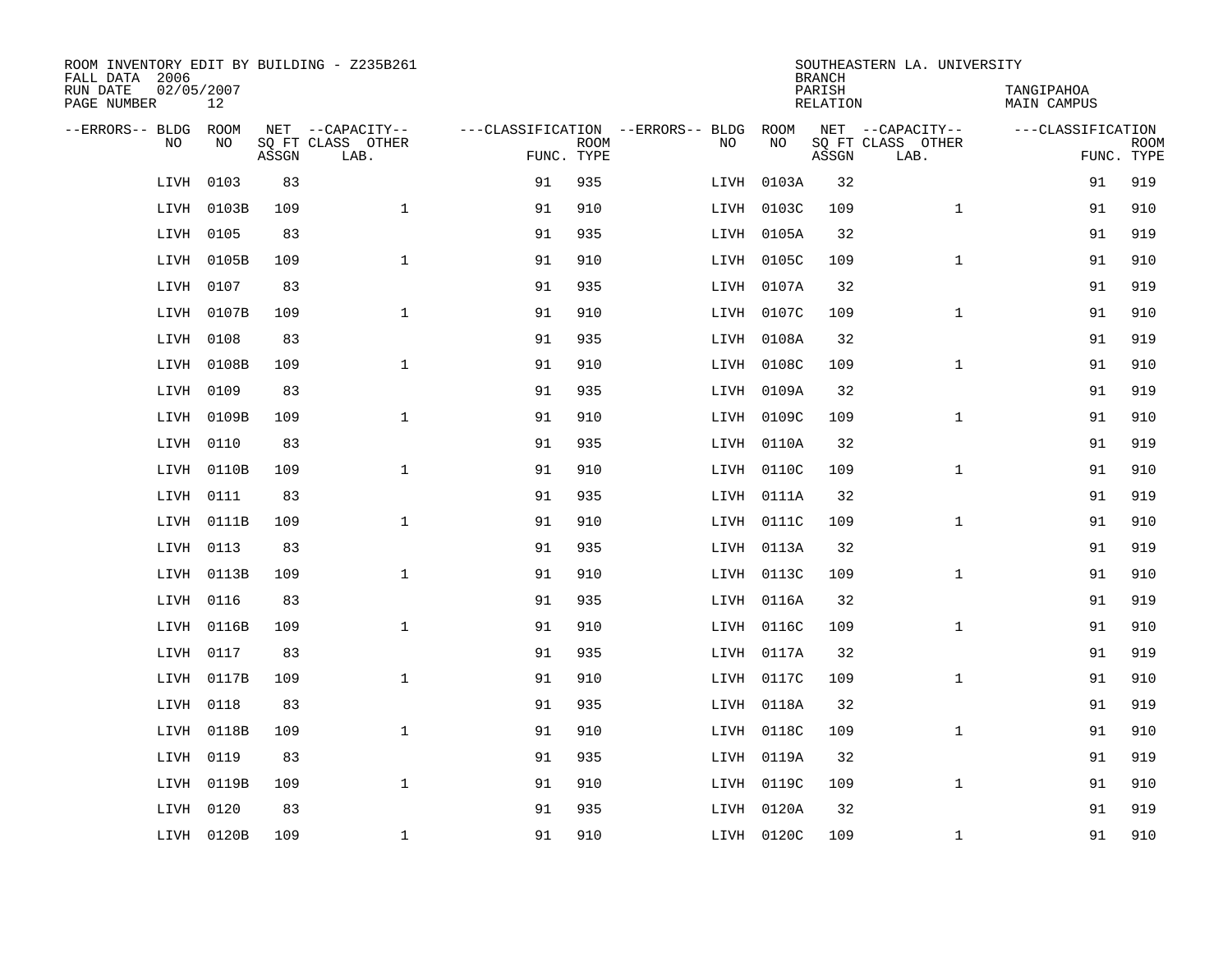| ROOM INVENTORY EDIT BY BUILDING - Z235B261<br>FALL DATA 2006 |                  |       |                           |            |             |                                   |            | <b>BRANCH</b>             | SOUTHEASTERN LA. UNIVERSITY |                                  |                           |
|--------------------------------------------------------------|------------------|-------|---------------------------|------------|-------------|-----------------------------------|------------|---------------------------|-----------------------------|----------------------------------|---------------------------|
| RUN DATE<br>PAGE NUMBER                                      | 02/05/2007<br>13 |       |                           |            |             |                                   |            | PARISH<br><b>RELATION</b> |                             | TANGIPAHOA<br><b>MAIN CAMPUS</b> |                           |
| --ERRORS-- BLDG                                              | ROOM             |       | NET --CAPACITY--          |            |             | ---CLASSIFICATION --ERRORS-- BLDG | ROOM       |                           | NET --CAPACITY--            | ---CLASSIFICATION                |                           |
| NO                                                           | NO               | ASSGN | SQ FT CLASS OTHER<br>LAB. | FUNC. TYPE | <b>ROOM</b> | NO                                | NO         | ASSGN                     | SQ FT CLASS OTHER<br>LAB.   |                                  | <b>ROOM</b><br>FUNC. TYPE |
| LIVH                                                         | 0121             | 83    |                           | 91         | 935         | LIVH                              | 0121A      | 32                        |                             | 91                               | 919                       |
| LIVH                                                         | 0121B            | 109   | $\mathbf{1}$              | 91         | 910         |                                   | LIVH 0121C | 109                       | $\mathbf{1}$                | 91                               | 910                       |
| LIVH                                                         | 0123             | 83    |                           | 91         | 935         |                                   | LIVH 0123A | 32                        |                             | 91                               | 919                       |
| LIVH                                                         | 0123B            | 109   | $\mathbf 1$               | 91         | 910         |                                   | LIVH 0123C | 109                       | $\mathbf{1}$                | 91                               | 910                       |
| LIVH                                                         | 0124             | 83    |                           | 91         | 935         |                                   | LIVH 0124A | 32                        |                             | 91                               | 919                       |
| LIVH                                                         | 0124B            | 109   | $\mathbf{1}$              | 91         | 910         |                                   | LIVH 0124C | 109                       | $\mathbf{1}$                | 91                               | 910                       |
| LIVH                                                         | 0125             | 83    |                           | 91         | 935         |                                   | LIVH 0125A | 32                        |                             | 91                               | 919                       |
| LIVH                                                         | 0125B            | 109   | $\mathbf{1}$              | 91         | 910         |                                   | LIVH 0125C | 109                       | $\mathbf{1}$                | 91                               | 910                       |
| LIVH                                                         | 0126             | 83    |                           | 91         | 935         |                                   | LIVH 0126A | 32                        |                             | 91                               | 919                       |
| LIVH                                                         | 0126B            | 109   | $\mathbf{1}$              | 91         | 910         |                                   | LIVH 0126C | 109                       | $\mathbf{1}$                | 91                               | 910                       |
| LIVH                                                         | 0127             | 83    |                           | 91         | 935         |                                   | LIVH 0127A | 32                        |                             | 91                               | 919                       |
| LIVH                                                         | 0127B            | 109   | $\mathbf{1}$              | 91         | 910         |                                   | LIVH 0127C | 109                       | $\mathbf{1}$                | 91                               | 910                       |
| LIVH                                                         | 0129             | 83    |                           | 91         | 935         |                                   | LIVH 0129A | 32                        |                             | 91                               | 919                       |
| LIVH                                                         | 0129B            | 109   | $\mathbf 1$               | 91         | 910         |                                   | LIVH 0129C | 109                       | $\mathbf{1}$                | 91                               | 910                       |
| LIVH                                                         | 0201             | 83    |                           | 91         | 935         |                                   | LIVH 0201A | 32                        |                             | 91                               | 919                       |
| LIVH                                                         | 0201B            | 109   | $\mathbf{1}$              | 91         | 910         |                                   | LIVH 0201C | 109                       | $\mathbf{1}$                | 91                               | 910                       |
| LIVH                                                         | 0202             | 83    |                           | 91         | 935         |                                   | LIVH 0202A | 32                        |                             | 91                               | 919                       |
| LIVH                                                         | 0202B            | 109   | $\mathbf{1}$              | 91         | 910         |                                   | LIVH 0202C | 109                       | $\mathbf{1}$                | 91                               | 910                       |
| LIVH                                                         | 0203             | 83    |                           | 91         | 935         |                                   | LIVH 0203A | 32                        |                             | 91                               | 919                       |
| LIVH                                                         | 0203B            | 109   | $\mathbf 1$               | 91         | 910         |                                   | LIVH 0203C | 109                       | $\mathbf{1}$                | 91                               | 910                       |
| LIVH                                                         | 0205             | 83    |                           | 91         | 935         |                                   | LIVH 0205A | 32                        |                             | 91                               | 919                       |
| LIVH                                                         | 0205B            | 109   | $\mathbf{1}$              | 91         | 910         |                                   | LIVH 0205C | 109                       | $\mathbf{1}$                | 91                               | 910                       |
| LIVH                                                         | 0207             | 83    |                           | 91         | 935         |                                   | LIVH 0207A | 32                        |                             | 91                               | 919                       |
| LIVH                                                         | 0207B            | 109   | $\mathbf{1}$              | 91         | 910         |                                   | LIVH 0207C | 109                       | $\mathbf{1}$                | 91                               | 910                       |
| LIVH                                                         | 0208             | 83    |                           | 91         | 935         |                                   | LIVH 0208A | 32                        |                             | 91                               | 919                       |
|                                                              | LIVH 0208B       | 109   | $\mathbf{1}$              | 91         | 910         |                                   | LIVH 0208C | 109                       | $\mathbf{1}$                | 91                               | 910                       |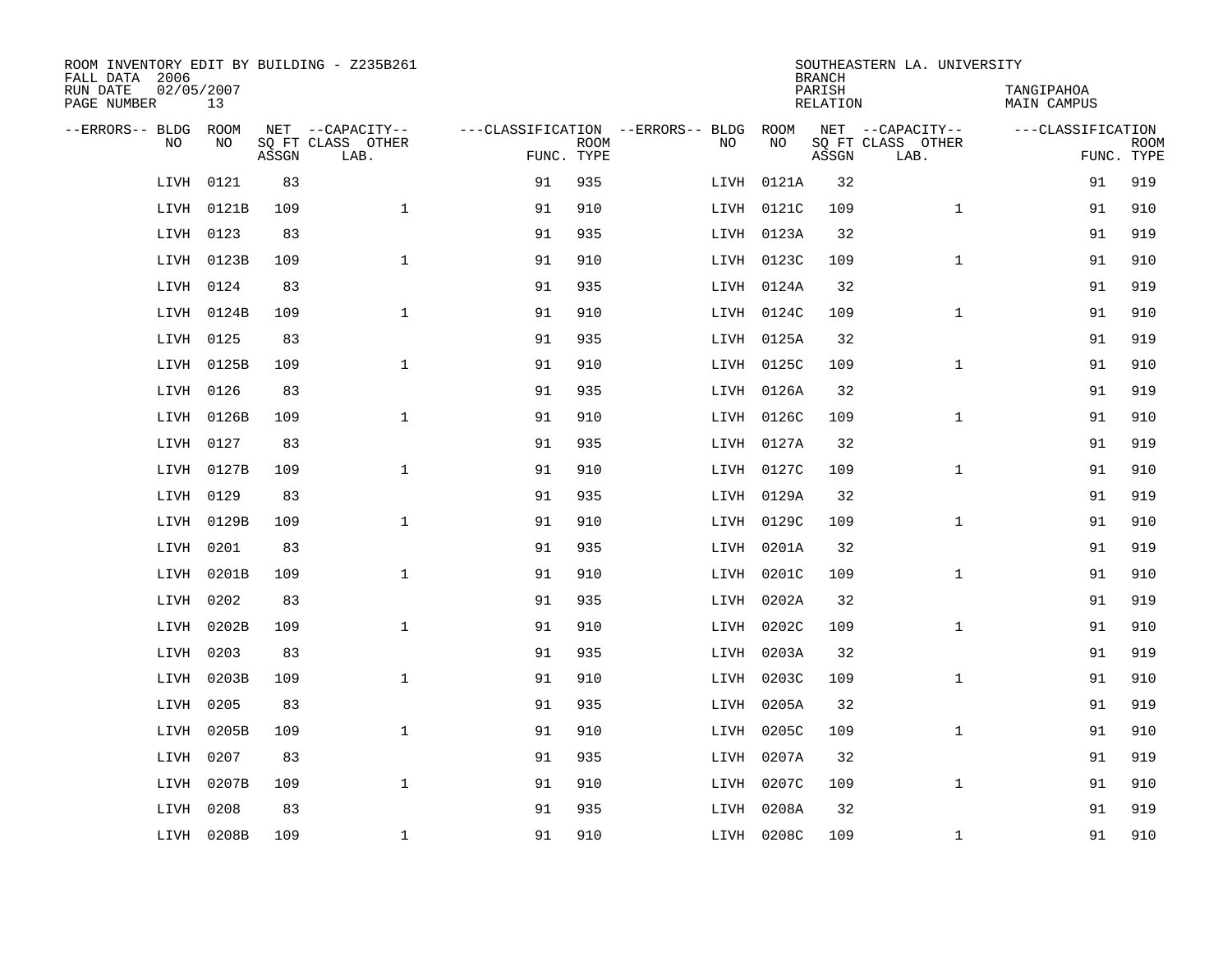| ROOM INVENTORY EDIT BY BUILDING - Z235B261<br>FALL DATA 2006 |                  |       |                           |            |             |                                   |            | <b>BRANCH</b>             | SOUTHEASTERN LA. UNIVERSITY |                                  |                           |
|--------------------------------------------------------------|------------------|-------|---------------------------|------------|-------------|-----------------------------------|------------|---------------------------|-----------------------------|----------------------------------|---------------------------|
| RUN DATE<br>PAGE NUMBER                                      | 02/05/2007<br>14 |       |                           |            |             |                                   |            | PARISH<br><b>RELATION</b> |                             | TANGIPAHOA<br><b>MAIN CAMPUS</b> |                           |
| --ERRORS-- BLDG                                              | ROOM             |       | NET --CAPACITY--          |            |             | ---CLASSIFICATION --ERRORS-- BLDG | ROOM       |                           | NET --CAPACITY--            | ---CLASSIFICATION                |                           |
| NO                                                           | NO               | ASSGN | SQ FT CLASS OTHER<br>LAB. | FUNC. TYPE | <b>ROOM</b> | NO                                | NO         | ASSGN                     | SQ FT CLASS OTHER<br>LAB.   |                                  | <b>ROOM</b><br>FUNC. TYPE |
| LIVH                                                         | 0209             | 83    |                           | 91         | 935         | LIVH                              | 0209A      | 32                        |                             | 91                               | 919                       |
| LIVH                                                         | 0209B            | 109   | $\mathbf{1}$              | 91         | 910         | LIVH                              | 0209C      | 109                       | $\mathbf{1}$                | 91                               | 910                       |
| LIVH                                                         | 0210             | 83    |                           | 91         | 935         |                                   | LIVH 0210A | 32                        |                             | 91                               | 919                       |
| LIVH                                                         | 0210B            | 109   | $\mathbf 1$               | 91         | 910         |                                   | LIVH 0210C | 109                       | $\mathbf{1}$                | 91                               | 910                       |
| LIVH                                                         | 0211             | 83    |                           | 91         | 935         |                                   | LIVH 0211A | 32                        |                             | 91                               | 919                       |
| LIVH                                                         | 0211B            | 109   | $\mathbf{1}$              | 91         | 910         |                                   | LIVH 0211C | 109                       | $\mathbf{1}$                | 91                               | 910                       |
| LIVH                                                         | 0213             | 83    |                           | 91         | 935         |                                   | LIVH 0213A | 32                        |                             | 91                               | 919                       |
| LIVH                                                         | 0213B            | 109   | $\mathbf{1}$              | 91         | 910         |                                   | LIVH 0213C | 109                       | $\mathbf{1}$                | 91                               | 910                       |
| LIVH                                                         | 0216             | 83    |                           | 91         | 935         |                                   | LIVH 0216A | 32                        |                             | 91                               | 919                       |
| LIVH                                                         | 0216B            | 109   | $\mathbf{1}$              | 91         | 910         |                                   | LIVH 0216C | 109                       | $\mathbf{1}$                | 91                               | 910                       |
| LIVH                                                         | 0217             | 83    |                           | 91         | 935         |                                   | LIVH 0217A | 32                        |                             | 91                               | 919                       |
| LIVH                                                         | 0217B            | 109   | $\mathbf{1}$              | 91         | 910         |                                   | LIVH 0217C | 109                       | $\mathbf{1}$                | 91                               | 910                       |
| LIVH                                                         | 0218             | 83    |                           | 91         | 935         |                                   | LIVH 0218A | 32                        |                             | 91                               | 919                       |
| LIVH                                                         | 0218B            | 109   | $\mathbf 1$               | 91         | 910         |                                   | LIVH 0218C | 109                       | $\mathbf{1}$                | 91                               | 910                       |
| LIVH                                                         | 0219             | 83    |                           | 91         | 935         |                                   | LIVH 0219A | 32                        |                             | 91                               | 919                       |
| LIVH                                                         | 0219B            | 109   | $\mathbf{1}$              | 91         | 910         |                                   | LIVH 0219C | 109                       | $\mathbf{1}$                | 91                               | 910                       |
| LIVH                                                         | 0220             | 83    |                           | 91         | 935         |                                   | LIVH 0220A | 32                        |                             | 91                               | 919                       |
| LIVH                                                         | 0220B            | 109   | $\mathbf{1}$              | 91         | 910         |                                   | LIVH 0220C | 109                       | $\mathbf{1}$                | 91                               | 910                       |
| LIVH                                                         | 0221             | 83    |                           | 91         | 935         |                                   | LIVH 0221A | 32                        |                             | 91                               | 919                       |
| LIVH                                                         | 0221B            | 109   | $\mathbf 1$               | 91         | 910         |                                   | LIVH 0221C | 109                       | $\mathbf{1}$                | 91                               | 910                       |
| LIVH                                                         | 0223             | 83    |                           | 91         | 935         |                                   | LIVH 0223A | 32                        |                             | 91                               | 919                       |
| LIVH                                                         | 0223B            | 109   | $\mathbf{1}$              | 91         | 910         |                                   | LIVH 0223C | 109                       | $\mathbf{1}$                | 91                               | 910                       |
| LIVH                                                         | 0224             | 83    |                           | 91         | 935         |                                   | LIVH 0224A | 32                        |                             | 91                               | 919                       |
| LIVH                                                         | 0224B            | 109   | $\mathbf{1}$              | 91         | 910         |                                   | LIVH 0224C | 109                       | $\mathbf{1}$                | 91                               | 910                       |
| LIVH                                                         | 0225             | 83    |                           | 91         | 935         |                                   | LIVH 0225A | 32                        |                             | 91                               | 919                       |
|                                                              | LIVH 0225B       | 109   | $\mathbf 1$               | 91         | 910         |                                   | LIVH 0225C | 109                       | $\mathbf{1}$                | 91                               | 910                       |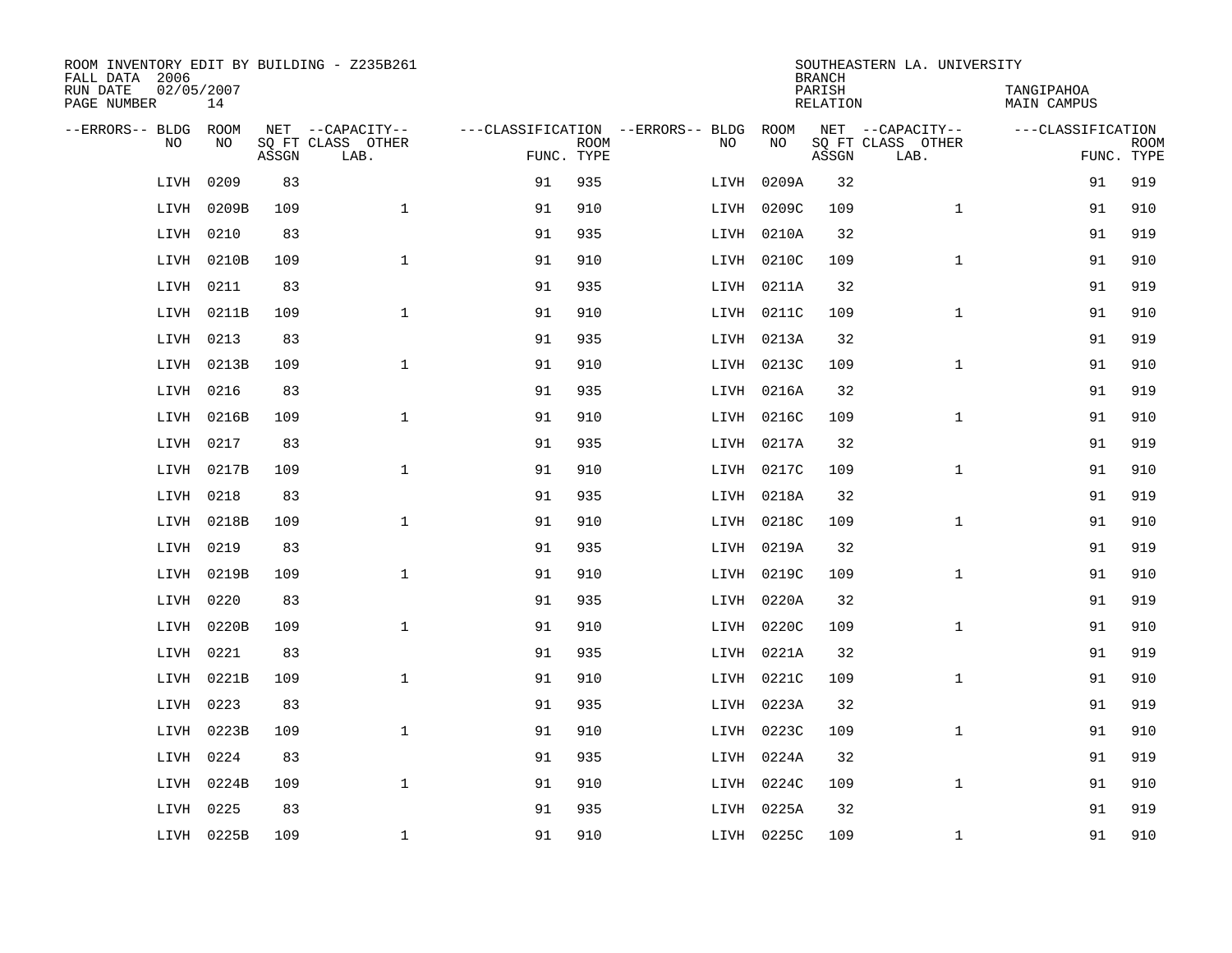| ROOM INVENTORY EDIT BY BUILDING - Z235B261<br>FALL DATA 2006 |                  |       |                           |            |             |                                   |            | <b>BRANCH</b>             | SOUTHEASTERN LA. UNIVERSITY |                                  |             |
|--------------------------------------------------------------|------------------|-------|---------------------------|------------|-------------|-----------------------------------|------------|---------------------------|-----------------------------|----------------------------------|-------------|
| RUN DATE<br>PAGE NUMBER                                      | 02/05/2007<br>15 |       |                           |            |             |                                   |            | PARISH<br><b>RELATION</b> |                             | TANGIPAHOA<br><b>MAIN CAMPUS</b> |             |
| --ERRORS-- BLDG                                              | ROOM             |       | NET --CAPACITY--          |            |             | ---CLASSIFICATION --ERRORS-- BLDG | ROOM       |                           | NET --CAPACITY--            | ---CLASSIFICATION                |             |
| NO.                                                          | NO               | ASSGN | SQ FT CLASS OTHER<br>LAB. | FUNC. TYPE | <b>ROOM</b> | NO                                | NO         | ASSGN                     | SQ FT CLASS OTHER<br>LAB.   | FUNC. TYPE                       | <b>ROOM</b> |
| LIVH                                                         | 0226             | 83    |                           | 91         | 935         | LIVH                              | 0226A      | 32                        |                             | 91                               | 919         |
| LIVH                                                         | 0226B            | 109   | $\mathbf{1}$              | 91         | 910         | LIVH                              | 0226C      | 109                       | $\mathbf{1}$                | 91                               | 910         |
| LIVH                                                         | 0227             | 83    |                           | 91         | 935         |                                   | LIVH 0227A | 32                        |                             | 91                               | 919         |
| LIVH                                                         | 0227B            | 109   | $\mathbf 1$               | 91         | 910         |                                   | LIVH 0227C | 109                       | $\mathbf{1}$                | 91                               | 910         |
| LIVH                                                         | 0229             | 83    |                           | 91         | 935         |                                   | LIVH 0229A | 32                        |                             | 91                               | 919         |
| LIVH                                                         | 0229B            | 109   | $\mathbf{1}$              | 91         | 910         |                                   | LIVH 0229C | 109                       | $\mathbf{1}$                | 91                               | 910         |
| LIVH                                                         | 0301             | 83    |                           | 91         | 935         |                                   | LIVH 0301A | 32                        |                             | 91                               | 919         |
| LIVH                                                         | 0301B            | 109   | $\mathbf{1}$              | 91         | 910         |                                   | LIVH 0301C | 109                       | $\mathbf{1}$                | 91                               | 910         |
| LIVH                                                         | 0302             | 83    |                           | 91         | 935         |                                   | LIVH 0302A | 32                        |                             | 91                               | 919         |
| LIVH                                                         | 0302B            | 109   | $\mathbf{1}$              | 91         | 910         |                                   | LIVH 0302C | 109                       | $\mathbf{1}$                | 91                               | 910         |
| LIVH                                                         | 0303             | 83    |                           | 91         | 935         |                                   | LIVH 0303A | 32                        |                             | 91                               | 919         |
| LIVH                                                         | 0303B            | 109   | $\mathbf 1$               | 91         | 910         |                                   | LIVH 0303C | 109                       | $\mathbf{1}$                | 91                               | 910         |
| LIVH                                                         | 0305             | 83    |                           | 91         | 935         |                                   | LIVH 0305A | 32                        |                             | 91                               | 919         |
| LIVH                                                         | 0305B            | 109   | $\mathbf{1}$              | 91         | 910         |                                   | LIVH 0305C | 109                       | $\mathbf{1}$                | 91                               | 910         |
| LIVH                                                         | 0307             | 83    |                           | 91         | 935         |                                   | LIVH 0307A | 32                        |                             | 91                               | 919         |
| LIVH                                                         | 0307B            | 109   | $\mathbf 1$               | 91         | 910         |                                   | LIVH 0307C | 109                       | $\mathbf{1}$                | 91                               | 910         |
| LIVH                                                         | 0308             | 83    |                           | 91         | 935         |                                   | LIVH 0308A | 32                        |                             | 91                               | 919         |
| LIVH                                                         | 0308B            | 109   | $\mathbf 1$               | 91         | 910         |                                   | LIVH 0308C | 109                       | $\mathbf{1}$                | 91                               | 910         |
| LIVH                                                         | 0309             | 83    |                           | 91         | 935         |                                   | LIVH 0309A | 32                        |                             | 91                               | 919         |
| LIVH                                                         | 0309B            | 109   | $\mathbf 1$               | 91         | 910         |                                   | LIVH 0309C | 109                       | $\mathbf{1}$                | 91                               | 910         |
| LIVH                                                         | 0310             | 83    |                           | 91         | 935         |                                   | LIVH 0310A | 32                        |                             | 91                               | 919         |
| LIVH                                                         | 0310B            | 109   | $\mathbf{1}$              | 91         | 910         |                                   | LIVH 0310C | 109                       | $\mathbf{1}$                | 91                               | 910         |
| LIVH                                                         | 0311             | 83    |                           | 91         | 935         |                                   | LIVH 0311A | 32                        |                             | 91                               | 919         |
| LIVH                                                         | 0311B            | 109   | $\mathbf{1}$              | 91         | 910         |                                   | LIVH 0311C | 109                       | $\mathbf{1}$                | 91                               | 910         |
| LIVH                                                         | 0313             | 83    |                           | 91         | 935         |                                   | LIVH 0313A | 32                        |                             | 91                               | 919         |
|                                                              | LIVH 0313B       | 109   | 1                         | 91         | 910         |                                   | LIVH 0313C | 109                       | $\mathbf{1}$                | 91                               | 910         |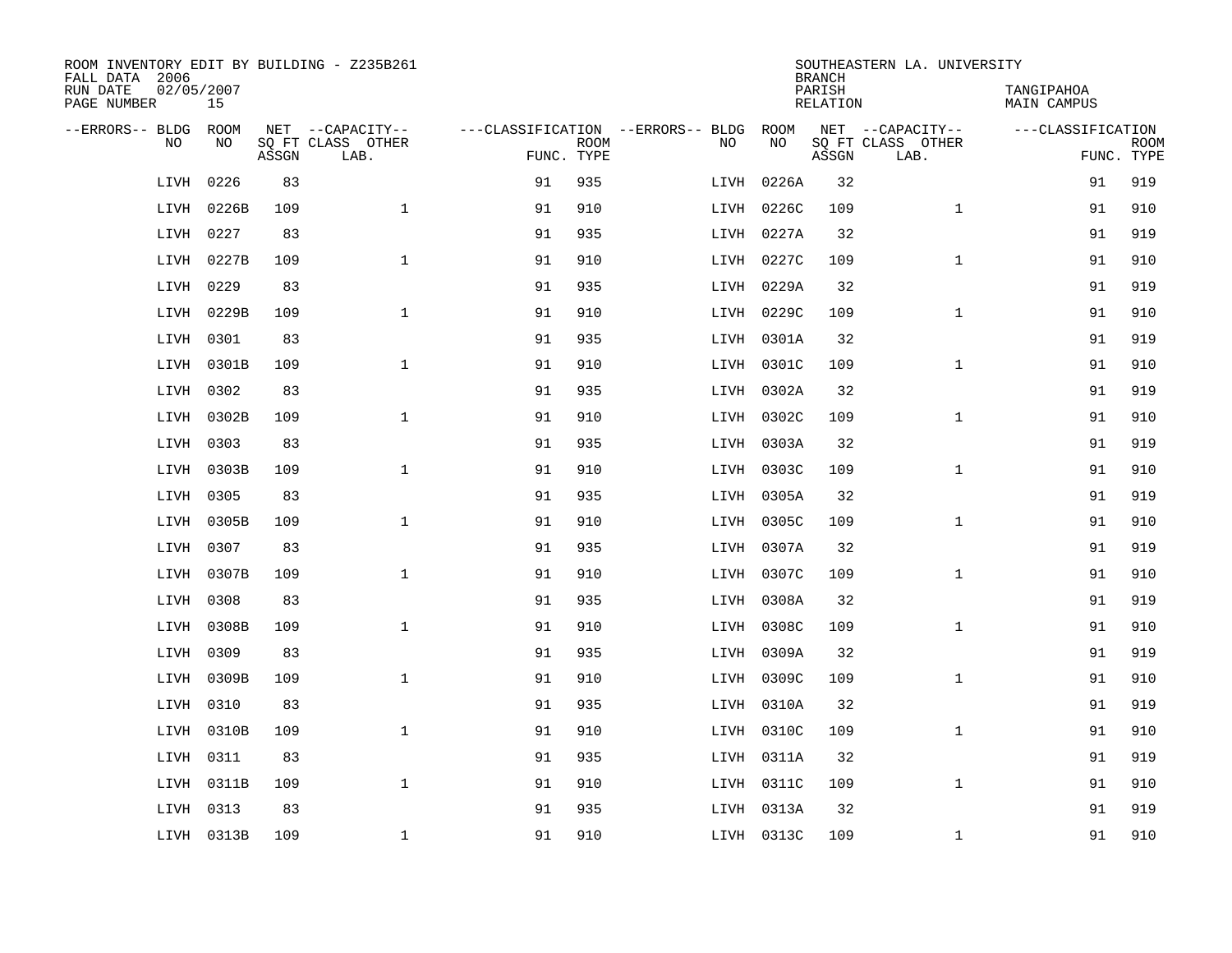| ROOM INVENTORY EDIT BY BUILDING - Z235B261<br>FALL DATA 2006 |                  |       |                           | SOUTHEASTERN LA. UNIVERSITY<br><b>BRANCH</b> |             |                                   |            |                    |                           |                                  |                           |  |
|--------------------------------------------------------------|------------------|-------|---------------------------|----------------------------------------------|-------------|-----------------------------------|------------|--------------------|---------------------------|----------------------------------|---------------------------|--|
| RUN DATE<br>PAGE NUMBER                                      | 02/05/2007<br>16 |       |                           |                                              |             |                                   |            | PARISH<br>RELATION |                           | TANGIPAHOA<br><b>MAIN CAMPUS</b> |                           |  |
| --ERRORS-- BLDG                                              | ROOM             |       | NET --CAPACITY--          |                                              |             | ---CLASSIFICATION --ERRORS-- BLDG | ROOM       |                    | NET --CAPACITY--          | ---CLASSIFICATION                |                           |  |
| N <sub>O</sub>                                               | NO.              | ASSGN | SQ FT CLASS OTHER<br>LAB. | FUNC. TYPE                                   | <b>ROOM</b> | NO.                               | NO         | ASSGN              | SQ FT CLASS OTHER<br>LAB. |                                  | <b>ROOM</b><br>FUNC. TYPE |  |
| LIVH                                                         | 0315             | 83    |                           | 91                                           | 935         | LIVH                              | 0315A      | 32                 |                           | 91                               | 919                       |  |
| LIVH                                                         | 0315B            | 109   | $\mathbf{1}$              | 91                                           | 910         |                                   | LIVH 0315C | 109                | $\mathbf{1}$              | 91                               | 910                       |  |
| LIVH                                                         | 0316             | 83    |                           | 91                                           | 935         |                                   | LIVH 0316A | 32                 |                           | 91                               | 919                       |  |
| LIVH                                                         | 0316B            | 109   | $\mathbf{1}$              | 91                                           | 910         |                                   | LIVH 0316C | 109                | $\mathbf{1}$              | 91                               | 910                       |  |
| LIVH                                                         | 0317             | 83    |                           | 91                                           | 935         |                                   | LIVH 0317A | 32                 |                           | 91                               | 919                       |  |
| LIVH                                                         | 0317B            | 109   | $\mathbf{1}$              | 91                                           | 910         |                                   | LIVH 0317C | 109                | $\mathbf{1}$              | 91                               | 910                       |  |
| LIVH                                                         | 0318             | 83    |                           | 91                                           | 935         |                                   | LIVH 0318A | 32                 |                           | 91                               | 919                       |  |
| LIVH                                                         | 0318B            | 109   | $\mathbf{1}$              | 91                                           | 910         |                                   | LIVH 0318C | 109                | $\mathbf{1}$              | 91                               | 910                       |  |
| LIVH                                                         | 0319             | 83    |                           | 91                                           | 935         |                                   | LIVH 0319A | 32                 |                           | 91                               | 919                       |  |
| LIVH                                                         | 0319B            | 109   | $\mathbf{1}$              | 91                                           | 910         |                                   | LIVH 0319C | 109                | $\mathbf{1}$              | 91                               | 910                       |  |
| LIVH                                                         | 0320             | 83    |                           | 91                                           | 935         |                                   | LIVH 0320A | 32                 |                           | 91                               | 919                       |  |
| LIVH                                                         | 0320B            | 109   | $\mathbf{1}$              | 91                                           | 910         |                                   | LIVH 0320C | 109                | $\mathbf{1}$              | 91                               | 910                       |  |
| LIVH                                                         | 0321             | 83    |                           | 91                                           | 935         |                                   | LIVH 0321A | 32                 |                           | 91                               | 919                       |  |
| LIVH                                                         | 0321B            | 109   | $\mathbf{1}$              | 91                                           | 910         |                                   | LIVH 0321C | 109                | $\mathbf{1}$              | 91                               | 910                       |  |
| LIVH                                                         | 0323             | 83    |                           | 91                                           | 935         |                                   | LIVH 0323A | 32                 |                           | 91                               | 919                       |  |
|                                                              | LIVH 0323B       | 109   | $\mathbf 1$               | 91                                           | 910         |                                   | LIVH 0323C | 109                | $\mathbf{1}$              | 91                               | 910                       |  |
| LIVH                                                         | 0324             | 83    |                           | 91                                           | 935         |                                   | LIVH 0324A | 32                 |                           | 91                               | 919                       |  |
| LIVH                                                         | 0324B            | 109   | $\mathbf 1$               | 91                                           | 910         |                                   | LIVH 0324C | 109                | $\mathbf{1}$              | 91                               | 910                       |  |
| LIVH                                                         | 0325             | 83    |                           | 91                                           | 935         |                                   | LIVH 0325A | 32                 |                           | 91                               | 919                       |  |
| LIVH                                                         | 0325B            | 109   | $\mathbf{1}$              | 91                                           | 910         |                                   | LIVH 0325C | 109                | $\mathbf{1}$              | 91                               | 910                       |  |
| LIVH                                                         | 0326             | 83    |                           | 91                                           | 935         |                                   | LIVH 0326A | 32                 |                           | 91                               | 919                       |  |
| LIVH                                                         | 0326B            | 109   | $\mathbf{1}$              | 91                                           | 910         |                                   | LIVH 0326C | 109                | $\mathbf{1}$              | 91                               | 910                       |  |
| LIVH                                                         | 0327             | 83    |                           | 91                                           | 935         |                                   | LIVH 0327A | 32                 |                           | 91                               | 919                       |  |
| LIVH                                                         | 0327B            | 109   | $\mathbf{1}$              | 91                                           | 910         |                                   | LIVH 0327C | 109                | $\mathbf{1}$              | 91                               | 910                       |  |
| LIVH                                                         | 0329             | 83    |                           | 91                                           | 935         |                                   | LIVH 0329A | 32                 |                           | 91                               | 919                       |  |
|                                                              | LIVH 0329B       | 109   | $\mathbf{1}$              | 91                                           | 910         |                                   | LIVH 0329C | 109                | $\mathbf{1}$              | 91                               | 910                       |  |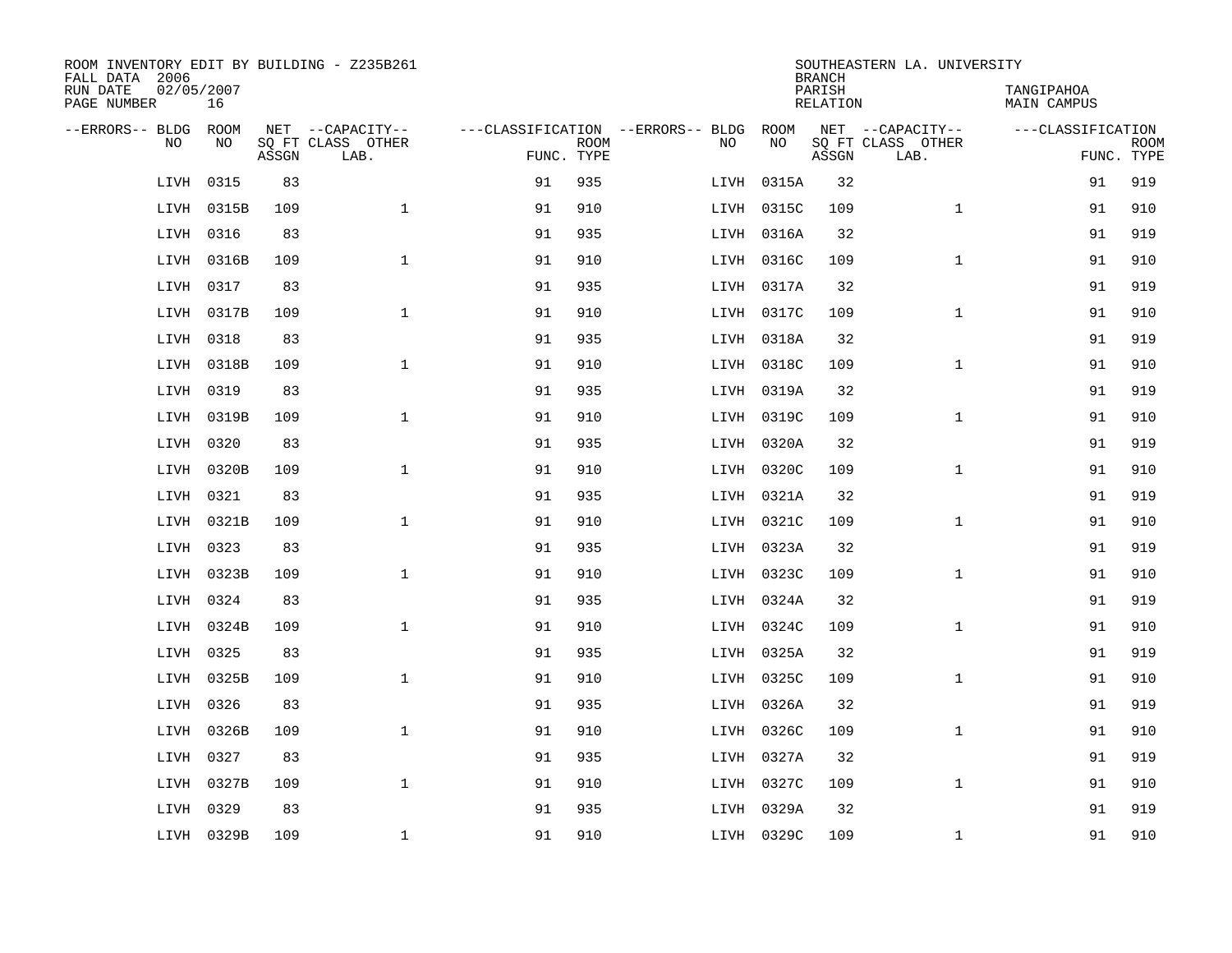| ROOM INVENTORY EDIT BY BUILDING - Z235B261<br>FALL DATA 2006 |                  |       |                           |            |             |                                        |            | <b>BRANCH</b>             | SOUTHEASTERN LA. UNIVERSITY |                                  |             |
|--------------------------------------------------------------|------------------|-------|---------------------------|------------|-------------|----------------------------------------|------------|---------------------------|-----------------------------|----------------------------------|-------------|
| RUN DATE<br>PAGE NUMBER                                      | 02/05/2007<br>17 |       |                           |            |             |                                        |            | PARISH<br><b>RELATION</b> |                             | TANGIPAHOA<br><b>MAIN CAMPUS</b> |             |
| --ERRORS-- BLDG ROOM                                         |                  |       | NET --CAPACITY--          |            |             | ---CLASSIFICATION --ERRORS-- BLDG ROOM |            |                           | NET --CAPACITY--            | ---CLASSIFICATION                |             |
| NO                                                           | NO               | ASSGN | SQ FT CLASS OTHER<br>LAB. | FUNC. TYPE | <b>ROOM</b> | NO                                     | NO         | ASSGN                     | SQ FT CLASS OTHER<br>LAB.   | FUNC. TYPE                       | <b>ROOM</b> |
| LIVH                                                         | 0401             | 83    |                           | 91         | 935         | LIVH                                   | 0401A      | 32                        |                             | 91                               | 919         |
| LIVH                                                         | 0401B            | 109   | $\mathbf{1}$              | 91         | 910         |                                        | LIVH 0401C | 109                       | $\mathbf{1}$                | 91                               | 910         |
| LIVH                                                         | 0402             | 83    |                           | 91         | 935         |                                        | LIVH 0402A | 32                        |                             | 91                               | 919         |
| LIVH                                                         | 0402B            | 109   | $\mathbf{1}$              | 91         | 910         |                                        | LIVH 0402C | 109                       | $\mathbf{1}$                | 91                               | 910         |
| LIVH                                                         | 0403             | 83    |                           | 91         | 935         |                                        | LIVH 0403A | 32                        |                             | 91                               | 919         |
| LIVH                                                         | 0403B            | 109   | $\mathbf{1}$              | 91         | 910         |                                        | LIVH 0403C | 109                       | $\mathbf{1}$                | 91                               | 910         |
| LIVH                                                         | 0405             | 83    |                           | 91         | 935         |                                        | LIVH 0405A | 32                        |                             | 91                               | 919         |
| LIVH                                                         | 0405B            | 109   | $\mathbf{1}$              | 91         | 910         |                                        | LIVH 0405C | 109                       | $\mathbf{1}$                | 91                               | 910         |
| LIVH                                                         | 0407             | 83    |                           | 91         | 935         |                                        | LIVH 0407A | 32                        |                             | 91                               | 919         |
| LIVH                                                         | 0407B            | 109   | $\mathbf{1}$              | 91         | 910         |                                        | LIVH 0407C | 109                       | $\mathbf{1}$                | 91                               | 910         |
| LIVH                                                         | 0408             | 83    |                           | 91         | 935         |                                        | LIVH 0408A | 32                        |                             | 91                               | 919         |
| LIVH                                                         | 0408B            | 109   | $\mathbf{1}$              | 91         | 910         |                                        | LIVH 0408C | 109                       | $\mathbf{1}$                | 91                               | 910         |
| LIVH                                                         | 0409             | 83    |                           | 91         | 935         |                                        | LIVH 0409A | 32                        |                             | 91                               | 919         |
| LIVH                                                         | 0409B            | 109   | $\mathbf 1$               | 91         | 910         |                                        | LIVH 0409C | 109                       | $\mathbf{1}$                | 91                               | 910         |
| LIVH                                                         | 0410             | 83    |                           | 91         | 935         |                                        | LIVH 0410A | 32                        |                             | 91                               | 919         |
|                                                              | LIVH 0410B       | 109   | $\mathbf{1}$              | 91         | 910         |                                        | LIVH 0410C | 109                       | $\mathbf{1}$                | 91                               | 910         |
| LIVH                                                         | 0411             | 83    |                           | 91         | 935         |                                        | LIVH 0411A | 32                        |                             | 91                               | 919         |
| LIVH                                                         | 0411B            | 109   | $\mathbf{1}$              | 91         | 910         |                                        | LIVH 0411C | 109                       | $\mathbf{1}$                | 91                               | 910         |
| LIVH                                                         | 0413             | 83    |                           | 91         | 935         |                                        | LIVH 0413A | 32                        |                             | 91                               | 919         |
| LIVH                                                         | 0413B            | 109   | $\mathbf 1$               | 91         | 910         |                                        | LIVH 0413C | 109                       | $\mathbf{1}$                | 91                               | 910         |
| LIVH                                                         | 0416             | 83    |                           | 91         | 935         |                                        | LIVH 0416A | 32                        |                             | 91                               | 919         |
| LIVH                                                         | 0416B            | 109   | $\mathbf{1}$              | 91         | 910         |                                        | LIVH 0416C | 109                       | $\mathbf{1}$                | 91                               | 910         |
| LIVH                                                         | 0417             | 83    |                           | 91         | 935         |                                        | LIVH 0417A | 32                        |                             | 91                               | 919         |
| LIVH                                                         | 0417B            | 109   | $\mathbf{1}$              | 91         | 910         |                                        | LIVH 0417C | 109                       | $\mathbf{1}$                | 91                               | 910         |
| LIVH                                                         | 0418             | 83    |                           | 91         | 935         |                                        | LIVH 0418A | 32                        |                             | 91                               | 919         |
|                                                              | LIVH 0418B       | 109   | $\mathbf 1$               | 91         | 910         |                                        | LIVH 0418C | 109                       | $\mathbf{1}$                | 91                               | 910         |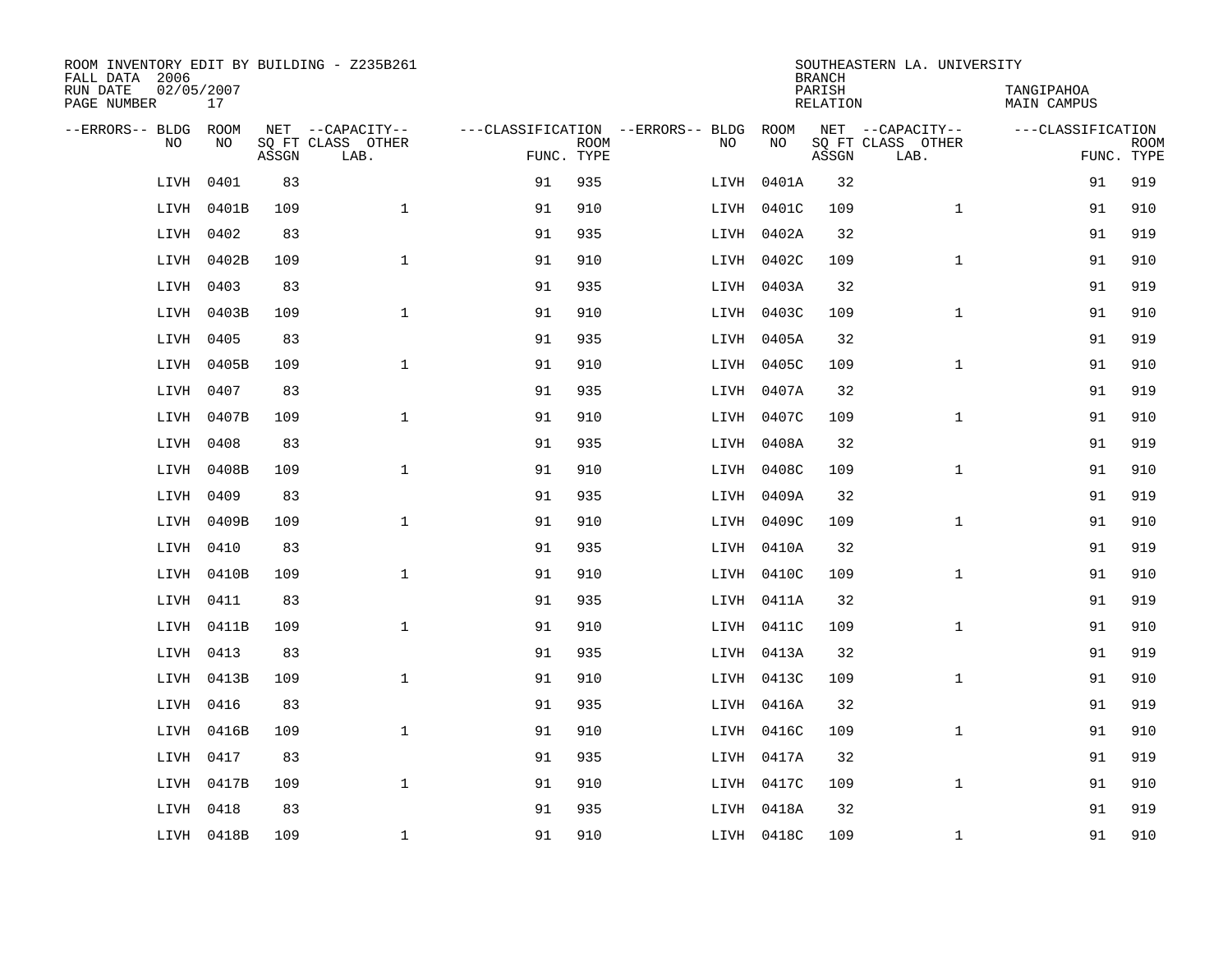| ROOM INVENTORY EDIT BY BUILDING - Z235B261<br>FALL DATA 2006 |            |       |                           |                |             |                                        |                                                                | <b>BRANCH</b>      | SOUTHEASTERN LA. UNIVERSITY                                                            |                           |                           |
|--------------------------------------------------------------|------------|-------|---------------------------|----------------|-------------|----------------------------------------|----------------------------------------------------------------|--------------------|----------------------------------------------------------------------------------------|---------------------------|---------------------------|
| 02/05/2007<br>RUN DATE<br>PAGE NUMBER                        | 18         |       |                           |                |             |                                        |                                                                | PARISH<br>RELATION |                                                                                        | TANGIPAHOA<br>MAIN CAMPUS |                           |
| --ERRORS-- BLDG ROOM                                         |            |       | NET --CAPACITY--          |                |             | ---CLASSIFICATION --ERRORS-- BLDG ROOM |                                                                |                    | NET --CAPACITY--                                                                       | ---CLASSIFICATION         |                           |
| NO                                                           | NO         | ASSGN | SQ FT CLASS OTHER<br>LAB. | FUNC. TYPE     | <b>ROOM</b> | NO.                                    | NO                                                             | ASSGN              | SQ FT CLASS OTHER<br>LAB.                                                              |                           | <b>ROOM</b><br>FUNC. TYPE |
| LIVH                                                         | 0419       | 83    |                           | 91             | 935         |                                        | LIVH 0419A                                                     | 32                 |                                                                                        | 91                        | 919                       |
|                                                              | LIVH 0419B | 109   | $\mathbf{1}$              | 91             | 910         |                                        | LIVH 0419C                                                     | 109                | $\mathbf{1}$                                                                           | 91                        | 910                       |
| LIVH 0420                                                    |            | 83    |                           | 91             | 935         |                                        | LIVH 0420A                                                     | 32                 |                                                                                        | 91                        | 919                       |
|                                                              | LIVH 0420B | 109   | $\mathbf{1}$              | 91             | 910         |                                        | LIVH 0420C                                                     | 109                | $\mathbf{1}$                                                                           | 91                        | 910                       |
| LIVH                                                         | 0421       | 83    |                           | 91             | 935         |                                        | LIVH 0421A                                                     | 32                 |                                                                                        | 91                        | 919                       |
|                                                              | LIVH 0421B | 32    | $\mathbf{1}$              | 91             | 910         |                                        | LIVH 0421C                                                     | 109                | $\mathbf{1}$                                                                           | 91                        | 910                       |
|                                                              | LIVH 0423  | 83    |                           | 91             | 935         |                                        | LIVH 0423A                                                     | 32                 |                                                                                        | 91                        | 919                       |
|                                                              | LIVH 0423B | 109   | $\mathbf{1}$              | 91             | 910         |                                        | LIVH 0423C                                                     | 109                | $\mathbf{1}$                                                                           | 91                        | 910                       |
| LIVH                                                         | 0424       | 83    |                           | 91             | 935         |                                        | LIVH 0424A                                                     | 32                 |                                                                                        | 91                        | 919                       |
|                                                              | LIVH 0424B | 109   | $\mathbf{1}$              | 91             | 910         |                                        | LIVH 0424C                                                     | 109                | $\mathbf{1}$                                                                           | 91                        | 910                       |
| LIVH 0425                                                    |            | 83    |                           | 91             | 935         |                                        | LIVH 0425A                                                     | 32                 |                                                                                        | 91                        | 919                       |
|                                                              | LIVH 0425B | 109   | $\mathbf{1}$              | 91             | 910         |                                        | LIVH 0425C                                                     | 109                | $\mathbf{1}$                                                                           | 91                        | 910                       |
| LIVH                                                         | 0426       | 83    |                           | 91             | 935         |                                        | LIVH 0426A                                                     | 32                 |                                                                                        | 91                        | 919                       |
|                                                              | LIVH 0426B | 109   | $\mathbf{1}$              | 91             | 910         |                                        | LIVH 0426C                                                     | 109                | $\mathbf{1}$                                                                           | 91                        | 910                       |
|                                                              | LIVH 0427  | 83    |                           | 91             | 935         |                                        | LIVH 0427A                                                     | 32                 |                                                                                        | 91                        | 919                       |
|                                                              | LIVH 0427B | 109   | $\mathbf 1$               | 91             | 910         |                                        | LIVH 0427C                                                     | 109                | $\mathbf{1}$                                                                           | 91                        | 910                       |
| LIVH                                                         | 0429       | 83    |                           | 91             | 935         |                                        | LIVH 0429A                                                     | 32                 |                                                                                        | 91                        | 919                       |
|                                                              | LIVH 0429B | 109   | $\mathbf{1}$              | 91             | 910         |                                        | LIVH 0429C<br>TOTAL NUMBER CLASSROOMS<br>TOTAL NUMBER LABS 210 | 109                | $\mathbf{1}$<br>TOTAL NET ASSIGN SQ. FT. IN ROOM FILE<br>TOTAL NUMBER SPECIAL LABS 220 | 91<br>29,227              | 910                       |
| LLTC 0100                                                    |            | 100   |                           | 0 <sub>0</sub> | 020         |                                        | LLTC 0101                                                      | 100                | $\mathbf{1}$                                                                           | 11                        | 350                       |
| LLTC                                                         | 0102       | 750   | 38                        | 11             | 110         | LLTC                                   | 0104                                                           | 750                | 15                                                                                     | 11                        | 210                       |
| LLTC                                                         | 0105       | 750   | 38                        | 11             | 110         |                                        | LLTC 0105B                                                     | 100                |                                                                                        | 0 <sub>0</sub>            | 030                       |
| LLTC                                                         | 0106       | 750   | 38                        | 11             | 110         | LLTC                                   | 0107                                                           | 100                |                                                                                        | 11                        | 115                       |
| LLTC                                                         | 0108       | 100   |                           | 11             | 540         | LLTC                                   | 0109                                                           | 100                |                                                                                        | 11                        | 540                       |
|                                                              | LLTC 0110  | 750   | 38                        | 11             | 110         |                                        | LLTC 0110A                                                     | 100                |                                                                                        | 11                        | 115                       |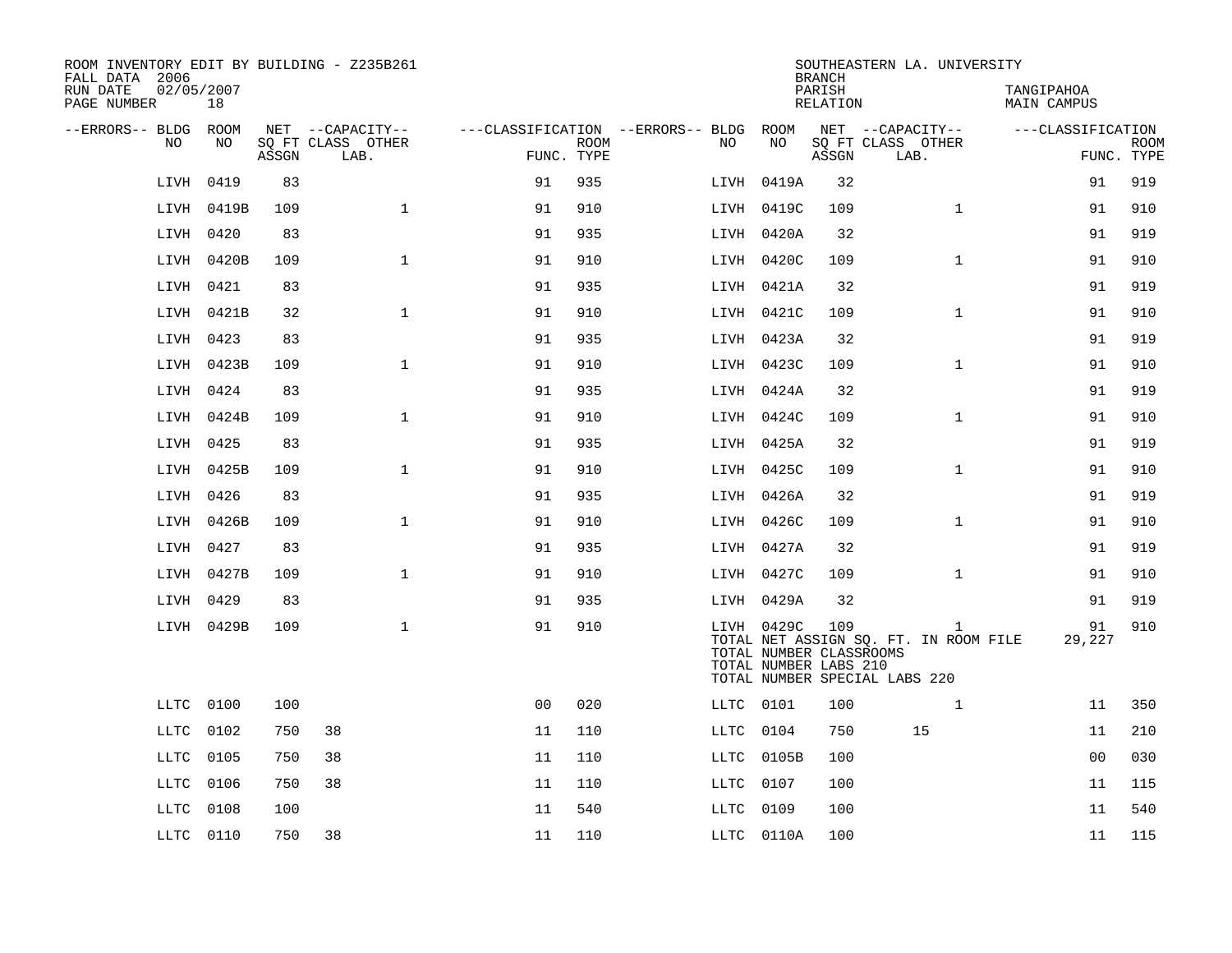| ROOM INVENTORY EDIT BY BUILDING - Z235B261<br>FALL DATA 2006 |           |       |                           |                |             |                                        |                                                               | <b>BRANCH</b>      | SOUTHEASTERN LA. UNIVERSITY                                            |                           |                           |
|--------------------------------------------------------------|-----------|-------|---------------------------|----------------|-------------|----------------------------------------|---------------------------------------------------------------|--------------------|------------------------------------------------------------------------|---------------------------|---------------------------|
| RUN DATE<br>02/05/2007<br>PAGE NUMBER                        | 19        |       |                           |                |             |                                        |                                                               | PARISH<br>RELATION |                                                                        | TANGIPAHOA<br>MAIN CAMPUS |                           |
| --ERRORS-- BLDG ROOM                                         |           |       | NET --CAPACITY--          |                |             | ---CLASSIFICATION --ERRORS-- BLDG ROOM |                                                               |                    | NET --CAPACITY--                                                       | ---CLASSIFICATION         |                           |
| NO                                                           | NO        | ASSGN | SQ FT CLASS OTHER<br>LAB. | FUNC. TYPE     | <b>ROOM</b> | NO                                     | NO                                                            | ASSGN              | SQ FT CLASS OTHER<br>LAB.                                              |                           | <b>ROOM</b><br>FUNC. TYPE |
| LLTC                                                         | 0111      | 750   | 38                        | 11             | 110         | $_{\rm LLTC}$                          | 0111A                                                         | 100                |                                                                        | 11                        | 115                       |
| LLTC                                                         | 0113      | 750   | 38                        | 11             | 110         | LLTC                                   | 0114                                                          | 100                | 2                                                                      | 11                        | 220                       |
| LLTC                                                         | 0114A     | 100   |                           | 11             | 225         | LLTC                                   | 0115                                                          | 100                |                                                                        | 0 <sub>0</sub>            | 030                       |
| LLTC                                                         | 0115A     | 100   |                           | 11             | 115         | LLTC                                   | 0116                                                          | 750                | 38                                                                     | 11                        | 110                       |
| LLTC                                                         | 0117      | 750   | 15                        | 11             | 210         | LLTC                                   | 0117A                                                         | 100                |                                                                        | 11                        | 215                       |
| LLTC                                                         | 0118      | 750   | 15                        | 11             | 210         | LLTC                                   | 0119                                                          | 750                | 15                                                                     | 11                        | 210                       |
| LLTC                                                         | 0119A     | 100   |                           | 11             | 215         | LLTC                                   | 0120                                                          | 100                | $\mathbf{1}$                                                           | 11                        | 310                       |
| LLTC                                                         | 0120A     | 100   | $\mathbf{1}$              | 11             | 310         | LLTC                                   | 0121                                                          | 100                |                                                                        | 11                        | 660                       |
| LLTC                                                         | 0122      | 100   |                           | 0 <sub>0</sub> | 030         | LLTC                                   | 0123                                                          | 100                |                                                                        | 0 <sub>0</sub>            | 030                       |
|                                                              | LLTC 0124 | 100   |                           | 0 <sub>0</sub> | 020         |                                        | LLTC 0140<br>TOTAL NUMBER CLASSROOMS<br>TOTAL NUMBER LABS 210 | 100                | TOTAL NET ASSIGN SQ. FT. IN ROOM FILE                                  | 00<br>9,650<br>7<br>4     | 010                       |
|                                                              |           |       |                           |                |             |                                        |                                                               |                    | TOTAL NUMBER SPECIAL LABS 220                                          | $\mathbf{1}$              |                           |
| MEDE                                                         | 0100      | 230   |                           | 0 <sub>0</sub> | 020         |                                        | MEDE 0101                                                     | 143                | 1                                                                      | 31                        | 310                       |
| MEDE                                                         | 0102      | 101   |                           | 31             | 650         |                                        | MEDE 0103                                                     | 153                | $\mathbf{1}$                                                           | 31                        | 350                       |
| MEDE                                                         | 0104      | 172   | $\mathbf{1}$              | 31             | 310         |                                        | <b>MEDE 0105</b>                                              | 427                | $\mathbf{1}$                                                           | 31                        | 310                       |
| MEDE                                                         | 0106      | 132   |                           | 31             | 630         |                                        | MEDE 0107                                                     | 32                 |                                                                        | 0 <sub>0</sub>            | 030                       |
| MEDE 0108                                                    |           | 46    |                           | 31             | 315         |                                        | TOTAL NUMBER CLASSROOMS<br>TOTAL NUMBER LABS 210              |                    | TOTAL NET ASSIGN SQ. FT. IN ROOM FILE<br>TOTAL NUMBER SPECIAL LABS 220 | 1,174                     |                           |
|                                                              | PRDH 0100 | 774   |                           | 0 <sub>0</sub> | 020         |                                        | PRDH 0101                                                     | 197                |                                                                        | 0 <sub>0</sub>            | 020                       |
| PRDH                                                         | 0102      | 218   |                           | 0 <sub>0</sub> | 030         |                                        | PRDH 0103                                                     | 392                | $\mathbf{1}$                                                           | 91                        | 315                       |
| PRDH                                                         | 0104      | 56    |                           | 00             | 030         |                                        | PRDH 0105                                                     | 177                | $\mathbf{1}$                                                           | 91                        | 310                       |
| PRDH                                                         | 0106      | 306   |                           | 91             | 315         |                                        | PRDH 0107                                                     | 178                | $\mathbf{1}$                                                           | 91                        | 310                       |
| PRDH                                                         | 0108      | 116   |                           | 0 <sub>0</sub> | 020         |                                        | PRDH 0109                                                     | 202                | $\mathbf{1}$                                                           | 91                        | 310                       |
| PRDH                                                         | 0109A     | 6     |                           | 91             | 315         |                                        | PRDH 0110                                                     | 177                | $\mathbf{1}$                                                           | 91                        | 310                       |
|                                                              | PRDH 0111 | 488   | $\mathbf 1$               | 91             | 310         |                                        | PRDH 0111A                                                    | 48                 |                                                                        | 91                        | 315                       |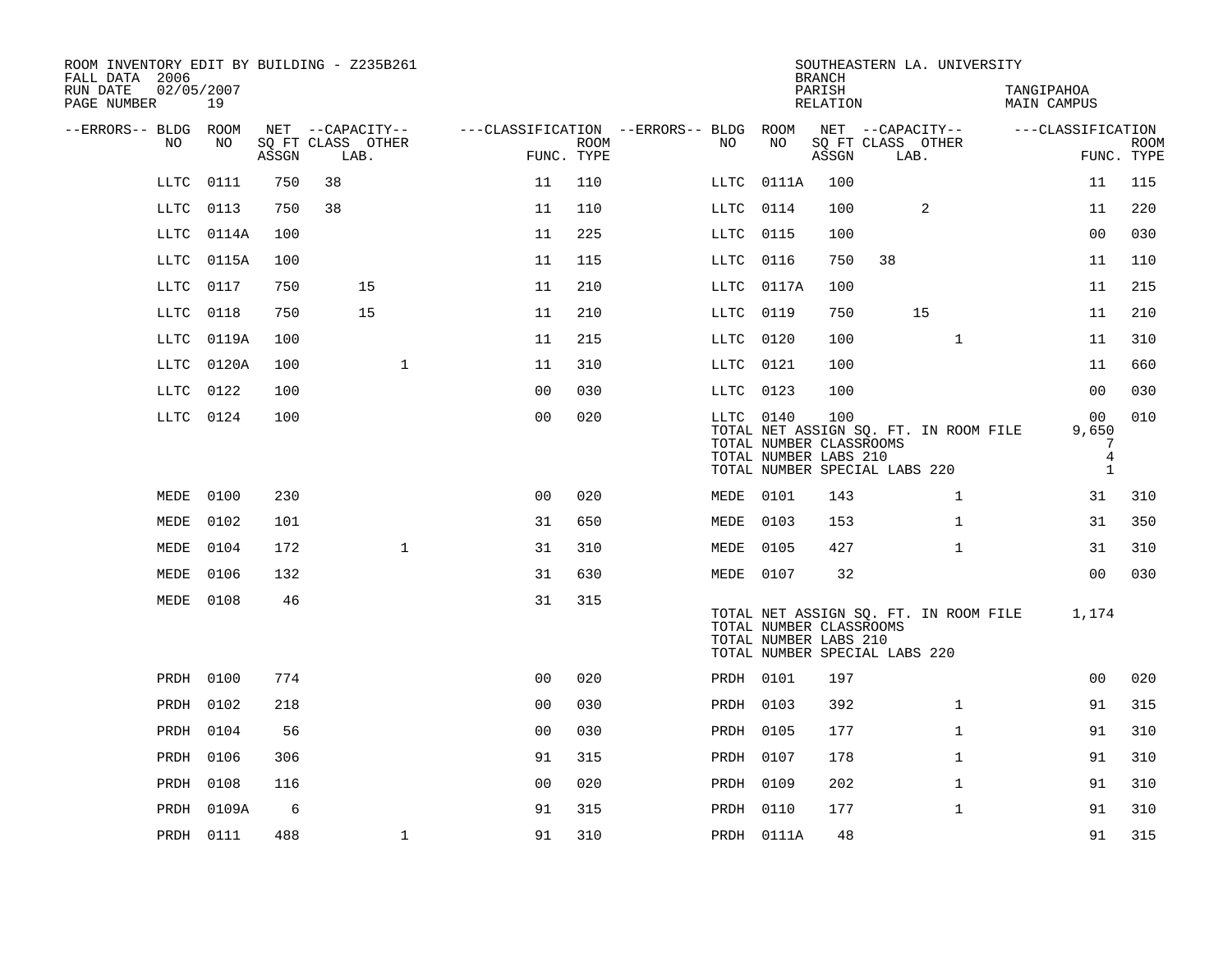| ROOM INVENTORY EDIT BY BUILDING - Z235B261<br>FALL DATA 2006 |                  |       |                           |                |             |                                   |            | <b>BRANCH</b>      | SOUTHEASTERN LA. UNIVERSITY |                                  |                           |
|--------------------------------------------------------------|------------------|-------|---------------------------|----------------|-------------|-----------------------------------|------------|--------------------|-----------------------------|----------------------------------|---------------------------|
| RUN DATE<br>PAGE NUMBER                                      | 02/05/2007<br>20 |       |                           |                |             |                                   |            | PARISH<br>RELATION |                             | TANGIPAHOA<br><b>MAIN CAMPUS</b> |                           |
| --ERRORS-- BLDG                                              | <b>ROOM</b>      |       | NET --CAPACITY--          |                |             | ---CLASSIFICATION --ERRORS-- BLDG | ROOM       |                    | NET --CAPACITY--            | ---CLASSIFICATION                |                           |
| N <sub>O</sub>                                               | NO.              | ASSGN | SO FT CLASS OTHER<br>LAB. | FUNC. TYPE     | <b>ROOM</b> | NO.                               | <b>NO</b>  | ASSGN              | SQ FT CLASS OTHER<br>LAB.   |                                  | <b>ROOM</b><br>FUNC. TYPE |
| PRDH                                                         | 0112             | 42    |                           | 91             | 315         |                                   | PRDH 0113  | 184                | $\mathbf{1}$                | 91                               | 310                       |
| PRDH                                                         | 0114             | 136   | $\mathbf{1}$              | 91             | 310         |                                   | PRDH 0115  | 213                | $\mathbf{1}$                | 91                               | 310                       |
| PRDH                                                         | 0116             | 136   | $\mathbf{1}$              | 91             | 310         |                                   | PRDH 0118  | 188                |                             | 91                               | 650                       |
| PRDH                                                         | 0119             | 161   |                           | 91             | 650         |                                   | PRDH 0120  | 437                | $\mathbf{1}$                | 91                               | 350                       |
| PRDH                                                         | 0120A            | 6     |                           | 91             | 355         |                                   | PRDH 0120B | 6                  |                             | 91                               | 355                       |
| PRDH                                                         | 0121             | 111   |                           | 0 <sub>0</sub> | 030         |                                   | PRDH 0122  | 148                |                             | 0 <sub>0</sub>                   | 030                       |
| PRDH                                                         | 0123             | 22    |                           | 00             | 030         |                                   | PRDH 0124  | 20                 |                             | 0 <sub>0</sub>                   | 010                       |
| PRDH                                                         | 0125             | 157   |                           | 0 <sub>0</sub> | 030         |                                   | PRDH 0126  | 45                 |                             | 0 <sub>0</sub>                   | 030                       |
| PRDH                                                         | 0127             | 382   |                           | 0 <sub>0</sub> | 020         |                                   | PRDH 0128  | 181                |                             | 0 <sub>0</sub>                   | 030                       |
| PRDH                                                         | 0129             | 41    |                           | 0 <sub>0</sub> | 030         |                                   | PRDH 0130  | 523                |                             | 00                               | 020                       |
| PRDH                                                         | 0131             | 228   |                           | 0 <sub>0</sub> | 020         |                                   | PRDH 0132  | 280                | $\mathbf{1}$                | 60                               | 310                       |
| PRDH                                                         | 0133             | 305   | $\mathbf{1}$              | 60             | 310         |                                   | PRDH 0134  | 39                 |                             | 0 <sub>0</sub>                   | 020                       |
| PRDH                                                         | 0135             | 212   |                           | 60             | 315         |                                   | PRDH 0136  | 117                | $\mathbf{1}$                | 60                               | 310                       |
| PRDH                                                         | 0137             | 116   | $\mathbf{1}$              | 60             | 310         |                                   | PRDH 0138  | 105                | $\mathbf{1}$                | 60                               | 310                       |
| PRDH                                                         | 0139             | 360   |                           | 00             | 020         |                                   | PRDH 0139A | 144                |                             | 00                               | 020                       |
| PRDH                                                         | 0140             | 250   | $\mathbf 1$               | 60             | 310         |                                   | PRDH 0140A | 36                 |                             | 60                               | 315                       |
| PRDH                                                         | 0141             | 36    |                           | 0 <sub>0</sub> | 030         |                                   | PRDH 0142  | 152                | $\mathbf{1}$                | 60                               | 310                       |
| PRDH                                                         | 0143             | 46    |                           | 0 <sub>0</sub> | 030         |                                   | PRDH 0144  | 50                 |                             | 00                               | 030                       |
| PRDH                                                         | 0145             | 21    |                           | 0 <sub>0</sub> | 010         |                                   | PRDH 0146  | 21                 |                             | 0 <sub>0</sub>                   | 030                       |
| PRDH                                                         | 0147             | 31    |                           | 60             | 315         |                                   | PRDH 0148  | 93                 |                             | 60                               | 315                       |
| PRDH                                                         | 0149             | 93    |                           | 60             | 315         |                                   | PRDH 0150  | 61                 |                             | 00                               | 020                       |
| PRDH                                                         | 0151             | 155   | $\mathbf{1}$              | 60             | 310         |                                   | PRDH 0152  | 92                 | $\mathbf{1}$                | 60                               | 310                       |
| PRDH                                                         | 0153             | 158   |                           | 60             | 315         |                                   | PRDH 0154  | 93                 | $\mathbf{1}$                | 60                               | 310                       |
| PRDH                                                         | 0155             | 92    | $\mathbf{1}$              | 60             | 310         |                                   | PRDH 0156  | 126                | $\mathbf{1}$                | 60                               | 310                       |
| PRDH                                                         | 0157             | 73    |                           | 0 <sub>0</sub> | 030         |                                   | PRDH 0158  | 158                |                             | 00                               | 030                       |
|                                                              | PRDH 0159        | 73    |                           | 60             | 315         |                                   | PRDH 0160  | 75                 |                             | 60                               | 315                       |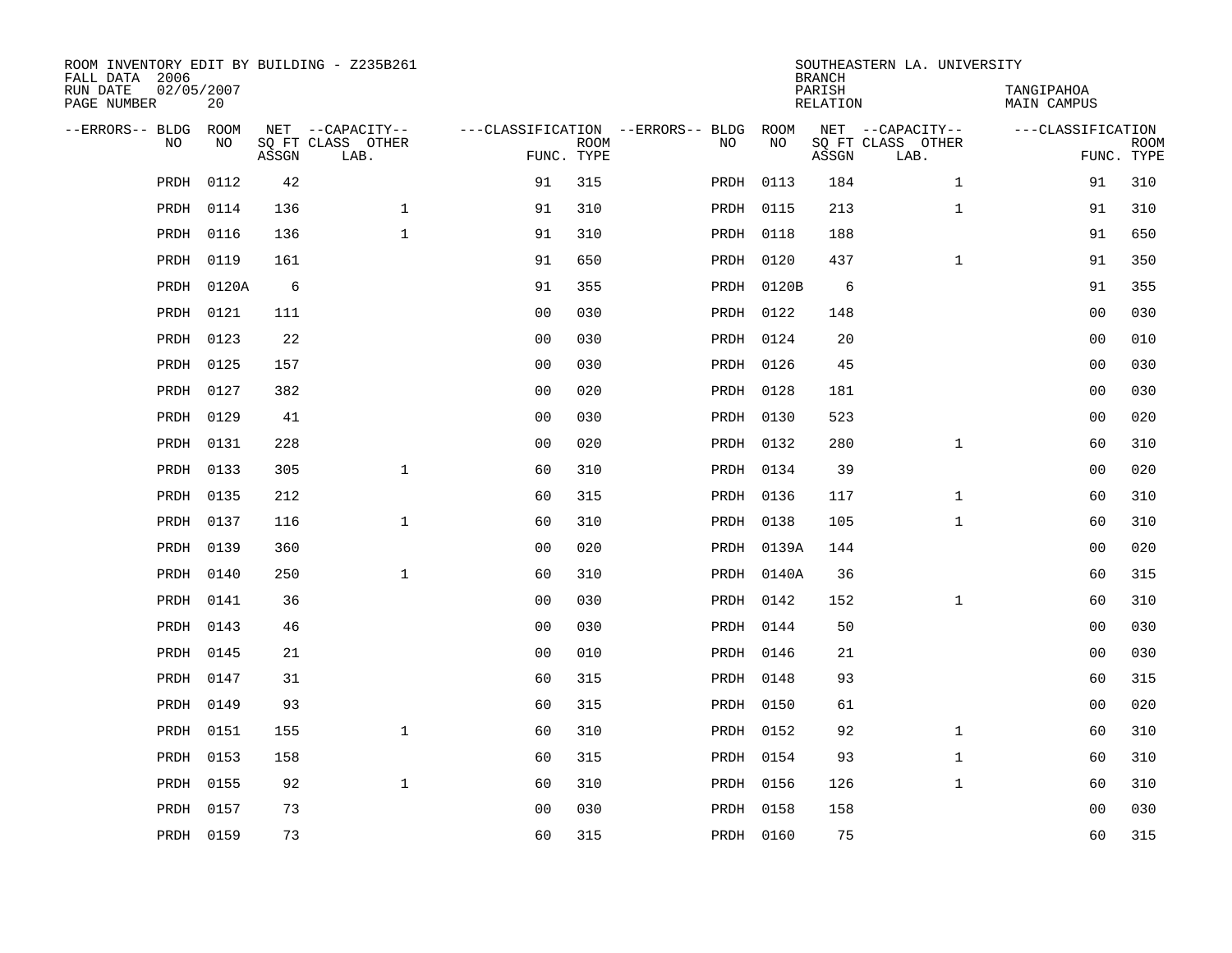| ROOM INVENTORY EDIT BY BUILDING - Z235B261<br>FALL DATA 2006 |                    |       |                           |                | SOUTHEASTERN LA. UNIVERSITY<br><b>BRANCH</b> |                                        |            |                    |                           |                                  |                           |
|--------------------------------------------------------------|--------------------|-------|---------------------------|----------------|----------------------------------------------|----------------------------------------|------------|--------------------|---------------------------|----------------------------------|---------------------------|
| RUN DATE<br>PAGE NUMBER                                      | 02/05/2007<br>21   |       |                           |                |                                              |                                        |            | PARISH<br>RELATION |                           | TANGIPAHOA<br><b>MAIN CAMPUS</b> |                           |
| --ERRORS-- BLDG                                              | <b>ROOM</b><br>NO. |       | NET --CAPACITY--          |                |                                              | ---CLASSIFICATION --ERRORS-- BLDG ROOM | <b>NO</b>  |                    | NET --CAPACITY--          | ---CLASSIFICATION                |                           |
| N <sub>O</sub>                                               |                    | ASSGN | SO FT CLASS OTHER<br>LAB. | FUNC. TYPE     | ROOM                                         | NO.                                    |            | ASSGN              | SQ FT CLASS OTHER<br>LAB. |                                  | <b>ROOM</b><br>FUNC. TYPE |
| PRDH                                                         | 0161               | 75    |                           | 60             | 315                                          |                                        | PRDH 0162  | 139                |                           | 60                               | 315                       |
| PRDH                                                         | 0163               | 47    |                           | 60             | 315                                          |                                        | PRDH 0164  | 46                 |                           | 60                               | 315                       |
| PRDH                                                         | 0165               | 118   |                           | 60             | 315                                          |                                        | PRDH 0166  | 255                | $\mathbf{1}$              | 60                               | 310                       |
| PRDH                                                         | 0167               | 125   |                           | 60             | 315                                          |                                        | PRDH 0168  | 181                |                           | 60                               | 315                       |
| PRDH                                                         | 0170               | 461   |                           | 00             | 020                                          |                                        | PRDH 0201  | 214                | 2                         | 91                               | 910                       |
| PRDH                                                         | 0201A              | 31    |                           | 91             | 919                                          |                                        | PRDH 0202  | 214                | $\overline{a}$            | 91                               | 910                       |
| PRDH                                                         | 0202A              | 31    |                           | 91             | 919                                          |                                        | PRDH 0203  | 214                | $\overline{a}$            | 91                               | 910                       |
| PRDH                                                         | 0203A              | 31    |                           | 91             | 919                                          |                                        | PRDH 0204  | 276                | $\overline{a}$            | 91                               | 910                       |
| PRDH                                                         | 0204A              | 31    |                           | 91             | 919                                          | PRDH                                   | 0205       | 214                | $\overline{a}$            | 91                               | 910                       |
| PRDH                                                         | 0205A              | 31    |                           | 91             | 919                                          |                                        | PRDH 0206  | 277                | $\overline{a}$            | 91                               | 910                       |
| PRDH                                                         | 0206A              | 31    |                           | 91             | 919                                          |                                        | PRDH 0207  | 214                | 2                         | 91                               | 910                       |
| PRDH                                                         | 0207A              | 31    |                           | 91             | 919                                          |                                        | PRDH 0208  | 214                | 2                         | 91                               | 910                       |
| PRDH                                                         | 0208A              | 31    |                           | 91             | 919                                          |                                        | PRDH 0209  | 329                | $\mathbf{1}$              | 91                               | 910                       |
| PRDH                                                         | 0209A              | 45    |                           | 91             | 919                                          |                                        | PRDH 0210  | 214                | $\overline{a}$            | 91                               | 910                       |
| PRDH                                                         | 0210A              | 31    |                           | 91             | 919                                          |                                        | PRDH 0211  | 214                | 2                         | 91                               | 910                       |
| PRDH                                                         | 0211A              | 31    |                           | 91             | 919                                          |                                        | PRDH 0212  | 214                | 2                         | 91                               | 910                       |
| PRDH                                                         | 0212A              | 31    |                           | 91             | 919                                          |                                        | PRDH 0213  | 214                | 2                         | 91                               | 910                       |
| PRDH                                                         | 0213A              | 31    |                           | 91             | 919                                          |                                        | PRDH 0214  | 214                | $\overline{a}$            | 91                               | 910                       |
| PRDH                                                         | 0214A              | 31    |                           | 91             | 919                                          |                                        | PRDH 0215  | 214                | 2                         | 91                               | 910                       |
| PRDH                                                         | 0215A              | 31    |                           | 91             | 919                                          |                                        | PRDH 0216  | 227                | $\mathbf{1}$              | 91                               | 910                       |
| PRDH                                                         | 0216A              | 50    |                           | 91             | 919                                          |                                        | PRDH 0217  | 214                | $\overline{a}$            | 91                               | 910                       |
| PRDH                                                         | 0217A              | 31    |                           | 91             | 919                                          |                                        | PRDH 0218  | 214                | 2                         | 91                               | 910                       |
| PRDH                                                         | 0218A              | 31    |                           | 91             | 919                                          |                                        | PRDH 0219  | 214                | 2                         | 91                               | 910                       |
| PRDH                                                         | 0219A              | 31    |                           | 91             | 919                                          |                                        | PRDH 0220  | 108                |                           | 91                               | 660                       |
| PRDH                                                         | 0220A              | 48    |                           | 0 <sub>0</sub> | 030                                          |                                        | PRDH 0220B | 40                 |                           | 0 <sub>0</sub>                   | 010                       |
|                                                              | PRDH 0220C         | 40    |                           | 0 <sub>0</sub> | 030                                          |                                        | PRDH 0220D | 123                |                           | 91                               | 935                       |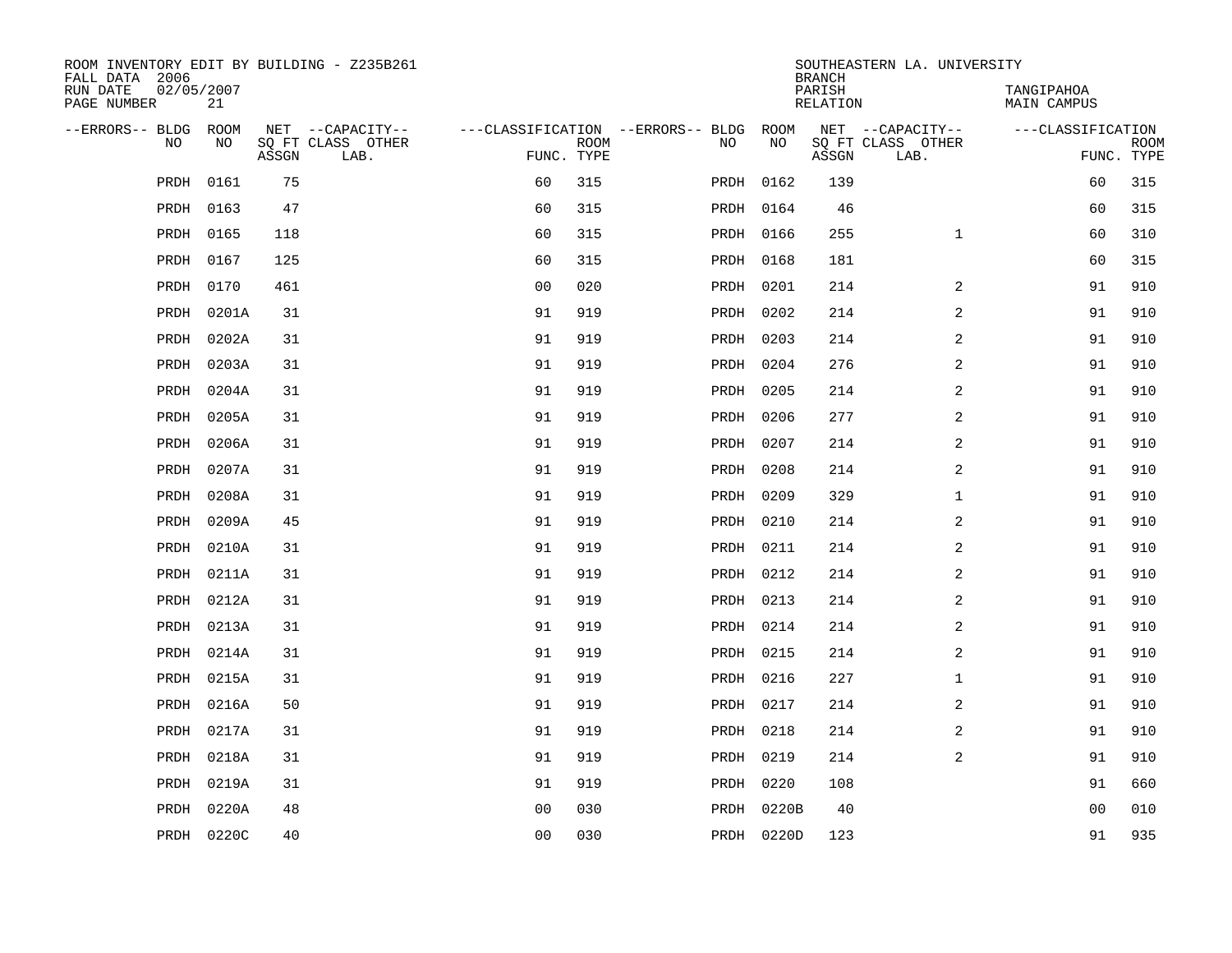| ROOM INVENTORY EDIT BY BUILDING - Z235B261<br>FALL DATA 2006 |                  |       |                           |                                        |             |      |            | <b>BRANCH</b>             | SOUTHEASTERN LA. UNIVERSITY |                                  |                           |
|--------------------------------------------------------------|------------------|-------|---------------------------|----------------------------------------|-------------|------|------------|---------------------------|-----------------------------|----------------------------------|---------------------------|
| RUN DATE<br>PAGE NUMBER                                      | 02/05/2007<br>22 |       |                           |                                        |             |      |            | PARISH<br><b>RELATION</b> |                             | TANGIPAHOA<br><b>MAIN CAMPUS</b> |                           |
| --ERRORS-- BLDG ROOM                                         |                  |       | NET --CAPACITY--          | ---CLASSIFICATION --ERRORS-- BLDG ROOM |             |      |            |                           | NET --CAPACITY--            | ---CLASSIFICATION                |                           |
| NO                                                           | NO               | ASSGN | SQ FT CLASS OTHER<br>LAB. | FUNC. TYPE                             | <b>ROOM</b> | NO   | NO         | ASSGN                     | SQ FT CLASS OTHER<br>LAB.   |                                  | <b>ROOM</b><br>FUNC. TYPE |
| PRDH                                                         | 0220E            | 40    |                           | 91                                     | 935         | PRDH | 0220F      | 79                        |                             | 91                               | 935                       |
| PRDH                                                         | 0221             | 214   | 2                         | 91                                     | 910         |      | PRDH 0221A | 31                        |                             | 91                               | 919                       |
| PRDH                                                         | 0222             | 226   | $\mathbf 1$               | 91                                     | 910         |      | PRDH 0222A | 50                        |                             | 91                               | 919                       |
| PRDH                                                         | 0223             | 214   | 2                         | 91                                     | 910         |      | PRDH 0223A | 31                        |                             | 91                               | 919                       |
| PRDH                                                         | 0224             | 214   | 2                         | 91                                     | 910         |      | PRDH 0224A | 31                        |                             | 91                               | 919                       |
| PRDH                                                         | 0225             | 214   | 2                         | 91                                     | 910         |      | PRDH 0225A | 31                        |                             | 91                               | 919                       |
| PRDH                                                         | 0226             | 214   | $\mathbf{2}$              | 91                                     | 910         |      | PRDH 0226A | 31                        |                             | 91                               | 919                       |
| PRDH                                                         | 0227             | 214   | 2                         | 91                                     | 910         |      | PRDH 0227A | 31                        |                             | 91                               | 919                       |
| PRDH                                                         | 0228             | 214   | 2                         | 91                                     | 910         |      | PRDH 0228A | 31                        |                             | 91                               | 919                       |
| PRDH                                                         | 0229             | 214   | 2                         | 91                                     | 910         |      | PRDH 0229A | 31                        |                             | 91                               | 919                       |
| PRDH                                                         | 0230             | 214   | 2                         | 91                                     | 910         |      | PRDH 0230A | 31                        |                             | 91                               | 919                       |
| PRDH                                                         | 0231             | 214   | 2                         | 91                                     | 910         |      | PRDH 0231A | 31                        |                             | 91                               | 919                       |
| PRDH                                                         | 0232             | 214   | 2                         | 91                                     | 910         |      | PRDH 0232A | 31                        |                             | 91                               | 919                       |
| PRDH                                                         | 0233             | 214   | $\mathbf{2}$              | 91                                     | 910         |      | PRDH 0233A | 31                        |                             | 91                               | 919                       |
| PRDH                                                         | 0234             | 214   | 2                         | 91                                     | 910         |      | PRDH 0234A | 31                        |                             | 91                               | 919                       |
| PRDH                                                         | 0235             | 214   | 2                         | 91                                     | 910         |      | PRDH 0235A | 31                        |                             | 91                               | 919                       |
| PRDH                                                         | 0236             | 214   | 2                         | 91                                     | 910         |      | PRDH 0236A | 31                        |                             | 91                               | 919                       |
| PRDH                                                         | 0237             | 9     |                           | 91                                     | 935         |      | PRDH 0238  | 11                        |                             | 91                               | 935                       |
| PRDH                                                         | 0239             | 9     |                           | 91                                     | 935         |      | PRDH 0240  | 11                        |                             | 91                               | 935                       |
| PRDH                                                         | 0301             | 214   | 2                         | 91                                     | 910         |      | PRDH 0301A | 31                        |                             | 91                               | 919                       |
| PRDH                                                         | 0302             | 214   | 2                         | 91                                     | 910         |      | PRDH 0302A | 31                        |                             | 91                               | 919                       |
| PRDH                                                         | 0303             | 214   | 2                         | 91                                     | 910         |      | PRDH 0303A | 31                        |                             | 91                               | 919                       |
| PRDH                                                         | 0304             | 276   | 2                         | 91                                     | 910         |      | PRDH 0304A | 31                        |                             | 91                               | 919                       |
| PRDH                                                         | 0305             | 214   | 2                         | 91                                     | 910         |      | PRDH 0305A | 31                        |                             | 91                               | 919                       |
| PRDH                                                         | 0306             | 276   | 2                         | 91                                     | 910         |      | PRDH 0306A | 31                        |                             | 91                               | 919                       |
|                                                              | PRDH 0307        | 214   | $\overline{c}$            | 91                                     | 910         |      | PRDH 0307A | 31                        |                             | 91                               | 919                       |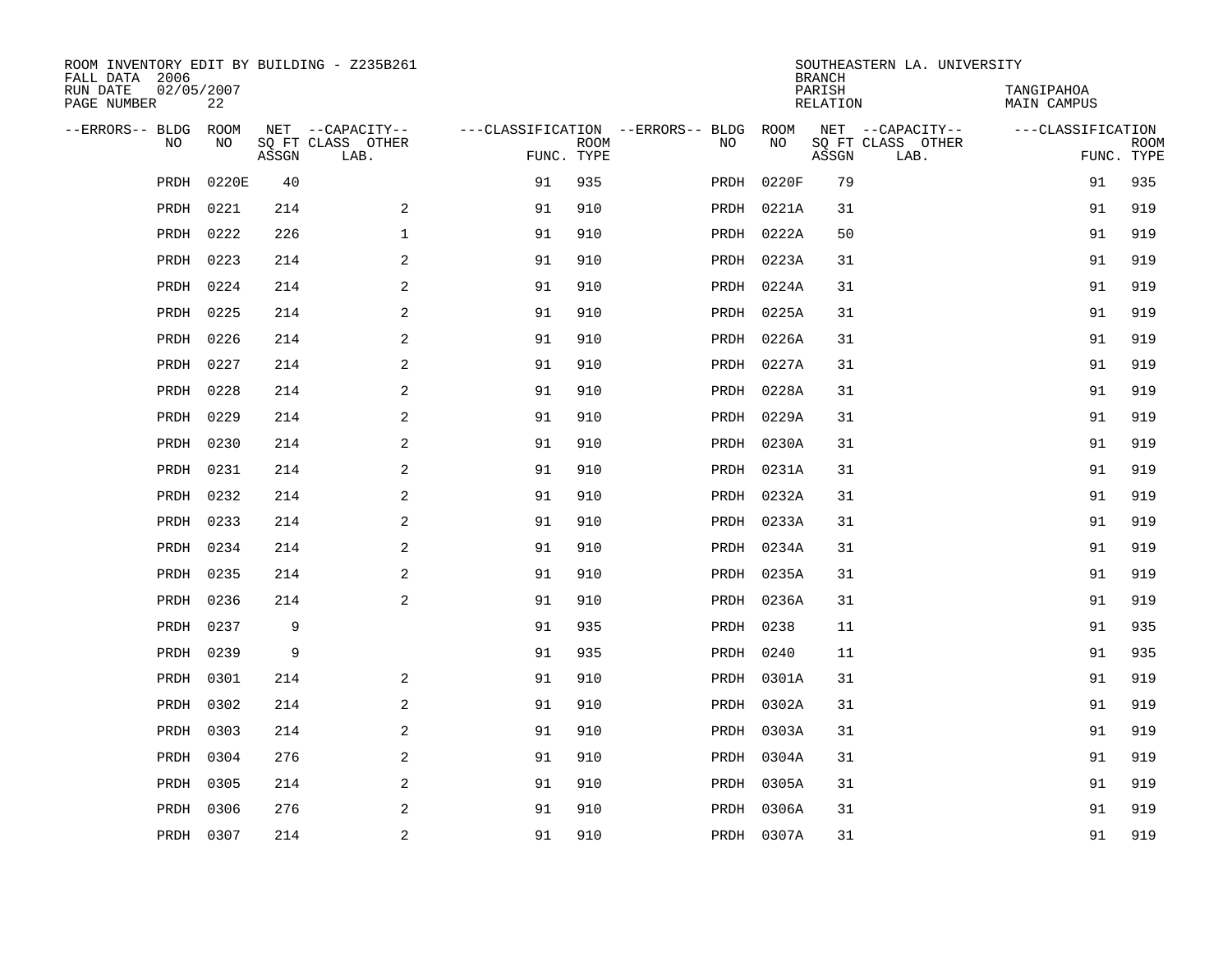| ROOM INVENTORY EDIT BY BUILDING - Z235B261<br>FALL DATA 2006 |                  |       | SOUTHEASTERN LA. UNIVERSITY<br><b>BRANCH</b> |                |                           |                                        |            |                           |                           |                                  |                           |
|--------------------------------------------------------------|------------------|-------|----------------------------------------------|----------------|---------------------------|----------------------------------------|------------|---------------------------|---------------------------|----------------------------------|---------------------------|
| RUN DATE<br>PAGE NUMBER                                      | 02/05/2007<br>23 |       |                                              |                |                           |                                        |            | PARISH<br><b>RELATION</b> |                           | TANGIPAHOA<br><b>MAIN CAMPUS</b> |                           |
| --ERRORS-- BLDG                                              | ROOM             |       | NET --CAPACITY--                             |                |                           | ---CLASSIFICATION --ERRORS-- BLDG ROOM |            |                           | NET --CAPACITY--          | ---CLASSIFICATION                |                           |
| NO                                                           | NO               | ASSGN | SQ FT CLASS OTHER<br>LAB.                    |                | <b>ROOM</b><br>FUNC. TYPE | NO                                     | NO         | ASSGN                     | SQ FT CLASS OTHER<br>LAB. |                                  | <b>ROOM</b><br>FUNC. TYPE |
| PRDH                                                         | 0308             | 214   | 2                                            | 91             | 910                       | PRDH                                   | 0308A      | 31                        |                           | 91                               | 919                       |
| PRDH                                                         | 0309             | 342   | 2                                            | 91             | 910                       |                                        | PRDH 0309A | 32                        |                           | 91                               | 919                       |
| PRDH                                                         | 0310             | 214   | $\overline{a}$                               | 91             | 910                       |                                        | PRDH 0310A | 31                        |                           | 91                               | 919                       |
| PRDH                                                         | 0311             | 214   | $\overline{a}$                               | 91             | 910                       |                                        | PRDH 0311A | 31                        |                           | 91                               | 919                       |
| PRDH                                                         | 0312             | 214   | 2                                            | 91             | 910                       |                                        | PRDH 0312A | 31                        |                           | 91                               | 919                       |
| PRDH                                                         | 0313             | 214   | 2                                            | 91             | 910                       |                                        | PRDH 0313A | 31                        |                           | 91                               | 919                       |
| PRDH                                                         | 0314             | 214   | 2                                            | 91             | 910                       |                                        | PRDH 0314A | 31                        |                           | 91                               | 919                       |
| PRDH                                                         | 0315             | 214   | 2                                            | 91             | 910                       |                                        | PRDH 0315A | 31                        |                           | 91                               | 919                       |
| PRDH                                                         | 0316             | 227   | $\mathbf 1$                                  | 91             | 910                       |                                        | PRDH 0316A | 50                        |                           | 91                               | 919                       |
| PRDH                                                         | 0317             | 214   | 2                                            | 91             | 910                       |                                        | PRDH 0317A | 31                        |                           | 91                               | 919                       |
| PRDH                                                         | 0318             | 214   | 2                                            | 91             | 910                       |                                        | PRDH 0318A | 31                        |                           | 91                               | 919                       |
| PRDH                                                         | 0319             | 324   | 2                                            | 91             | 910                       |                                        | PRDH 0319A | 32                        |                           | 91                               | 919                       |
| PRDH                                                         | 0320             | 337   | 2                                            | 91             | 910                       |                                        | PRDH 0320A | 48                        |                           | 91                               | 919                       |
| PRDH                                                         | 0320B            | 41    |                                              | 00             | 010                       |                                        | PRDH 0320C | 68                        |                           | 0 <sub>0</sub>                   | 030                       |
| PRDH                                                         | 0320D            | 32    |                                              | 0 <sub>0</sub> | 030                       |                                        | PRDH 0321  | 214                       | 2                         | 91                               | 910                       |
| PRDH                                                         | 0321A            | 31    |                                              | 91             | 919                       |                                        | PRDH 0322  | 31                        | 2                         | 91                               | 910                       |
| PRDH                                                         | 0322A            | 31    |                                              | 91             | 919                       |                                        | PRDH 0323  | 214                       | 2                         | 91                               | 910                       |
| PRDH                                                         | 0323A            | 31    |                                              | 91             | 919                       |                                        | PRDH 0324  | 227                       | $\mathbf{1}$              | 91                               | 910                       |
| PRDH                                                         | 0324A            | 50    |                                              | 91             | 919                       |                                        | PRDH 0325  | 214                       | 2                         | 91                               | 910                       |
| PRDH                                                         | 0325A            | 31    |                                              | 91             | 919                       |                                        | PRDH 0326  | 214                       | 2                         | 91                               | 910                       |
| PRDH                                                         | 0326A            | 31    |                                              | 91             | 919                       |                                        | PRDH 0327  | 214                       | 2                         | 91                               | 910                       |
| PRDH                                                         | 0327A            | 31    |                                              | 91             | 919                       |                                        | PRDH 0328  | 214                       | 2                         | 91                               | 910                       |
| PRDH                                                         | 0328A            | 31    |                                              | 91             | 919                       |                                        | PRDH 0329  | 214                       | 2                         | 91                               | 910                       |
| PRDH                                                         | 0329A            | 31    |                                              | 91             | 919                       |                                        | PRDH 0330  | 214                       | 2                         | 91                               | 910                       |
| PRDH                                                         | 0330A            | 31    |                                              | 91             | 919                       |                                        | PRDH 0331  | 214                       | 2                         | 91                               | 910                       |
|                                                              | PRDH 0331A       | 31    |                                              | 91             | 919                       |                                        | PRDH 0332  | 214                       | 2                         | 91                               | 910                       |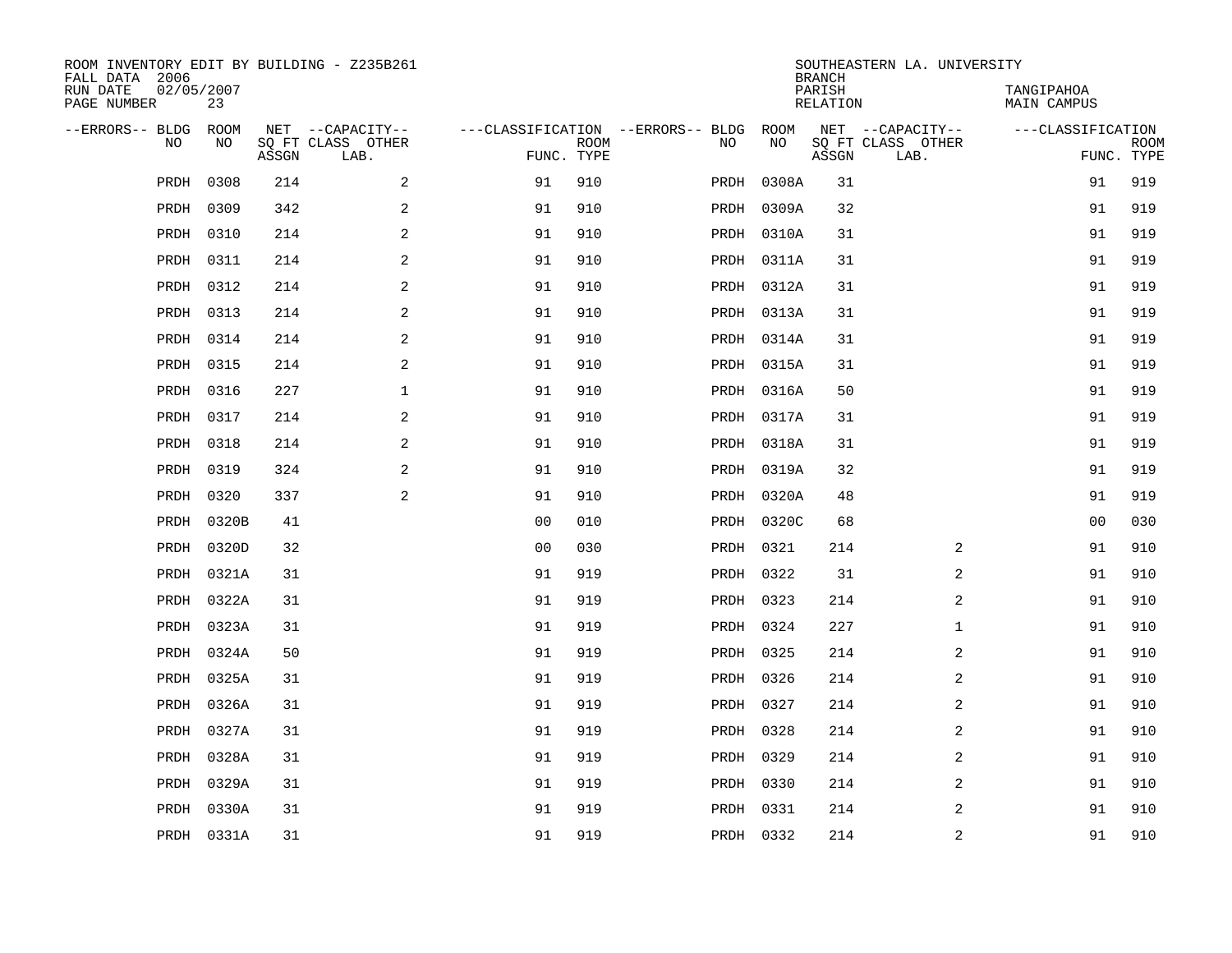| ROOM INVENTORY EDIT BY BUILDING - Z235B261<br>FALL DATA 2006 |            |       |                           |            | SOUTHEASTERN LA. UNIVERSITY<br><b>BRANCH</b> |                                        |           |                    |                           |                           |                           |
|--------------------------------------------------------------|------------|-------|---------------------------|------------|----------------------------------------------|----------------------------------------|-----------|--------------------|---------------------------|---------------------------|---------------------------|
| RUN DATE<br>02/05/2007<br>PAGE NUMBER                        | 24         |       |                           |            |                                              |                                        |           | PARISH<br>RELATION |                           | TANGIPAHOA<br>MAIN CAMPUS |                           |
| --ERRORS-- BLDG ROOM                                         |            |       | NET --CAPACITY--          |            |                                              | ---CLASSIFICATION --ERRORS-- BLDG ROOM |           |                    | NET --CAPACITY--          | ---CLASSIFICATION         |                           |
| NO.                                                          | NO.        | ASSGN | SQ FT CLASS OTHER<br>LAB. | FUNC. TYPE | <b>ROOM</b>                                  | NO.                                    | <b>NO</b> | ASSGN              | SQ FT CLASS OTHER<br>LAB. |                           | <b>ROOM</b><br>FUNC. TYPE |
| PRDH                                                         | 0332A      | 31    |                           | 91         | 919                                          |                                        | PRDH 0333 | 214                | 2                         | 91                        | 910                       |
|                                                              | PRDH 0333A | 31    |                           | 91         | 919                                          |                                        | PRDH 0334 | 214                | 2                         | 91                        | 910                       |
|                                                              | PRDH 0334A | 31    |                           | 91         | 919                                          |                                        | PRDH 0335 | 214                | 2                         | 91                        | 910                       |
| PRDH                                                         | 0335A      | 31    |                           | 91         | 919                                          |                                        | PRDH 0336 | 214                | 2                         | 91                        | 910                       |
| PRDH                                                         | 0336A      | 31    |                           | 91         | 919                                          |                                        | PRDH 0337 | 214                | $\overline{a}$            | 91                        | 910                       |
| PRDH                                                         | 0337A      | 31    |                           | 91         | 919                                          |                                        | PRDH 0338 | 9                  |                           | 91                        | 935                       |
| PRDH                                                         | 0339       | 11    |                           | 91         | 935                                          |                                        | PRDH 0340 | 9                  |                           | 91                        | 935                       |
| PRDH                                                         | 0341       | 11    |                           | 91         | 935                                          |                                        | PRDH 0401 | 214                | 2                         | 91                        | 910                       |
| PRDH                                                         | 0401A      | 31    |                           | 91         | 919                                          |                                        | PRDH 0402 | 214                | 2                         | 91                        | 910                       |
| PRDH                                                         | 0402A      | 31    |                           | 91         | 919                                          |                                        | PRDH 0403 | 214                | 2                         | 91                        | 910                       |
| PRDH                                                         | 0403A      | 31    |                           | 91         | 919                                          |                                        | PRDH 0404 | 276                | 2                         | 91                        | 910                       |
| PRDH                                                         | 0404A      | 31    |                           | 91         | 919                                          |                                        | PRDH 0405 | 214                | $\overline{a}$            | 91                        | 910                       |
| PRDH                                                         | 0405A      | 31    |                           | 91         | 919                                          |                                        | PRDH 0406 | 406                | 2                         | 91                        | 910                       |
| PRDH                                                         | 0406A      | 31    |                           | 91         | 919                                          |                                        | PRDH 0407 | 214                | 2                         | 91                        | 910                       |
| PRDH                                                         | 0407A      | 31    |                           | 91         | 919                                          |                                        | PRDH 0408 | 214                | 2                         | 91                        | 910                       |
| PRDH                                                         | 0408A      | 31    |                           | 91         | 919                                          |                                        | PRDH 0409 | 341                | $\overline{a}$            | 91                        | 910                       |
| PRDH                                                         | 0409A      | 32    |                           | 91         | 919                                          |                                        | PRDH 0410 | 214                | $\overline{a}$            | 91                        | 910                       |
| PRDH                                                         | 0410A      | 31    |                           | 91         | 919                                          |                                        | PRDH 0411 | 214                | 2                         | 91                        | 910                       |
| PRDH                                                         | 0411A      | 31    |                           | 91         | 919                                          |                                        | PRDH 0412 | 214                | 2                         | 91                        | 910                       |
| PRDH                                                         | 0412A      | 31    |                           | 91         | 919                                          |                                        | PRDH 0413 | 214                | 2                         | 91                        | 910                       |
|                                                              | PRDH 0413A | 31    |                           | 91         | 919                                          |                                        | PRDH 0414 | 214                | 2                         | 91                        | 910                       |
| PRDH                                                         | 0414A      | 31    |                           | 91         | 919                                          |                                        | PRDH 0415 | 214                | 2                         | 91                        | 910                       |
|                                                              | PRDH 0415A | 31    |                           | 91         | 919                                          |                                        | PRDH 0416 | 227                | $\mathbf{1}$              | 91                        | 910                       |
| PRDH                                                         | 0416A      | 50    |                           | 91         | 919                                          |                                        | PRDH 0417 | 214                | $\overline{a}$            | 91                        | 910                       |
| PRDH                                                         | 0417A      | 31    |                           | 91         | 919                                          |                                        | PRDH 0418 | 214                | $\overline{a}$            | 91                        | 910                       |
|                                                              | PRDH 0418A | 31    |                           | 91         | 919                                          |                                        | PRDH 0419 | 373                |                           | 91                        | 680                       |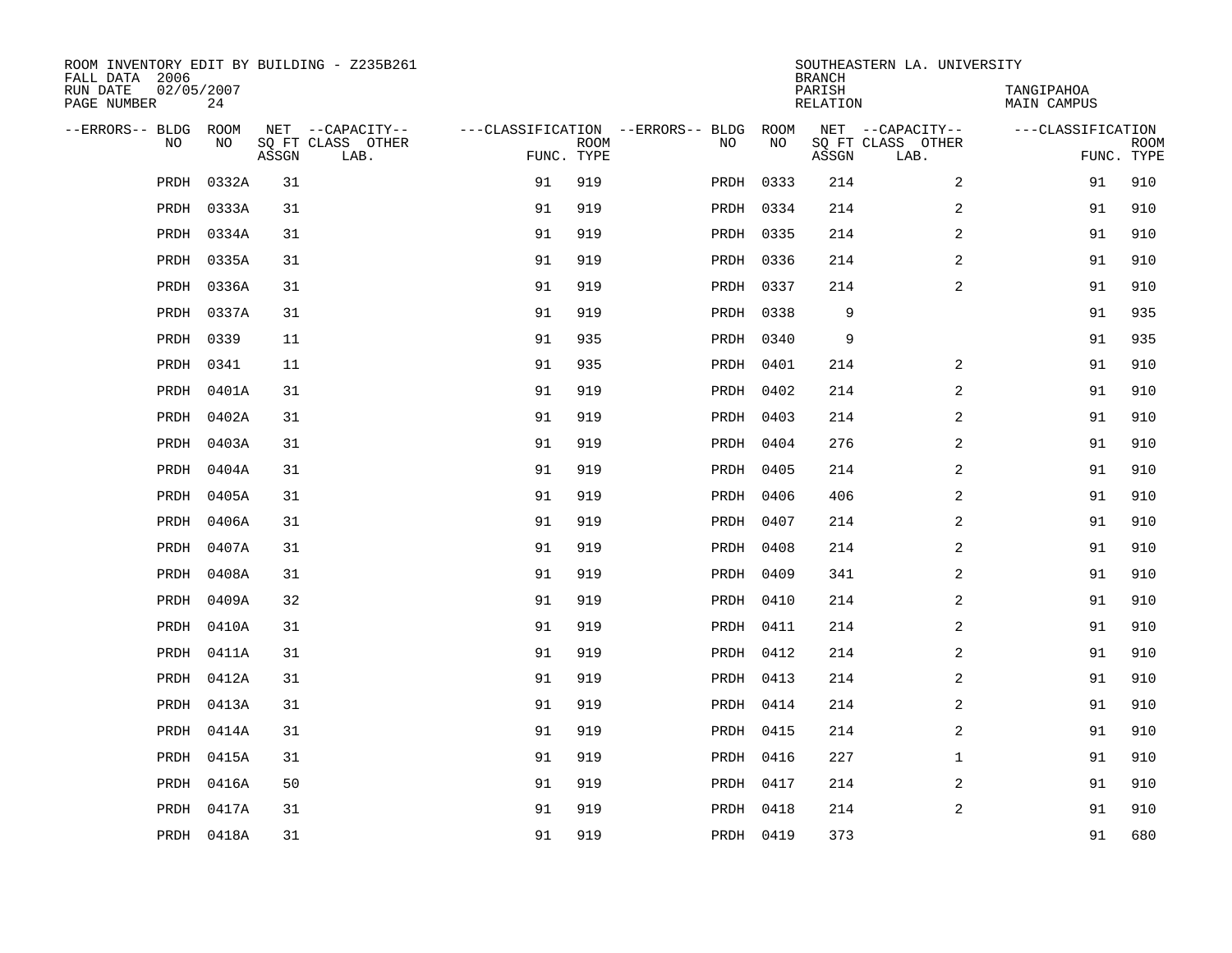| ROOM INVENTORY EDIT BY BUILDING - Z235B261<br>FALL DATA 2006 |                  |       |                           |                |      |                                        | <b>BRANCH</b>                                                 | SOUTHEASTERN LA. UNIVERSITY |                                                                        |                                  |                           |
|--------------------------------------------------------------|------------------|-------|---------------------------|----------------|------|----------------------------------------|---------------------------------------------------------------|-----------------------------|------------------------------------------------------------------------|----------------------------------|---------------------------|
| RUN DATE<br>PAGE NUMBER                                      | 02/05/2007<br>25 |       |                           |                |      |                                        |                                                               | PARISH<br>RELATION          |                                                                        | TANGIPAHOA<br><b>MAIN CAMPUS</b> |                           |
| --ERRORS-- BLDG ROOM                                         |                  |       | NET --CAPACITY--          |                |      | ---CLASSIFICATION --ERRORS-- BLDG ROOM |                                                               |                             | NET --CAPACITY--                                                       | ---CLASSIFICATION                |                           |
| N <sub>O</sub>                                               | NO.              | ASSGN | SQ FT CLASS OTHER<br>LAB. | FUNC. TYPE     | ROOM | NO.                                    | NO                                                            | ASSGN                       | SQ FT CLASS OTHER<br>LAB.                                              |                                  | <b>ROOM</b><br>FUNC. TYPE |
| PRDH                                                         | 0420             | 170   |                           | 0 <sub>0</sub> | 030  |                                        | PRDH 0420A                                                    | 48                          |                                                                        | 00                               | 030                       |
| PRDH                                                         | 0420B            | 421   |                           | 0 <sub>0</sub> | 010  |                                        | PRDH 0420C                                                    | 68                          |                                                                        | 0 <sub>0</sub>                   | 030                       |
| PRDH                                                         | 0420D            | 89    |                           | 91             | 935  |                                        | PRDH 0420E                                                    | 116                         |                                                                        | 0 <sub>0</sub>                   | 030                       |
| PRDH                                                         | 0421             | 214   | 2                         | 91             | 910  |                                        | PRDH 0421A                                                    | 31                          |                                                                        | 91                               | 919                       |
| PRDH                                                         | 0422             | 214   | 2                         | 91             | 910  |                                        | PRDH 0422A                                                    | 31                          |                                                                        | 91                               | 919                       |
| PRDH                                                         | 0423             | 214   | $\mathbf{2}$              | 91             | 910  |                                        | PRDH 0423A                                                    | 31                          |                                                                        | 91                               | 919                       |
| PRDH                                                         | 0424             | 228   | $\mathbf 1$               | 91             | 910  |                                        | PRDH 0424A                                                    | 50                          |                                                                        | 91                               | 919                       |
| PRDH                                                         | 0425             | 214   | 2                         | 91             | 910  |                                        | PRDH 0425A                                                    | 31                          |                                                                        | 91                               | 919                       |
| PRDH                                                         | 0426             | 214   | 2                         | 91             | 910  |                                        | PRDH 0426A                                                    | 31                          |                                                                        | 91                               | 919                       |
| PRDH                                                         | 0427             | 214   | $\overline{a}$            | 91             | 910  |                                        | PRDH 0427A                                                    | 31                          |                                                                        | 91                               | 919                       |
| PRDH                                                         | 0428             | 214   | 2                         | 91             | 910  |                                        | PRDH 0428A                                                    | 31                          |                                                                        | 91                               | 919                       |
|                                                              | PRDH 0429        | 214   | 2                         | 91             | 910  |                                        | PRDH 0429A                                                    | 31                          |                                                                        | 91                               | 919                       |
| PRDH                                                         | 0430             | 214   | 2                         | 91             | 910  |                                        | PRDH 0430A                                                    | 31                          |                                                                        | 91                               | 919                       |
| PRDH                                                         | 0431             | 214   | 2                         | 91             | 910  |                                        | PRDH 0431A                                                    | 31                          |                                                                        | 91                               | 919                       |
| PRDH                                                         | 0432             | 214   | 2                         | 91             | 910  |                                        | PRDH 0432A                                                    | 31                          |                                                                        | 91                               | 919                       |
| PRDH                                                         | 0433             | 214   | 2                         | 91             | 910  |                                        | PRDH 0433A                                                    | 31                          |                                                                        | 91                               | 919                       |
| PRDH                                                         | 0434             | 214   | 2                         | 91             | 910  |                                        | PRDH 0434A                                                    | 31                          |                                                                        | 91                               | 919                       |
| PRDH                                                         | 0435             | 214   | 2                         | 91             | 910  |                                        | PRDH 0435A                                                    | 31                          |                                                                        | 91                               | 919                       |
| PRDH                                                         | 0436             | 214   | 2                         | 91             | 910  |                                        | PRDH 0436A                                                    | 31                          |                                                                        | 91                               | 919                       |
| PRDH                                                         | 0437             | 214   | 2                         | 91             | 910  |                                        | PRDH 0437A                                                    | 31                          |                                                                        | 91                               | 919                       |
| PRDH                                                         | 0438             | 9     |                           | 91             | 935  |                                        | PRDH 0439                                                     | 11                          |                                                                        | 91                               | 935                       |
|                                                              | PRDH 0440        | 9     |                           | 91             | 935  |                                        | PRDH 0441<br>TOTAL NUMBER CLASSROOMS<br>TOTAL NUMBER LABS 210 | 11                          | TOTAL NET ASSIGN SQ. FT. IN ROOM FILE<br>TOTAL NUMBER SPECIAL LABS 220 | 91<br>35,419                     | 935                       |
| SAC0                                                         | 0030             | 1187  |                           | 0 <sub>0</sub> | 030  |                                        | SAC0 0100                                                     | 4500                        |                                                                        | 0 <sub>0</sub>                   | 020                       |
|                                                              | SAC0 0100C       | 484   |                           | 10             | 660  |                                        | SAC0 0101                                                     | 300                         |                                                                        | 0 <sub>0</sub>                   | 020                       |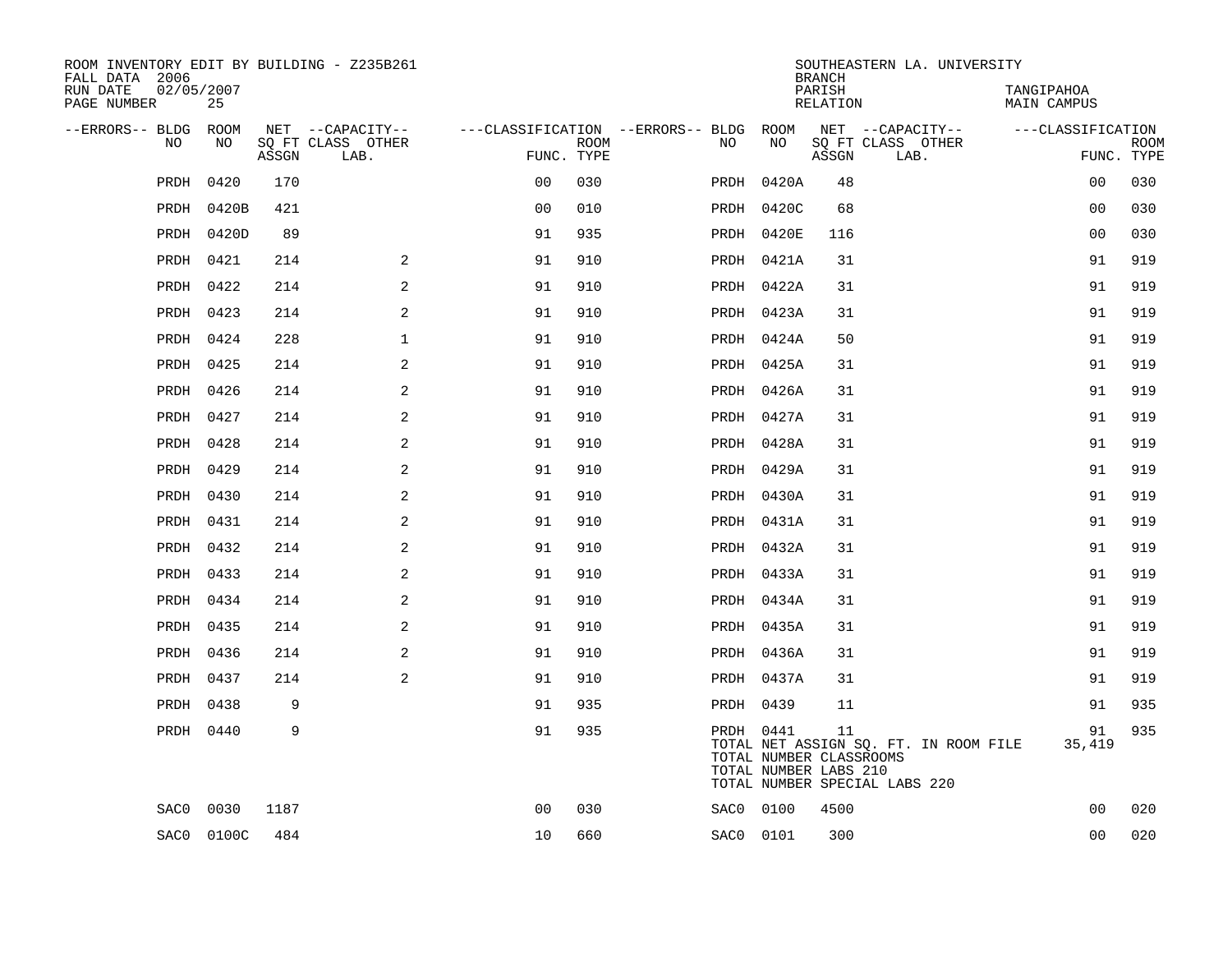| ROOM INVENTORY EDIT BY BUILDING - Z235B261<br>FALL DATA 2006 |                  |       |                           | SOUTHEASTERN LA. UNIVERSITY<br><b>BRANCH</b> |             |                                        |            |                    |                           |                           |                           |
|--------------------------------------------------------------|------------------|-------|---------------------------|----------------------------------------------|-------------|----------------------------------------|------------|--------------------|---------------------------|---------------------------|---------------------------|
| RUN DATE<br>PAGE NUMBER                                      | 02/05/2007<br>26 |       |                           |                                              |             |                                        |            | PARISH<br>RELATION |                           | TANGIPAHOA<br>MAIN CAMPUS |                           |
| --ERRORS-- BLDG ROOM                                         |                  |       | NET --CAPACITY--          |                                              |             | ---CLASSIFICATION --ERRORS-- BLDG ROOM |            |                    | NET --CAPACITY--          | ---CLASSIFICATION         |                           |
| NO                                                           | NO               | ASSGN | SQ FT CLASS OTHER<br>LAB. | FUNC. TYPE                                   | <b>ROOM</b> | NO                                     | NO         | ASSGN              | SQ FT CLASS OTHER<br>LAB. |                           | <b>ROOM</b><br>FUNC. TYPE |
| SAC0                                                         | 0102             | 44    |                           | 0 <sub>0</sub>                               | 030         | SAC0                                   | 0103       | 145                |                           | 0 <sub>0</sub>            | 030                       |
| SAC0                                                         | 0104             | 169   |                           | 0 <sub>0</sub>                               | 030         | SAC0                                   | 0105       | 347                | $\mathbf{1}$              | 10                        | 315                       |
| SAC0                                                         | 0106             | 780   |                           | 10                                           | 315         | SAC0                                   | 0106A      | 252                |                           | 10                        | 670                       |
| SAC0                                                         | 0106C            | 80    |                           | 57                                           | 850         | SAC0                                   | 0106D      | 79                 |                           | 57                        | 850                       |
| SAC0                                                         | 0106E            | 85    |                           | 57                                           | 850         | SAC0                                   | 0106F      | 84                 | $\mathbf{1}$              | 10                        | 850                       |
| SAC0                                                         | 0106G            | 145   | $\mathbf{1}$              | 10                                           | 315         | SAC0                                   | 0106H      | 29                 |                           | 10                        | 315                       |
| SAC0                                                         | 0106J            | 118   |                           | 10                                           | 670         | SAC0                                   | 0107       | 862                | 43                        | 10                        | 680                       |
| SAC0                                                         | 0107A            | 142   |                           | 10                                           | 685         | SAC0                                   | 0108       | 1048               | 52                        | 10                        | 680                       |
| SAC0                                                         | 0108A            | 60    |                           | 0 <sub>0</sub>                               | 030         | SAC0                                   | 0108B      | 153                |                           | 10                        | 680                       |
| SAC0                                                         | 0108C            | 43    |                           | 0 <sub>0</sub>                               | 010         | SAC0                                   | 0109       | 2390               |                           | 0 <sub>0</sub>            | 020                       |
| SAC0                                                         | 0110             | 52    |                           | 0 <sub>0</sub>                               | 030         | SAC0                                   | 0111       | 77                 |                           | 0 <sub>0</sub>            | 030                       |
| SAC0                                                         | 0112             | 70    |                           | 0 <sub>0</sub>                               | 020         | SAC0                                   | 0113       | 125                |                           | 0 <sub>0</sub>            | 030                       |
| SAC0                                                         | 0114             | 43    |                           | 0 <sub>0</sub>                               | 030         | SAC0                                   | 0115       | 268                |                           | 0 <sub>0</sub>            | 020                       |
| SAC0                                                         | 0116             | 268   |                           | 0 <sub>0</sub>                               | 020         | SAC0                                   | 0117       | 25669              |                           | 10                        | 670                       |
| SAC0                                                         | 0117A            | 184   |                           | 10                                           | 675         | SAC0                                   | 0117B      | 184                |                           | 10                        | 675                       |
| SAC0                                                         | 0117C            | 47    |                           | 0 <sub>0</sub>                               | 010         | SAC0                                   | 0118       | 619                |                           | 00                        | 020                       |
| SAC0                                                         | 0119             | 1302  |                           | 0 <sub>0</sub>                               | 030         | SAC0                                   | 0119A      | 358                |                           | 0 <sub>0</sub>            | 030                       |
| SAC0                                                         | 0119B            | 79    |                           | 0 <sub>0</sub>                               | 030         | SAC0                                   | 0119C      | 102                |                           | 00                        | 020                       |
| SAC0                                                         | 0120             | 814   |                           | 10                                           | 675         | SAC0                                   | 0120A      | 172                |                           | 10                        | 675                       |
| SAC0                                                         | 0120B            | 148   |                           | 0 <sub>0</sub>                               | 030         | SAC0                                   | 0121       | 1264               |                           | 0 <sub>0</sub>            | 030                       |
| SAC0                                                         | 0121A            | 395   |                           | 0 <sub>0</sub>                               | 030         | SAC0                                   | 0121B      | 79                 |                           | 0 <sub>0</sub>            | 030                       |
| SAC0                                                         | 0121C            | 102   |                           | 0 <sub>0</sub>                               | 030         | SAC0                                   | 0122       | 54                 |                           | 00                        | 010                       |
| SAC0                                                         | 0123             | 125   |                           | 0 <sub>0</sub>                               | 030         | SAC0                                   | 0124       | 180                |                           | 00                        | 020                       |
| SAC0                                                         | 0125             | 9852  |                           | 10                                           | 670         | SAC0                                   | 0126       | 459                |                           | 00                        | 020                       |
| SAC0                                                         | 0127             | 801   |                           | 10                                           | 670         | SAC0                                   | 0128       | 801                |                           | 10                        | 670                       |
| SAC0                                                         | 0129             | 800   |                           | 10                                           | 670         |                                        | SAC0 0130A | 57                 |                           | 0 <sub>0</sub>            | 010                       |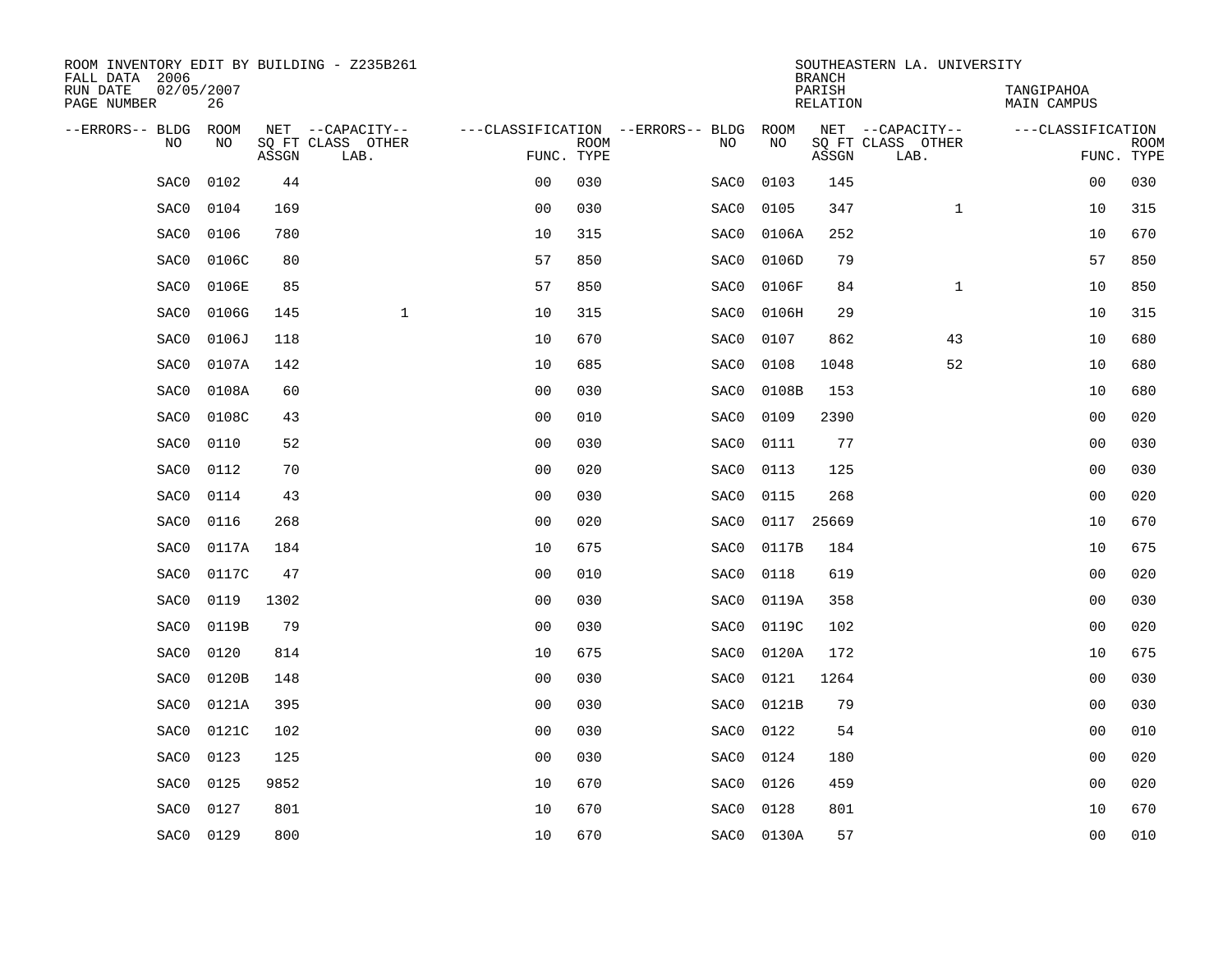| ROOM INVENTORY EDIT BY BUILDING - Z235B261<br>FALL DATA 2006 |                  |       |                           |                |             |                                   | <b>BRANCH</b>                                                 | SOUTHEASTERN LA. UNIVERSITY |                                                                        |                           |                           |
|--------------------------------------------------------------|------------------|-------|---------------------------|----------------|-------------|-----------------------------------|---------------------------------------------------------------|-----------------------------|------------------------------------------------------------------------|---------------------------|---------------------------|
| RUN DATE<br>PAGE NUMBER                                      | 02/05/2007<br>27 |       |                           |                |             |                                   |                                                               | PARISH<br>RELATION          |                                                                        | TANGIPAHOA<br>MAIN CAMPUS |                           |
| --ERRORS-- BLDG                                              | ROOM             |       | NET --CAPACITY--          |                |             | ---CLASSIFICATION --ERRORS-- BLDG | ROOM                                                          |                             | NET --CAPACITY--                                                       | ---CLASSIFICATION         |                           |
| NO                                                           | NO               | ASSGN | SQ FT CLASS OTHER<br>LAB. | FUNC. TYPE     | <b>ROOM</b> | NO                                | NO                                                            | ASSGN                       | SQ FT CLASS OTHER<br>LAB.                                              |                           | <b>ROOM</b><br>FUNC. TYPE |
| SAC0                                                         | 0131A            | 98    |                           | 0 <sub>0</sub> | 030         | SAC0                              | 0200A                                                         | 265                         |                                                                        | 0 <sub>0</sub>            | 020                       |
| SAC0                                                         | 0201             | 218   | $\mathbf 1$               | 10             | 310         | SAC0                              | 0202                                                          | 448                         |                                                                        | 00                        | 020                       |
| SAC0                                                         | 0203             | 98    | $\mathbf 1$               | 10             | 350         | SAC0                              | 0205                                                          | 116                         | $\mathbf{1}$                                                           | 10                        | 310                       |
| SAC0                                                         | 0205A            | 246   | $\mathbf{1}$              | 10             | 310         | SAC0                              | 0206                                                          | 90                          | $\mathbf{1}$                                                           | 10                        | 310                       |
| SAC0                                                         | 0207             | 116   | $\mathbf{1}$              | 10             | 310         | SAC0                              | 0209                                                          | 116                         | $\mathbf{1}$                                                           | 10                        | 310                       |
| SAC0                                                         | 0210             | 302   | $\mathbf{1}$              | 10             | 315         | SAC0                              | 0210A                                                         | 62                          |                                                                        | 10                        | 315                       |
| SAC0                                                         | 0211             | 105   | $\mathbf{1}$              | 10             | 310         | SAC0                              | 0212                                                          | 110                         | $\mathbf{1}$                                                           | 10                        | 310                       |
| SAC0                                                         | 0213             | 103   | $\mathbf 1$               | 10             | 310         | SAC0                              | 0213A                                                         | 168                         | $\mathbf{1}$                                                           | 10                        | 310                       |
| SAC0                                                         | 0215             | 118   | $\mathbf 1$               | 10             | 310         | SAC0                              | 0216                                                          | 135                         |                                                                        | 10                        | 315                       |
| SAC0                                                         | 0217             | 125   | $\mathbf{1}$              | 10             | 310         | SAC0                              | 0218                                                          | 303                         | $\mathbf{1}$                                                           | 10                        | 350                       |
| SAC0                                                         | 0219             | 2455  |                           | 00             | 020         | SAC0                              | 0221                                                          | 34                          |                                                                        | 00                        | 010                       |
| SAC0                                                         | 0222             | 188   |                           | 0 <sub>0</sub> | 020         | SAC0                              | 0224                                                          | 408                         |                                                                        | 00                        | 020                       |
| SAC0                                                         | 0224A            | 207   |                           | 0 <sub>0</sub> | 020         | SAC0                              | 0225                                                          | 1490                        | 74                                                                     | 10                        | 670                       |
| SAC0                                                         | 0225A            | 220   |                           | 10             | 675         | SAC0                              | 0226                                                          | 194                         |                                                                        | 0 <sub>0</sub>            | 030                       |
| SAC0                                                         | 0227             | 194   |                           | 0 <sub>0</sub> | 030         | SAC0                              | 0228                                                          | 1961                        |                                                                        | 10                        | 670                       |
| SAC0                                                         | 0228A            | 106   |                           | 0 <sub>0</sub> | 020         |                                   | SAC0 0229<br>TOTAL NUMBER CLASSROOMS<br>TOTAL NUMBER LABS 210 | 63                          | TOTAL NET ASSIGN SQ. FT. IN ROOM FILE<br>TOTAL NUMBER SPECIAL LABS 220 | 00<br>50,167              | 030                       |
| SHAA                                                         | 0101             | 83    |                           | 91             | 935         |                                   | SHAA 0101A                                                    | 32                          |                                                                        | 91                        | 919                       |
| SHAA                                                         | 0101B            | 109   | $\mathbf{1}$              | 91             | 910         |                                   | SHAA 0101C                                                    | 109                         | $\mathbf{1}$                                                           | 91                        | 910                       |
| SHAA                                                         | 0102A            | 103   |                           | 0 <sub>0</sub> | 030         |                                   | SHAA 0102B                                                    | 64                          |                                                                        | 0 <sub>0</sub>            | 030                       |
| SHAA                                                         | 0102C            | 173   |                           | 0 <sub>0</sub> | 030         |                                   | SHAA 0103                                                     | 83                          |                                                                        | 91                        | 935                       |
| SHAA                                                         | 0103A            | 32    |                           | 91             | 919         |                                   | SHAA 0103B                                                    | 109                         | $\mathbf{1}$                                                           | 91                        | 910                       |
| SHAA                                                         | 0103C            | 109   | $\mathbf{1}$              | 91             | 910         | SHAA                              | 0104                                                          | 83                          |                                                                        | 91                        | 935                       |
| SHAA                                                         | 0104A            | 32    |                           | 91             | 919         |                                   | SHAA 0104B                                                    | 109                         | $\mathbf{1}$                                                           | 91                        | 910                       |
|                                                              | SHAA 0104C       | 109   | $\mathbf 1$               | 91             | 910         |                                   | SHAA 0105                                                     | 83                          |                                                                        | 91                        | 935                       |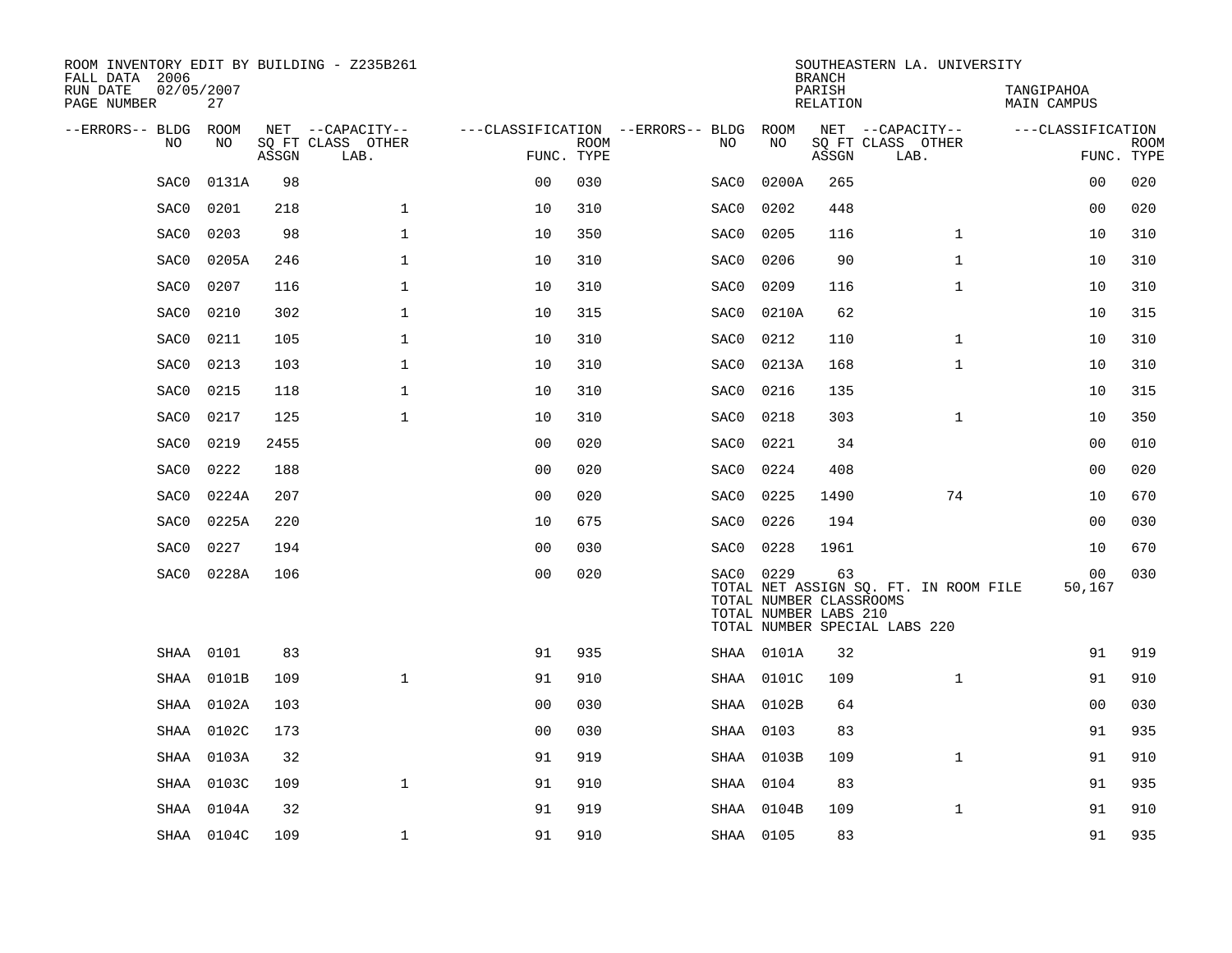| ROOM INVENTORY EDIT BY BUILDING - Z235B261<br>FALL DATA 2006 |                  |       |                           |                |             |                                   |            | <b>BRANCH</b>      | SOUTHEASTERN LA. UNIVERSITY |                                  |                           |
|--------------------------------------------------------------|------------------|-------|---------------------------|----------------|-------------|-----------------------------------|------------|--------------------|-----------------------------|----------------------------------|---------------------------|
| RUN DATE<br>PAGE NUMBER                                      | 02/05/2007<br>28 |       |                           |                |             |                                   |            | PARISH<br>RELATION |                             | TANGIPAHOA<br><b>MAIN CAMPUS</b> |                           |
| --ERRORS-- BLDG                                              | <b>ROOM</b>      |       | NET --CAPACITY--          |                |             | ---CLASSIFICATION --ERRORS-- BLDG | ROOM       |                    | NET --CAPACITY--            | ---CLASSIFICATION                |                           |
| N <sub>O</sub>                                               | NO.              | ASSGN | SO FT CLASS OTHER<br>LAB. | FUNC. TYPE     | <b>ROOM</b> | NO.                               | NO         | ASSGN              | SQ FT CLASS OTHER<br>LAB.   |                                  | <b>ROOM</b><br>FUNC. TYPE |
| SHAA                                                         | 0105A            | 32    |                           | 91             | 919         | SHAA                              | 0105B      | 109                | $\mathbf{1}$                | 91                               | 910                       |
| <b>SHAA</b>                                                  | 0105C            | 109   | $\mathbf{1}$              | 91             | 910         | SHAA                              | 0107       | 83                 |                             | 91                               | 935                       |
| SHAA                                                         | 0107A            | 32    |                           | 91             | 919         |                                   | SHAA 0107B | 109                | $\mathbf{1}$                | 91                               | 910                       |
| SHAA                                                         | 0107C            | 109   | $\mathbf{1}$              | 91             | 910         | SHAA                              | 0108       | 530                |                             | 91                               | 935                       |
| SHAA                                                         | 0108C            | 7     |                           | 00             | 030         | SHAA                              | 0108D      | 130                |                             | 00                               | 030                       |
| SHAA                                                         | 0109             | 83    |                           | 91             | 935         |                                   | SHAA 0109A | 32                 |                             | 91                               | 919                       |
| SHAA                                                         | 0109B            | 109   | $\mathbf{1}$              | 91             | 910         |                                   | SHAA 0109C | 109                | $\mathbf{1}$                | 91                               | 910                       |
| <b>SHAA</b>                                                  | 0110             | 93    |                           | 0 <sub>0</sub> | 030         |                                   | SHAA 0111  | 83                 |                             | 91                               | 935                       |
| <b>SHAA</b>                                                  | 0111A            | 32    |                           | 91             | 919         |                                   | SHAA 0111B | 109                | $\mathbf{1}$                | 91                               | 910                       |
| SHAA                                                         | 0111C            | 109   | $\mathbf{1}$              | 91             | 910         |                                   | SHAA 0112  | 41                 |                             | 00                               | 010                       |
| <b>SHAA</b>                                                  | 0113             | 30    |                           | 0 <sub>0</sub> | 020         |                                   | SHAA 0114A | 54                 |                             | 00                               | 030                       |
| <b>SHAA</b>                                                  | 0114B            | 61    |                           | 91             | 935         |                                   | SHAA 0115  | 83                 |                             | 91                               | 935                       |
| SHAA                                                         | 0115A            | 32    |                           | 91             | 919         |                                   | SHAA 0115B | 109                | $\mathbf{1}$                | 91                               | 910                       |
| <b>SHAA</b>                                                  | 0115C            | 109   | $\mathbf{1}$              | 91             | 910         |                                   | SHAA 0116  | 153                |                             | 00                               | 030                       |
| SHAA                                                         | 0117             | 83    |                           | 91             | 935         |                                   | SHAA 0117A | 32                 |                             | 91                               | 919                       |
| SHAA                                                         | 0117B            | 109   | $\mathbf 1$               | 91             | 910         |                                   | SHAA 0117C | 109                | $\mathbf{1}$                | 91                               | 910                       |
| SHAA                                                         | 0119             | 83    |                           | 91             | 935         |                                   | SHAA 0119A | 32                 |                             | 91                               | 919                       |
| SHAA                                                         | 0119B            | 109   | $\mathbf 1$               | 91             | 910         |                                   | SHAA 0119C | 109                | $\mathbf{1}$                | 91                               | 910                       |
| <b>SHAA</b>                                                  | 0120             | 686   |                           | 91             | 950         |                                   | SHAA 0121  | 83                 |                             | 91                               | 935                       |
| <b>SHAA</b>                                                  | 0121A            | 32    |                           | 91             | 919         |                                   | SHAA 0121B | 109                | $\mathbf{1}$                | 91                               | 910                       |
| SHAA                                                         | 0121C            | 109   | $\mathbf 1$               | 91             | 910         |                                   | SHAA 0123  | 83                 |                             | 91                               | 935                       |
| SHAA                                                         | 0123A            | 32    |                           | 91             | 919         |                                   | SHAA 0123B | 109                | $\mathbf{1}$                | 91                               | 910                       |
| <b>SHAA</b>                                                  | 0123C            | 109   | $\mathbf{1}$              | 91             | 910         |                                   | SHAA 0125  | 83                 |                             | 91                               | 935                       |
| <b>SHAA</b>                                                  | 0125A            | 32    |                           | 91             | 919         |                                   | SHAA 0125B | 109                | $\mathbf{1}$                | 91                               | 910                       |
| <b>SHAA</b>                                                  | 0125C            | 109   | $\mathbf 1$               | 91             | 910         |                                   | SHAA 0126  | 83                 |                             | 91                               | 935                       |
|                                                              | SHAA 0126A       | 32    |                           | 91             | 919         |                                   | SHAA 0126B | 109                | $\mathbf{1}$                | 91                               | 910                       |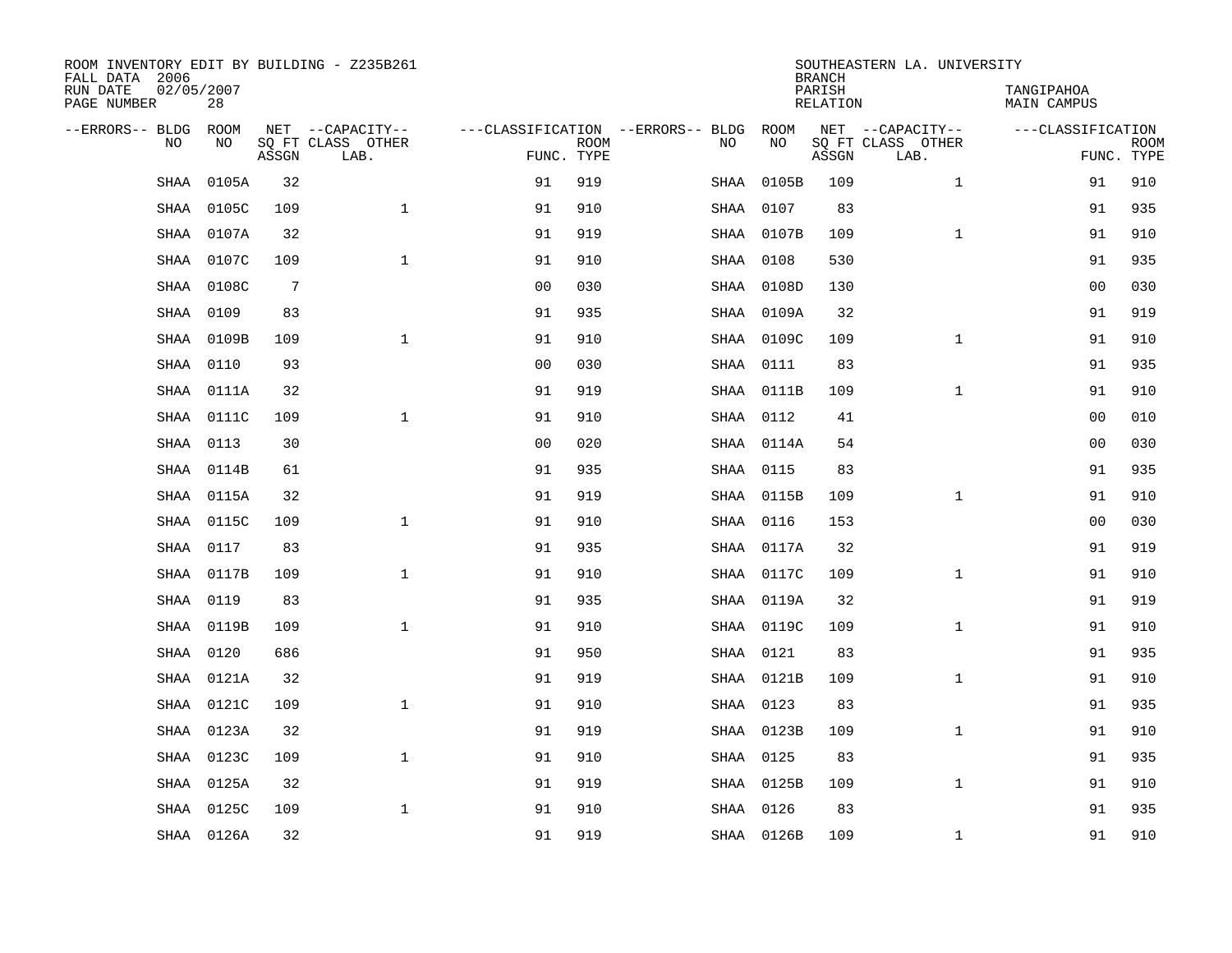| ROOM INVENTORY EDIT BY BUILDING - Z235B261<br>FALL DATA 2006 |                  |       |                           |            |             |                                   |            | <b>BRANCH</b>      | SOUTHEASTERN LA. UNIVERSITY |                                  |                           |
|--------------------------------------------------------------|------------------|-------|---------------------------|------------|-------------|-----------------------------------|------------|--------------------|-----------------------------|----------------------------------|---------------------------|
| RUN DATE<br>PAGE NUMBER                                      | 02/05/2007<br>29 |       |                           |            |             |                                   |            | PARISH<br>RELATION |                             | TANGIPAHOA<br><b>MAIN CAMPUS</b> |                           |
| --ERRORS-- BLDG                                              | <b>ROOM</b>      |       | NET --CAPACITY--          |            |             | ---CLASSIFICATION --ERRORS-- BLDG | ROOM       |                    | NET --CAPACITY--            | ---CLASSIFICATION                |                           |
| N <sub>O</sub>                                               | NO.              | ASSGN | SO FT CLASS OTHER<br>LAB. | FUNC. TYPE | <b>ROOM</b> | NO.                               | <b>NO</b>  | ASSGN              | SO FT CLASS OTHER<br>LAB.   |                                  | <b>ROOM</b><br>FUNC. TYPE |
| SHAA                                                         | 0126C            | 109   | $\mathbf{1}$              | 91         | 910         | SHAA                              | 0127       | 83                 |                             | 91                               | 935                       |
| SHAA                                                         | 0127A            | 32    |                           | 91         | 919         | SHAA                              | 0127B      | 109                | $\mathbf{1}$                | 91                               | 910                       |
| SHAA                                                         | 0127C            | 109   | $\mathbf{1}$              | 91         | 910         |                                   | SHAA 0128  | 83                 |                             | 91                               | 935                       |
| SHAA                                                         | 0128A            | 32    |                           | 91         | 919         |                                   | SHAA 0128B | 109                | $\mathbf{1}$                | 91                               | 910                       |
| SHAA                                                         | 0128C            | 109   | $\mathbf 1$               | 91         | 910         |                                   | SHAA 0129  | 83                 |                             | 91                               | 935                       |
| SHAA                                                         | 0129A            | 32    |                           | 91         | 919         |                                   | SHAA 0129B | 109                | $\mathbf{1}$                | 91                               | 910                       |
| SHAA                                                         | 0129C            | 109   | $\mathbf{1}$              | 91         | 910         |                                   | SHAA 0131  | 83                 |                             | 91                               | 935                       |
| <b>SHAA</b>                                                  | 0131A            | 32    |                           | 91         | 919         |                                   | SHAA 0131B | 109                | $\mathbf{1}$                | 91                               | 910                       |
| <b>SHAA</b>                                                  | 0131C            | 109   | $\mathbf{1}$              | 91         | 910         | SHAA                              | 0201       | 83                 |                             | 91                               | 935                       |
| SHAA                                                         | 0201A            | 32    |                           | 91         | 919         |                                   | SHAA 0201B | 109                | $\mathbf{1}$                | 91                               | 910                       |
| <b>SHAA</b>                                                  | 0201C            | 109   | $\mathbf{1}$              | 91         | 910         | SHAA                              | 0202       | 83                 |                             | 91                               | 935                       |
| <b>SHAA</b>                                                  | 0202A            | 32    |                           | 91         | 919         |                                   | SHAA 0202B | 109                | $\mathbf{1}$                | 91                               | 910                       |
| <b>SHAA</b>                                                  | 0202C            | 109   | $\mathbf{1}$              | 91         | 910         | SHAA                              | 0203       | 83                 |                             | 91                               | 935                       |
| <b>SHAA</b>                                                  | 0203A            | 32    |                           | 91         | 919         |                                   | SHAA 0203B | 109                | $\mathbf{1}$                | 91                               | 910                       |
| SHAA                                                         | 0203C            | 109   | $\mathbf 1$               | 91         | 910         | SHAA                              | 0204       | 83                 |                             | 91                               | 935                       |
| SHAA                                                         | 0204A            | 32    |                           | 91         | 919         |                                   | SHAA 0204B | 109                | $\mathbf{1}$                | 91                               | 910                       |
| SHAA                                                         | 0204C            | 109   | $\mathbf{1}$              | 91         | 910         | SHAA                              | 0205       | 83                 |                             | 91                               | 935                       |
| SHAA                                                         | 0205A            | 32    |                           | 91         | 919         |                                   | SHAA 0205B | 109                | $\mathbf{1}$                | 91                               | 910                       |
| <b>SHAA</b>                                                  | 0205C            | 109   | $\mathbf{1}$              | 91         | 910         | SHAA                              | 0207       | 83                 |                             | 91                               | 935                       |
| <b>SHAA</b>                                                  | 0207A            | 32    |                           | 91         | 919         |                                   | SHAA 0207B | 109                | $\mathbf{1}$                | 91                               | 910                       |
| SHAA                                                         | 0207C            | 109   | $\mathbf{1}$              | 91         | 910         | SHAA                              | 0208       | 124                |                             | 91                               | 935                       |
| SHAA                                                         | 0208A            | 65    |                           | 91         | 919         | SHAA                              | 0208B      | 141                | $\mathbf{1}$                | 91                               | 910                       |
| <b>SHAA</b>                                                  | 0208C            | 148   | $\mathbf{1}$              | 91         | 910         | SHAA                              | 0209       | 83                 |                             | 91                               | 935                       |
| <b>SHAA</b>                                                  | 0209A            | 32    |                           | 91         | 919         |                                   | SHAA 0209B | 109                | $\mathbf{1}$                | 91                               | 910                       |
| <b>SHAA</b>                                                  | 0209C            | 109   | $\mathbf 1$               | 91         | 910         | SHAA                              | 0210       | 72                 |                             | 00                               | 030                       |
|                                                              | SHAA 0211        | 83    |                           | 91         | 935         |                                   | SHAA 0211A | 32                 |                             | 91                               | 919                       |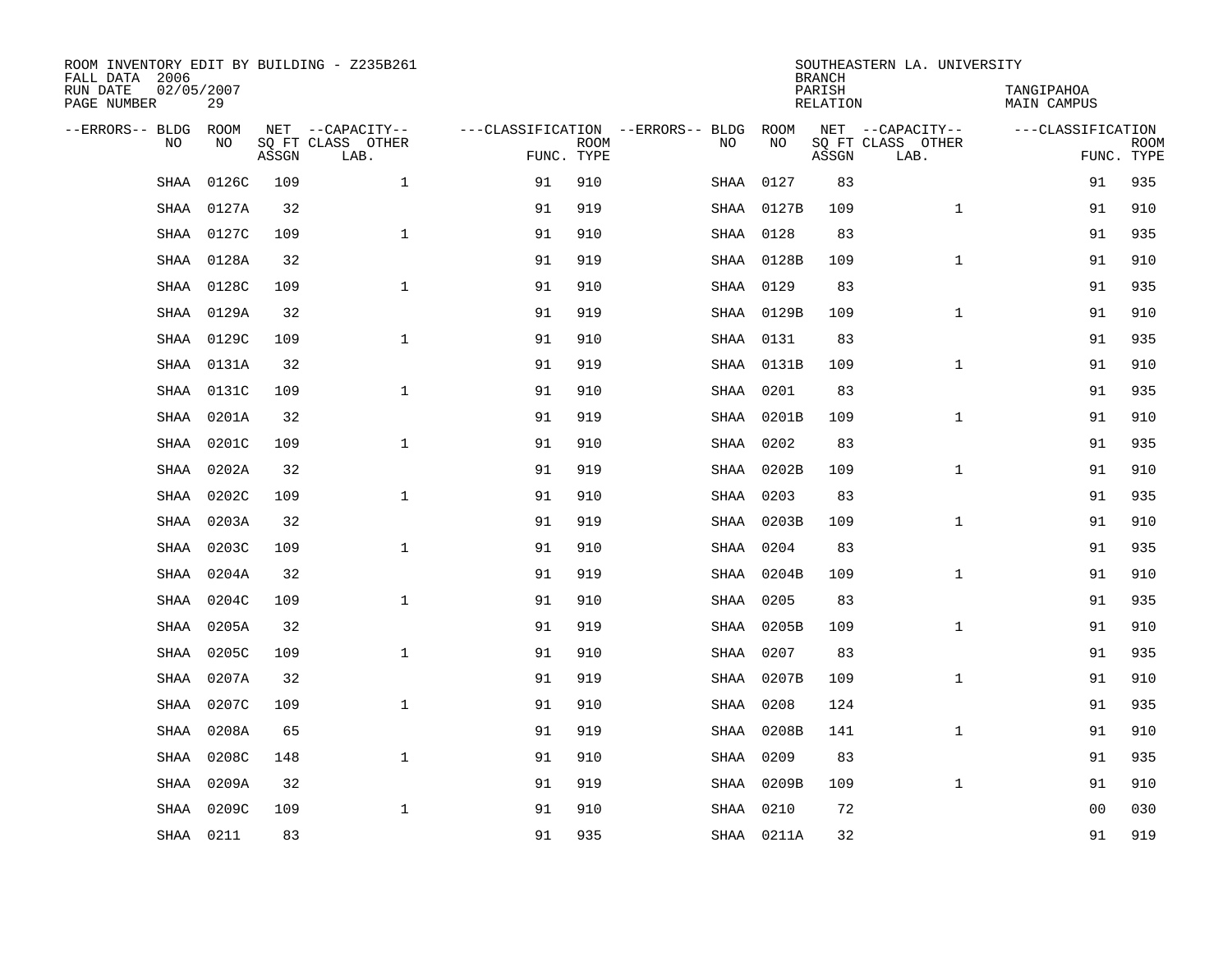| ROOM INVENTORY EDIT BY BUILDING - Z235B261<br>FALL DATA 2006 |                  |       |                           |                |             |                                        | <b>BRANCH</b> | SOUTHEASTERN LA. UNIVERSITY |                           |                           |             |
|--------------------------------------------------------------|------------------|-------|---------------------------|----------------|-------------|----------------------------------------|---------------|-----------------------------|---------------------------|---------------------------|-------------|
| RUN DATE<br>PAGE NUMBER                                      | 02/05/2007<br>30 |       |                           |                |             |                                        |               | PARISH<br>RELATION          |                           | TANGIPAHOA<br>MAIN CAMPUS |             |
| --ERRORS-- BLDG ROOM                                         |                  |       | NET --CAPACITY--          |                |             | ---CLASSIFICATION --ERRORS-- BLDG ROOM |               |                             | NET --CAPACITY--          | ---CLASSIFICATION         |             |
| NO.                                                          | NO.              | ASSGN | SQ FT CLASS OTHER<br>LAB. | FUNC. TYPE     | <b>ROOM</b> | NO.                                    | <b>NO</b>     | ASSGN                       | SQ FT CLASS OTHER<br>LAB. | FUNC. TYPE                | <b>ROOM</b> |
| <b>SHAA</b>                                                  | 0211B            | 109   | $\mathbf{1}$              | 91             | 910         |                                        | SHAA 0211C    | 109                         | $\mathbf{1}$              | 91                        | 910         |
| SHAA                                                         | 0212             | 61    |                           | 0 <sub>0</sub> | 010         | SHAA                                   | 0214          | 77                          |                           | 91                        | 935         |
| SHAA                                                         | 0214A            | 77    |                           | 91             | 919         |                                        | SHAA 0214B    | 142                         | $\mathbf{1}$              | 91                        | 910         |
| SHAA                                                         | 0214C            | 147   | $\mathbf 1$               | 91             | 910         |                                        | SHAA 0215     | 83                          |                           | 91                        | 935         |
| <b>SHAA</b>                                                  | 0215A            | 32    |                           | 91             | 919         |                                        | SHAA 0215B    | 109                         | $\mathbf{1}$              | 91                        | 910         |
| <b>SHAA</b>                                                  | 0215C            | 109   | $\mathbf{1}$              | 91             | 910         |                                        | SHAA 0216     | 26                          |                           | 0 <sub>0</sub>            | 030         |
| SHAA                                                         | 0217             | 83    |                           | 91             | 935         |                                        | SHAA 0217A    | 32                          |                           | 91                        | 919         |
| SHAA                                                         | 0217B            | 109   | $\mathbf 1$               | 91             | 910         |                                        | SHAA 0217C    | 109                         | $\mathbf{1}$              | 91                        | 910         |
| <b>SHAA</b>                                                  | 0219             | 83    |                           | 91             | 935         | SHAA                                   | 0219A         | 32                          |                           | 91                        | 919         |
| <b>SHAA</b>                                                  | 0219B            | 109   | $\mathbf{1}$              | 91             | 910         |                                        | SHAA 0219C    | 109                         | $\mathbf{1}$              | 91                        | 910         |
| <b>SHAA</b>                                                  | 0220             | 83    |                           | 91             | 935         |                                        | SHAA 0220A    | 32                          |                           | 91                        | 919         |
| SHAA                                                         | 0220B            | 109   | $\mathbf{1}$              | 91             | 910         |                                        | SHAA 0220C    | 109                         | $\mathbf{1}$              | 91                        | 910         |
| <b>SHAA</b>                                                  | 0221             | 83    |                           | 91             | 935         |                                        | SHAA 0221A    | 32                          |                           | 91                        | 919         |
| SHAA                                                         | 0221B            | 109   | $\mathbf{1}$              | 91             | 910         |                                        | SHAA 0221C    | 109                         | $\mathbf{1}$              | 91                        | 910         |
| SHAA                                                         | 0222             | 83    |                           | 91             | 935         |                                        | SHAA 0222A    | 32                          |                           | 91                        | 919         |
| SHAA                                                         | 0222B            | 109   | $\mathbf{1}$              | 91             | 910         |                                        | SHAA 0222C    | 109                         | $\mathbf{1}$              | 91                        | 910         |
| SHAA                                                         | 0223             | 83    |                           | 91             | 935         |                                        | SHAA 0223A    | 32                          |                           | 91                        | 919         |
| SHAA                                                         | 0223B            | 109   | $\mathbf 1$               | 91             | 910         |                                        | SHAA 0223C    | 109                         | $\mathbf{1}$              | 91                        | 910         |
| <b>SHAA</b>                                                  | 0225             | 83    |                           | 91             | 935         |                                        | SHAA 0225A    | 32                          |                           | 91                        | 919         |
| <b>SHAA</b>                                                  | 0225B            | 109   | $\mathbf{1}$              | 91             | 910         |                                        | SHAA 0225C    | 109                         | $\mathbf{1}$              | 91                        | 910         |
| SHAA                                                         | 0226             | 83    |                           | 91             | 935         |                                        | SHAA 0226A    | 32                          |                           | 91                        | 919         |
| SHAA                                                         | 0226B            | 109   | $\mathbf{1}$              | 91             | 910         |                                        | SHAA 0226C    | 109                         | $\mathbf{1}$              | 91                        | 910         |
| SHAA                                                         | 0227             | 83    |                           | 91             | 935         |                                        | SHAA 0227A    | 32                          |                           | 91                        | 919         |
| SHAA                                                         | 0227B            | 109   | $\mathbf{1}$              | 91             | 910         |                                        | SHAA 0227C    | 109                         | $\mathbf{1}$              | 91                        | 910         |
| <b>SHAA</b>                                                  | 0228             | 83    |                           | 91             | 935         | SHAA                                   | 0228A         | 32                          |                           | 91                        | 919         |
|                                                              | SHAA 0228B       | 109   | $\mathbf{1}$              | 91             | 910         |                                        | SHAA 0228C    | 109                         | $\mathbf{1}$              | 91                        | 910         |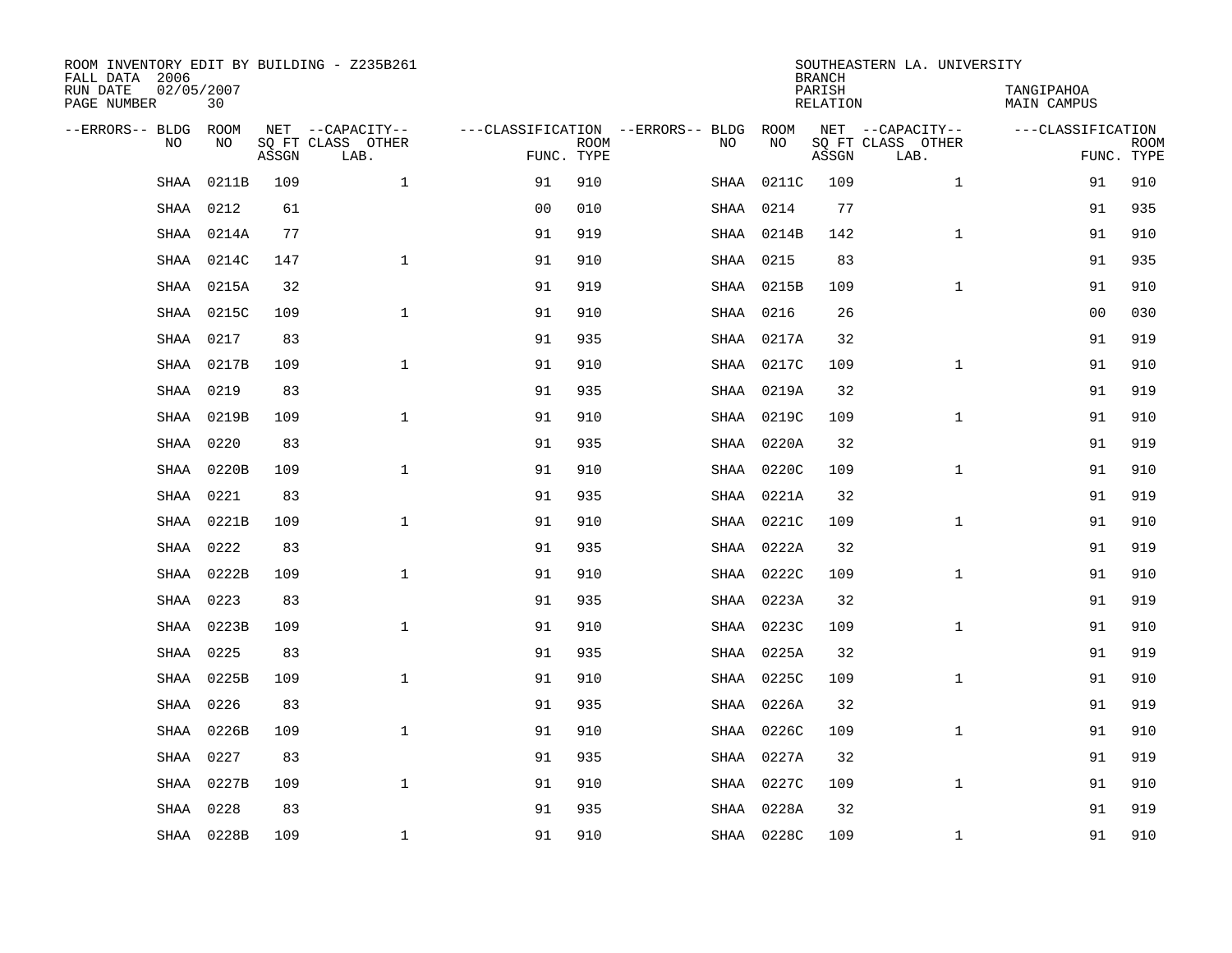| ROOM INVENTORY EDIT BY BUILDING - Z235B261<br>FALL DATA 2006 |                  |       |                           |                |             |                                   |            | <b>BRANCH</b>      | SOUTHEASTERN LA. UNIVERSITY |                                  |                           |
|--------------------------------------------------------------|------------------|-------|---------------------------|----------------|-------------|-----------------------------------|------------|--------------------|-----------------------------|----------------------------------|---------------------------|
| RUN DATE<br>PAGE NUMBER                                      | 02/05/2007<br>31 |       |                           |                |             |                                   |            | PARISH<br>RELATION |                             | TANGIPAHOA<br><b>MAIN CAMPUS</b> |                           |
| --ERRORS-- BLDG                                              | <b>ROOM</b>      |       | NET --CAPACITY--          |                |             | ---CLASSIFICATION --ERRORS-- BLDG | ROOM       |                    | NET --CAPACITY--            | ---CLASSIFICATION                |                           |
| N <sub>O</sub>                                               | NO.              | ASSGN | SO FT CLASS OTHER<br>LAB. | FUNC. TYPE     | <b>ROOM</b> | NO.                               | NO         | ASSGN              | SQ FT CLASS OTHER<br>LAB.   |                                  | <b>ROOM</b><br>FUNC. TYPE |
| SHAA                                                         | 0229             | 83    |                           | 91             | 935         | SHAA                              | 0229A      | 32                 |                             | 91                               | 919                       |
| <b>SHAA</b>                                                  | 0229B            | 109   | $\mathbf{1}$              | 91             | 910         | SHAA                              | 0229C      | 109                | $\mathbf{1}$                | 91                               | 910                       |
| SHAA                                                         | 0231             | 83    |                           | 91             | 935         |                                   | SHAA 0231A | 32                 |                             | 91                               | 919                       |
| SHAA                                                         | 0231B            | 109   | $\mathbf{1}$              | 91             | 910         | SHAA                              | 0231C      | 109                | $\mathbf{1}$                | 91                               | 910                       |
| SHAA                                                         | 0301             | 83    |                           | 91             | 935         | SHAA                              | 0301A      | 32                 |                             | 91                               | 919                       |
| SHAA                                                         | 0301B            | 109   | $\mathbf{1}$              | 91             | 910         |                                   | SHAA 0301C | 109                | $\mathbf{1}$                | 91                               | 910                       |
| SHAA                                                         | 0302             | 83    |                           | 91             | 935         |                                   | SHAA 0302A | 32                 |                             | 91                               | 919                       |
| <b>SHAA</b>                                                  | 0302B            | 109   | $\mathbf{1}$              | 91             | 910         | SHAA                              | 0302C      | 109                | $\mathbf{1}$                | 91                               | 910                       |
| <b>SHAA</b>                                                  | 0303             | 83    |                           | 91             | 935         | SHAA                              | 0303A      | 32                 |                             | 91                               | 919                       |
| SHAA                                                         | 0303B            | 109   | $\mathbf{1}$              | 91             | 910         |                                   | SHAA 0303C | 109                | $\mathbf{1}$                | 91                               | 910                       |
| <b>SHAA</b>                                                  | 0304             | 83    |                           | 91             | 935         |                                   | SHAA 0304A | 32                 |                             | 91                               | 919                       |
| <b>SHAA</b>                                                  | 0304B            | 109   | $\mathbf{1}$              | 91             | 910         |                                   | SHAA 0304C | 109                | $\mathbf{1}$                | 91                               | 910                       |
| <b>SHAA</b>                                                  | 0305             | 83    |                           | 91             | 935         |                                   | SHAA 0305A | 32                 |                             | 91                               | 919                       |
| <b>SHAA</b>                                                  | 0305B            | 109   | $\mathbf{1}$              | 91             | 910         |                                   | SHAA 0305C | 109                | $\mathbf{1}$                | 91                               | 910                       |
| SHAA                                                         | 0307             | 83    |                           | 91             | 935         |                                   | SHAA 0307A | 32                 |                             | 91                               | 919                       |
| SHAA                                                         | 0307B            | 109   | 1                         | 91             | 910         |                                   | SHAA 0307C | 109                | $\mathbf{1}$                | 91                               | 910                       |
| SHAA                                                         | 0308             | 124   |                           | 91             | 935         |                                   | SHAA 0308A | 65                 |                             | 91                               | 919                       |
| SHAA                                                         | 0308B            | 141   | $\mathbf 1$               | 91             | 910         |                                   | SHAA 0308C | 148                | $\mathbf{1}$                | 91                               | 910                       |
| <b>SHAA</b>                                                  | 0309             | 83    |                           | 91             | 935         |                                   | SHAA 0309A | 32                 |                             | 91                               | 919                       |
| <b>SHAA</b>                                                  | 0309B            | 109   | $\mathbf{1}$              | 91             | 910         |                                   | SHAA 0309C | 109                | $\mathbf{1}$                | 91                               | 910                       |
| SHAA                                                         | 0310             | 72    |                           | 0 <sub>0</sub> | 030         |                                   | SHAA 0311  | 83                 |                             | 91                               | 935                       |
| SHAA                                                         | 0311A            | 32    |                           | 91             | 919         |                                   | SHAA 0311B | 109                | $\mathbf{1}$                | 91                               | 910                       |
| SHAA                                                         | 0311C            | 109   | $\mathbf{1}$              | 91             | 910         |                                   | SHAA 0312  | 61                 |                             | 00                               | 030                       |
| <b>SHAA</b>                                                  | 0313             | 83    |                           | 91             | 680         |                                   | SHAA 0313B | 109                | $\mathbf{1}$                | 91                               | 910                       |
| <b>SHAA</b>                                                  | 0313C            | 109   | $\mathbf 1$               | 91             | 910         |                                   | SHAA 0314  | 77                 |                             | 91                               | 935                       |
|                                                              | SHAA 0314A       | 66    |                           | 91             | 919         |                                   | SHAA 0314B | 142                | $\mathbf{1}$                | 91                               | 910                       |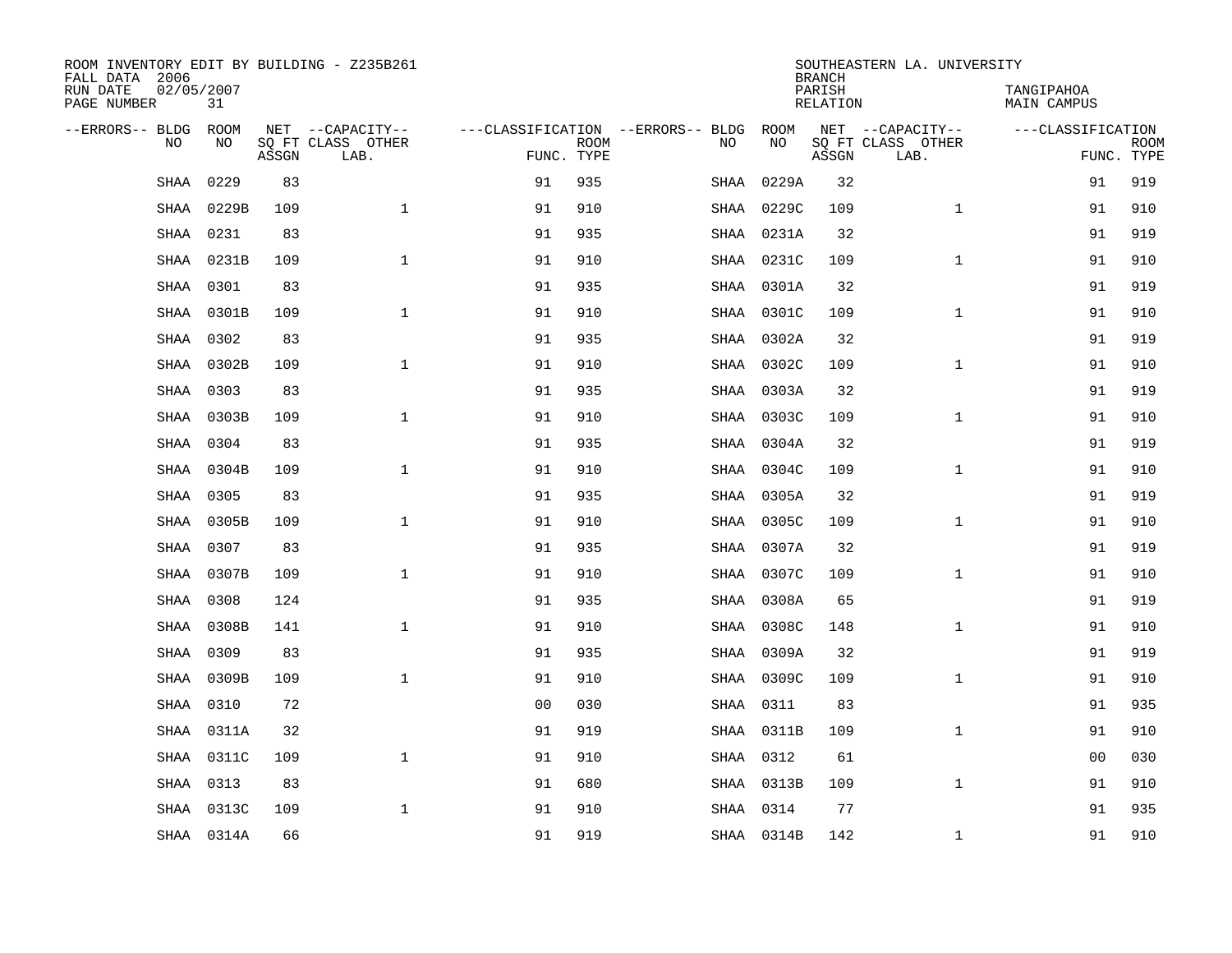| ROOM INVENTORY EDIT BY BUILDING - Z235B261<br>FALL DATA 2006 |                  |       |                           |            |             |                                        | <b>BRANCH</b> | SOUTHEASTERN LA. UNIVERSITY |                           |                           |             |
|--------------------------------------------------------------|------------------|-------|---------------------------|------------|-------------|----------------------------------------|---------------|-----------------------------|---------------------------|---------------------------|-------------|
| RUN DATE<br>PAGE NUMBER                                      | 02/05/2007<br>32 |       |                           |            |             |                                        |               | PARISH<br>RELATION          |                           | TANGIPAHOA<br>MAIN CAMPUS |             |
| --ERRORS-- BLDG ROOM                                         |                  |       | NET --CAPACITY--          |            |             | ---CLASSIFICATION --ERRORS-- BLDG ROOM |               |                             | NET --CAPACITY--          | ---CLASSIFICATION         |             |
| NO.                                                          | NO.              | ASSGN | SO FT CLASS OTHER<br>LAB. | FUNC. TYPE | <b>ROOM</b> | NO.                                    | <b>NO</b>     | ASSGN                       | SQ FT CLASS OTHER<br>LAB. | FUNC. TYPE                | <b>ROOM</b> |
| <b>SHAA</b>                                                  | 0314C            | 147   | $\mathbf{1}$              | 91         | 910         |                                        | SHAA 0315     | 83                          |                           | 91                        | 935         |
| SHAA                                                         | 0315A            | 32    |                           | 91         | 919         |                                        | SHAA 0315B    | 109                         | $\mathbf{1}$              | 91                        | 910         |
| SHAA                                                         | 0315C            | 109   | $\mathbf 1$               | 91         | 910         |                                        | SHAA 0316     | 26                          |                           | 00                        | 030         |
| SHAA                                                         | 0317             | 83    |                           | 91         | 935         |                                        | SHAA 0317A    | 32                          |                           | 91                        | 919         |
| <b>SHAA</b>                                                  | 0317B            | 109   | $\mathbf{1}$              | 91         | 910         |                                        | SHAA 0317C    | 109                         | $\mathbf{1}$              | 91                        | 910         |
| <b>SHAA</b>                                                  | 0319             | 83    |                           | 91         | 935         |                                        | SHAA 0319A    | 32                          |                           | 91                        | 919         |
| SHAA                                                         | 0319B            | 109   | $\mathbf{1}$              | 91         | 910         |                                        | SHAA 0319C    | 109                         | $\mathbf{1}$              | 91                        | 910         |
| SHAA                                                         | 0320             | 83    |                           | 91         | 935         |                                        | SHAA 0320A    | 32                          |                           | 91                        | 919         |
| <b>SHAA</b>                                                  | 0320B            | 109   | $\mathbf{1}$              | 91         | 910         |                                        | SHAA 0320C    | 109                         | $\mathbf{1}$              | 91                        | 910         |
| <b>SHAA</b>                                                  | 0321             | 83    |                           | 91         | 935         |                                        | SHAA 0321A    | 32                          |                           | 91                        | 919         |
| SHAA                                                         | 0321B            | 109   | $\mathbf{1}$              | 91         | 910         |                                        | SHAA 0321C    | 109                         | $\mathbf{1}$              | 91                        | 910         |
| SHAA                                                         | 0322             | 83    |                           | 91         | 935         |                                        | SHAA 0322A    | 32                          |                           | 91                        | 919         |
| SHAA                                                         | 0322B            | 109   | $\mathbf{1}$              | 91         | 910         |                                        | SHAA 0322C    | 109                         | $\mathbf{1}$              | 91                        | 910         |
| SHAA                                                         | 0323             | 83    |                           | 91         | 935         |                                        | SHAA 0323A    | 32                          |                           | 91                        | 919         |
| SHAA                                                         | 0323B            | 109   | $\mathbf{1}$              | 91         | 910         |                                        | SHAA 0323C    | 109                         | $\mathbf{1}$              | 91                        | 910         |
| SHAA                                                         | 0325             | 83    |                           | 91         | 935         |                                        | SHAA 0325A    | 32                          |                           | 91                        | 919         |
| SHAA                                                         | 0325B            | 109   | $\mathbf{1}$              | 91         | 910         |                                        | SHAA 0325C    | 109                         | $\mathbf{1}$              | 91                        | 910         |
| SHAA                                                         | 0326             | 83    |                           | 91         | 935         |                                        | SHAA 0326A    | 32                          |                           | 91                        | 919         |
| SHAA                                                         | 0326B            | 109   | $\mathbf{1}$              | 91         | 910         |                                        | SHAA 0326C    | 109                         | $\mathbf{1}$              | 91                        | 910         |
| <b>SHAA</b>                                                  | 0327             | 83    |                           | 91         | 935         |                                        | SHAA 0327A    | 32                          |                           | 91                        | 919         |
| SHAA                                                         | 0327B            | 109   | $\mathbf{1}$              | 91         | 910         |                                        | SHAA 0327C    | 109                         | $\mathbf{1}$              | 91                        | 910         |
| SHAA                                                         | 0328             | 83    |                           | 91         | 935         |                                        | SHAA 0328A    | 32                          |                           | 91                        | 919         |
| SHAA                                                         | 0328B            | 109   | $\mathbf{1}$              | 91         | 910         |                                        | SHAA 0328C    | 109                         | $\mathbf{1}$              | 91                        | 910         |
| SHAA                                                         | 0329             | 83    |                           | 91         | 935         |                                        | SHAA 0329A    | 32                          |                           | 91                        | 919         |
| <b>SHAA</b>                                                  | 0329B            | 109   | $\mathbf{1}$              | 91         | 910         |                                        | SHAA 0329C    | 109                         | $\mathbf{1}$              | 91                        | 910         |
|                                                              | SHAA 0331        | 83    |                           | 91         | 935         |                                        | SHAA 0331A    | 32                          |                           | 91                        | 919         |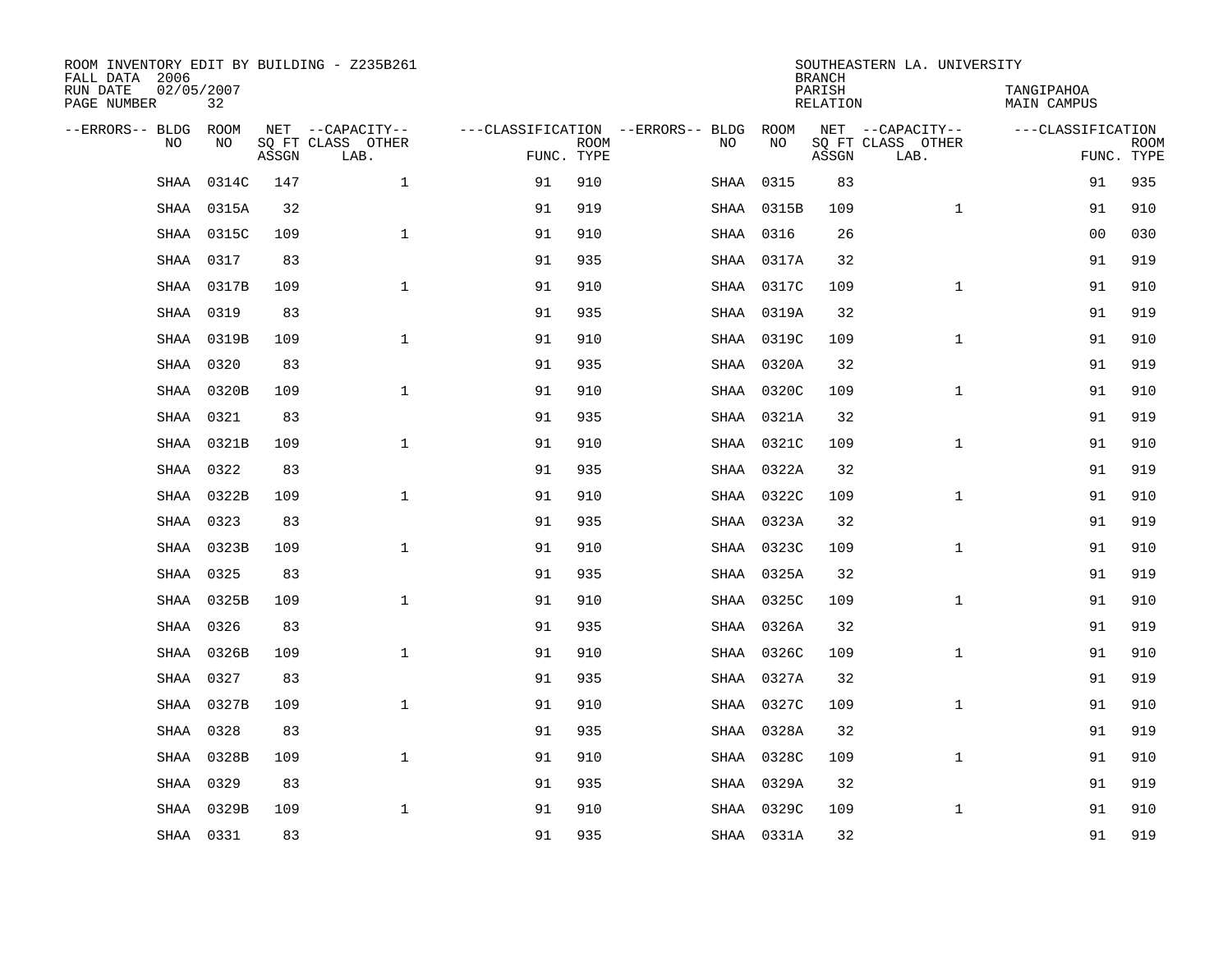| ROOM INVENTORY EDIT BY BUILDING - Z235B261<br>FALL DATA 2006 |                  |       |                           |                |                           |                                   |                   | <b>BRANCH</b>      | SOUTHEASTERN LA. UNIVERSITY |                                  |                           |
|--------------------------------------------------------------|------------------|-------|---------------------------|----------------|---------------------------|-----------------------------------|-------------------|--------------------|-----------------------------|----------------------------------|---------------------------|
| RUN DATE<br>PAGE NUMBER                                      | 02/05/2007<br>33 |       |                           |                |                           |                                   |                   | PARISH<br>RELATION |                             | TANGIPAHOA<br><b>MAIN CAMPUS</b> |                           |
| --ERRORS-- BLDG                                              | <b>ROOM</b>      |       | NET --CAPACITY--          |                |                           | ---CLASSIFICATION --ERRORS-- BLDG | ROOM<br><b>NO</b> |                    | NET --CAPACITY--            | ---CLASSIFICATION                |                           |
| N <sub>O</sub>                                               | NO.              | ASSGN | SO FT CLASS OTHER<br>LAB. |                | <b>ROOM</b><br>FUNC. TYPE | NO.                               |                   | ASSGN              | SO FT CLASS OTHER<br>LAB.   |                                  | <b>ROOM</b><br>FUNC. TYPE |
| SHAA                                                         | 0331B            | 109   | $\mathbf{1}$              | 91             | 910                       | SHAA                              | 0331C             | 109                | $\mathbf{1}$                | 91                               | 910                       |
| <b>SHAA</b>                                                  | 0401             | 83    |                           | 91             | 935                       | SHAA                              | 0401A             | 32                 |                             | 91                               | 919                       |
| SHAA                                                         | 0401B            | 109   | $\mathbf{1}$              | 91             | 910                       |                                   | SHAA 0401C        | 109                | $\mathbf{1}$                | 91                               | 910                       |
| SHAA                                                         | 0402             | 83    |                           | 91             | 935                       |                                   | SHAA 0402A        | 32                 |                             | 91                               | 919                       |
| SHAA                                                         | 0402B            | 109   | $\mathbf 1$               | 91             | 910                       |                                   | SHAA 0402C        | 109                | $\mathbf{1}$                | 91                               | 910                       |
| SHAA                                                         | 0403             | 403   |                           | 91             | 935                       |                                   | SHAA 0403A        | 32                 |                             | 91                               | 919                       |
| SHAA                                                         | 0403B            | 109   | $\mathbf{1}$              | 91             | 910                       |                                   | SHAA 0403C        | 109                | $\mathbf{1}$                | 91                               | 910                       |
| <b>SHAA</b>                                                  | 0404             | 83    |                           | 91             | 935                       |                                   | SHAA 0404A        | 32                 |                             | 91                               | 919                       |
| <b>SHAA</b>                                                  | 0404B            | 109   | $\mathbf{1}$              | 91             | 910                       | SHAA                              | 0404C             | 109                | $\mathbf{1}$                | 91                               | 910                       |
| SHAA                                                         | 0405             | 83    |                           | 91             | 935                       |                                   | SHAA 0405A        | 83                 |                             | 91                               | 919                       |
| SHAA                                                         | 0405B            | 109   | $\mathbf{1}$              | 91             | 910                       |                                   | SHAA 0405C        | 109                | $\mathbf{1}$                | 91                               | 910                       |
| SHAA                                                         | 0407             | 83    |                           | 91             | 935                       |                                   | SHAA 0407A        | 32                 |                             | 91                               | 919                       |
| SHAA                                                         | 0407B            | 109   | $\mathbf{1}$              | 91             | 910                       |                                   | SHAA 0407C        | 109                | $\mathbf{1}$                | 91                               | 910                       |
| <b>SHAA</b>                                                  | 0408             | 124   |                           | 91             | 935                       |                                   | SHAA 0408A        | 67                 |                             | 91                               | 919                       |
| SHAA                                                         | 0408B            | 140   | $\mathbf{1}$              | 91             | 910                       |                                   | SHAA 0408C        | 147                | $\mathbf{1}$                | 91                               | 910                       |
| SHAA                                                         | 0409             | 83    |                           | 91             | 935                       |                                   | SHAA 0409A        | 32                 |                             | 91                               | 919                       |
| SHAA                                                         | 0409B            | 109   | $\mathbf{1}$              | 91             | 910                       |                                   | SHAA 0409C        | 109                | $\mathbf{1}$                | 91                               | 910                       |
| SHAA                                                         | 0410             | 72    |                           | 0 <sub>0</sub> | 030                       |                                   | SHAA 0411         | 83                 |                             | 91                               | 935                       |
| <b>SHAA</b>                                                  | 0411A            | 32    |                           | 91             | 919                       |                                   | SHAA 0411B        | 109                | $\mathbf{1}$                | 91                               | 910                       |
| <b>SHAA</b>                                                  | 0411C            | 109   | $\mathbf{1}$              | 91             | 910                       |                                   | SHAA 0412         | 61                 |                             | 0 <sub>0</sub>                   | 030                       |
| SHAA                                                         | 0414             | 77    |                           | 91             | 935                       |                                   | SHAA 0414A        | 67                 |                             | 91                               | 919                       |
| SHAA                                                         | 0414B            | 140   | $\mathbf{1}$              | 91             | 910                       |                                   | SHAA 0414C        | 147                | $\mathbf{1}$                | 91                               | 910                       |
| SHAA                                                         | 0415             | 83    |                           | 91             | 935                       |                                   | SHAA 0415A        | 32                 |                             | 91                               | 919                       |
| SHAA                                                         | 0415B            | 109   | $\mathbf{1}$              | 91             | 910                       |                                   | SHAA 0415C        | 109                | $\mathbf{1}$                | 91                               | 910                       |
| <b>SHAA</b>                                                  | 0416             | 26    |                           | 0 <sub>0</sub> | 030                       |                                   | SHAA 0417         | 83                 |                             | 91                               | 935                       |
|                                                              | SHAA 0417A       | 32    |                           | 91             | 919                       |                                   | SHAA 0417B        | 109                | $\mathbf{1}$                | 91                               | 910                       |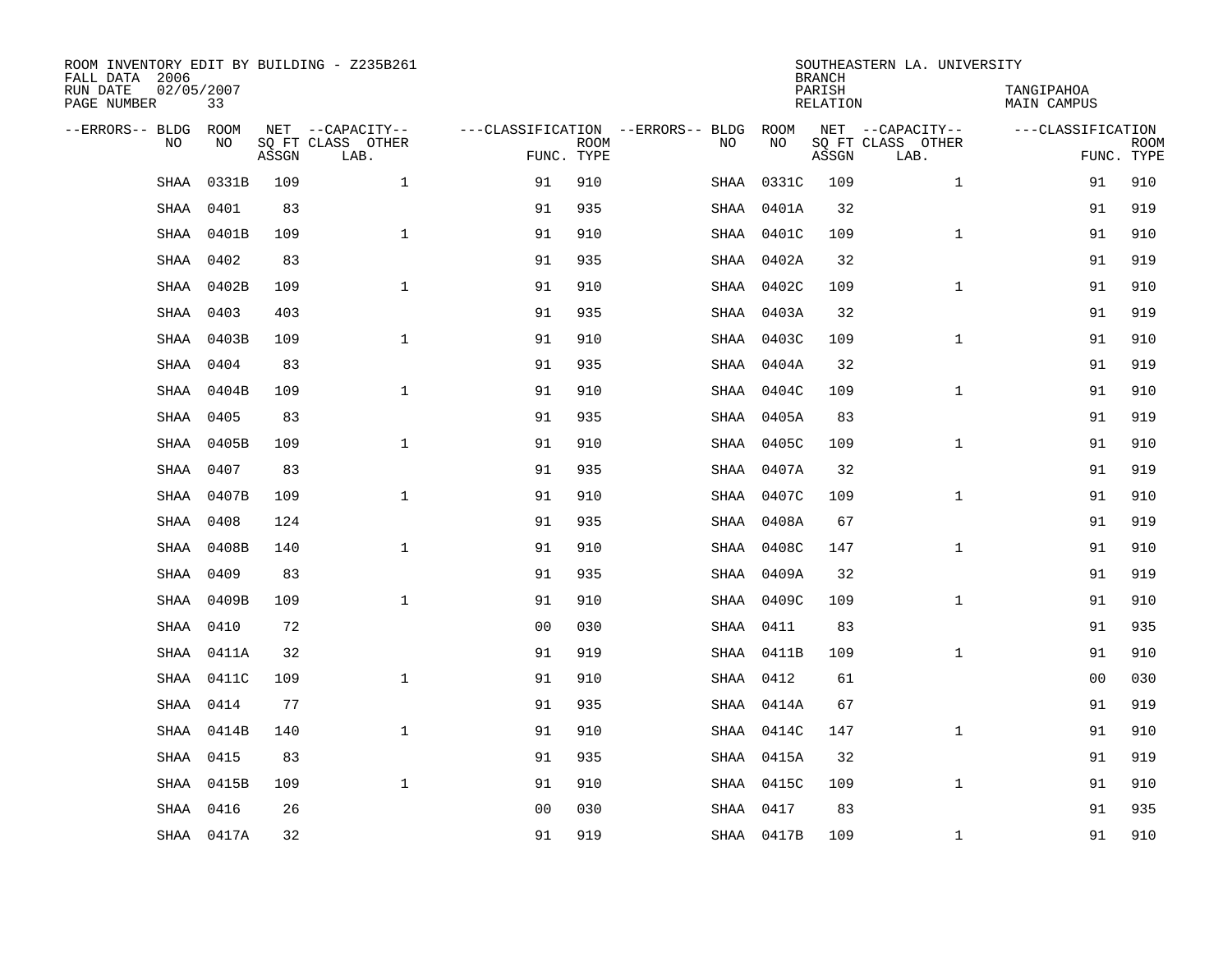| ROOM INVENTORY EDIT BY BUILDING - Z235B261<br>FALL DATA 2006 |                  |       |                           |            |             |                                        |                                                  | <b>BRANCH</b>      | SOUTHEASTERN LA. UNIVERSITY                                            |                           |                           |
|--------------------------------------------------------------|------------------|-------|---------------------------|------------|-------------|----------------------------------------|--------------------------------------------------|--------------------|------------------------------------------------------------------------|---------------------------|---------------------------|
| RUN DATE<br>PAGE NUMBER                                      | 02/05/2007<br>34 |       |                           |            |             |                                        |                                                  | PARISH<br>RELATION |                                                                        | TANGIPAHOA<br>MAIN CAMPUS |                           |
| --ERRORS-- BLDG ROOM                                         |                  |       | NET --CAPACITY--          |            |             | ---CLASSIFICATION --ERRORS-- BLDG ROOM |                                                  |                    | NET --CAPACITY--                                                       | ---CLASSIFICATION         |                           |
| NO.                                                          | NO               | ASSGN | SQ FT CLASS OTHER<br>LAB. | FUNC. TYPE | <b>ROOM</b> | NO                                     | NO                                               | ASSGN              | SQ FT CLASS OTHER<br>LAB.                                              |                           | <b>ROOM</b><br>FUNC. TYPE |
| SHAA                                                         | 0417C            | 109   | $\mathbf{1}$              | 91         | 910         | SHAA                                   | 0419                                             | 83                 |                                                                        | 91                        | 935                       |
| <b>SHAA</b>                                                  | 0419A            | 32    |                           | 91         | 919         |                                        | SHAA 0419B                                       | 109                | $\mathbf{1}$                                                           | 91                        | 910                       |
| SHAA                                                         | 0419C            | 109   | $\mathbf 1$               | 91         | 910         |                                        | SHAA 0420                                        | 83                 |                                                                        | 91                        | 935                       |
| SHAA                                                         | 0420A            | 32    |                           | 91         | 919         |                                        | SHAA 0420B                                       | 109                | $\mathbf{1}$                                                           | 91                        | 910                       |
| SHAA                                                         | 0420C            | 109   | $\mathbf{1}$              | 91         | 910         |                                        | SHAA 0421                                        | 83                 |                                                                        | 91                        | 935                       |
| SHAA                                                         | 0421A            | 32    |                           | 91         | 919         |                                        | SHAA 0421B                                       | 109                | $\mathbf{1}$                                                           | 91                        | 910                       |
| SHAA                                                         | 0421C            | 109   | $\mathbf{1}$              | 91         | 910         |                                        | SHAA 0422                                        | 83                 |                                                                        | 91                        | 935                       |
| SHAA                                                         | 0422A            | 32    |                           | 91         | 919         |                                        | SHAA 0422B                                       | 109                | $\mathbf{1}$                                                           | 91                        | 910                       |
| SHAA                                                         | 0422C            | 109   | $\mathbf{1}$              | 91         | 910         |                                        | SHAA 0423                                        | 83                 |                                                                        | 91                        | 935                       |
| SHAA                                                         | 0423A            | 32    |                           | 91         | 919         |                                        | SHAA 0423B                                       | 109                | $\mathbf{1}$                                                           | 91                        | 910                       |
| SHAA                                                         | 0423C            | 109   | $\mathbf 1$               | 91         | 910         |                                        | SHAA 0425                                        | 83                 |                                                                        | 91                        | 935                       |
| SHAA                                                         | 0425A            | 32    |                           | 91         | 919         |                                        | SHAA 0425B                                       | 109                | $\mathbf{1}$                                                           | 91                        | 910                       |
| SHAA                                                         | 0425C            | 109   | $\mathbf{1}$              | 91         | 910         |                                        | SHAA 0426                                        | 83                 |                                                                        | 91                        | 935                       |
| SHAA                                                         | 0426A            | 32    |                           | 91         | 919         |                                        | SHAA 0426B                                       | 109                | $\mathbf{1}$                                                           | 91                        | 910                       |
| SHAA                                                         | 0426C            | 109   | $\mathbf{1}$              | 91         | 910         |                                        | SHAA 0427                                        | 83                 |                                                                        | 91                        | 935                       |
| <b>SHAA</b>                                                  | 0427A            | 32    |                           | 91         | 919         |                                        | SHAA 0427B                                       | 109                | $\mathbf{1}$                                                           | 91                        | 910                       |
| SHAA                                                         | 0427C            | 109   | $\mathbf 1$               | 91         | 910         |                                        | SHAA 0428                                        | 83                 |                                                                        | 91                        | 935                       |
| SHAA                                                         | 0428A            | 32    |                           | 91         | 919         |                                        | SHAA 0428B                                       | 109                | $\mathbf{1}$                                                           | 91                        | 910                       |
| SHAA                                                         | 0428C            | 109   | $\mathbf{1}$              | 91         | 910         |                                        | SHAA 0429                                        | 83                 |                                                                        | 91                        | 935                       |
| SHAA                                                         | 0429A            | 32    |                           | 91         | 919         |                                        | SHAA 0429B                                       | 109                | $\mathbf{1}$                                                           | 91                        | 910                       |
| SHAA                                                         | 0429C            | 109   | $\mathbf{1}$              | 91         | 910         |                                        | SHAA 0431                                        | 83                 |                                                                        | 91                        | 935                       |
| SHAA                                                         | 0431A            | 32    |                           | 91         | 919         |                                        | SHAA 0431B                                       | 109                | $\mathbf{1}$                                                           | 91                        | 910                       |
|                                                              | SHAA 0431C       | 109   | $\mathbf{1}$              | 91         | 910         |                                        | TOTAL NUMBER CLASSROOMS<br>TOTAL NUMBER LABS 210 |                    | TOTAL NET ASSIGN SQ. FT. IN ROOM FILE<br>TOTAL NUMBER SPECIAL LABS 220 | 31,662                    |                           |
|                                                              | SHAB 0101        | 83    |                           | 91         | 935         |                                        | SHAB 0101A                                       | 32                 |                                                                        | 91                        | 919                       |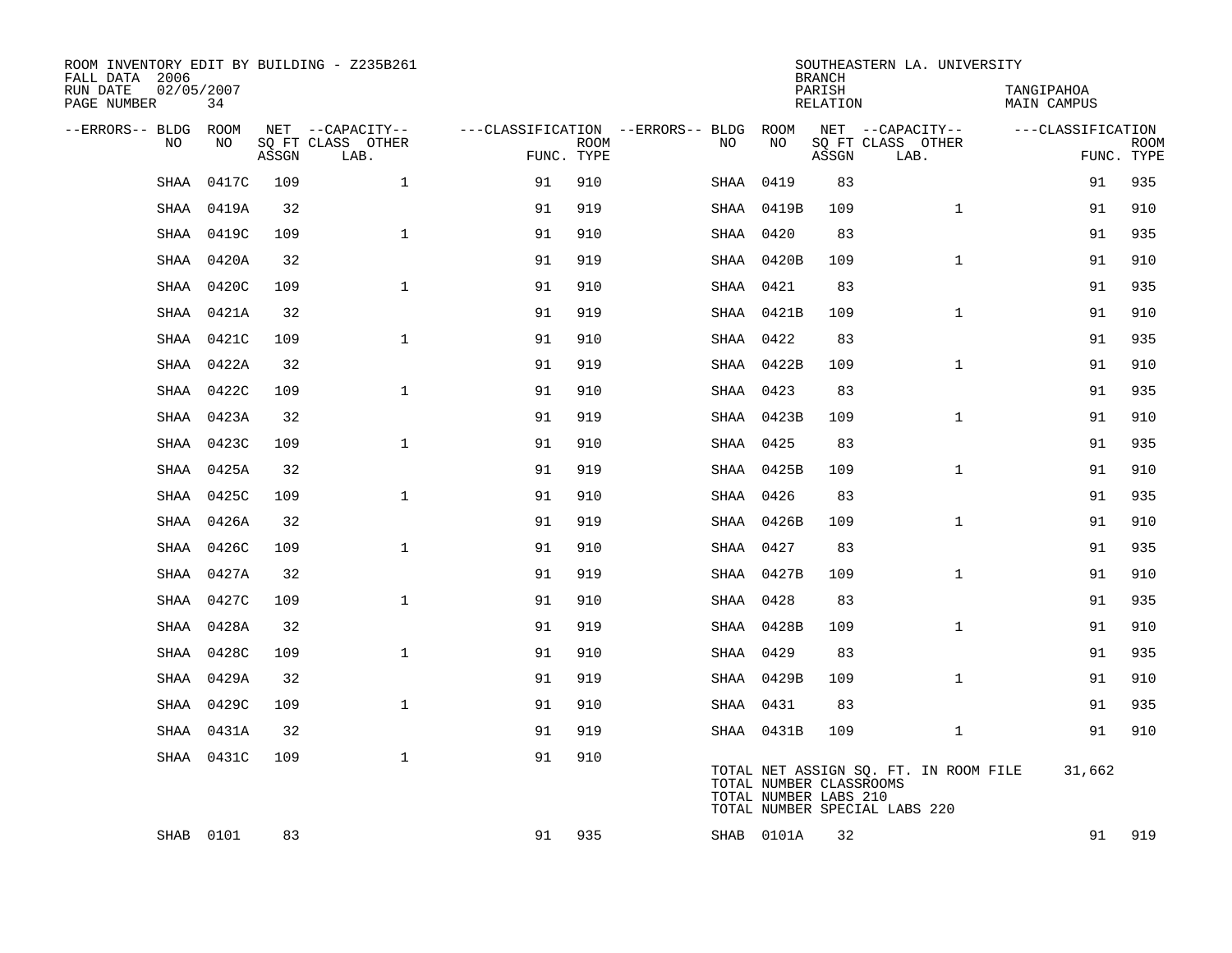| ROOM INVENTORY EDIT BY BUILDING - Z235B261<br>FALL DATA 2006 |                  |       |                           |                |             |                                   |      | <b>BRANCH</b> | SOUTHEASTERN LA. UNIVERSITY |                           |                                  |             |
|--------------------------------------------------------------|------------------|-------|---------------------------|----------------|-------------|-----------------------------------|------|---------------|-----------------------------|---------------------------|----------------------------------|-------------|
| RUN DATE<br>PAGE NUMBER                                      | 02/05/2007<br>35 |       |                           |                |             |                                   |      |               | PARISH<br><b>RELATION</b>   |                           | TANGIPAHOA<br><b>MAIN CAMPUS</b> |             |
| --ERRORS-- BLDG                                              | ROOM             |       | NET --CAPACITY--          |                |             | ---CLASSIFICATION --ERRORS-- BLDG |      | ROOM          |                             | NET --CAPACITY--          | ---CLASSIFICATION                |             |
| NO                                                           | NO               | ASSGN | SQ FT CLASS OTHER<br>LAB. | FUNC. TYPE     | <b>ROOM</b> | NO                                |      | NO            | ASSGN                       | SQ FT CLASS OTHER<br>LAB. | FUNC. TYPE                       | <b>ROOM</b> |
| SHAB                                                         | 0101B            | 109   | $\mathbf{1}$              | 91             | 910         | SHAB                              |      | 0101C         | 109                         | $\mathbf{1}$              | 91                               | 910         |
| <b>SHAB</b>                                                  | 0102A            | 103   |                           | 0 <sub>0</sub> | 030         | SHAB                              |      | 0102B         | 64                          |                           | 00                               | 030         |
| <b>SHAB</b>                                                  | 0102C            | 173   |                           | 0 <sub>0</sub> | 030         | SHAB                              |      | 0103          | 83                          |                           | 91                               | 935         |
| <b>SHAB</b>                                                  | 0103A            | 32    |                           | 91             | 919         |                                   | SHAB | 0103B         | 109                         | $\mathbf{1}$              | 91                               | 910         |
| <b>SHAB</b>                                                  | 0103C            | 109   | $\mathbf{1}$              | 91             | 910         | SHAB                              |      | 0104          | 83                          |                           | 91                               | 935         |
| <b>SHAB</b>                                                  | 0104A            | 32    |                           | 91             | 919         |                                   | SHAB | 0104B         | 109                         | $\mathbf{1}$              | 91                               | 910         |
| <b>SHAB</b>                                                  | 0104C            | 109   | $\mathbf{1}$              | 91             | 910         | SHAB                              |      | 0105          | 83                          |                           | 91                               | 935         |
| <b>SHAB</b>                                                  | 0105A            | 32    |                           | 91             | 919         |                                   | SHAB | 0105B         | 109                         | $\mathbf{1}$              | 91                               | 910         |
| <b>SHAB</b>                                                  | 0105C            | 109   | $\mathbf{1}$              | 91             | 910         | SHAB                              |      | 0107          | 83                          |                           | 91                               | 935         |
| <b>SHAB</b>                                                  | 0107A            | 32    |                           | 91             | 919         |                                   | SHAB | 0107B         | 109                         | $\mathbf{1}$              | 91                               | 910         |
| <b>SHAB</b>                                                  | 0107C            | 109   | $\mathbf{1}$              | 91             | 910         | SHAB                              |      | 0108          | 124                         |                           | 91                               | 935         |
| <b>SHAB</b>                                                  | 0108A            | 67    |                           | 91             | 919         |                                   | SHAB | 0108B         | 141                         | $\mathbf{1}$              | 91                               | 910         |
| SHAB                                                         | 0108C            | 147   | $\mathbf 1$               | 91             | 910         | SHAB                              |      | 0109          | 83                          |                           | 91                               | 935         |
| SHAB                                                         | 0109A            | 32    |                           | 91             | 919         |                                   | SHAB | 0109B         | 109                         | $\mathbf{1}$              | 91                               | 910         |
| <b>SHAB</b>                                                  | 0109C            | 109   | $\mathbf{1}$              | 91             | 910         | SHAB                              |      | 0110          | 93                          |                           | 00                               | 030         |
| <b>SHAB</b>                                                  | 0111             | 83    |                           | 91             | 935         |                                   | SHAB | 0111A         | 32                          |                           | 91                               | 919         |
| <b>SHAB</b>                                                  | 0111B            | 109   | $\mathbf{1}$              | 91             | 910         |                                   | SHAB | 0111C         | 109                         | $\mathbf{1}$              | 91                               | 910         |
| <b>SHAB</b>                                                  | 0112             | 40    |                           | 0 <sub>0</sub> | 010         | SHAB                              |      | 0113          | 337                         |                           | 0 <sub>0</sub>                   | 020         |
| <b>SHAB</b>                                                  | 0114A            | 54    |                           | 0 <sub>0</sub> | 030         | SHAB                              |      | 0114B         | 63                          |                           | 91                               | 935         |
| SHAB                                                         | 0115             | 83    |                           | 91             | 935         |                                   | SHAB | 0115A         | 32                          |                           | 91                               | 919         |
| SHAB                                                         | 0115B            | 109   | $\mathbf 1$               | 91             | 910         |                                   | SHAB | 0115C         | 109                         | $\mathbf{1}$              | 91                               | 910         |
| <b>SHAB</b>                                                  | 0116             | 340   |                           | 0 <sub>0</sub> | 010         |                                   | SHAB | 0117          | 83                          |                           | 91                               | 935         |
| <b>SHAB</b>                                                  | 0117A            | 32    |                           | 91             | 919         |                                   | SHAB | 0117B         | 109                         | $\mathbf{1}$              | 91                               | 910         |
| <b>SHAB</b>                                                  | 0117C            | 109   | $\mathbf{1}$              | 91             | 910         | SHAB                              |      | 0119          | 83                          |                           | 91                               | 935         |
| <b>SHAB</b>                                                  | 0119A            | 32    |                           | 91             | 919         |                                   | SHAB | 0119B         | 109                         | $\mathbf{1}$              | 91                               | 910         |
| SHAB                                                         | 0119C            | 109   | $\mathbf{1}$              | 91             | 910         |                                   |      | SHAB 0120     | 83                          |                           | 91                               | 935         |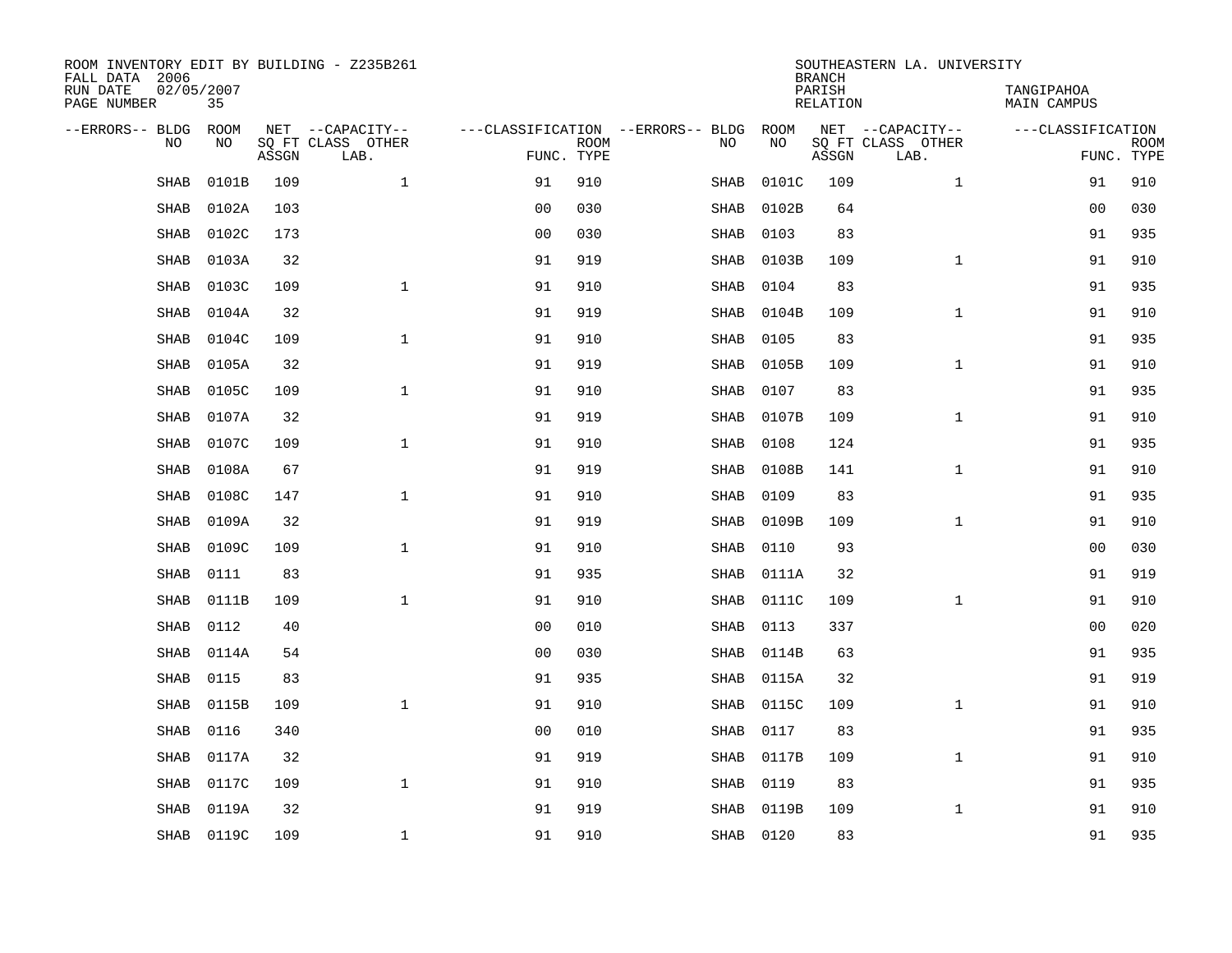| ROOM INVENTORY EDIT BY BUILDING - Z235B261<br>FALL DATA 2006 |                  |       |                           |                                   |             |             |       | <b>BRANCH</b>      | SOUTHEASTERN LA. UNIVERSITY |                           |             |
|--------------------------------------------------------------|------------------|-------|---------------------------|-----------------------------------|-------------|-------------|-------|--------------------|-----------------------------|---------------------------|-------------|
| RUN DATE<br>PAGE NUMBER                                      | 02/05/2007<br>36 |       |                           |                                   |             |             |       | PARISH<br>RELATION |                             | TANGIPAHOA<br>MAIN CAMPUS |             |
| --ERRORS-- BLDG                                              | <b>ROOM</b>      |       | NET --CAPACITY--          | ---CLASSIFICATION --ERRORS-- BLDG |             |             | ROOM  |                    | NET --CAPACITY--            | ---CLASSIFICATION         |             |
| N <sub>O</sub>                                               | NO.              | ASSGN | SO FT CLASS OTHER<br>LAB. | FUNC. TYPE                        | <b>ROOM</b> | NO.         | NO    | ASSGN              | SO FT CLASS OTHER<br>LAB.   | FUNC. TYPE                | <b>ROOM</b> |
| <b>SHAB</b>                                                  | 0120A            | 32    |                           | 91                                | 919         | SHAB        | 0120B | 109                | $\mathbf{1}$                | 91                        | 910         |
| <b>SHAB</b>                                                  | 0120C            | 109   | $\mathbf{1}$              | 91                                | 910         | SHAB        | 0121  | 83                 |                             | 91                        | 935         |
| <b>SHAB</b>                                                  | 0121A            | 32    |                           | 91                                | 919         | SHAB        | 0121B | 109                | $\mathbf{1}$                | 91                        | 910         |
| <b>SHAB</b>                                                  | 0121C            | 109   | $\mathbf{1}$              | 91                                | 910         | SHAB        | 0122  | 83                 |                             | 91                        | 935         |
| SHAB                                                         | 0122A            | 32    |                           | 91                                | 919         | SHAB        | 0122B | 109                | $\mathbf{1}$                | 91                        | 910         |
| <b>SHAB</b>                                                  | 0122C            | 109   | $\mathbf 1$               | 91                                | 910         | SHAB        | 0123  | 83                 |                             | 91                        | 935         |
| SHAB                                                         | 0123A            | 32    |                           | 91                                | 919         | SHAB        | 0123B | 109                | $\mathbf{1}$                | 91                        | 910         |
| <b>SHAB</b>                                                  | 0123C            | 109   | $\mathbf{1}$              | 91                                | 910         | <b>SHAB</b> | 0125  | 83                 |                             | 91                        | 935         |
| <b>SHAB</b>                                                  | 0125A            | 32    |                           | 91                                | 919         | <b>SHAB</b> | 0125B | 109                | $\mathbf{1}$                | 91                        | 910         |
| <b>SHAB</b>                                                  | 0125C            | 109   | $\mathbf{1}$              | 91                                | 910         | SHAB        | 0126  | 83                 |                             | 91                        | 935         |
| SHAB                                                         | 0126A            | 32    |                           | 91                                | 919         | SHAB        | 0126B | 109                | $\mathbf{1}$                | 91                        | 910         |
| <b>SHAB</b>                                                  | 0126C            | 109   | $\mathbf 1$               | 91                                | 910         | SHAB        | 0127  | 83                 |                             | 91                        | 935         |
| <b>SHAB</b>                                                  | 0127A            | 32    |                           | 91                                | 919         | SHAB        | 0127B | 109                | $\mathbf{1}$                | 91                        | 910         |
| <b>SHAB</b>                                                  | 0127C            | 109   | $\mathbf{1}$              | 91                                | 910         | SHAB        | 0128  | 83                 |                             | 91                        | 935         |
| SHAB                                                         | 0128A            | 32    |                           | 91                                | 919         | SHAB        | 0128B | 109                | $\mathbf{1}$                | 91                        | 910         |
| SHAB                                                         | 0128C            | 109   | 1                         | 91                                | 910         | SHAB        | 0129  | 83                 |                             | 91                        | 935         |
| SHAB                                                         | 0129A            | 32    |                           | 91                                | 919         | SHAB        | 0129B | 109                | $\mathbf{1}$                | 91                        | 910         |
| SHAB                                                         | 0129C            | 109   | $\mathbf 1$               | 91                                | 910         | SHAB        | 0131  | 83                 |                             | 91                        | 935         |
| <b>SHAB</b>                                                  | 0131A            | 32    |                           | 91                                | 919         | SHAB        | 0131B | 109                | $\mathbf{1}$                | 91                        | 910         |
| <b>SHAB</b>                                                  | 0131C            | 109   | $\mathbf{1}$              | 91                                | 910         | SHAB        | 0201  | 83                 |                             | 91                        | 935         |
| SHAB                                                         | 0201A            | 32    |                           | 91                                | 919         | SHAB        | 0201B | 109                | $\mathbf{1}$                | 91                        | 910         |
| <b>SHAB</b>                                                  | 0201C            | 109   | $\mathbf{1}$              | 91                                | 910         | SHAB        | 0202  | 83                 |                             | 91                        | 935         |
| SHAB                                                         | 0202A            | 32    |                           | 91                                | 919         | SHAB        | 0202B | 109                | $\mathbf{1}$                | 91                        | 910         |
| <b>SHAB</b>                                                  | 0202C            | 109   | $\mathbf{1}$              | 91                                | 910         | SHAB        | 0203  | 83                 |                             | 91                        | 935         |
| <b>SHAB</b>                                                  | 0203A            | 32    |                           | 91                                | 919         | <b>SHAB</b> | 0203B | 109                | $\mathbf{1}$                | 91                        | 910         |
| SHAB                                                         | 0203C            | 109   | $\mathbf{1}$              | 91                                | 910         | SHAB        | 0204  | 83                 |                             | 91                        | 935         |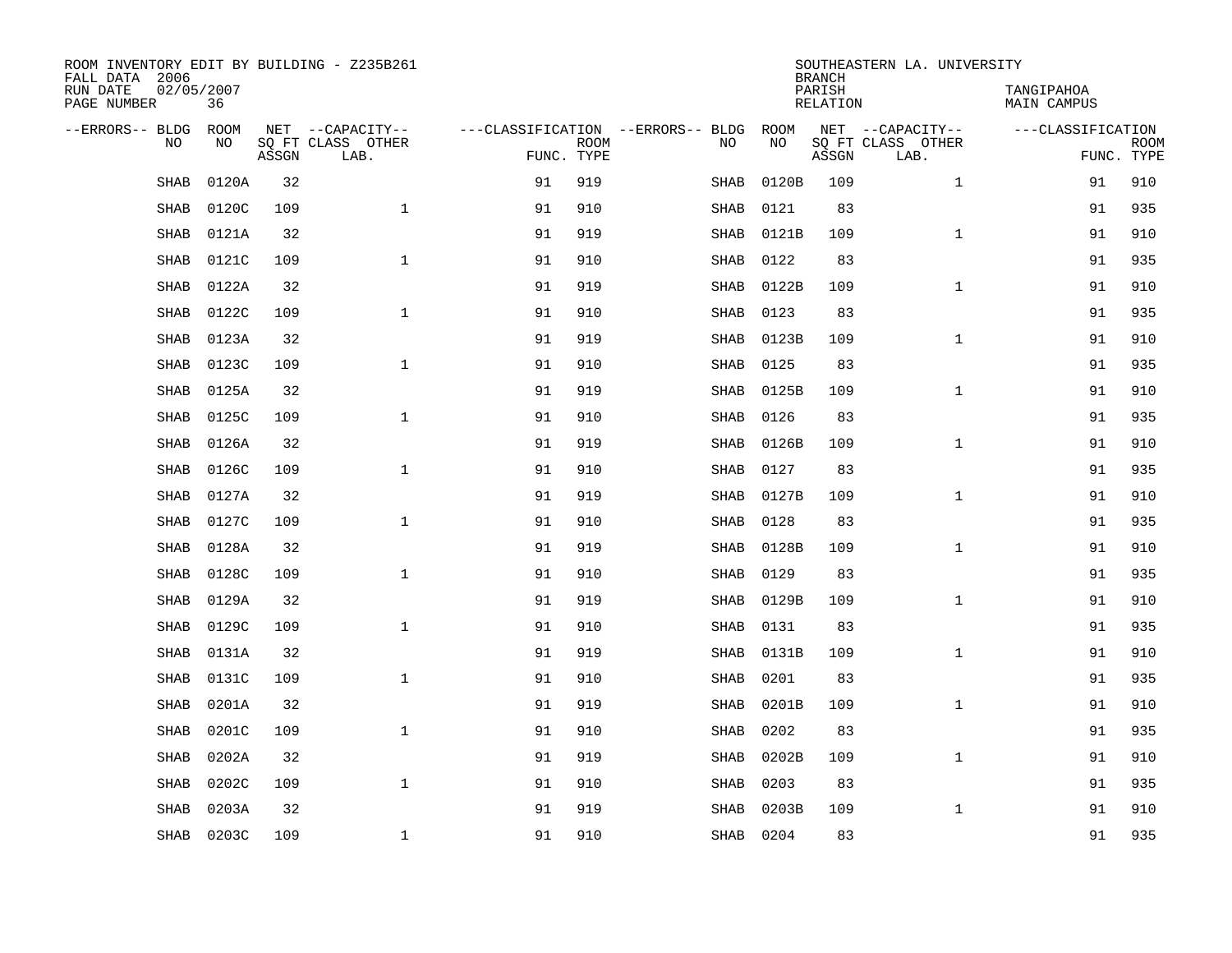| ROOM INVENTORY EDIT BY BUILDING - Z235B261<br>FALL DATA 2006 |                  |       |                           |                |             |                                   |            | <b>BRANCH</b>      | SOUTHEASTERN LA. UNIVERSITY |                                  |                           |
|--------------------------------------------------------------|------------------|-------|---------------------------|----------------|-------------|-----------------------------------|------------|--------------------|-----------------------------|----------------------------------|---------------------------|
| RUN DATE<br>PAGE NUMBER                                      | 02/05/2007<br>37 |       |                           |                |             |                                   |            | PARISH<br>RELATION |                             | TANGIPAHOA<br><b>MAIN CAMPUS</b> |                           |
| --ERRORS-- BLDG                                              | <b>ROOM</b>      |       | NET --CAPACITY--          |                |             | ---CLASSIFICATION --ERRORS-- BLDG | ROOM       |                    | NET --CAPACITY--            | ---CLASSIFICATION                |                           |
| N <sub>O</sub>                                               | NO.              | ASSGN | SO FT CLASS OTHER<br>LAB. | FUNC. TYPE     | <b>ROOM</b> | NO.                               | <b>NO</b>  | ASSGN              | SO FT CLASS OTHER<br>LAB.   |                                  | <b>ROOM</b><br>FUNC. TYPE |
| <b>SHAB</b>                                                  | 0204A            | 32    |                           | 91             | 919         | <b>SHAB</b>                       | 0204B      | 109                | $\mathbf{1}$                | 91                               | 910                       |
| <b>SHAB</b>                                                  | 0204C            | 109   | $\mathbf{1}$              | 91             | 910         | <b>SHAB</b>                       | 0205       | 83                 |                             | 91                               | 935                       |
| <b>SHAB</b>                                                  | 0205A            | 32    |                           | 91             | 919         | SHAB                              | 0205B      | 109                | $\mathbf{1}$                | 91                               | 910                       |
| <b>SHAB</b>                                                  | 0205C            | 109   | $\mathbf{1}$              | 91             | 910         | SHAB                              | 0207       | 83                 |                             | 91                               | 935                       |
| SHAB                                                         | 0207A            | 32    |                           | 91             | 919         | SHAB                              | 0207B      | 109                | $\mathbf{1}$                | 91                               | 910                       |
| <b>SHAB</b>                                                  | 0207C            | 109   | $\mathbf 1$               | 91             | 910         | SHAB                              | 0208       | 124                |                             | 91                               | 935                       |
| <b>SHAB</b>                                                  | 0208A            | 66    |                           | 91             | 919         | SHAB                              | 0208B      | 141                | $\mathbf{1}$                | 91                               | 910                       |
| <b>SHAB</b>                                                  | 0208C            | 148   | $\mathbf{1}$              | 91             | 910         | <b>SHAB</b>                       | 0209       | 83                 |                             | 91                               | 935                       |
| <b>SHAB</b>                                                  | 0209A            | 32    |                           | 91             | 919         | <b>SHAB</b>                       | 0209B      | 109                | $\mathbf{1}$                | 91                               | 910                       |
| <b>SHAB</b>                                                  | 0209C            | 109   | $\mathbf{1}$              | 91             | 910         | SHAB                              | 0210       | 83                 |                             | 00                               | 030                       |
| <b>SHAB</b>                                                  | 0211             | 83    |                           | 91             | 935         | SHAB                              | 0211A      | 32                 |                             | 91                               | 919                       |
| <b>SHAB</b>                                                  | 0211B            | 109   | $\mathbf 1$               | 91             | 910         | SHAB                              | 0211C      | 109                | $\mathbf{1}$                | 91                               | 910                       |
| <b>SHAB</b>                                                  | 0212             | 61    |                           | 0 <sub>0</sub> | 010         | SHAB                              | 0214       | 77                 |                             | 91                               | 935                       |
| <b>SHAB</b>                                                  | 0214A            | 67    |                           | 91             | 919         | SHAB                              | 0214B      | 142                | $\mathbf{1}$                | 91                               | 910                       |
| SHAB                                                         | 0214C            | 147   | $\mathbf{1}$              | 91             | 910         | SHAB                              | 0215       | 83                 |                             | 91                               | 935                       |
| <b>SHAB</b>                                                  | 0215A            | 32    |                           | 91             | 919         | SHAB                              | 0215B      | 109                | $\mathbf{1}$                | 91                               | 910                       |
| <b>SHAB</b>                                                  | 0215C            | 109   | $\mathbf{1}$              | 91             | 910         | SHAB                              | 0216       | 20                 |                             | 00                               | 030                       |
| <b>SHAB</b>                                                  | 0217             | 83    |                           | 91             | 935         | SHAB                              | 0217A      | 32                 |                             | 91                               | 919                       |
| <b>SHAB</b>                                                  | 0217B            | 109   | $\mathbf{1}$              | 91             | 910         | SHAB                              | 0217C      | 109                | $\mathbf{1}$                | 91                               | 910                       |
| <b>SHAB</b>                                                  | 0219             | 83    |                           | 91             | 935         | SHAB                              | 0219A      | 32                 |                             | 91                               | 919                       |
| <b>SHAB</b>                                                  | 0219B            | 109   | $\mathbf 1$               | 91             | 910         | SHAB                              | 0219C      | 109                | $\mathbf{1}$                | 91                               | 910                       |
| <b>SHAB</b>                                                  | 0220             | 83    |                           | 91             | 935         | SHAB                              | 0220A      | 32                 |                             | 91                               | 919                       |
| <b>SHAB</b>                                                  | 0220B            | 109   | $\mathbf{1}$              | 91             | 910         | SHAB                              | 0220C      | 109                | $\mathbf{1}$                | 91                               | 910                       |
| <b>SHAB</b>                                                  | 0221             | 83    |                           | 91             | 935         | SHAB                              | 0221A      | 32                 |                             | 91                               | 919                       |
| <b>SHAB</b>                                                  | 0221B            | 109   | $\mathbf 1$               | 91             | 910         | <b>SHAB</b>                       | 0221C      | 109                | $\mathbf{1}$                | 91                               | 910                       |
| SHAB                                                         | 0222             | 83    |                           | 91             | 935         |                                   | SHAB 0222A | 32                 |                             | 91                               | 919                       |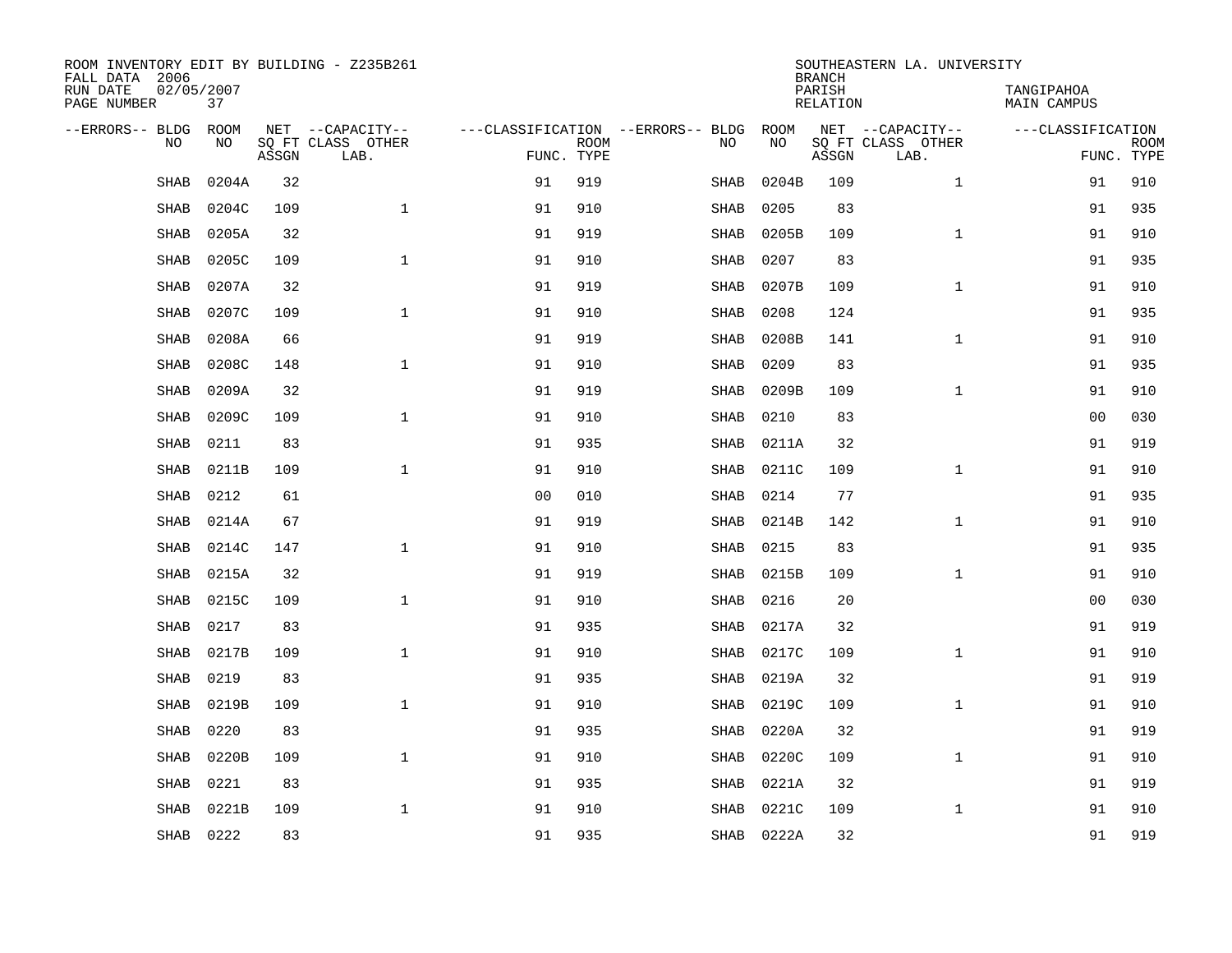| ROOM INVENTORY EDIT BY BUILDING - Z235B261<br>FALL DATA 2006 |                  |       |                           |    |                           |                                   |            | <b>BRANCH</b>      | SOUTHEASTERN LA. UNIVERSITY |                                  |                           |
|--------------------------------------------------------------|------------------|-------|---------------------------|----|---------------------------|-----------------------------------|------------|--------------------|-----------------------------|----------------------------------|---------------------------|
| RUN DATE<br>PAGE NUMBER                                      | 02/05/2007<br>38 |       |                           |    |                           |                                   |            | PARISH<br>RELATION |                             | TANGIPAHOA<br><b>MAIN CAMPUS</b> |                           |
| --ERRORS-- BLDG                                              | <b>ROOM</b>      |       | NET --CAPACITY--          |    |                           | ---CLASSIFICATION --ERRORS-- BLDG | ROOM       |                    | NET --CAPACITY--            | ---CLASSIFICATION                |                           |
| N <sub>O</sub>                                               | NO.              | ASSGN | SO FT CLASS OTHER<br>LAB. |    | <b>ROOM</b><br>FUNC. TYPE | NO.                               | <b>NO</b>  | ASSGN              | SO FT CLASS OTHER<br>LAB.   |                                  | <b>ROOM</b><br>FUNC. TYPE |
| <b>SHAB</b>                                                  | 0222B            | 109   | $\mathbf{1}$              | 91 | 910                       | <b>SHAB</b>                       | 0222C      | 109                | $\mathbf{1}$                | 91                               | 910                       |
| <b>SHAB</b>                                                  | 0223             | 83    |                           | 91 | 935                       | <b>SHAB</b>                       | 0223A      | 32                 |                             | 91                               | 919                       |
| <b>SHAB</b>                                                  | 0223B            | 109   | $\mathbf{1}$              | 91 | 910                       | SHAB                              | 0223C      | 109                | $\mathbf{1}$                | 91                               | 910                       |
| <b>SHAB</b>                                                  | 0225             | 83    |                           | 91 | 935                       | SHAB                              | 0225A      | 32                 |                             | 91                               | 919                       |
| SHAB                                                         | 0225B            | 109   | $\mathbf{1}$              | 91 | 910                       | SHAB                              | 0225C      | 109                | $\mathbf{1}$                | 91                               | 910                       |
| <b>SHAB</b>                                                  | 0226             | 83    |                           | 91 | 935                       | SHAB                              | 0226A      | 32                 |                             | 91                               | 919                       |
| <b>SHAB</b>                                                  | 0226B            | 109   | $\mathbf{1}$              | 91 | 910                       | SHAB                              | 0226C      | 109                | $\mathbf{1}$                | 91                               | 910                       |
| <b>SHAB</b>                                                  | 0227             | 83    |                           | 91 | 935                       | <b>SHAB</b>                       | 0227A      | 32                 |                             | 91                               | 919                       |
| <b>SHAB</b>                                                  | 0227B            | 109   | $\mathbf{1}$              | 91 | 910                       | <b>SHAB</b>                       | 0227C      | 109                | $\mathbf{1}$                | 91                               | 910                       |
| <b>SHAB</b>                                                  | 0228             | 83    |                           | 91 | 935                       | SHAB                              | 0228A      | 83                 |                             | 91                               | 919                       |
| SHAB                                                         | 0228B            | 109   | $\mathbf{1}$              | 91 | 910                       | SHAB                              | 0228C      | 109                | $\mathbf{1}$                | 91                               | 910                       |
| <b>SHAB</b>                                                  | 0229             | 83    |                           | 91 | 935                       | SHAB                              | 0229A      | 32                 |                             | 91                               | 919                       |
| <b>SHAB</b>                                                  | 0229B            | 109   | $\mathbf{1}$              | 91 | 910                       | SHAB                              | 0229C      | 109                | $\mathbf{1}$                | 91                               | 910                       |
| <b>SHAB</b>                                                  | 0231             | 83    |                           | 91 | 935                       | SHAB                              | 0231A      | 32                 |                             | 91                               | 919                       |
| SHAB                                                         | 0231B            | 109   | $\mathbf 1$               | 91 | 910                       | SHAB                              | 0231C      | 109                | $\mathbf{1}$                | 91                               | 910                       |
| SHAB                                                         | 0301             | 83    |                           | 91 | 935                       | SHAB                              | 0301A      | 32                 |                             | 91                               | 919                       |
| SHAB                                                         | 0301B            | 109   | $\mathbf{1}$              | 91 | 910                       | SHAB                              | 0301C      | 109                | $\mathbf{1}$                | 91                               | 910                       |
| SHAB                                                         | 0302             | 83    |                           | 91 | 935                       | SHAB                              | 0302A      | 32                 |                             | 91                               | 919                       |
| <b>SHAB</b>                                                  | 0302B            | 109   | $\mathbf{1}$              | 91 | 910                       | SHAB                              | 0302C      | 109                | $\mathbf{1}$                | 91                               | 910                       |
| <b>SHAB</b>                                                  | 0303             | 83    |                           | 91 | 935                       | SHAB                              | 0303A      | 32                 |                             | 91                               | 919                       |
| SHAB                                                         | 0303B            | 109   | $\mathbf 1$               | 91 | 910                       | SHAB                              | 0303C      | 109                | $\mathbf{1}$                | 91                               | 910                       |
| <b>SHAB</b>                                                  | 0304             | 83    |                           | 91 | 935                       | SHAB                              | 0304A      | 32                 |                             | 91                               | 919                       |
| SHAB                                                         | 0304B            | 109   | $\mathbf{1}$              | 91 | 910                       | SHAB                              | 0304C      | 109                | $\mathbf{1}$                | 91                               | 910                       |
| <b>SHAB</b>                                                  | 0305             | 83    |                           | 91 | 935                       | SHAB                              | 0305A      | 32                 |                             | 91                               | 919                       |
| <b>SHAB</b>                                                  | 0305B            | 109   | $\mathbf{1}$              | 91 | 910                       | SHAB                              | 0305C      | 109                | $\mathbf{1}$                | 91                               | 910                       |
| SHAB                                                         | 0307             | 83    |                           | 91 | 935                       |                                   | SHAB 0307A | 32                 |                             | 91                               | 919                       |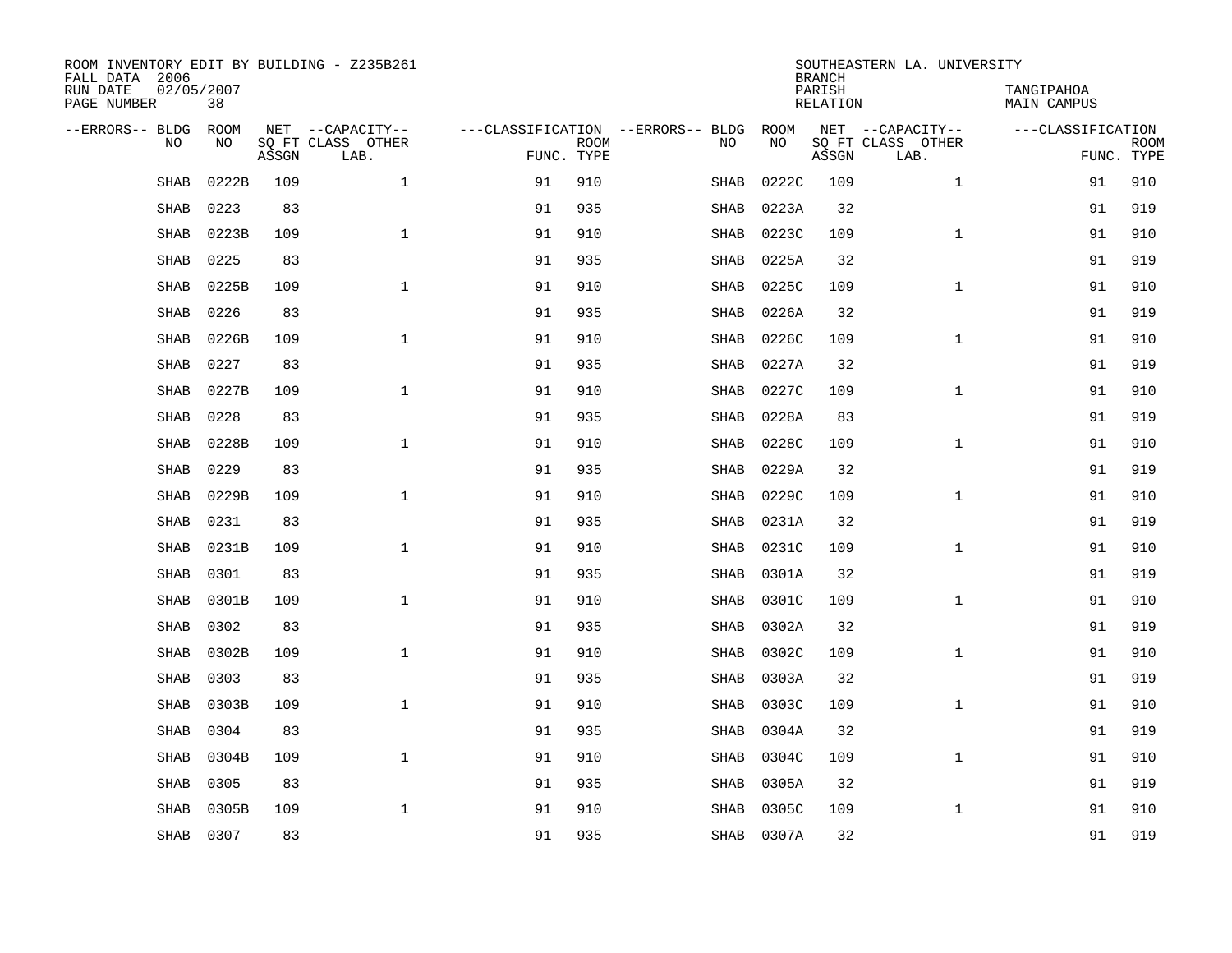| ROOM INVENTORY EDIT BY BUILDING - Z235B261<br>FALL DATA 2006 |                    |       |                                       |                |             |                                   |             |            | <b>BRANCH</b>      | SOUTHEASTERN LA. UNIVERSITY           |                                  |                           |
|--------------------------------------------------------------|--------------------|-------|---------------------------------------|----------------|-------------|-----------------------------------|-------------|------------|--------------------|---------------------------------------|----------------------------------|---------------------------|
| RUN DATE<br>PAGE NUMBER                                      | 02/05/2007<br>39   |       |                                       |                |             |                                   |             |            | PARISH<br>RELATION |                                       | TANGIPAHOA<br><b>MAIN CAMPUS</b> |                           |
| --ERRORS-- BLDG<br>N <sub>O</sub>                            | <b>ROOM</b><br>NO. |       | NET --CAPACITY--<br>SO FT CLASS OTHER |                |             | ---CLASSIFICATION --ERRORS-- BLDG | NO.         | ROOM<br>NO |                    | NET --CAPACITY--<br>SO FT CLASS OTHER | ---CLASSIFICATION                |                           |
|                                                              |                    | ASSGN | LAB.                                  | FUNC. TYPE     | <b>ROOM</b> |                                   |             |            | ASSGN              | LAB.                                  |                                  | <b>ROOM</b><br>FUNC. TYPE |
| <b>SHAB</b>                                                  | 0307B              | 109   | $\mathbf{1}$                          | 91             | 910         |                                   | <b>SHAB</b> | 0307C      | 109                | $\mathbf{1}$                          | 91                               | 910                       |
| <b>SHAB</b>                                                  | 0308               | 124   |                                       | 91             | 935         |                                   | <b>SHAB</b> | 0308A      | 66                 |                                       | 91                               | 919                       |
| <b>SHAB</b>                                                  | 0308B              | 141   | $\mathbf{1}$                          | 91             | 910         |                                   | SHAB        | 0308C      | 148                | $\mathbf{1}$                          | 91                               | 910                       |
| <b>SHAB</b>                                                  | 0309               | 83    |                                       | 91             | 935         |                                   | SHAB        | 0309A      | 32                 |                                       | 91                               | 919                       |
| SHAB                                                         | 0309B              | 109   | $\mathbf 1$                           | 91             | 910         |                                   | SHAB        | 0309C      | 109                | $\mathbf{1}$                          | 91                               | 910                       |
| <b>SHAB</b>                                                  | 0310               | 72    |                                       | 0 <sub>0</sub> | 030         |                                   | SHAB        | 0311       | 83                 |                                       | 91                               | 935                       |
| SHAB                                                         | 0311A              | 32    |                                       | 91             | 919         |                                   | SHAB        | 0311B      | 109                | $\mathbf{1}$                          | 91                               | 910                       |
| <b>SHAB</b>                                                  | 0311C              | 109   | $\mathbf{1}$                          | 91             | 910         |                                   | <b>SHAB</b> | 0312       | 61                 |                                       | 0 <sub>0</sub>                   | 030                       |
| <b>SHAB</b>                                                  | 0313               | 83    |                                       | 91             | 935         |                                   | <b>SHAB</b> | 0313A      | 32                 |                                       | 91                               | 919                       |
| <b>SHAB</b>                                                  | 0313B              | 109   | $\mathbf{1}$                          | 91             | 910         |                                   | SHAB        | 0313C      | 109                | $\mathbf{1}$                          | 91                               | 910                       |
| SHAB                                                         | 0314               | 77    |                                       | 91             | 935         |                                   | SHAB        | 0314A      | 67                 |                                       | 91                               | 919                       |
| <b>SHAB</b>                                                  | 0314B              | 142   | $\mathbf 1$                           | 91             | 910         |                                   | SHAB        | 0314C      | 147                | $\mathbf{1}$                          | 91                               | 910                       |
| <b>SHAB</b>                                                  | 0315               | 83    |                                       | 91             | 935         |                                   | SHAB        | 0315A      | 32                 |                                       | 91                               | 919                       |
| <b>SHAB</b>                                                  | 0315B              | 109   | $\mathbf{1}$                          | 91             | 910         |                                   | SHAB        | 0315C      | 109                | $\mathbf{1}$                          | 91                               | 910                       |
| SHAB                                                         | 0316               | 27    |                                       | 00             | 030         |                                   | SHAB        | 0317       | 83                 |                                       | 91                               | 935                       |
| SHAB                                                         | 0317A              | 32    |                                       | 91             | 919         |                                   | SHAB        | 0317B      | 109                | $\mathbf{1}$                          | 91                               | 910                       |
| SHAB                                                         | 0317C              | 109   | $\mathbf{1}$                          | 91             | 910         |                                   | SHAB        | 0319       | 83                 |                                       | 91                               | 935                       |
| SHAB                                                         | 0319A              | 32    |                                       | 91             | 919         |                                   | SHAB        | 0319B      | 109                | $\mathbf{1}$                          | 91                               | 910                       |
| <b>SHAB</b>                                                  | 0319C              | 109   | $\mathbf{1}$                          | 91             | 910         |                                   | SHAB        | 0320       | 83                 |                                       | 91                               | 935                       |
| <b>SHAB</b>                                                  | 0320A              | 32    |                                       | 91             | 919         |                                   | SHAB        | 0320B      | 109                | $\mathbf{1}$                          | 91                               | 910                       |
| <b>SHAB</b>                                                  | 0320C              | 109   | $\mathbf 1$                           | 91             | 910         |                                   | SHAB        | 0321       | 83                 |                                       | 91                               | 935                       |
| <b>SHAB</b>                                                  | 0321A              | 32    |                                       | 91             | 919         |                                   | SHAB        | 0321B      | 109                | $\mathbf{1}$                          | 91                               | 910                       |
| <b>SHAB</b>                                                  | 0321C              | 109   | $\mathbf{1}$                          | 91             | 910         |                                   | SHAB        | 0322       | 83                 |                                       | 91                               | 935                       |
| <b>SHAB</b>                                                  | 0322A              | 32    |                                       | 91             | 919         |                                   | SHAB        | 0322B      | 109                | $\mathbf{1}$                          | 91                               | 910                       |
| <b>SHAB</b>                                                  | 0322C              | 109   | $\mathbf 1$                           | 91             | 910         |                                   | SHAB        | 0323       | 83                 |                                       | 91                               | 935                       |
|                                                              | SHAB 0323A         | 32    |                                       | 91             | 919         |                                   |             | SHAB 0323B | 109                | $\mathbf{1}$                          | 91                               | 910                       |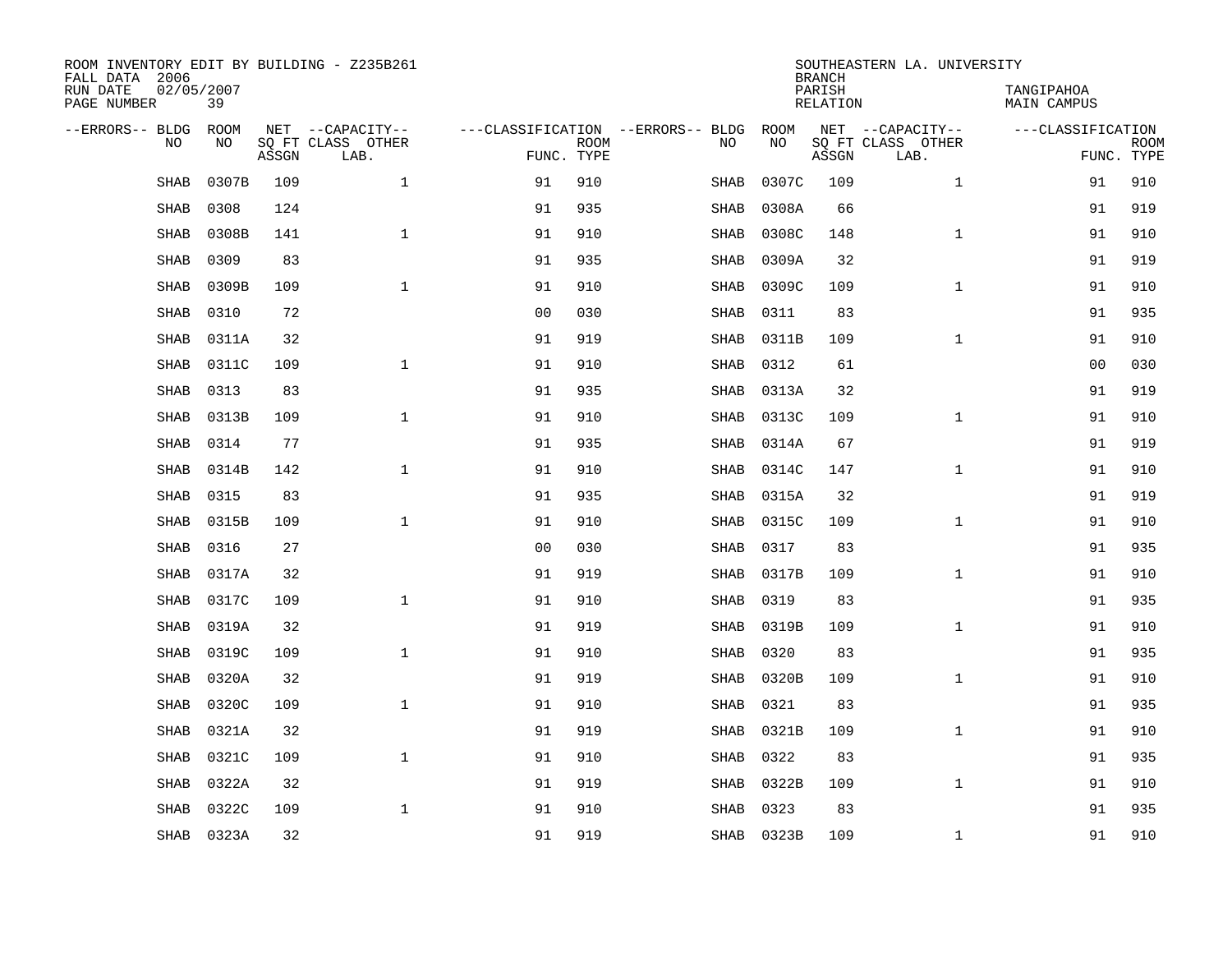| ROOM INVENTORY EDIT BY BUILDING - Z235B261<br>FALL DATA 2006 |                  |       |                           |            |             |                                   |            | <b>BRANCH</b>      | SOUTHEASTERN LA. UNIVERSITY |                                  |                           |
|--------------------------------------------------------------|------------------|-------|---------------------------|------------|-------------|-----------------------------------|------------|--------------------|-----------------------------|----------------------------------|---------------------------|
| RUN DATE<br>PAGE NUMBER                                      | 02/05/2007<br>40 |       |                           |            |             |                                   |            | PARISH<br>RELATION |                             | TANGIPAHOA<br><b>MAIN CAMPUS</b> |                           |
| --ERRORS-- BLDG                                              | <b>ROOM</b>      |       | NET --CAPACITY--          |            |             | ---CLASSIFICATION --ERRORS-- BLDG | ROOM       |                    | NET --CAPACITY--            | ---CLASSIFICATION                |                           |
| N <sub>O</sub>                                               | NO.              | ASSGN | SO FT CLASS OTHER<br>LAB. | FUNC. TYPE | <b>ROOM</b> | NO.                               | <b>NO</b>  | ASSGN              | SO FT CLASS OTHER<br>LAB.   |                                  | <b>ROOM</b><br>FUNC. TYPE |
| <b>SHAB</b>                                                  | 0323C            | 109   | $\mathbf{1}$              | 91         | 910         | SHAB                              | 0325       | 83                 |                             | 91                               | 935                       |
| <b>SHAB</b>                                                  | 0325A            | 32    |                           | 91         | 919         | SHAB                              | 0325B      | 109                | $\mathbf{1}$                | 91                               | 910                       |
| <b>SHAB</b>                                                  | 0325C            | 109   | $\mathbf{1}$              | 91         | 910         | SHAB                              | 0326       | 83                 |                             | 91                               | 935                       |
| <b>SHAB</b>                                                  | 0326A            | 32    |                           | 91         | 919         | SHAB                              | 0326B      | 109                | $\mathbf{1}$                | 91                               | 910                       |
| SHAB                                                         | 0326C            | 109   | $\mathbf{1}$              | 91         | 910         | SHAB                              | 0327       | 83                 |                             | 91                               | 935                       |
| <b>SHAB</b>                                                  | 0327A            | 32    |                           | 91         | 919         | SHAB                              | 0327B      | 109                | $\mathbf{1}$                | 91                               | 910                       |
| <b>SHAB</b>                                                  | 0327C            | 109   | $\mathbf{1}$              | 91         | 910         | SHAB                              | 0328       | 83                 |                             | 91                               | 935                       |
| <b>SHAB</b>                                                  | 0328A            | 32    |                           | 91         | 919         | SHAB                              | 0328B      | 109                | $\mathbf{1}$                | 91                               | 910                       |
| <b>SHAB</b>                                                  | 0328C            | 109   | $\mathbf{1}$              | 91         | 910         | <b>SHAB</b>                       | 0329       | 83                 |                             | 91                               | 935                       |
| <b>SHAB</b>                                                  | 0329A            | 32    |                           | 91         | 919         | SHAB                              | 0329B      | 109                | $\mathbf{1}$                | 91                               | 910                       |
| <b>SHAB</b>                                                  | 0329C            | 109   | $\mathbf{1}$              | 91         | 910         | SHAB                              | 0331       | 83                 |                             | 91                               | 935                       |
| <b>SHAB</b>                                                  | 0331A            | 32    |                           | 91         | 919         | SHAB                              | 0331B      | 109                | $\mathbf{1}$                | 91                               | 910                       |
| <b>SHAB</b>                                                  | 0331C            | 109   | $\mathbf{1}$              | 91         | 910         | SHAB                              | 0401       | 83                 |                             | 91                               | 935                       |
| <b>SHAB</b>                                                  | 0401A            | 32    |                           | 91         | 919         | SHAB                              | 0401B      | 109                | $\mathbf{1}$                | 91                               | 910                       |
| SHAB                                                         | 0401C            | 109   | $\mathbf 1$               | 91         | 910         | SHAB                              | 0402       | 83                 |                             | 91                               | 935                       |
| <b>SHAB</b>                                                  | 0402A            | 32    |                           | 91         | 919         | SHAB                              | 0402B      | 109                | $\mathbf{1}$                | 91                               | 910                       |
| <b>SHAB</b>                                                  | 0402C            | 109   | $\mathbf{1}$              | 91         | 910         | SHAB                              | 0403       | 83                 |                             | 91                               | 935                       |
| <b>SHAB</b>                                                  | 0403A            | 32    |                           | 91         | 919         | SHAB                              | 0403B      | 109                | $\mathbf{1}$                | 91                               | 910                       |
| <b>SHAB</b>                                                  | 0403C            | 109   | $\mathbf{1}$              | 91         | 910         | SHAB                              | 0404       | 83                 |                             | 91                               | 935                       |
| <b>SHAB</b>                                                  | 0404A            | 32    |                           | 91         | 919         | SHAB                              | 0404B      | 109                | $\mathbf{1}$                | 91                               | 910                       |
| <b>SHAB</b>                                                  | 0404C            | 109   | $\mathbf{1}$              | 91         | 910         | SHAB                              | 0405       | 83                 |                             | 91                               | 935                       |
| <b>SHAB</b>                                                  | 0405A            | 32    |                           | 91         | 919         | SHAB                              | 0405B      | 109                | $\mathbf{1}$                | 91                               | 910                       |
| <b>SHAB</b>                                                  | 0405C            | 109   | $\mathbf{1}$              | 91         | 910         | SHAB                              | 0407       | 83                 |                             | 91                               | 935                       |
| <b>SHAB</b>                                                  | 0407A            | 32    |                           | 91         | 919         | SHAB                              | 0407B      | 109                | $\mathbf{1}$                | 91                               | 910                       |
| <b>SHAB</b>                                                  | 0407C            | 109   | $\mathbf 1$               | 91         | 910         | SHAB                              | 0408       | 124                |                             | 91                               | 935                       |
|                                                              | SHAB 0408A       | 67    |                           | 91         | 919         |                                   | SHAB 0408B | 140                | $\mathbf{1}$                | 91                               | 910                       |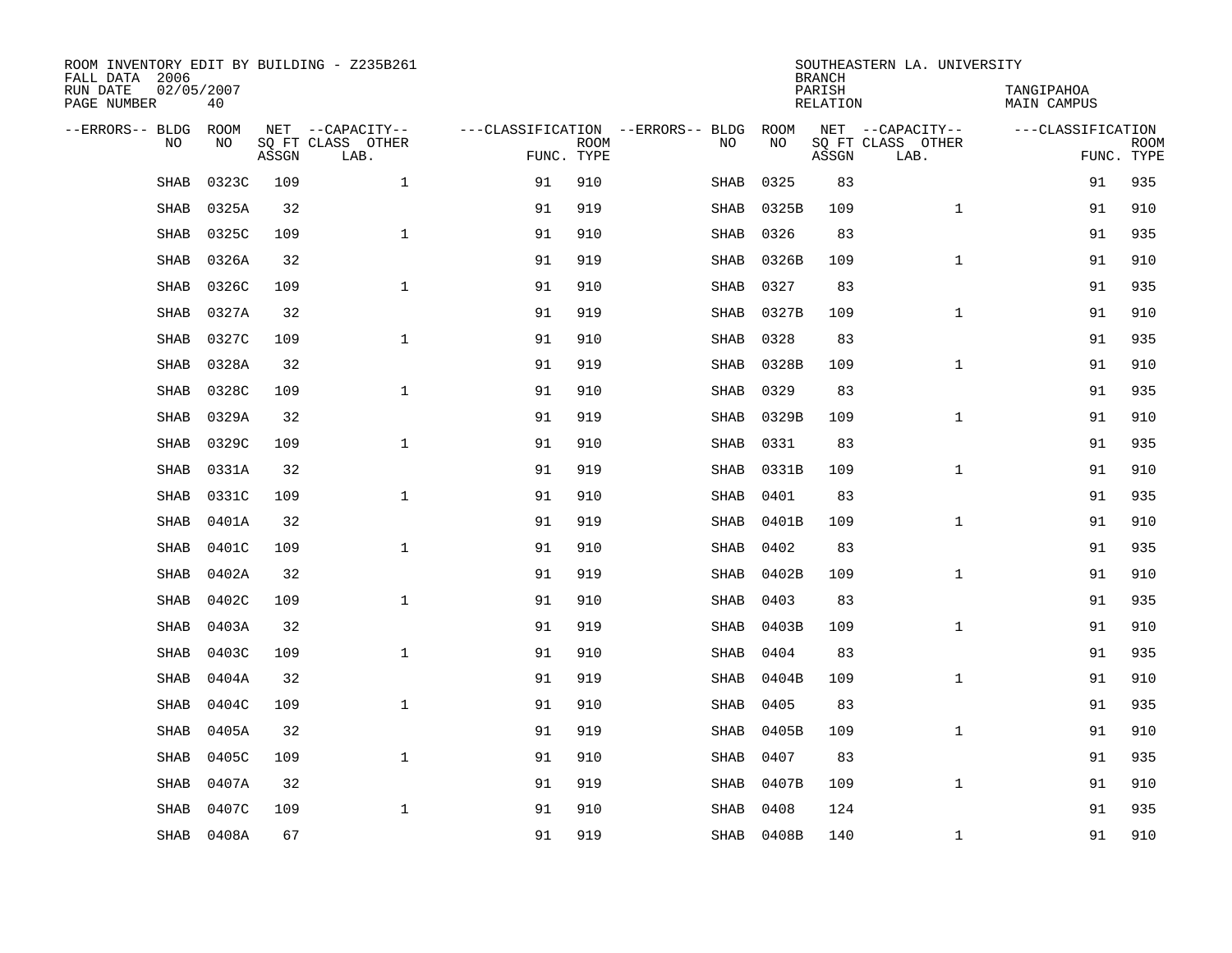| ROOM INVENTORY EDIT BY BUILDING - Z235B261<br>FALL DATA 2006 |                  |       |                           |                |             |                                        |            |           | <b>BRANCH</b>      | SOUTHEASTERN LA. UNIVERSITY |                           |             |
|--------------------------------------------------------------|------------------|-------|---------------------------|----------------|-------------|----------------------------------------|------------|-----------|--------------------|-----------------------------|---------------------------|-------------|
| RUN DATE<br>PAGE NUMBER                                      | 02/05/2007<br>41 |       |                           |                |             |                                        |            |           | PARISH<br>RELATION |                             | TANGIPAHOA<br>MAIN CAMPUS |             |
| --ERRORS-- BLDG                                              | ROOM             |       | NET --CAPACITY--          |                |             | ---CLASSIFICATION --ERRORS-- BLDG ROOM |            |           |                    | NET --CAPACITY--            | ---CLASSIFICATION         |             |
| NO.                                                          | NO.              | ASSGN | SO FT CLASS OTHER<br>LAB. | FUNC. TYPE     | <b>ROOM</b> | NO.                                    |            | <b>NO</b> | ASSGN              | SQ FT CLASS OTHER<br>LAB.   | FUNC. TYPE                | <b>ROOM</b> |
| <b>SHAB</b>                                                  | 0408C            | 147   | $\mathbf{1}$              | 91             | 910         | SHAB                                   |            | 0409      | 83                 |                             | 91                        | 935         |
| SHAB                                                         | 0409A            | 32    |                           | 91             | 919         | SHAB                                   |            | 0409B     | 109                | $\mathbf{1}$                | 91                        | 910         |
| SHAB                                                         | 0409C            | 109   | $\mathbf 1$               | 91             | 910         | SHAB                                   |            | 0410      | 72                 |                             | 00                        | 030         |
| SHAB                                                         | 0411             | 83    |                           | 91             | 935         | SHAB                                   |            | 0411A     | 32                 |                             | 91                        | 919         |
| <b>SHAB</b>                                                  | 0411B            | 109   | $\mathbf{1}$              | 91             | 910         | SHAB                                   |            | 0411C     | 109                | $\mathbf{1}$                | 91                        | 910         |
| <b>SHAB</b>                                                  | 0412             | 61    |                           | 0 <sub>0</sub> | 030         | SHAB                                   |            | 0413      | 385                |                             | 91                        | 680         |
| SHAB                                                         | 0414             | 77    |                           | 91             | 935         | SHAB                                   |            | 0414A     | 67                 |                             | 91                        | 919         |
| SHAB                                                         | 0414B            | 141   | $\mathbf 1$               | 91             | 910         | SHAB                                   |            | 0414C     | 147                | $\mathbf{1}$                | 91                        | 910         |
| <b>SHAB</b>                                                  | 0415             | 83    |                           | 91             | 935         | SHAB                                   |            | 0415A     | 32                 |                             | 91                        | 919         |
| <b>SHAB</b>                                                  | 0415B            | 109   | $\mathbf{1}$              | 91             | 910         | SHAB                                   |            | 0415C     | 109                | $\mathbf{1}$                | 91                        | 910         |
| <b>SHAB</b>                                                  | 0416             | 27    |                           | 0 <sub>0</sub> | 030         | SHAB                                   |            | 0417      | 83                 |                             | 91                        | 935         |
| SHAB                                                         | 0417A            | 32    |                           | 91             | 919         | SHAB                                   |            | 0417B     | 109                | $\mathbf{1}$                | 91                        | 910         |
| <b>SHAB</b>                                                  | 0417C            | 109   | $\mathbf{1}$              | 91             | 910         | SHAB                                   |            | 0419      | 83                 |                             | 91                        | 935         |
| SHAB                                                         | 0419A            | 32    |                           | 91             | 919         | SHAB                                   |            | 0419B     | 109                | $\mathbf{1}$                | 91                        | 910         |
| <b>SHAB</b>                                                  | 0419C            | 109   | $\mathbf{1}$              | 91             | 910         | SHAB                                   |            | 0420      | 83                 |                             | 91                        | 935         |
| <b>SHAB</b>                                                  | 0420A            | 32    |                           | 91             | 919         | SHAB                                   |            | 0420B     | 109                | $\mathbf{1}$                | 91                        | 910         |
| <b>SHAB</b>                                                  | 0420C            | 109   | $\mathbf{1}$              | 91             | 910         | SHAB                                   |            | 0421      | 83                 |                             | 91                        | 935         |
| <b>SHAB</b>                                                  | 0421A            | 32    |                           | 91             | 919         | SHAB                                   |            | 0421B     | 109                | $\mathbf{1}$                | 91                        | 910         |
| <b>SHAB</b>                                                  | 0421C            | 109   | $\mathbf{1}$              | 91             | 910         | SHAB                                   |            | 0422      | 83                 |                             | 91                        | 935         |
| <b>SHAB</b>                                                  | 0422A            | 32    |                           | 91             | 919         |                                        | SHAB       | 0422B     | 109                | $\mathbf{1}$                | 91                        | 910         |
| SHAB                                                         | 0422C            | 109   | $\mathbf{1}$              | 91             | 910         | SHAB                                   |            | 0423      | 83                 |                             | 91                        | 935         |
| <b>SHAB</b>                                                  | 0423A            | 32    |                           | 91             | 919         | SHAB                                   |            | 0423B     | 109                | $\mathbf{1}$                | 91                        | 910         |
| <b>SHAB</b>                                                  | 0423C            | 109   | $\mathbf{1}$              | 91             | 910         | SHAB                                   |            | 0425      | 83                 |                             | 91                        | 935         |
| <b>SHAB</b>                                                  | 0425A            | 32    |                           | 91             | 919         |                                        | SHAB       | 0425B     | 109                | $\mathbf{1}$                | 91                        | 910         |
| <b>SHAB</b>                                                  | 0425C            | 109   | $\mathbf 1$               | 91             | 910         | SHAB                                   |            | 0426      | 83                 |                             | 91                        | 935         |
|                                                              | SHAB 0426A       | 32    |                           | 91             | 919         |                                        | SHAB 0426B |           | 109                | $\mathbf{1}$                | 91                        | 910         |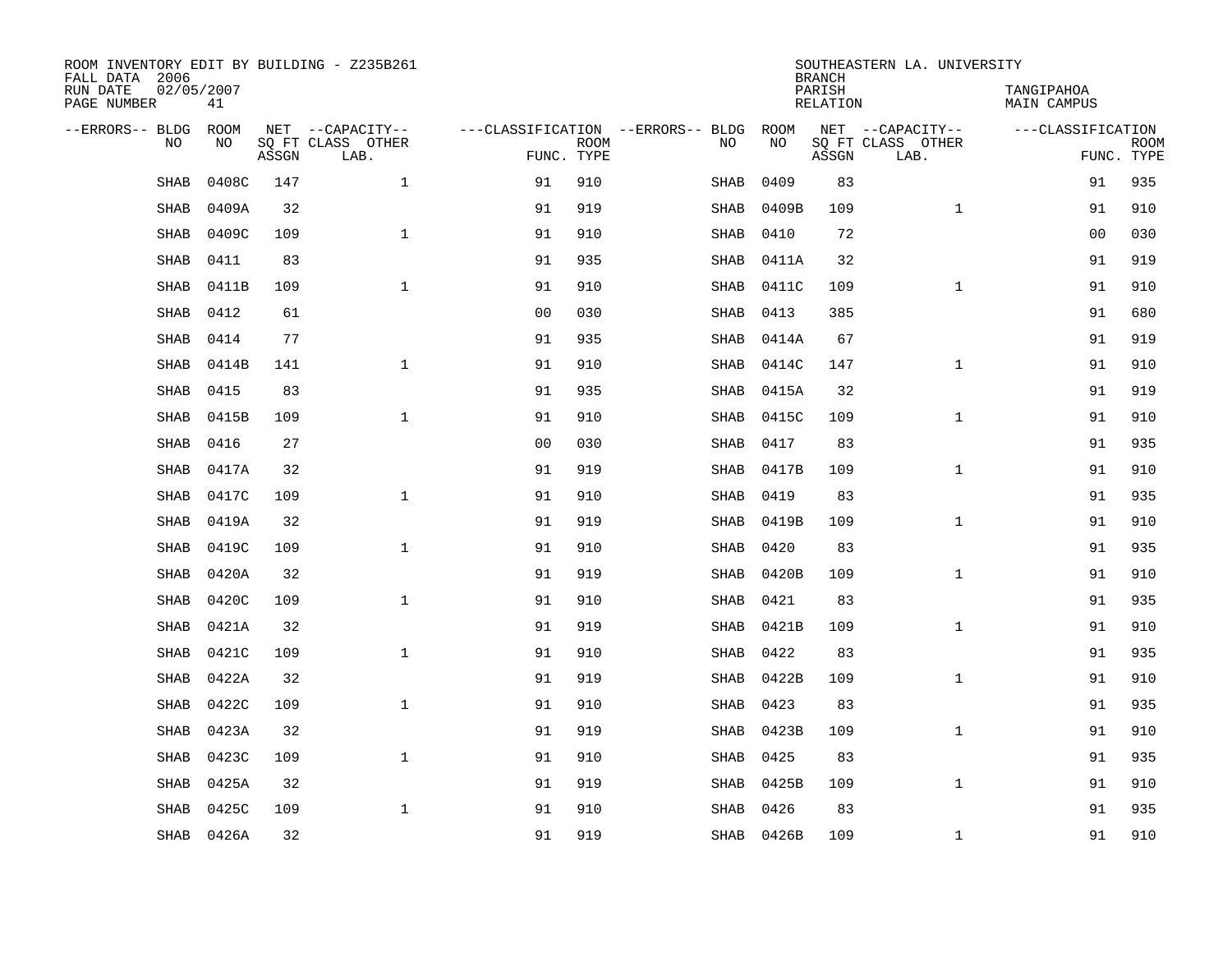| ROOM INVENTORY EDIT BY BUILDING - Z235B261<br>FALL DATA 2006 |                  |       |                           |                                        |             |      |            | <b>BRANCH</b>                                    | SOUTHEASTERN LA. UNIVERSITY                                            |                           |                           |
|--------------------------------------------------------------|------------------|-------|---------------------------|----------------------------------------|-------------|------|------------|--------------------------------------------------|------------------------------------------------------------------------|---------------------------|---------------------------|
| RUN DATE<br>PAGE NUMBER                                      | 02/05/2007<br>42 |       |                           |                                        |             |      |            | PARISH<br>RELATION                               |                                                                        | TANGIPAHOA<br>MAIN CAMPUS |                           |
| --ERRORS-- BLDG ROOM                                         |                  |       | NET --CAPACITY--          | ---CLASSIFICATION --ERRORS-- BLDG ROOM |             |      |            |                                                  | NET --CAPACITY--                                                       | ---CLASSIFICATION         |                           |
| NO                                                           | NO               | ASSGN | SQ FT CLASS OTHER<br>LAB. | FUNC. TYPE                             | <b>ROOM</b> | NO.  | NO         | ASSGN                                            | SQ FT CLASS OTHER<br>LAB.                                              |                           | <b>ROOM</b><br>FUNC. TYPE |
| <b>SHAB</b>                                                  | 0426C            | 109   | $\mathbf 1$               | 91                                     | 910         | SHAB | 0427       | 83                                               |                                                                        | 91                        | 935                       |
| SHAB                                                         | 0427A            | 32    |                           | 91                                     | 919         |      | SHAB 0427B | 109                                              | $\mathbf{1}$                                                           | 91                        | 910                       |
| <b>SHAB</b>                                                  | 0427C            | 109   | $\mathbf{1}$              | 91                                     | 910         | SHAB | 0428       | 83                                               |                                                                        | 91                        | 935                       |
| SHAB                                                         | 0428A            | 32    |                           | 91                                     | 919         | SHAB | 0428B      | 109                                              | $\mathbf{1}$                                                           | 91                        | 910                       |
| SHAB                                                         | 0428C            | 109   | $\mathbf{1}$              | 91                                     | 910         | SHAB | 0429       | 83                                               |                                                                        | 91                        | 935                       |
| <b>SHAB</b>                                                  | 0429A            | 32    |                           | 91                                     | 919         |      | SHAB 0429B | 109                                              | $\mathbf{1}$                                                           | 91                        | 910                       |
| SHAB                                                         | 0429C            | 109   | $\mathbf{1}$              | 91                                     | 910         | SHAB | 0431       | 83                                               |                                                                        | 91                        | 935                       |
| SHAB                                                         | 0431A            | 32    |                           | 91                                     | 919         |      | SHAB 0431B | 109                                              | $\mathbf{1}$                                                           | 91                        | 910                       |
| SHAB                                                         | 0431C            | 109   | $\mathbf{1}$              | 91                                     | 910         |      |            | TOTAL NUMBER CLASSROOMS<br>TOTAL NUMBER LABS 210 | TOTAL NET ASSIGN SQ. FT. IN ROOM FILE<br>TOTAL NUMBER SPECIAL LABS 220 | 31,684                    |                           |
| SHAC                                                         | 0100             | 214   | 2                         | 91                                     | 920         | SHAC | 0100A      | 31                                               |                                                                        | 91                        | 919                       |
| <b>SHAC</b>                                                  | 0101             | 214   | 2                         | 91                                     | 920         | SHAC | 0101A      | 31                                               |                                                                        | 91                        | 919                       |
| SHAC                                                         | 0102             | 214   | $\mathbf{2}$              | 91                                     | 920         | SHAC | 0102A      | 31                                               |                                                                        | 91                        | 919                       |
| SHAC                                                         | 0103             | 214   | 2                         | 91                                     | 920         | SHAC | 0103A      | 31                                               |                                                                        | 91                        | 919                       |
| SHAC                                                         | 0104             | 214   | 2                         | 91                                     | 920         | SHAC | 0104A      | 31                                               |                                                                        | 91                        | 919                       |
| SHAC                                                         | 0105             | 223   | 2                         | 91                                     | 920         | SHAC | 0105A      | 52                                               |                                                                        | 91                        | 919                       |
| SHAC                                                         | 0106             | 214   | 2                         | 91                                     | 920         | SHAC | 0106A      | 31                                               |                                                                        | 91                        | 919                       |
| SHAC                                                         | 0107             | 221   |                           | 91                                     | 935         |      | SHAC 0107A | 68                                               |                                                                        | 0 <sub>0</sub>            | 030                       |
| SHAC                                                         | 0107B            | 50    |                           | 91                                     | 935         |      | SHAC 0107C | 93                                               |                                                                        | 0 <sub>0</sub>            | 030                       |
| SHAC                                                         | 0108             | 214   | 2                         | 91                                     | 920         | SHAC | 0108A      | 31                                               |                                                                        | 91                        | 919                       |
| <b>SHAC</b>                                                  | 0109             | 214   | 2                         | 91                                     | 920         | SHAC | 0109A      | 31                                               |                                                                        | 91                        | 919                       |
| <b>SHAC</b>                                                  | 0110             | 214   | 2                         | 91                                     | 920         | SHAC | 0110A      | 31                                               |                                                                        | 91                        | 919                       |
| SHAC                                                         | 0111             | 258   |                           | 0 <sub>0</sub>                         | 030         | SHAC | 0111A      | 25                                               |                                                                        | 00                        | 010                       |
| <b>SHAC</b>                                                  | 0112             | 214   | 2                         | 91                                     | 920         | SHAC | 0112A      | 31                                               |                                                                        | 91                        | 919                       |
|                                                              | SHAC 0113        | 214   | 2                         | 91                                     | 920         |      | SHAC 0113A | 31                                               |                                                                        | 91                        | 919                       |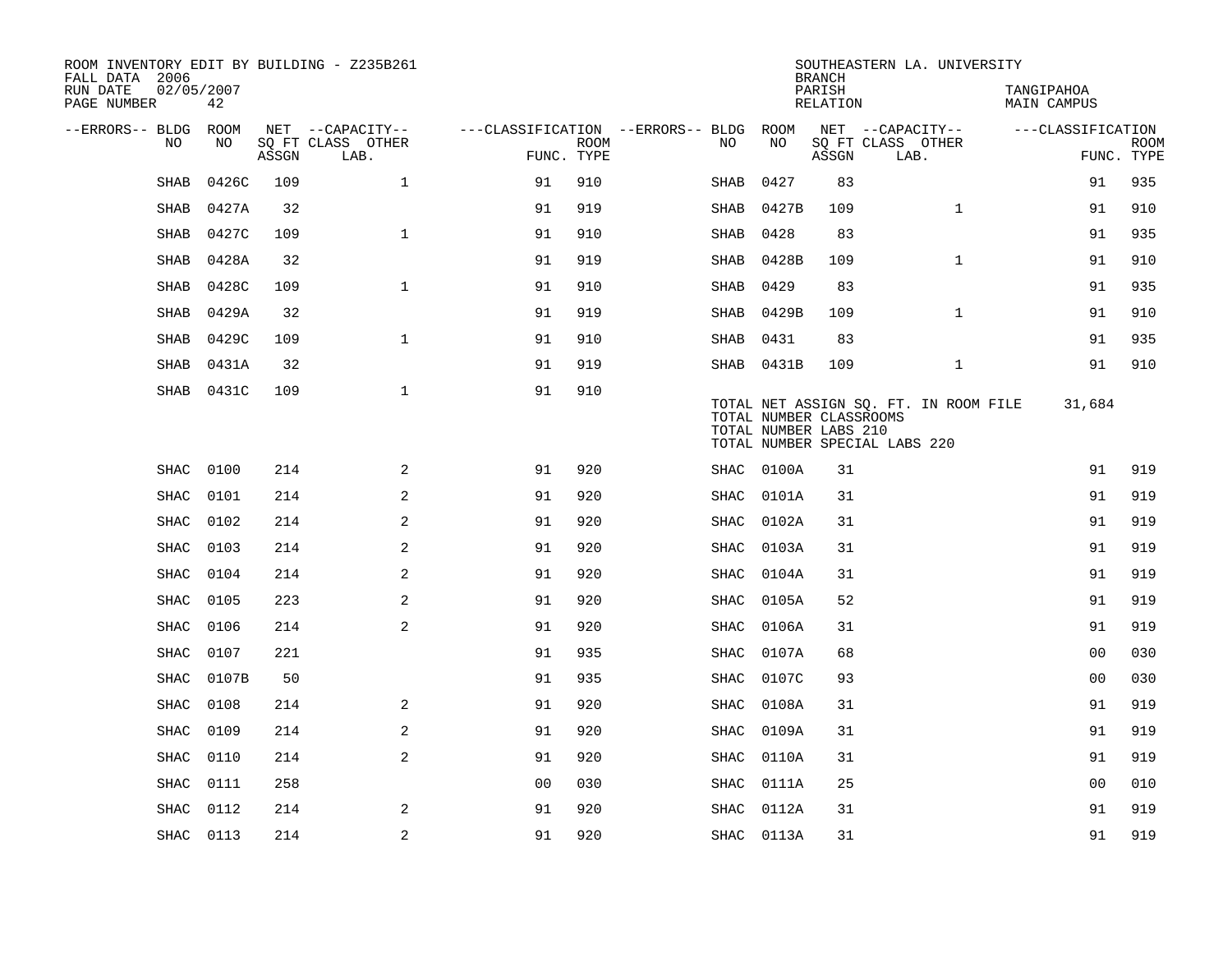| FALL DATA 2006          |             |             |       | ROOM INVENTORY EDIT BY BUILDING - Z235B261    |                                                 |             |             |            | <b>BRANCH</b>      | SOUTHEASTERN LA. UNIVERSITY                   |                           |                           |
|-------------------------|-------------|-------------|-------|-----------------------------------------------|-------------------------------------------------|-------------|-------------|------------|--------------------|-----------------------------------------------|---------------------------|---------------------------|
| RUN DATE<br>PAGE NUMBER | 02/05/2007  | 43          |       |                                               |                                                 |             |             |            | PARISH<br>RELATION |                                               | TANGIPAHOA<br>MAIN CAMPUS |                           |
| --ERRORS-- BLDG         | <b>NO</b>   | ROOM<br>NO. | ASSGN | NET --CAPACITY--<br>SQ FT CLASS OTHER<br>LAB. | ---CLASSIFICATION --ERRORS-- BLDG<br>FUNC. TYPE | <b>ROOM</b> | NO          | ROOM<br>NO | ASSGN              | NET --CAPACITY--<br>SQ FT CLASS OTHER<br>LAB. | ---CLASSIFICATION         | <b>ROOM</b><br>FUNC. TYPE |
|                         | SHAC        | 0114        | 214   | 2                                             | 91                                              | 920         | SHAC        | 0114A      | 31                 |                                               | 91                        | 919                       |
|                         | <b>SHAC</b> | 0115        | 214   | 2                                             | 91                                              | 920         | <b>SHAC</b> | 0115A      | 31                 |                                               | 91                        | 919                       |
|                         | SHAC        | 0116        | 214   | 2                                             | 91                                              | 920         | SHAC        | 0116A      | 31                 |                                               | 91                        | 919                       |
|                         | SHAC        | 0117        | 214   | $\overline{2}$                                | 91                                              | 920         | <b>SHAC</b> | 0117A      | 31                 |                                               | 91                        | 919                       |
|                         | SHAC        | 0118        | 214   | $\mathbf{2}$                                  | 91                                              | 920         | SHAC        | 0118A      | 31                 |                                               | 91                        | 919                       |
|                         | <b>SHAC</b> | 0119        | 214   | 2                                             | 91                                              | 920         | SHAC        | 0119A      | 31                 |                                               | 91                        | 919                       |
|                         | SHAC        | 0200        | 214   | 2                                             | 91                                              | 920         | <b>SHAC</b> | 0200A      | 31                 |                                               | 91                        | 919                       |
|                         | <b>SHAC</b> | 0201        | 214   | 2                                             | 91                                              | 920         | SHAC        | 0201A      | 214                |                                               | 91                        | 919                       |
|                         | SHAC        | 0202        | 214   | 2                                             | 91                                              | 920         | SHAC        | 0202A      | 31                 |                                               | 91                        | 919                       |
|                         | <b>SHAC</b> | 0203        | 214   | 2                                             | 91                                              | 920         | SHAC        | 0203A      | 31                 |                                               | 91                        | 919                       |
|                         | <b>SHAC</b> | 0204        | 214   | 2                                             | 91                                              | 920         | SHAC        | 0204A      | 31                 |                                               | 91                        | 919                       |
|                         | <b>SHAC</b> | 0205        | 223   | 2                                             | 91                                              | 920         | SHAC        | 0205A      | 52                 |                                               | 91                        | 919                       |
|                         | <b>SHAC</b> | 0206        | 214   | 2                                             | 91                                              | 920         | SHAC        | 0206A      | 31                 |                                               | 91                        | 919                       |
|                         | <b>SHAC</b> | 0207        | 179   |                                               | 91                                              | 935         | SHAC        | 0207A      | 41                 |                                               | 0 <sub>0</sub>            | 030                       |
|                         | SHAC        | 0207B       | 86    |                                               | 91                                              | 935         | SHAC        | 0207C      | 73                 |                                               | 0 <sub>0</sub>            | 030                       |
|                         | SHAC        | 0207D       | 32    |                                               | 0 <sub>0</sub>                                  | 010         | SHAC        | 0208       | 214                | 2                                             | 91                        | 920                       |
|                         | SHAC        | 0208A       | 31    |                                               | 91                                              | 919         | SHAC        | 0209       | 214                | 2                                             | 91                        | 920                       |
|                         | SHAC        | 0209A       | 31    |                                               | 91                                              | 919         | SHAC        | 0210       | 214                | 2                                             | 91                        | 920                       |
|                         | SHAC        | 0210A       | 31    |                                               | 91                                              | 919         | SHAC        | 0211       | 223                | 2                                             | 91                        | 920                       |
|                         | SHAC        | 0211A       | 52    |                                               | 91                                              | 919         | SHAC        | 0212       | 214                | 2                                             | 91                        | 920                       |
|                         | SHAC        | 0212A       | 31    |                                               | 91                                              | 919         | SHAC        | 0213       | 214                | 2                                             | 91                        | 920                       |
|                         | <b>SHAC</b> | 0213A       | 31    |                                               | 91                                              | 919         | SHAC        | 0214       | 214                | 2                                             | 91                        | 920                       |
|                         | <b>SHAC</b> | 0214A       | 31    |                                               | 91                                              | 919         | SHAC        | 0215       | 214                | 2                                             | 91                        | 920                       |
|                         | <b>SHAC</b> | 0215A       | 31    |                                               | 91                                              | 919         | SHAC        | 0216       | 214                | 2                                             | 91                        | 920                       |
|                         | SHAC        | 0216A       | 31    |                                               | 91                                              | 919         | SHAC        | 0217       | 214                | 2                                             | 91                        | 920                       |
|                         |             | SHAC 0217A  | 31    |                                               | 91                                              | 919         |             | SHAC 0218  | 214                | $\overline{2}$                                | 91                        | 920                       |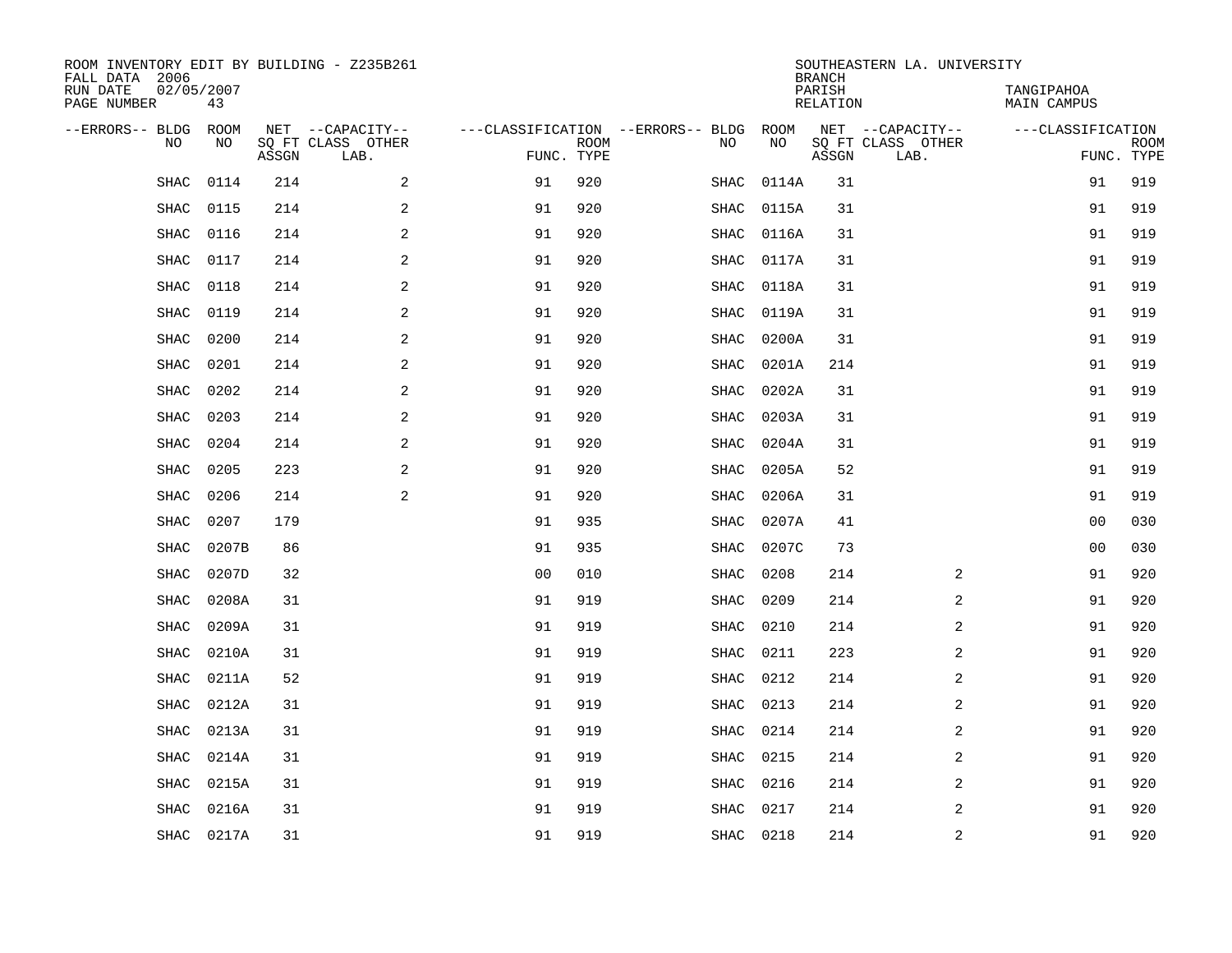| ROOM INVENTORY EDIT BY BUILDING - Z235B261<br>FALL DATA 2006 |           |       |                           |                |             |                                        |            | <b>BRANCH</b>      | SOUTHEASTERN LA. UNIVERSITY |                           |                           |
|--------------------------------------------------------------|-----------|-------|---------------------------|----------------|-------------|----------------------------------------|------------|--------------------|-----------------------------|---------------------------|---------------------------|
| 02/05/2007<br>RUN DATE<br>PAGE NUMBER                        | 44        |       |                           |                |             |                                        |            | PARISH<br>RELATION |                             | TANGIPAHOA<br>MAIN CAMPUS |                           |
| --ERRORS-- BLDG ROOM                                         |           |       | NET --CAPACITY--          |                |             | ---CLASSIFICATION --ERRORS-- BLDG ROOM |            |                    | NET --CAPACITY--            | ---CLASSIFICATION         |                           |
| NO.                                                          | NO        | ASSGN | SQ FT CLASS OTHER<br>LAB. | FUNC. TYPE     | <b>ROOM</b> | NO                                     | NO         | ASSGN              | SQ FT CLASS OTHER<br>LAB.   |                           | <b>ROOM</b><br>FUNC. TYPE |
| SHAC                                                         | 0218A     | 31    |                           | 91             | 919         | SHAC                                   | 0219       | 214                | $\overline{2}$              | 91                        | 920                       |
| SHAC                                                         | 0219A     | 31    |                           | 91             | 919         | SHAC                                   | 0300       | 214                | 2                           | 91                        | 920                       |
| SHAC                                                         | 0300A     | 31    |                           | 91             | 919         | SHAC                                   | 0301       | 214                | 2                           | 91                        | 920                       |
| <b>SHAC</b>                                                  | 0301A     | 31    |                           | 91             | 919         | SHAC                                   | 0302       | 214                | 2                           | 91                        | 920                       |
| SHAC                                                         | 0302A     | 31    |                           | 91             | 919         | SHAC                                   | 0303       | 214                | 2                           | 91                        | 920                       |
| SHAC                                                         | 0303A     | 31    |                           | 91             | 919         | SHAC                                   | 0304       | 214                | 2                           | 91                        | 920                       |
| <b>SHAC</b>                                                  | 0304A     | 31    |                           | 91             | 919         | SHAC                                   | 0305       | 223                | $\overline{a}$              | 91                        | 920                       |
| SHAC                                                         | 0305A     | 52    |                           | 91             | 919         | SHAC                                   | 0306       | 214                | 2                           | 91                        | 920                       |
| SHAC                                                         | 0306A     | 31    |                           | 91             | 919         | <b>SHAC</b>                            | 0307       | 41                 |                             | 00                        | 030                       |
| <b>SHAC</b>                                                  | 0308      | 214   | 2                         | 91             | 920         | SHAC                                   | 0308A      | 31                 |                             | 91                        | 919                       |
| <b>SHAC</b>                                                  | 0309      | 255   | 2                         | 91             | 920         | SHAC                                   | 0309A      | 31                 |                             | 91                        | 919                       |
| SHAC                                                         | 0310      | 344   | 2                         | 91             | 920         | SHAC                                   | 0310A      | 32                 |                             | 91                        | 919                       |
| SHAC                                                         | 0311      | 214   | 2                         | 91             | 920         | SHAC                                   | 0311A      | 31                 |                             | 91                        | 919                       |
| SHAC                                                         | 0312      | 214   | $\mathbf{2}$              | 91             | 920         | SHAC                                   | 0312A      | 31                 |                             | 91                        | 919                       |
| <b>SHAC</b>                                                  | 0313      | 73    |                           | 0 <sub>0</sub> | 030         | SHAC                                   | 0313A      | 32                 |                             | 0 <sub>0</sub>            | 010                       |
| SHAC                                                         | 0314      | 214   | $\mathbf{2}$              | 91             | 920         | SHAC                                   | 0314A      | 31                 |                             | 91                        | 919                       |
| SHAC                                                         | 0315      | 223   | 2                         | 91             | 920         | SHAC                                   | 0315A      | 52                 |                             | 91                        | 919                       |
| <b>SHAC</b>                                                  | 0316      | 214   | 2                         | 91             | 920         | SHAC                                   | 0316A      | 31                 |                             | 91                        | 919                       |
| <b>SHAC</b>                                                  | 0317      | 214   | 2                         | 91             | 920         | SHAC                                   | 0317A      | 31                 |                             | 91                        | 919                       |
| SHAC                                                         | 0318      | 214   | 2                         | 91             | 920         | SHAC                                   | 0318A      | 31                 |                             | 91                        | 919                       |
| <b>SHAC</b>                                                  | 0319      | 214   | 2                         | 91             | 920         | SHAC                                   | 0319A      | 31                 |                             | 91                        | 919                       |
| <b>SHAC</b>                                                  | 0320      | 214   | $\mathbf{2}$              | 91             | 920         | SHAC                                   | 0320A      | 31                 |                             | 91                        | 919                       |
| SHAC                                                         | 0321      | 214   | $\sqrt{2}$                | 91             | 920         | SHAC                                   | 0321A      | 31                 |                             | 91                        | 919                       |
| SHAC                                                         | 0322      | 214   | 2                         | 91             | 920         | SHAC                                   | 0322A      | 31                 |                             | 91                        | 919                       |
| <b>SHAC</b>                                                  | 0400      | 214   | 2                         | 91             | 920         | <b>SHAC</b>                            | 0400A      | 31                 |                             | 91                        | 919                       |
|                                                              | SHAC 0401 | 214   | $\overline{a}$            | 91             | 920         |                                        | SHAC 0401A | 31                 |                             | 91                        | 919                       |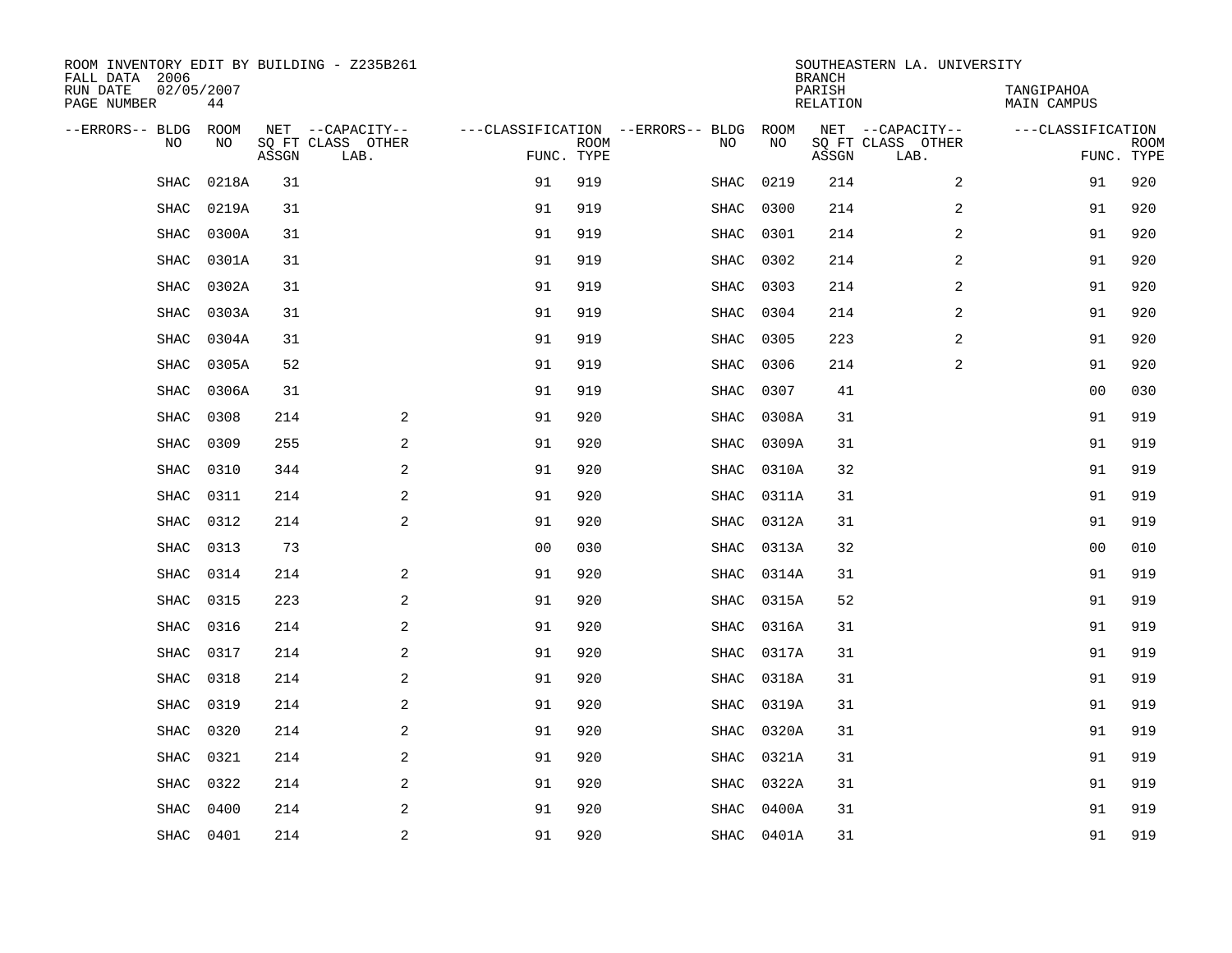| ROOM INVENTORY EDIT BY BUILDING - Z235B261<br>FALL DATA 2006 |                  |       |                           |                                        |             |             |                                                                | <b>BRANCH</b>             | SOUTHEASTERN LA. UNIVERSITY                                            |                                  |                           |
|--------------------------------------------------------------|------------------|-------|---------------------------|----------------------------------------|-------------|-------------|----------------------------------------------------------------|---------------------------|------------------------------------------------------------------------|----------------------------------|---------------------------|
| RUN DATE<br>PAGE NUMBER                                      | 02/05/2007<br>45 |       |                           |                                        |             |             |                                                                | PARISH<br><b>RELATION</b> |                                                                        | TANGIPAHOA<br><b>MAIN CAMPUS</b> |                           |
| --ERRORS-- BLDG ROOM                                         |                  |       | NET --CAPACITY--          | ---CLASSIFICATION --ERRORS-- BLDG ROOM |             |             |                                                                |                           | NET --CAPACITY--                                                       | ---CLASSIFICATION                |                           |
| NO                                                           | NO               | ASSGN | SQ FT CLASS OTHER<br>LAB. | FUNC. TYPE                             | <b>ROOM</b> | NO          | NO                                                             | ASSGN                     | SQ FT CLASS OTHER<br>LAB.                                              |                                  | <b>ROOM</b><br>FUNC. TYPE |
| SHAC                                                         | 0402             | 214   | 2                         | 91                                     | 920         | SHAC        | 0402A                                                          | 31                        |                                                                        | 91                               | 919                       |
| SHAC                                                         | 0403             | 214   | 2                         | 91                                     | 920         | SHAC        | 0403A                                                          | 31                        |                                                                        | 91                               | 919                       |
| SHAC                                                         | 0404             | 214   | 2                         | 91                                     | 920         | SHAC        | 0404A                                                          | 31                        |                                                                        | 91                               | 919                       |
| SHAC                                                         | 0405             | 223   | 2                         | 91                                     | 920         | SHAC        | 0405A                                                          | 52                        |                                                                        | 91                               | 919                       |
| SHAC                                                         | 0406             | 214   | 2                         | 91                                     | 920         | SHAC        | 0406A                                                          | 31                        |                                                                        | 91                               | 919                       |
| <b>SHAC</b>                                                  | 0407             | 120   |                           | 91                                     | 935         | SHAC        | 0407A                                                          | 41                        |                                                                        | 0 <sub>0</sub>                   | 030                       |
| SHAC                                                         | 0407B            | 171   |                           | 0 <sub>0</sub>                         | 030         | SHAC        | 0407C                                                          | 73                        |                                                                        | 0 <sub>0</sub>                   | 030                       |
| SHAC                                                         | 0407D            | 32    |                           | 0 <sub>0</sub>                         | 010         | SHAC        | 0408                                                           | 214                       | 2                                                                      | 91                               | 920                       |
| SHAC                                                         | 0408A            | 31    |                           | 91                                     | 919         | <b>SHAC</b> | 0409                                                           | 385                       |                                                                        | 91                               | 680                       |
| SHAC                                                         | 0410             | 214   | 2                         | 91                                     | 920         | SHAC        | 0410A                                                          | 31                        |                                                                        | 91                               | 919                       |
| SHAC                                                         | 0411             | 214   | 2                         | 91                                     | 920         | SHAC        | 0411A                                                          | 31                        |                                                                        | 91                               | 919                       |
| <b>SHAC</b>                                                  | 0412             | 214   | 2                         | 91                                     | 920         | SHAC        | 0412A                                                          | 31                        |                                                                        | 91                               | 919                       |
| <b>SHAC</b>                                                  | 0413             | 223   | 2                         | 91                                     | 920         | SHAC        | 0413A                                                          | 52                        |                                                                        | 91                               | 919                       |
| <b>SHAC</b>                                                  | 0414             | 214   | 2                         | 91                                     | 920         | SHAC        | 0414A                                                          | 31                        |                                                                        | 91                               | 919                       |
| SHAC                                                         | 0415             | 214   | 2                         | 91                                     | 920         | SHAC        | 0415A                                                          | 31                        |                                                                        | 91                               | 919                       |
| SHAC                                                         | 0416             | 214   | 2                         | 91                                     | 920         | SHAC        | 0416A                                                          | 31                        |                                                                        | 91                               | 919                       |
| SHAC                                                         | 0417             | 214   | $\overline{a}$            | 91                                     | 920         | SHAC        | 0417A                                                          | 31                        |                                                                        | 91                               | 919                       |
| SHAC                                                         | 0418             | 214   | 2                         | 91                                     | 920         | SHAC        | 0418A                                                          | 31                        |                                                                        | 91                               | 919                       |
| SHAC                                                         | 0419             | 214   | 2                         | 91                                     | 920         |             | SHAC 0419A                                                     | 31                        |                                                                        | 91                               | 919                       |
|                                                              | SHAC 0420        | 214   | 2                         | 91                                     | 920         |             | SHAC 0420A<br>TOTAL NUMBER CLASSROOMS<br>TOTAL NUMBER LABS 210 | 31                        | TOTAL NET ASSIGN SQ. FT. IN ROOM FILE<br>TOTAL NUMBER SPECIAL LABS 220 | 91<br>20,471                     | 919                       |
| SHAD                                                         | 0100             | 214   | 2                         | 91                                     | 920         |             | SHAD 0100A                                                     | 31                        |                                                                        | 91                               | 919                       |
| SHAD                                                         | 0101             | 250   |                           | 91                                     | 919         | SHAD        | 0102                                                           | 214                       | 2                                                                      | 91                               | 920                       |
| SHAD                                                         | 0102A            | 31    |                           | 91                                     | 919         | SHAD        | 0103                                                           | 214                       | $\overline{2}$                                                         | 91                               | 920                       |
|                                                              | SHAD 0103A       | 31    |                           | 91                                     | 919         | SHAD 0104   |                                                                | 214                       | 2                                                                      | 91                               | 920                       |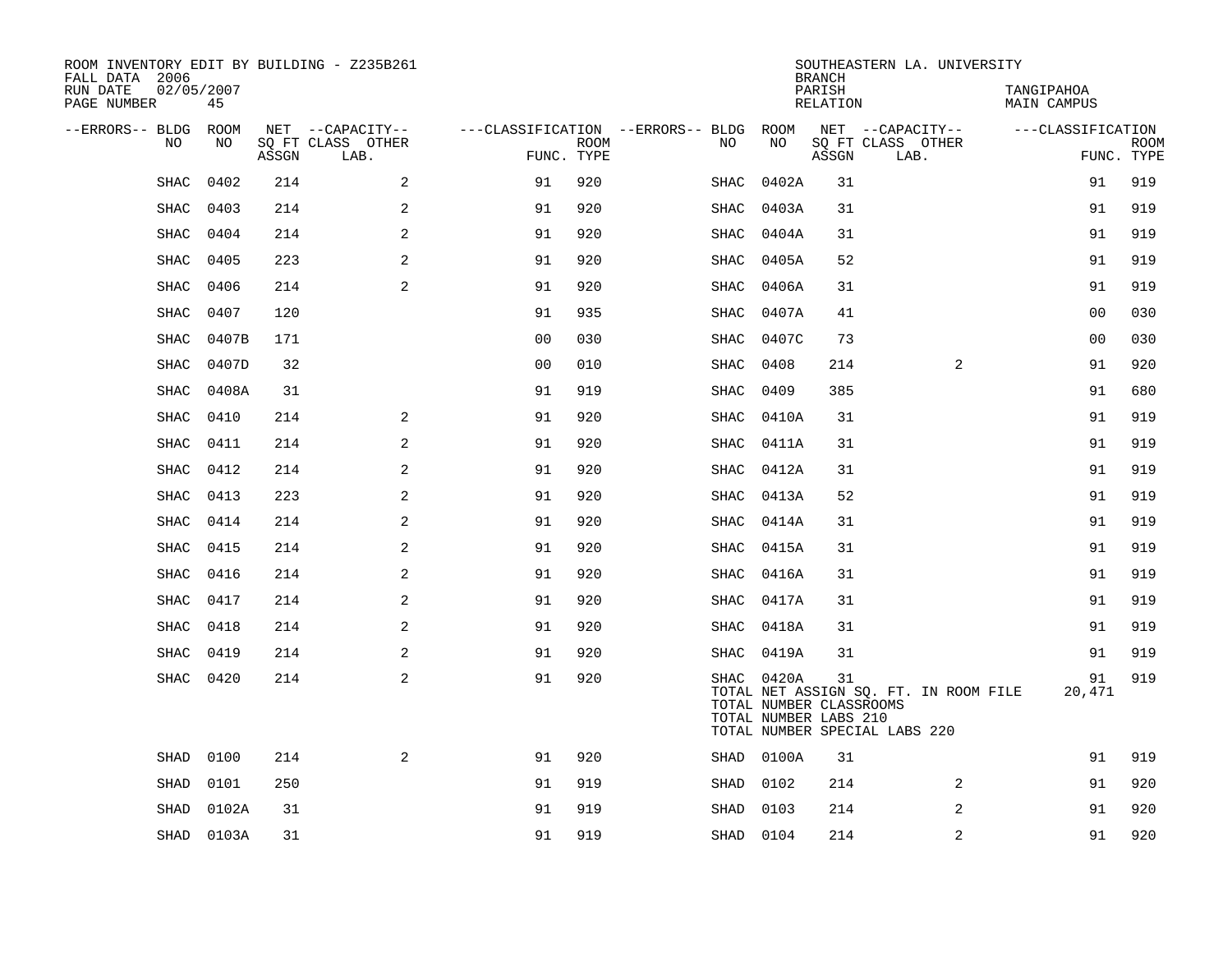| ROOM INVENTORY EDIT BY BUILDING - Z235B261<br>FALL DATA 2006 |       |       |                           |                |             |                                   |            | <b>BRANCH</b>      | SOUTHEASTERN LA. UNIVERSITY |                           |                           |
|--------------------------------------------------------------|-------|-------|---------------------------|----------------|-------------|-----------------------------------|------------|--------------------|-----------------------------|---------------------------|---------------------------|
| 02/05/2007<br>RUN DATE<br>PAGE NUMBER                        | 46    |       |                           |                |             |                                   |            | PARISH<br>RELATION |                             | TANGIPAHOA<br>MAIN CAMPUS |                           |
| --ERRORS-- BLDG ROOM                                         |       |       | NET --CAPACITY--          |                |             | ---CLASSIFICATION --ERRORS-- BLDG | ROOM       |                    | NET --CAPACITY--            | ---CLASSIFICATION         |                           |
| NO                                                           | NO    | ASSGN | SQ FT CLASS OTHER<br>LAB. | FUNC. TYPE     | <b>ROOM</b> | NO                                | NO         | ASSGN              | SQ FT CLASS OTHER<br>LAB.   |                           | <b>ROOM</b><br>FUNC. TYPE |
| <b>SHAD</b>                                                  | 0104A | 31    |                           | 91             | 919         | SHAD                              | 0105       | 223                | 2                           | 91                        | 920                       |
| SHAD                                                         | 0105A | 52    |                           | 91             | 919         | SHAD                              | 0106       | 214                | 2                           | 91                        | 920                       |
| <b>SHAD</b>                                                  | 0106A | 31    |                           | 91             | 919         | SHAD                              | 0107       | 247                |                             | 91                        | 935                       |
| <b>SHAD</b>                                                  | 0107A | 68    |                           | 0 <sub>0</sub> | 030         | SHAD                              | 0107B      | 60                 |                             | 91                        | 935                       |
| SHAD                                                         | 0107C | 135   |                           | 00             | 030         | SHAD                              | 0108       | 214                | 2                           | 91                        | 920                       |
| SHAD                                                         | 0108A | 31    |                           | 91             | 919         | SHAD                              | 0109       | 258                |                             | 00                        | 030                       |
| <b>SHAD</b>                                                  | 0109A | 25    |                           | 0 <sub>0</sub> | 010         | SHAD                              | 0110       | 744                |                             | 91                        | 950                       |
| SHAD                                                         | 0111  | 214   | 2                         | 91             | 920         | SHAD                              | 0111A      | 31                 |                             | 91                        | 919                       |
| SHAD                                                         | 0112  | 214   | 2                         | 91             | 920         | SHAD                              | 0112A      | 31                 |                             | 91                        | 919                       |
| <b>SHAD</b>                                                  | 0113  | 731   |                           | 91             | 935         | SHAD                              | 0113A      | 24                 |                             | 00                        | 030                       |
| <b>SHAD</b>                                                  | 0114  | 214   | 2                         | 91             | 920         | SHAD                              | 0114A      | 31                 |                             | 91                        | 919                       |
| SHAD                                                         | 0115  | 214   | 2                         | 91             | 920         | SHAD                              | 0115A      | 31                 |                             | 91                        | 919                       |
| SHAD                                                         | 0116  | 214   | 2                         | 91             | 920         | SHAD                              | 0116A      | 31                 |                             | 91                        | 919                       |
| SHAD                                                         | 0117  | 214   | 2                         | 91             | 920         | SHAD                              | 0117A      | 31                 |                             | 91                        | 935                       |
| <b>SHAD</b>                                                  | 0118  | 214   | 2                         | 91             | 920         | SHAD                              | 0118A      | 31                 |                             | 91                        | 935                       |
| SHAD                                                         | 0119  | 214   | $\overline{a}$            | 91             | 920         | SHAD                              | 0119A      | 31                 |                             | 91                        | 919                       |
| <b>SHAD</b>                                                  | 0120  | 214   | 2                         | 91             | 920         | SHAD                              | 0120A      | 31                 |                             | 91                        | 919                       |
| <b>SHAD</b>                                                  | 0121  | 214   | 2                         | 91             | 920         | SHAD                              | 0121A      | 31                 |                             | 91                        | 919                       |
| <b>SHAD</b>                                                  | 0122  | 214   | 2                         | 91             | 920         | SHAD                              | 0122A      | 31                 |                             | 91                        | 919                       |
| SHAD                                                         | 0123  | 214   | 2                         | 91             | 920         | SHAD                              | 0123A      | 31                 |                             | 91                        | 919                       |
| <b>SHAD</b>                                                  | 0200  | 214   | 2                         | 91             | 920         | SHAD                              | 0200A      | 31                 |                             | 91                        | 919                       |
| <b>SHAD</b>                                                  | 0201  | 214   | $\overline{a}$            | 91             | 920         | SHAD                              | 0201A      | 31                 |                             | 91                        | 919                       |
| SHAD                                                         | 0202  | 214   | $\sqrt{2}$                | 91             | 920         | SHAD                              | 0202A      | 31                 |                             | 91                        | 919                       |
| SHAD                                                         | 0203  | 214   | 2                         | 91             | 920         | SHAD                              | 0203A      | 31                 |                             | 91                        | 919                       |
| <b>SHAD</b>                                                  | 0204  | 214   | 2                         | 91             | 920         | SHAD                              | 0204A      | 31                 |                             | 91                        | 919                       |
| SHAD                                                         | 0205  | 223   | $\overline{a}$            | 91             | 920         |                                   | SHAD 0205A | 52                 |                             | 91                        | 919                       |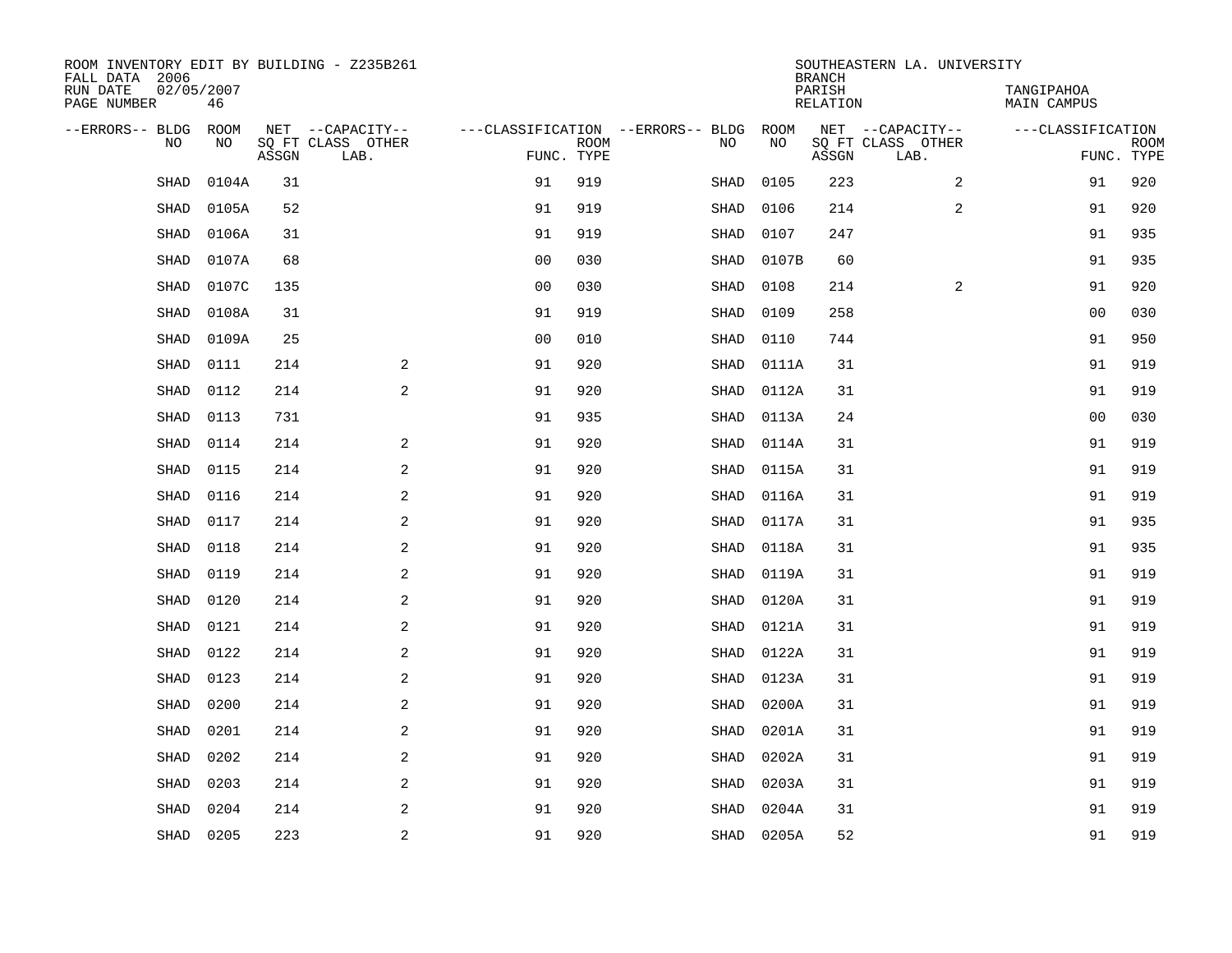| ROOM INVENTORY EDIT BY BUILDING - Z235B261<br>FALL DATA 2006 |                  |       |                           |                                   |             |             |           | <b>BRANCH</b>             | SOUTHEASTERN LA. UNIVERSITY |                                  |             |
|--------------------------------------------------------------|------------------|-------|---------------------------|-----------------------------------|-------------|-------------|-----------|---------------------------|-----------------------------|----------------------------------|-------------|
| RUN DATE<br>PAGE NUMBER                                      | 02/05/2007<br>47 |       |                           |                                   |             |             |           | PARISH<br><b>RELATION</b> |                             | TANGIPAHOA<br><b>MAIN CAMPUS</b> |             |
| --ERRORS-- BLDG                                              | ROOM             |       | NET --CAPACITY--          | ---CLASSIFICATION --ERRORS-- BLDG |             |             | ROOM      |                           | NET --CAPACITY--            | ---CLASSIFICATION                |             |
| NO                                                           | NO               | ASSGN | SQ FT CLASS OTHER<br>LAB. | FUNC. TYPE                        | <b>ROOM</b> | NO          | NO        | ASSGN                     | SQ FT CLASS OTHER<br>LAB.   | FUNC. TYPE                       | <b>ROOM</b> |
| SHAD                                                         | 0206             | 214   | 2                         | 91                                | 920         | SHAD        | 0206A     | 31                        |                             | 91                               | 919         |
| <b>SHAD</b>                                                  | 0207             | 251   |                           | 91                                | 935         | SHAD        | 0207A     | 41                        |                             | 00                               | 030         |
| SHAD                                                         | 0207B            | 105   |                           | 91                                | 935         | SHAD        | 0207C     | 68                        |                             | 00                               | 030         |
| <b>SHAD</b>                                                  | 0207D            | 48    |                           | 0 <sub>0</sub>                    | 010         | SHAD        | 0208      | 214                       | 2                           | 91                               | 920         |
| <b>SHAD</b>                                                  | 0208A            | 31    |                           | 91                                | 919         | <b>SHAD</b> | 0209      | 214                       | $\overline{a}$              | 91                               | 920         |
| SHAD                                                         | 0209A            | 31    |                           | 91                                | 919         | SHAD        | 0210      | 214                       | $\overline{a}$              | 91                               | 920         |
| SHAD                                                         | 0210A            | 31    |                           | 91                                | 919         | SHAD        | 0211      | 223                       | $\overline{a}$              | 91                               | 920         |
| <b>SHAD</b>                                                  | 0211A            | 52    |                           | 91                                | 919         | SHAD        | 0212      | 214                       | 2                           | 91                               | 920         |
| SHAD                                                         | 0212A            | 31    |                           | 91                                | 919         | SHAD        | 0213      | 214                       | 2                           | 91                               | 920         |
| <b>SHAD</b>                                                  | 0213A            | 31    |                           | 91                                | 919         | SHAD        | 0214      | 214                       | 2                           | 91                               | 920         |
| SHAD                                                         | 0214A            | 214   |                           | 91                                | 919         | SHAD        | 0215      | 214                       | 2                           | 91                               | 920         |
| <b>SHAD</b>                                                  | 0215A            | 31    |                           | 91                                | 919         | SHAD        | 0216      | 214                       | 2                           | 91                               | 920         |
| SHAD                                                         | 0216A            | 31    |                           | 91                                | 919         | SHAD        | 0217      | 214                       | 2                           | 91                               | 920         |
| SHAD                                                         | 0217A            | 31    |                           | 91                                | 919         | SHAD        | 0218      | 214                       | 2                           | 91                               | 920         |
| SHAD                                                         | 0218A            | 31    |                           | 91                                | 919         | SHAD        | 0219      | 214                       | 2                           | 91                               | 920         |
| SHAD                                                         | 0219A            | 31    |                           | 91                                | 919         | SHAD        | 0220      | 214                       | $\overline{a}$              | 91                               | 920         |
| SHAD                                                         | 0220A            | 31    |                           | 91                                | 919         | SHAD        | 0221      | 214                       | $\overline{a}$              | 91                               | 920         |
| <b>SHAD</b>                                                  | 0221A            | 31    |                           | 91                                | 935         | SHAD        | 0222      | 214                       | $\overline{a}$              | 91                               | 920         |
| <b>SHAD</b>                                                  | 0222A            | 31    |                           | 91                                | 935         | SHAD        | 0223      | 214                       | 2                           | 91                               | 920         |
| SHAD                                                         | 0223A            | 31    |                           | 91                                | 919         | SHAD        | 0224      | 214                       | 2                           | 91                               | 920         |
| SHAD                                                         | 0224A            | 31    |                           | 91                                | 919         | SHAD        | 0225      | 214                       | 2                           | 91                               | 920         |
| SHAD                                                         | 0225A            | 31    |                           | 91                                | 919         | <b>SHAD</b> | 0226      | 214                       | 2                           | 91                               | 920         |
| <b>SHAD</b>                                                  | 0226A            | 31    |                           | 91                                | 919         | SHAD        | 0227      | 214                       | 2                           | 91                               | 920         |
| <b>SHAD</b>                                                  | 0227A            | 31    |                           | 91                                | 919         | SHAD        | 0300      | 214                       | $\overline{a}$              | 91                               | 920         |
| SHAD                                                         | 0300A            | 31    |                           | 91                                | 919         | SHAD        | 0301      | 214                       | 2                           | 91                               | 920         |
|                                                              | SHAD 0301A       | 31    |                           | 91                                | 919         |             | SHAD 0302 | 214                       | $\overline{2}$              | 91                               | 920         |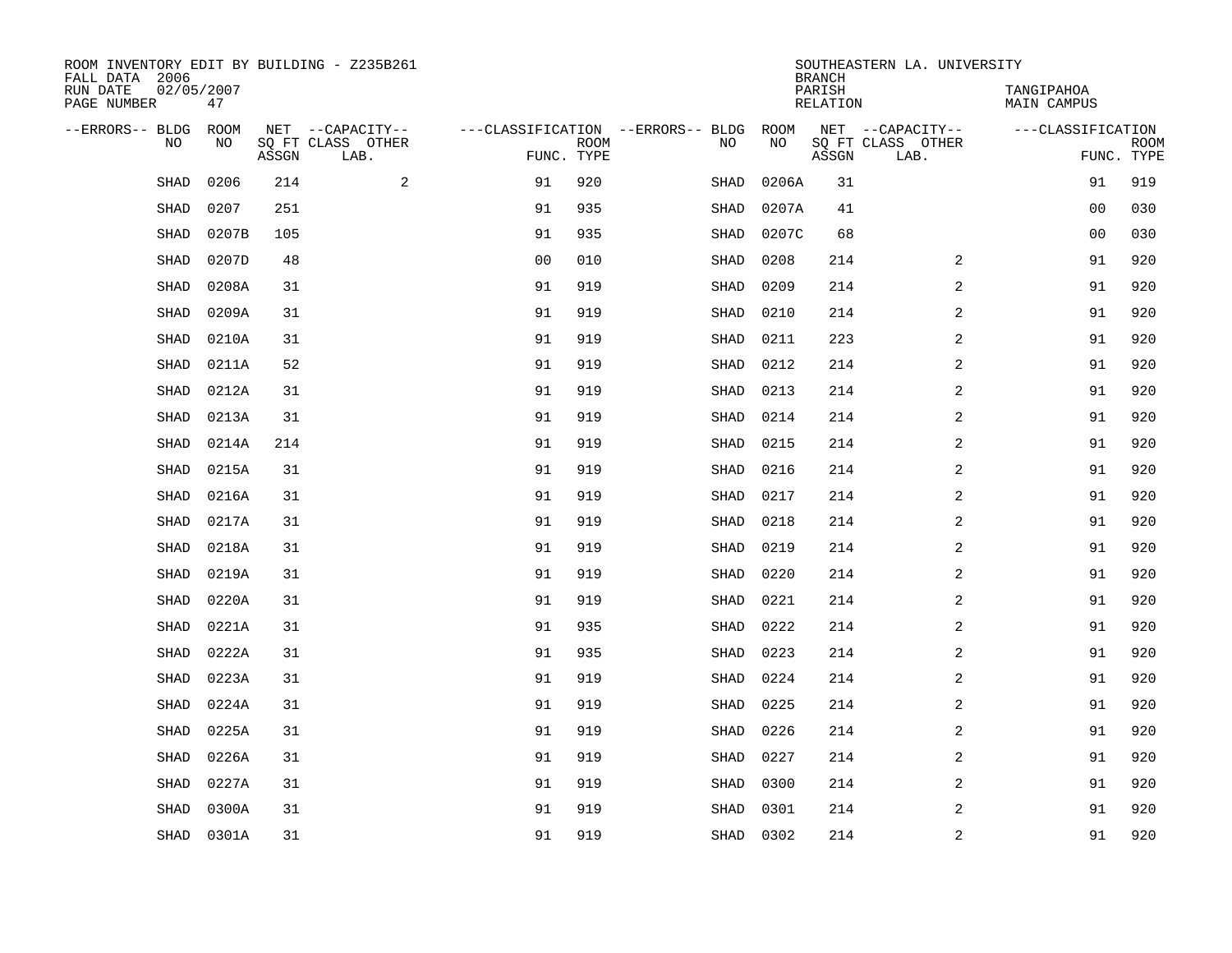| ROOM INVENTORY EDIT BY BUILDING - Z235B261<br>FALL DATA 2006 |                  |       |                           |                |             |                                   |            | <b>BRANCH</b>      | SOUTHEASTERN LA. UNIVERSITY |                           |                           |
|--------------------------------------------------------------|------------------|-------|---------------------------|----------------|-------------|-----------------------------------|------------|--------------------|-----------------------------|---------------------------|---------------------------|
| RUN DATE<br>PAGE NUMBER                                      | 02/05/2007<br>48 |       |                           |                |             |                                   |            | PARISH<br>RELATION |                             | TANGIPAHOA<br>MAIN CAMPUS |                           |
| --ERRORS-- BLDG                                              | ROOM             |       | NET --CAPACITY--          |                |             | ---CLASSIFICATION --ERRORS-- BLDG | ROOM       |                    | NET --CAPACITY--            | ---CLASSIFICATION         |                           |
| NO                                                           | NO               | ASSGN | SQ FT CLASS OTHER<br>LAB. | FUNC. TYPE     | <b>ROOM</b> | NO                                | NO         | ASSGN              | SQ FT CLASS OTHER<br>LAB.   |                           | <b>ROOM</b><br>FUNC. TYPE |
| SHAD                                                         | 0302A            | 31    |                           | 91             | 919         | SHAD                              | 0303       | 214                | $\overline{2}$              | 91                        | 920                       |
| SHAD                                                         | 0303A            | 31    |                           | 91             | 919         | SHAD                              | 0304       | 214                | 2                           | 91                        | 920                       |
| <b>SHAD</b>                                                  | 0304A            | 31    |                           | 91             | 919         | SHAD                              | 0305       | 223                | 2                           | 91                        | 920                       |
| <b>SHAD</b>                                                  | 0305A            | 52    |                           | 91             | 919         | SHAD                              | 0306       | 214                | $\overline{a}$              | 91                        | 920                       |
| SHAD                                                         | 0306A            | 31    |                           | 91             | 919         | SHAD                              | 0307       | 40                 |                             | 00                        | 030                       |
| SHAD                                                         | 0308             | 214   | 2                         | 91             | 920         | SHAD                              | 0308A      | 31                 |                             | 91                        | 919                       |
| <b>SHAD</b>                                                  | 0309             | 336   | 2                         | 91             | 920         | SHAD                              | 0309A      | 32                 |                             | 91                        | 919                       |
| SHAD                                                         | 0310             | 328   | $\overline{a}$            | 91             | 920         | SHAD                              | 0310A      | 32                 |                             | 91                        | 919                       |
| SHAD                                                         | 0311             | 214   | 2                         | 91             | 920         | SHAD                              | 0311A      | 31                 |                             | 91                        | 919                       |
| <b>SHAD</b>                                                  | 0312             | 214   | 2                         | 91             | 920         | SHAD                              | 0312A      | 31                 |                             | 91                        | 919                       |
| <b>SHAD</b>                                                  | 0313             | 68    |                           | 0 <sub>0</sub> | 030         | SHAD                              | 0313A      | 48                 |                             | 0 <sub>0</sub>            | 010                       |
| SHAD                                                         | 0314             | 214   | 2                         | 91             | 920         | SHAD                              | 0314A      | 31                 |                             | 91                        | 919                       |
| SHAD                                                         | 0315             | 223   | 2                         | 91             | 920         | SHAD                              | 0315A      | 52                 |                             | 91                        | 919                       |
| SHAD                                                         | 0316             | 214   | 2                         | 91             | 920         | SHAD                              | 0316A      | 31                 |                             | 91                        | 919                       |
| <b>SHAD</b>                                                  | 0317             | 214   | 2                         | 91             | 920         | SHAD                              | 0317A      | 31                 |                             | 91                        | 919                       |
| SHAD                                                         | 0318             | 214   | $\overline{a}$            | 91             | 920         | SHAD                              | 0318A      | 31                 |                             | 91                        | 919                       |
| <b>SHAD</b>                                                  | 0319             | 214   | 2                         | 91             | 920         | SHAD                              | 0319A      | 31                 |                             | 91                        | 919                       |
| <b>SHAD</b>                                                  | 0320             | 214   | 2                         | 91             | 920         | SHAD                              | 0320A      | 31                 |                             | 91                        | 919                       |
| <b>SHAD</b>                                                  | 0321             | 214   | 2                         | 91             | 920         | SHAD                              | 0321A      | 31                 |                             | 91                        | 919                       |
| SHAD                                                         | 0322             | 214   | 2                         | 91             | 920         | SHAD                              | 0322A      | 31                 |                             | 91                        | 919                       |
| SHAD                                                         | 0323             | 214   | 2                         | 91             | 920         | SHAD                              | 0323A      | 31                 |                             | 91                        | 919                       |
| <b>SHAD</b>                                                  | 0324             | 214   | $\overline{a}$            | 91             | 920         | SHAD                              | 0324A      | 31                 |                             | 91                        | 935                       |
| SHAD                                                         | 0325             | 214   | $\sqrt{2}$                | 91             | 920         | SHAD                              | 0325A      | 31                 |                             | 91                        | 935                       |
| SHAD                                                         | 0326             | 214   | 2                         | 91             | 920         | SHAD                              | 0326A      | 31                 |                             | 91                        | 919                       |
| <b>SHAD</b>                                                  | 0327             | 214   | 2                         | 91             | 920         | SHAD                              | 0327A      | 31                 |                             | 91                        | 919                       |
| SHAD                                                         | 0328             | 214   | $\overline{a}$            | 91             | 920         |                                   | SHAD 0328A | 31                 |                             | 91                        | 919                       |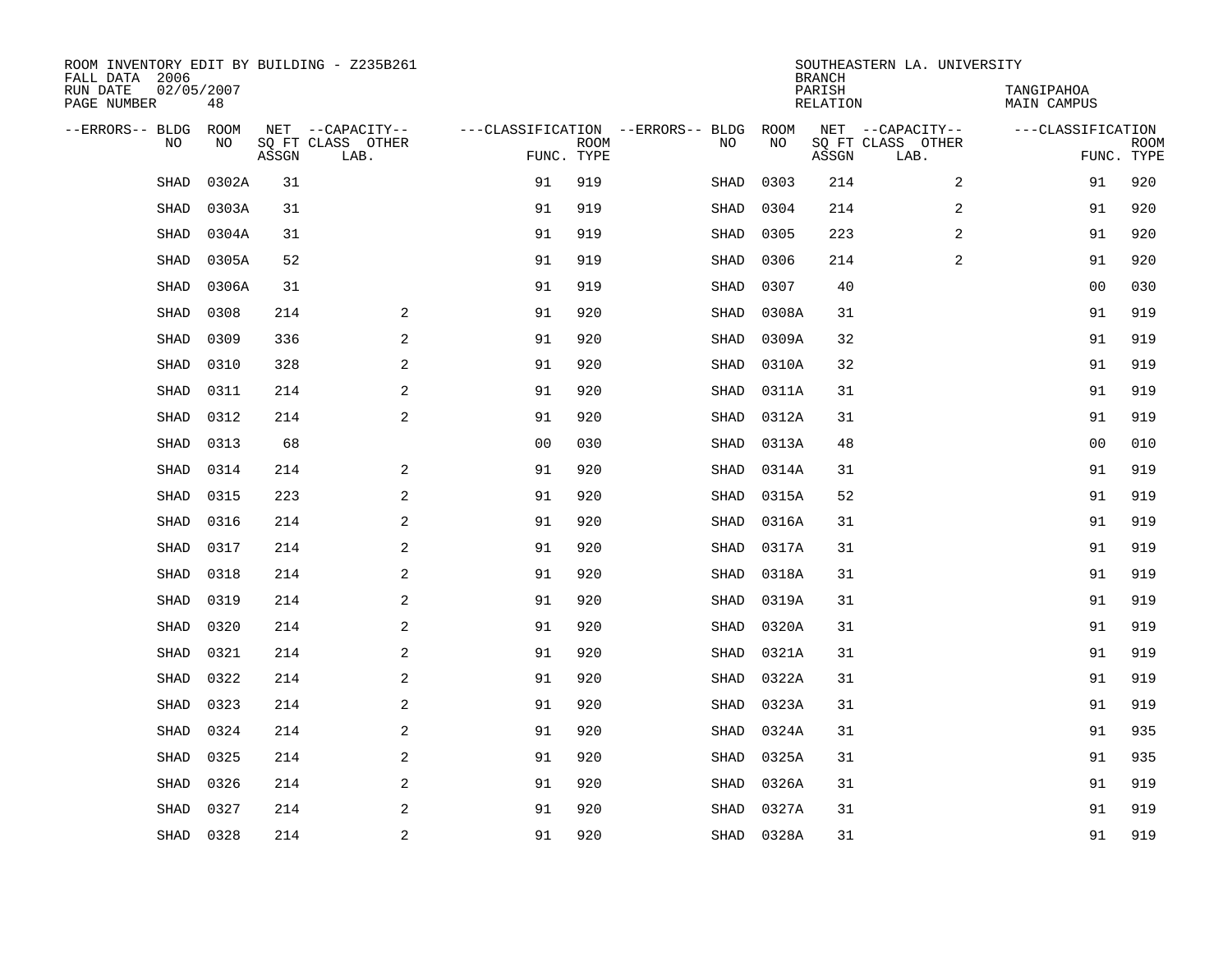| ROOM INVENTORY EDIT BY BUILDING - Z235B261<br>FALL DATA 2006 |                  |       |                           |                                   |             |             |            | <b>BRANCH</b>             | SOUTHEASTERN LA. UNIVERSITY |                                  |                           |
|--------------------------------------------------------------|------------------|-------|---------------------------|-----------------------------------|-------------|-------------|------------|---------------------------|-----------------------------|----------------------------------|---------------------------|
| RUN DATE<br>PAGE NUMBER                                      | 02/05/2007<br>49 |       |                           |                                   |             |             |            | PARISH<br><b>RELATION</b> |                             | TANGIPAHOA<br><b>MAIN CAMPUS</b> |                           |
| --ERRORS-- BLDG                                              | ROOM             |       | NET --CAPACITY--          | ---CLASSIFICATION --ERRORS-- BLDG |             |             | ROOM       |                           | NET --CAPACITY--            | ---CLASSIFICATION                |                           |
| NO                                                           | NO               | ASSGN | SQ FT CLASS OTHER<br>LAB. | FUNC. TYPE                        | <b>ROOM</b> | NO          | NO         | ASSGN                     | SQ FT CLASS OTHER<br>LAB.   |                                  | <b>ROOM</b><br>FUNC. TYPE |
| SHAD                                                         | 0329             | 214   | 2                         | 91                                | 920         | SHAD        | 0329A      | 31                        |                             | 91                               | 919                       |
| SHAD                                                         | 0330             | 214   | 2                         | 91                                | 920         | SHAD        | 0330A      | 31                        |                             | 91                               | 919                       |
| SHAD                                                         | 0400             | 214   | 2                         | 91                                | 920         | SHAD        | 0400A      | 31                        |                             | 91                               | 919                       |
| <b>SHAD</b>                                                  | 0401             | 214   | $\overline{a}$            | 91                                | 920         | SHAD        | 0401A      | 31                        |                             | 91                               | 919                       |
| <b>SHAD</b>                                                  | 0402             | 214   | 2                         | 91                                | 920         | SHAD        | 0402A      | 214                       |                             | 91                               | 919                       |
| SHAD                                                         | 0403             | 214   | 2                         | 91                                | 920         | SHAD        | 0403A      | 31                        |                             | 91                               | 919                       |
| SHAD                                                         | 0404             | 214   | $\overline{a}$            | 91                                | 920         | SHAD        | 0404A      | 31                        |                             | 91                               | 919                       |
| <b>SHAD</b>                                                  | 0405             | 223   | 2                         | 91                                | 920         | SHAD        | 0405A      | 52                        |                             | 91                               | 919                       |
| <b>SHAD</b>                                                  | 0406             | 214   | 2                         | 91                                | 920         | SHAD        | 0406A      | 31                        |                             | 91                               | 919                       |
| <b>SHAD</b>                                                  | 0407             | 137   |                           | 91                                | 935         | SHAD        | 0407A      | 52                        |                             | 0 <sub>0</sub>                   | 030                       |
| <b>SHAD</b>                                                  | 0407B            | 238   |                           | 0 <sub>0</sub>                    | 030         | SHAD        | 0407C      | 68                        |                             | 0 <sub>0</sub>                   | 030                       |
| <b>SHAD</b>                                                  | 0407D            | 45    |                           | 0 <sub>0</sub>                    | 010         | SHAD        | 0408       | 214                       | 2                           | 91                               | 920                       |
| SHAD                                                         | 0408A            | 31    |                           | 91                                | 919         | SHAD        | 0409       | 373                       |                             | 91                               | 680                       |
| SHAD                                                         | 0410             | 214   | $\mathbf{2}$              | 91                                | 920         | SHAD        | 0410A      | 31                        |                             | 91                               | 919                       |
| SHAD                                                         | 0411             | 214   | 2                         | 91                                | 920         | SHAD        | 0411A      | 31                        |                             | 91                               | 919                       |
| SHAD                                                         | 0412             | 214   | 2                         | 91                                | 920         | SHAD        | 0412A      | 31                        |                             | 91                               | 919                       |
| <b>SHAD</b>                                                  | 0413             | 223   | 2                         | 91                                | 920         | SHAD        | 0413A      | 52                        |                             | 91                               | 919                       |
| <b>SHAD</b>                                                  | 0414             | 214   | 2                         | 91                                | 920         | SHAD        | 0414A      | 31                        |                             | 91                               | 919                       |
| <b>SHAD</b>                                                  | 0415             | 214   | 2                         | 91                                | 920         | SHAD        | 0415A      | 31                        |                             | 91                               | 919                       |
| SHAD                                                         | 0416             | 214   | 2                         | 91                                | 920         | SHAD        | 0416A      | 31                        |                             | 91                               | 919                       |
| <b>SHAD</b>                                                  | 0417             | 214   | 2                         | 91                                | 920         | SHAD        | 0417A      | 31                        |                             | 91                               | 919                       |
| <b>SHAD</b>                                                  | 0418             | 214   | 2                         | 91                                | 920         | <b>SHAD</b> | 0418A      | 31                        |                             | 91                               | 919                       |
| <b>SHAD</b>                                                  | 0419             | 214   | 2                         | 91                                | 920         | SHAD        | 0419A      | 31                        |                             | 91                               | 919                       |
| <b>SHAD</b>                                                  | 0420             | 214   | 2                         | 91                                | 920         | SHAD        | 0420A      | 31                        |                             | 91                               | 919                       |
| SHAD                                                         | 0421             | 214   | 2                         | 91                                | 920         | SHAD        | 0421A      | 31                        |                             | 91                               | 919                       |
|                                                              | SHAD 0422        | 214   | $\overline{c}$            | 91                                | 920         |             | SHAD 0422A | 31                        |                             | 91                               | 935                       |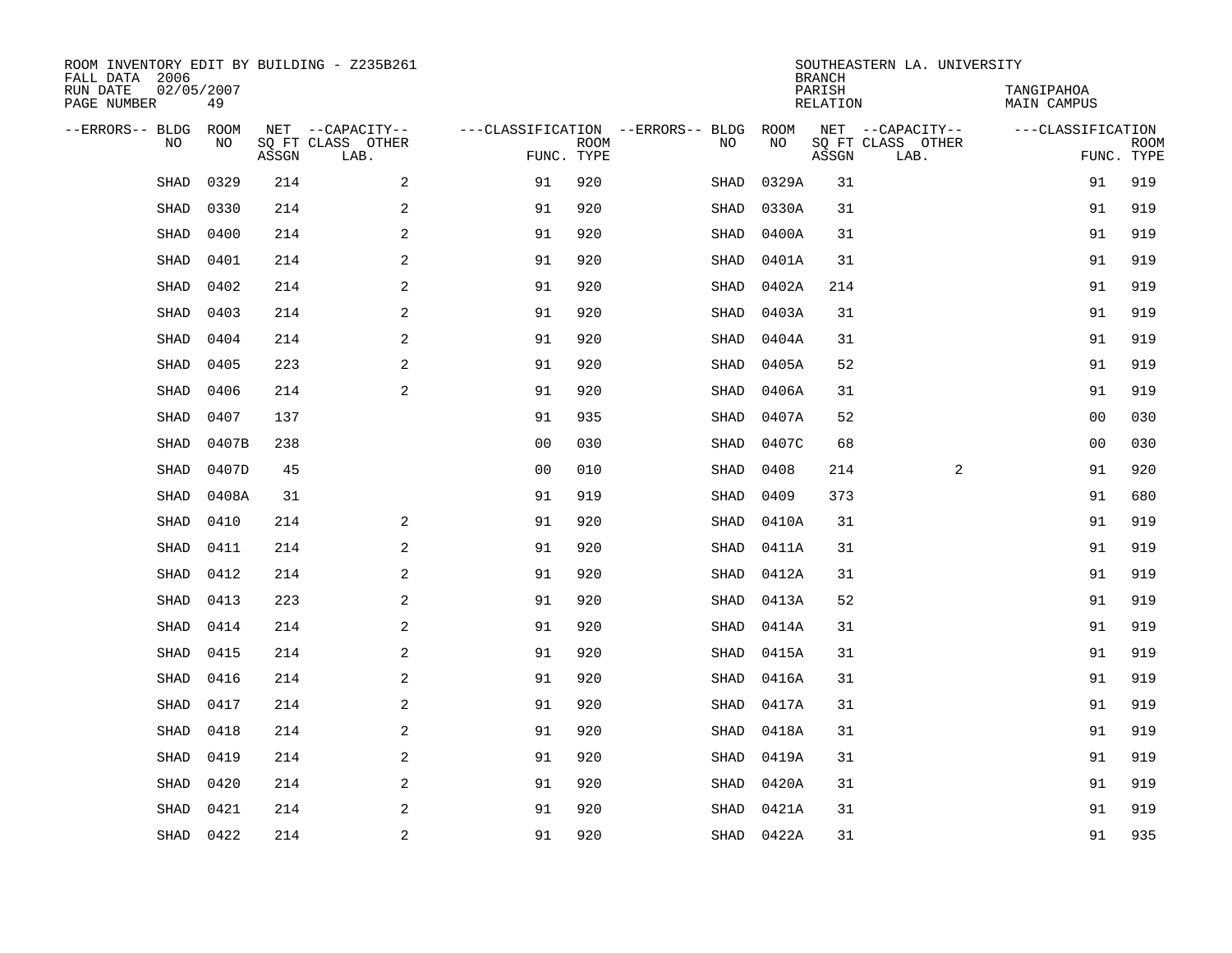| ROOM INVENTORY EDIT BY BUILDING - Z235B261<br>FALL DATA 2006 |                  |       |                           |                                   |             |             |            | <b>BRANCH</b>                                          | SOUTHEASTERN LA. UNIVERSITY                                            |                                  |                           |
|--------------------------------------------------------------|------------------|-------|---------------------------|-----------------------------------|-------------|-------------|------------|--------------------------------------------------------|------------------------------------------------------------------------|----------------------------------|---------------------------|
| RUN DATE<br>PAGE NUMBER                                      | 02/05/2007<br>50 |       |                           |                                   |             |             |            | PARISH<br><b>RELATION</b>                              |                                                                        | TANGIPAHOA<br><b>MAIN CAMPUS</b> |                           |
| --ERRORS-- BLDG                                              | ROOM             |       | NET --CAPACITY--          | ---CLASSIFICATION --ERRORS-- BLDG |             |             | ROOM       |                                                        | NET --CAPACITY--                                                       | ---CLASSIFICATION                |                           |
| N <sub>O</sub>                                               | NO.              | ASSGN | SO FT CLASS OTHER<br>LAB. | FUNC. TYPE                        | <b>ROOM</b> | NO.         | NO         | ASSGN                                                  | SQ FT CLASS OTHER<br>LAB.                                              |                                  | <b>ROOM</b><br>FUNC. TYPE |
| <b>SHAD</b>                                                  | 0423             | 214   | 2                         | 91                                | 920         | SHAD        | 0423A      | 214                                                    |                                                                        | 91                               | 935                       |
| SHAD                                                         | 0424             | 214   | 2                         | 91                                | 920         | SHAD        | 0424A      | 31                                                     |                                                                        | 91                               | 919                       |
| SHAD                                                         | 0425             | 214   | 2                         | 91                                | 920         | SHAD        | 0425A      | 31                                                     |                                                                        | 91                               | 919                       |
| SHAD                                                         | 0426             | 214   | 2                         | 91                                | 920         | SHAD        | 0426A      | 31                                                     |                                                                        | 91                               | 919                       |
| SHAD                                                         | 0427             | 214   | $\overline{a}$            | 91                                | 920         | SHAD        | 0427A      | 31                                                     |                                                                        | 91                               | 919                       |
| SHAD                                                         | 0428             | 214   | $\mathbf{2}$              | 91                                | 920         |             | SHAD 0428A | 31<br>TOTAL NUMBER CLASSROOMS<br>TOTAL NUMBER LABS 210 | TOTAL NET ASSIGN SQ. FT. IN ROOM FILE<br>TOTAL NUMBER SPECIAL LABS 220 | 91<br>28,885                     | 919                       |
| <b>SLBC</b>                                                  | 0101A            | 47    |                           | 0 <sub>0</sub>                    | 030         | SLBC        | 0102       | 1435                                                   |                                                                        | 0 <sub>0</sub>                   | 020                       |
| <b>SLBC</b>                                                  | 0102A            | 125   | $\mathbf{1}$              | 10                                | 315         | <b>SLBC</b> | 0103       | 217                                                    | 2                                                                      | 10                               | 350                       |
| <b>SLBC</b>                                                  | 0104             | 144   | $\mathbf{1}$              | 10                                | 310         | <b>SLBC</b> | 0105       | 215                                                    | 2                                                                      | 10                               | 310                       |
| SLBC                                                         | 0106             | 151   | $\mathbf{1}$              | 10                                | 310         | SLBC        | 0107       | 132                                                    | $\mathbf{1}$                                                           | 10                               | 310                       |
| <b>SLBC</b>                                                  | 0108             | 130   | $\mathbf 1$               | 10                                | 310         | <b>SLBC</b> | 0109       | 130                                                    | $\mathbf{1}$                                                           | 10                               | 310                       |
| SLBC                                                         | 0110             | 132   | $\mathbf{1}$              | 10                                | 310         | SLBC        | 0111       | 154                                                    | $\mathbf{1}$                                                           | 10                               | 310                       |
| SLBC                                                         | 0112             | 22    |                           | 0 <sub>0</sub>                    | 010         | SLBC        | 0113       | 148                                                    |                                                                        | 00                               | 020                       |
| <b>SLBC</b>                                                  | 0114             | 32    |                           | 0 <sub>0</sub>                    | 030         | <b>SLBC</b> | 0115       | 50                                                     |                                                                        | 00                               | 030                       |
| <b>SLBC</b>                                                  | 0116             | 121   | $\mathbf{1}$              | 10                                | 310         | <b>SLBC</b> | 0116A      | 272                                                    | 2                                                                      | 10                               | 310                       |
| SLBC                                                         | 0116B            | 228   | 2                         | 10                                | 350         | SLBC        | 0116C      | 10                                                     |                                                                        | 10                               | 315                       |
| SLBC                                                         | 0117             | 131   | $\mathbf{1}$              | 10                                | 350         | SLBC        | 0118       | 92                                                     |                                                                        | 0 <sub>0</sub>                   | 020                       |
| SLBC                                                         | 0119             | 31    |                           | 0 <sub>0</sub>                    | 010         | SLBC        | 0126       | 126                                                    |                                                                        | 10                               | 650                       |
| <b>SLBC</b>                                                  | 0127             | 108   |                           | 0 <sub>0</sub>                    | 030         | SLBC        | 0128       | 107                                                    |                                                                        | 0 <sub>0</sub>                   | 030                       |
| <b>SLBC</b>                                                  | 0129             | 197   | 2                         | 10                                | 310         | SLBC        | 0130       | 101                                                    | $\mathbf{1}$                                                           | 10                               | 310                       |
| SLBC                                                         | 0131             | 222   | 2                         | 10                                | 310         | SLBC 0132   |            | 180                                                    | 2                                                                      | 10                               | 310                       |
| <b>SLBC</b>                                                  | 0133             | 124   | $\mathbf 1$               | 10                                | 310         | SLBC 0134   |            | 376                                                    | 3                                                                      | 10                               | 310                       |
| SLBC                                                         | 0135             | 159   | $\mathbf{1}$              | 10                                | 310         | SLBC        | 0136       | 198                                                    | $\overline{2}$                                                         | 10                               | 310                       |
|                                                              | SLBC 0137        | 23    |                           | 00                                | 030         | SLBC 0138   |            | 154                                                    |                                                                        | 0 <sub>0</sub>                   | 020                       |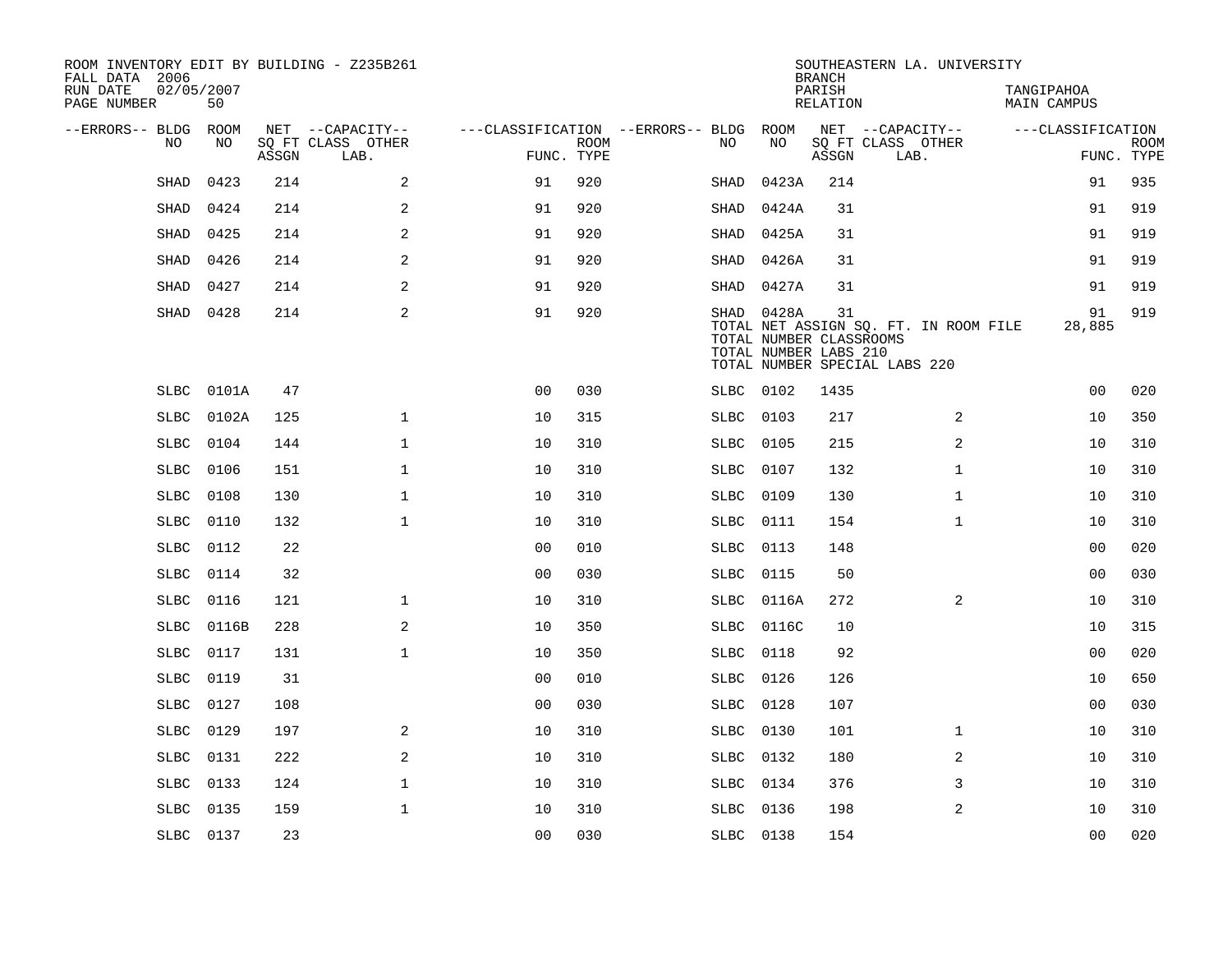| ROOM INVENTORY EDIT BY BUILDING - Z235B261<br>FALL DATA 2006 |                  |       |                           |                |             |                                   |            |            | <b>BRANCH</b>                                    | SOUTHEASTERN LA. UNIVERSITY                                            |                                  |             |
|--------------------------------------------------------------|------------------|-------|---------------------------|----------------|-------------|-----------------------------------|------------|------------|--------------------------------------------------|------------------------------------------------------------------------|----------------------------------|-------------|
| RUN DATE<br>PAGE NUMBER                                      | 02/05/2007<br>51 |       |                           |                |             |                                   |            |            | PARISH<br><b>RELATION</b>                        |                                                                        | TANGIPAHOA<br><b>MAIN CAMPUS</b> |             |
| --ERRORS-- BLDG ROOM                                         |                  |       | NET --CAPACITY--          |                |             | ---CLASSIFICATION --ERRORS-- BLDG |            | ROOM       |                                                  | NET --CAPACITY--                                                       | ---CLASSIFICATION                |             |
| NO                                                           | NO               | ASSGN | SQ FT CLASS OTHER<br>LAB. | FUNC. TYPE     | <b>ROOM</b> | NO                                |            | NO         | ASSGN                                            | SQ FT CLASS OTHER<br>LAB.                                              | FUNC. TYPE                       | <b>ROOM</b> |
| <b>SLBC</b>                                                  | 0139             | 65    |                           | 0 <sub>0</sub> | 030         | SLBC                              |            | 0140A      | 86                                               |                                                                        | 10                               | 315         |
| <b>SLBC</b>                                                  | 0201             | 232   | $\mathbf{1}$              | 10             | 310         | SLBC                              |            | 0202       | 47                                               |                                                                        | 00                               | 030         |
| SLBC                                                         | 0204             | 157   |                           | 0 <sub>0</sub> | 020         | SLBC                              |            | 0205       | 158                                              | $\mathbf{1}$                                                           | 10                               | 310         |
| <b>SLBC</b>                                                  | 0207             | 149   |                           | 10             | 710         | SLBC                              |            | 0208       | 1346                                             |                                                                        | 10                               | 680         |
| <b>SLBC</b>                                                  | 0208A            | 63    |                           | 10             | 685         | SLBC                              |            | 0208B      | 99                                               |                                                                        | 10                               | 685         |
| <b>SLBC</b>                                                  | 0209             | 255   | $\mathbf 1$               | 10             | 310         | <b>SLBC</b>                       |            | 0210       | 163                                              | $\mathbf{1}$                                                           | 10                               | 310         |
| <b>SLBC</b>                                                  | 0211             | 203   | $\mathbf{1}$              | 10             | 310         | <b>SLBC</b>                       |            | 0212       | 203                                              | $\mathbf{1}$                                                           | 10                               | 310         |
| <b>SLBC</b>                                                  | 0213             | 210   | $\mathbf{1}$              | 10             | 310         | SLBC                              |            | 0214       | 57                                               | $\mathbf{1}$                                                           | 10                               | 310         |
| <b>SLBC</b>                                                  | 0216             | 42    |                           | 0 <sub>0</sub> | 010         | SLBC                              |            | 0218       | 23                                               |                                                                        | 0 <sub>0</sub>                   | 030         |
| <b>SLBC</b>                                                  | 0219             | 167   | $\mathbf{1}$              | 10             | 310         | SLBC                              |            | 0220       | 153                                              |                                                                        | 00                               | 030         |
| <b>SLBC</b>                                                  | 0231             | 132   |                           | 0 <sub>0</sub> | 030         | <b>SLBC</b>                       |            | 0232       | 133                                              |                                                                        | 0 <sub>0</sub>                   | 030         |
| <b>SLBC</b>                                                  | 0234             | 163   | $\mathbf 1$               | 10             | 310         | SLBC                              |            | 0235       | 117                                              | $\mathbf{1}$                                                           | 10                               | 310         |
| <b>SLBC</b>                                                  | 0236             | 175   | $\mathbf{1}$              | 10             | 310         | <b>SLBC</b>                       |            | 0237       | 119                                              | $\mathbf{1}$                                                           | 10                               | 310         |
| <b>SLBC</b>                                                  | 0238             | 184   | $\mathbf 1$               | 10             | 310         | <b>SLBC</b>                       |            | 0239       | 122                                              | $\mathbf{1}$                                                           | 10                               | 310         |
| <b>SLBC</b>                                                  | 0240             | 168   | $\mathbf{1}$              | 10             | 310         | SLBC                              |            | 0241       | 127                                              | $\mathbf{1}$                                                           | 10                               | 310         |
| SLBC                                                         | 0242             | 185   | $\mathbf{1}$              | 10             | 310         |                                   | SLBC 0243  |            | 122                                              | $\mathbf{1}$                                                           | 10                               | 310         |
| SLBC                                                         | 0245             | 69    |                           | 0 <sub>0</sub> | 030         | SLBC                              |            | 0246       | 186                                              | $\mathbf{1}$                                                           | 10                               | 310         |
|                                                              | SLBC 0247        | 24    |                           | 0 <sub>0</sub> | 030         |                                   | SLBC 0248  |            | 153                                              |                                                                        | 00                               | 020         |
|                                                              | SLBC C0100       | 476   |                           | 0 <sub>0</sub> | 020         |                                   | SLBC C0101 |            | 464                                              |                                                                        | 00                               | 020         |
|                                                              | SLBC C0102       | 51    |                           | 0 <sub>0</sub> | 020         |                                   | SLBC C0103 |            | 50                                               |                                                                        | 00                               | 020         |
|                                                              | SLBC C0200       | 248   |                           | 0 <sub>0</sub> | 020         |                                   | SLBC C0201 |            | 499                                              |                                                                        | 0 <sub>0</sub>                   | 020         |
|                                                              | SLBC C0202       | 696   |                           | 0 <sub>0</sub> | 020         |                                   |            |            | TOTAL NUMBER CLASSROOMS<br>TOTAL NUMBER LABS 210 | TOTAL NET ASSIGN SQ. FT. IN ROOM FILE<br>TOTAL NUMBER SPECIAL LABS 220 | 9,034                            |             |
|                                                              | SO01 0101        | 426   |                           | 91             | 935         |                                   |            | SO01 0101A | 129                                              | $\mathbf{1}$                                                           | 91                               | 910         |
|                                                              | SO01 0101B       | 140   | $\mathbf 1$               | 91             | 910         |                                   |            | SO01 0101C | 140                                              | $\mathbf{1}$                                                           | 91                               | 910         |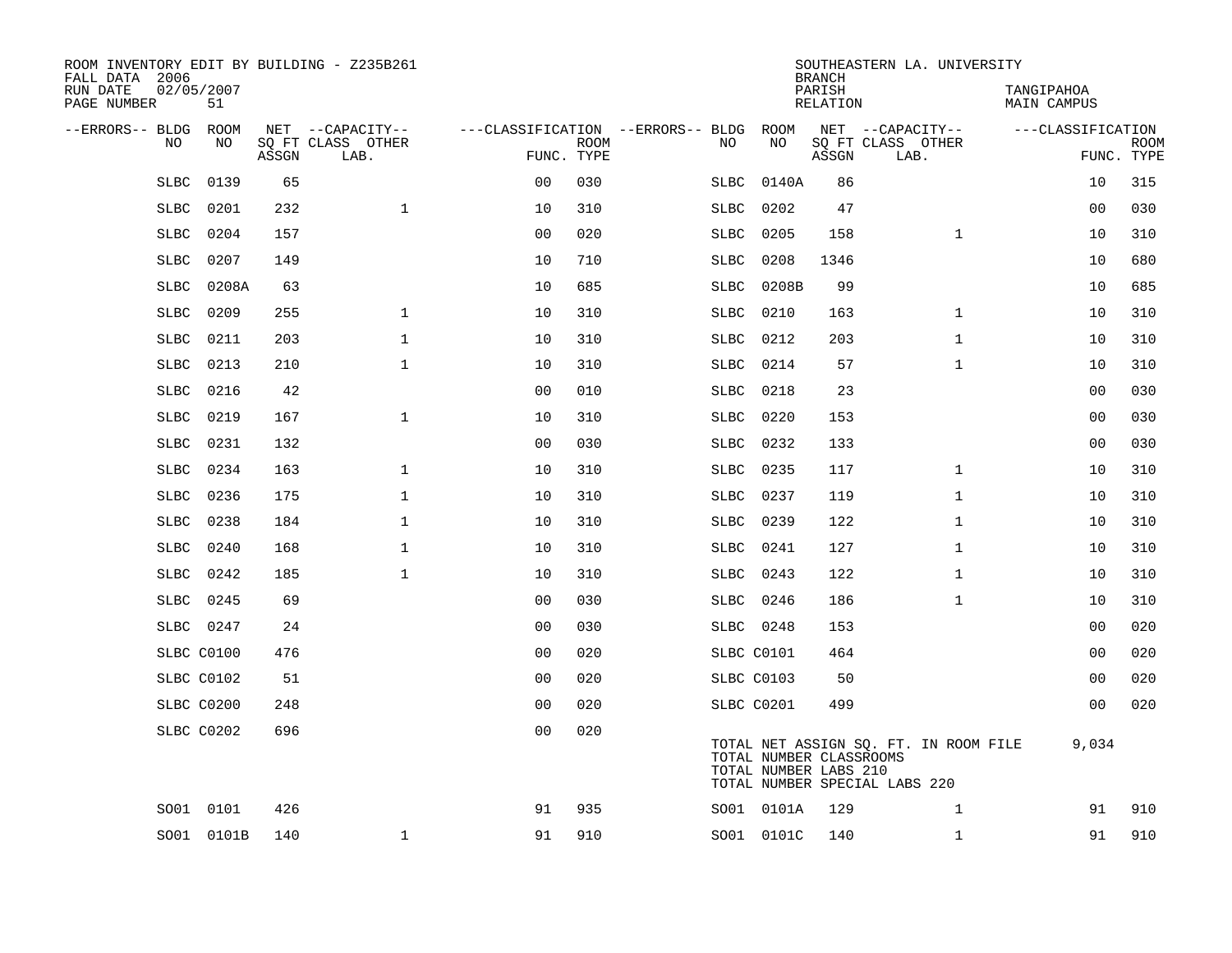| FALL DATA 2006<br>RUN DATE<br>PAGE NUMBER | 02/05/2007 | 52          |       | ROOM INVENTORY EDIT BY BUILDING - Z235B261    |                                                 |             |      |            | <b>BRANCH</b><br>PARISH<br>RELATION | SOUTHEASTERN LA. UNIVERSITY                   | TANGIPAHOA<br><b>MAIN CAMPUS</b> |                           |
|-------------------------------------------|------------|-------------|-------|-----------------------------------------------|-------------------------------------------------|-------------|------|------------|-------------------------------------|-----------------------------------------------|----------------------------------|---------------------------|
| --ERRORS-- BLDG                           | <b>NO</b>  | ROOM<br>NO. | ASSGN | NET --CAPACITY--<br>SO FT CLASS OTHER<br>LAB. | ---CLASSIFICATION --ERRORS-- BLDG<br>FUNC. TYPE | <b>ROOM</b> | NO   | ROOM<br>NO | ASSGN                               | NET --CAPACITY--<br>SQ FT CLASS OTHER<br>LAB. | ---CLASSIFICATION                | <b>ROOM</b><br>FUNC. TYPE |
|                                           | SO01       | 0101D       | 129   | $\mathbf{1}$                                  | 91                                              | 910         | SO01 | 0102       | 426                                 |                                               | 91                               | 935                       |
|                                           | SO01       | 0102A       | 129   | $\mathbf 1$                                   | 91                                              | 910         |      | SO01 0102B | 140                                 | $\mathbf{1}$                                  | 91                               | 910                       |
|                                           | SO01       | 0102C       | 140   | $\mathbf 1$                                   | 91                                              | 910         | SO01 | 0102D      | 129                                 | $\mathbf{1}$                                  | 91                               | 910                       |
|                                           | SO01       | 0103        | 426   |                                               | 91                                              | 935         |      | SO01 0103A | 129                                 | $\mathbf{1}$                                  | 91                               | 910                       |
|                                           | SO01       | 0103B       | 140   | $\mathbf{1}$                                  | 91                                              | 910         |      | SO01 0103C | 140                                 | $\mathbf{1}$                                  | 91                               | 910                       |
|                                           | SO01       | 0103D       | 129   | $\mathbf{1}$                                  | 91                                              | 910         |      | SO01 0104  | 426                                 |                                               | 91                               | 935                       |
|                                           | SO01       | 0104A       | 129   | $\mathbf{1}$                                  | 91                                              | 910         |      | SO01 0104B | 140                                 | $\mathbf{1}$                                  | 91                               | 910                       |
|                                           | SO01       | 0104C       | 140   | $\mathbf{1}$                                  | 91                                              | 910         |      | SO01 0104D | 129                                 | $\mathbf{1}$                                  | 91                               | 910                       |
|                                           | SO01       | 0201        | 426   |                                               | 91                                              | 935         | SO01 | 0201A      | 129                                 | $\mathbf{1}$                                  | 91                               | 910                       |
|                                           | SO01       | 0201B       | 140   | $\mathbf 1$                                   | 91                                              | 910         |      | SO01 0201C | 140                                 | $\mathbf{1}$                                  | 91                               | 910                       |
|                                           | SO01       | 0201D       | 129   | $\mathbf 1$                                   | 91                                              | 910         | SO01 | 0202       | 426                                 |                                               | 91                               | 935                       |
|                                           | SO01       | 0202A       | 129   | $\mathbf 1$                                   | 91                                              | 910         |      | SO01 0202B | 140                                 | $\mathbf{1}$                                  | 91                               | 910                       |
|                                           | SO01       | 0202C       | 140   | $\mathbf 1$                                   | 91                                              | 910         | SO01 | 0202D      | 129                                 | $\mathbf{1}$                                  | 91                               | 910                       |
|                                           | SO01       | 0203        | 426   |                                               | 91                                              | 935         | SO01 | 0203A      | 129                                 | $\mathbf{1}$                                  | 91                               | 910                       |
|                                           | SO01       | 0203B       | 140   | $\mathbf 1$                                   | 91                                              | 910         | SO01 | 0203C      | 140                                 | $\mathbf{1}$                                  | 91                               | 910                       |
|                                           | SO01       | 0203D       | 129   | $\mathbf 1$                                   | 91                                              | 910         |      | SO01 0204  | 426                                 |                                               | 91                               | 935                       |
|                                           | SO01       | 0204A       | 129   | $\mathbf 1$                                   | 91                                              | 910         | SO01 | 0204B      | 140                                 | $\mathbf{1}$                                  | 91                               | 910                       |
|                                           | SO01       | 0204C       | 140   | $\mathbf 1$                                   | 91                                              | 910         |      | SO01 0204D | 129                                 | $\mathbf{1}$                                  | 91                               | 910                       |
|                                           | SO01       | 0301        | 426   |                                               | 91                                              | 935         |      | SO01 0301A | 129                                 | $\mathbf{1}$                                  | 91                               | 910                       |
|                                           | SO01       | 0301B       | 140   | $\mathbf{1}$                                  | 91                                              | 910         |      | SO01 0301C | 140                                 | $\mathbf{1}$                                  | 91                               | 910                       |
|                                           | SO01       | 0301D       | 129   | $\mathbf{1}$                                  | 91                                              | 910         |      | SO01 0302  | 426                                 |                                               | 91                               | 935                       |
|                                           | SO01       | 0302A       | 129   | $\mathbf{1}$                                  | 91                                              | 910         |      | SO01 0302B | 140                                 | $\mathbf{1}$                                  | 91                               | 910                       |
|                                           | SO01       | 0302C       | 140   | $\mathbf{1}$                                  | 91                                              | 910         |      | SO01 0302D | 129                                 | $\mathbf{1}$                                  | 91                               | 910                       |
|                                           | SO01       | 0303        | 426   |                                               | 91                                              | 935         |      | SO01 0303A | 129                                 | $\mathbf{1}$                                  | 91                               | 910                       |
|                                           | SO01       | 0303B       | 140   | $\mathbf 1$                                   | 91                                              | 910         |      | SO01 0303C | 140                                 | $\mathbf{1}$                                  | 91                               | 910                       |
|                                           |            | SO01 0303D  | 129   | $\mathbf 1$                                   | 91                                              | 910         |      | SO01 0304  | 426                                 |                                               | 91                               | 935                       |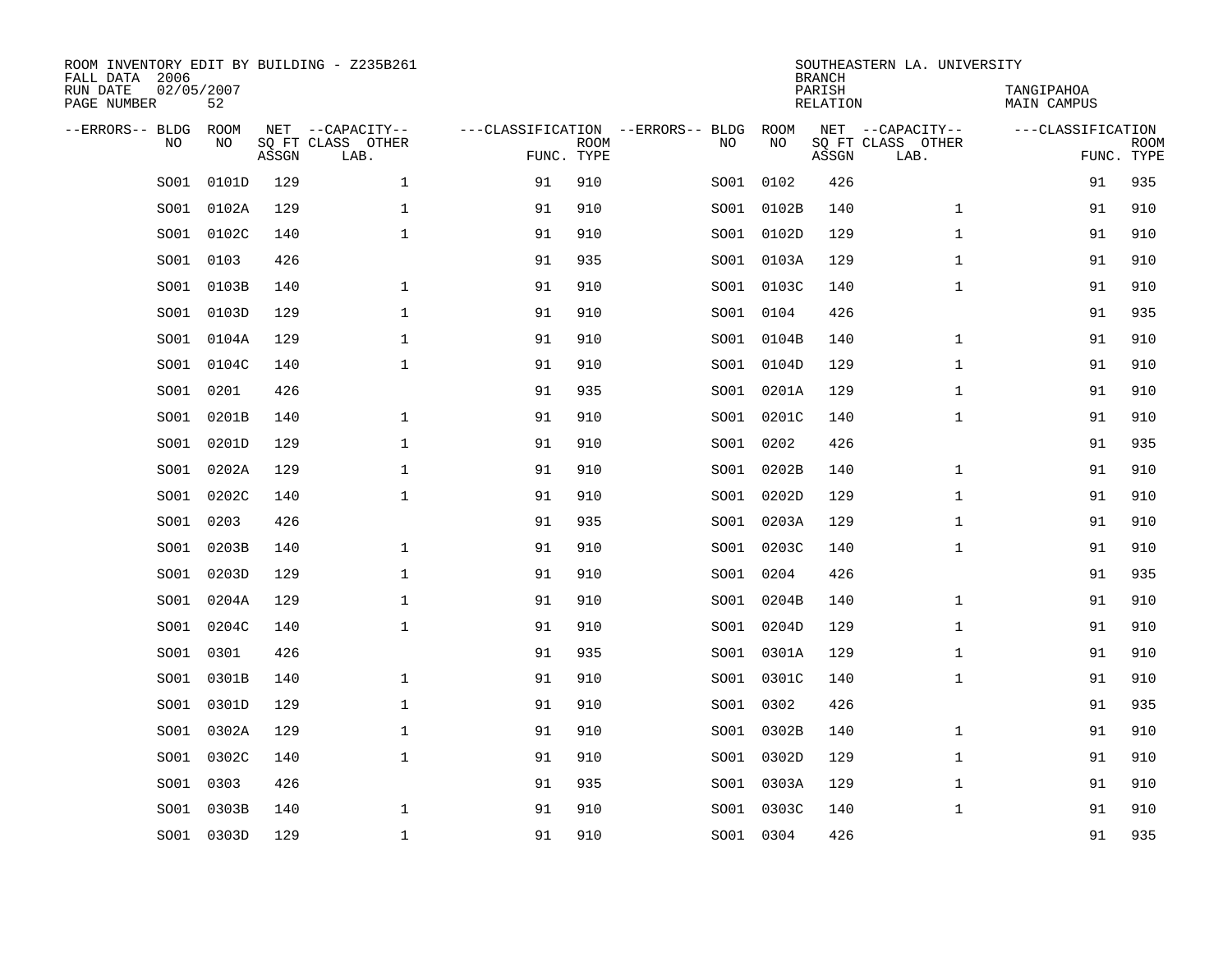| ROOM INVENTORY EDIT BY BUILDING - Z235B261<br>FALL DATA 2006<br>RUN DATE<br>PAGE NUMBER | 02/05/2007<br>53 |       |                                               |                                        |                           |      |                                                                | <b>BRANCH</b><br>PARISH<br><b>RELATION</b> | SOUTHEASTERN LA. UNIVERSITY                                                            | TANGIPAHOA<br><b>MAIN CAMPUS</b> |                           |
|-----------------------------------------------------------------------------------------|------------------|-------|-----------------------------------------------|----------------------------------------|---------------------------|------|----------------------------------------------------------------|--------------------------------------------|----------------------------------------------------------------------------------------|----------------------------------|---------------------------|
| --ERRORS-- BLDG ROOM<br>NO                                                              | NO               | ASSGN | NET --CAPACITY--<br>SQ FT CLASS OTHER<br>LAB. | ---CLASSIFICATION --ERRORS-- BLDG ROOM | <b>ROOM</b><br>FUNC. TYPE | NO   | NO                                                             | ASSGN                                      | NET --CAPACITY--<br>SQ FT CLASS OTHER<br>LAB.                                          | ---CLASSIFICATION                | <b>ROOM</b><br>FUNC. TYPE |
| SO01                                                                                    | 0304A            | 129   | $\mathbf 1$                                   | 91                                     | 910                       |      | SO01 0304B                                                     | 140                                        | $\mathbf{1}$                                                                           | 91                               | 910                       |
|                                                                                         | SO01 0304C       | 140   | $\mathbf{1}$                                  | 91                                     | 910                       |      | SO01 0304D<br>TOTAL NUMBER CLASSROOMS<br>TOTAL NUMBER LABS 210 | 129                                        | $\mathbf{1}$<br>TOTAL NET ASSIGN SQ. FT. IN ROOM FILE<br>TOTAL NUMBER SPECIAL LABS 220 | 91<br>11,568                     | 910                       |
| SO02                                                                                    | 0105             | 426   |                                               | 91                                     | 935                       |      | SO02 0105A                                                     | 149                                        | $\mathbf{1}$                                                                           | 91                               | 910                       |
| SO02                                                                                    | 0105B            | 140   | $\mathbf{1}$                                  | 91                                     | 910                       |      | SO02 0105C                                                     | 140                                        | $\mathbf{1}$                                                                           | 91                               | 910                       |
| SO02                                                                                    | 0105D            | 129   | $\mathbf{1}$                                  | 91                                     | 910                       |      | SO02 0106                                                      | 426                                        |                                                                                        | 91                               | 935                       |
| SO02                                                                                    | 0106A            | 129   | $\mathbf{1}$                                  | 91                                     | 910                       |      | SO02 0106B                                                     | 140                                        | $\mathbf{1}$                                                                           | 91                               | 910                       |
| SO02                                                                                    | 0106C            | 140   | $\mathbf 1$                                   | 91                                     | 910                       | SO02 | 0106D                                                          | 129                                        | $\mathbf{1}$                                                                           | 91                               | 910                       |
| SO02                                                                                    | 0107             | 426   |                                               | 91                                     | 935                       |      | SO02 0107A                                                     | 129                                        | $\mathbf{1}$                                                                           | 91                               | 910                       |
| SO02                                                                                    | 0107B            | 140   | $\mathbf{1}$                                  | 91                                     | 910                       | SO02 | 0107C                                                          | 140                                        | $\mathbf{1}$                                                                           | 91                               | 910                       |
| SO02                                                                                    | 0107D            | 129   | $\mathbf{1}$                                  | 91                                     | 910                       |      | SO02 0108                                                      | 426                                        |                                                                                        | 91                               | 935                       |
| SO02                                                                                    | 0108A            | 129   | $\mathbf 1$                                   | 91                                     | 910                       | SO02 | 0108B                                                          | 140                                        | $\mathbf{1}$                                                                           | 91                               | 910                       |
| SO02                                                                                    | 0108C            | 140   | $\mathbf 1$                                   | 91                                     | 910                       | SO02 | 0108D                                                          | 129                                        | $\mathbf{1}$                                                                           | 91                               | 910                       |
| SO02                                                                                    | 0205             | 426   |                                               | 91                                     | 935                       | SO02 | 0205A                                                          | 129                                        | $\mathbf{1}$                                                                           | 91                               | 910                       |
| SO02                                                                                    | 0205B            | 140   | $\mathbf{1}$                                  | 91                                     | 910                       |      | SO02 0205C                                                     | 140                                        | $\mathbf{1}$                                                                           | 91                               | 910                       |
| SO02                                                                                    | 0205D            | 129   | $\mathbf{1}$                                  | 91                                     | 910                       | SO02 | 0206                                                           | 426                                        |                                                                                        | 91                               | 935                       |
| SO02                                                                                    | 0206A            | 129   | $\mathbf{1}$                                  | 91                                     | 910                       | SO02 | 0206B                                                          | 140                                        | $\mathbf{1}$                                                                           | 91                               | 910                       |
| SO02                                                                                    | 0206C            | 140   | $\mathbf{1}$                                  | 91                                     | 910                       | SO02 | 0206D                                                          | 129                                        | $\mathbf{1}$                                                                           | 91                               | 910                       |
| SO02                                                                                    | 0207             | 426   |                                               | 91                                     | 935                       |      | SO02 0207A                                                     | 129                                        | $\mathbf{1}$                                                                           | 91                               | 910                       |
| SO02                                                                                    | 0207B            | 104   | $\mathbf 1$                                   | 91                                     | 910                       |      | SO02 0207C                                                     | 140                                        | $\mathbf{1}$                                                                           | 91                               | 910                       |
| SO02                                                                                    | 0207D            | 129   | $\mathbf 1$                                   | 91                                     | 910                       | SO02 | 0208                                                           | 426                                        |                                                                                        | 91                               | 935                       |
| SO02                                                                                    | 0208A            | 129   | $\mathbf{1}$                                  | 91                                     | 910                       | SO02 | 0208B                                                          | 140                                        | $\mathbf{1}$                                                                           | 91                               | 910                       |
| SO02                                                                                    | 0208C            | 140   | $\mathbf{1}$                                  | 91                                     | 910                       |      | SO02 0208D                                                     | 129                                        | $\mathbf{1}$                                                                           | 91                               | 910                       |
| SO02                                                                                    | 0305             | 426   |                                               | 91                                     | 935                       | SO02 | 0305A                                                          | 129                                        | $\mathbf{1}$                                                                           | 91                               | 910                       |
|                                                                                         | SO02 0305B       | 140   | $\mathbf{1}$                                  | 91                                     | 910                       |      | SO02 0305C                                                     | 140                                        | $\mathbf{1}$                                                                           | 91                               | 910                       |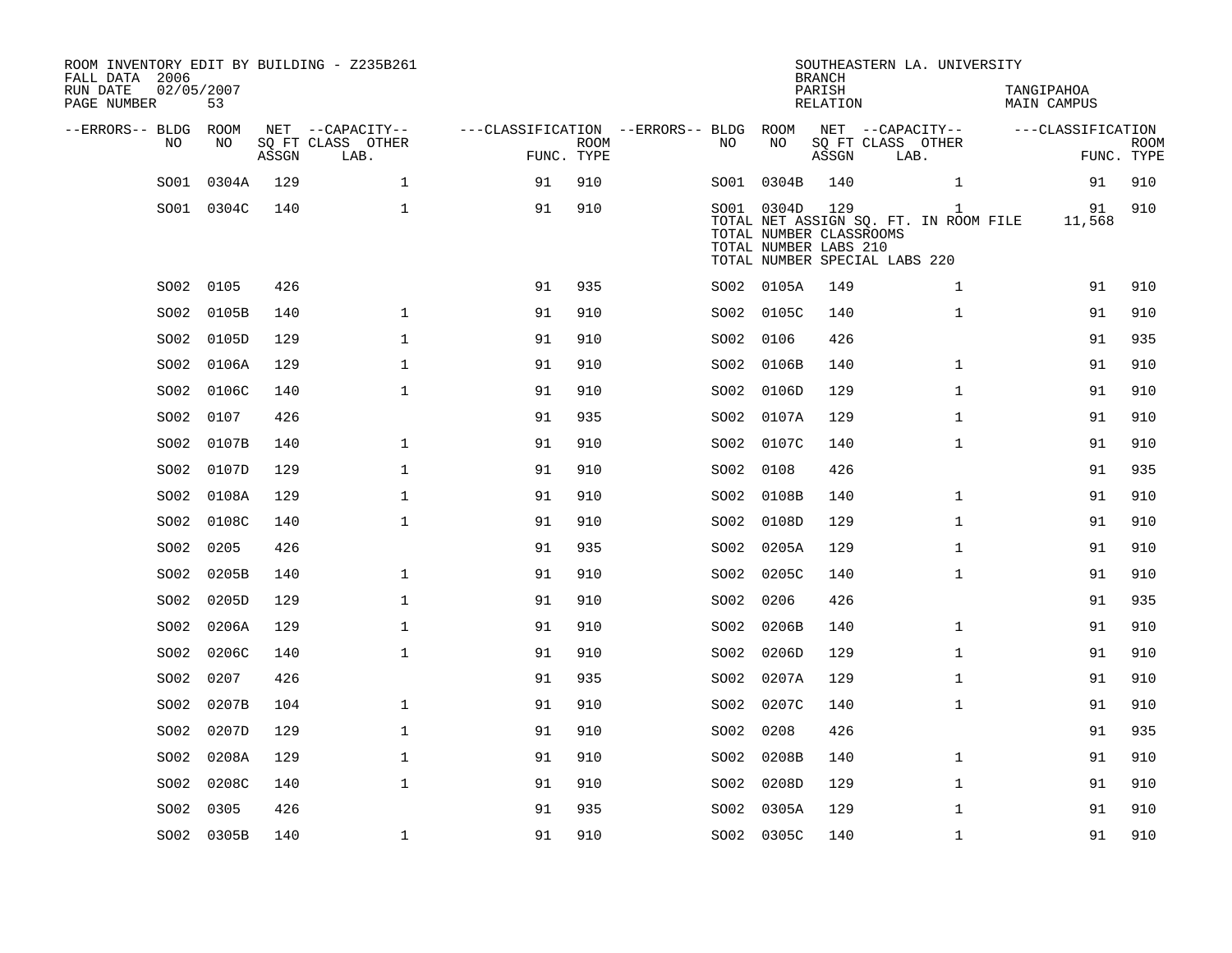| ROOM INVENTORY EDIT BY BUILDING - Z235B261<br>FALL DATA 2006 |           |       |                           |                                        |             |      |                                                                | <b>BRANCH</b>      | SOUTHEASTERN LA. UNIVERSITY                                                            |                           |             |
|--------------------------------------------------------------|-----------|-------|---------------------------|----------------------------------------|-------------|------|----------------------------------------------------------------|--------------------|----------------------------------------------------------------------------------------|---------------------------|-------------|
| RUN DATE<br>02/05/2007<br>PAGE NUMBER                        | 54        |       |                           |                                        |             |      |                                                                | PARISH<br>RELATION |                                                                                        | TANGIPAHOA<br>MAIN CAMPUS |             |
| --ERRORS-- BLDG ROOM                                         |           |       | NET --CAPACITY--          | ---CLASSIFICATION --ERRORS-- BLDG ROOM |             |      |                                                                |                    | NET --CAPACITY--                                                                       | ---CLASSIFICATION         |             |
| NO.                                                          | NO.       | ASSGN | SQ FT CLASS OTHER<br>LAB. | FUNC. TYPE                             | <b>ROOM</b> | NO.  | NO                                                             | ASSGN              | SQ FT CLASS OTHER<br>LAB.                                                              | FUNC. TYPE                | <b>ROOM</b> |
| SO02                                                         | 0305D     | 129   | $\mathbf{1}$              | 91                                     | 910         | SO02 | 0306                                                           | 426                |                                                                                        | 91                        | 935         |
| SO02                                                         | 0306A     | 129   | $\mathbf{1}$              | 91                                     | 910         | SO02 | 0306B                                                          | 140                | $\mathbf{1}$                                                                           | 91                        | 910         |
| SO02                                                         | 0306C     | 140   | 1                         | 91                                     | 910         |      | SO02 0306D                                                     | 129                | $\mathbf{1}$                                                                           | 91                        | 910         |
| SO02                                                         | 0307      | 426   |                           | 91                                     | 935         |      | SO02 0307A                                                     | 129                | $\mathbf{1}$                                                                           | 91                        | 910         |
| SO02                                                         | 0307B     | 140   | $\mathbf 1$               | 91                                     | 910         |      | SO02 0307C                                                     | 140                | $\mathbf{1}$                                                                           | 91                        | 910         |
| SO02                                                         | 0307D     | 129   | $\mathbf{1}$              | 91                                     | 910         | SO02 | 0308                                                           | 426                |                                                                                        | 91                        | 935         |
| SO02                                                         | 0308A     | 129   | $\mathbf{1}$              | 91                                     | 910         |      | SO02 0308B                                                     | 140                | $\mathbf{1}$                                                                           | 91                        | 910         |
| SO02                                                         | 0308C     | 140   | $\mathbf 1$               | 91                                     | 910         |      | SO02 0308D<br>TOTAL NUMBER CLASSROOMS<br>TOTAL NUMBER LABS 210 | 129                | $\mathbf{1}$<br>TOTAL NET ASSIGN SQ. FT. IN ROOM FILE<br>TOTAL NUMBER SPECIAL LABS 220 | 91<br>11,552              | 910         |
| SO03                                                         | 0109      | 345   |                           | 91                                     | 935         |      | SO03 0109A                                                     | 153                | $\mathbf{1}$                                                                           | 91                        | 910         |
| SO03                                                         | 0109B     | 156   | $\mathbf 1$               | 91                                     | 910         | SO03 | 0110                                                           | 345                |                                                                                        | 91                        | 935         |
| SO03                                                         | 0110A     | 153   | $\mathbf{1}$              | 91                                     | 910         | SO03 | 0110B                                                          | 156                | $\mathbf{1}$                                                                           | 91                        | 910         |
| SO03                                                         | 0111      | 345   |                           | 91                                     | 935         | SO03 | 0111A                                                          | 153                | $\mathbf{1}$                                                                           | 91                        | 910         |
| SO03                                                         | 0111B     | 156   | $\mathbf 1$               | 91                                     | 910         | SO03 | 0112                                                           | 345                |                                                                                        | 91                        | 935         |
| SO03                                                         | 0112A     | 153   | $\mathbf{1}$              | 91                                     | 910         | SO03 | 0112B                                                          | 156                | $\mathbf{1}$                                                                           | 91                        | 910         |
| SO03                                                         | 0209      | 345   |                           | 91                                     | 935         | SO03 | 0209A                                                          | 153                | $\mathbf{1}$                                                                           | 91                        | 910         |
| SO03                                                         | 0209B     | 156   | $\mathbf 1$               | 91                                     | 910         | SO03 | 0210                                                           | 345                |                                                                                        | 91                        | 935         |
| SO03                                                         | 0210A     | 153   | $\mathbf{1}$              | 91                                     | 910         | SO03 | 0210B                                                          | 156                | $\mathbf{1}$                                                                           | 91                        | 910         |
| SO03                                                         | 0211      | 345   |                           | 91                                     | 935         | SO03 | 0211A                                                          | 153                | $\mathbf{1}$                                                                           | 91                        | 910         |
| SO03                                                         | 0211B     | 156   | $\mathbf{1}$              | 91                                     | 910         | SO03 | 0212                                                           | 345                |                                                                                        | 91                        | 935         |
| SO03                                                         | 0212A     | 153   | $\mathbf{1}$              | 91                                     | 910         | SO03 | 0212B                                                          | 156                | $\mathbf{1}$                                                                           | 91                        | 910         |
| SO03                                                         | 0309      | 345   |                           | 91                                     | 935         | SO03 | 0309A                                                          | 153                | $\mathbf{1}$                                                                           | 91                        | 910         |
| SO03                                                         | 0309B     | 156   | $\mathbf 1$               | 91                                     | 910         | SO03 | 0310                                                           | 345                |                                                                                        | 91                        | 935         |
| SO03                                                         | 0310A     | 153   | $\mathbf{1}$              | 91                                     | 910         | SO03 | 0310B                                                          | 153                | $\mathbf{1}$                                                                           | 91                        | 910         |
|                                                              | SO03 0311 | 345   |                           | 91                                     | 935         |      | SO03 0311A                                                     | 153                | $\mathbf{1}$                                                                           | 91                        | 910         |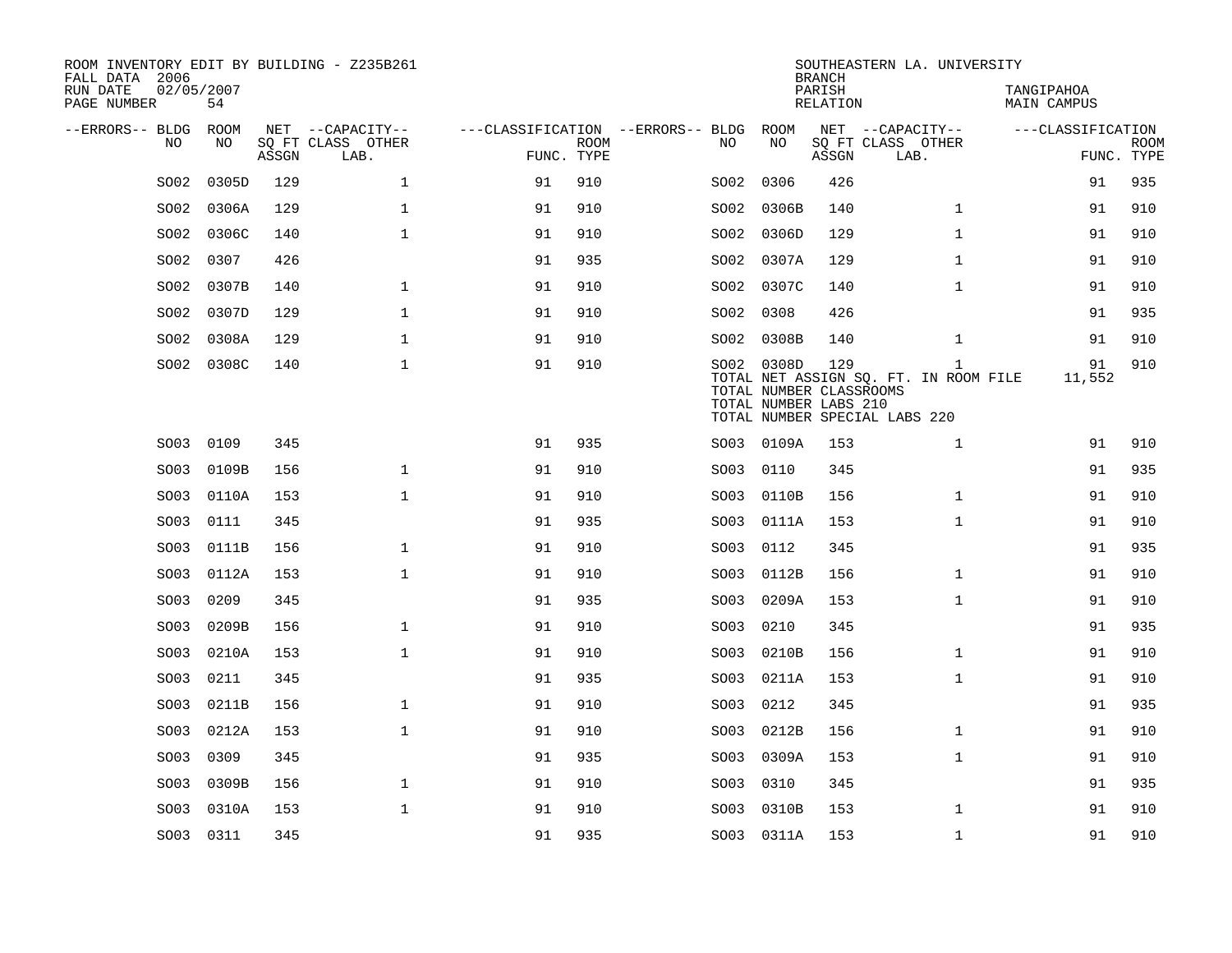| ROOM INVENTORY EDIT BY BUILDING - Z235B261<br>FALL DATA 2006<br>RUN DATE<br>PAGE NUMBER | 02/05/2007<br>55 |       |                                               |                                        |                           |      |                                                                | <b>BRANCH</b><br>PARISH<br><b>RELATION</b> | SOUTHEASTERN LA. UNIVERSITY                                                 | TANGIPAHOA<br><b>MAIN CAMPUS</b> |                           |
|-----------------------------------------------------------------------------------------|------------------|-------|-----------------------------------------------|----------------------------------------|---------------------------|------|----------------------------------------------------------------|--------------------------------------------|-----------------------------------------------------------------------------|----------------------------------|---------------------------|
| --ERRORS-- BLDG ROOM<br>NO                                                              | NO               | ASSGN | NET --CAPACITY--<br>SQ FT CLASS OTHER<br>LAB. | ---CLASSIFICATION --ERRORS-- BLDG ROOM | <b>ROOM</b><br>FUNC. TYPE | NO   | NO                                                             | ASSGN                                      | NET --CAPACITY--<br>SQ FT CLASS OTHER<br>LAB.                               | ---CLASSIFICATION                | <b>ROOM</b><br>FUNC. TYPE |
| SO03                                                                                    | 0311B            | 156   | $\mathbf{1}$                                  | 91                                     | 910                       | SO03 | 0312                                                           | 345                                        |                                                                             | 91                               | 935                       |
|                                                                                         | SO03 0312A       | 156   | $\mathbf{1}$                                  | 91                                     | 910                       |      | SO03 0312B<br>TOTAL NUMBER CLASSROOMS<br>TOTAL NUMBER LABS 210 | 156                                        | 1<br>TOTAL NET ASSIGN SQ. FT. IN ROOM FILE<br>TOTAL NUMBER SPECIAL LABS 220 | 91<br>7,848                      | 910                       |
|                                                                                         | SO04 0113        | 426   |                                               | 91                                     | 935                       |      | SO04 0113A                                                     | 129                                        | $\mathbf{1}$                                                                | 91                               | 910                       |
| SO04                                                                                    | 0113B            | 140   | $\mathbf{1}$                                  | 91                                     | 910                       |      | SO04 0113C                                                     | 140                                        | $\mathbf{1}$                                                                | 91                               | 910                       |
| SO04                                                                                    | 0113D            | 129   | $\mathbf{1}$                                  | 91                                     | 910                       |      | SO04 0114                                                      | 426                                        |                                                                             | 91                               | 935                       |
| SO04                                                                                    | 0114A            | 129   | $\mathbf{1}$                                  | 91                                     | 910                       |      | SO04 0114B                                                     | 140                                        | $\mathbf{1}$                                                                | 91                               | 910                       |
| SO04                                                                                    | 0114C            | 129   | $\mathbf{1}$                                  | 91                                     | 910                       |      | SO04 0114D                                                     | 129                                        | $\mathbf{1}$                                                                | 91                               | 910                       |
|                                                                                         | SO04 0115        | 426   |                                               | 91                                     | 935                       |      | SO04 0115A                                                     | 129                                        | $\mathbf{1}$                                                                | 91                               | 910                       |
|                                                                                         | SO04 0115B       | 140   | $\mathbf 1$                                   | 91                                     | 910                       |      | SO04 0115C                                                     | 140                                        | $\mathbf{1}$                                                                | 91                               | 910                       |
| SO04                                                                                    | 0115D            | 129   | $\mathbf 1$                                   | 91                                     | 910                       |      | SO04 0116                                                      | 426                                        |                                                                             | 91                               | 935                       |
| SO04                                                                                    | 0116A            | 129   | $\mathbf 1$                                   | 91                                     | 910                       |      | SO04 0116B                                                     | 140                                        | $\mathbf{1}$                                                                | 91                               | 910                       |
| SO04                                                                                    | 0116C            | 140   | $\mathbf 1$                                   | 91                                     | 910                       |      | SO04 0116D                                                     | 129                                        | $\mathbf{1}$                                                                | 91                               | 910                       |
| SO04                                                                                    | 0213             | 426   |                                               | 91                                     | 935                       |      | SO04 0213A                                                     | 129                                        | $\mathbf{1}$                                                                | 91                               | 910                       |
| SO04                                                                                    | 0213B            | 140   | 1                                             | 91                                     | 910                       |      | SO04 0213C                                                     | 140                                        | $\mathbf{1}$                                                                | 91                               | 910                       |
| SO04                                                                                    | 0213D            | 129   | $\mathbf{1}$                                  | 91                                     | 910                       |      | SO04 0214                                                      | 426                                        |                                                                             | 91                               | 935                       |
| SO04                                                                                    | 0214A            | 129   | $\mathbf 1$                                   | 91                                     | 910                       |      | SO04 0214B                                                     | 140                                        | $\mathbf{1}$                                                                | 91                               | 910                       |
| SO04                                                                                    | 0214C            | 140   | $\mathbf{1}$                                  | 91                                     | 910                       |      | SO04 0214D                                                     | 129                                        | $\mathbf{1}$                                                                | 91                               | 910                       |
| SO04                                                                                    | 0215             | 426   |                                               | 91                                     | 935                       |      | SO04 0215A                                                     | 129                                        | $\mathbf{1}$                                                                | 91                               | 910                       |
| SO04                                                                                    | 0215B            | 140   | $\mathbf{1}$                                  | 91                                     | 910                       |      | SO04 0215C                                                     | 140                                        | $\mathbf{1}$                                                                | 91                               | 910                       |
| SO04                                                                                    | 0215D            | 129   | $\mathbf{1}$                                  | 91                                     | 910                       |      | SO04 0216                                                      | 426                                        |                                                                             | 91                               | 935                       |
| SO04                                                                                    | 0216A            | 129   | $\mathbf{1}$                                  | 91                                     | 910                       |      | SO04 0216B                                                     | 140                                        | $\mathbf{1}$                                                                | 91                               | 910                       |
|                                                                                         | SO04 0216C       | 140   | $\mathbf{1}$                                  | 91                                     | 910                       |      | SO04 0216D                                                     | 129                                        | $\mathbf{1}$                                                                | 91                               | 910                       |
| SO04                                                                                    | 0313             | 426   |                                               | 91                                     | 935                       |      | SO04 0313A                                                     | 129                                        | $\mathbf{1}$                                                                | 91                               | 910                       |
|                                                                                         | SO04 0313B       | 140   | $\mathbf 1$                                   | 91                                     | 910                       |      | SO04 0313C                                                     | 140                                        | $\mathbf{1}$                                                                | 91                               | 910                       |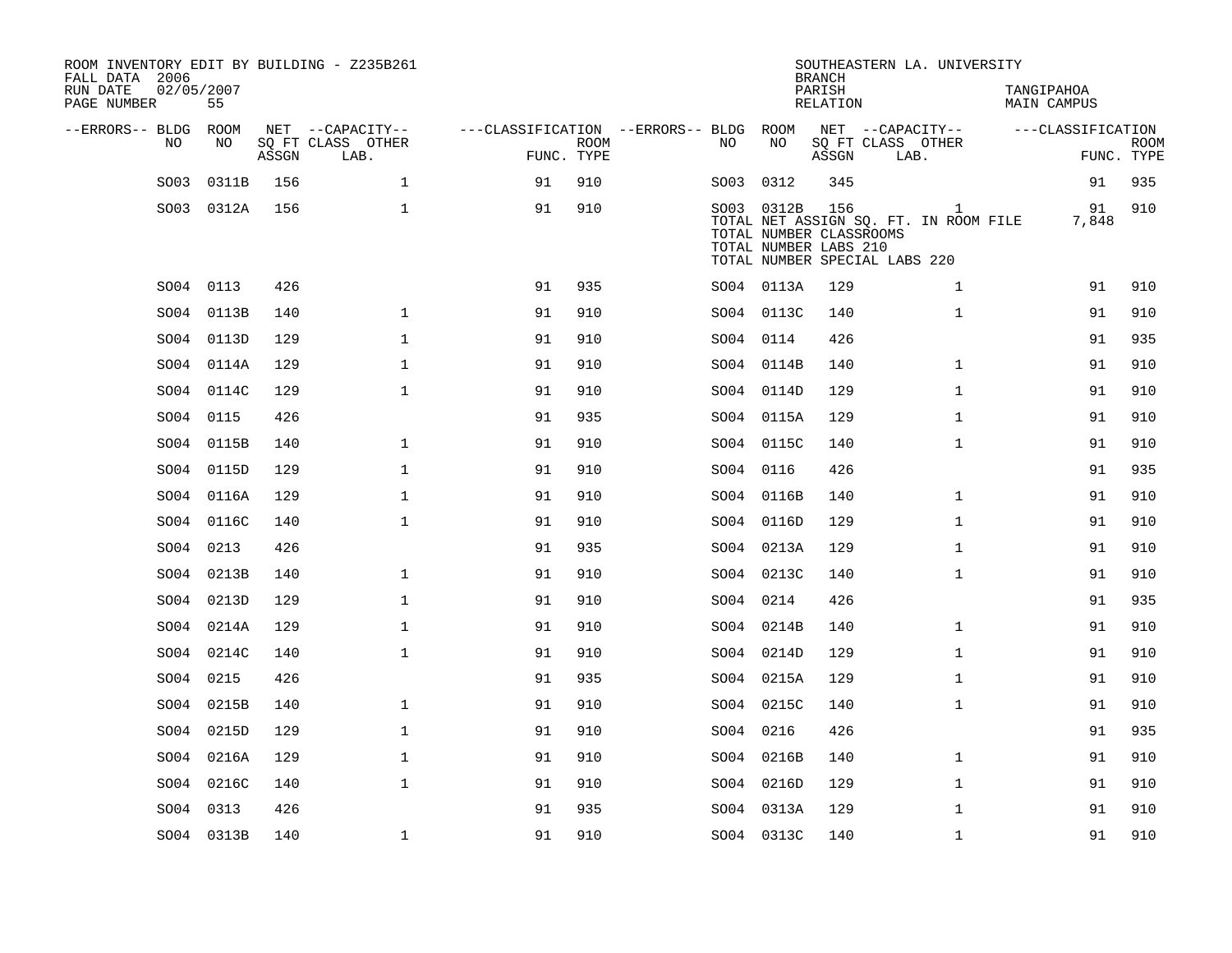| ROOM INVENTORY EDIT BY BUILDING - Z235B261<br>FALL DATA 2006<br>RUN DATE<br>02/05/2007<br>PAGE NUMBER | 56         |       |                                       |                                        |             |           |                                                                | <b>BRANCH</b><br>PARISH<br>RELATION | SOUTHEASTERN LA. UNIVERSITY                                                            | TANGIPAHOA<br>MAIN CAMPUS |             |
|-------------------------------------------------------------------------------------------------------|------------|-------|---------------------------------------|----------------------------------------|-------------|-----------|----------------------------------------------------------------|-------------------------------------|----------------------------------------------------------------------------------------|---------------------------|-------------|
|                                                                                                       |            |       |                                       |                                        |             |           |                                                                |                                     |                                                                                        |                           |             |
| --ERRORS-- BLDG ROOM<br>NO.                                                                           | NO         |       | NET --CAPACITY--<br>SQ FT CLASS OTHER | ---CLASSIFICATION --ERRORS-- BLDG ROOM | <b>ROOM</b> | NO.       | NO                                                             |                                     | NET --CAPACITY--<br>SQ FT CLASS OTHER                                                  | ---CLASSIFICATION         | <b>ROOM</b> |
|                                                                                                       |            | ASSGN | LAB.                                  | FUNC. TYPE                             |             |           |                                                                | ASSGN                               | LAB.                                                                                   |                           | FUNC. TYPE  |
| SO <sub>04</sub>                                                                                      | 0313D      | 129   | $\mathbf{1}$                          | 91                                     | 910         | SO04 0314 |                                                                | 426                                 |                                                                                        | 91                        | 935         |
| SO04                                                                                                  | 0314A      | 129   | $\mathbf 1$                           | 91                                     | 910         |           | SO04 0314B                                                     | 140                                 | $\mathbf{1}$                                                                           | 91                        | 910         |
| SO04                                                                                                  | 0314C      | 140   | $\mathbf{1}$                          | 91                                     | 910         |           | SO04 0314D                                                     | 129                                 | $\mathbf{1}$                                                                           | 91                        | 910         |
| SO04                                                                                                  | 0315       | 426   |                                       | 91                                     | 935         |           | SO04 0315A                                                     | 129                                 | $\mathbf{1}$                                                                           | 91                        | 910         |
| SO04                                                                                                  | 0315B      | 140   | $\mathbf{1}$                          | 91                                     | 910         |           | SO04 0315C                                                     | 140                                 | $\mathbf{1}$                                                                           | 91                        | 910         |
| SO04                                                                                                  | 0315D      | 129   | $\mathbf 1$                           | 91                                     | 910         | SO04 0316 |                                                                | 426                                 |                                                                                        | 91                        | 935         |
| SO04                                                                                                  | 0316A      | 129   | $\mathbf 1$                           | 91                                     | 910         |           | SO04 0316B                                                     | 140                                 | $\mathbf{1}$                                                                           | 91                        | 910         |
|                                                                                                       | SO04 0316C | 140   | $\mathbf{1}$                          | 91                                     | 910         |           | SO04 0316D<br>TOTAL NUMBER CLASSROOMS<br>TOTAL NUMBER LABS 210 | 129                                 | $\mathbf{1}$<br>TOTAL NET ASSIGN SQ. FT. IN ROOM FILE<br>TOTAL NUMBER SPECIAL LABS 220 | 91<br>11,557              | 910         |
| SO05                                                                                                  | 0117       | 426   |                                       | 91                                     | 935         |           | SO05 0117A                                                     | 129                                 | $\mathbf{1}$                                                                           | 91                        | 910         |
| SO05                                                                                                  | 0117B      | 140   | $\mathbf{1}$                          | 91                                     | 910         |           | SO05 0117C                                                     | 140                                 | $\mathbf{1}$                                                                           | 91                        | 910         |
| SO05                                                                                                  | 0117D      | 129   | $\mathbf{1}$                          | 91                                     | 910         | SO05      | 0118                                                           | 426                                 |                                                                                        | 91                        | 935         |
| SO05                                                                                                  | 0118A      | 129   | $\mathbf 1$                           | 91                                     | 910         | SO05      | 0118B                                                          | 140                                 | $\mathbf{1}$                                                                           | 91                        | 910         |
| SO05                                                                                                  | 0118C      | 140   | $\mathbf 1$                           | 91                                     | 910         | SO05      | 0118D                                                          | 129                                 | $\mathbf{1}$                                                                           | 91                        | 910         |
| SO05                                                                                                  | 0119       | 426   |                                       | 91                                     | 935         | SO05      | 0119A                                                          | 140                                 | $\mathbf{1}$                                                                           | 91                        | 910         |
| SO05                                                                                                  | 0119B      | 140   | $\mathbf 1$                           | 91                                     | 910         | SO05      | 0119C                                                          | 140                                 | $\mathbf{1}$                                                                           | 91                        | 910         |
| SO05                                                                                                  | 0119D      | 129   | $\mathbf 1$                           | 91                                     | 910         | SO05      | 0120                                                           | 426                                 |                                                                                        | 91                        | 935         |
| SO05                                                                                                  | 0120A      | 129   | $\mathbf 1$                           | 91                                     | 910         | SO05      | 0120B                                                          | 140                                 | $\mathbf{1}$                                                                           | 91                        | 910         |
| SO05                                                                                                  | 0120C      | 140   | $\mathbf{1}$                          | 91                                     | 910         |           | SO05 0120D                                                     | 129                                 | $\mathbf{1}$                                                                           | 91                        | 910         |
| SO05                                                                                                  | 0217       | 426   |                                       | 91                                     | 935         |           | SO05 0217A                                                     | 129                                 | $\mathbf{1}$                                                                           | 91                        | 910         |
| SO05                                                                                                  | 0217B      | 140   | $\mathbf 1$                           | 91                                     | 910         |           | SO05 0217C                                                     | 140                                 | $\mathbf{1}$                                                                           | 91                        | 910         |
| SO05                                                                                                  | 0217D      | 129   | $\mathbf 1$                           | 91                                     | 910         | SO05      | 0218                                                           | 426                                 |                                                                                        | 91                        | 935         |
| SO05                                                                                                  | 0218A      | 129   | $\mathbf 1$                           | 91                                     | 910         | SO05      | 0218B                                                          | 140                                 | $\mathbf{1}$                                                                           | 91                        | 910         |
| SO05                                                                                                  | 0218C      | 140   | $\mathbf{1}$                          | 91                                     | 910         |           | SO05 0218D                                                     | 129                                 | $\mathbf{1}$                                                                           | 91                        | 910         |
| SO05 0219                                                                                             |            | 426   |                                       | 91                                     | 935         |           | SO05 0219A                                                     | 129                                 | $\mathbf{1}$                                                                           | 91                        | 910         |
|                                                                                                       |            |       |                                       |                                        |             |           |                                                                |                                     |                                                                                        |                           |             |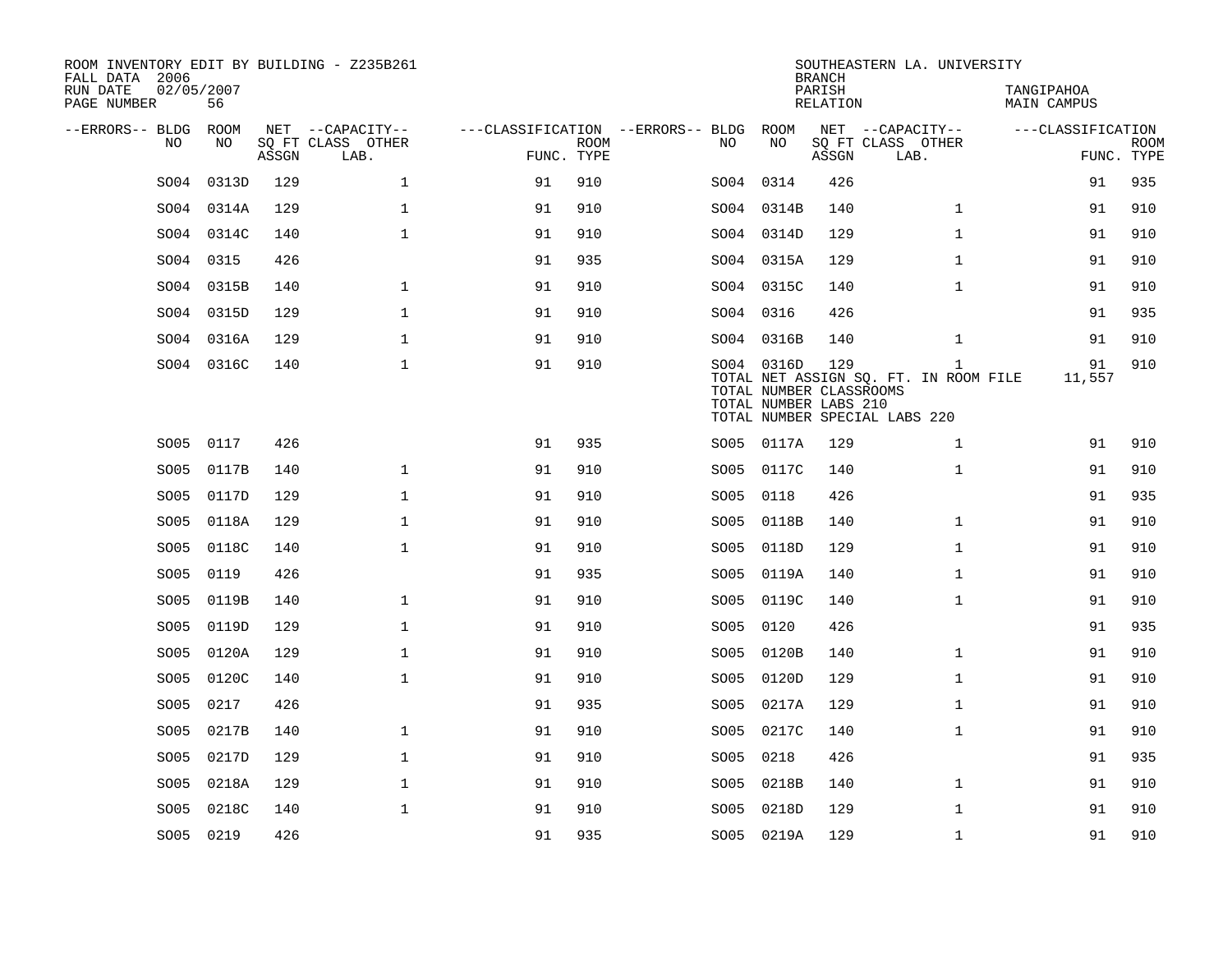| ROOM INVENTORY EDIT BY BUILDING - Z235B261<br>FALL DATA 2006 |                  |       |                           |                                   |             |      |                                                                | <b>BRANCH</b>      | SOUTHEASTERN LA. UNIVERSITY                                                            |                           |                           |
|--------------------------------------------------------------|------------------|-------|---------------------------|-----------------------------------|-------------|------|----------------------------------------------------------------|--------------------|----------------------------------------------------------------------------------------|---------------------------|---------------------------|
| RUN DATE<br>PAGE NUMBER                                      | 02/05/2007<br>57 |       |                           |                                   |             |      |                                                                | PARISH<br>RELATION |                                                                                        | TANGIPAHOA<br>MAIN CAMPUS |                           |
| --ERRORS-- BLDG                                              | ROOM             |       | NET --CAPACITY--          | ---CLASSIFICATION --ERRORS-- BLDG |             |      | ROOM                                                           |                    | NET --CAPACITY--                                                                       | ---CLASSIFICATION         |                           |
| NO                                                           | NO               | ASSGN | SQ FT CLASS OTHER<br>LAB. | FUNC. TYPE                        | <b>ROOM</b> | NO   | NO                                                             | ASSGN              | SQ FT CLASS OTHER<br>LAB.                                                              |                           | <b>ROOM</b><br>FUNC. TYPE |
| SO05                                                         | 0219B            | 140   | $\mathbf{1}$              | 91                                | 910         | SO05 | 0219C                                                          | 140                | $\mathbf{1}$                                                                           | 91                        | 910                       |
| SO05                                                         | 0219D            | 129   | $\mathbf 1$               | 91                                | 910         | SO05 | 0220                                                           | 426                |                                                                                        | 91                        | 935                       |
| SO05                                                         | 0220A            | 129   | $\mathbf 1$               | 91                                | 910         | SO05 | 0220B                                                          | 140                | $\mathbf{1}$                                                                           | 91                        | 910                       |
| SO05                                                         | 0220C            | 140   | $\mathbf{1}$              | 91                                | 910         | SO05 | 0220D                                                          | 129                | $\mathbf{1}$                                                                           | 91                        | 910                       |
| SO05                                                         | 0317             | 426   |                           | 91                                | 935         | SO05 | 0317A                                                          | 129                | $\mathbf{1}$                                                                           | 91                        | 910                       |
| SO05                                                         | 0317B            | 140   | $\mathbf 1$               | 91                                | 910         |      | SO05 0317C                                                     | 140                | $\mathbf{1}$                                                                           | 91                        | 910                       |
| SO05                                                         | 0317D            | 129   | $\mathbf{1}$              | 91                                | 910         | SO05 | 0318                                                           | 426                |                                                                                        | 91                        | 935                       |
| SO05                                                         | 0318A            | 129   | $\mathbf 1$               | 91                                | 910         | SO05 | 0318B                                                          | 140                | $\mathbf{1}$                                                                           | 91                        | 910                       |
| SO05                                                         | 0318C            | 140   | $\mathbf 1$               | 91                                | 910         | SO05 | 0318D                                                          | 129                | $\mathbf{1}$                                                                           | 91                        | 910                       |
| SO05                                                         | 0319             | 426   |                           | 91                                | 935         | SO05 | 0319A                                                          | 129                | $\mathbf{1}$                                                                           | 91                        | 910                       |
| SO <sub>05</sub>                                             | 0319B            | 140   | 1                         | 91                                | 910         | SO05 | 0319C                                                          | 140                | $\mathbf{1}$                                                                           | 91                        | 910                       |
| SO05                                                         | 0319D            | 129   | $\mathbf 1$               | 91                                | 910         | SO05 | 0320                                                           | 426                |                                                                                        | 91                        | 935                       |
| SO05                                                         | 0320A            | 129   | $\mathbf 1$               | 91                                | 910         | SO05 | 0320B                                                          | 140                | $\mathbf{1}$                                                                           | 91                        | 910                       |
| SO05                                                         | 0320C            | 140   | $\mathbf{1}$              | 91                                | 910         |      | SO05 0320D<br>TOTAL NUMBER CLASSROOMS<br>TOTAL NUMBER LABS 210 | 129                | $\mathbf{1}$<br>TOTAL NET ASSIGN SQ. FT. IN ROOM FILE<br>TOTAL NUMBER SPECIAL LABS 220 | 91<br>11,579              | 910                       |
| SO06                                                         | 0121             | 426   |                           | 91                                | 935         |      | SO06 0121A                                                     | 129                | $\mathbf{1}$                                                                           | 91                        | 910                       |
| SO06                                                         | 0121B            | 140   | $\mathbf 1$               | 91                                | 910         | SO06 | 0121C                                                          | 140                | $\mathbf{1}$                                                                           | 91                        | 910                       |
| SO06                                                         | 0121D            | 129   | $\mathbf 1$               | 91                                | 910         | SO06 | 0122                                                           | 426                |                                                                                        | 91                        | 935                       |
| SO06                                                         | 0122A            | 129   | $\mathbf{1}$              | 91                                | 910         | SO06 | 0122B                                                          | 140                | $\mathbf{1}$                                                                           | 91                        | 910                       |
| SO06                                                         | 0122C            | 140   | $\mathbf{1}$              | 91                                | 910         | SO06 | 0122D                                                          | 129                | $\mathbf{1}$                                                                           | 91                        | 910                       |
| SO06                                                         | 0123             | 426   |                           | 91                                | 935         | SO06 | 0123A                                                          | 129                | $\mathbf{1}$                                                                           | 91                        | 910                       |
| SO06                                                         | 0123B            | 140   | $\mathbf 1$               | 91                                | 910         |      | SO06 0123C                                                     | 140                | $\mathbf{1}$                                                                           | 91                        | 910                       |
| SO06                                                         | 0123D            | 129   | $\mathbf{1}$              | 91                                | 910         | SO06 | 0124                                                           | 426                |                                                                                        | 91                        | 935                       |
| SO06                                                         | 0124A            | 129   | $\mathbf 1$               | 91                                | 910         | SO06 | 0124B                                                          | 140                | $\mathbf{1}$                                                                           | 91                        | 910                       |
|                                                              | SO06 0124C       | 140   | $\mathbf 1$               | 91                                | 910         |      | SO06 0124D                                                     | 129                | $\mathbf{1}$                                                                           | 91                        | 910                       |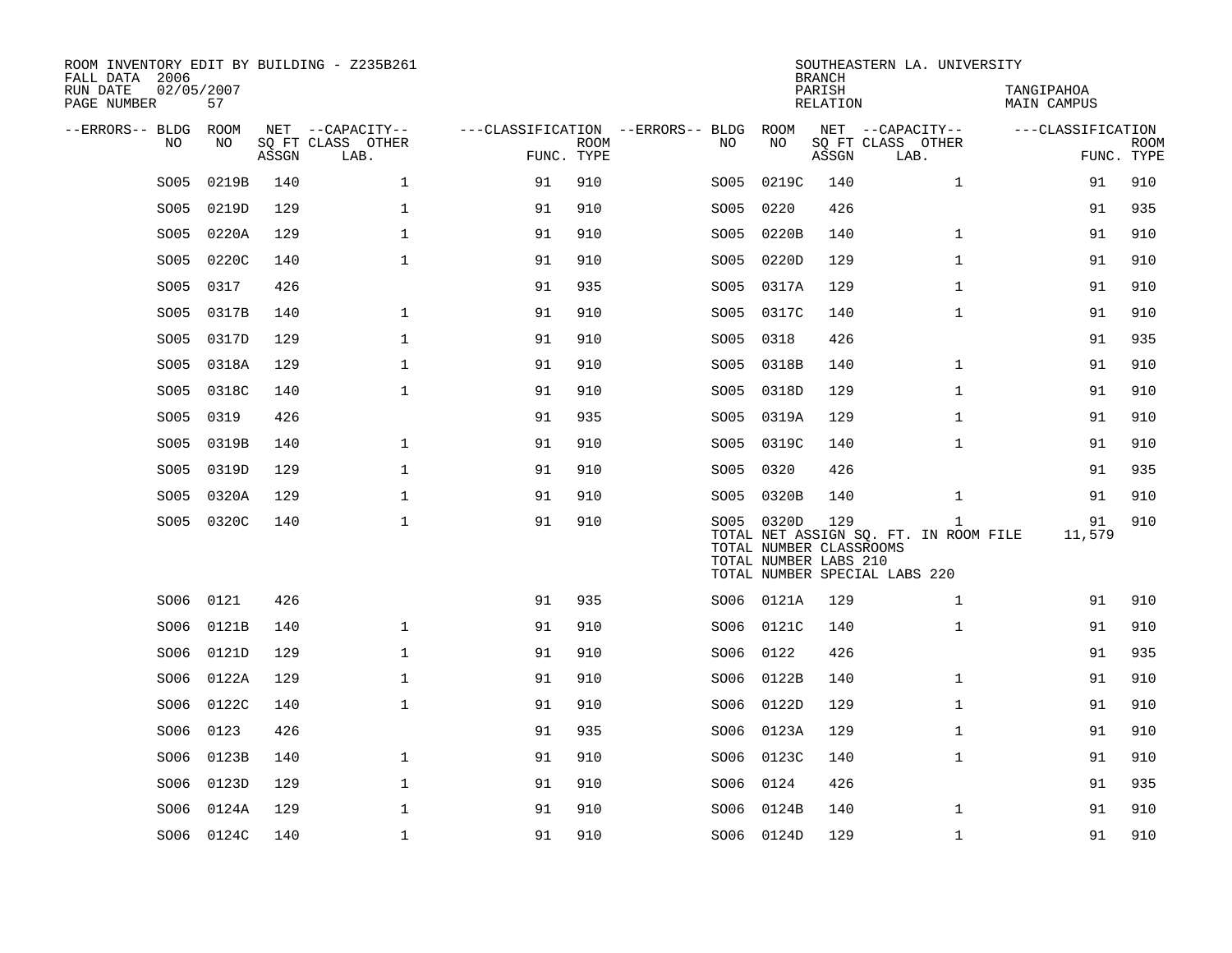| ROOM INVENTORY EDIT BY BUILDING - Z235B261<br>FALL DATA 2006 |                  |       |                           |            |             |                                   |            | <b>BRANCH</b>             | SOUTHEASTERN LA. UNIVERSITY |                                  |             |
|--------------------------------------------------------------|------------------|-------|---------------------------|------------|-------------|-----------------------------------|------------|---------------------------|-----------------------------|----------------------------------|-------------|
| RUN DATE<br>PAGE NUMBER                                      | 02/05/2007<br>58 |       |                           |            |             |                                   |            | PARISH<br><b>RELATION</b> |                             | TANGIPAHOA<br><b>MAIN CAMPUS</b> |             |
| --ERRORS-- BLDG                                              | <b>ROOM</b>      |       | NET --CAPACITY--          |            |             | ---CLASSIFICATION --ERRORS-- BLDG | ROOM       |                           | NET --CAPACITY--            | ---CLASSIFICATION                |             |
| NO                                                           | NO               | ASSGN | SQ FT CLASS OTHER<br>LAB. | FUNC. TYPE | <b>ROOM</b> | NO                                | NO         | ASSGN                     | SQ FT CLASS OTHER<br>LAB.   | FUNC. TYPE                       | <b>ROOM</b> |
| SO06                                                         | 0125             | 426   |                           | 91         | 935         | SO06                              | 0125A      | 129                       | $\mathbf{1}$                | 91                               | 910         |
| SO06                                                         | 0125B            | 140   | $\mathbf 1$               | 91         | 910         | SO06                              | 0125C      | 140                       | $\mathbf{1}$                | 91                               | 910         |
| SO06                                                         | 0125D            | 129   | $\mathbf 1$               | 91         | 910         | SO06                              | 0126       | 129                       |                             | 91                               | 935         |
| SO06                                                         | 0126A            | 129   | $\mathbf 1$               | 91         | 910         | SO06                              | 0126B      | 140                       | $\mathbf{1}$                | 91                               | 910         |
| SO06                                                         | 0126C            | 140   | $\mathbf{1}$              | 91         | 910         | SO06                              | 0126D      | 129                       | $\mathbf{1}$                | 91                               | 910         |
| SO06                                                         | 0127             | 426   |                           | 91         | 935         |                                   | SO06 0127A | 129                       | $\mathbf{1}$                | 91                               | 910         |
| SO06                                                         | 0127B            | 140   | $\mathbf{1}$              | 91         | 910         | SO06                              | 0127C      | 140                       | $\mathbf{1}$                | 91                               | 910         |
| SO06                                                         | 0127D            | 129   | $\mathbf 1$               | 91         | 910         | SO06                              | 0128       | 426                       |                             | 91                               | 935         |
| SO06                                                         | 0128A            | 129   | $\mathbf 1$               | 91         | 910         | SO06                              | 0128B      | 140                       | $\mathbf{1}$                | 91                               | 910         |
| SO06                                                         | 0128C            | 140   | $\mathbf 1$               | 91         | 910         | SO06                              | 0128D      | 129                       | $\mathbf{1}$                | 91                               | 910         |
| SO06                                                         | 0221             | 426   |                           | 91         | 935         | SO06                              | 0221A      | 129                       | $\mathbf{1}$                | 91                               | 910         |
| SO06                                                         | 0221B            | 140   | $\mathbf 1$               | 91         | 910         | SO06                              | 0221C      | 140                       | $\mathbf{1}$                | 91                               | 910         |
| SO06                                                         | 0221D            | 129   | $\mathbf{1}$              | 91         | 910         | SO06                              | 0222       | 426                       |                             | 91                               | 935         |
| SO06                                                         | 0222A            | 129   | $\mathbf{1}$              | 91         | 910         | SO06                              | 0222B      | 140                       | $\mathbf{1}$                | 91                               | 910         |
| SO06                                                         | 0222C            | 140   | $\mathbf 1$               | 91         | 910         | SO06                              | 0222D      | 129                       | $\mathbf{1}$                | 91                               | 910         |
| SO06                                                         | 0223             | 426   |                           | 91         | 935         | SO06                              | 0223A      | 129                       | $\mathbf{1}$                | 91                               | 910         |
| SO06                                                         | 0223B            | 140   | $\mathbf 1$               | 91         | 910         | SO06                              | 0223C      | 140                       | $\mathbf{1}$                | 91                               | 910         |
| SO06                                                         | 0223D            | 129   | $\mathbf 1$               | 91         | 910         | SO06                              | 0224       | 426                       |                             | 91                               | 935         |
| SO06                                                         | 0224A            | 129   | $\mathbf 1$               | 91         | 910         | SO06                              | 0224B      | 140                       | $\mathbf{1}$                | 91                               | 910         |
| SO06                                                         | 0224C            | 140   | $\mathbf 1$               | 91         | 910         | SO06                              | 0224D      | 129                       | $\mathbf{1}$                | 91                               | 910         |
| SO06                                                         | 0225             | 426   |                           | 91         | 935         | SO06                              | 0225A      | 129                       | $\mathbf{1}$                | 91                               | 910         |
| SO06                                                         | 0225B            | 140   | $\mathbf{1}$              | 91         | 910         | SO06                              | 0225C      | 140                       | $\mathbf{1}$                | 91                               | 910         |
| SO06                                                         | 0225D            | 129   | $\mathbf{1}$              | 91         | 910         | SO06                              | 0226       | 426                       |                             | 91                               | 935         |
| SO06                                                         | 0226A            | 129   | $\mathbf 1$               | 91         | 910         | SO06                              | 0226B      | 140                       | $\mathbf{1}$                | 91                               | 910         |
| SO06                                                         | 0226C            | 140   | $\mathbf 1$               | 91         | 910         | SO06                              | 0226D      | 129                       | $\mathbf{1}$                | 91                               | 910         |
|                                                              | SO06 0227        | 426   |                           | 91         | 935         |                                   | SO06 0227A | 129                       | $\mathbf{1}$                | 91                               | 910         |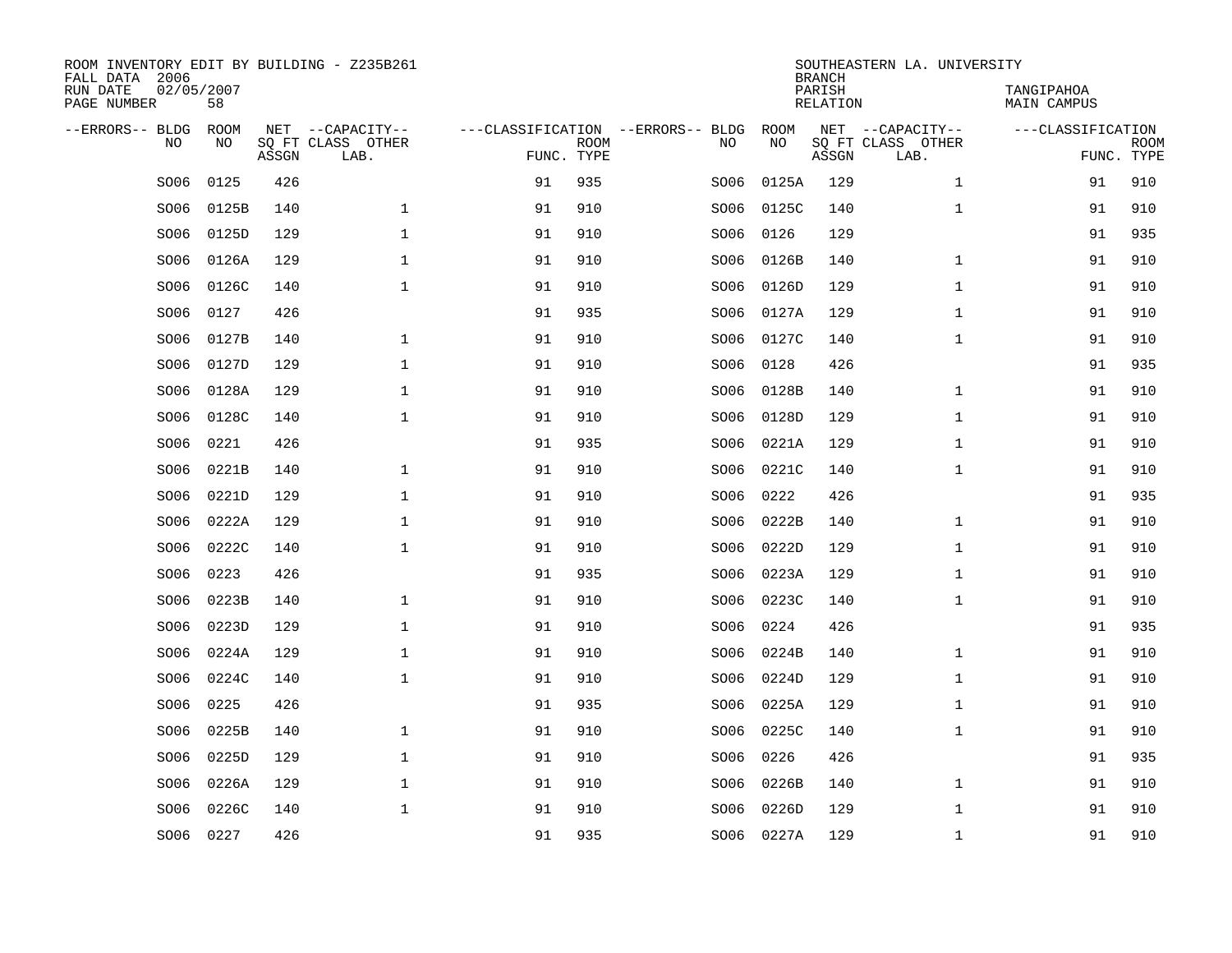| ROOM INVENTORY EDIT BY BUILDING - Z235B261<br>FALL DATA 2006 |                  |       |                           |            |             |                                   |                                                                | <b>BRANCH</b>             | SOUTHEASTERN LA. UNIVERSITY                           |                                  |                           |
|--------------------------------------------------------------|------------------|-------|---------------------------|------------|-------------|-----------------------------------|----------------------------------------------------------------|---------------------------|-------------------------------------------------------|----------------------------------|---------------------------|
| RUN DATE<br>PAGE NUMBER                                      | 02/05/2007<br>59 |       |                           |            |             |                                   |                                                                | PARISH<br><b>RELATION</b> |                                                       | TANGIPAHOA<br><b>MAIN CAMPUS</b> |                           |
| --ERRORS-- BLDG                                              | ROOM             |       | NET --CAPACITY--          |            |             | ---CLASSIFICATION --ERRORS-- BLDG | ROOM                                                           |                           | NET --CAPACITY--                                      | ---CLASSIFICATION                |                           |
| NO                                                           | NO               | ASSGN | SQ FT CLASS OTHER<br>LAB. | FUNC. TYPE | <b>ROOM</b> | NO                                | NO                                                             | ASSGN                     | SQ FT CLASS OTHER<br>LAB.                             |                                  | <b>ROOM</b><br>FUNC. TYPE |
| SO06                                                         | 0227B            | 140   | $\mathbf{1}$              | 91         | 910         | SO06                              | 0227C                                                          | 140                       | $\mathbf{1}$                                          | 91                               | 910                       |
| SO06                                                         | 0227D            | 129   | $\mathbf{1}$              | 91         | 910         | SO06                              | 0228                                                           | 426                       |                                                       | 91                               | 935                       |
| SO06                                                         | 0228A            | 129   | $\mathbf 1$               | 91         | 910         | SO06                              | 0228B                                                          | 140                       | $\mathbf{1}$                                          | 91                               | 910                       |
| SO06                                                         | 0228C            | 140   | $\mathbf{1}$              | 91         | 910         | SO06                              | 0228D                                                          | 129                       | $\mathbf{1}$                                          | 91                               | 910                       |
| SO06                                                         | 0321             | 426   |                           | 91         | 935         | SO06                              | 0321A                                                          | 129                       | $\mathbf{1}$                                          | 91                               | 910                       |
| SO06                                                         | 0321B            | 140   | $\mathbf{1}$              | 91         | 910         | SO06                              | 0321C                                                          | 140                       | $\mathbf{1}$                                          | 91                               | 910                       |
| SO06                                                         | 0321D            | 129   | $\mathbf 1$               | 91         | 910         | SO06                              | 0322                                                           | 426                       |                                                       | 91                               | 935                       |
| SO06                                                         | 0322A            | 129   | $\mathbf{1}$              | 91         | 910         | SO06                              | 0322B                                                          | 140                       | $\mathbf{1}$                                          | 91                               | 910                       |
| SO06                                                         | 0322C            | 140   | $\mathbf 1$               | 91         | 910         | SO06                              | 0322D                                                          | 129                       | $\mathbf{1}$                                          | 91                               | 910                       |
| SO06                                                         | 0323             | 426   |                           | 91         | 935         | SO06                              | 0323A                                                          | 129                       | $\mathbf{1}$                                          | 91                               | 910                       |
| SO06                                                         | 0323B            | 140   | $\mathbf 1$               | 91         | 910         | SO06                              | 0323C                                                          | 140                       | $\mathbf{1}$                                          | 91                               | 910                       |
| SO06                                                         | 0323D            | 129   | $\mathbf 1$               | 91         | 910         | SO06                              | 0324                                                           | 426                       |                                                       | 91                               | 935                       |
| SO06                                                         | 0324A            | 129   | $\mathbf 1$               | 91         | 910         | SO06                              | 0324B                                                          | 140                       | $\mathbf{1}$                                          | 91                               | 910                       |
| SO06                                                         | 0324C            | 140   | $\mathbf 1$               | 91         | 910         | SO06                              | 0324D                                                          | 129                       | $\mathbf{1}$                                          | 91                               | 910                       |
| SO06                                                         | 0325             | 426   |                           | 91         | 935         | SO06                              | 0325A                                                          | 129                       | $\mathbf{1}$                                          | 91                               | 910                       |
| SO06                                                         | 0325B            | 140   | $\mathbf{1}$              | 91         | 910         | SO06                              | 0325C                                                          | 140                       | $\mathbf{1}$                                          | 91                               | 910                       |
| SO06                                                         | 0325D            | 129   | $\mathbf 1$               | 91         | 910         | SO06                              | 0326                                                           | 426                       |                                                       | 91                               | 935                       |
| SO06                                                         | 0326A            | 129   | $\mathbf{1}$              | 91         | 910         | SO06                              | 0326B                                                          | 140                       | $\mathbf{1}$                                          | 91                               | 910                       |
| SO06                                                         | 0326C            | 140   | $\mathbf{1}$              | 91         | 910         | SO06                              | 0326D                                                          | 129                       | $\mathbf{1}$                                          | 91                               | 910                       |
| SO06                                                         | 0327             | 426   |                           | 91         | 935         | SO06                              | 0327A                                                          | 129                       | $\mathbf{1}$                                          | 91                               | 910                       |
| SO06                                                         | 0327B            | 140   | $\mathbf 1$               | 91         | 910         |                                   | SO06 0327C                                                     | 140                       | $\mathbf{1}$                                          | 91                               | 910                       |
| SO06                                                         | 0327D            | 129   | $\mathbf{1}$              | 91         | 910         | SO06                              | 0328                                                           | 426                       |                                                       | 91                               | 935                       |
| SO06                                                         | 0328A            | 129   | $\mathbf 1$               | 91         | 910         |                                   | SO06 0328B                                                     | 140                       | $\mathbf{1}$                                          | 91                               | 910                       |
| SO06                                                         | 0328C            | 140   | $\mathbf{1}$              | 91         | 910         |                                   | SO06 0328D<br>TOTAL NUMBER CLASSROOMS<br>TOTAL NUMBER LABS 210 | 129                       | $\mathbf{1}$<br>TOTAL NET ASSIGN SQ. FT. IN ROOM FILE | 91<br>22,839                     | 910                       |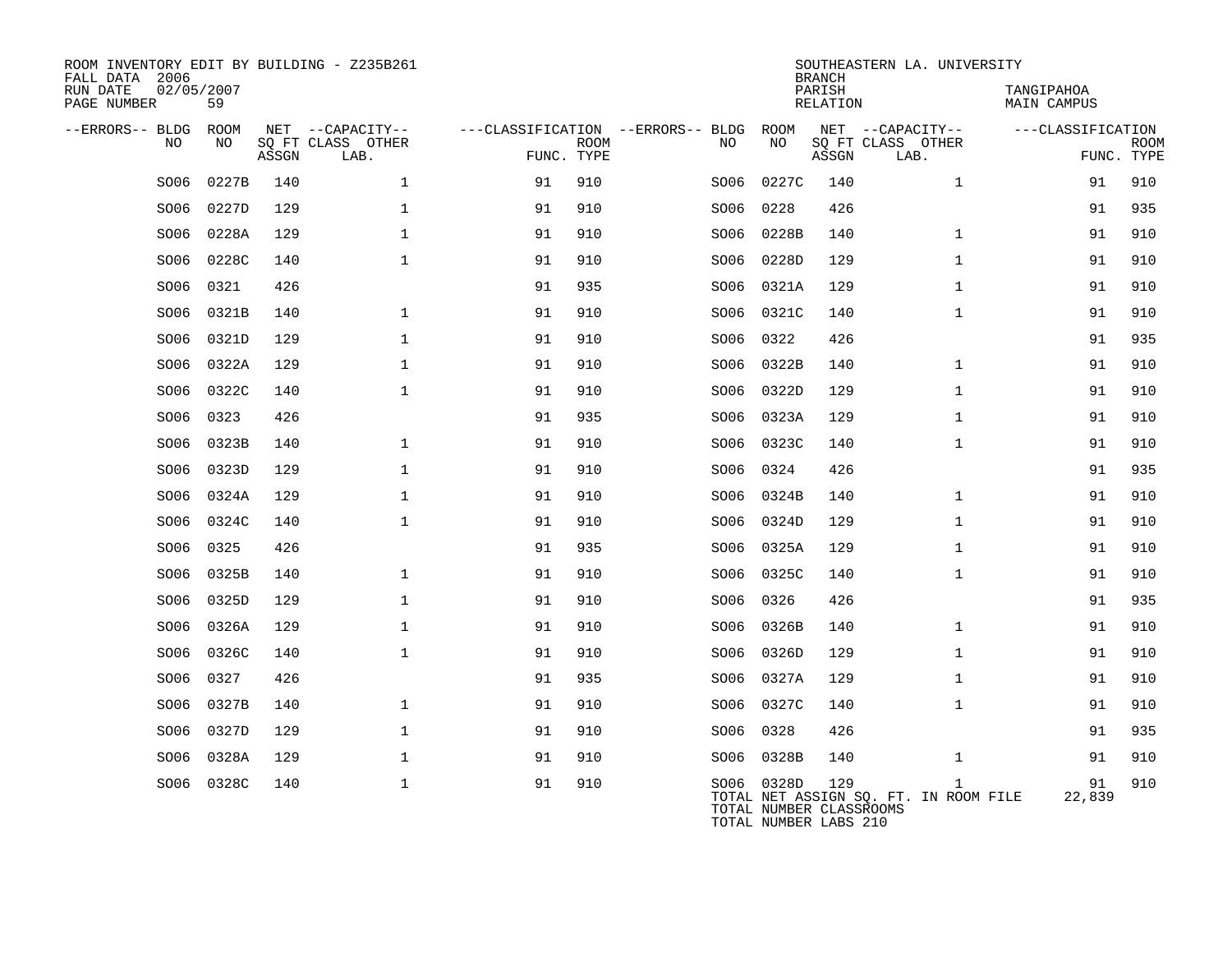| ROOM INVENTORY EDIT BY BUILDING - Z235B261<br>FALL DATA 2006 |                  |       |                   |      |                |                                                         |             |           |                                                                                   | <b>BRANCH</b>      |                           | SOUTHEASTERN LA. UNIVERSITY           |                           |                   |                           |
|--------------------------------------------------------------|------------------|-------|-------------------|------|----------------|---------------------------------------------------------|-------------|-----------|-----------------------------------------------------------------------------------|--------------------|---------------------------|---------------------------------------|---------------------------|-------------------|---------------------------|
| RUN DATE<br>PAGE NUMBER                                      | 02/05/2007<br>60 |       |                   |      |                |                                                         |             |           |                                                                                   | PARISH<br>RELATION |                           |                                       | TANGIPAHOA<br>MAIN CAMPUS |                   |                           |
| --ERRORS-- BLDG ROOM                                         |                  |       | NET --CAPACITY--  |      |                | ---CLASSIFICATION --ERRORS-- BLDG ROOM NET --CAPACITY-- |             |           |                                                                                   |                    |                           |                                       |                           | ---CLASSIFICATION |                           |
| NO.                                                          | NO.              | ASSGN | SQ FT CLASS OTHER | LAB. |                | FUNC. TYPE                                              | <b>ROOM</b> | NO        | NO                                                                                | ASSGN              | SQ FT CLASS OTHER<br>LAB. |                                       |                           |                   | <b>ROOM</b><br>FUNC. TYPE |
|                                                              |                  |       |                   |      |                |                                                         |             |           | TOTAL NUMBER SPECIAL LABS 220                                                     |                    |                           |                                       |                           |                   |                           |
|                                                              | STAM 0300        | 152   |                   |      |                | 0 <sub>0</sub>                                          | 020         | STAM 0301 |                                                                                   | 1191               |                           |                                       |                           | 00                | 020                       |
|                                                              | STAM 0302        | 3042  |                   |      |                | 0 <sub>0</sub>                                          | 020         | STAM 0303 |                                                                                   | 52                 |                           |                                       |                           | 0 <sub>0</sub>    | 030                       |
|                                                              | STAM 0304        | 48    |                   |      |                | 11                                                      | 315         | STAM 0305 |                                                                                   | 31                 |                           |                                       |                           | 0 <sub>0</sub>    | 030                       |
|                                                              | STAM 0306        | 271   |                   |      |                | 0 <sub>0</sub>                                          | 030         | STAM 0307 |                                                                                   | 348                |                           |                                       |                           | 0 <sub>0</sub>    | 030                       |
| STAM                                                         | 0308             | 50    |                   |      |                | 0 <sub>0</sub>                                          | 030         | STAM 0309 |                                                                                   | 87                 |                           |                                       |                           | 0 <sub>0</sub>    | 030                       |
|                                                              | STAM 0310        | 271   |                   |      |                | 11                                                      | 115         | STAM 0311 |                                                                                   | 90                 |                           |                                       |                           | 0 <sub>0</sub>    | 030                       |
|                                                              | STAM 0313        | 496   |                   |      | $\mathbf{1}$   | 11                                                      | 310         |           | STAM 0313A                                                                        | 247                |                           | $\mathbf{1}$                          |                           | 11                | 310                       |
|                                                              | STAM 0315        | 729   | 37                |      |                | 11                                                      | 110         | STAM 0316 |                                                                                   | 47                 |                           |                                       |                           | 0 <sub>0</sub>    | 030                       |
|                                                              | STAM 0317        | 289   |                   |      |                | 11                                                      | 315         | STAM 0318 |                                                                                   | 75                 |                           |                                       |                           | 0 <sub>0</sub>    | 030                       |
|                                                              | STAM 0319        | 141   |                   |      | $\mathbf 1$    | 11                                                      | 310         | STAM 0320 |                                                                                   | 139                |                           | $\mathbf{1}$                          |                           | 11                | 310                       |
|                                                              | STAM 0321        | 851   | 43                |      |                | 11                                                      | 110         | STAM 0322 |                                                                                   | 519                |                           |                                       |                           | 11                | 650                       |
|                                                              | STAM 0323        | 1097  | 55                |      |                | 11                                                      | 110         | STAM 0325 |                                                                                   | 878                | 44                        |                                       |                           | 11                | 110                       |
|                                                              | STAM 0326        | 760   | 38                |      |                | 11                                                      | 110         | STAM 0327 |                                                                                   | 1242               | 62                        |                                       |                           | 11                | 110                       |
|                                                              | STAM 0329        | 711   | 36                |      |                | 11                                                      | 110         | STAM 0330 |                                                                                   | 844                | 42                        |                                       |                           | 11                | 110                       |
|                                                              | STAM 0331        | 433   | 22                |      |                | 11                                                      | 110         | STAM 0332 |                                                                                   | 612                | 31                        |                                       |                           | 11                | 110                       |
|                                                              | STAM 0334        | 618   | 31                |      |                | 11                                                      | 110         | STAM 0335 |                                                                                   | 651                | 33                        |                                       |                           | 11                | 110                       |
|                                                              | STAM 0336        | 657   | 33                |      |                | 11                                                      | 110         | STAM 0337 |                                                                                   | 582                | 29                        |                                       |                           | 11                | 110                       |
|                                                              | STAM 0338        | 1249  |                   | 25   |                | 11                                                      | 210         |           | STAM 0338A                                                                        | 96                 |                           |                                       |                           | 11                | 215                       |
|                                                              | STAM 0340        | 1305  |                   | 26   |                | 11                                                      | 210         |           | STAM 0340A                                                                        | 9                  |                           |                                       |                           | 0 <sub>0</sub>    | 030                       |
|                                                              | STAM 0340B       | 13    |                   |      |                | 0 <sub>0</sub>                                          | 030         |           | TOTAL NUMBER CLASSROOMS<br>TOTAL NUMBER LABS 210<br>TOTAL NUMBER SPECIAL LABS 220 |                    |                           | TOTAL NET ASSIGN SO. FT. IN ROOM FILE |                           | 15,465<br>14<br>2 |                           |
|                                                              | TAYH 0101        | 214   |                   |      | 2              | 91                                                      | 910         |           | TAYH 0101A                                                                        | 31                 |                           |                                       |                           | 91                | 919                       |
|                                                              | TAYH 0102        | 214   |                   |      | 2              | 91                                                      | 910         |           | TAYH 0102A                                                                        | 31                 |                           |                                       |                           | 91                | 919                       |
|                                                              | TAYH 0103        | 214   |                   |      | $\overline{2}$ | 91                                                      | 910         |           | TAYH 0103A                                                                        | 31                 |                           |                                       |                           | 91                | 919                       |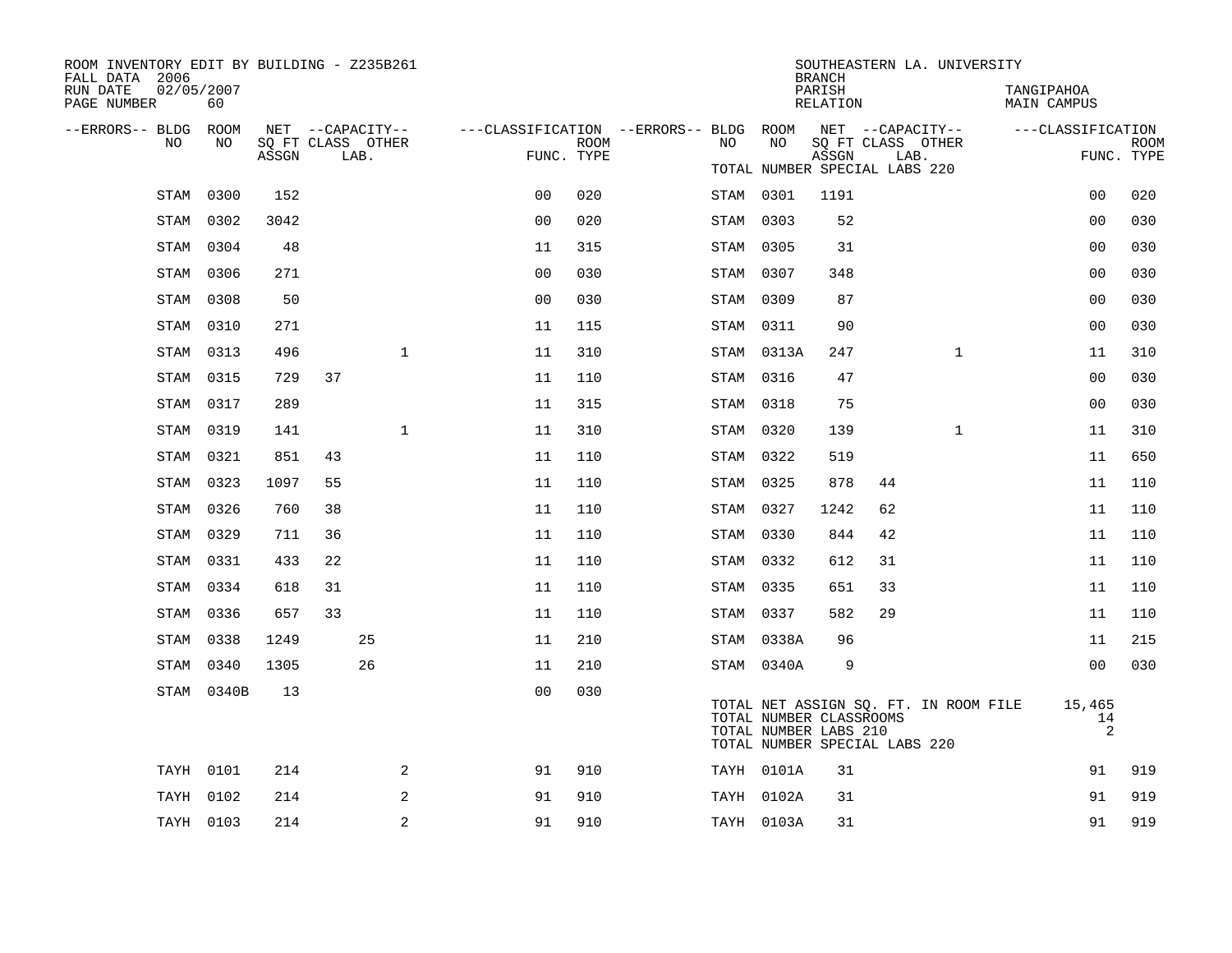| ROOM INVENTORY EDIT BY BUILDING - Z235B261<br>FALL DATA 2006 |            |             |       |                                               |                                                      |             |           |            | <b>BRANCH</b>      | SOUTHEASTERN LA. UNIVERSITY                   |                                 |             |
|--------------------------------------------------------------|------------|-------------|-------|-----------------------------------------------|------------------------------------------------------|-------------|-----------|------------|--------------------|-----------------------------------------------|---------------------------------|-------------|
| RUN DATE<br>PAGE NUMBER                                      | 02/05/2007 | 61          |       |                                               |                                                      |             |           |            | PARISH<br>RELATION |                                               | TANGIPAHOA<br>MAIN CAMPUS       |             |
| --ERRORS-- BLDG                                              | <b>NO</b>  | ROOM<br>NO. | ASSGN | NET --CAPACITY--<br>SO FT CLASS OTHER<br>LAB. | ---CLASSIFICATION --ERRORS-- BLDG ROOM<br>FUNC. TYPE | <b>ROOM</b> | NO        | NO         | ASSGN              | NET --CAPACITY--<br>SQ FT CLASS OTHER<br>LAB. | ---CLASSIFICATION<br>FUNC. TYPE | <b>ROOM</b> |
|                                                              | TAYH       | 0104        | 214   | 2                                             | 91                                                   | 910         |           | TAYH 0104A | 31                 |                                               | 91                              | 919         |
|                                                              | TAYH       | 0105        | 214   | 2                                             | 91                                                   | 910         |           | TAYH 0105A | 31                 |                                               | 91                              | 919         |
|                                                              | TAYH       | 0106        | 214   | $\mathbf{2}$                                  | 91                                                   | 910         |           | TAYH 0106A | 31                 |                                               | 91                              | 919         |
|                                                              | TAYH       | 0107        | 214   | 2                                             | 91                                                   | 910         |           | TAYH 0107A | 31                 |                                               | 91                              | 919         |
|                                                              | TAYH       | 0108        | 214   | 2                                             | 91                                                   | 910         |           | TAYH 0108A | 31                 |                                               | 91                              | 919         |
|                                                              | TAYH       | 0109        | 214   | 2                                             | 91                                                   | 910         |           | TAYH 0109A | 31                 |                                               | 91                              | 919         |
|                                                              | TAYH       | 0110        | 214   | 2                                             | 91                                                   | 910         |           | TAYH 0110A | 31                 |                                               | 91                              | 919         |
|                                                              |            | TAYH 0111   | 214   | $\overline{2}$                                | 91                                                   | 910         |           | TAYH 0111A | 31                 |                                               | 91                              | 919         |
|                                                              |            | TAYH 0112   | 214   | 2                                             | 91                                                   | 910         |           | TAYH 0112A | 31                 |                                               | 91                              | 919         |
|                                                              |            | TAYH 0113   | 214   | $\mathbf{2}$                                  | 91                                                   | 910         |           | TAYH 0113A | 31                 |                                               | 91                              | 919         |
|                                                              |            | TAYH 0114   | 227   | $\mathbf 1$                                   | 91                                                   | 910         |           | TAYH 0114A | 51                 |                                               | 91                              | 919         |
|                                                              |            | TAYH 0115   | 214   | 2                                             | 91                                                   | 910         |           | TAYH 0115A | 31                 |                                               | 91                              | 919         |
|                                                              |            | TAYH 0116   | 214   | 2                                             | 91                                                   | 910         |           | TAYH 0116A | 31                 |                                               | 91                              | 919         |
|                                                              |            | TAYH 0117   | 214   | 2                                             | 91                                                   | 910         |           | TAYH 0117A | 31                 |                                               | 91                              | 919         |
|                                                              |            | TAYH 0118   | 70    |                                               | 0 <sub>0</sub>                                       | 030         |           | TAYH 0118A | 70                 |                                               | 00                              | 030         |
|                                                              |            | TAYH 0118B  | 24    |                                               | 00                                                   | 010         |           | TAYH 0118C | 128                |                                               | 0 <sub>0</sub>                  | 030         |
|                                                              |            | TAYH 0118D  | 61    |                                               | 0 <sub>0</sub>                                       | 030         |           | TAYH 0118E | 32                 |                                               | 00                              | 020         |
|                                                              | TAYH       | 0119        | 214   | 2                                             | 91                                                   | 910         |           | TAYH 0119A | 31                 |                                               | 91                              | 919         |
|                                                              |            | TAYH 0120   | 214   | 2                                             | 91                                                   | 910         |           | TAYH 0120A | 31                 |                                               | 91                              | 919         |
|                                                              |            | TAYH 0121   | 214   | 2                                             | 91                                                   | 910         |           | TAYH 0121A | 31                 |                                               | 91                              | 919         |
|                                                              |            | TAYH 0122   | 260   |                                               | 0 <sub>0</sub>                                       | 030         |           | TAYH 0123  | 214                | 2                                             | 91                              | 910         |
|                                                              |            | TAYH 0123A  | 31    |                                               | 91                                                   | 919         | TAYH 0124 |            | 214                | 2                                             | 91                              | 910         |
|                                                              |            | TAYH 0124A  | 31    |                                               | 91                                                   | 919         | TAYH 0125 |            | 214                | 2                                             | 91                              | 910         |
|                                                              |            | TAYH 0125A  | 31    |                                               | 91                                                   | 919         | TAYH 0126 |            | 214                | 2                                             | 91                              | 910         |
|                                                              |            | TAYH 0126A  | 31    |                                               | 91                                                   | 919         | TAYH 0127 |            | 214                | 2                                             | 91                              | 910         |
|                                                              |            | TAYH 0127A  | 31    |                                               | 91                                                   | 919         |           | TAYH 0128  | 214                | 2                                             | 91                              | 910         |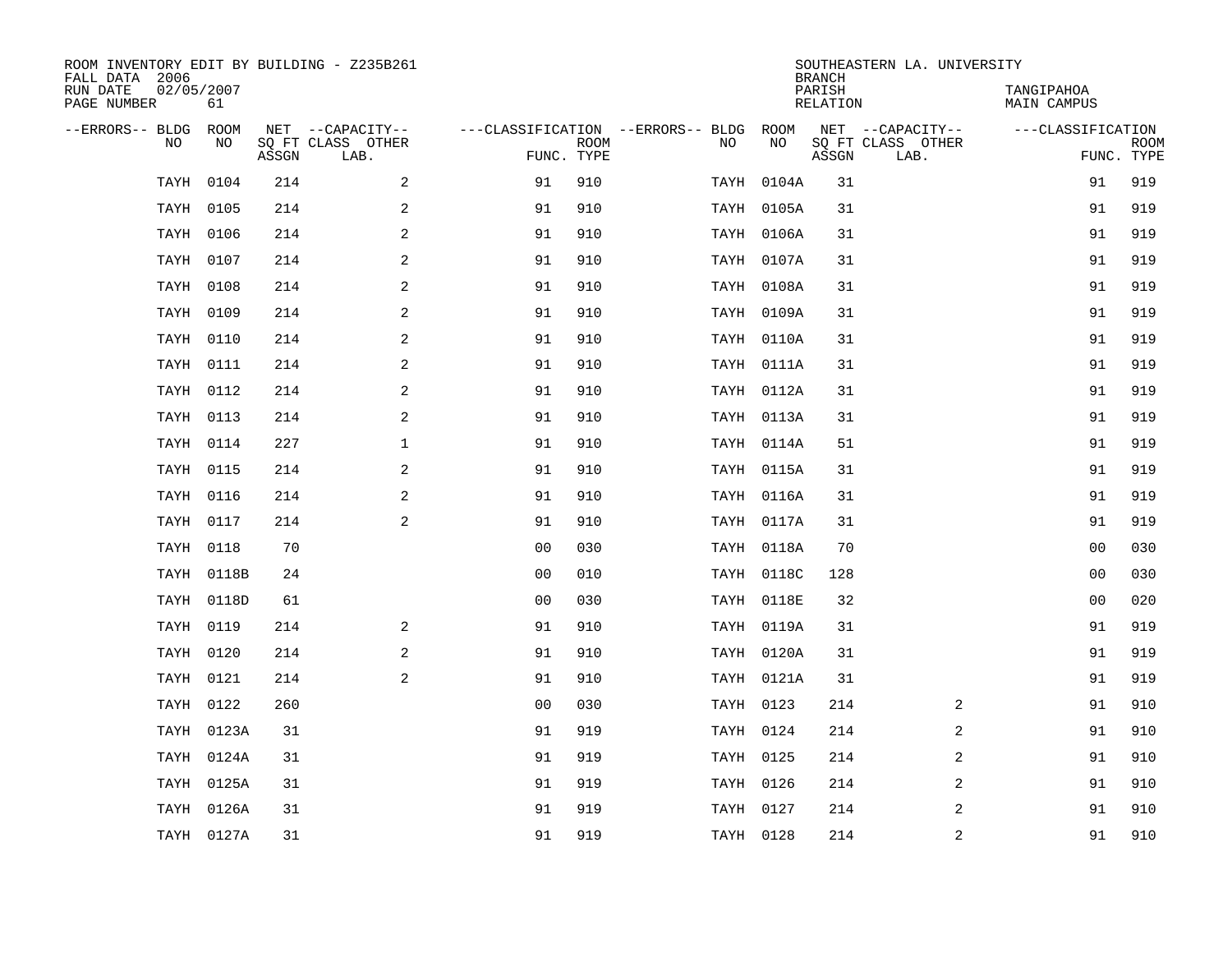| ROOM INVENTORY EDIT BY BUILDING - Z235B261<br>FALL DATA 2006 |             |       |                           |                |             |                                        |            | <b>BRANCH</b>      | SOUTHEASTERN LA. UNIVERSITY |                           |             |
|--------------------------------------------------------------|-------------|-------|---------------------------|----------------|-------------|----------------------------------------|------------|--------------------|-----------------------------|---------------------------|-------------|
| RUN DATE<br>02/05/2007<br>PAGE NUMBER                        | 62          |       |                           |                |             |                                        |            | PARISH<br>RELATION |                             | TANGIPAHOA<br>MAIN CAMPUS |             |
| --ERRORS-- BLDG                                              | ROOM<br>NO. |       | NET --CAPACITY--          |                |             | ---CLASSIFICATION --ERRORS-- BLDG ROOM | <b>NO</b>  |                    | NET --CAPACITY--            | ---CLASSIFICATION         |             |
| N <sub>O</sub>                                               |             | ASSGN | SO FT CLASS OTHER<br>LAB. | FUNC. TYPE     | <b>ROOM</b> | NO.                                    |            | ASSGN              | SQ FT CLASS OTHER<br>LAB.   | FUNC. TYPE                | <b>ROOM</b> |
| TAYH                                                         | 0128A       | 31    |                           | 91             | 919         |                                        | TAYH 0129  | 213                | $\overline{2}$              | 91                        | 910         |
| TAYH                                                         | 0129A       | 31    |                           | 91             | 919         |                                        | TAYH 0130  | 9                  |                             | 91                        | 935         |
|                                                              | TAYH 0131   | 473   |                           | 0 <sub>0</sub> | 020         |                                        | TAYH 0132  | 9                  |                             | 91                        | 935         |
| TAYH                                                         | 0133        | 9     |                           | 91             | 935         |                                        | TAYH 0201  | 214                | 2                           | 91                        | 910         |
| TAYH                                                         | 0201A       | 31    |                           | 91             | 919         |                                        | TAYH 0202  | 214                | 2                           | 91                        | 910         |
| TAYH                                                         | 0202A       | 31    |                           | 91             | 919         |                                        | TAYH 0203  | 214                | 2                           | 91                        | 910         |
| TAYH                                                         | 0203A       | 31    |                           | 91             | 919         |                                        | TAYH 0204  | 214                | 2                           | 91                        | 910         |
| TAYH                                                         | 0204A       | 31    |                           | 91             | 919         |                                        | TAYH 0205  | 214                | 2                           | 91                        | 910         |
| TAYH                                                         | 0205A       | 31    |                           | 91             | 919         |                                        | TAYH 0206  | 214                | 2                           | 91                        | 910         |
| TAYH                                                         | 0206A       | 31    |                           | 91             | 919         |                                        | TAYH 0207  | 214                | 2                           | 91                        | 910         |
|                                                              | TAYH 0207A  | 31    |                           | 91             | 919         |                                        | TAYH 0208  | 214                | $\overline{a}$              | 91                        | 910         |
|                                                              | TAYH 0208A  | 31    |                           | 91             | 919         |                                        | TAYH 0209  | 214                | 2                           | 91                        | 910         |
| TAYH                                                         | 0209A       | 31    |                           | 91             | 919         |                                        | TAYH 0210  | 214                | $\overline{a}$              | 91                        | 910         |
| TAYH                                                         | 0210A       | 31    |                           | 91             | 919         |                                        | TAYH 0211  | 214                | $\overline{a}$              | 91                        | 910         |
| TAYH                                                         | 0211A       | 31    |                           | 91             | 919         |                                        | TAYH 0212  | 214                | $\overline{a}$              | 91                        | 910         |
|                                                              | TAYH 0212A  | 31    |                           | 91             | 919         |                                        | TAYH 0213  | 214                | 2                           | 91                        | 910         |
|                                                              | TAYH 0213A  | 31    |                           | 91             | 919         |                                        | TAYH 0214  | 228                | $\mathbf{1}$                | 91                        | 910         |
| TAYH                                                         | 0214A       | 51    |                           | 91             | 919         |                                        | TAYH 0215  | 214                | 2                           | 91                        | 910         |
|                                                              | TAYH 0215A  | 31    |                           | 91             | 919         |                                        | TAYH 0216  | 214                | 2                           | 91                        | 910         |
| TAYH                                                         | 0216A       | 31    |                           | 91             | 919         |                                        | TAYH 0217  | 214                | 2                           | 91                        | 910         |
| TAYH                                                         | 0217A       | 31    |                           | 91             | 919         |                                        | TAYH 0218  | 64                 |                             | 00                        | 030         |
| TAYH                                                         | 0218A       | 41    |                           | 0 <sub>0</sub> | 030         |                                        | TAYH 0218B | 37                 |                             | 0 <sub>0</sub>            | 010         |
| TAYH                                                         | 0218C       | 78    |                           | 0 <sub>0</sub> | 030         |                                        | TAYH 0218D | 131                |                             | 91                        | 935         |
| TAYH                                                         | 0218E       | 87    |                           | 91             | 660         |                                        | TAYH 0219  | 214                | 2                           | 91                        | 910         |
| TAYH                                                         | 0219A       | 31    |                           | 91             | 919         |                                        | TAYH 0220  | 214                | 2                           | 91                        | 910         |
|                                                              | TAYH 0220A  | 31    |                           | 91             | 919         |                                        | TAYH 0221  | 214                | 2                           | 91                        | 910         |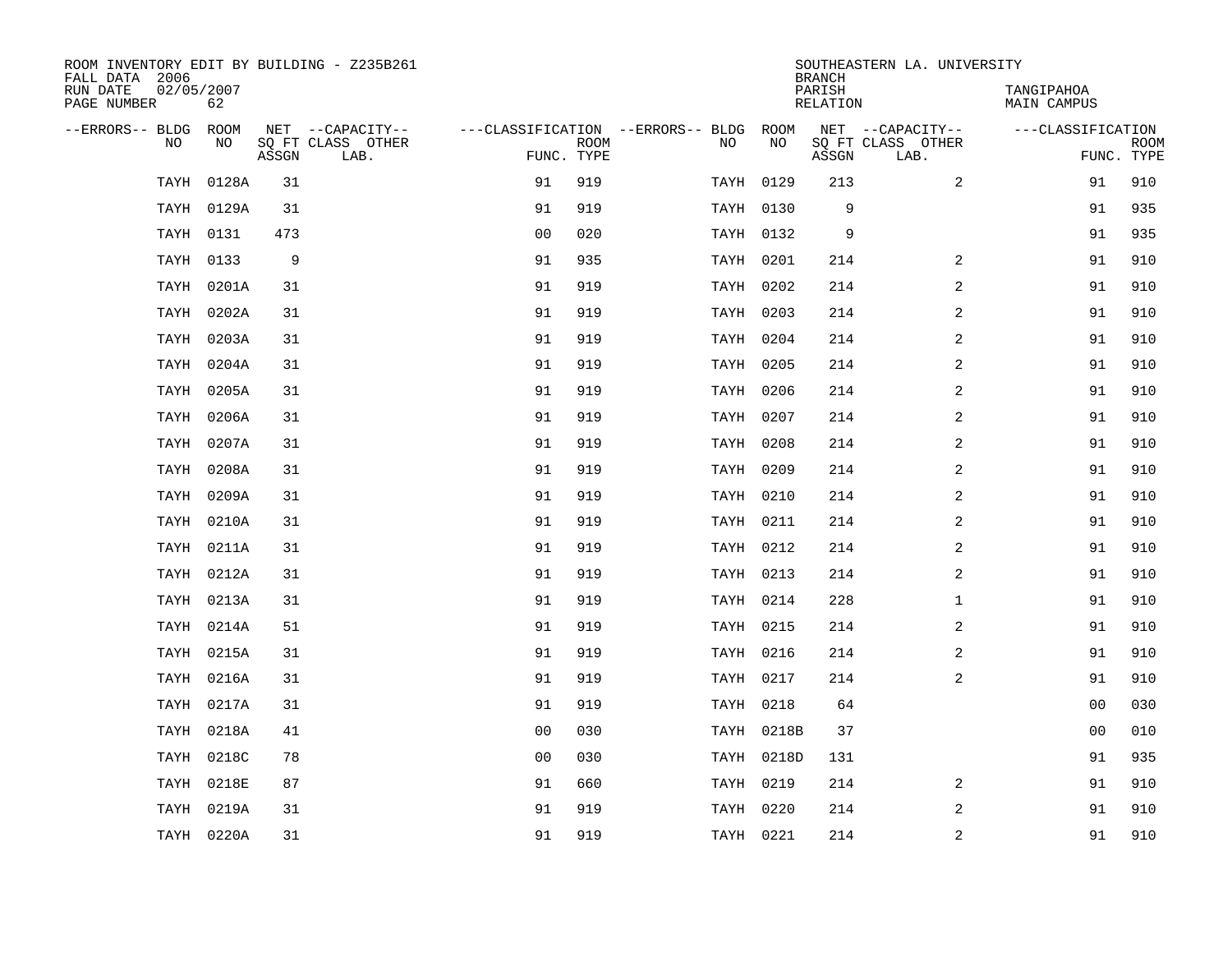| ROOM INVENTORY EDIT BY BUILDING - Z235B261<br>FALL DATA 2006 |            |       |                           |            |             |                                        |           | <b>BRANCH</b>      | SOUTHEASTERN LA. UNIVERSITY |                           |             |
|--------------------------------------------------------------|------------|-------|---------------------------|------------|-------------|----------------------------------------|-----------|--------------------|-----------------------------|---------------------------|-------------|
| 02/05/2007<br>RUN DATE<br>PAGE NUMBER                        | 63         |       |                           |            |             |                                        |           | PARISH<br>RELATION |                             | TANGIPAHOA<br>MAIN CAMPUS |             |
| --ERRORS-- BLDG ROOM                                         |            |       | NET --CAPACITY--          |            |             | ---CLASSIFICATION --ERRORS-- BLDG ROOM |           |                    | NET --CAPACITY--            | ---CLASSIFICATION         |             |
| NO.                                                          | NO.        | ASSGN | SQ FT CLASS OTHER<br>LAB. | FUNC. TYPE | <b>ROOM</b> | NO.                                    | <b>NO</b> | ASSGN              | SQ FT CLASS OTHER<br>LAB.   | FUNC. TYPE                | <b>ROOM</b> |
| TAYH                                                         | 0221A      | 31    |                           | 91         | 919         |                                        | TAYH 0222 | 227                | $\mathbf{1}$                | 91                        | 910         |
|                                                              | TAYH 0222A | 50    |                           | 91         | 919         |                                        | TAYH 0223 | 214                | $\overline{a}$              | 91                        | 910         |
|                                                              | TAYH 0223A | 31    |                           | 91         | 919         |                                        | TAYH 0224 | 214                | 2                           | 91                        | 910         |
|                                                              | TAYH 0224A | 31    |                           | 91         | 919         |                                        | TAYH 0225 | 214                | 2                           | 91                        | 910         |
|                                                              | TAYH 0225A | 31    |                           | 91         | 919         |                                        | TAYH 0226 | 214                | $\overline{a}$              | 91                        | 910         |
|                                                              | TAYH 0226A | 31    |                           | 91         | 919         |                                        | TAYH 0227 | 214                | $\boldsymbol{2}$            | 91                        | 910         |
|                                                              | TAYH 0227A | 31    |                           | 91         | 919         |                                        | TAYH 0228 | 214                | $\overline{a}$              | 91                        | 910         |
|                                                              | TAYH 0228A | 31    |                           | 91         | 919         |                                        | TAYH 0229 | 229                | $\overline{a}$              | 91                        | 910         |
|                                                              | TAYH 0229A | 31    |                           | 91         | 919         |                                        | TAYH 0230 | 9                  |                             | 91                        | 935         |
|                                                              | TAYH 0231  | 11    |                           | 91         | 935         |                                        | TAYH 0232 | 9                  |                             | 91                        | 935         |
|                                                              | TAYH 0233  | 11    |                           | 91         | 935         |                                        | TAYH 0301 | 214                | $\overline{2}$              | 91                        | 910         |
|                                                              | TAYH 0301A | 31    |                           | 91         | 919         |                                        | TAYH 0302 | 214                | 2                           | 91                        | 910         |
|                                                              | TAYH 0302A | 31    |                           | 91         | 919         |                                        | TAYH 0303 | 214                | 2                           | 91                        | 910         |
|                                                              | TAYH 0303A | 31    |                           | 91         | 919         |                                        | TAYH 0304 | 214                | 2                           | 91                        | 910         |
|                                                              | TAYH 0304A | 31    |                           | 91         | 919         |                                        | TAYH 0305 | 214                | 2                           | 91                        | 910         |
|                                                              | TAYH 0305A | 31    |                           | 91         | 919         |                                        | TAYH 0306 | 214                | 2                           | 91                        | 910         |
|                                                              | TAYH 0306A | 31    |                           | 91         | 919         |                                        | TAYH 0307 | 214                | $\overline{a}$              | 91                        | 910         |
| TAYH                                                         | 0307A      | 31    |                           | 91         | 919         |                                        | TAYH 0308 | 214                | 2                           | 91                        | 910         |
|                                                              | TAYH 0308A | 31    |                           | 91         | 919         |                                        | TAYH 0309 | 214                | 2                           | 91                        | 910         |
|                                                              | TAYH 0309A | 31    |                           | 91         | 919         |                                        | TAYH 0310 | 214                | 2                           | 91                        | 910         |
|                                                              | TAYH 0310A | 31    |                           | 91         | 919         |                                        | TAYH 0311 | 214                | 2                           | 91                        | 910         |
|                                                              | TAYH 0311A | 31    |                           | 91         | 919         |                                        | TAYH 0312 | 214                | $\overline{2}$              | 91                        | 910         |
|                                                              | TAYH 0312A | 31    |                           | 91         | 919         |                                        | TAYH 0313 | 214                | 2                           | 91                        | 910         |
|                                                              | TAYH 0313A | 31    |                           | 91         | 919         |                                        | TAYH 0314 | 228                | $\mathbf{1}$                | 91                        | 910         |
|                                                              | TAYH 0314A | 50    |                           | 91         | 919         |                                        | TAYH 0315 | 214                | 2                           | 91                        | 910         |
|                                                              | TAYH 0315A | 31    |                           | 91         | 919         |                                        | TAYH 0316 | 214                | 2                           | 91                        | 910         |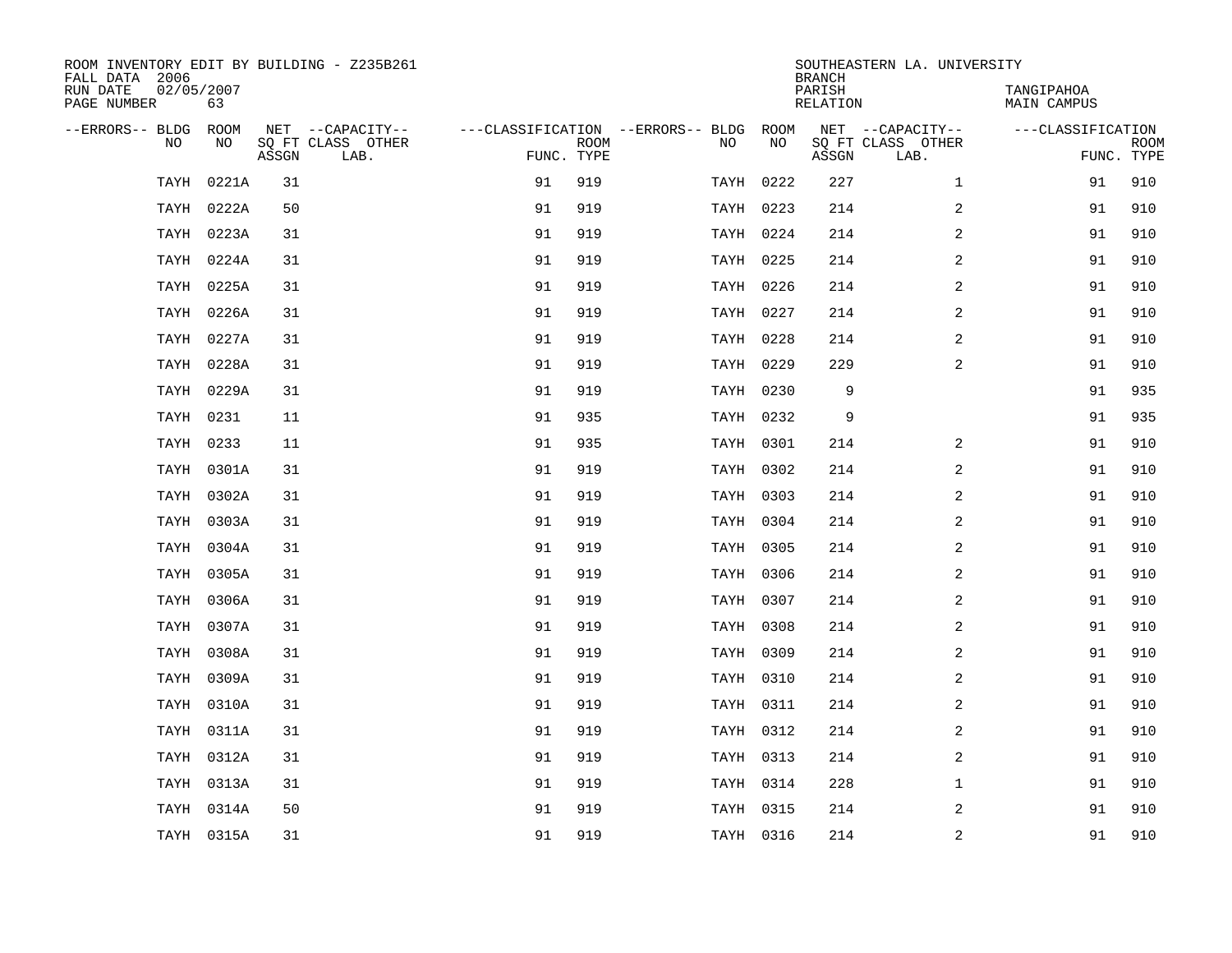| ROOM INVENTORY EDIT BY BUILDING - Z235B261<br>FALL DATA 2006 |                  |       |                           |                |             |                                        |            | <b>BRANCH</b>      | SOUTHEASTERN LA. UNIVERSITY |                                  |                           |
|--------------------------------------------------------------|------------------|-------|---------------------------|----------------|-------------|----------------------------------------|------------|--------------------|-----------------------------|----------------------------------|---------------------------|
| RUN DATE<br>PAGE NUMBER                                      | 02/05/2007<br>64 |       |                           |                |             |                                        |            | PARISH<br>RELATION |                             | TANGIPAHOA<br><b>MAIN CAMPUS</b> |                           |
| --ERRORS-- BLDG ROOM                                         |                  |       | NET --CAPACITY--          |                |             | ---CLASSIFICATION --ERRORS-- BLDG ROOM |            |                    | NET --CAPACITY--            | ---CLASSIFICATION                |                           |
| NO                                                           | NO               | ASSGN | SQ FT CLASS OTHER<br>LAB. | FUNC. TYPE     | <b>ROOM</b> | NO.                                    | NO         | ASSGN              | SQ FT CLASS OTHER<br>LAB.   |                                  | <b>ROOM</b><br>FUNC. TYPE |
| TAYH                                                         | 0316A            | 31    |                           | 91             | 919         |                                        | TAYH 0317  | 214                | 2                           | 91                               | 910                       |
|                                                              | TAYH 0317A       | 31    |                           | 91             | 919         |                                        | TAYH 0318  | 285                | $\mathbf{1}$                | 91                               | 910                       |
|                                                              | TAYH 0318A       | 41    |                           | 91             | 919         |                                        | TAYH 0318B | 37                 |                             | 0 <sub>0</sub>                   | 030                       |
|                                                              | TAYH 0318C       | 78    |                           | 0 <sub>0</sub> | 010         |                                        | TAYH 0318D | 32                 |                             | 00                               | 030                       |
|                                                              | TAYH 0319        | 472   | 2                         | 91             | 910         |                                        | TAYH 0319A | 32                 |                             | 91                               | 919                       |
| TAYH                                                         | 0320             | 214   | 2                         | 91             | 910         |                                        | TAYH 0320A | 31                 |                             | 91                               | 919                       |
|                                                              | TAYH 0321        | 214   | $\overline{a}$            | 91             | 910         |                                        | TAYH 0321A | 31                 |                             | 91                               | 919                       |
|                                                              | TAYH 0322        | 228   | $\mathbf 1$               | 91             | 910         |                                        | TAYH 0322A | 50                 |                             | 91                               | 919                       |
|                                                              | TAYH 0323        | 214   | 2                         | 91             | 910         |                                        | TAYH 0323A | 31                 |                             | 91                               | 919                       |
|                                                              | TAYH 0324        | 214   | 2                         | 91             | 910         |                                        | TAYH 0324A | 31                 |                             | 91                               | 919                       |
|                                                              | TAYH 0325        | 214   | 2                         | 91             | 910         |                                        | TAYH 0325A | 31                 |                             | 91                               | 919                       |
|                                                              | TAYH 0326        | 214   | 2                         | 91             | 910         |                                        | TAYH 0326A | 31                 |                             | 91                               | 919                       |
|                                                              | TAYH 0327        | 214   | 2                         | 91             | 910         |                                        | TAYH 0327A | 31                 |                             | 91                               | 919                       |
|                                                              | TAYH 0328        | 214   | $\overline{a}$            | 91             | 910         |                                        | TAYH 0328A | 31                 |                             | 91                               | 919                       |
|                                                              | TAYH 0329        | 214   | 2                         | 91             | 910         |                                        | TAYH 0329A | 31                 |                             | 91                               | 919                       |
|                                                              | TAYH 0330        | 214   | 2                         | 91             | 910         |                                        | TAYH 0330A | 31                 |                             | 91                               | 919                       |
| TAYH                                                         | 0331             | 9     |                           | 91             | 935         |                                        | TAYH 0332  | 11                 |                             | 91                               | 935                       |
|                                                              | TAYH 0333        | 9     |                           | 91             | 935         | TAYH 0334                              |            | 11                 |                             | 91                               | 935                       |
|                                                              | TAYH 0401        | 214   | 2                         | 91             | 910         |                                        | TAYH 0401A | 31                 |                             | 91                               | 919                       |
|                                                              | TAYH 0402        | 214   | 2                         | 91             | 910         |                                        | TAYH 0402A | 31                 |                             | 91                               | 919                       |
|                                                              | TAYH 0403        | 214   | 2                         | 91             | 910         |                                        | TAYH 0403A | 214                |                             | 91                               | 919                       |
| TAYH                                                         | 0404             | 214   | 2                         | 91             | 910         |                                        | TAYH 0404A | 31                 |                             | 91                               | 919                       |
| TAYH                                                         | 0405             | 214   | 2                         | 91             | 910         |                                        | TAYH 0405A | 31                 |                             | 91                               | 919                       |
| TAYH                                                         | 0406             | 214   | $\overline{a}$            | 91             | 910         |                                        | TAYH 0406A | 31                 |                             | 91                               | 919                       |
| TAYH                                                         | 0407             | 214   | 2                         | 91             | 910         |                                        | TAYH 0407A | 31                 |                             | 91                               | 919                       |
|                                                              | TAYH 0408        | 213   | $\overline{a}$            | 91             | 910         |                                        | TAYH 0408A | 31                 |                             | 91                               | 919                       |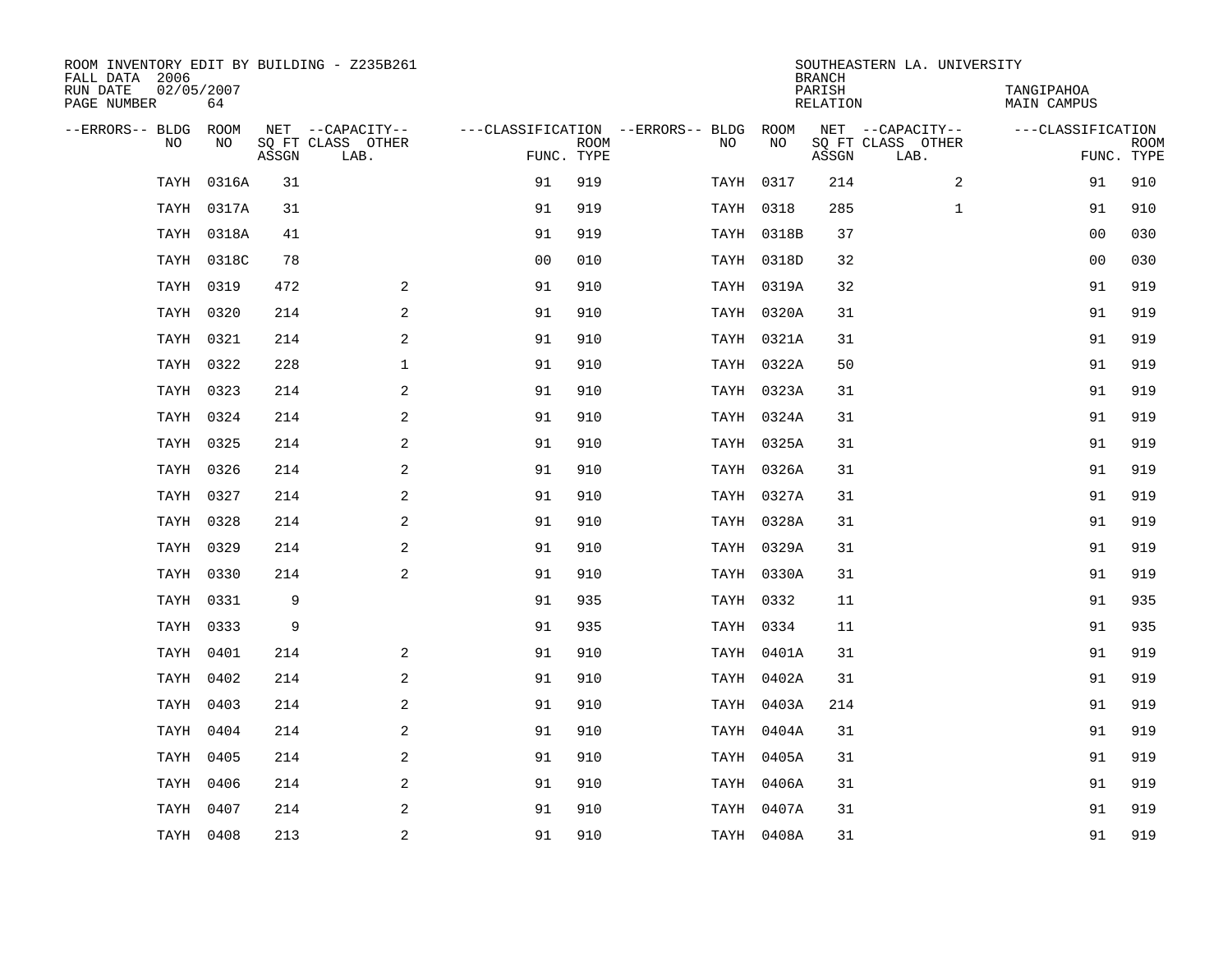| ROOM INVENTORY EDIT BY BUILDING - Z235B261<br>FALL DATA 2006 |                  |       |                           |                |      |                                        | <b>BRANCH</b> | SOUTHEASTERN LA. UNIVERSITY |                                       |                                  |                           |
|--------------------------------------------------------------|------------------|-------|---------------------------|----------------|------|----------------------------------------|---------------|-----------------------------|---------------------------------------|----------------------------------|---------------------------|
| RUN DATE<br>PAGE NUMBER                                      | 02/05/2007<br>65 |       |                           |                |      |                                        |               | PARISH<br>RELATION          |                                       | TANGIPAHOA<br><b>MAIN CAMPUS</b> |                           |
| --ERRORS-- BLDG ROOM                                         |                  |       | NET --CAPACITY--          |                |      | ---CLASSIFICATION --ERRORS-- BLDG ROOM |               |                             | NET --CAPACITY--                      | ---CLASSIFICATION                |                           |
| NO                                                           | NO               | ASSGN | SQ FT CLASS OTHER<br>LAB. | FUNC. TYPE     | ROOM | NO                                     | NO            | ASSGN                       | SQ FT CLASS OTHER<br>LAB.             |                                  | <b>ROOM</b><br>FUNC. TYPE |
| TAYH                                                         | 0409             | 214   | 2                         | 91             | 910  |                                        | TAYH 0409A    | 31                          |                                       | 91                               | 919                       |
|                                                              | TAYH 0410        | 214   | 2                         | 91             | 910  |                                        | TAYH 0410A    | 31                          |                                       | 91                               | 919                       |
|                                                              | TAYH 0411        | 214   | 2                         | 91             | 910  |                                        | TAYH 0411A    | 31                          |                                       | 91                               | 919                       |
|                                                              | TAYH 0412        | 214   | 2                         | 91             | 910  |                                        | TAYH 0412A    | 31                          |                                       | 91                               | 919                       |
|                                                              | TAYH 0413        | 214   | 2                         | 91             | 910  |                                        | TAYH 0413A    | 31                          |                                       | 91                               | 919                       |
|                                                              | TAYH 0414        | 227   | $\mathbf{1}$              | 91             | 910  |                                        | TAYH 0414A    | 50                          |                                       | 91                               | 919                       |
|                                                              | TAYH 0415        | 214   | 2                         | 91             | 910  |                                        | TAYH 0415A    | 31                          |                                       | 91                               | 919                       |
|                                                              | TAYH 0416        | 214   | $\overline{a}$            | 91             | 910  |                                        | TAYH 0416A    | 31                          |                                       | 91                               | 919                       |
|                                                              | TAYH 0417        | 214   | $\overline{a}$            | 91             | 910  |                                        | TAYH 0417A    | 31                          |                                       | 91                               | 919                       |
|                                                              | TAYH 0418        | 200   |                           | 0 <sub>0</sub> | 030  |                                        | TAYH 0418A    | 41                          |                                       | 0 <sub>0</sub>                   | 030                       |
|                                                              | TAYH 0418B       | 37    |                           | 00             | 010  |                                        | TAYH 0418C    | 77                          |                                       | 0 <sub>0</sub>                   | 030                       |
|                                                              | TAYH 0418D       | 119   |                           | 00             | 030  |                                        | TAYH 0419     | 511                         |                                       | 91                               | 680                       |
|                                                              | TAYH 0420        | 214   | 2                         | 91             | 910  |                                        | TAYH 0420A    | 31                          |                                       | 91                               | 919                       |
|                                                              | TAYH 0421        | 214   | 2                         | 91             | 910  |                                        | TAYH 0421A    | 31                          |                                       | 91                               | 919                       |
|                                                              | TAYH 0422        | 227   | $\mathbf{1}$              | 91             | 910  |                                        | TAYH 0422A    | 50                          |                                       | 91                               | 919                       |
|                                                              | TAYH 0423        | 214   | 2                         | 91             | 910  |                                        | TAYH 0423A    | 31                          |                                       | 91                               | 919                       |
|                                                              | TAYH 0424        | 214   | 2                         | 91             | 910  |                                        | TAYH 0424A    | 31                          |                                       | 91                               | 919                       |
|                                                              | TAYH 0425        | 214   | 2                         | 91             | 910  |                                        | TAYH 0425A    | 31                          |                                       | 91                               | 919                       |
|                                                              | TAYH 0426        | 214   | 2                         | 91             | 910  |                                        | TAYH 0426A    | 31                          |                                       | 91                               | 919                       |
|                                                              | TAYH 0427        | 214   | 2                         | 91             | 910  |                                        | TAYH 0427A    | 31                          |                                       | 91                               | 919                       |
|                                                              | TAYH 0428        | 214   | 2                         | 91             | 910  |                                        | TAYH 0428A    | 31                          |                                       | 91                               | 919                       |
|                                                              | TAYH 0429        | 214   | 2                         | 91             | 910  |                                        | TAYH 0429A    | 31                          |                                       | 91                               | 919                       |
|                                                              | TAYH 0430        | 214   | $\overline{a}$            | 91             | 910  |                                        | TAYH 0430A    | 31                          |                                       | 91                               | 919                       |
|                                                              | TAYH 0431        | 9     |                           | 91             | 935  |                                        | TAYH 0432     | 11                          |                                       | 91                               | 935                       |
|                                                              | TAYH 0433        | 9     |                           | 91             | 935  |                                        | TAYH 0434     | 11                          | TOTAL NET ASSIGN SQ. FT. IN ROOM FILE | 91<br>29,326                     | 935                       |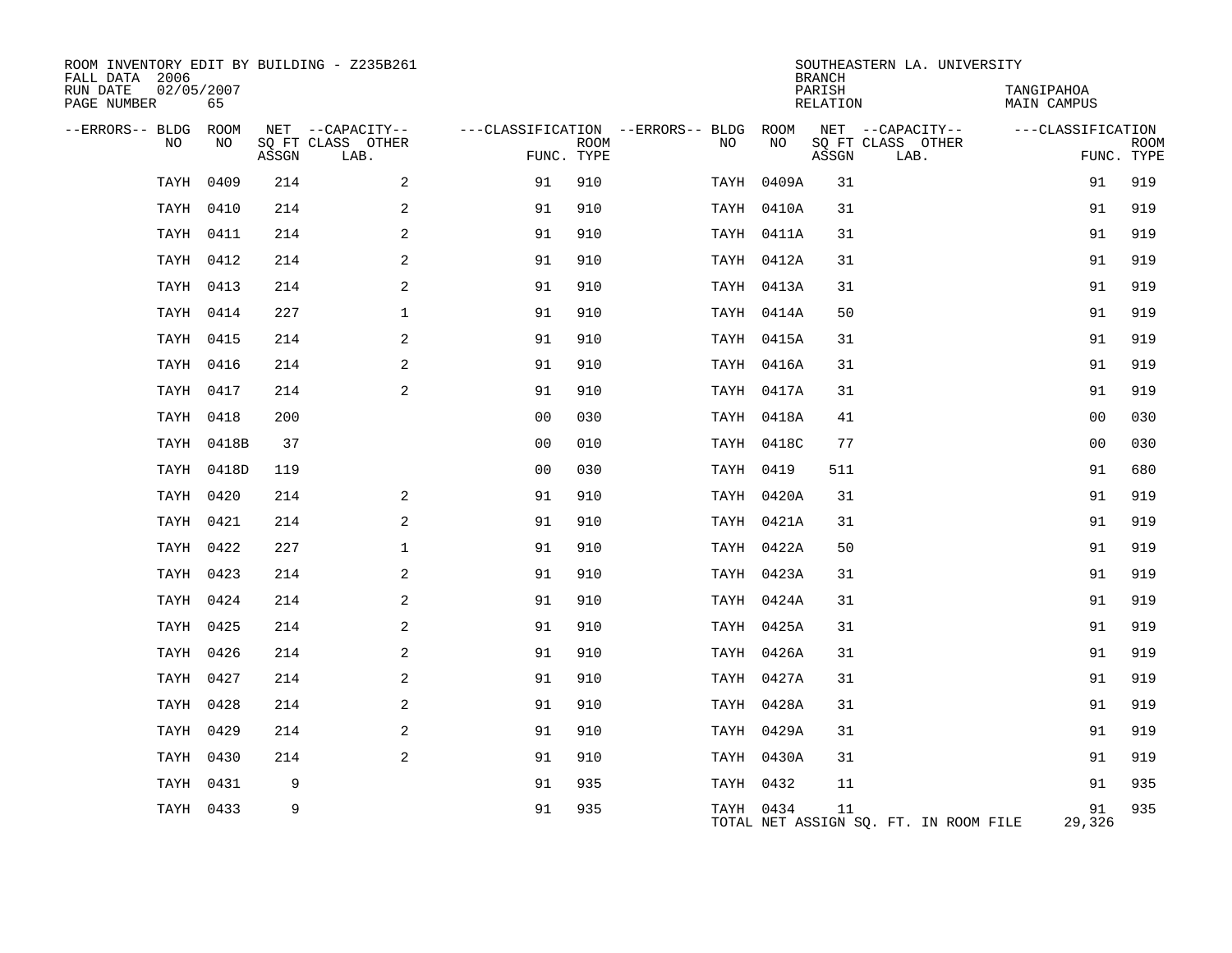| FALL DATA 2006          |             |            |       | ROOM INVENTORY EDIT BY BUILDING - Z235B261 |                                                         |                    |          |            | SOUTHEASTERN LA. UNIVERSITY<br><b>BRANCH</b>                                                                                      |              |                           |             |
|-------------------------|-------------|------------|-------|--------------------------------------------|---------------------------------------------------------|--------------------|----------|------------|-----------------------------------------------------------------------------------------------------------------------------------|--------------|---------------------------|-------------|
| RUN DATE<br>PAGE NUMBER | 02/05/2007  | 66         |       |                                            |                                                         |                    |          |            | PARISH<br>RELATION                                                                                                                |              | TANGIPAHOA<br>MAIN CAMPUS |             |
| --ERRORS-- BLDG ROOM    |             |            |       | NET --CAPACITY--                           | ---CLASSIFICATION --ERRORS-- BLDG ROOM NET --CAPACITY-- |                    |          |            |                                                                                                                                   |              | ---CLASSIFICATION         |             |
|                         | NO.         | NO.        | ASSGN | SQ FT CLASS OTHER<br>LAB.                  |                                                         | ROOM<br>FUNC. TYPE | NO       | NO         | SQ FT CLASS OTHER<br>ASSGN<br>TOTAL NUMBER CLASSROOMS<br>TOTAL NUMBER LABS 210<br>TOTAL NUMBER SPECIAL LABS 220                   | LAB.         | FUNC. TYPE                | <b>ROOM</b> |
|                         |             | TECM M0001 | 108   | $\mathbf{1}$                               | 75                                                      | 310                |          |            | TOTAL NET ASSIGN SQ. FT. IN ROOM FILE<br>TOTAL NUMBER CLASSROOMS<br>TOTAL NUMBER LABS 210<br>TOTAL NUMBER SPECIAL LABS 220        |              | 108                       |             |
|                         |             | URES 0100  | 6458  | $\mathbf 1$                                | 91                                                      | 970                |          |            | TOTAL NET ASSIGN SQ. FT. IN ROOM FILE<br>TOTAL NUMBER CLASSROOMS<br>TOTAL NUMBER LABS 210<br>TOTAL NUMBER SPECIAL LABS 220        |              | 6,458                     |             |
| 5                       | <b>URES</b> |            |       |                                            |                                                         |                    | NO ROOMS |            |                                                                                                                                   |              |                           |             |
|                         |             | VILA 0101B | 233   | $\mathbf{1}$                               | 91                                                      | 910                |          | VILA 0101C | 233                                                                                                                               | $\mathbf{1}$ | 91                        | 910         |
|                         |             | VILA 0102B | 119   | $\mathbf{1}$                               | 91                                                      | 910                |          | VILA 0102C | 119                                                                                                                               | $\mathbf{1}$ | 91                        | 910         |
|                         |             | VILA 0103B | 233   | $\mathbf 1$                                | 91                                                      | 910                |          | VILA 0103C | 233                                                                                                                               | $\mathbf{1}$ | 91                        | 910         |
|                         |             | VILA 0104B | 201   | $\mathbf{1}$                               | 91                                                      | 910                |          | VILA 0104C | 233                                                                                                                               | $\mathbf{1}$ | 91                        | 910         |
|                         |             | VILA 0201B | 233   | 1                                          | 91                                                      | 910                |          | VILA 0201C | 233                                                                                                                               | $\mathbf{1}$ | 91                        | 910         |
|                         |             | VILA 0202B | 233   | 1                                          | 91                                                      | 910                |          | VILA 0202C | 233                                                                                                                               | $\mathbf{1}$ | 91                        | 910         |
|                         |             | VILA 0203B | 233   | $\mathbf{1}$                               | 91                                                      | 910                |          | VILA 0203C | 233                                                                                                                               | $\mathbf{1}$ | 91                        | 910         |
|                         |             | VILA 0204B | 233   | $\mathbf{1}$                               | 91                                                      | 910                |          | VILA 0204C | 233<br>TOTAL NET ASSIGN SQ. FT. IN ROOM FILE<br>TOTAL NUMBER CLASSROOMS<br>TOTAL NUMBER LABS 210<br>TOTAL NUMBER SPECIAL LABS 220 | $\mathbf{1}$ | 91<br>3,468               | 910         |
|                         |             | VILB 0101D | 233   | $\mathbf{1}$                               | 91                                                      | 910                |          | VILB 0101E | 233                                                                                                                               | $\mathbf{1}$ | 91                        | 910         |
|                         |             | VILB 0102D | 210   | $\mathbf{1}$                               | 91                                                      | 910                |          | VILB 0102E | 210                                                                                                                               | $\mathbf{1}$ | 91                        | 910         |
|                         |             | VILB 0103D | 233   | $\mathbf{1}$                               | 91                                                      | 910                |          | VILB 0103E | 233                                                                                                                               | $\mathbf{1}$ | 91                        | 910         |
|                         |             | VILB 0201D | 233   | $\mathbf 1$                                | 91                                                      | 910                |          | VILB 0201E | 233                                                                                                                               | $\mathbf{1}$ | 91                        | 910         |
|                         |             | VILB 0202D | 233   | $\mathbf 1$                                | 91                                                      | 910                |          | VILB 0202E | 233                                                                                                                               | $\mathbf{1}$ | 91                        | 910         |
|                         |             | VILB 0203D | 233   | $\mathbf{1}$                               | 91                                                      | 910                |          | VILB 0203E | 233                                                                                                                               | $\mathbf{1}$ | 91                        | 910         |
|                         |             | VILB 0204D | 233   | $\mathbf{1}$                               | 91                                                      | 910                |          | VILB 0204E | 233                                                                                                                               | $\mathbf{1}$ | 91                        | 910         |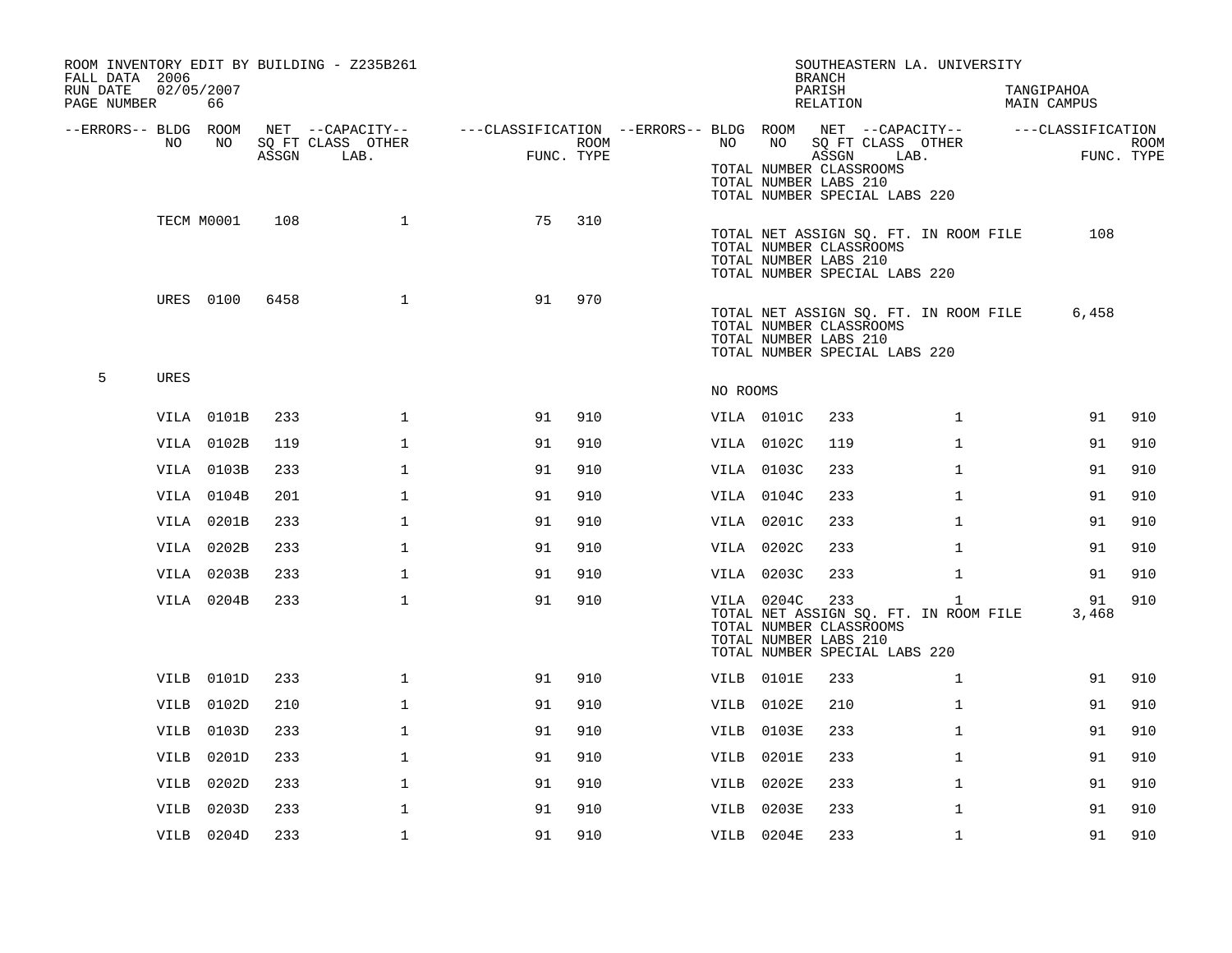| ROOM INVENTORY EDIT BY BUILDING - Z235B261<br>FALL DATA 2006<br>RUN DATE<br>PAGE NUMBER | 02/05/2007<br>67 |       |                                               |                                                 |             |             |                                                                       | <b>BRANCH</b><br>PARISH<br><b>RELATION</b> | SOUTHEASTERN LA. UNIVERSITY                                                            | TANGIPAHOA<br><b>MAIN CAMPUS</b> |                           |
|-----------------------------------------------------------------------------------------|------------------|-------|-----------------------------------------------|-------------------------------------------------|-------------|-------------|-----------------------------------------------------------------------|--------------------------------------------|----------------------------------------------------------------------------------------|----------------------------------|---------------------------|
| --ERRORS-- BLDG<br>NO.                                                                  | ROOM<br>NO       | ASSGN | NET --CAPACITY--<br>SQ FT CLASS OTHER<br>LAB. | ---CLASSIFICATION --ERRORS-- BLDG<br>FUNC. TYPE | <b>ROOM</b> | NO          | ROOM<br>NO                                                            | ASSGN                                      | NET --CAPACITY--<br>SQ FT CLASS OTHER<br>LAB.                                          | ---CLASSIFICATION                | <b>ROOM</b><br>FUNC. TYPE |
| <b>VILB</b>                                                                             | 0205D            | 233   | $\mathbf{1}$                                  | 91                                              | 910         | <b>VILB</b> | 0205E                                                                 | 233                                        | $\mathbf{1}$                                                                           | 91                               | 910                       |
| VILB                                                                                    | 0206D            | 233   | $\mathbf 1$                                   | 91                                              | 910         | VILB        | 0206E                                                                 | 233                                        | $\mathbf{1}$                                                                           | 91                               | 910                       |
| VILB                                                                                    | 0207D            | 233   | $\mathbf{1}$                                  | 91                                              | 910         | VILB        | 0207E                                                                 | 233                                        | $\mathbf{1}$                                                                           | 91                               | 910                       |
| VILB                                                                                    | 0208D            | 233   | $\mathbf{1}$                                  | 91                                              | 910         |             | <b>VILB 0208E</b><br>TOTAL NUMBER CLASSROOMS<br>TOTAL NUMBER LABS 210 | 233                                        | $\mathbf{1}$<br>TOTAL NET ASSIGN SQ. FT. IN ROOM FILE<br>TOTAL NUMBER SPECIAL LABS 220 | 91<br>5,080                      | 910                       |
| <b>VILD</b>                                                                             | 0101G            | 233   | $\mathbf{1}$                                  | 91                                              | 910         |             | VILD 0101H                                                            | 233                                        | $\mathbf{1}$                                                                           | 91                               | 910                       |
| <b>VILD</b>                                                                             | 0101I            | 233   | $\mathbf{1}$                                  | 91                                              | 910         | VILD        | 0101J                                                                 | 119                                        | $\mathbf{1}$                                                                           | 91                               | 910                       |
| <b>VILD</b>                                                                             | 0102G            | 210   | $\mathbf 1$                                   | 91                                              | 910         | VILD        | 0102H                                                                 | 210                                        | $\mathbf{1}$                                                                           | 91                               | 910                       |
| VILD                                                                                    | 0102I            | 210   | $\mathbf{1}$                                  | 91                                              | 910         | VILD        | 0102J                                                                 | 201                                        | $\mathbf{1}$                                                                           | 91                               | 910                       |
| VILD                                                                                    | 0103G            | 233   | $\mathbf{1}$                                  | 91                                              | 910         | VILD        | 0103H                                                                 | 233                                        | $\mathbf{1}$                                                                           | 91                               | 910                       |
| VILD                                                                                    | 0103I            | 233   | $\mathbf{1}$                                  | 91                                              | 910         | VILD        | 0201G                                                                 | 233                                        | $\mathbf{1}$                                                                           | 91                               | 910                       |
| VILD                                                                                    | 0201H            | 233   | $\mathbf 1$                                   | 91                                              | 910         | VILD        | 0201I                                                                 | 233                                        | $\mathbf{1}$                                                                           | 91                               | 910                       |
| <b>VILD</b>                                                                             | 0201J            | 233   | $\mathbf{1}$                                  | 91                                              | 910         | VILD        | 0202G                                                                 | 233                                        | $\mathbf{1}$                                                                           | 91                               | 910                       |
| VILD                                                                                    | 0202H            | 233   | $\mathbf{1}$                                  | 91                                              | 910         | VILD        | 0202I                                                                 | 233                                        | $\mathbf{1}$                                                                           | 91                               | 910                       |
| <b>VILD</b>                                                                             | 0202J            | 233   | $\mathbf{1}$                                  | 91                                              | 910         | VILD        | 0203G                                                                 | 233                                        | $\mathbf{1}$                                                                           | 91                               | 910                       |
| VILD                                                                                    | 0203H            | 233   | $\mathbf{1}$                                  | 91                                              | 910         | VILD        | 0203I                                                                 | 233                                        | $\mathbf{1}$                                                                           | 91                               | 910                       |
| <b>VILD</b>                                                                             | 0203J            | 233   | $\mathbf{1}$                                  | 91                                              | 910         | VILD        | 0204G                                                                 | 233                                        | $\mathbf{1}$                                                                           | 91                               | 910                       |
| VILD                                                                                    | 0204H            | 233   | $\mathbf{1}$                                  | 91                                              | 910         | VILD        | 0204I                                                                 | 233                                        | $\mathbf{1}$                                                                           | 91                               | 910                       |
| <b>VILD</b>                                                                             | 0204J            | 233   | $\mathbf{1}$                                  | 91                                              | 910         | VILD        | 0205G                                                                 | 233                                        | $\mathbf{1}$                                                                           | 91                               | 910                       |
| <b>VILD</b>                                                                             | 0205H            | 233   | $\mathbf{1}$                                  | 91                                              | 910         | VILD        | 0205I                                                                 | 233                                        | $\mathbf{1}$                                                                           | 91                               | 910                       |
| VILD                                                                                    | 0206G            | 233   | $\mathbf{1}$                                  | 91                                              | 910         | VILD        | 0206H                                                                 | 233                                        | $\mathbf{1}$                                                                           | 91                               | 910                       |
| <b>VILD</b>                                                                             | 0206I            | 233   | $\mathbf 1$                                   | 91                                              | 910         | VILD        | 0207G                                                                 | 233                                        | $\mathbf{1}$                                                                           | 91                               | 910                       |
| VILD                                                                                    | 0207H            | 233   | $\mathbf{1}$                                  | 91                                              | 910         | VILD        | 0207I                                                                 | 233                                        | $\mathbf{1}$                                                                           | 91                               | 910                       |
| VILD                                                                                    | 0208G            | 233   | $\mathbf{1}$                                  | 91                                              | 910         | VILD        | 0208H                                                                 | 233                                        | $\mathbf{1}$                                                                           | 91                               | 910                       |
| <b>VILD</b>                                                                             | 0208I            | 233   | $\mathbf 1$                                   | 91                                              | 910         |             |                                                                       |                                            | TOTAL NET ASSIGN SQ. FT. IN ROOM FILE                                                  | 8,872                            |                           |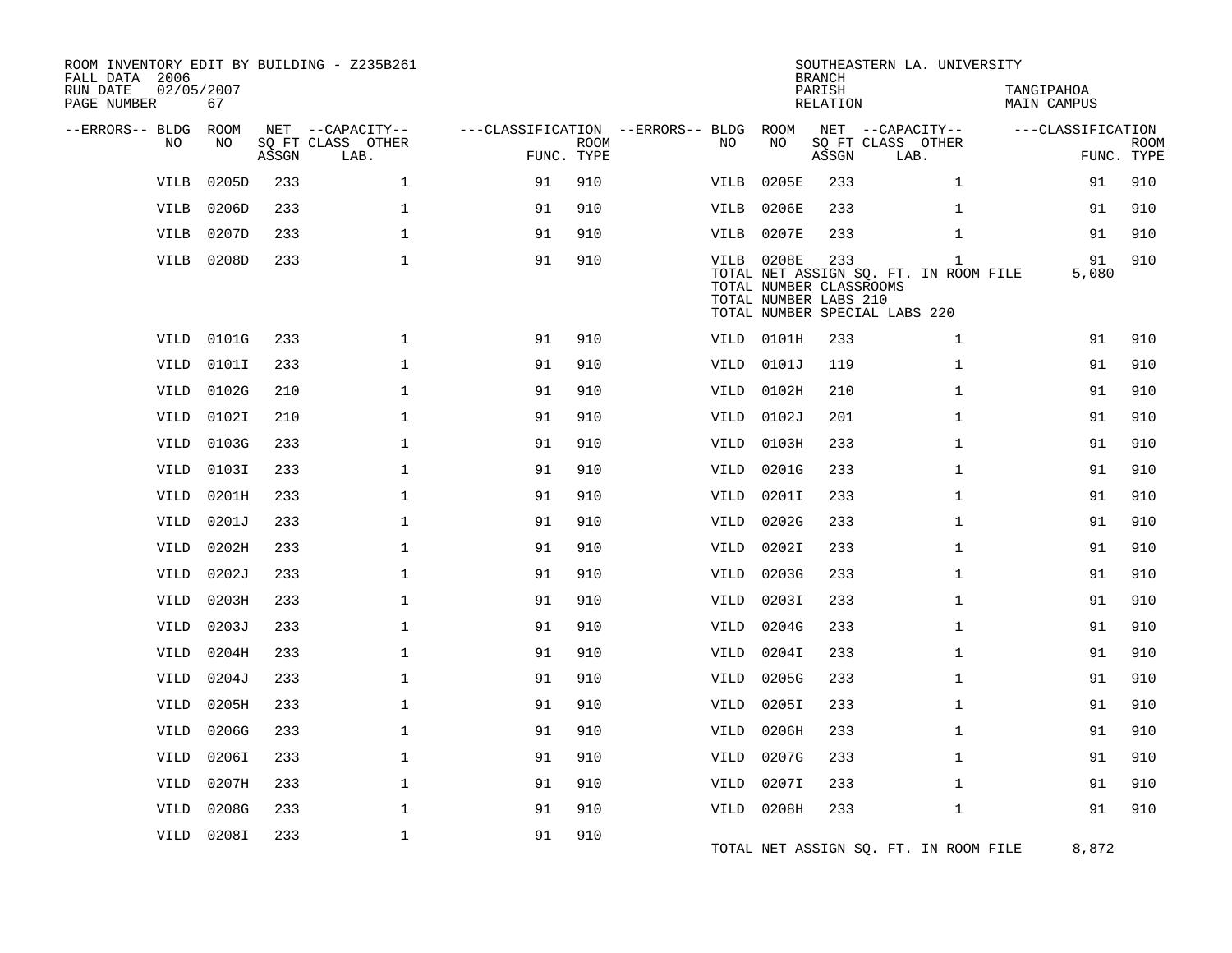| ROOM INVENTORY EDIT BY BUILDING - Z235B261<br>FALL DATA 2006 |            |       |                           |                                                         |      |             |            | <b>BRANCH</b>                                             | SOUTHEASTERN LA. UNIVERSITY                                                            |                           |                           |
|--------------------------------------------------------------|------------|-------|---------------------------|---------------------------------------------------------|------|-------------|------------|-----------------------------------------------------------|----------------------------------------------------------------------------------------|---------------------------|---------------------------|
| 02/05/2007<br>RUN DATE<br>PAGE NUMBER                        | 68         |       |                           |                                                         |      |             |            | PARISH<br>RELATION                                        |                                                                                        | TANGIPAHOA<br>MAIN CAMPUS |                           |
| --ERRORS-- BLDG ROOM                                         |            |       | NET --CAPACITY--          | ---CLASSIFICATION --ERRORS-- BLDG ROOM NET --CAPACITY-- |      |             |            |                                                           |                                                                                        | ---CLASSIFICATION         |                           |
| NO                                                           | NO         | ASSGN | SQ FT CLASS OTHER<br>LAB. | FUNC. TYPE                                              | ROOM | NO          | NO         | ASSGN<br>TOTAL NUMBER CLASSROOMS<br>TOTAL NUMBER LABS 210 | SQ FT CLASS OTHER<br>LAB.<br>TOTAL NUMBER SPECIAL LABS 220                             |                           | <b>ROOM</b><br>FUNC. TYPE |
|                                                              |            |       |                           |                                                         |      |             |            |                                                           |                                                                                        |                           |                           |
|                                                              | VILE 0101K | 119   | $\mathbf 1$               | 91                                                      | 910  |             | VILE 0101L | 119                                                       | $\mathbf{1}$                                                                           | 91                        | 910                       |
|                                                              | VILE 0102K | 233   | $\mathbf{1}$              | 91                                                      | 910  |             | VILE 0102L | 233                                                       | $\mathbf{1}$                                                                           | 91                        | 910                       |
|                                                              | VILE 0103K | 204   | $\mathbf 1$               | 91                                                      | 910  |             | VILE 0103L | 204                                                       | $\mathbf{1}$                                                                           | 91                        | 910                       |
| VILE                                                         | 0104K      | 233   | $\mathbf{1}$              | 91                                                      | 910  | VILE        | 0104L      | 233                                                       | $\mathbf{1}$                                                                           | 91                        | 910                       |
| VILE                                                         | 0201K      | 233   | $\mathbf{1}$              | 91                                                      | 910  | VILE        | 0201L      | 233                                                       | $\mathbf{1}$                                                                           | 91                        | 910                       |
| VILE                                                         | 0202K      | 233   | $\mathbf{1}$              | 91                                                      | 910  |             | VILE 0202L | 233                                                       | $\mathbf{1}$                                                                           | 91                        | 910                       |
| VILE                                                         | 0203K      | 233   | $\mathbf 1$               | 91                                                      | 910  |             | VILE 0203L | 233                                                       | $\mathbf{1}$                                                                           | 91                        | 910                       |
|                                                              | VILE 0204K | 233   | $\mathbf 1$               | 91                                                      | 910  |             | VILE 0204L | 233<br>TOTAL NUMBER CLASSROOMS<br>TOTAL NUMBER LABS 210   | $\mathbf{1}$<br>TOTAL NET ASSIGN SQ. FT. IN ROOM FILE<br>TOTAL NUMBER SPECIAL LABS 220 | 91<br>3,442               | 910                       |
| VILF                                                         | 0101M      | 199   | 1                         | 91                                                      | 910  | VILF        | 0102M      | 200                                                       | $\mathbf{1}$                                                                           | 91                        | 910                       |
| VILF                                                         | 0103M      | 231   | $\mathbf 1$               | 91                                                      | 910  | VILF        | 0104M      | 201                                                       | $\mathbf{1}$                                                                           | 91                        | 910                       |
| VILF                                                         | 0105M      | 231   | $\mathbf 1$               | 91                                                      | 910  | VILF        | 0106M      | 222                                                       | $\mathbf{1}$                                                                           | 91                        | 910                       |
| <b>VILF</b>                                                  | 0107M      | 222   | $\mathbf{1}$              | 91                                                      | 910  | <b>VILF</b> | 0108M      | 201                                                       | $\mathbf{1}$                                                                           | 91                        | 910                       |
| VILF                                                         | 0109M      | 223   | $\mathbf 1$               | 91                                                      | 910  | VILF        | 0110M      | 201                                                       | $\mathbf{1}$                                                                           | 91                        | 910                       |
| <b>VILF</b>                                                  | 0111M      | 231   | $\mathbf{1}$              | 91                                                      | 910  | <b>VILF</b> | 0112M      | 222                                                       | $\mathbf{1}$                                                                           | 91                        | 910                       |
| <b>VILF</b>                                                  | 0113M      | 231   | $\mathbf 1$               | 91                                                      | 910  | VILF        | 0115M      | 223                                                       | $\mathbf{1}$                                                                           | 91                        | 910                       |
| VILF                                                         | 0201M      | 223   | $\mathbf{1}$              | 91                                                      | 910  | VILF        | 0202M      | 221                                                       | $\mathbf{1}$                                                                           | 91                        | 910                       |
| <b>VILF</b>                                                  | 0203M      | 231   | $\mathbf 1$               | 91                                                      | 910  | <b>VILF</b> | 0204M      | 232                                                       | $\mathbf{1}$                                                                           | 91                        | 910                       |
| <b>VILF</b>                                                  | 0205M      | 231   | $\mathbf{1}$              | 91                                                      | 910  | <b>VILF</b> | 0206M      | 232                                                       | $\mathbf{1}$                                                                           | 91                        | 910                       |
| <b>VILF</b>                                                  | 0207M      | 222   | $\mathbf 1$               | 91                                                      | 910  | VILF        | 0208M      | 223                                                       | $\mathbf{1}$                                                                           | 91                        | 910                       |
| VILF                                                         | 0209M      | 223   | $\mathbf 1$               | 91                                                      | 910  | VILF        | 0210M      | 224                                                       | $\mathbf{1}$                                                                           | 91                        | 910                       |
| <b>VILF</b>                                                  | 0211M      | 231   | $\mathbf{1}$              | 91                                                      | 910  | <b>VILF</b> | 0212M      | 231                                                       | $\mathbf{1}$                                                                           | 91                        | 910                       |
|                                                              |            |       |                           |                                                         |      |             |            |                                                           |                                                                                        |                           |                           |
|                                                              | VILF 0213M | 231   | $\mathbf 1$               | 91                                                      | 910  |             | VILF 0214M | 231                                                       | $\mathbf{1}$                                                                           | 91                        | 910                       |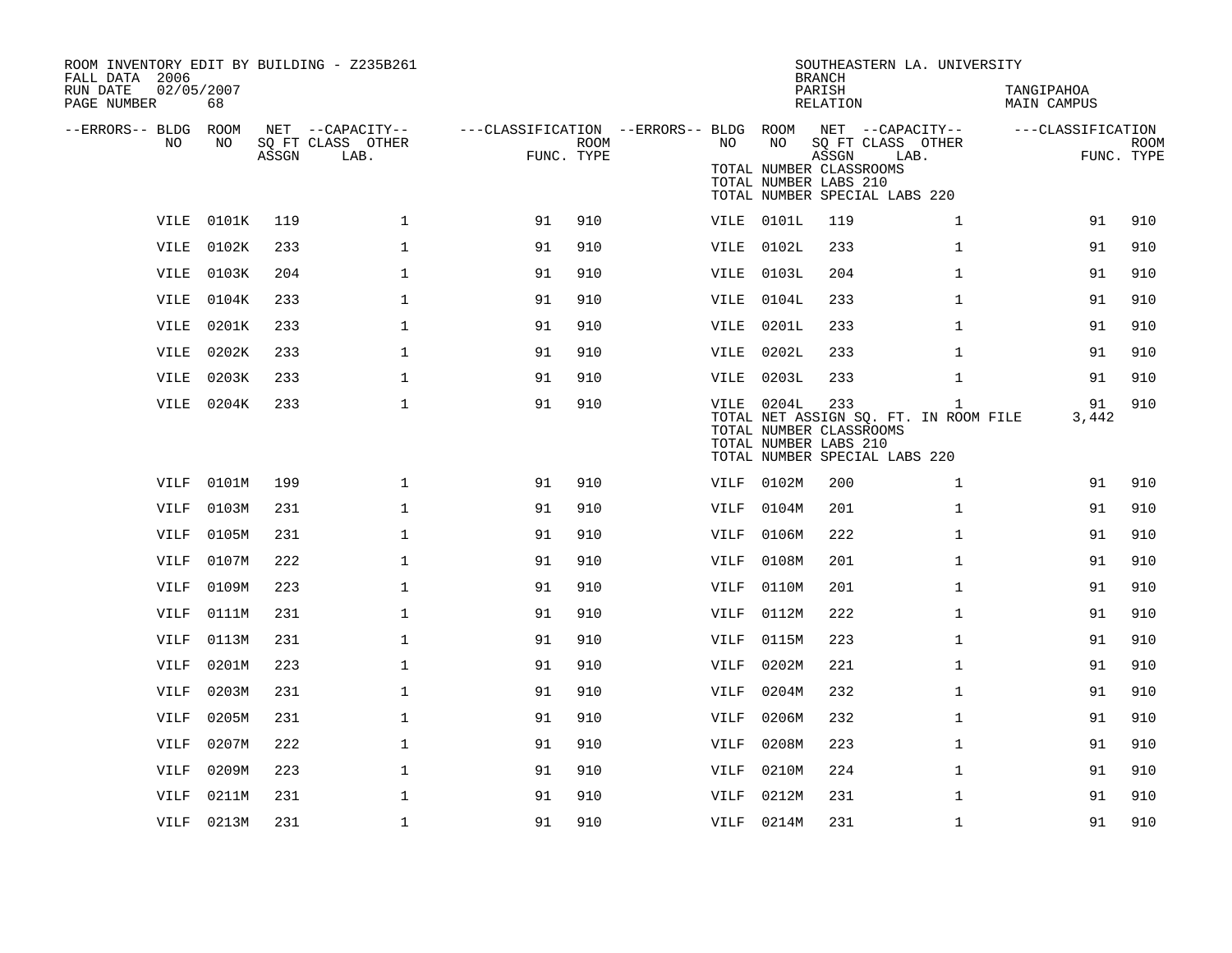| ROOM INVENTORY EDIT BY BUILDING - Z235B261<br>FALL DATA 2006 |                  |       |                           |                                        |                    |             |                                                                | <b>BRANCH</b>      | SOUTHEASTERN LA. UNIVERSITY                                                            |                           |                           |
|--------------------------------------------------------------|------------------|-------|---------------------------|----------------------------------------|--------------------|-------------|----------------------------------------------------------------|--------------------|----------------------------------------------------------------------------------------|---------------------------|---------------------------|
| RUN DATE<br>PAGE NUMBER                                      | 02/05/2007<br>69 |       |                           |                                        |                    |             |                                                                | PARISH<br>RELATION |                                                                                        | TANGIPAHOA<br>MAIN CAMPUS |                           |
| --ERRORS-- BLDG ROOM                                         |                  |       | NET --CAPACITY--          | ---CLASSIFICATION --ERRORS-- BLDG ROOM |                    |             |                                                                |                    | NET --CAPACITY--                                                                       | ---CLASSIFICATION         |                           |
| NO                                                           | NO               | ASSGN | SQ FT CLASS OTHER<br>LAB. |                                        | ROOM<br>FUNC. TYPE | NO.         | NO                                                             | ASSGN              | SQ FT CLASS OTHER<br>LAB.                                                              |                           | <b>ROOM</b><br>FUNC. TYPE |
| VILF                                                         | 0215M            | 223   | $\mathbf 1$               | 91                                     | 910                | <b>VILF</b> | 0216M                                                          | 223                | $\mathbf{1}$                                                                           | 91                        | 910                       |
| <b>VILF</b>                                                  | 0301M            | 223   | $\mathbf 1$               | 91                                     | 910                | VILF        | 0302M                                                          | 221                | $\mathbf{1}$                                                                           | 91                        | 910                       |
| VILF                                                         | 0303M            | 231   | $\mathbf{1}$              | 91                                     | 910                | VILF        | 0304M                                                          | 232                | $\mathbf{1}$                                                                           | 91                        | 910                       |
| VILF                                                         | 0305M            | 231   | $\mathbf 1$               | 91                                     | 910                | VILF        | 0306M                                                          | 232                | $\mathbf{1}$                                                                           | 91                        | 910                       |
| VILF                                                         | 0307M            | 222   | $\mathbf{1}$              | 91                                     | 910                | VILF        | 0308M                                                          | 222                | $\mathbf{1}$                                                                           | 91                        | 910                       |
| <b>VILF</b>                                                  | 0309M            | 223   | $\mathbf{1}$              | 91                                     | 910                | VILF        | 0310M                                                          | 222                | $\mathbf{1}$                                                                           | 91                        | 910                       |
| VILF                                                         | 0311M            | 231   | $\mathbf{1}$              | 91                                     | 910                |             | VILF 0312M                                                     | 231                | $\mathbf{1}$                                                                           | 91                        | 910                       |
| <b>VILF</b>                                                  | 0313M            | 231   | $\mathbf{1}$              | 91                                     | 910                | VILF        | 0314M                                                          | 232                | $\mathbf{1}$                                                                           | 91                        | 910                       |
| VILF                                                         | 0315M            | 223   | $\mathbf{1}$              | 91                                     | 910                |             | VILF 0316M<br>TOTAL NUMBER CLASSROOMS<br>TOTAL NUMBER LABS 210 | 223                | $\mathbf{1}$<br>TOTAL NET ASSIGN SQ. FT. IN ROOM FILE<br>TOTAL NUMBER SPECIAL LABS 220 | 91<br>10,300              | 910                       |
| 0A23                                                         | 0101             | 870   | 17                        | 11                                     | 585                |             | 0A23 0102                                                      | 134                | 2                                                                                      | 11                        | 310                       |
| 0A23                                                         | 0103             | 185   |                           | 11                                     | 730                |             | 0A23 0104                                                      | 12                 |                                                                                        | 0 <sub>0</sub>            | 030                       |
| 0A23                                                         | 0105             | 30    |                           | 0 <sub>0</sub>                         | 030                |             | 0A23 0106                                                      | 30                 |                                                                                        | 0 <sub>0</sub>            | 030                       |
|                                                              | 0A23 0107        | 1074  |                           | 0 <sub>0</sub>                         | 020                |             | 0A23 0108                                                      | 106                |                                                                                        | 0 <sub>0</sub>            | 020                       |
| 0A23                                                         | 0109             | 725   | 30                        | 11                                     | 110                |             | 0A23 0110                                                      | 3605               |                                                                                        | 11                        | 580                       |
|                                                              | 0A23 0111        | 3605  |                           | 11                                     | 580                |             | TOTAL NUMBER CLASSROOMS<br>TOTAL NUMBER LABS 210               |                    | TOTAL NET ASSIGN SQ. FT. IN ROOM FILE<br>TOTAL NUMBER SPECIAL LABS 220                 | 9,124<br>$\mathbf{1}$     |                           |
|                                                              | 00L1 0008A       | 15    |                           | 11                                     | 315                |             | 00L1 0015B                                                     | 10                 |                                                                                        | 11                        | 735                       |
|                                                              | 00L1 0016A       | 10    |                           | 11                                     | 225                |             | 00L1 0018B                                                     | 47                 |                                                                                        | 0 <sub>0</sub>            | 010                       |
|                                                              | 00L1 0100        | 809   |                           | 0 <sub>0</sub>                         | 020                |             | 00L1 0101                                                      | 182                |                                                                                        | 0 <sub>0</sub>            | 010                       |
|                                                              | 00L1 0102        | 133   |                           | 0 <sub>0</sub>                         | 010                |             | 00L1 0103                                                      | 267                | $\mathbf{1}$                                                                           | 11                        | 310                       |
|                                                              | 00L1 0103A       | 409   | $\mathbf{1}$              | 11                                     | 310                |             | 00L1 0103B                                                     | 70                 |                                                                                        | 11                        | 315                       |
|                                                              | 00L1 0104        | 28    |                           | 0 <sub>0</sub>                         | 020                |             | 00L1 0104A                                                     | 211                | $\mathbf{1}$                                                                           | 11                        | 310                       |
|                                                              | 00L1 0104B       | 41    |                           | 0 <sub>0</sub>                         | 010                |             | 00L1 0105                                                      | 262                |                                                                                        | 11                        | 315                       |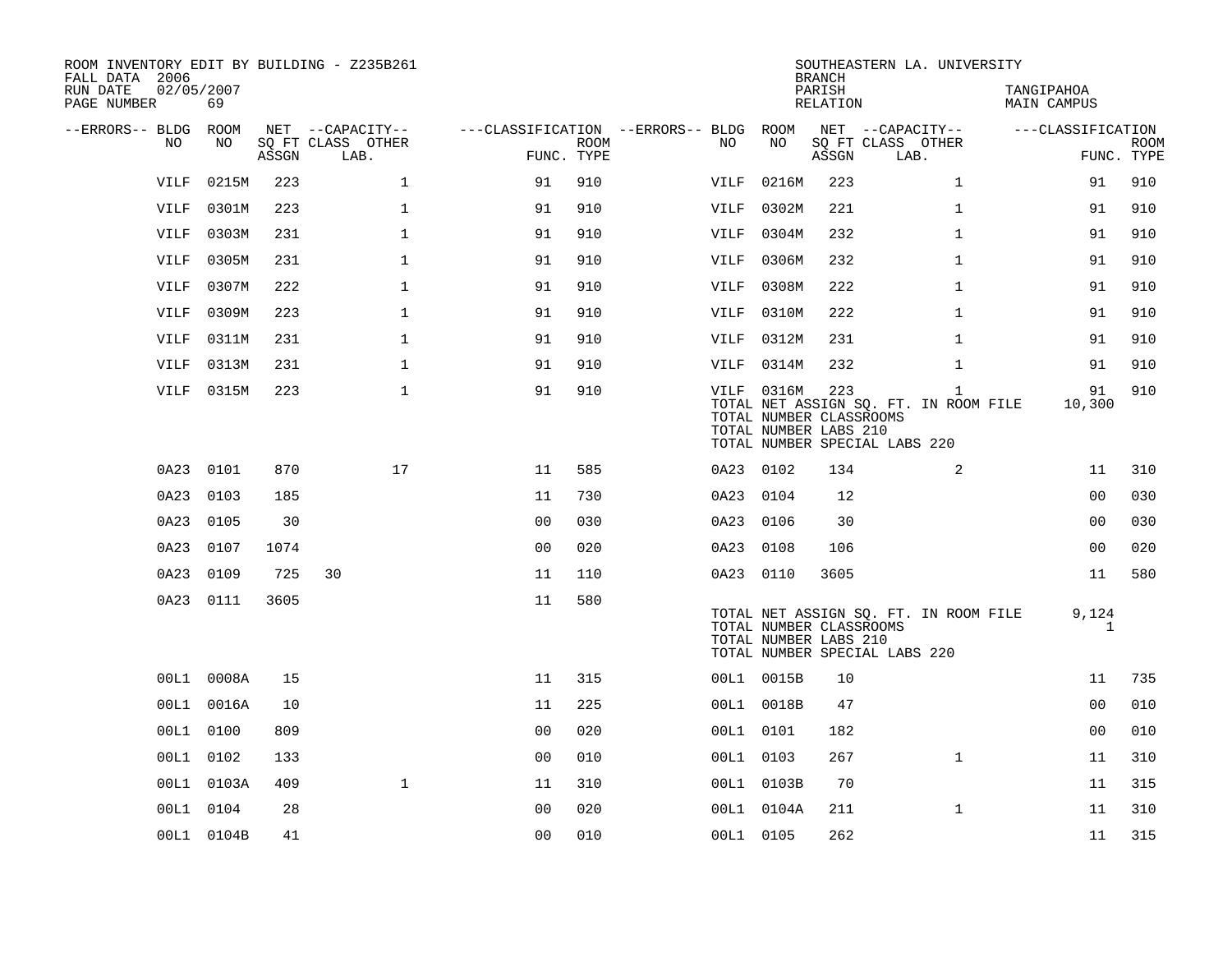| ROOM INVENTORY EDIT BY BUILDING - Z235B261<br>FALL DATA 2006 |                  |       |                           |                |             |                                   |            | <b>BRANCH</b>      | SOUTHEASTERN LA. UNIVERSITY |                                  |                           |
|--------------------------------------------------------------|------------------|-------|---------------------------|----------------|-------------|-----------------------------------|------------|--------------------|-----------------------------|----------------------------------|---------------------------|
| RUN DATE<br>PAGE NUMBER                                      | 02/05/2007<br>70 |       |                           |                |             |                                   |            | PARISH<br>RELATION |                             | TANGIPAHOA<br><b>MAIN CAMPUS</b> |                           |
| --ERRORS-- BLDG                                              | ROOM             |       | NET --CAPACITY--          |                |             | ---CLASSIFICATION --ERRORS-- BLDG | ROOM       |                    | NET --CAPACITY--            | ---CLASSIFICATION                |                           |
| N <sub>O</sub>                                               | NO.              | ASSGN | SO FT CLASS OTHER<br>LAB. | FUNC. TYPE     | <b>ROOM</b> | NO.                               | <b>NO</b>  | ASSGN              | SQ FT CLASS OTHER<br>LAB.   |                                  | <b>ROOM</b><br>FUNC. TYPE |
| 00L1                                                         | 0106             | 136   |                           | 0 <sub>0</sub> | 010         | 00L1                              | 0106A      | 77                 |                             | 00                               | 010                       |
| 00L1                                                         | 0107             | 373   |                           | 0 <sub>0</sub> | 030         |                                   | 00L1 0108  | 696                | 28                          | 11                               | 650                       |
| 00L1                                                         | 0108A            | 237   |                           | 11             | 655         |                                   | 00L1 0109  | 858                | 20                          | 11                               | 350                       |
| 00L1                                                         | 0109A            | 186   |                           | 11             | 355         |                                   | 00L1 0109B | 13                 |                             | 11                               | 355                       |
| 00L1                                                         | 0110             | 1329  | 6                         | 11             | 310         |                                   | 00L1 0111  | 470                |                             | 11                               | 315                       |
| 00L1                                                         | 0112             | 181   | $\mathbf 1$               | 11             | 310         |                                   | 00L1 0112A | 46                 |                             | 11                               | 315                       |
| 00L1                                                         | 0112B            | 36    |                           | 00             | 010         |                                   | 00L1 0113  | 247                |                             | 11                               | 730                       |
| 00L1                                                         | 0114             | 331   |                           | 11             | 730         |                                   | 00L1 0115  | 2117               |                             | 0 <sub>0</sub>                   | 030                       |
| 00L1                                                         | 0115A            | 110   |                           | 0 <sub>0</sub> | 030         |                                   | 00L1 0116  | 215                |                             | 11                               | 215                       |
|                                                              | 00L1 0117        | 361   |                           | 11             | 215         |                                   | 00L1 0118  | 2280               | 44                          | 11                               | 210                       |
| 00L1                                                         | 0118A            | 11    |                           | 11             | 215         |                                   | 00L1 0118B | -7                 |                             | 11                               | 215                       |
|                                                              | 00L1 0118C       | 19    |                           | 11             | 215         |                                   | 00L1 0118D | 22                 |                             | 11                               | 215                       |
| 00L1                                                         | 0119             | 1910  | 134                       | 11             | 610         |                                   | 00L1 0119A | 15                 |                             | 11                               | 115                       |
| 00L1                                                         | 0120             | 170   |                           | 11             | 115         |                                   | 00L1 0121  | 1910               | 134                         | 11                               | 610                       |
| 00L1                                                         | 0121A            | 15    |                           | 11             | 115         |                                   | 00L1 0122  | 170                |                             | 11                               | 115                       |
| 00L1                                                         | 0123             | 200   |                           | 0 <sub>0</sub> | 010         |                                   | 00L1 0124  | 50                 |                             | 00                               | 010                       |
| 00L1                                                         | 0125             | 411   |                           | 0 <sub>0</sub> | 010         | 00L1                              | 0126       | 2704               | 54                          | 11                               | 650                       |
| 00L1                                                         | 0126A            | 110   |                           | 11             | 655         |                                   | 00L1 0126B | 25                 |                             | 11                               | 655                       |
| 00L1                                                         | 0126C            | 121   |                           | 11             | 655         |                                   | 00L1 0126D | 195                |                             | 11                               | 655                       |
| 00L1                                                         | 0126E            | 38    |                           | 11             | 655         |                                   | 00L1 0126F | 159                | $\overline{4}$              | 11                               | 655                       |
| 00L1                                                         | 0127             | 6735  | 150                       | 11             | 430         |                                   | 00L1 0128  | 329                | 10                          | 11                               | 440                       |
| 00L1                                                         | 0128A            | 68    |                           | 11             | 440         |                                   | 00L1 0129  | 33                 |                             | 11                               | 440                       |
| 00L1                                                         | 0130             | 33    |                           | 11             | 440         |                                   | 00L1 0131  | 501                | 14                          | 11                               | 430                       |
| 00L1                                                         | 0132             | 620   |                           | 11             | 440         |                                   | 00L1 0132A | 76                 |                             | 11                               | 440                       |
| 00L1                                                         | 0132B            | 74    |                           | 11             | 440         |                                   | 00L1 0132D | 81                 |                             | 11                               | 455                       |
|                                                              | 00L1 0132E       | 142   |                           | 11             | 455         |                                   | 00L1 0133  | 119                |                             | 11                               | 455                       |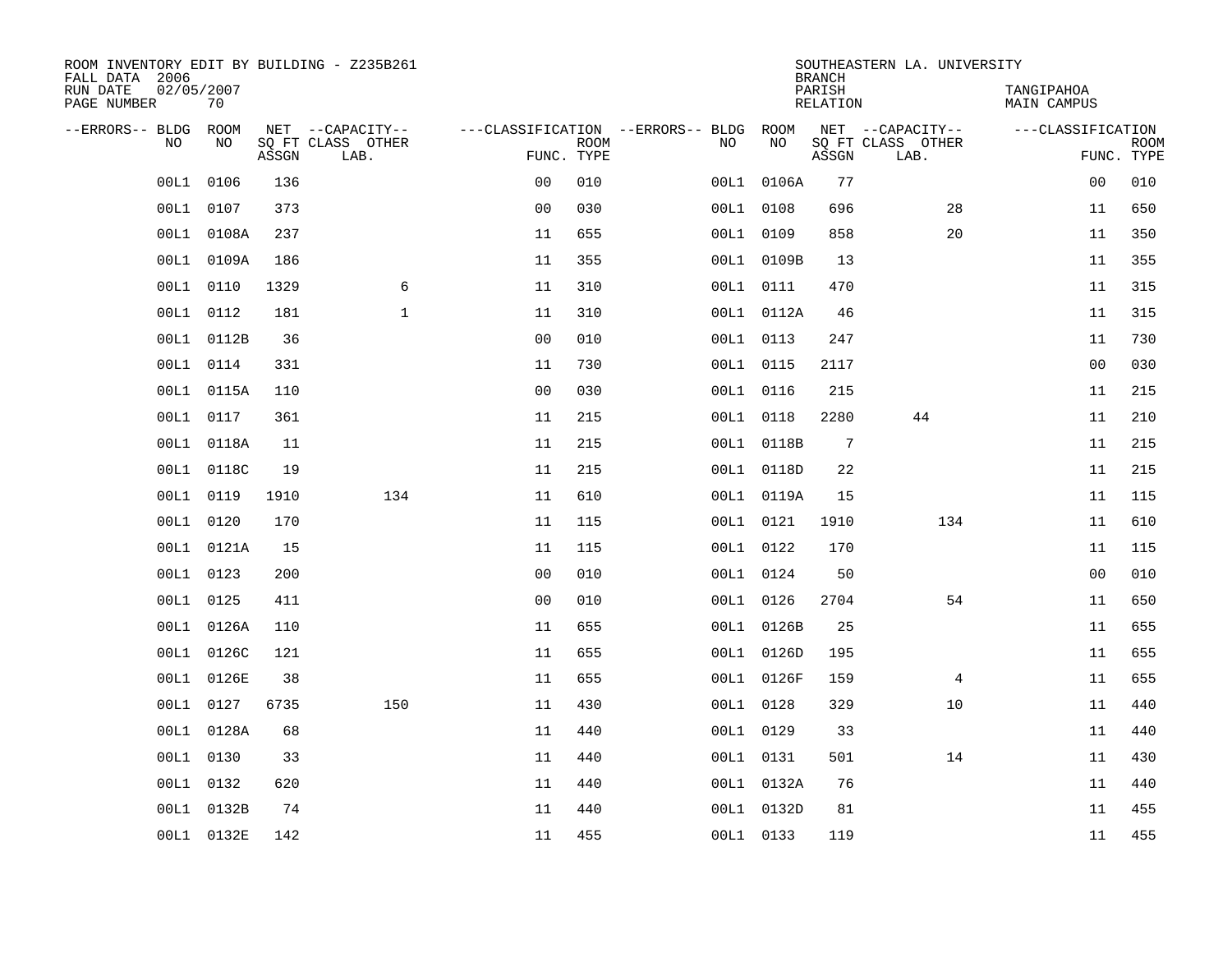| ROOM INVENTORY EDIT BY BUILDING - Z235B261<br>FALL DATA 2006 |                  |       |                           |                |                           |                                   |           | <b>BRANCH</b>             | SOUTHEASTERN LA. UNIVERSITY |                                  |                           |
|--------------------------------------------------------------|------------------|-------|---------------------------|----------------|---------------------------|-----------------------------------|-----------|---------------------------|-----------------------------|----------------------------------|---------------------------|
| RUN DATE<br>PAGE NUMBER                                      | 02/05/2007<br>71 |       |                           |                |                           |                                   |           | PARISH<br><b>RELATION</b> |                             | TANGIPAHOA<br><b>MAIN CAMPUS</b> |                           |
| --ERRORS-- BLDG                                              | ROOM             |       | NET --CAPACITY--          |                |                           | ---CLASSIFICATION --ERRORS-- BLDG | ROOM      |                           | NET --CAPACITY--            | ---CLASSIFICATION                |                           |
| NO                                                           | NO               | ASSGN | SQ FT CLASS OTHER<br>LAB. |                | <b>ROOM</b><br>FUNC. TYPE | NO                                | NO        | ASSGN                     | SQ FT CLASS OTHER<br>LAB.   |                                  | <b>ROOM</b><br>FUNC. TYPE |
| 00L1                                                         | 0134             | 181   |                           | 11             | 455                       |                                   | 00L1 0135 | 24                        |                             | 0 <sub>0</sub>                   | 010                       |
| 00L1                                                         | 0136             | 18    |                           | 0 <sub>0</sub> | 010                       |                                   | 00L1 0137 | 46                        |                             | 00                               | 020                       |
| 00L1                                                         | 0138             | 128   |                           | 0 <sub>0</sub> | 030                       |                                   | 00L1 0139 | 1049                      |                             | 0 <sub>0</sub>                   | 020                       |
|                                                              | 00L1 0140        | 473   |                           | 0 <sub>0</sub> | 020                       |                                   | 00L1 0141 | 331                       |                             | 0 <sub>0</sub>                   | 020                       |
| 00L1                                                         | 0142             | 1014  |                           | 0 <sub>0</sub> | 020                       |                                   | 00L1 0143 | 186                       |                             | 0 <sub>0</sub>                   | 020                       |
|                                                              | 00L1 0144        | 1284  |                           | 0 <sub>0</sub> | 020                       |                                   | 00L1 0145 | 310                       |                             | 0 <sub>0</sub>                   | 020                       |
| 00L1                                                         | 0146             | 100   |                           | 0 <sub>0</sub> | 020                       |                                   | 00L1 0147 | 1325                      |                             | 0 <sub>0</sub>                   | 020                       |
|                                                              | 00L1 0148        | 310   |                           | 0 <sub>0</sub> | 020                       |                                   | 00L1 0149 | 94                        |                             | 0 <sub>0</sub>                   | 020                       |
| 00L1                                                         | 0150             | 1389  |                           | 0 <sub>0</sub> | 020                       |                                   | 00L1 0151 | 421                       |                             | 0 <sub>0</sub>                   | 020                       |
| 00L1                                                         | 0152             | 295   |                           | 0 <sub>0</sub> | 030                       |                                   | 00L1 0153 | 195                       |                             | 0 <sub>0</sub>                   | 030                       |
| 00L1                                                         | 0154             | 71    |                           | 0 <sub>0</sub> | 020                       |                                   | 00L1 0155 | 294                       |                             | 00                               | 030                       |
| 00L1                                                         | 0201             | 244   | $\mathbf 1$               | 11             | 310                       |                                   | 00L1 0202 | 90                        | $\mathbf{1}$                | 11                               | 310                       |
| 00L1                                                         | 0203             | 90    | $\mathbf 1$               | 11             | 310                       |                                   | 00L1 0204 | 90                        | $\mathbf{1}$                | 11                               | 310                       |
| 00L1                                                         | 0205             | 90    | $\mathbf{1}$              | 11             | 310                       |                                   | 00L1 0206 | 228                       | 10                          | 11                               | 350                       |
| 00L1                                                         | 0207             | 90    | $\mathbf 1$               | 11             | 310                       | 00L1                              | 0208      | 90                        | $\mathbf{1}$                | 11                               | 310                       |
| 00L1                                                         | 0209             | 90    | $\mathbf{1}$              | 11             | 310                       |                                   | 00L1 0210 | 90                        | $\mathbf{1}$                | 11                               | 310                       |
| 00L1                                                         | 0211             | 94    | $\mathbf{1}$              | 11             | 310                       |                                   | 00L1 0212 | 94                        | $\mathbf{1}$                | 11                               | 310                       |
| 00L1                                                         | 0213             | 90    | $\mathbf{1}$              | 11             | 310                       |                                   | 00L1 0214 | 90                        | $\mathbf{1}$                | 11                               | 310                       |
| 00L1                                                         | 0215             | 90    | $\mathbf 1$               | 11             | 310                       |                                   | 00L1 0216 | 96                        | $\mathbf{1}$                | 11                               | 310                       |
| 00L1                                                         | 0217             | 86    | $\mathbf 1$               | 11             | 310                       |                                   | 00L1 0218 | 96                        | $\mathbf{1}$                | 11                               | 310                       |
| 00L1                                                         | 0219             | 90    | $\mathbf{1}$              | 11             | 310                       |                                   | 00L1 0220 | 93                        | $\mathbf{1}$                | 11                               | 310                       |
| 00L1                                                         | 0221             | 96    | $\mathbf{1}$              | 11             | 310                       |                                   | 00L1 0222 | 90                        | $\mathbf{1}$                | 11                               | 310                       |
| 00L1                                                         | 0223             | 92    | $\mathbf{1}$              | 11             | 310                       |                                   | 00L1 0224 | 85                        | $\mathbf{1}$                | 11                               | 310                       |
| 00L1                                                         | 0225             | 85    | $\mathbf{1}$              | 11             | 310                       |                                   | 00L1 0226 | 94                        | $\mathbf{1}$                | 11                               | 310                       |
| 00L1                                                         | 0227             | 93    | $\mathbf 1$               | 11             | 310                       |                                   | 00L1 0228 | 92                        | $\mathbf{1}$                | 11                               | 310                       |
|                                                              | 00L1 0229        | 92    | $\mathbf{1}$              | 11             | 310                       |                                   | 00L1 0230 | 86                        | $\mathbf{1}$                | 11                               | 310                       |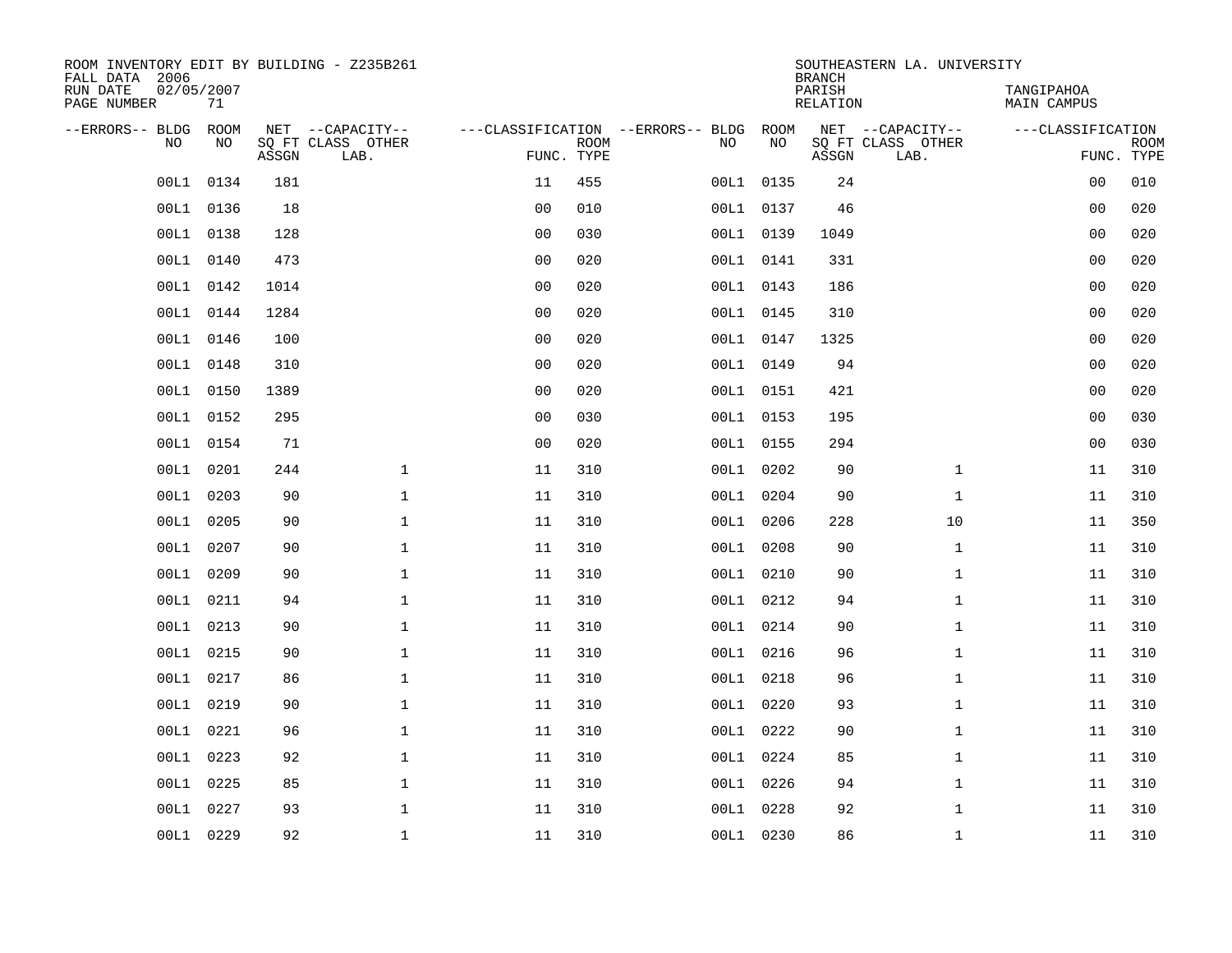| ROOM INVENTORY EDIT BY BUILDING - Z235B261<br>FALL DATA 2006<br>RUN DATE<br>PAGE NUMBER | 02/05/2007<br>72 |       |                                       |                |             |                                               |                                                  | <b>BRANCH</b><br>PARISH<br><b>RELATION</b> | SOUTHEASTERN LA. UNIVERSITY           | TANGIPAHOA<br><b>MAIN CAMPUS</b> |             |
|-----------------------------------------------------------------------------------------|------------------|-------|---------------------------------------|----------------|-------------|-----------------------------------------------|--------------------------------------------------|--------------------------------------------|---------------------------------------|----------------------------------|-------------|
| --ERRORS-- BLDG ROOM<br>NO.                                                             | NO.              |       | NET --CAPACITY--<br>SQ FT CLASS OTHER |                | <b>ROOM</b> | ---CLASSIFICATION --ERRORS-- BLDG ROOM<br>NO. | NO                                               |                                            | NET --CAPACITY--<br>SQ FT CLASS OTHER | ---CLASSIFICATION                | <b>ROOM</b> |
|                                                                                         |                  | ASSGN | LAB.                                  | FUNC. TYPE     |             |                                               |                                                  | ASSGN                                      | LAB.                                  |                                  | FUNC. TYPE  |
| 00L1                                                                                    | 0231             | 92    | $\mathbf 1$                           | 11             | 310         |                                               | 00L1 0232                                        | 92                                         | $\mathbf{1}$                          | 11                               | 310         |
| 00L1                                                                                    | 0233             | 92    | $\mathbf 1$                           | 11             | 310         |                                               | 00L1 0234                                        | 92                                         | $\mathbf{1}$                          | 11                               | 310         |
|                                                                                         | 00L1 0235        | 94    | $\mathbf{1}$                          | 11             | 310         |                                               | 00L1 0236                                        | 94                                         | $\mathbf{1}$                          | 11                               | 310         |
| 00L1                                                                                    | 0237             | 92    | $\mathbf{1}$                          | 11             | 310         |                                               | 00L1 0238                                        | 92                                         | $\mathbf{1}$                          | 11                               | 310         |
|                                                                                         | 00L1 0239        | 92    | $\mathbf{1}$                          | 11             | 310         |                                               | 00L1 0240                                        | 92                                         | $\mathbf{1}$                          | 11                               | 310         |
| 00L1                                                                                    | 0241             | 228   | 10                                    | 11             | 350         |                                               | 00L1 0242                                        | 92                                         | $\mathbf{1}$                          | 11                               | 310         |
| 00L1                                                                                    | 0243             | 92    | $\mathbf{1}$                          | 11             | 310         |                                               | 00L1 0244                                        | 96                                         | $\mathbf{1}$                          | 11                               | 310         |
| 00L1                                                                                    | 0245             | 92    | $\mathbf 1$                           | 11             | 310         |                                               | 00L1 0246                                        | 92                                         | $\mathbf{1}$                          | 11                               | 310         |
|                                                                                         | 00L1 0247        | 96    | $\mathbf{1}$                          | 11             | 310         |                                               | 00L1 0248                                        | 90                                         | $\mathbf{1}$                          | 11                               | 310         |
| 00L1                                                                                    | 0249             | 88    | $\mathbf{1}$                          | 11             | 310         |                                               | 00L1 0250                                        | 29                                         |                                       | 0 <sub>0</sub>                   | 010         |
| 00L1                                                                                    | 0251             | 177   |                                       | 0 <sub>0</sub> | 010         |                                               | 00L1 0252                                        | 99                                         |                                       | 0 <sub>0</sub>                   | 010         |
| 00L1                                                                                    | 0253             | 118   |                                       | 0 <sub>0</sub> | 010         |                                               | 00L1 0254                                        | 191                                        |                                       | 0 <sub>0</sub>                   | 010         |
| 00L1                                                                                    | 0255             | 503   |                                       | 0 <sub>0</sub> | 030         |                                               | 00L1 0255A                                       | 60                                         |                                       | 0 <sub>0</sub>                   | 030         |
| 00L1                                                                                    | 0256             | 46    |                                       | 0 <sub>0</sub> | 020         |                                               | 00L1 0257                                        | 1075                                       |                                       | 0 <sub>0</sub>                   | 030         |
| 00L1                                                                                    | 0258             | 1150  | 40                                    | 11             | 110         |                                               | 00L1 0259                                        | 1149                                       | 43                                    | 11                               | 110         |
| 00L1                                                                                    | 0260             | 1145  | 56                                    | 11             | 110         |                                               | 00L1 0261                                        | 813                                        | 25                                    | 11                               | 110         |
| 00L1                                                                                    | 0262             | 695   | 24                                    | 11             | 110         |                                               | 00L1 0263                                        | 725                                        | 29                                    | 11                               | 110         |
|                                                                                         | 00L1 0264        | 725   | 25                                    | 11             | 110         |                                               | 00L1 0265                                        | 696                                        | 25                                    | 11                               | 110         |
| 00L1                                                                                    | 0266             | 826   | 25                                    | 11             | 110         |                                               | 00L1 0267                                        | 1841                                       |                                       | 0 <sub>0</sub>                   | 020         |
| 00L1                                                                                    | 0268             | 328   |                                       | 0 <sub>0</sub> | 020         |                                               | 00L1 0269                                        | 920                                        |                                       | 0 <sub>0</sub>                   | 020         |
|                                                                                         | 00L1 0270        | 670   |                                       | 0 <sub>0</sub> | 020         |                                               | 00L1 0271                                        | 451                                        |                                       | 0 <sub>0</sub>                   | 020         |
| 00L1                                                                                    | 0272             | 905   |                                       | 0 <sub>0</sub> | 020         |                                               | 00L1 0273                                        | 720                                        |                                       | 0 <sub>0</sub>                   | 020         |
| 00L1                                                                                    | 0276             | 721   | 25                                    | 11             | 110         |                                               | 00L1 0277                                        | 233                                        |                                       | 0 <sub>0</sub>                   | 020         |
| 00L1                                                                                    | 0288             | 572   |                                       | 0 <sup>0</sup> | 020         |                                               | TOTAL NUMBER CLASSROOMS<br>TOTAL NUMBER LABS 210 |                                            | TOTAL NET ASSIGN SQ. FT. IN ROOM FILE | 38,848<br>10<br>$\overline{1}$   |             |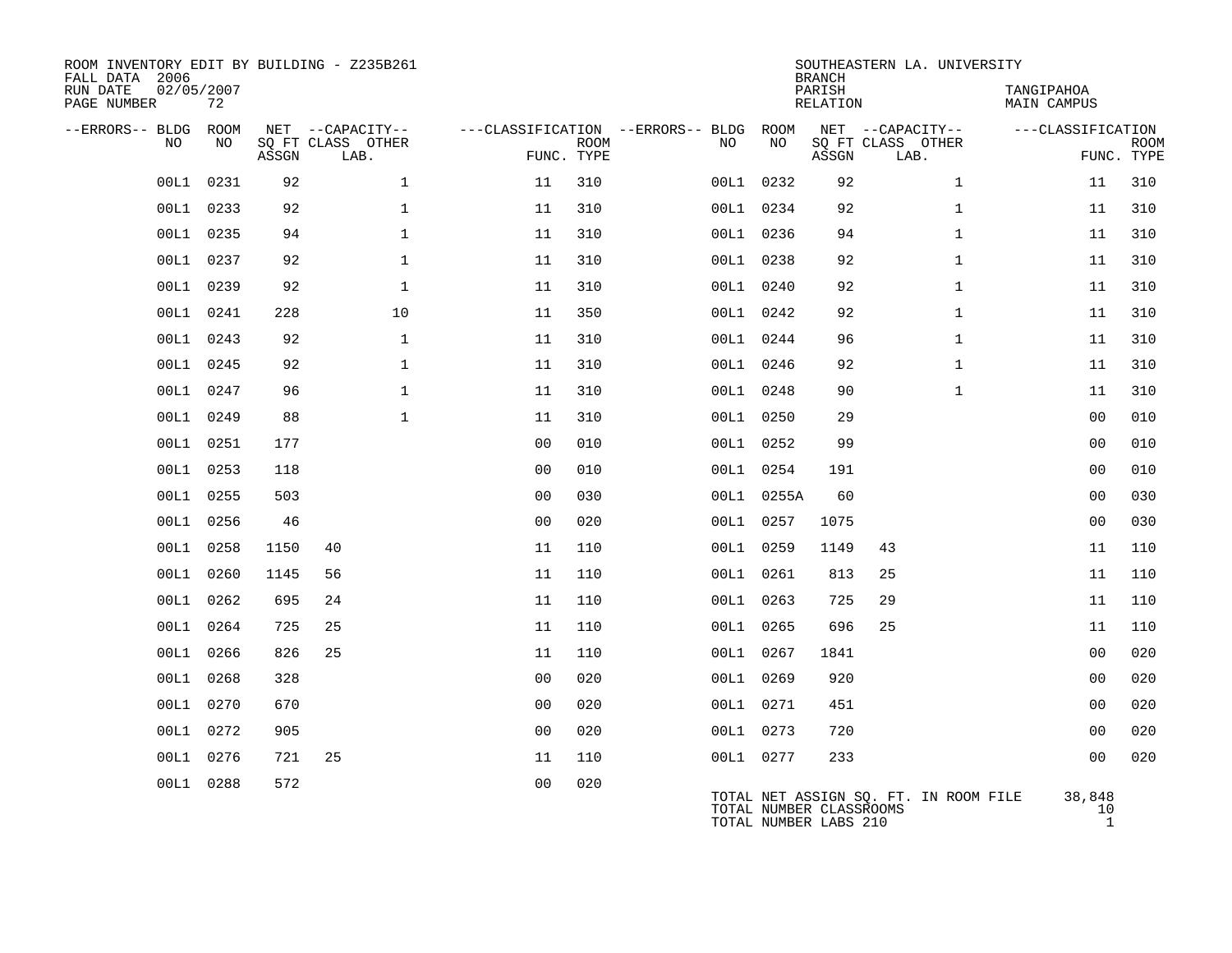| FALL DATA 2006<br>RUN DATE<br>PAGE NUMBER |      | 02/05/2007<br>73 |                 | ROOM INVENTORY EDIT BY BUILDING - Z235B261    |                                                                       |      |           |            | <b>BRANCH</b><br>PARISH<br>RELATION                     | SOUTHEASTERN LA. UNIVERSITY                                            | TANGIPAHOA<br>MAIN CAMPUS |                           |
|-------------------------------------------|------|------------------|-----------------|-----------------------------------------------|-----------------------------------------------------------------------|------|-----------|------------|---------------------------------------------------------|------------------------------------------------------------------------|---------------------------|---------------------------|
| --ERRORS-- BLDG ROOM                      | NO.  | NO               | ASSGN           | NET --CAPACITY--<br>SQ FT CLASS OTHER<br>LAB. | ---CLASSIFICATION --ERRORS-- BLDG ROOM NET --CAPACITY--<br>FUNC. TYPE | ROOM | NO .      | NO         | ASSGN                                                   | SQ FT CLASS OTHER<br>LAB.<br>TOTAL NUMBER SPECIAL LABS 220             | ---CLASSIFICATION         | <b>ROOM</b><br>FUNC. TYPE |
|                                           |      | 00M1 0101        | 751             | 3                                             | 71                                                                    | 720  |           | 00M1 0101A | 178                                                     | $\mathbf{1}$                                                           | 71                        | 310                       |
|                                           |      | 00M1 0102        | 686             |                                               | 71                                                                    | 720  |           | 00M1 0102A | 150                                                     |                                                                        | 71                        | 725                       |
|                                           |      | 00M1 0102B       | 106             | $\mathbf{1}$                                  | 71                                                                    | 310  | 00M1 0103 |            | 801                                                     | $\overline{4}$                                                         | 71                        | 720                       |
|                                           |      | 00M1 0103A       | 71              |                                               | 71                                                                    | 725  |           | 00M1 0103B | 70                                                      | $\mathbf{1}$                                                           | 71                        | 310                       |
|                                           |      | 00M1 0104        | 509             | 8                                             | 71                                                                    | 650  |           | 00M1 0104A | 444                                                     |                                                                        | 0 <sub>0</sub>            | 030                       |
|                                           |      | 00M1 0105        | 958             | 2                                             | 71                                                                    | 720  | 00M1 0106 |            | 619                                                     | $\overline{2}$                                                         | 71                        | 720                       |
|                                           |      | 00M1 0106A       | 61              |                                               | 71                                                                    | 725  |           | 00M1 0106B | 61                                                      |                                                                        | 71                        | 725                       |
|                                           |      | 00M1 0107        | 213             | $\mathbf{1}$                                  | 71                                                                    | 310  |           | 00M1 0107A | 9                                                       |                                                                        | 71                        | 315                       |
|                                           | 00M1 | 0108             | 2776            | $\mathbf{1}$                                  | 71                                                                    | 310  |           | 00M1 0108A | 61                                                      |                                                                        | 71                        | 725                       |
|                                           |      | 00M1 0108C       | 12              |                                               | 71                                                                    | 725  |           | 00M1 0108D | 12                                                      |                                                                        | 71                        | 725                       |
|                                           |      | 00M1 0108E       | 12              |                                               | 71                                                                    | 725  |           | 00M1 0108F | 12                                                      |                                                                        | 71                        | 725                       |
|                                           |      | 00M1 0109        | 607             | 4                                             | 71                                                                    | 725  | 00M1 0110 |            | 408<br>TOTAL NUMBER CLASSROOMS<br>TOTAL NUMBER LABS 210 | TOTAL NET ASSIGN SQ. FT. IN ROOM FILE<br>TOTAL NUMBER SPECIAL LABS 220 | 71<br>9,143               | 730                       |
|                                           | 00M2 | 0099             | 593             |                                               | 0 <sub>0</sub>                                                        | 020  |           | 00M2 0099A | 5                                                       |                                                                        | 71                        | 315                       |
|                                           | 00M2 | 0100             | 289             | 2                                             | 71                                                                    | 310  |           | 00M2 0101A | 186                                                     | $\mathbf{1}$                                                           | 71                        | 310                       |
|                                           | 00M2 | 0101B            | 246             | $\mathbf{1}$                                  | 71                                                                    | 310  | 00M2 0102 |            | 214                                                     |                                                                        | 71                        | 350                       |
|                                           | 00M2 | 0102A            | 174             | $\mathbf{1}$                                  | 71                                                                    | 310  |           | 00M2 0102B | 121                                                     | $\mathbf{1}$                                                           | 71                        | 310                       |
|                                           | 00M2 | 0103             | 86              |                                               | 0 <sub>0</sub>                                                        | 030  | 00M2 0104 |            | 83                                                      |                                                                        | 0 <sub>0</sub>            | 030                       |
|                                           | 00M2 | 0104A            | $7\phantom{.0}$ |                                               | 0 <sub>0</sub>                                                        | 010  |           | 00M2 0104B | $7\phantom{.0}$                                         |                                                                        | 0 <sub>0</sub>            | 030                       |
|                                           |      | 00M2 0105        | 51              |                                               | 0 <sub>0</sub>                                                        | 030  |           | 00M2 0105A | 40                                                      |                                                                        | 0 <sub>0</sub>            | 030                       |
|                                           | 00M2 | 0106             | 117             |                                               | 71                                                                    | 315  | 00M2 0107 |            | 184                                                     | $\mathbf{1}$                                                           | 71                        | 310                       |
|                                           |      | 00M2 0108        | 274             | 2                                             | 71                                                                    | 310  |           |            | TOTAL NUMBER CLASSROOMS<br>TOTAL NUMBER LABS 210        | TOTAL NET ASSIGN SQ. FT. IN ROOM FILE<br>TOTAL NUMBER SPECIAL LABS 220 | 1,810                     |                           |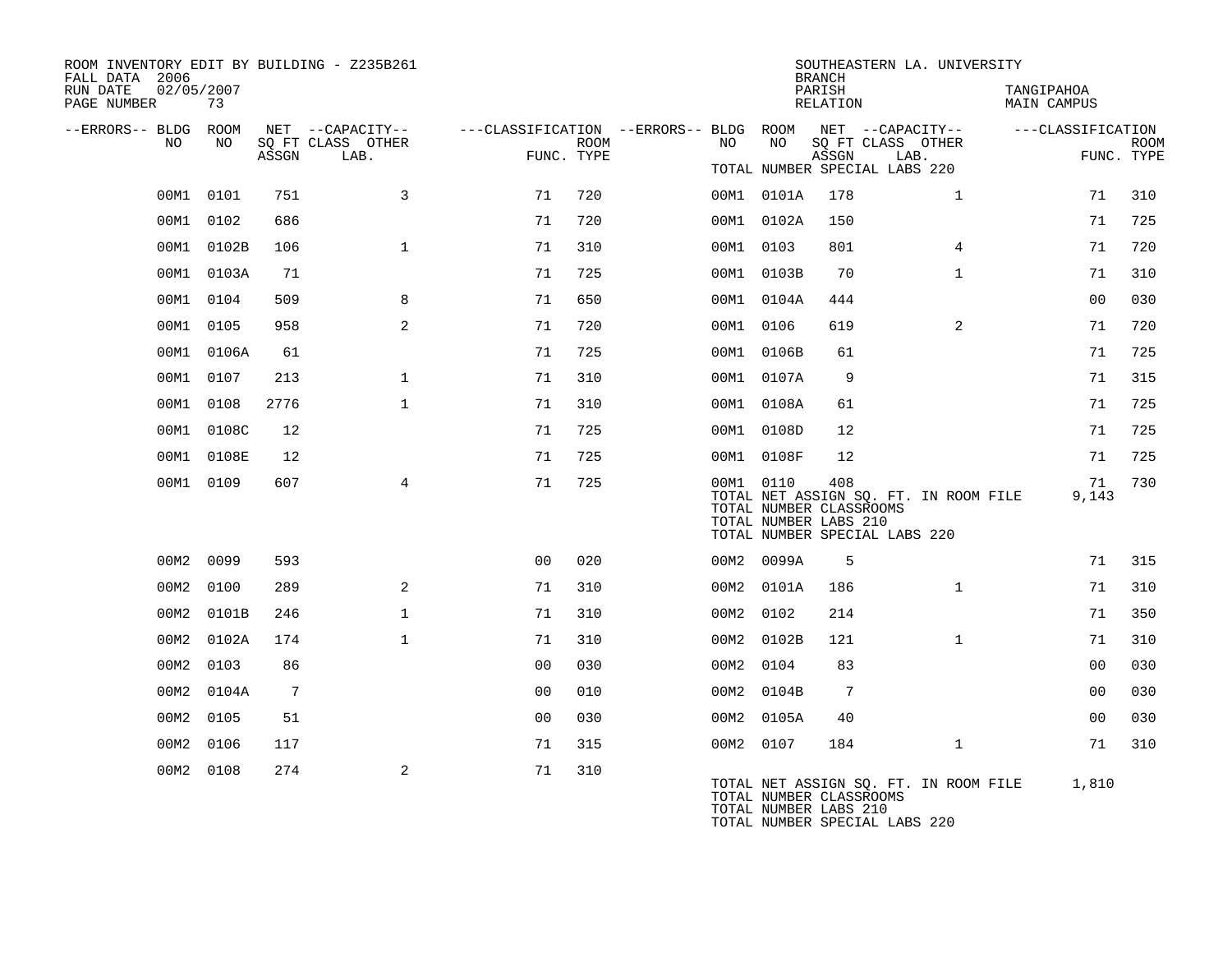| ROOM INVENTORY EDIT BY BUILDING - Z235B261<br>FALL DATA 2006 |                  |       |                           |                |             |                                   |           |            | <b>BRANCH</b>                                    | SOUTHEASTERN LA. UNIVERSITY                                            |                           |                           |
|--------------------------------------------------------------|------------------|-------|---------------------------|----------------|-------------|-----------------------------------|-----------|------------|--------------------------------------------------|------------------------------------------------------------------------|---------------------------|---------------------------|
| RUN DATE<br>PAGE NUMBER                                      | 02/05/2007<br>74 |       |                           |                |             |                                   |           |            | PARISH<br>RELATION                               |                                                                        | TANGIPAHOA<br>MAIN CAMPUS |                           |
| --ERRORS-- BLDG ROOM                                         |                  |       | NET --CAPACITY--          |                |             | ---CLASSIFICATION --ERRORS-- BLDG |           | ROOM       |                                                  | NET --CAPACITY--                                                       | ---CLASSIFICATION         |                           |
| NO                                                           | NO               | ASSGN | SQ FT CLASS OTHER<br>LAB. | FUNC. TYPE     | <b>ROOM</b> | NO.                               |           | NO         | ASSGN                                            | SQ FT CLASS OTHER<br>LAB.                                              |                           | <b>ROOM</b><br>FUNC. TYPE |
| 00M3                                                         | 0101             | 774   | 6                         | 71             | 720         |                                   | 00M3      | 0101A      | 77                                               | $\mathbf{1}$                                                           | 71                        | 310                       |
| 00M3                                                         | 0101B            | 72    |                           | 71             | 725         |                                   | 00M3      | 0102       | 769                                              | $\mathbf{1}$                                                           | 71                        | 720                       |
| 00M3                                                         | 0102A            | 76    | $\mathbf{1}$              | 71             | 310         |                                   | 00M3      | 0102B      | 96                                               |                                                                        | 71                        | 725                       |
| 00M3                                                         | 0103             | 107   | $\mathbf{1}$              | 71             | 310         | 00M3                              |           | 0104       | 1846                                             | 6                                                                      | 71                        | 720                       |
| 00M3                                                         | 0104A            | 79    | $\mathbf{1}$              | 71             | 310         | 00M3                              |           | 0104B      | 122                                              |                                                                        | 71                        | 725                       |
| 00M3                                                         | 0105             | 130   |                           | 0 <sub>0</sub> | 020         | 00M3                              |           | 0105A      | 114                                              | $\mathbf{1}$                                                           | 71                        | 310                       |
| 00M3                                                         | 0105B            | 114   | $\mathbf 1$               | 71             | 310         | 00M3                              |           | 0106       | 232                                              | $\mathbf{1}$                                                           | 00                        | 030                       |
| 00M3                                                         | 0107             | 867   | 8                         | 71             | 725         |                                   | 00M3      | 0107A      | 80                                               | $\mathbf{1}$                                                           | 71                        | 310                       |
| 00M3                                                         | 0107B            | 126   |                           | 71             | 725         |                                   | 00M3      | 0108       | 749                                              | 6                                                                      | 71                        | 720                       |
| 00M3                                                         | 0108A            | 77    | $\mathbf 1$               | 71             | 310         |                                   | 00M3      | 0108B      | 11                                               |                                                                        | 71                        | 725                       |
| 00M3                                                         | 0109             | 2783  | 3                         | 71             | 720         |                                   |           | 00M3 0109A | 75                                               | $\mathbf{1}$                                                           | 71                        | 310                       |
| 00M3                                                         | 0109B            | 179   | $\mathbf{1}$              | 71             | 310         |                                   |           |            | TOTAL NUMBER CLASSROOMS<br>TOTAL NUMBER LABS 210 | TOTAL NET ASSIGN SQ. FT. IN ROOM FILE<br>TOTAL NUMBER SPECIAL LABS 220 | 9,193                     |                           |
| 00M4                                                         | 0101             | 239   | $\mathbf{1}$              | 70             | 310         |                                   |           | 00M4 0101A | 6                                                |                                                                        | 70                        | 315                       |
| 00M4                                                         | 0101B            | 10    |                           | 70             | 315         |                                   | 00M4 0102 |            | 137                                              | $\mathbf{1}$                                                           | 70                        | 310                       |
| 00M4                                                         | 0102A            | 6     |                           | 70             | 315         |                                   | 00M4      | 0103       | 153                                              | $\mathbf{1}$                                                           | 70                        | 310                       |
| 00M4                                                         | 0103A            | 6     |                           | 70             | 315         |                                   | 00M4 0104 |            | 91                                               | 6                                                                      | 70                        | 310                       |
| 00M4                                                         | 0105             | 141   | $\mathbf{1}$              | 70             | 310         |                                   |           | 00M4 0105A | 5                                                |                                                                        | 70                        | 315                       |
| 00M4                                                         | 0106             | 141   | $\mathbf{1}$              | 70             | 310         |                                   |           | 00M4 0106A | 3                                                |                                                                        | 70                        | 315                       |
| 00M4                                                         | 0107             | 163   | 2                         | 70             | 310         |                                   | 00M4 0108 |            | 137                                              | 6                                                                      | 70                        | 350                       |
| 00M4                                                         | 0109             | 137   |                           | 70             | 315         |                                   | 00M4 0110 |            | 300                                              | 3                                                                      | 70                        | 310                       |
| 00M4                                                         | 0111             | 130   | $\mathbf 1$               | 70             | 310         |                                   | 00M4 0112 |            | 138                                              | 3                                                                      | 70                        | 310                       |
| 00M4                                                         | 0113             | 238   | $\mathbf{1}$              | 70             | 315         |                                   | 00M4 0114 |            | 41                                               |                                                                        | 00                        | 030                       |
| 00M4                                                         | 0115             | 25    |                           | 0 <sub>0</sub> | 030         |                                   | 00M4 0116 |            | 38                                               |                                                                        | 00                        | 030                       |
|                                                              | 00M4 0117        | 11    |                           | 0 <sub>0</sub> | 010         |                                   | 00M4 0118 |            | 14                                               |                                                                        | 0 <sub>0</sub>            | 030                       |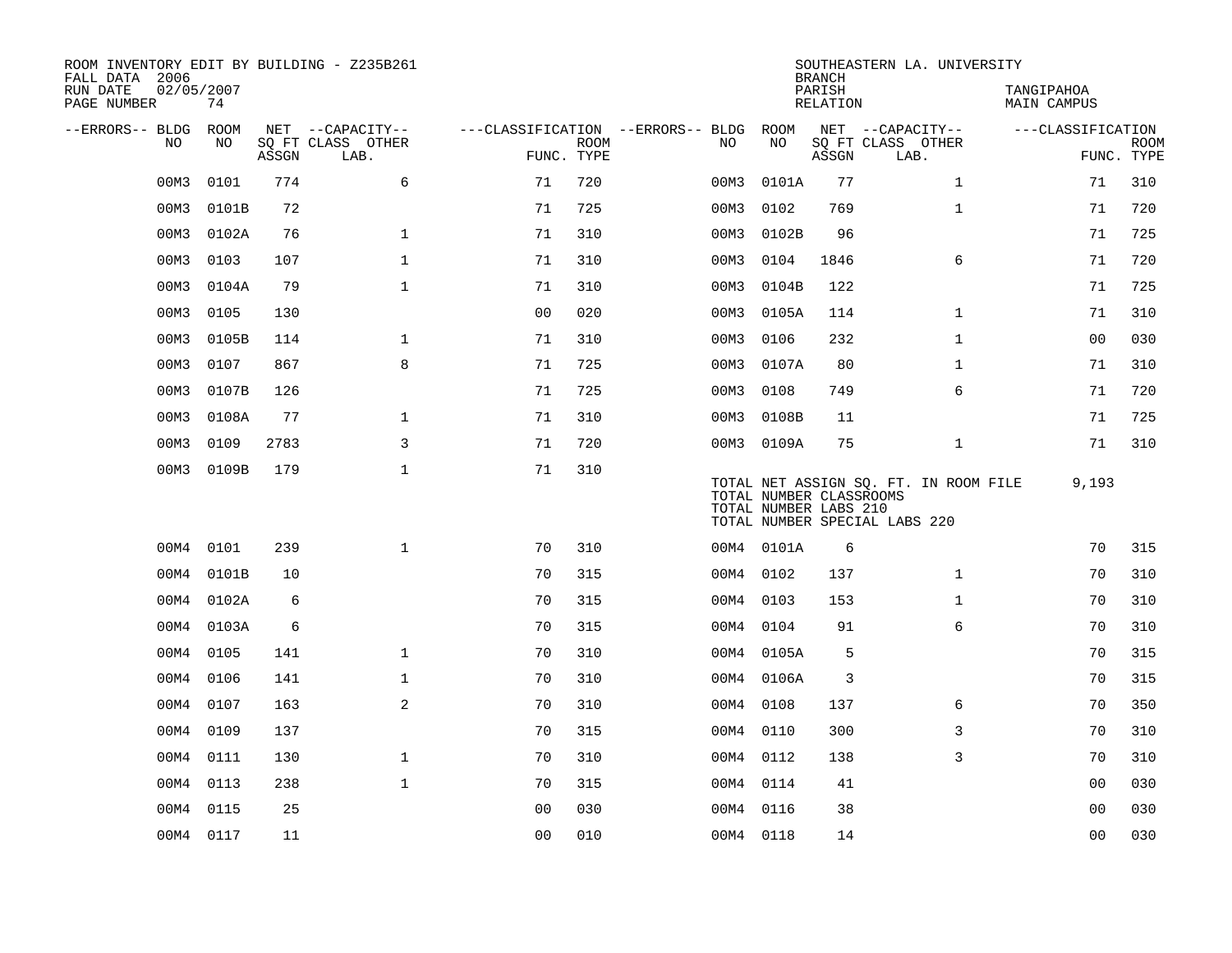| ROOM INVENTORY EDIT BY BUILDING - Z235B261<br>FALL DATA 2006 |                  |       |                           |                                        |                    |            |                                                                                   | <b>BRANCH</b>      |      | SOUTHEASTERN LA. UNIVERSITY           |                                  |                           |
|--------------------------------------------------------------|------------------|-------|---------------------------|----------------------------------------|--------------------|------------|-----------------------------------------------------------------------------------|--------------------|------|---------------------------------------|----------------------------------|---------------------------|
| RUN DATE<br>PAGE NUMBER                                      | 02/05/2007<br>75 |       |                           |                                        |                    |            |                                                                                   | PARISH<br>RELATION |      |                                       | TANGIPAHOA<br><b>MAIN CAMPUS</b> |                           |
| --ERRORS-- BLDG ROOM                                         |                  |       | NET --CAPACITY--          | ---CLASSIFICATION --ERRORS-- BLDG ROOM |                    |            |                                                                                   |                    |      | NET --CAPACITY--                      | ---CLASSIFICATION                |                           |
| NO.                                                          | NO               | ASSGN | SQ FT CLASS OTHER<br>LAB. |                                        | ROOM<br>FUNC. TYPE | NO         | NO                                                                                | ASSGN              | LAB. | SQ FT CLASS OTHER                     |                                  | <b>ROOM</b><br>FUNC. TYPE |
|                                                              | 00M4 0122 24245  |       |                           | 70                                     | 730                | 00M4 C0100 | TOTAL NUMBER CLASSROOMS<br>TOTAL NUMBER LABS 210<br>TOTAL NUMBER SPECIAL LABS 220 | 800                |      | TOTAL NET ASSIGN SQ. FT. IN ROOM FILE | 00<br>26,426                     | 020                       |
|                                                              | 00M5 0001        | 670   |                           | 0 <sub>0</sub>                         | 020                |            | TOTAL NUMBER CLASSROOMS<br>TOTAL NUMBER LABS 210<br>TOTAL NUMBER SPECIAL LABS 220 |                    |      | TOTAL NET ASSIGN SQ. FT. IN ROOM FILE |                                  |                           |
|                                                              | 00M6 0100        | 6400  |                           | 65                                     | 740                |            | TOTAL NUMBER CLASSROOMS<br>TOTAL NUMBER LABS 210<br>TOTAL NUMBER SPECIAL LABS 220 |                    |      | TOTAL NET ASSIGN SQ. FT. IN ROOM FILE | 6,400                            |                           |
|                                                              | 00M9 0100        | 1299  |                           | 74                                     | 725                |            | TOTAL NUMBER CLASSROOMS<br>TOTAL NUMBER LABS 210<br>TOTAL NUMBER SPECIAL LABS 220 |                    |      | TOTAL NET ASSIGN SQ. FT. IN ROOM FILE | 1,299                            |                           |
|                                                              | 0001 0100        | 672   | $\mathbf{1}$              | 11                                     | 310                | 0001 0101  |                                                                                   | 166                |      |                                       | 0 <sub>0</sub>                   | 030                       |
|                                                              | 0001 0102        | 551   | $\mathbf 1$               | 60                                     | 350                | 0001 0104  |                                                                                   | 504                | 30   |                                       | 11                               | 110                       |
|                                                              | 0001 0104A       | 38    |                           | 11                                     | 115                | 0001 0106  |                                                                                   | 550                | 37   |                                       | 11                               | 110                       |
|                                                              | 0001 0107        | 190   |                           | 0 <sub>0</sub>                         | 030                | 0001 0108  |                                                                                   | 650                | 43   |                                       | 11                               | 110                       |
|                                                              | 0001 0109        | 141   | $\mathbf{1}$              | 64                                     | 310                |            | 0001 0109A                                                                        | 218                |      | $\mathbf{1}$                          | 64                               | 310                       |
|                                                              | 0001 0109B       | 58    |                           | 64                                     | 315                |            | 0001 0109C                                                                        | 49                 |      |                                       | 64                               | 710                       |
|                                                              | 0001 0109D       | 87    |                           | 64                                     | 715                |            | 0001 0109E                                                                        | 40                 |      |                                       | 00                               | 020                       |
|                                                              | 0001 0110        | 83    |                           | 64                                     | 315                |            | 0001 0110A                                                                        | 173                |      |                                       | 64                               | 710                       |
|                                                              | 0001 0110B       | 176   |                           | 64                                     | 715                | 0001 0111  |                                                                                   | 264                |      | $\mathbf{1}$                          | 60                               | 310                       |
|                                                              | 0001 0112        | 220   | $\mathbf{1}$              | 60                                     | 310                |            | 0001 0112A                                                                        | 120                |      |                                       | 60                               | 315                       |
|                                                              | 0001 0112B       | 85    | $\mathbf{1}$              | 60                                     | 315                | 0001 0114  |                                                                                   | 199                |      | $\mathbf{1}$                          | 60                               | 310                       |
|                                                              | 0001 0115        | 175   | $\mathbf{1}$              | 60                                     | 310                | 0001 0116  |                                                                                   | 132                |      | $\mathbf{1}$                          | 60                               | 310                       |
|                                                              | 0001 0117        | 119   |                           | 0 <sub>0</sub>                         | 030                |            | 0001 0117A                                                                        | 12                 |      |                                       | 0 <sub>0</sub>                   | 010                       |
|                                                              | 0001 0118        | 35    |                           | 0 <sub>0</sub>                         | 010                | 0001 0119  |                                                                                   | 119                |      |                                       | 0 <sub>0</sub>                   | 030                       |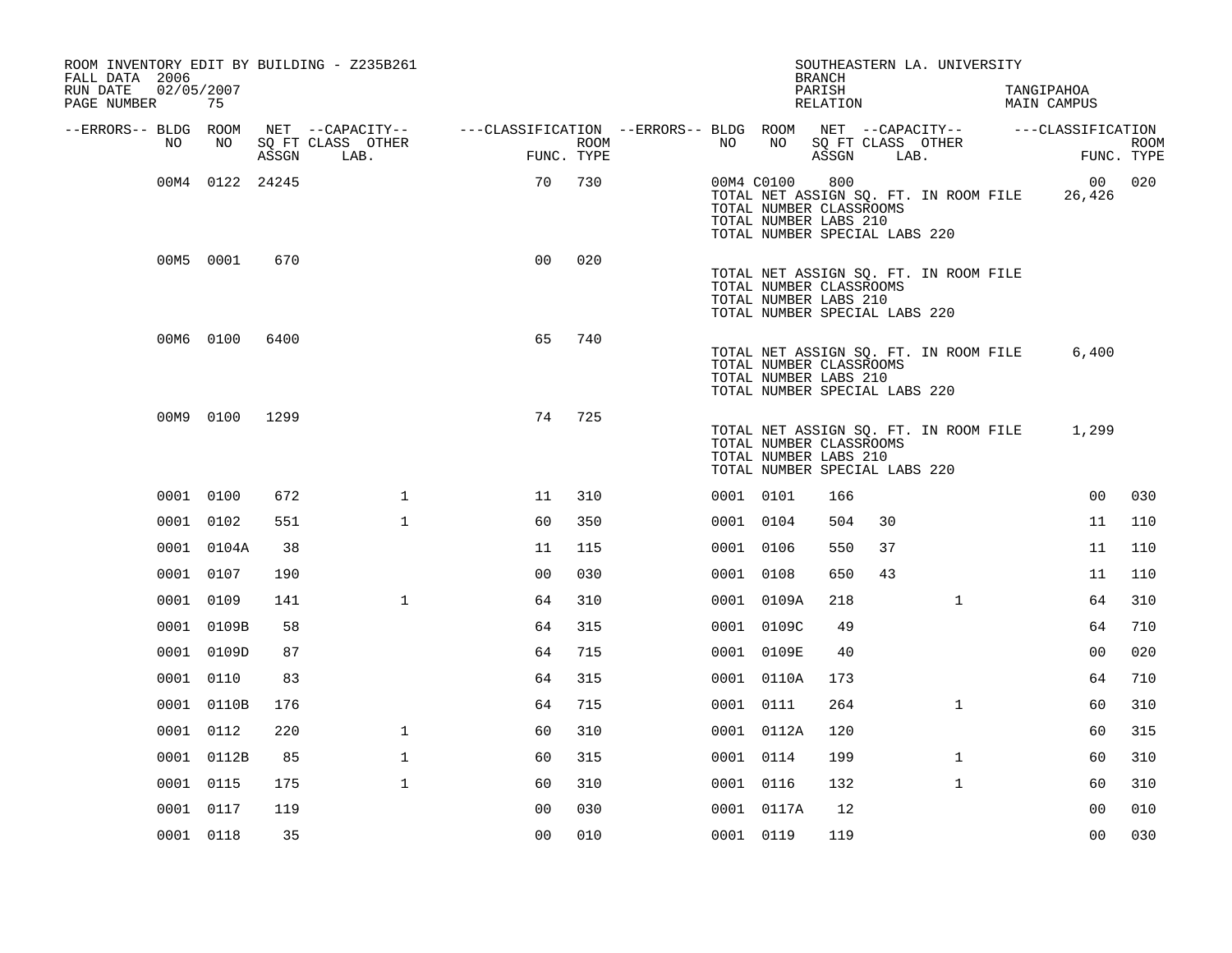| ROOM INVENTORY EDIT BY BUILDING - Z235B261<br>FALL DATA 2006 |                  |       |                           |                    |                           |                                        |                                                                | <b>BRANCH</b>             | SOUTHEASTERN LA. UNIVERSITY                                            |                                  |                           |
|--------------------------------------------------------------|------------------|-------|---------------------------|--------------------|---------------------------|----------------------------------------|----------------------------------------------------------------|---------------------------|------------------------------------------------------------------------|----------------------------------|---------------------------|
| RUN DATE<br>PAGE NUMBER                                      | 02/05/2007<br>76 |       |                           |                    |                           |                                        |                                                                | PARISH<br><b>RELATION</b> |                                                                        | TANGIPAHOA<br><b>MAIN CAMPUS</b> |                           |
| --ERRORS-- BLDG                                              | ROOM             |       | NET --CAPACITY--          |                    |                           | ---CLASSIFICATION --ERRORS-- BLDG ROOM |                                                                |                           | NET --CAPACITY--                                                       | ---CLASSIFICATION                |                           |
| NO                                                           | NO               | ASSGN | SQ FT CLASS OTHER<br>LAB. |                    | <b>ROOM</b><br>FUNC. TYPE | NO                                     | NO                                                             | ASSGN                     | SQ FT CLASS OTHER<br>LAB.                                              |                                  | <b>ROOM</b><br>FUNC. TYPE |
| 0001                                                         | 0119A            | 12    |                           | 0 <sub>0</sub>     | 010                       |                                        | 0001 0120                                                      | 136                       | $\mathbf{1}$                                                           | 60                               | 315                       |
| 0001                                                         | 0121             | 152   |                           | $\mathbf 1$<br>60  | 315                       |                                        | 0001 0122                                                      | 267                       | $\mathbf{1}$                                                           | 60                               | 310                       |
| 0001                                                         | 0122A            | 149   |                           | $\mathbf 1$<br>60  | 310                       |                                        | 0001 0122B                                                     | 93                        | $\mathbf{1}$                                                           | 60                               | 310                       |
| 0001                                                         | 0122C            | 137   |                           | $\mathbf 1$<br>60  | 310                       |                                        | 0001 0200                                                      | 919                       | 50                                                                     | 11                               | 110                       |
| 0001                                                         | 0200A            | 122   |                           | $\mathbf{1}$<br>11 | 310                       |                                        | 0001 0200B                                                     | 123                       | $\mathbf{1}$                                                           | 11                               | 310                       |
| 0001                                                         | 0200C            | 158   |                           | $\mathbf{1}$<br>11 | 310                       |                                        | 0001 0200D                                                     | 78                        |                                                                        | 0 <sub>0</sub>                   | 010                       |
| 0001                                                         | 0201             | 166   |                           | 0 <sub>0</sub>     | 030                       |                                        | 0001 0202                                                      | 547                       | 37                                                                     | 11                               | 110                       |
| 0001                                                         | 0205             | 154   |                           | $\mathbf 1$<br>11  | 310                       |                                        | 0001 0206                                                      | 86                        | $\mathbf{1}$                                                           | 11                               | 315                       |
| 0001                                                         | 0206A            | 127   |                           | $\mathbf{1}$<br>11 | 310                       |                                        | 0001 0207                                                      | 154                       | $\mathbf{1}$                                                           | 11                               | 310                       |
| 0001                                                         | 0208             | 544   | 37                        | 11                 | 110                       |                                        | 0001 0209                                                      | 190                       |                                                                        | 0 <sub>0</sub>                   | 030                       |
| 0001                                                         | 0210             | 212   |                           | 2<br>11            | 350                       |                                        | 0001 0210A                                                     | 125                       | $\mathbf{1}$                                                           | 11                               | 310                       |
| 0001                                                         | 0210B            | 79    |                           | $\mathbf{1}$<br>11 | 315                       |                                        | 0001 0210C                                                     | 109                       | $\mathbf{1}$                                                           | 11                               | 310                       |
| 0001                                                         | 0210D            | 103   |                           | 11                 | 315                       |                                        | 0001 0211                                                      | 102                       |                                                                        | 11                               | 315                       |
| 0001                                                         | 0212             | 654   | 44                        | 11                 | 110                       |                                        | 0001 0213                                                      | 466                       | 32                                                                     | 11                               | 110                       |
| 0001                                                         | 0214             | 487   | 41                        | 11                 | 110                       | 0001                                   | 0215                                                           | 212                       | 2                                                                      | 11                               | 310                       |
| 0001                                                         | 0215A            | 268   |                           | $\mathbf{1}$<br>11 | 310                       |                                        | 0001 0215B                                                     | 161                       | $\mathbf{1}$                                                           | 11                               | 310                       |
| 0001                                                         | 0215C            | 60    |                           | $\mathbf{1}$<br>11 | 310                       | 0001                                   | 0216                                                           | 472                       | 38                                                                     | 11                               | 110                       |
| 0001                                                         | 0217             | 33    |                           | 0 <sub>0</sub>     | 020                       |                                        | 0001 0217A                                                     | 41                        | $\mathbf{1}$                                                           | 11                               | 310                       |
| 0001                                                         | 0217B            | 207   |                           | $\mathbf{1}$<br>11 | 310                       |                                        | 0001 0218                                                      | 131                       | $\mathbf{1}$                                                           | 11                               | 310                       |
|                                                              | 0001 0220        | 1722  |                           | 0 <sub>0</sub>     | 020                       |                                        | 0001 0220D<br>TOTAL NUMBER CLASSROOMS<br>TOTAL NUMBER LABS 210 | 188                       | TOTAL NET ASSIGN SQ. FT. IN ROOM FILE<br>TOTAL NUMBER SPECIAL LABS 220 | 00<br>12,902<br>10               | 020                       |
|                                                              | 0002 0101        | 1075  |                           | 0 <sub>0</sub>     | 020                       |                                        | 0002 0103                                                      | 31                        |                                                                        | 11                               | 315                       |
| 0002                                                         | 0104             | 32    |                           | 0 <sub>0</sub>     | 030                       |                                        | 0002 0107                                                      | 32                        |                                                                        | 0 <sub>0</sub>                   | 030                       |
| 0002                                                         | 0109             | 202   | 4                         | 11                 | 210                       |                                        | 0002 0109A                                                     | 59                        |                                                                        | 11                               | 215                       |
|                                                              | 0002 0110        | 919   | 25                        | 11                 | 210                       |                                        | 0002 0111                                                      | 80                        |                                                                        | 0 <sub>0</sub>                   | 030                       |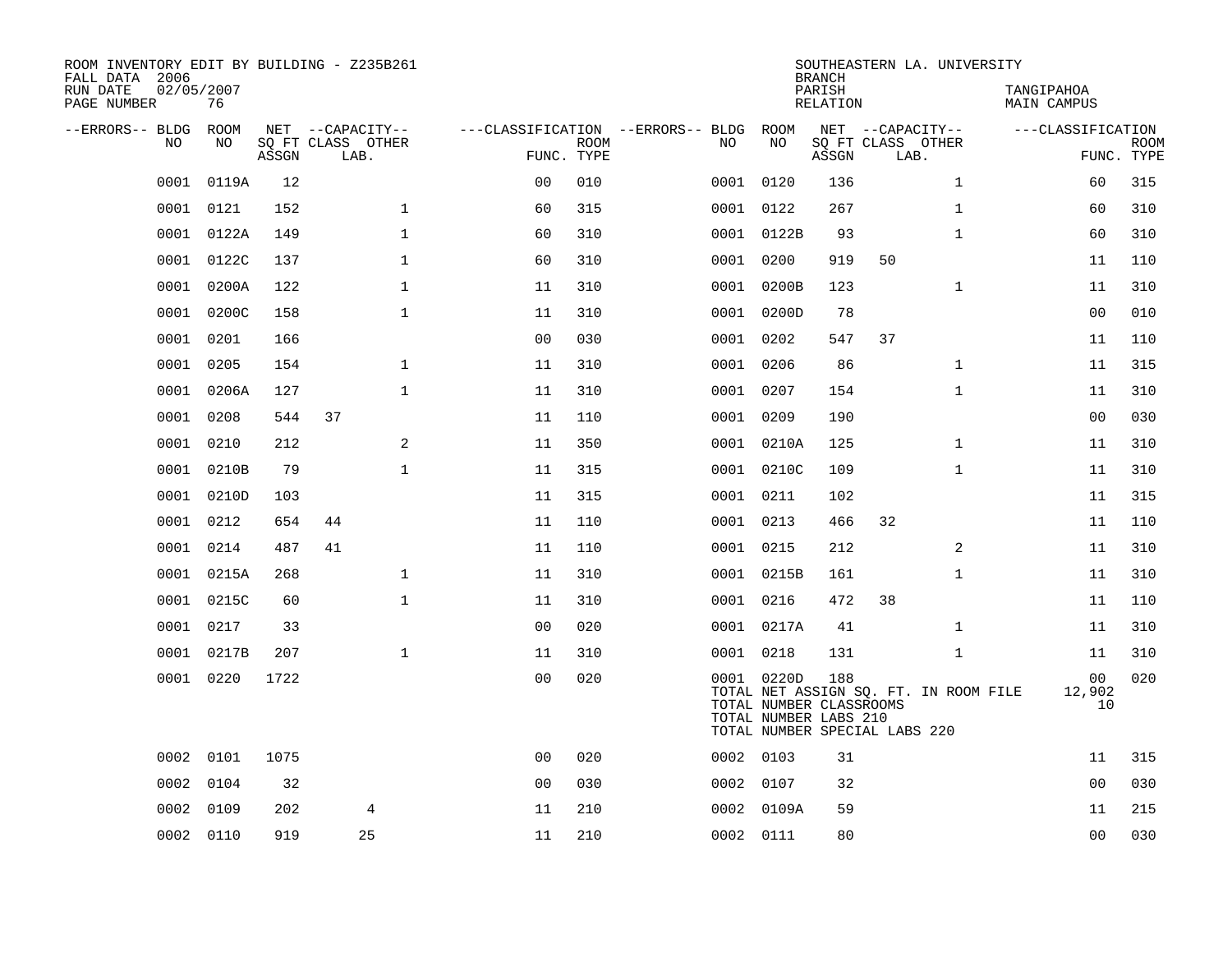| ROOM INVENTORY EDIT BY BUILDING - Z235B261<br>FALL DATA 2006 |                  |       |                           |                                   |             |           |            | <b>BRANCH</b>                                    | SOUTHEASTERN LA. UNIVERSITY                                            |                           |             |
|--------------------------------------------------------------|------------------|-------|---------------------------|-----------------------------------|-------------|-----------|------------|--------------------------------------------------|------------------------------------------------------------------------|---------------------------|-------------|
| RUN DATE<br>PAGE NUMBER                                      | 02/05/2007<br>77 |       |                           |                                   |             |           |            | PARISH<br>RELATION                               |                                                                        | TANGIPAHOA<br>MAIN CAMPUS |             |
| --ERRORS-- BLDG                                              | ROOM             |       | NET --CAPACITY--          | ---CLASSIFICATION --ERRORS-- BLDG |             |           | ROOM       |                                                  | NET --CAPACITY--                                                       | ---CLASSIFICATION         |             |
| N <sub>O</sub>                                               | NO.              | ASSGN | SO FT CLASS OTHER<br>LAB. | FUNC. TYPE                        | <b>ROOM</b> | NO.       | NO         | ASSGN                                            | SQ FT CLASS OTHER<br>LAB.                                              | FUNC. TYPE                | <b>ROOM</b> |
| 0002                                                         | 0112             | 164   |                           | 0 <sub>0</sub>                    | 020         | 0002 0113 |            | 175                                              |                                                                        | 00                        | 020         |
| 0002                                                         | 0114             | 228   | 5                         | 11                                | 310         | 0002 0115 |            | 228                                              | $\mathbf{1}$                                                           | 11                        | 310         |
| 0002                                                         | 0116             | 221   | $\mathbf 1$               | 11                                | 310         | 0002 0117 |            | 221                                              | 6                                                                      | 11                        | 315         |
| 0002                                                         | 0118             | 372   |                           | 0 <sub>0</sub>                    | 020         | 0002 0119 |            | 124                                              |                                                                        | 11                        | 630         |
| 0002                                                         | 0120             | 215   | $\mathbf 1$               | 11                                | 310         | 0002 0121 |            | 111                                              | $\mathbf{1}$                                                           | 11                        | 310         |
| 0002                                                         | 0122             | 1324  | 26                        | 11                                | 210         |           | 0002 0122A | 9                                                |                                                                        | 11                        | 625         |
| 0002                                                         | 0123             | 223   |                           | 0 <sub>0</sub>                    | 030         | 0002 0124 |            | 312                                              |                                                                        | 00                        | 030         |
| 0002                                                         | 0200             | 66    | $\mathbf 1$               | 11                                | 310         | 0002      | 0201       | 228                                              | $\mathbf{1}$                                                           | 11                        | 310         |
| 0002                                                         | 0202             | 228   | $\mathbf{1}$              | 11                                | 310         | 0002      | 0203       | 221                                              | $\mathbf{1}$                                                           | 11                        | 310         |
| 0002                                                         | 0204             | 221   | $\mathbf{1}$              | 11                                | 310         | 0002 0205 |            | 47                                               |                                                                        | 0 <sub>0</sub>            | 020         |
| 0002                                                         | 0301             | 836   |                           | 0 <sub>0</sub>                    | 020         | 0002 0303 |            | 1269                                             | 25                                                                     | 11                        | 210         |
| 0002                                                         | 0304             | 432   | 15                        | 11                                | 210         | 0002 0305 |            | 130                                              |                                                                        | 0 <sub>0</sub>            | 020         |
| 0002                                                         | 0306             | 70    |                           | 0 <sub>0</sub>                    | 020         | 0002      | 0307       | 135                                              |                                                                        | 00                        | 020         |
| 0002                                                         | 0308             | 1001  | 25                        | 11                                | 210         | 0002 0309 |            | 238                                              |                                                                        | 11                        | 215         |
| 0002                                                         | 0310             | 384   |                           | 11                                | 215         | 0002 0312 |            | 83                                               |                                                                        | 00                        | 020         |
|                                                              | 0002 0313        | 1218  | 25                        | 11                                | 210         |           |            | TOTAL NUMBER CLASSROOMS<br>TOTAL NUMBER LABS 210 | TOTAL NET ASSIGN SQ. FT. IN ROOM FILE<br>TOTAL NUMBER SPECIAL LABS 220 | 9,398<br>$7\phantom{.}$   |             |
| 0003                                                         | 0001             | 1376  |                           | 82                                | 082         | 0003 0002 |            | 182                                              |                                                                        | 82                        | 082         |
| 0003                                                         | 0003             | 200   |                           | 82                                | 082         | 0003      | 0012       | 87                                               |                                                                        | 82                        | 082         |
| 0003                                                         | 0101             | 101   |                           | 82                                | 082         | 0003      | 0101A      | 64                                               |                                                                        | 82                        | 082         |
| 0003                                                         | 0101B            | 10    |                           | 82                                | 082         | 0003      | 0102       | 126                                              |                                                                        | 82                        | 082         |
| 0003                                                         | 0102A            | 4     |                           | 82                                | 082         | 0003      | 0103       | 1202                                             | 90                                                                     | 82                        | 082         |
| 0003                                                         | 0103A            | 11    |                           | 82                                | 082         | 0003      | 0103B      | 21                                               |                                                                        | 82                        | 082         |
| 0003                                                         | 0104             | 488   |                           | 82                                | 082         | 0003      | 0105       | 681                                              | 27                                                                     | 82                        | 082         |
|                                                              | 0003 0105A       | 267   |                           | 82                                | 082         | 0003 0106 |            | 170                                              |                                                                        | 82                        | 082         |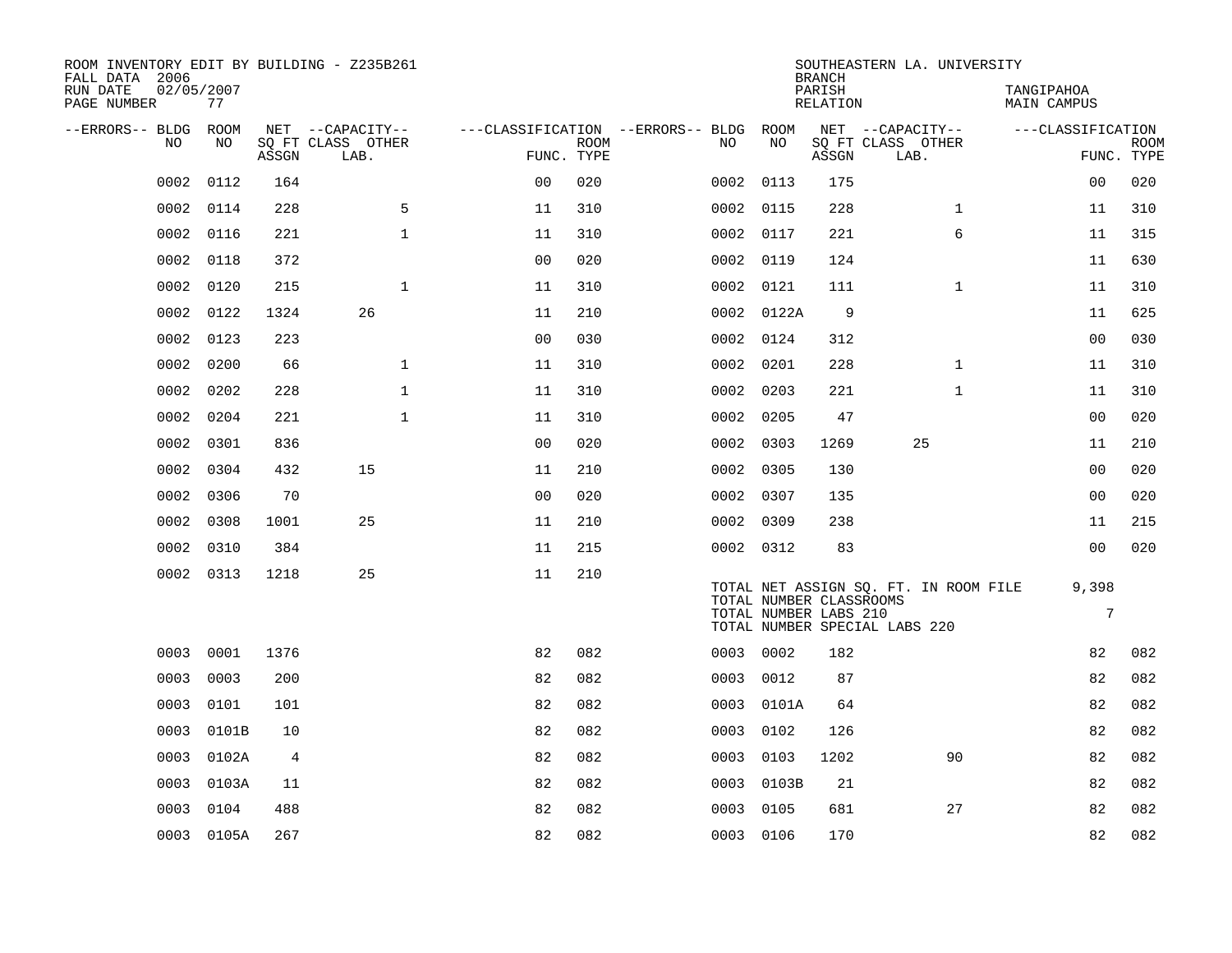| ROOM INVENTORY EDIT BY BUILDING - Z235B261<br>FALL DATA 2006 |                  |       |                                       |            |             |                                               |                                                               | <b>BRANCH</b>      | SOUTHEASTERN LA. UNIVERSITY                                            |                           |             |
|--------------------------------------------------------------|------------------|-------|---------------------------------------|------------|-------------|-----------------------------------------------|---------------------------------------------------------------|--------------------|------------------------------------------------------------------------|---------------------------|-------------|
| RUN DATE<br>PAGE NUMBER                                      | 02/05/2007<br>78 |       |                                       |            |             |                                               |                                                               | PARISH<br>RELATION |                                                                        | TANGIPAHOA<br>MAIN CAMPUS |             |
| --ERRORS-- BLDG ROOM<br>NO                                   | NO               |       | NET --CAPACITY--<br>SQ FT CLASS OTHER |            | <b>ROOM</b> | ---CLASSIFICATION --ERRORS-- BLDG ROOM<br>NO. | NO                                                            |                    | NET --CAPACITY--<br>SQ FT CLASS OTHER                                  | ---CLASSIFICATION         | <b>ROOM</b> |
|                                                              |                  | ASSGN | LAB.                                  | FUNC. TYPE |             |                                               |                                                               | ASSGN              | LAB.                                                                   |                           | FUNC. TYPE  |
| 0003                                                         | 0106A            | 16    |                                       | 82         | 082         | 0003                                          | 0107                                                          | 685                |                                                                        | 82                        | 082         |
| 0003                                                         | 0107A            | 171   |                                       | 82         | 082         | 0003                                          | 0107B                                                         | 560                | 10                                                                     | 82                        | 082         |
| 0003                                                         | 0108             | 778   | 31                                    | 82         | 082         | 0003                                          | 0108A                                                         | 139                |                                                                        | 82                        | 082         |
| 0003                                                         | 0108B            | 81    |                                       | 82         | 082         |                                               | 0003 0108C                                                    | 95                 |                                                                        | 82                        | 082         |
| 0003                                                         | 0108D            | 15    |                                       | 82         | 082         | 0003                                          | 0109                                                          | 134                |                                                                        | 82                        | 082         |
| 0003                                                         | 0109A            | 8     |                                       | 82         | 082         | 0003                                          | 0110                                                          | 436                | 30                                                                     | 82                        | 082         |
| 0003                                                         | 0111             | 21    |                                       | 82         | 082         | 0003                                          | 0111A                                                         | 195                |                                                                        | 82                        | 082         |
| 0003                                                         | 0112             | 1645  |                                       | 82         | 082         | 0003                                          | 0113                                                          | 27                 |                                                                        | 82                        | 082         |
| 0003                                                         | 0113A            | 208   |                                       | 82         | 082         | 0003                                          | 0201                                                          | 197                |                                                                        | 82                        | 082         |
| 0003                                                         | 0202             | 133   |                                       | 82         | 082         | 0003                                          | 0202A                                                         | 48                 |                                                                        | 82                        | 082         |
| 0003                                                         | 0202B            | 82    |                                       | 82         | 082         | 0003                                          | 0202C                                                         | 108                |                                                                        | 82                        | 082         |
| 0003                                                         | 0203             | 1175  | 94                                    | 82         | 082         | 0003                                          | 0203A                                                         | 11                 |                                                                        | 82                        | 082         |
| 0003                                                         | 0203B            | 20    |                                       | 82         | 082         | 0003                                          | 0204                                                          | 510                | $\overline{4}$                                                         | 82                        | 082         |
| 0003                                                         | 0205             | 413   |                                       | 82         | 082         | 0003                                          | 0205A                                                         | 272                |                                                                        | 82                        | 082         |
| 0003                                                         | 0205B            | 250   |                                       | 82         | 082         | 0003                                          | 0206                                                          | 627                | 41                                                                     | 82                        | 082         |
| 0003                                                         | 0207             | 2794  |                                       | 82         | 082         | 0003                                          | 0207A                                                         | 333                |                                                                        | 82                        | 082         |
| 0003                                                         | 0207B            | 129   |                                       | 82         | 082         | 0003                                          | 0207C                                                         | 134                |                                                                        | 82                        | 082         |
| 0003                                                         | 0207D            | 144   |                                       | 82         | 082         | 0003                                          | 0207E                                                         | 120                |                                                                        | 82                        | 082         |
| 0003                                                         | 0208             | 166   |                                       | 82         | 082         | 0003                                          | 0209                                                          | 27                 |                                                                        | 82                        | 082         |
| 0003                                                         | 0209A            | 180   |                                       | 82         | 082         | 0003                                          | 0210                                                          | 34                 |                                                                        | 82                        | 082         |
| 0003                                                         | 0210A            | 89    |                                       | 82         | 082         |                                               | 0003 0211                                                     | 10                 |                                                                        | 82                        | 082         |
| 0003                                                         | 0212             | 33    |                                       | 82         | 082         | 0003                                          | 0212A                                                         | 162                |                                                                        | 82                        | 082         |
|                                                              | 0003 0213        | 1443  |                                       | 82         | 082         |                                               | 0003 0214<br>TOTAL NUMBER CLASSROOMS<br>TOTAL NUMBER LABS 210 | 283                | TOTAL NET ASSIGN SQ. FT. IN ROOM FILE<br>TOTAL NUMBER SPECIAL LABS 220 | 82<br>20,131              | 082         |
|                                                              | 0004 0101        | 102   |                                       | 82         | 082         |                                               | 0004 0102                                                     | 76                 |                                                                        | 82                        | 082         |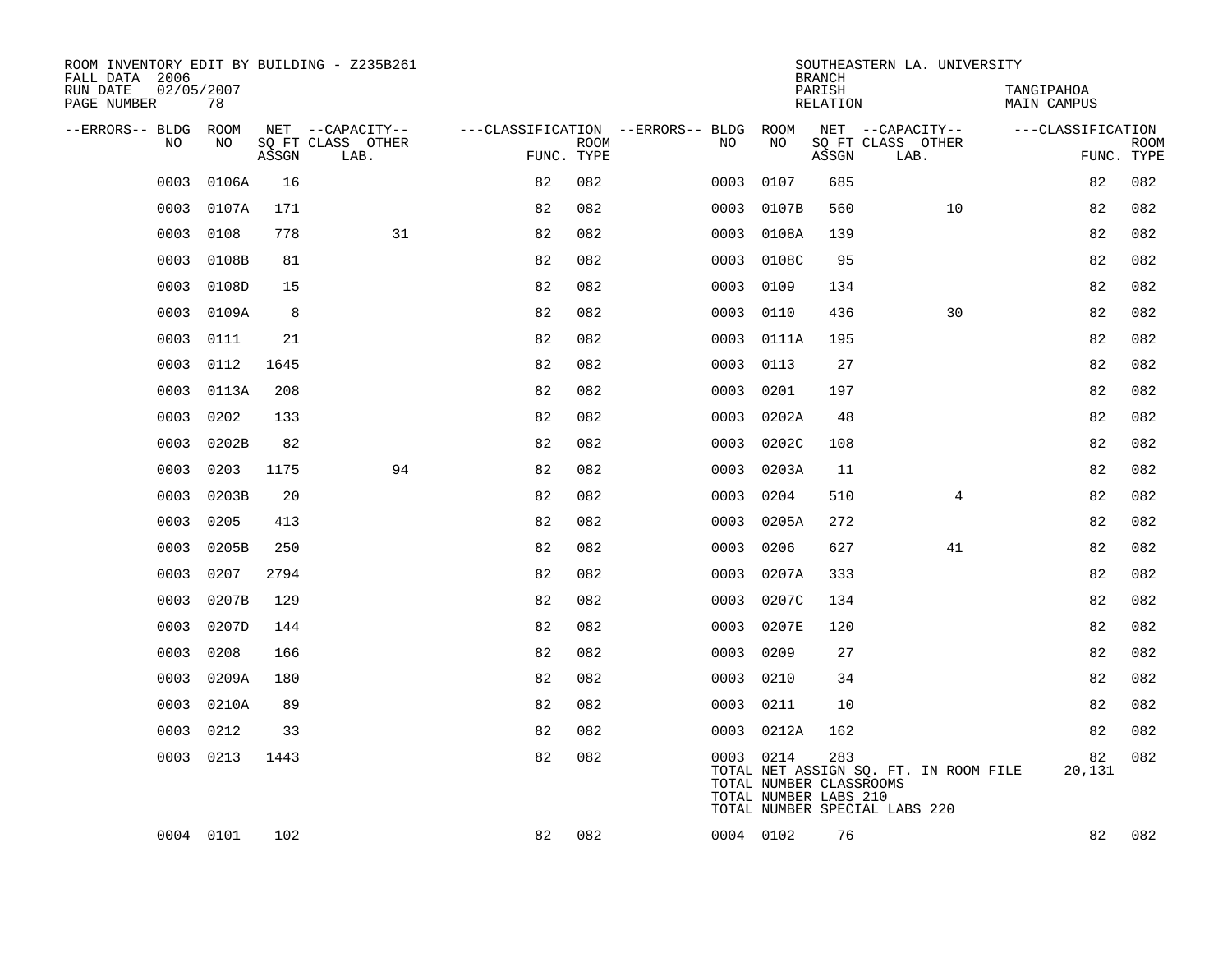| ROOM INVENTORY EDIT BY BUILDING - Z235B261<br>FALL DATA 2006 |                  |       |                           |                |             |                                        |            | SOUTHEASTERN LA. UNIVERSITY<br><b>BRANCH</b>                                                                                      |                           |              |                           |                    |
|--------------------------------------------------------------|------------------|-------|---------------------------|----------------|-------------|----------------------------------------|------------|-----------------------------------------------------------------------------------------------------------------------------------|---------------------------|--------------|---------------------------|--------------------|
| RUN DATE<br>PAGE NUMBER                                      | 02/05/2007<br>79 |       |                           |                |             |                                        |            | PARISH<br>RELATION                                                                                                                |                           |              | TANGIPAHOA<br>MAIN CAMPUS |                    |
| --ERRORS-- BLDG ROOM                                         |                  |       | NET --CAPACITY--          |                |             | ---CLASSIFICATION --ERRORS-- BLDG ROOM |            |                                                                                                                                   | NET --CAPACITY--          |              | ---CLASSIFICATION         |                    |
| NO.                                                          | NO.              | ASSGN | SQ FT CLASS OTHER<br>LAB. | FUNC. TYPE     | <b>ROOM</b> | NO.                                    | NO         | ASSGN                                                                                                                             | SQ FT CLASS OTHER<br>LAB. |              |                           | ROOM<br>FUNC. TYPE |
| 0004                                                         | 0103             | 94    |                           | 82             | 082         |                                        | 0004 0104  | 97                                                                                                                                |                           |              | 82                        | 082                |
| 0004                                                         | 0105             | 97    |                           | 82             | 082         |                                        | 0004 0106  | 2003                                                                                                                              |                           |              | 82                        | 082                |
|                                                              | 0004 0107A       | 248   |                           | 82             | 082         |                                        | 0004 0107B | 262                                                                                                                               |                           |              | 82                        | 082                |
| 0004                                                         | 0108A            | 485   |                           | 82             | 082         |                                        | 0004 0108B | 322                                                                                                                               |                           |              | 82                        | 082                |
| 0004                                                         | 0108C            | 318   | 6                         | 82             | 082         |                                        | 0004 0109  | 254                                                                                                                               |                           |              | 82                        | 082                |
| 0004                                                         | 0110             | 572   | 10                        | 82             | 082         |                                        | 0004 0111  | 564                                                                                                                               |                           | 26           | 82                        | 082                |
| 0004                                                         | 0112             | 1094  | 85                        | 82             | 082         |                                        | 0004 0114A | 209                                                                                                                               |                           | $\mathbf{1}$ | 82                        | 082                |
| 0004                                                         | 0114B            | 209   |                           | 82             | 082         |                                        | 0004 0114C | 138                                                                                                                               |                           |              | 82                        | 082                |
| 0004                                                         | 0115             | 572   | 24                        | 82             | 082         |                                        | 0004 0115A | 141                                                                                                                               |                           |              | 82                        | 082                |
|                                                              | 0004 0117A       | 141   |                           | 82             | 082         |                                        | 0004 0117B | 571                                                                                                                               |                           |              | 82                        | 082                |
| 0004                                                         | 0118             | 102   |                           | 82             | 082         |                                        | 0004 0119  | 81                                                                                                                                |                           |              | 82                        | 082                |
|                                                              | 0004 0120        | 96    |                           | 82             | 082         |                                        | 0004 0121  | 76                                                                                                                                |                           |              | 82                        | 082                |
| 0004                                                         | 0122             | 102   |                           | 82             | 082         |                                        | 0004 0123  | 33                                                                                                                                |                           |              | 82                        | 082                |
| 0004                                                         | 0213             | 13    |                           | 00             | 010         |                                        | 0004 0214  | 176                                                                                                                               |                           |              | 00                        | 030                |
| 0004                                                         | 0215             | 152   |                           | 0 <sub>0</sub> | 030         |                                        | 0004 0219  | 1817                                                                                                                              |                           |              | 0 <sub>0</sub>            | 020                |
| 0004                                                         | 0220             | 141   | $\mathbf 1$               | 11             | 310         |                                        | 0004 0221  | 110                                                                                                                               |                           | $\mathbf{1}$ | 11                        | 310                |
| 0004                                                         | 0225             | 117   | $\mathbf{1}$              | 11             | 310         |                                        | 0004 0229  | 84                                                                                                                                |                           |              | 11                        | 315                |
| 0004                                                         | 0230             | 541   | 27                        | 11             | 110         |                                        | 0004 0231  | 721                                                                                                                               | 33                        |              | 11                        | 110                |
|                                                              | 0004 0232        | 666   | 34                        | 11             | 110         |                                        | 0004 0233  | 688                                                                                                                               | 34                        |              | 11                        | 110                |
|                                                              | 0004 0234        | 627   | 30                        | 11             | 110         |                                        | 0004 0235  | 732                                                                                                                               | 39                        |              | 11                        | 110                |
|                                                              | 0004 0236        | 720   | 33                        | 11             | 110         |                                        | 0004 0236A | 40                                                                                                                                |                           |              | 11                        | 115                |
| 0004                                                         | 0237             | 599   | 27                        | 11             | 110         |                                        | 0004 0238  | 540                                                                                                                               | 27                        |              | 11                        | 110                |
|                                                              | 0004 0239        | 538   | 25                        | 11             | 110         |                                        | 0004 0240  | 526<br>TOTAL NET ASSIGN SQ. FT. IN ROOM FILE<br>TOTAL NUMBER CLASSROOMS<br>TOTAL NUMBER LABS 210<br>TOTAL NUMBER SPECIAL LABS 220 | 26                        |              | 11<br>16,449<br>11        | 110                |
|                                                              | 0006 0101        | 39    |                           | 0 <sub>0</sub> | 020         |                                        | 0006 0101A | 167                                                                                                                               |                           |              | 11                        | 620                |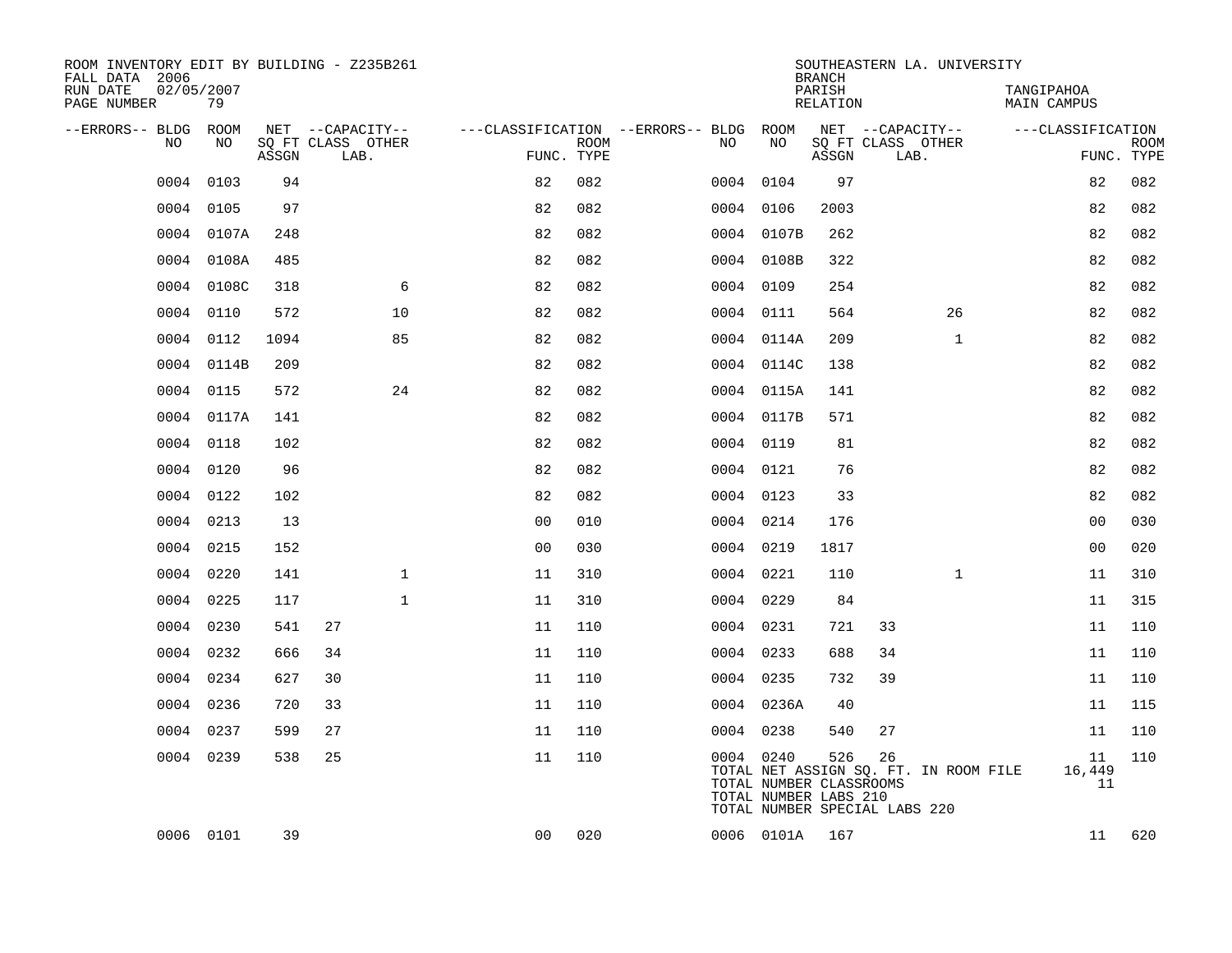| ROOM INVENTORY EDIT BY BUILDING - Z235B261<br>FALL DATA 2006 |                  |       |                           |              |                                   |             |           |            | <b>BRANCH</b>             | SOUTHEASTERN LA. UNIVERSITY |                                  |             |
|--------------------------------------------------------------|------------------|-------|---------------------------|--------------|-----------------------------------|-------------|-----------|------------|---------------------------|-----------------------------|----------------------------------|-------------|
| RUN DATE<br>PAGE NUMBER                                      | 02/05/2007<br>80 |       |                           |              |                                   |             |           |            | PARISH<br><b>RELATION</b> |                             | TANGIPAHOA<br><b>MAIN CAMPUS</b> |             |
| --ERRORS-- BLDG<br>NO                                        | ROOM<br>NO       |       | NET --CAPACITY--          |              | ---CLASSIFICATION --ERRORS-- BLDG | <b>ROOM</b> | NO        | ROOM<br>NO |                           | NET --CAPACITY--            | ---CLASSIFICATION                | <b>ROOM</b> |
|                                                              |                  | ASSGN | SQ FT CLASS OTHER<br>LAB. |              |                                   | FUNC. TYPE  |           |            | ASSGN                     | SQ FT CLASS OTHER<br>LAB.   |                                  | FUNC. TYPE  |
| 0006                                                         | 0101B            | 51    |                           |              | 11                                | 625         | 0006      | 0101C      | 24                        |                             | 11                               | 625         |
| 0006                                                         | 0101D            | 3     |                           |              | 11                                | 625         | 0006      | 0101E      | 3                         |                             | 11                               | 625         |
| 0006                                                         | 0102             | 167   |                           | $\mathbf{1}$ | 11                                | 310         | 0006      | 0102A      | 63                        | $\mathbf{1}$                | 11                               | 315         |
| 0006                                                         | 0102B            | 234   |                           | $\mathbf 1$  | 11                                | 310         | 0006      | 0102C      | 40                        |                             | 11                               | 315         |
| 0006                                                         | 0103             | 437   | 29                        |              | 11                                | 110         | 0006      | 0104       | 192                       | 35                          | 11                               | 350         |
| 0006                                                         | 0105             | 327   |                           | $\mathbf{1}$ | 11                                | 310         | 0006      | 0106       | 323                       | $\mathbf{1}$                | 11                               | 310         |
| 0006                                                         | 0107             | 306   |                           | $\mathbf{1}$ | 11                                | 310         | 0006      | 0108       | 298                       | $\mathbf{1}$                | 11                               | 310         |
| 0006                                                         | 0109             | 106   |                           | $\mathbf 1$  | 11                                | 310         | 0006      | 0110       | 106                       | $\mathbf{1}$                | 11                               | 310         |
| 0006                                                         | 0111             | 97    |                           | 2            | 11                                | 310         | 0006      | 0112       | 67                        | $\mathbf{1}$                | 11                               | 310         |
| 0006                                                         | 0113             | 103   |                           | $\mathbf 1$  | 11                                | 310         | 0006      | 0114       | 56                        | 1                           | 11                               | 220         |
| 0006                                                         | 0115             | 78    |                           | $\mathbf{1}$ | 11                                | 310         | 0006      | 0116       | 56                        | $\mathbf{1}$                | 11                               | 220         |
| 0006                                                         | 0117             | 103   |                           | $\mathbf{1}$ | 11                                | 310         | 0006      | 0118       | 56                        | $\mathbf{1}$                | 11                               | 220         |
| 0006                                                         | 0119             | 913   | 55                        |              | 11                                | 110         | 0006      | 0120       | 56                        | $\mathbf{1}$                | 11                               | 220         |
| 0006                                                         | 0121             | 108   |                           |              | 11                                | 615         | 0006      | 0121A      | 30                        |                             | 00                               | 030         |
| 0006                                                         | 0122             | 56    |                           | $\mathbf 1$  | 11                                | 220         | 0006      | 0123       | 46                        |                             | 0 <sub>0</sub>                   | 030         |
| 0006                                                         | 0124             | 925   | 60                        |              | 11                                | 110         | 0006      | 0124A      | 192                       |                             | 11                               | 115         |
| 0006                                                         | 0126             | 1288  |                           | 50           | 11                                | 615         | 0006      | 0127       | 63                        |                             | 0 <sub>0</sub>                   | 010         |
| 0006                                                         | 0128             | 2863  |                           | 500          | 11                                | 610         | 0006      | 0129       | 257                       |                             | 0 <sub>0</sub>                   | 030         |
| 0006                                                         | 0130             | 257   |                           |              | 0 <sub>0</sub>                    | 030         | 0006      | 0131       | 22                        |                             | 0 <sub>0</sub>                   | 030         |
| 0006                                                         | 0131A            | 9     |                           |              | 0 <sub>0</sub>                    | 010         | 0006      | 0132       | 22                        |                             | 00                               | 010         |
| 0006                                                         | 0133             | 46    |                           |              | 0 <sub>0</sub>                    | 020         | 0006      | 0134       | 9                         |                             | 00                               | 010         |
| 0006                                                         | 0135             | 14    |                           |              | 11                                | 115         | 0006      | 0136       | 406                       |                             | 11                               | 615         |
| 0006                                                         | 0137             | 110   |                           |              | 11                                | 615         |           | 0006 0137A | 30                        |                             | 0 <sub>0</sub>                   | 030         |
| 0006                                                         | 0138             | 63    |                           |              | 0 <sub>0</sub>                    | 010         | 0006      | 0139       | 95                        |                             | 0 <sub>0</sub>                   | 020         |
| 0006                                                         | 0140             | 46    |                           |              | 0 <sub>0</sub>                    | 030         | 0006      | 0142       | 46                        |                             | 0 <sub>0</sub>                   | 020         |
|                                                              | 0006 0201        | 43    |                           | $\mathbf{1}$ | 11                                | 250         | 0006 0202 |            | 43                        | $\mathbf{1}$                | 11                               | 220         |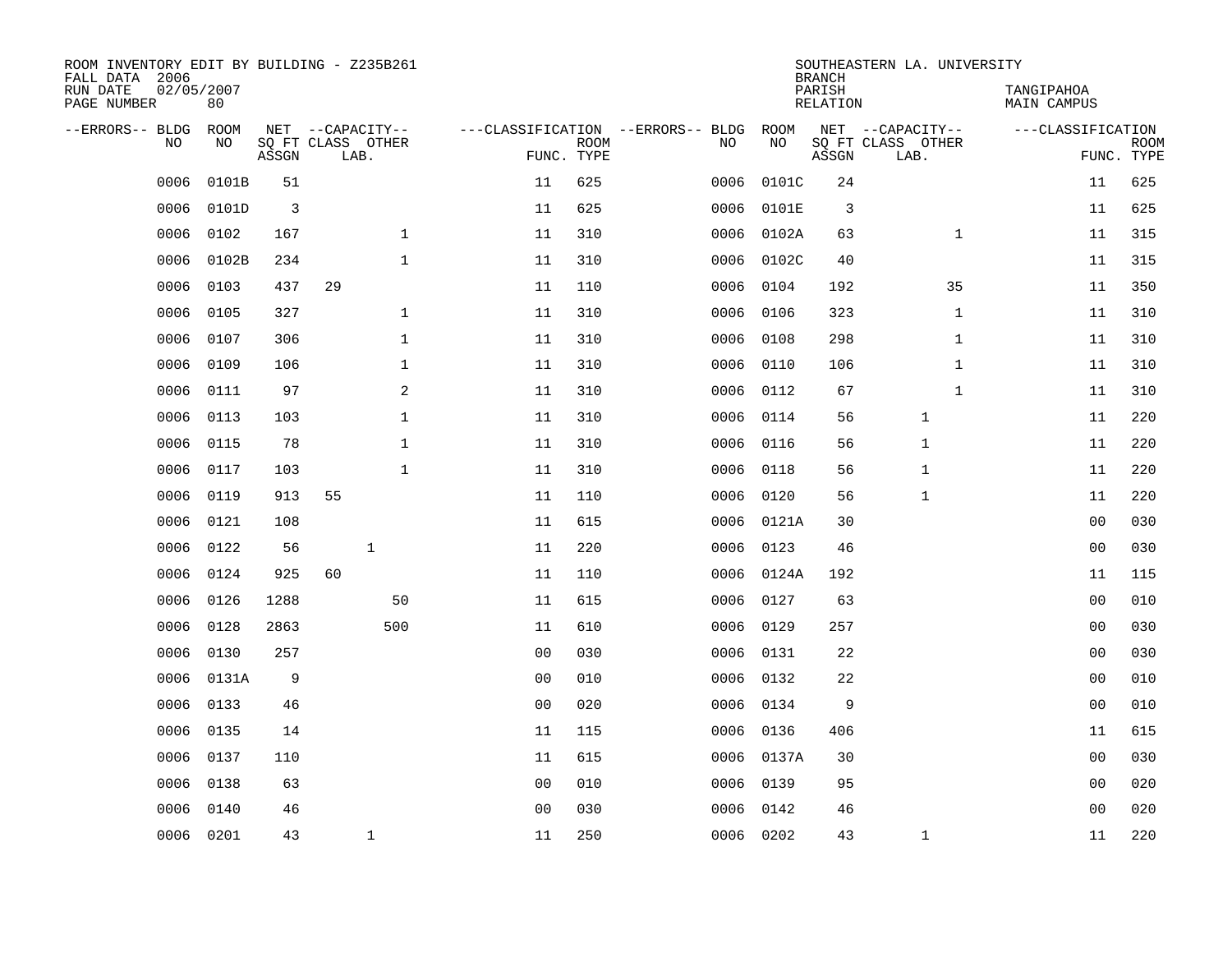| ROOM INVENTORY EDIT BY BUILDING - Z235B261<br>FALL DATA 2006 |                  |       |                           |                                        |             |   |      |            | <b>BRANCH</b>                                            | SOUTHEASTERN LA. UNIVERSITY           |                           |                           |
|--------------------------------------------------------------|------------------|-------|---------------------------|----------------------------------------|-------------|---|------|------------|----------------------------------------------------------|---------------------------------------|---------------------------|---------------------------|
| RUN DATE<br>PAGE NUMBER                                      | 02/05/2007<br>81 |       |                           |                                        |             |   |      |            | PARISH<br>RELATION                                       |                                       | TANGIPAHOA<br>MAIN CAMPUS |                           |
| --ERRORS-- BLDG ROOM                                         |                  |       | NET --CAPACITY--          | ---CLASSIFICATION --ERRORS-- BLDG ROOM |             |   |      |            |                                                          | NET --CAPACITY--                      | ---CLASSIFICATION         |                           |
| NO.                                                          | NO.              | ASSGN | SQ FT CLASS OTHER<br>LAB. | FUNC. TYPE                             | <b>ROOM</b> |   | NO.  | NO         | ASSGN                                                    | SQ FT CLASS OTHER<br>LAB.             |                           | <b>ROOM</b><br>FUNC. TYPE |
| 0006                                                         | 0203             | 43    | $\mathbf{1}$              | 11                                     | 220         |   | 0006 | 0204       | 43                                                       | $\mathbf{1}$                          | 11                        | 220                       |
| 0006                                                         | 0205             | 81    | $\mathbf{1}$              | 11                                     | 310         |   | 0006 | 0206       | 81                                                       | $\mathbf{1}$                          | 11                        | 310                       |
| 0006                                                         | 0207             | 81    | $\mathbf 1$               | 11                                     | 310         |   | 0006 | 0208       | 405                                                      | $\mathbf{1}$                          | 11                        | 310                       |
| 0006                                                         | 0209             | 405   | $\mathbf 1$               | 11                                     | 310         |   |      | 0006 0210  | 260                                                      | $\mathbf{1}$                          | 11                        | 310                       |
| 0006                                                         | 0211             | 260   | $\mathbf{1}$              | 11                                     | 310         | 9 |      | 0006 0228  | 906                                                      | 25                                    | 11                        | 610                       |
| 0006                                                         | 0241             | 412   |                           | 11                                     | 615         |   |      | 0006 C0100 | 2000<br>TOTAL NUMBER CLASSROOMS<br>TOTAL NUMBER LABS 210 | TOTAL NET ASSIGN SQ. FT. IN ROOM FILE | 00<br>13,457<br>3         | 020                       |
|                                                              |                  |       |                           |                                        |             |   |      |            |                                                          | TOTAL NUMBER SPECIAL LABS 220         | 8                         |                           |
| 0007                                                         | 0001A            | 123   |                           | 44                                     | 315         |   |      | 0007 0001B | 121                                                      | $\mathbf{1}$                          | 44                        | 310                       |
| 0007                                                         | 0001C            | 20    |                           | 0 <sub>0</sub>                         | 030         |   | 0007 | 0100       | 2907                                                     |                                       | 0 <sub>0</sub>            | 020                       |
| 0007                                                         | 0101             | 135   |                           | 0 <sub>0</sub>                         | 020         |   | 0007 | 0101A      | 116                                                      | $\mathbf{1}$                          | 44                        | 310                       |
| 0007                                                         | 0101B            | 127   | $\mathbf{1}$              | 44                                     | 310         |   |      | 0007 0101C | 271                                                      | $\overline{a}$                        | 44                        | 310                       |
| 0007                                                         | 0102             | 37    |                           | 0 <sub>0</sub>                         | 020         |   | 0007 | 0102A      | 179                                                      |                                       | 00                        | 030                       |
| 0007                                                         | 0102B            | 37    |                           | 0 <sub>0</sub>                         | 010         |   | 0007 | 0103       | 145                                                      | $\mathbf{1}$                          | 44                        | 310                       |
| 0007                                                         | 0103A            | 165   | $\mathbf{1}$              | 44                                     | 310         |   | 0007 | 0104       | 146                                                      | $\mathbf{1}$                          | 44                        | 310                       |
| 0007                                                         | 0104A            | 150   | $\mathbf{1}$              | 44                                     | 310         |   | 0007 | 0105       | 106                                                      | $\mathbf{1}$                          | 44                        | 310                       |
| 0007                                                         | 0105A            | 114   |                           | 11                                     | 225         |   | 0007 | 0105B      | 789                                                      | 16                                    | 11                        | 110                       |
| 0007                                                         | 0106             | 1119  |                           | 44                                     | 710         |   | 0007 | 0107       | 326                                                      | $\mathbf{1}$                          | 44                        | 350                       |
| 0007                                                         | 0108             | 215   | $\mathbf{1}$              | 44                                     | 310         |   | 0007 | 0108A      | 104                                                      | $\mathbf{1}$                          | 44                        | 310                       |
| 0007                                                         | 0108B            | 146   | $\mathbf{1}$              | 44                                     | 310         |   | 0007 | 0108C      | 125                                                      | $\mathbf{1}$                          | 44                        | 310                       |
| 0007                                                         | 0108D            | 223   |                           | 44                                     | 315         |   | 0007 | 0108E      | 121                                                      | $\mathbf{1}$                          | 44                        | 310                       |
| 0007                                                         | 0109             | 100   | $\mathbf 1$               | 44                                     | 310         |   | 0007 | 0109A      | 93                                                       | 2                                     | 44                        | 310                       |
| 0007                                                         | 0109B            | 136   | $\mathbf 1$               | 44                                     | 310         |   | 0007 | 0109C      | 100                                                      | $\mathbf{1}$                          | 44                        | 310                       |
| 0007                                                         | 0109D            | 143   | $\mathbf 1$               | 44                                     | 310         |   | 0007 | 0109E      | 14                                                       |                                       | 44                        | 315                       |
| 0007                                                         | 0109F            | 217   | $\mathbf{1}$              | 44                                     | 310         |   | 0007 | 0109G      | 150                                                      | $\mathbf{1}$                          | 44                        | 310                       |
|                                                              | 0007 0110        | 102   | $\mathbf{1}$              | 44                                     | 310         |   |      | 0007 0111  | 246                                                      | $\overline{4}$                        | 44                        | 310                       |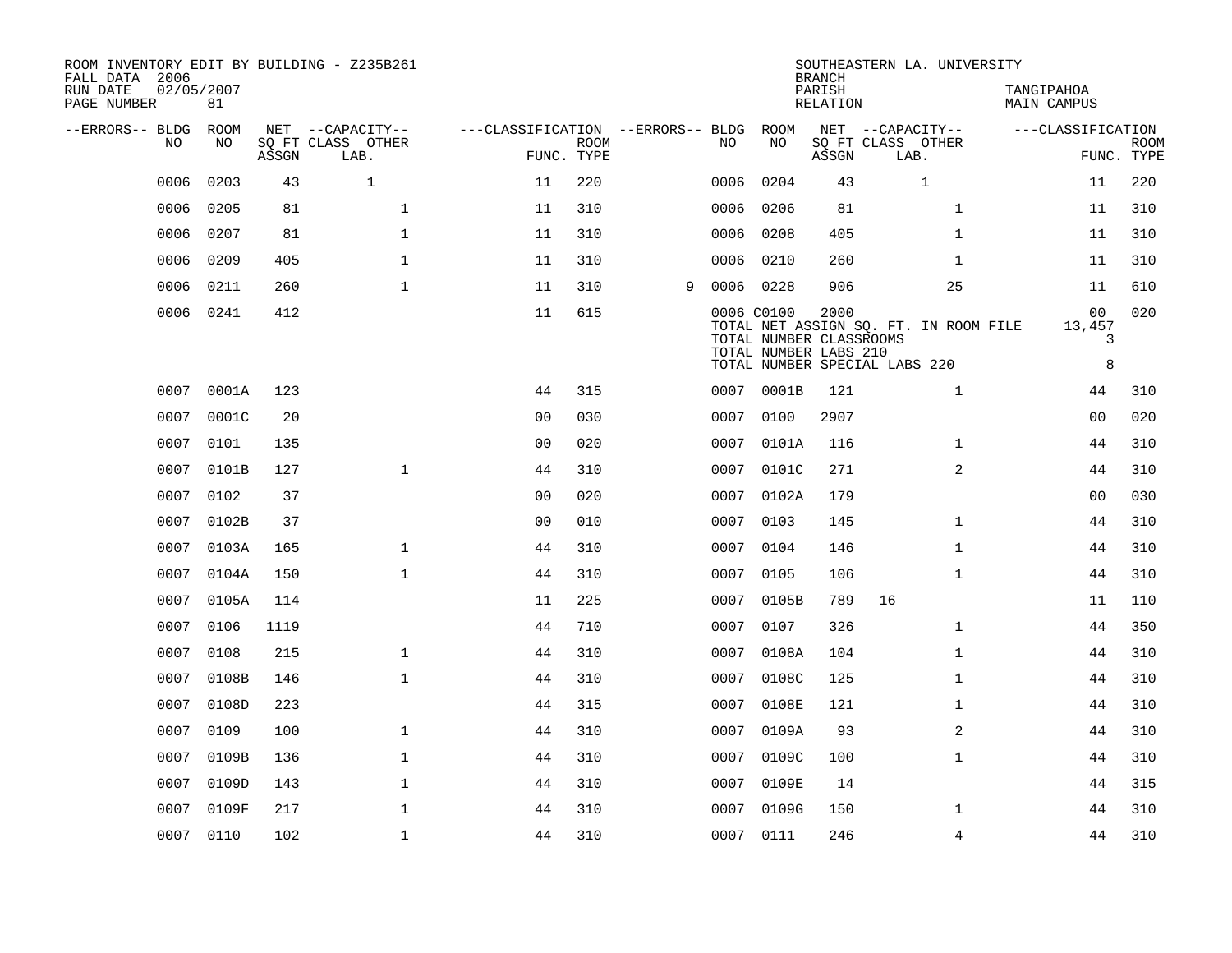| ROOM INVENTORY EDIT BY BUILDING - Z235B261<br>FALL DATA 2006<br>RUN DATE<br>PAGE NUMBER | 02/05/2007<br>82 |       |                                               |                |                           |                                         |                                                  | <b>BRANCH</b><br>PARISH<br><b>RELATION</b> |                                               | SOUTHEASTERN LA. UNIVERSITY           | TANGIPAHOA<br><b>MAIN CAMPUS</b> |                |             |
|-----------------------------------------------------------------------------------------|------------------|-------|-----------------------------------------------|----------------|---------------------------|-----------------------------------------|--------------------------------------------------|--------------------------------------------|-----------------------------------------------|---------------------------------------|----------------------------------|----------------|-------------|
| --ERRORS-- BLDG<br>NO                                                                   | ROOM<br>NO       | ASSGN | NET --CAPACITY--<br>SQ FT CLASS OTHER<br>LAB. |                | <b>ROOM</b><br>FUNC. TYPE | ---CLASSIFICATION --ERRORS-- BLDG<br>NO | ROOM<br>NO                                       | ASSGN                                      | NET --CAPACITY--<br>SQ FT CLASS OTHER<br>LAB. |                                       | ---CLASSIFICATION                | FUNC. TYPE     | <b>ROOM</b> |
| 0007                                                                                    | 0111A            | 99    | $\mathbf 1$                                   | 44             | 310                       | 0007                                    | 0111B                                            | 90                                         |                                               | $\mathbf{1}$                          |                                  | 44             | 310         |
| 0007                                                                                    | 0111C            | 121   | $\mathbf 1$                                   | 44             | 310                       | 0007                                    | 0111D                                            | 84                                         |                                               | $\mathbf{1}$                          |                                  | 44             | 310         |
| 0007                                                                                    | 0112A            | 151   | $\mathbf 1$                                   | 44             | 310                       | 0007                                    | 0112B                                            | 131                                        |                                               | $\mathbf{1}$                          |                                  | 44             | 310         |
| 0007                                                                                    | 0112C            | 832   | $\overline{4}$                                | 44             | 310                       | 0007                                    | 0112D                                            | 117                                        |                                               | $\mathbf{1}$                          |                                  | 44             | 310         |
| 0007                                                                                    | 0114             | 72    |                                               | 0 <sub>0</sub> | 020                       | 0007                                    | 0114A                                            | 217                                        |                                               |                                       |                                  | 0 <sub>0</sub> | 030         |
| 0007                                                                                    | 0114B            | 11    |                                               | 0 <sub>0</sub> | 010                       | 0007                                    | 0116                                             | 1623                                       | 101                                           |                                       |                                  | 11             | 110         |
| 0007                                                                                    | 0116A            | 453   |                                               | 11             | 315                       | 0007                                    | 0201                                             | 585                                        | 33                                            |                                       |                                  | 11             | 110         |
| 0007                                                                                    | 0202             | 586   | 38                                            | 11             | 110                       | 0007                                    | 0204                                             | 507                                        |                                               | 20                                    |                                  | 11             | 250         |
| 0007                                                                                    | 0205             | 886   | 57                                            | 11             | 110                       | 0007                                    | 0206                                             | 743                                        | 50                                            |                                       |                                  | 11             | 110         |
| 0007                                                                                    | 0207             | 46    |                                               | 0 <sub>0</sub> | 020                       | 0007                                    | 0207A                                            | 147                                        |                                               | $\mathbf{1}$                          |                                  | 44             | 310         |
| 0007                                                                                    | 0208             | 755   | 47                                            | 11             | 110                       | 0007                                    | 0209                                             | 37                                         |                                               |                                       |                                  | 00             | 020         |
| 0007                                                                                    | 0209A            | 183   |                                               | 0 <sub>0</sub> | 030                       | 0007                                    | 0209B                                            | 56                                         |                                               |                                       |                                  | 0 <sub>0</sub> | 010         |
| 0007                                                                                    | 0210             | 399   | 2                                             | 44             | 310                       | 0007                                    | 0211                                             | 188                                        |                                               | $\mathbf{1}$                          |                                  | 44             | 310         |
| 0007                                                                                    | 0211A            | 130   | $\mathbf 1$                                   | 44             | 310                       | 0007                                    | 0212                                             | 417                                        |                                               | $\overline{a}$                        |                                  | 44             | 310         |
| 0007                                                                                    | 0212A            | 11    |                                               | 44             | 315                       | 0007                                    | 0213                                             | 80                                         |                                               |                                       |                                  | 44             | 315         |
| 0007                                                                                    | 0213A            | 110   | $\mathbf{1}$                                  | 44             | 310                       | 0007                                    | 0214                                             | 915                                        | 58                                            |                                       |                                  | 11             | 110         |
| 0007                                                                                    | 0215             | 79    | $\mathbf{1}$                                  | 44             | 310                       | 0007                                    | 0215A                                            | 110                                        |                                               | $\mathbf{1}$                          |                                  | 44             | 310         |
| 0007                                                                                    | 0216             | 683   | 50                                            | 11             | 110                       | 0007                                    | 0217                                             | 543                                        |                                               | $\overline{4}$                        |                                  | 44             | 310         |
| 0007                                                                                    | 0218             | 37    |                                               | 0 <sub>0</sub> | 020                       |                                         | 0007 0218A                                       | 153                                        |                                               |                                       |                                  | 0 <sub>0</sub> | 030         |
|                                                                                         | 0007 0218B       | 30    |                                               | 0 <sub>0</sub> | 010                       |                                         | TOTAL NUMBER CLASSROOMS<br>TOTAL NUMBER LABS 210 |                                            | TOTAL NUMBER SPECIAL LABS 220                 | TOTAL NET ASSIGN SQ. FT. IN ROOM FILE |                                  | 17,628<br>9    |             |
| 0008                                                                                    | 0100E            | 17    |                                               | 0 <sub>0</sub> | 020                       |                                         | 0008 0101                                        | 1724                                       |                                               |                                       |                                  | 0 <sub>0</sub> | 020         |
| 0008                                                                                    | 0103             | 471   |                                               | 00             | 020                       | 0008                                    | 0103A                                            | 113                                        |                                               | $\mathbf{1}$                          |                                  | 93             | 315         |
| 0008                                                                                    | 0103B            | 88    |                                               | 93             | 315                       | 0008                                    | 0104                                             | 113                                        |                                               |                                       |                                  | 93             | 315         |
|                                                                                         | 0008 0104A       | 24    |                                               | 0 <sub>0</sub> | 030                       |                                         | 0008 0105                                        | 88                                         |                                               |                                       |                                  | 93             | 315         |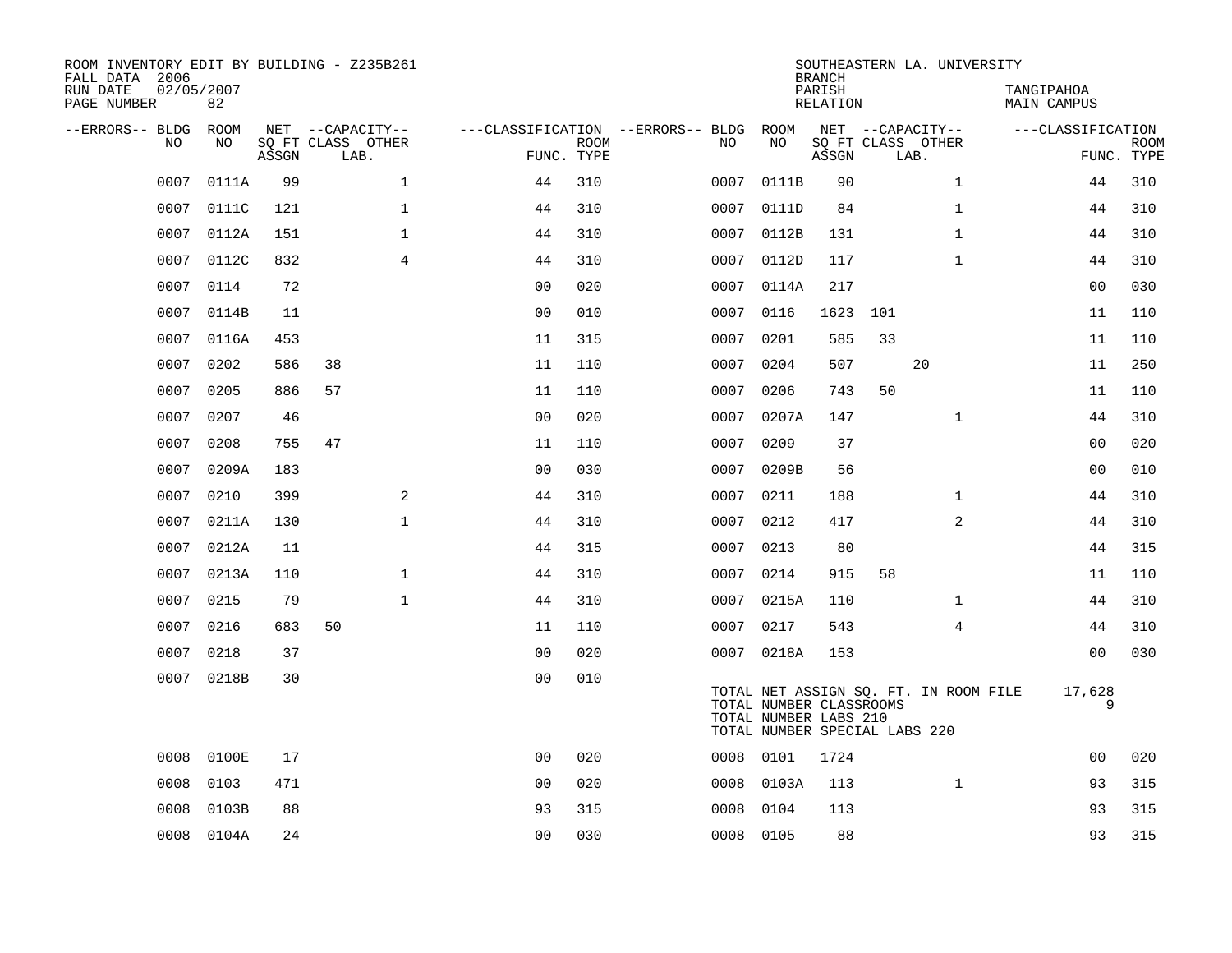| ROOM INVENTORY EDIT BY BUILDING - Z235B261<br>FALL DATA 2006 |                  |       |                           |                |             |                                   |            | <b>BRANCH</b>             | SOUTHEASTERN LA. UNIVERSITY |                                  |                           |
|--------------------------------------------------------------|------------------|-------|---------------------------|----------------|-------------|-----------------------------------|------------|---------------------------|-----------------------------|----------------------------------|---------------------------|
| RUN DATE<br>PAGE NUMBER                                      | 02/05/2007<br>83 |       |                           |                |             |                                   |            | PARISH<br><b>RELATION</b> |                             | TANGIPAHOA<br><b>MAIN CAMPUS</b> |                           |
| --ERRORS-- BLDG                                              | ROOM             |       | NET --CAPACITY--          |                |             | ---CLASSIFICATION --ERRORS-- BLDG | ROOM       |                           | NET --CAPACITY--            | ---CLASSIFICATION                |                           |
| NO                                                           | NO               | ASSGN | SQ FT CLASS OTHER<br>LAB. | FUNC. TYPE     | <b>ROOM</b> | NO                                | NO         | ASSGN                     | SQ FT CLASS OTHER<br>LAB.   |                                  | <b>ROOM</b><br>FUNC. TYPE |
| 0008                                                         | 0105A            | 24    |                           | 93             | 315         | 0008                              | 0107       | 161                       | $\mathbf{1}$                | 93                               | 310                       |
| 0008                                                         | 0108             | 162   | $\mathbf{1}$              | 93             | 310         | 0008                              | 0109       | 157                       | $\mathbf{1}$                | 93                               | 310                       |
| 0008                                                         | 0111             | 164   | $\mathbf{1}$              | 93             | 310         | 0008                              | 0112       | 165                       | $\mathbf{1}$                | 93                               | 310                       |
| 0008                                                         | 0113             | 133   | $\mathbf{1}$              | 93             | 310         | 0008                              | 0114       | 133                       | $\mathbf{1}$                | 93                               | 310                       |
| 0008                                                         | 0115             | 329   | $\mathbf{1}$              | 93             | 310         | 0008                              | 0115A      | 133                       | $\mathbf{1}$                | 93                               | 310                       |
| 0008                                                         | 0115B            | 133   | $\mathbf{1}$              | 93             | 350         | 0008                              | 0115C      | 39                        | $\mathbf{1}$                | 93                               | 315                       |
| 0008                                                         | 0116             | 238   | $\mathbf{1}$              | 93             | 350         | 0008                              | 0117       | 34                        |                             | 93                               | 655                       |
| 0008                                                         | 0118             | 12    |                           | 0 <sub>0</sub> | 010         | 0008                              | 0120       | 40                        |                             | 0 <sub>0</sub>                   | 030                       |
| 0008                                                         | 0121             | 42    |                           | 0 <sub>0</sub> | 030         | 0008                              | 0122       | 113                       |                             | 93                               | 315                       |
| 0008                                                         | 0123             | 146   | $\mathbf{1}$              | 93             | 310         | 0008                              | 0124       | 453                       | 24                          | 93                               | 350                       |
| 0008                                                         | 0124A            | 47    | $\mathbf{1}$              | 93             | 410         | 0008                              | 0124B      | 94                        | 2                           | 93                               | 410                       |
| 0008                                                         | 0125             | 122   | $\mathbf{1}$              | 93             | 310         | 0008                              | 0126       | 22                        |                             | 0 <sub>0</sub>                   | 030                       |
| 0008                                                         | 0127             | 247   | $\mathbf{1}$              | 93             | 310         | 0008                              | 0127A      | 214                       | 24                          | 93                               | 410                       |
| 0008                                                         | 0128             | 190   | $\mathbf{2}$              | 93             | 310         | 0008                              | 0129       | 217                       | 2                           | 93                               | 310                       |
| 0008                                                         | 0130             | 12    |                           | 93             | 315         | 0008                              | 0131       | 132                       |                             | 0 <sub>0</sub>                   | 020                       |
| 0008                                                         | 0132             | 218   |                           | 0 <sub>0</sub> | 030         | 0008                              | 0133       | 889                       |                             | 00                               | 020                       |
| 0008                                                         | 0134             | 277   |                           | 0 <sub>0</sub> | 020         | 0008                              | 0134A      | 106                       | $\mathbf{1}$                | 93                               | 310                       |
| 0008                                                         | 0134B            | 106   | $\mathbf 1$               | 93             | 310         | 0008                              | 0134C      | 103                       | $\mathbf{1}$                | 93                               | 310                       |
| 0008                                                         | 0134D            | 103   | $\mathbf{1}$              | 93             | 310         | 0008                              | 0134E      | 267                       | $\mathbf{1}$                | 93                               | 310                       |
| 0008                                                         | 0135             | 267   | $\mathbf{1}$              | 93             | 310         | 0008                              | 0136       | 837                       |                             | 93                               | 525                       |
| 0008                                                         | 0136A            | 209   |                           | 93             | 525         | 0008                              | 0137       | 210                       |                             | 93                               | 525                       |
| 0008                                                         | 0138             | 80    |                           | 0 <sub>0</sub> | 010         | 0008                              | 0139       | 328                       |                             | 93                               | 525                       |
| 0008                                                         | 0141             | 106   |                           | 93             | 525         | 0008                              | 0142       | 118                       |                             | 0 <sub>0</sub>                   | 020                       |
| 0008                                                         | 0143             | 153   |                           | 93             | 525         | 0008                              | 0144       | 252                       | 9                           | 93                               | 525                       |
| 0008                                                         | 0145             | 991   |                           | 93             | 525         | 0008                              | 0146       | 224                       | 9                           | 93                               | 525                       |
|                                                              | 0008 0147        | 1935  |                           | 93             | 525         |                                   | 0008 0147A | 745                       |                             | 93                               | 525                       |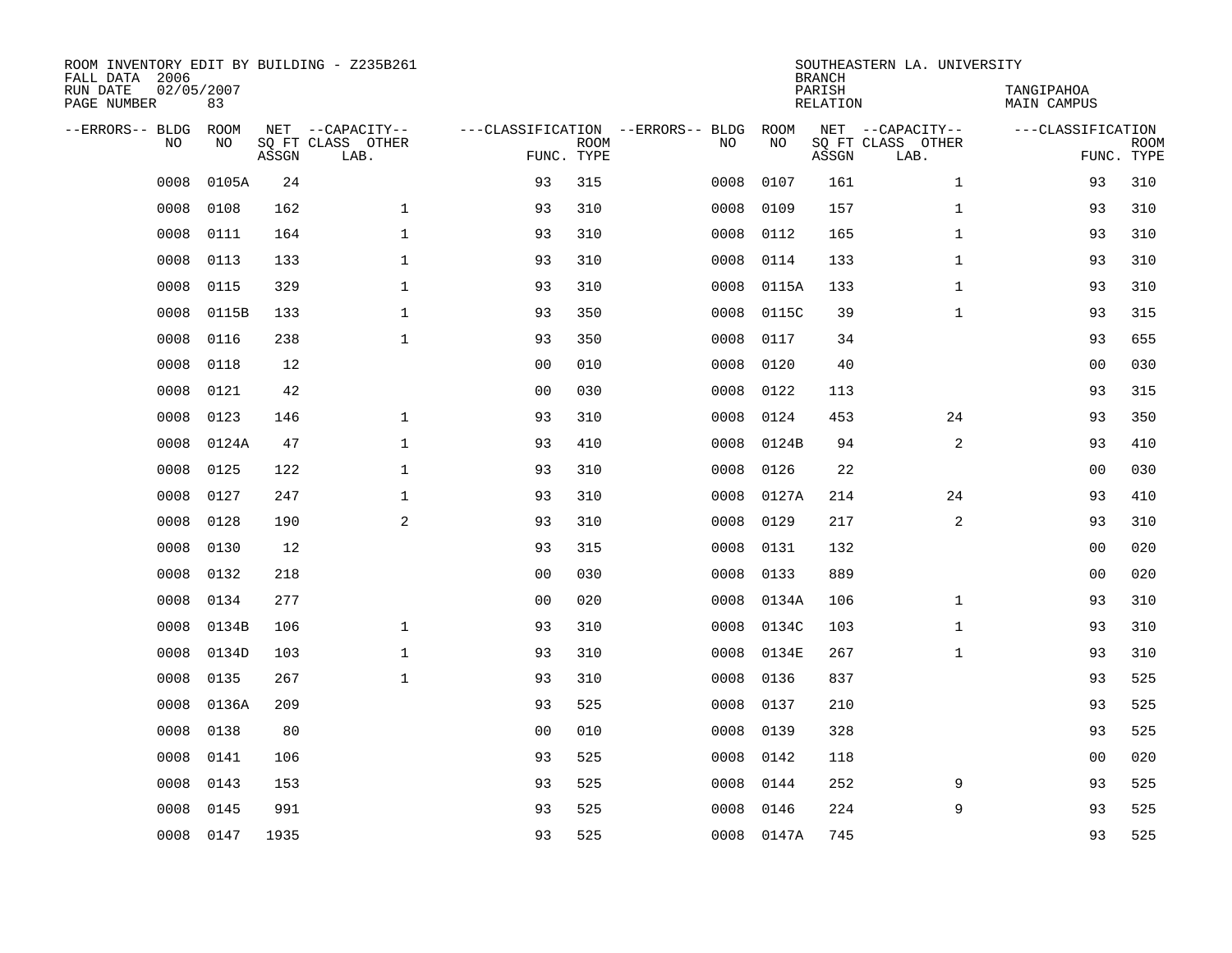| ROOM INVENTORY EDIT BY BUILDING - Z235B261<br>FALL DATA 2006 |                  |       |                           |                                   |             |   |           |       | <b>BRANCH</b>             | SOUTHEASTERN LA. UNIVERSITY |                                  |             |
|--------------------------------------------------------------|------------------|-------|---------------------------|-----------------------------------|-------------|---|-----------|-------|---------------------------|-----------------------------|----------------------------------|-------------|
| RUN DATE<br>PAGE NUMBER                                      | 02/05/2007<br>84 |       |                           |                                   |             |   |           |       | PARISH<br><b>RELATION</b> |                             | TANGIPAHOA<br><b>MAIN CAMPUS</b> |             |
| --ERRORS-- BLDG                                              | ROOM             |       | NET --CAPACITY--          | ---CLASSIFICATION --ERRORS-- BLDG |             |   |           | ROOM  |                           | NET --CAPACITY--            | ---CLASSIFICATION                |             |
| NO                                                           | NO               | ASSGN | SQ FT CLASS OTHER<br>LAB. | FUNC. TYPE                        | <b>ROOM</b> |   | NO        | NO    | ASSGN                     | SQ FT CLASS OTHER<br>LAB.   | FUNC. TYPE                       | <b>ROOM</b> |
| 0008                                                         | 0148             | 448   |                           | 93                                | 525         |   | 0008      | 0150  | 296                       |                             | 93                               | 525         |
| 0008                                                         | 0151             | 217   |                           | 0 <sub>0</sub>                    | 030         |   | 0008      | 0152  | 55                        |                             | 00                               | 020         |
| 0008                                                         | 0154             | 97    | $\mathbf{1}$              | 93                                | 310         |   | 0008      | 0155  | 248                       |                             | 00                               | 030         |
| 0008                                                         | 0200             | 17    |                           | 0 <sub>0</sub>                    | 020         |   | 0008      | 0201  | 1203                      |                             | 0 <sub>0</sub>                   | 020         |
| 0008                                                         | 0202             | 3211  |                           | 93                                | 850         |   | 0008      | 0202A | 100                       |                             | 93                               | 855         |
| 0008                                                         | 0202B            | 127   | $\mathbf 1$               | 93                                | 310         |   | 0008      | 0204  | 1399                      |                             | 57                               | 850         |
| 0008                                                         | 0207             | 119   | 2                         | 93                                | 310         |   | 0008      | 0207B | 125                       | $\mathbf{1}$                | 93                               | 310         |
| 0008                                                         | 0208             | 102   |                           | 93                                | 315         |   | 0008      | 0209  | 326                       | 3                           | 93                               | 850         |
| 0008                                                         | 0210             | 20    |                           | 0 <sub>0</sub>                    | 010         |   | 0008      | 0211  | 163                       |                             | 0 <sub>0</sub>                   | 020         |
| 0008                                                         | 0212             | 258   |                           | 0 <sub>0</sub>                    | 020         |   | 0008      | 0213  | 146                       |                             | 00                               | 030         |
| 0008                                                         | 0214             | 135   |                           | 0 <sub>0</sub>                    | 030         |   | 0008      | 0215  | 259                       |                             | 00                               | 020         |
| 0008                                                         | 0216             | 122   | $\mathbf{1}$              | 93                                | 310         |   | 0008      | 0217  | 122                       | $\mathbf{1}$                | 93                               | 310         |
| 0008                                                         | 0218             | 120   | $\mathbf{1}$              | 93                                | 310         |   | 0008      | 0219  | 120                       | $\mathbf{1}$                | 93                               | 310         |
| 0008                                                         | 0220             | 237   | $\mathbf{1}$              | 93                                | 310         | 9 | 0008      | 0221  | 114                       | $\mathbf{1}$                | 93                               | 410         |
| 0008                                                         | 0222             | 116   | $\mathbf{1}$              | 93                                | 310         |   | 0008      | 0223  | 116                       |                             | 93                               | 315         |
| 0008                                                         | 0224             | 116   | $\mathbf{1}$              | 93                                | 310         |   | 0008      | 0225  | 1605                      | 70                          | 11                               | 520         |
| 0008                                                         | 0226             | 350   |                           | 0 <sub>0</sub>                    | 020         |   | 0008      | 0227  | 233                       |                             | 0 <sub>0</sub>                   | 030         |
| 0008                                                         | 0228             | 276   |                           | 0 <sub>0</sub>                    | 020         |   | 0008      | 0229  | 106                       |                             | 93                               | 315         |
| 0008                                                         | 0230             | 288   | $\mathbf{1}$              | 91                                | 920         |   | 0008      | 0232  | 291                       | $\mathbf{1}$                | 91                               | 920         |
| 0008                                                         | 0235             | 181   |                           | 0 <sub>0</sub>                    | 020         |   | 0008      | 0236  | 150                       | $\mathbf{1}$                | 93                               | 310         |
| 0008                                                         | 0236A            | 150   | $\mathbf{1}$              | 93                                | 310         |   | 0008      | 0236B | 150                       | $\mathbf{1}$                | 93                               | 310         |
| 0008                                                         | 0236C            | 150   | $\mathbf{1}$              | 93                                | 310         |   | 0008      | 0236D | 150                       | $\mathbf{1}$                | 93                               | 310         |
| 0008                                                         | 0236E            | 150   |                           | 0 <sub>0</sub>                    | 020         |   | 0008      | 0236F | 600                       |                             | 93                               | 520         |
| 0008                                                         | 0236G            | 150   |                           | 93                                | 525         |   | 0008      | 0237  | 162                       |                             | 93                               | 525         |
| 0008                                                         | 0238             | 300   |                           | 93                                | 525         |   | 0008      | 0239  | 70                        |                             | 93                               | 525         |
| 0008                                                         | 0240             | 200   |                           | 93                                | 520         |   | 0008 0241 |       | 983                       |                             | 0 <sub>0</sub>                   | 030         |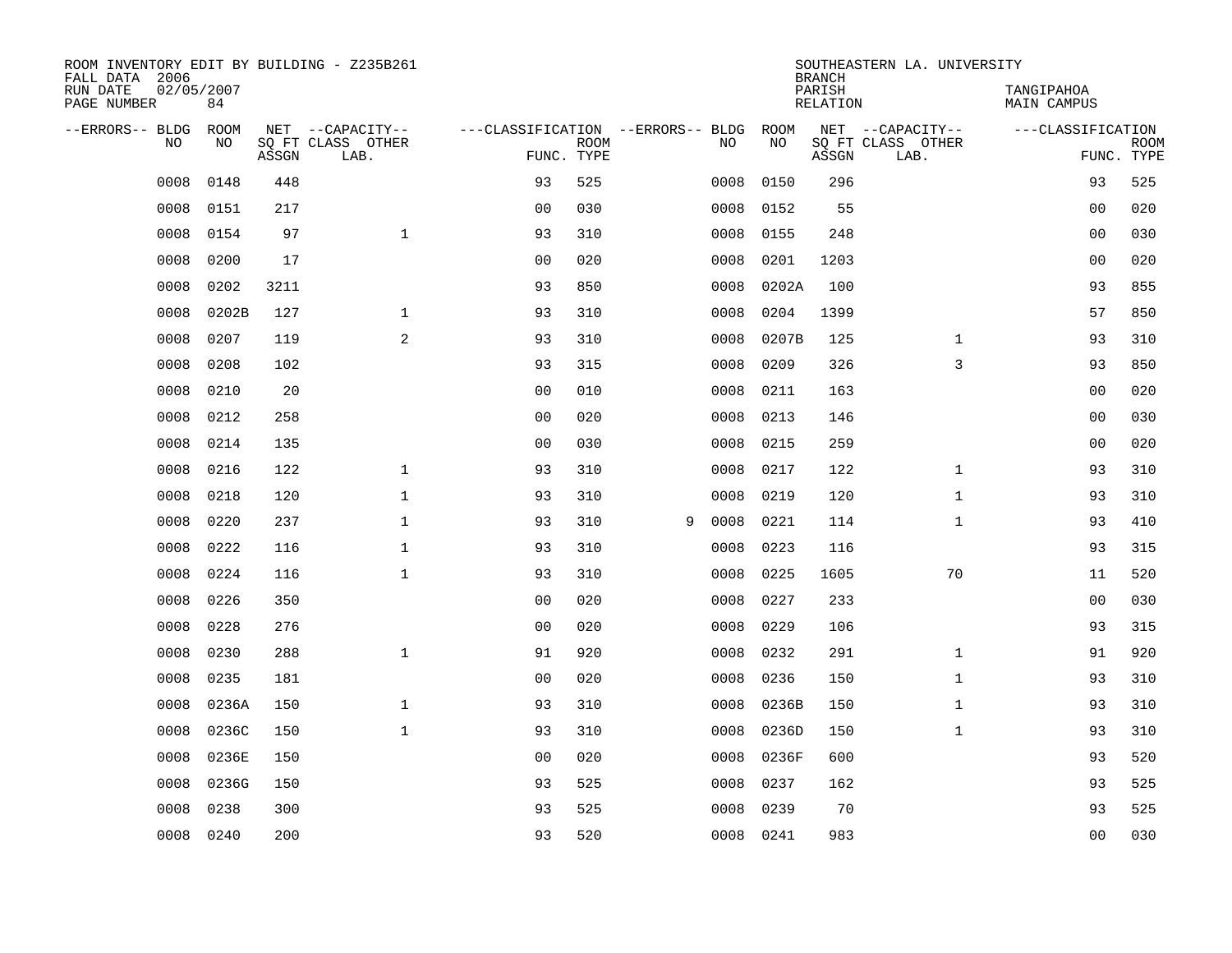| ROOM INVENTORY EDIT BY BUILDING - Z235B261<br>FALL DATA 2006 |            |       |       |                           |              |                                                                              |      |           |                                                  | <b>BRANCH</b>      | SOUTHEASTERN LA. UNIVERSITY                                |              |                                       |                           |                           |
|--------------------------------------------------------------|------------|-------|-------|---------------------------|--------------|------------------------------------------------------------------------------|------|-----------|--------------------------------------------------|--------------------|------------------------------------------------------------|--------------|---------------------------------------|---------------------------|---------------------------|
| RUN DATE<br>PAGE NUMBER                                      | 02/05/2007 | 85    |       |                           |              |                                                                              |      |           |                                                  | PARISH<br>RELATION |                                                            |              |                                       | TANGIPAHOA<br>MAIN CAMPUS |                           |
| --ERRORS-- BLDG ROOM                                         | NO         | NO    |       | NET --CAPACITY--          |              | ---CLASSIFICATION --ERRORS-- BLDG ROOM NET --CAPACITY--    ---CLASSIFICATION |      | NO        | NO                                               |                    |                                                            |              |                                       |                           |                           |
|                                                              |            |       | ASSGN | SQ FT CLASS OTHER<br>LAB. |              | FUNC. TYPE                                                                   | ROOM |           | TOTAL NUMBER CLASSROOMS<br>TOTAL NUMBER LABS 210 | ASSGN              | SQ FT CLASS OTHER<br>LAB.<br>TOTAL NUMBER SPECIAL LABS 220 |              | TOTAL NET ASSIGN SQ. FT. IN ROOM FILE | 23,259                    | <b>ROOM</b><br>FUNC. TYPE |
|                                                              | 0010       | 0101  | 498   |                           |              | 0 <sub>0</sub>                                                               | 020  | 0010 0102 |                                                  | 2473               |                                                            |              |                                       | 0 <sub>0</sub>            | 020                       |
|                                                              | 0010       | 0103  | 110   |                           | $\mathbf{1}$ | 11                                                                           | 310  | 0010 0104 |                                                  | 110                |                                                            | $\mathbf{1}$ |                                       | 11                        | 310                       |
|                                                              | 0010       | 0105  | 109   |                           | $\mathbf{1}$ | 11                                                                           | 310  | 0010      | 0106                                             | 110                |                                                            | $\mathbf{1}$ |                                       | 11                        | 310                       |
|                                                              | 0010       | 0107  | 173   |                           |              | 0 <sub>0</sub>                                                               | 030  | 0010 0108 |                                                  | 491                |                                                            |              |                                       | 00                        | 030                       |
| 9                                                            | 0010       | 0109  | 812   | $\mathbf{1}$              |              | 11                                                                           | 250  | 0010      | 0110                                             | 1720               |                                                            |              |                                       | 0 <sub>0</sub>            | 030                       |
|                                                              | 0010       | 0110A | 64    |                           |              | 0 <sub>0</sub>                                                               | 030  | 0010 0111 |                                                  | 1310               | 24                                                         |              |                                       | 11                        | 210                       |
|                                                              | 0010       | 0111A | 24    |                           |              | 11                                                                           | 215  | 0010      | 0112                                             | 145                |                                                            |              |                                       | 0 <sub>0</sub>            | 030                       |
|                                                              | 0010       | 0113  | 264   |                           |              | 0 <sub>0</sub>                                                               | 030  | 0010 0114 |                                                  | 413                |                                                            |              |                                       | 11                        | 590                       |
|                                                              | 0010       | 0114A | 47    |                           |              | 0 <sub>0</sub>                                                               | 030  |           | 0010 0114B                                       | 72                 |                                                            |              |                                       | 11                        | 590                       |
|                                                              | 0010       | 0115  | 210   |                           |              | 0 <sub>0</sub>                                                               | 020  | 0010 0116 |                                                  | 198                |                                                            |              |                                       | 0 <sub>0</sub>            | 030                       |
|                                                              | 0010       | 0117  | 202   |                           |              | 0 <sub>0</sub>                                                               | 030  | 0010      | 0118                                             | 285                |                                                            |              |                                       | 0 <sub>0</sub>            | 030                       |
|                                                              | 0010       | 0118A | 85    |                           |              | 0 <sub>0</sub>                                                               | 030  | 0010      | 0119                                             | 338                |                                                            | $\mathbf 1$  |                                       | 11                        | 250                       |
|                                                              | 0010       | 0119A | 168   |                           |              | 11                                                                           | 255  | 0010      | 0119B                                            | 140                |                                                            |              |                                       | 11                        | 255                       |
|                                                              | 0010       | 0119C | 143   |                           |              | 11                                                                           | 255  | 0010      | 0120                                             | 1283               | 24                                                         |              |                                       | 11                        | 210                       |
|                                                              | 0010       | 0120A | 24    |                           |              | 11                                                                           | 215  | 0010 0121 |                                                  | 1310               | 24                                                         |              |                                       | 11                        | 210                       |
|                                                              | 0010       | 0121A | 24    |                           |              | 11                                                                           | 215  | 0010      | 0122                                             | 696                |                                                            | 9            |                                       | 11                        | 310                       |
|                                                              | 0010       | 0123  | 326   | $\mathbf{1}$              |              | 11                                                                           | 250  | 0010 0124 |                                                  | 173                |                                                            |              |                                       | 0 <sub>0</sub>            | 030                       |
|                                                              | 0010       | 0125  | 96    |                           | $\mathbf 1$  | 11                                                                           | 310  | 0010 0126 |                                                  | 96                 |                                                            | $\mathbf{1}$ |                                       | 11                        | 310                       |
|                                                              | 0010       | 0127  | 113   |                           | $\mathbf{1}$ | 11                                                                           | 310  | 0010 0128 |                                                  | 210                |                                                            |              |                                       | 00                        | 020                       |
|                                                              | 0010       | 0130A | 357   |                           |              | 0 <sub>0</sub>                                                               | 020  | 0010      | 0131                                             | 111                |                                                            |              |                                       | 20                        | 570                       |
|                                                              | 0010       | 0132  | 97    |                           |              | 20                                                                           | 570  | 0010 0133 |                                                  | 111                |                                                            |              |                                       | 20                        | 570                       |
|                                                              | 0010       | 0134  | 97    |                           |              | 20                                                                           | 570  | 0010 0135 |                                                  | 111                |                                                            |              |                                       | 20                        | 570                       |
|                                                              | 0010       | 0136  | 83    |                           |              | 20                                                                           | 570  | 0010 0137 |                                                  | 111                |                                                            |              |                                       | 20                        | 570                       |
|                                                              | 0010 0138  |       | 92    | $\mathbf{1}$              |              | 11                                                                           | 250  | 0010 0139 |                                                  | 111                |                                                            |              |                                       | 20                        | 570                       |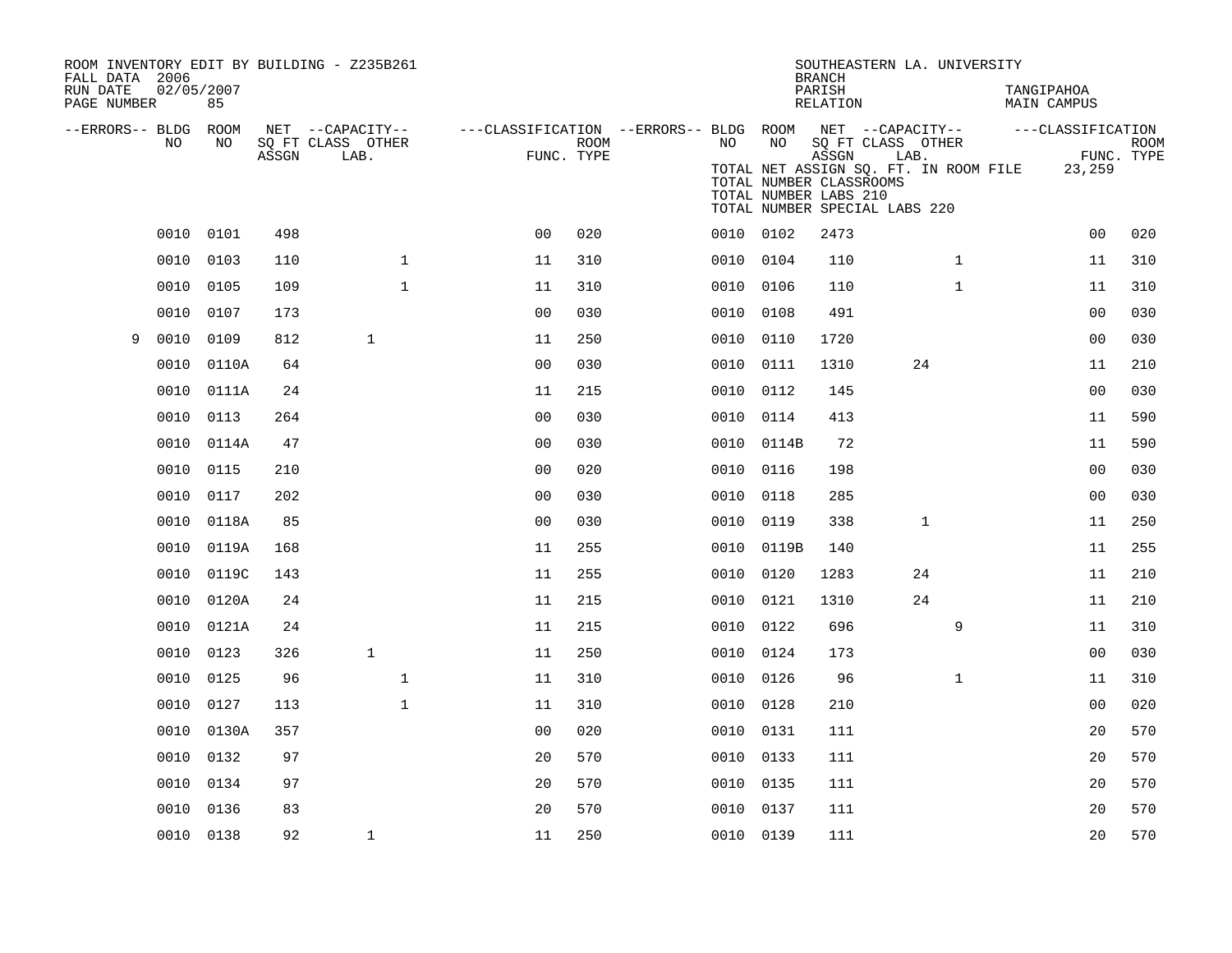| ROOM INVENTORY EDIT BY BUILDING - Z235B261<br>FALL DATA 2006 |                  |       |                           |                |             |                                   |            | <b>BRANCH</b>             | SOUTHEASTERN LA. UNIVERSITY |                                  |                           |
|--------------------------------------------------------------|------------------|-------|---------------------------|----------------|-------------|-----------------------------------|------------|---------------------------|-----------------------------|----------------------------------|---------------------------|
| RUN DATE<br>PAGE NUMBER                                      | 02/05/2007<br>86 |       |                           |                |             |                                   |            | PARISH<br><b>RELATION</b> |                             | TANGIPAHOA<br><b>MAIN CAMPUS</b> |                           |
| --ERRORS-- BLDG                                              | ROOM             |       | NET --CAPACITY--          |                |             | ---CLASSIFICATION --ERRORS-- BLDG | ROOM       |                           | NET --CAPACITY--            | ---CLASSIFICATION                |                           |
| NO                                                           | NO               | ASSGN | SQ FT CLASS OTHER<br>LAB. | FUNC. TYPE     | <b>ROOM</b> | NO                                | NO         | ASSGN                     | SQ FT CLASS OTHER<br>LAB.   |                                  | <b>ROOM</b><br>FUNC. TYPE |
| 0010                                                         | 0140             | 64    |                           | 0 <sub>0</sub> | 020         | 0010                              | 0141       | 68                        |                             | 0 <sub>0</sub>                   | 020                       |
| 0010                                                         | 0142             | 93    |                           | 0 <sub>0</sub> | 030         |                                   | 0010 0143A | 370                       |                             | 00                               | 020                       |
| 0010                                                         | 0144             | 156   |                           | 20             | 575         | 0010                              | 0145       | 156                       |                             | 20                               | 575                       |
| 0010                                                         | 0145A            | 32    |                           | 20             | 575         |                                   | 0010 0145B | 32                        |                             | 20                               | 575                       |
| 0010                                                         | 0146             | 27    |                           | 0 <sub>0</sub> | 030         | 0010                              | 0147       | 120                       | $\mathbf{1}$                | 11                               | 250                       |
| 0010                                                         | 0148             | 96    |                           | 0 <sub>0</sub> | 030         |                                   | 0010 0149  | 120                       |                             | 20                               | 575                       |
| 0010                                                         | 0150             | 115   | $\mathbf{1}$              | 11             | 250         | 0010                              | 0151       | 126                       | $\mathbf{1}$                | 11                               | 310                       |
| 0010                                                         | 0151A            | 136   | $\mathbf 1$               | 11             | 310         |                                   | 0010 0152  | 1035                      | 24                          | 11                               | 210                       |
| 0010                                                         | 0153             | 205   |                           | 0 <sub>0</sub> | 030         | 0010                              | 0154       | 171                       |                             | 0 <sub>0</sub>                   | 030                       |
| 0010                                                         | 0155             | 156   |                           | 0 <sub>0</sub> | 030         |                                   | 0010 0156  | 311                       |                             | 0 <sub>0</sub>                   | 030                       |
| 0010                                                         | 0157             | 45    |                           | 0 <sub>0</sub> | 030         | 0010                              | 0158       | 158                       | $\mathbf{1}$                | 11                               | 310                       |
| 0010                                                         | 0158A            | 174   | $\mathbf{1}$              | 11             | 310         | 0010                              | 0159       | 123                       | $\mathbf{1}$                | 11                               | 310                       |
| 0010                                                         | 0159A            | 156   | 3                         | 11             | 210         | 0010                              | 0160       | 1065                      | 30                          | 11                               | 250                       |
| 0010                                                         | 0161             | 1075  | 24                        | 11             | 210         | 0010                              | 0161A      | 135                       | $\mathbf{1}$                | 11                               | 310                       |
| 0010                                                         | 0161B            | 161   | $\mathbf{1}$              | 11             | 310         | 0010                              | 0202       | 2536                      |                             | 0 <sub>0</sub>                   | 020                       |
| 0010                                                         | 0203             | 110   | $\mathbf{1}$              | 11             | 310         | 0010                              | 0204       | 110                       | $\mathbf{1}$                | 11                               | 310                       |
| 0010                                                         | 0205             | 109   | $\mathbf{1}$              | 11             | 310         | 0010                              | 0206       | 110                       | $\mathbf{1}$                | 11                               | 310                       |
| 0010                                                         | 0207             | 50    |                           | 0 <sub>0</sub> | 030         | 0010                              | 0208       | 119                       |                             | 11                               | 215                       |
| 0010                                                         | 0209             | 317   | $\mathbf{1}$              | 11             | 250         | 0010                              | 0210       | 691                       | 24                          | 11                               | 210                       |
| 0010                                                         | 0210A            | 110   | $\mathbf{1}$              | 11             | 215         | 0010                              | 0210B      | 80                        |                             | 0 <sub>0</sub>                   | 030                       |
| 0010                                                         | 0211             | 1310  | 24                        | 11             | 210         | 0010                              | 0211A      | 24                        | $\mathbf{1}$                | 11                               | 215                       |
| 0010                                                         | 0212             | 1293  | 24                        | 11             | 210         | 0010                              | 0212A      | 24                        |                             | 11                               | 215                       |
| 0010                                                         | 0213             | 266   |                           | 0 <sub>0</sub> | 030         | 0010                              | 0214       | 416                       |                             | 11                               | 215                       |
| 0010                                                         | 0214A            | 242   |                           | 0 <sub>0</sub> | 030         | 0010                              | 0215       | 230                       |                             | 0 <sub>0</sub>                   | 020                       |
| 0010                                                         | 0216             | 216   |                           | 0 <sub>0</sub> | 020         | 0010                              | 0217       | 198                       |                             | 0 <sub>0</sub>                   | 030                       |
|                                                              | 0010 0218        | 202   |                           | 00             | 030         |                                   | 0010 0219  | 139                       |                             | 0 <sub>0</sub>                   | 030                       |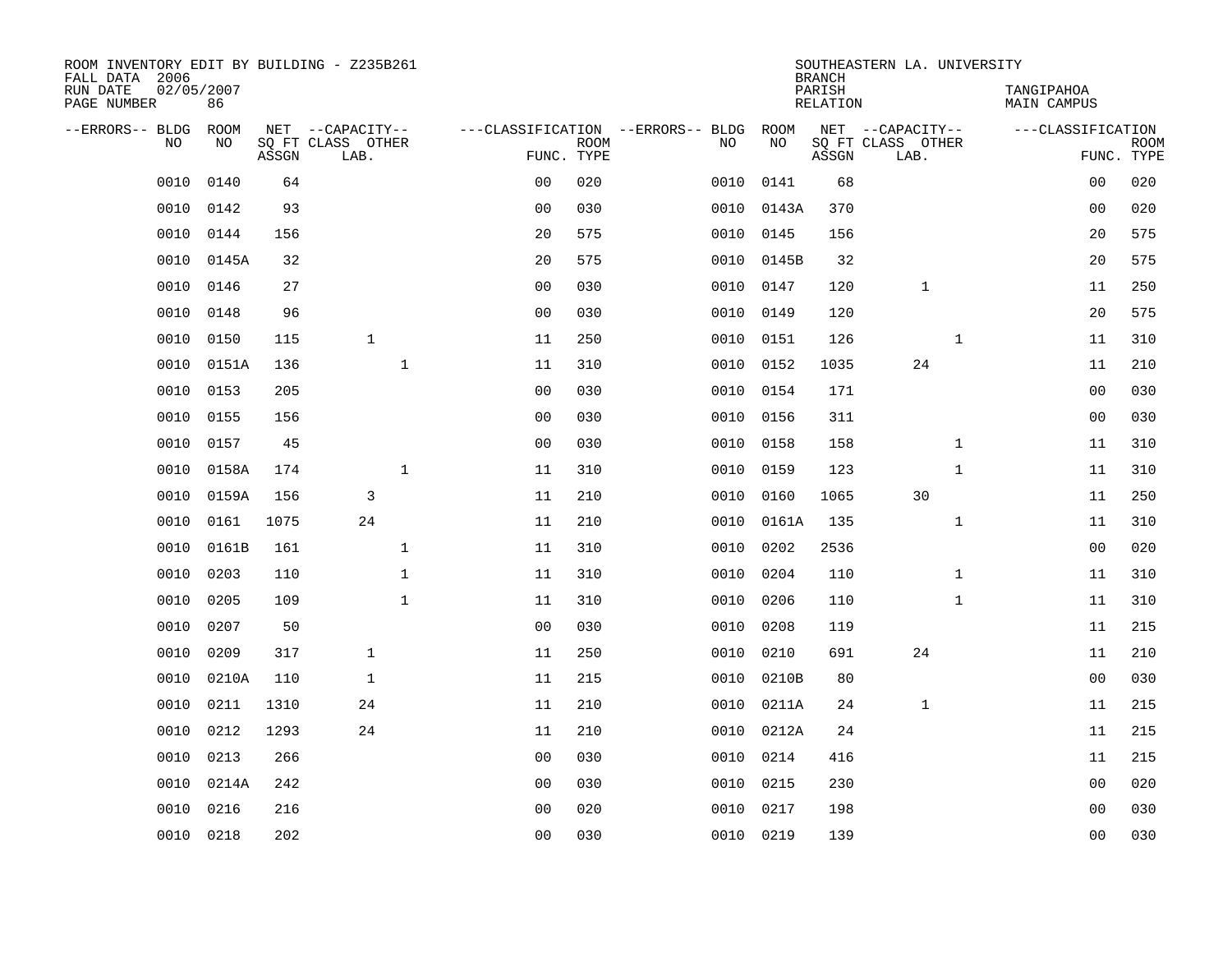| ROOM INVENTORY EDIT BY BUILDING - Z235B261<br>FALL DATA 2006 |                  |       |                           |                |             |                                   |           | <b>BRANCH</b>      | SOUTHEASTERN LA. UNIVERSITY |                           |                           |
|--------------------------------------------------------------|------------------|-------|---------------------------|----------------|-------------|-----------------------------------|-----------|--------------------|-----------------------------|---------------------------|---------------------------|
| RUN DATE<br>PAGE NUMBER                                      | 02/05/2007<br>87 |       |                           |                |             |                                   |           | PARISH<br>RELATION |                             | TANGIPAHOA<br>MAIN CAMPUS |                           |
| --ERRORS-- BLDG                                              | ROOM             |       | NET --CAPACITY--          |                |             | ---CLASSIFICATION --ERRORS-- BLDG | ROOM      |                    | NET --CAPACITY--            | ---CLASSIFICATION         |                           |
| NO.                                                          | NO.              | ASSGN | SQ FT CLASS OTHER<br>LAB. | FUNC. TYPE     | <b>ROOM</b> | NO.                               | NO        | ASSGN              | SQ FT CLASS OTHER<br>LAB.   |                           | <b>ROOM</b><br>FUNC. TYPE |
| 0010                                                         | 0219A            | 234   |                           | 0 <sub>0</sub> | 030         | 0010                              | 0220      | 1310               | 24                          | 11                        | 210                       |
| 0010                                                         | 0220A            | 24    |                           | 11             | 215         | 0010                              | 0221      | 1293               | 24                          | 11                        | 210                       |
| 0010                                                         | 0221A            | 24    |                           | 11             | 215         | 0010                              | 0222      | 696                | 9                           | 11                        | 310                       |
| 0010                                                         | 0223             | 326   |                           | 11             | 215         | 0010                              | 0224      | 196                | 10                          | 11                        | 350                       |
| 0010                                                         | 0225             | 113   | $\mathbf{1}$              | 11             | 310         | 0010                              | 0227      | 1311               | 24                          | 11                        | 210                       |
| 0010                                                         | 0227A            | 24    |                           | 11             | 215         | 0010                              | 0228      | 208                |                             | 00                        | 020                       |
| 0010                                                         | 0228A            | 1783  |                           | 0 <sub>0</sub> | 020         | 0010                              | 0229      | 1037               | 24                          | 11                        | 210                       |
| 0010                                                         | 0230             | 78    | $\mathbf 1$               | 11             | 310         | 0010                              | 0231      | 886                |                             | 20                        | 530                       |
| 0010                                                         | 0232             | 196   | $\mathbf{1}$              | 11             | 250         | 0010                              | 0233      | 165                |                             | 11                        | 315                       |
| 0010                                                         | 0233A            | 51    |                           | 11             | 315         | 0010                              | 0234      | 161                | $\mathbf{1}$                | 11                        | 310                       |
| 0010                                                         | 0235             | 170   | $\mathbf{1}$              | 11             | 310         | 0010                              | 0237      | 1122               | $\mathbf{1}$                | 11                        | 250                       |
| 0010                                                         | 0237A            | 155   | $\mathbf{1}$              | 11             | 310         | 0010                              | 0238      | 333                | 1                           | 11                        | 250                       |
| 0010                                                         | 0239             | 21    |                           | 0 <sub>0</sub> | 010         | 0010                              | 0240      | 261                |                             | 0 <sub>0</sub>            | 030                       |
| 0010                                                         | 0241             | 477   | $\mathbf 1$               | 11             | 310         | 0010                              | 0241A     | 90                 | $\mathbf{1}$                | 11                        | 310                       |
| 0010                                                         | 0241B            | 118   | $\mathbf 1$               | 11             | 310         | 0010                              | 0242      | 1242               | 6                           | 11                        | 210                       |
| 0010                                                         | 0242A            | 168   | $\mathbf{1}$              | 11             | 310         | 0010                              | 0243      | 1400               | 30                          | 11                        | 210                       |
| 0010                                                         | 0243A            | 78    |                           | 11             | 215         | 0010                              | 0301      | 498                |                             | 00                        | 020                       |
| 0010                                                         | 0302             | 2678  |                           | 0 <sub>0</sub> | 020         | 0010                              | 0303      | 110                | $\mathbf{1}$                | 11                        | 310                       |
| 0010                                                         | 0304             | 110   | $\mathbf{1}$              | 11             | 310         | 0010                              | 0305      | 109                | $\mathbf{1}$                | 11                        | 310                       |
| 0010                                                         | 0306             | 110   | $\mathbf{1}$              | 11             | 310         | 0010                              | 0307      | 327                |                             | 11                        | 255                       |
| 0010                                                         | 0308             | 342   | $\mathbf{1}$              | 11             | 250         | 0010                              | 0309      | 1309               | 24                          | 11                        | 210                       |
| 0010                                                         | 0309A            | 24    |                           | 11             | 215         | 0010                              | 0310      | 342                | $\mathbf 1$                 | 11                        | 250                       |
| 0010                                                         | 0311             | 341   | $\mathbf{1}$              | 11             | 250         | 0010                              | 0312      | 342                | $\mathbf 1$                 | 11                        | 250                       |
| 0010                                                         | 0313             | 341   | $\mathbf{1}$              | 11             | 250         | 0010                              | 0314      | 377                | $\mathbf 1$                 | 11                        | 250                       |
| 0010                                                         | 0314A            | 282   | $\mathbf{1}$              | 11             | 250         | 0010                              | 0315      | 342                | $\mathbf 1$                 | 11                        | 250                       |
|                                                              | 0010 0316        | 262   |                           | 0 <sub>0</sub> | 030         |                                   | 0010 0317 | 210                |                             | 0 <sub>0</sub>            | 020                       |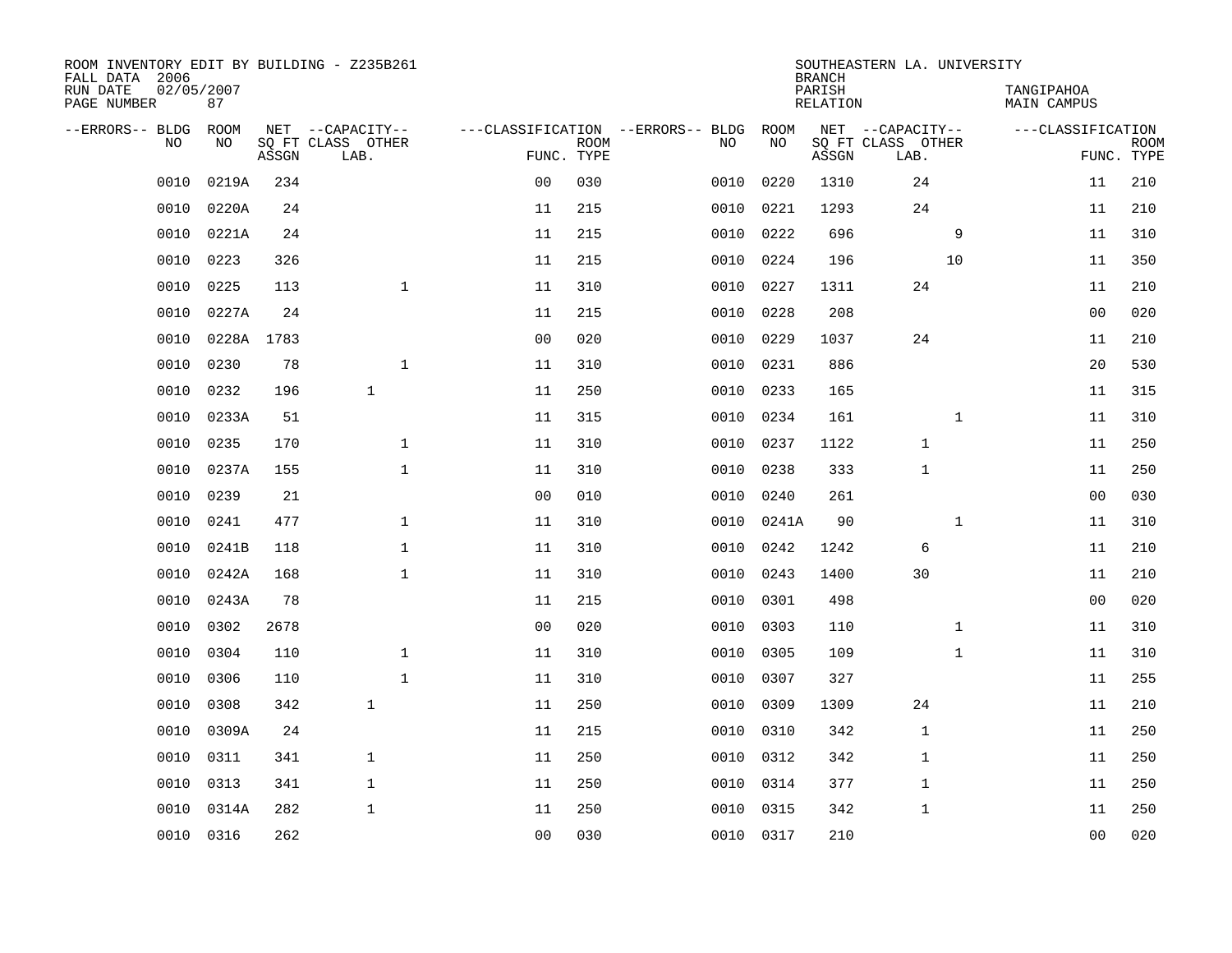| ROOM INVENTORY EDIT BY BUILDING - Z235B261<br>FALL DATA 2006 |                  |       |                           |                                   |                           |   |      |            | <b>BRANCH</b>      | SOUTHEASTERN LA. UNIVERSITY |                           |             |
|--------------------------------------------------------------|------------------|-------|---------------------------|-----------------------------------|---------------------------|---|------|------------|--------------------|-----------------------------|---------------------------|-------------|
| RUN DATE<br>PAGE NUMBER                                      | 02/05/2007<br>88 |       |                           |                                   |                           |   |      |            | PARISH<br>RELATION |                             | TANGIPAHOA<br>MAIN CAMPUS |             |
| --ERRORS-- BLDG ROOM                                         |                  |       | NET --CAPACITY--          | ---CLASSIFICATION --ERRORS-- BLDG |                           |   |      | ROOM       |                    | NET --CAPACITY--            | ---CLASSIFICATION         |             |
| NO.                                                          | NO.              | ASSGN | SQ FT CLASS OTHER<br>LAB. |                                   | <b>ROOM</b><br>FUNC. TYPE |   | NO.  | NO         | ASSGN              | SQ FT CLASS OTHER<br>LAB.   | FUNC. TYPE                | <b>ROOM</b> |
| 0010                                                         | 0318             | 199   |                           | 0 <sub>0</sub>                    | 030                       |   | 0010 | 0319       | 202                |                             | 0 <sub>0</sub>            | 030         |
| 0010                                                         | 0320             | 139   |                           | 0 <sub>0</sub>                    | 030                       |   | 0010 | 0320A      | 234                |                             | 0 <sub>0</sub>            | 030         |
| 0010                                                         | 0321             | 343   | $\mathbf{1}$              | 11                                | 250                       |   | 0010 | 0322       | 1293               | 24                          | 11                        | 210         |
| 0010                                                         | 0322A            | 24    |                           | 11                                | 215                       |   | 0010 | 0323       | 341                | $\mathbf{1}$                | 11                        | 250         |
| 0010                                                         | 0324             | 342   | $\mathbf{1}$              | 11                                | 250                       |   | 0010 | 0325       | 341                | $\mathbf 1$                 | 11                        | 250         |
| 0010                                                         | 0326             | 427   | $\mathbf 1$               | 11                                | 310                       |   |      | 0010 0326A | 110                | $\mathbf{1}$                | 11                        | 310         |
| 0010                                                         | 0326C            | 193   | $\mathbf{1}$              | 11                                | 310                       | 9 | 0010 | 0327       | 714                | $\mathbf{1}$                | 11                        | 250         |
| 0010                                                         | 0328             | 54    |                           | 0 <sub>0</sub>                    | 010                       |   | 0010 | 0329       | 228                | 8                           | 11                        | 650         |
| 0010                                                         | 0330             | 102   | $\mathbf{1}$              | 11                                | 310                       |   | 0010 | 0331       | 102                | $\mathbf{1}$                | 11                        | 310         |
| 0010                                                         | 0332             | 101   | $\mathbf{1}$              | 11                                | 310                       |   | 0010 | 0333       | 210                |                             | 00                        | 020         |
| 0010                                                         | 0401             | 315   |                           | 0 <sub>0</sub>                    | 020                       |   | 0010 | 0402       | 2478               |                             | 0 <sub>0</sub>            | 020         |
| 0010                                                         | 0403             | 110   | $\mathbf{1}$              | 11                                | 310                       |   |      | 0010 0404  | 110                | $\mathbf{1}$                | 11                        | 310         |
| 0010                                                         | 0405             | 109   | $\mathbf{1}$              | 11                                | 310                       |   | 0010 | 0406       | 110                | $\mathbf{1}$                | 11                        | 310         |
| 0010                                                         | 0407             | 326   | $\mathbf{1}$              | 11                                | 215                       | 9 | 0010 | 0408       | 662                | $\mathbf{1}$                | 11                        | 250         |
| 0010                                                         | 0409             | 1307  | 24                        | 11                                | 210                       |   | 0010 | 0409A      | 24                 |                             | 11                        | 215         |
| 0010                                                         | 0410             | 1310  | 24                        | 11                                | 210                       |   | 0010 | 0410A      | 24                 |                             | 11                        | 215         |
| 0010                                                         | 0411             | 320   | $\mathbf{1}$              | 11                                | 250                       |   | 0010 | 0412       | 319                | 1                           | 11                        | 250         |
| 0010                                                         | 0413             | 262   |                           | 0 <sub>0</sub>                    | 020                       |   | 0010 | 0414       | 211                |                             | 00                        | 020         |
| 0010                                                         | 0415             | 139   |                           | 0 <sub>0</sub>                    | 030                       |   | 0010 | 0416       | 166                |                             | 0 <sub>0</sub>            | 030         |
| 0010                                                         | 0417             | 139   |                           | 0 <sub>0</sub>                    | 030                       |   | 0010 | 0417A      | 234                |                             | 0 <sub>0</sub>            | 030         |
| 0010                                                         | 0418             | 1247  | $\mathbf{1}$              | 11                                | 250                       | 9 | 0010 | 0419       | 666                | $\mathbf{1}$                | 11                        | 250         |
| 0010<br>9                                                    | 0420             | 666   | $\mathbf{1}$              | 11                                | 250                       |   | 0010 | 0421       | 126                |                             | 11                        | 315         |
| 0010                                                         | 0421A            | 616   |                           | 2<br>11                           | 310                       |   |      | 0010 0421B | 112                | $\mathbf{1}$                | 11                        | 310         |
| 0010                                                         | 0421C            | 145   | $\mathbf 1$               | 11                                | 310                       |   | 0010 | 0422       | 269                | 12                          | 11                        | 350         |
| 0010                                                         | 0423             | 46    |                           | 0 <sub>0</sub>                    | 030                       |   | 0010 | 0424       | 139                |                             | 0 <sub>0</sub>            | 020         |
|                                                              | 0010 0424A       | 165   | 1                         | 11                                | 310                       |   |      | 0010 0424B | 144                | $\mathbf{1}$                | 11                        | 310         |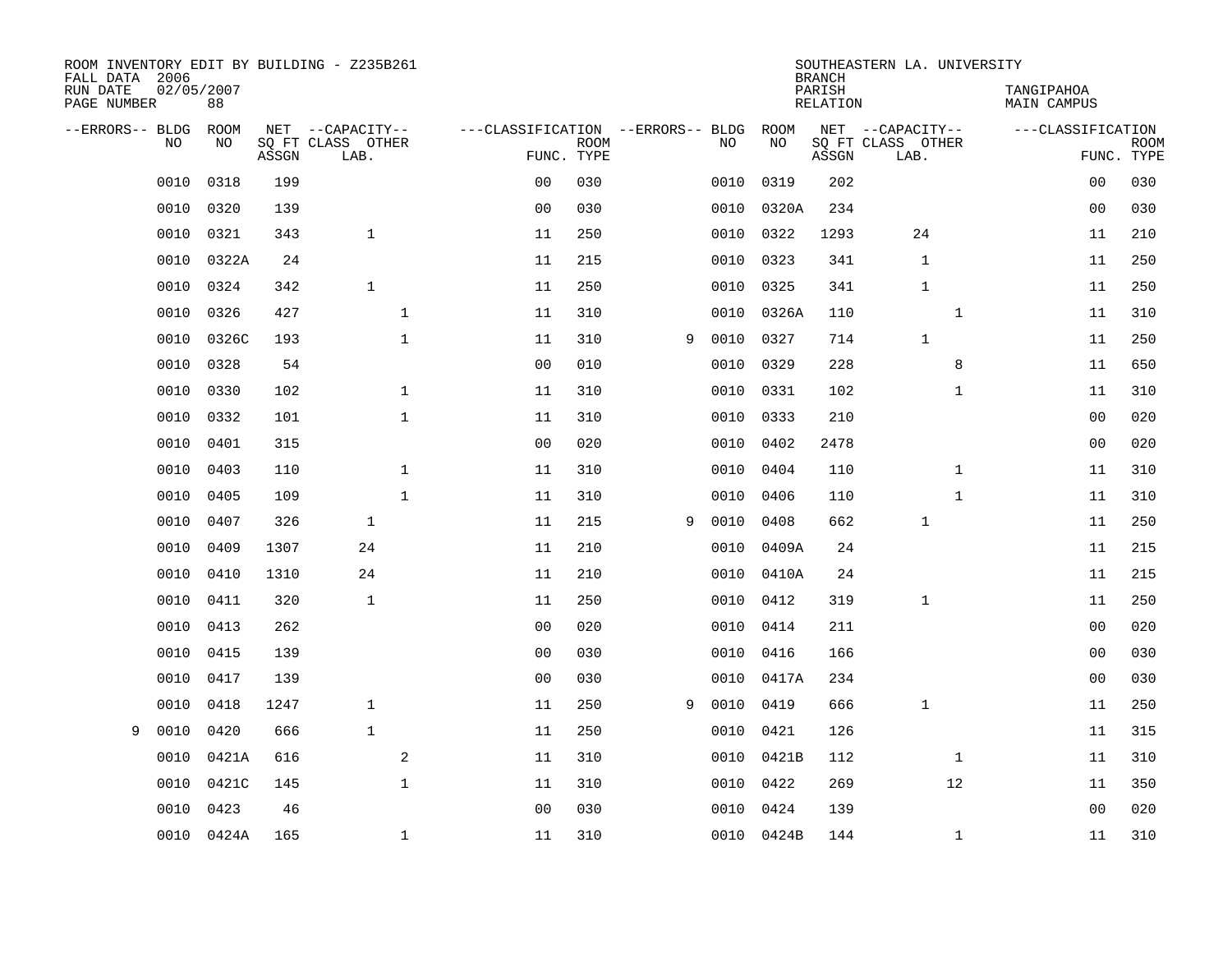| ROOM INVENTORY EDIT BY BUILDING - Z235B261<br>FALL DATA 2006<br>RUN DATE<br>PAGE NUMBER | 02/05/2007<br>89 |       |                           |              |                                        |                    |           |                                                                  | <b>BRANCH</b><br>PARISH<br><b>RELATION</b> | SOUTHEASTERN LA. UNIVERSITY |              | TANGIPAHOA | <b>MAIN CAMPUS</b> |                           |
|-----------------------------------------------------------------------------------------|------------------|-------|---------------------------|--------------|----------------------------------------|--------------------|-----------|------------------------------------------------------------------|--------------------------------------------|-----------------------------|--------------|------------|--------------------|---------------------------|
| --ERRORS-- BLDG                                                                         | ROOM             |       | NET --CAPACITY--          |              | ---CLASSIFICATION --ERRORS-- BLDG ROOM |                    |           |                                                                  |                                            | NET --CAPACITY--            |              |            | ---CLASSIFICATION  |                           |
| N <sub>O</sub>                                                                          | NO.              | ASSGN | SO FT CLASS OTHER<br>LAB. |              |                                        | ROOM<br>FUNC. TYPE | NO.       | NO                                                               | ASSGN                                      | SQ FT CLASS OTHER           | LAB.         |            |                    | <b>ROOM</b><br>FUNC. TYPE |
| 0010                                                                                    | 0424C            | 142   |                           | 4            | 11                                     | 310                | 0010      | 0425                                                             | 61                                         |                             |              |            | 11                 | 215                       |
|                                                                                         | 0010 0426        | 139   |                           | $\mathbf{1}$ | 11                                     | 310                | 0010 0427 |                                                                  | 210                                        |                             |              |            | 00                 | 020                       |
|                                                                                         |                  |       |                           |              |                                        |                    |           | TOTAL NET ASSIGN SQ. FT. IN ROOM FILE<br>TOTAL NUMBER CLASSROOMS |                                            |                             |              |            | 50,511             |                           |
|                                                                                         |                  |       |                           |              |                                        |                    |           | TOTAL NUMBER LABS 210<br>TOTAL NUMBER SPECIAL LABS 220           |                                            |                             |              |            | 19                 |                           |
|                                                                                         | 0011 0101        | 456   | 2                         |              | 11                                     | 250                | 0011 0102 |                                                                  | 1080                                       |                             | 24           |            | 11                 | 210                       |
|                                                                                         | 0011 0103        | 442   |                           |              | 11                                     | 215                | 0011 0104 |                                                                  | 1075                                       |                             | 26           |            | 11                 | 210                       |
|                                                                                         | 0011 0105        | 533   | 10                        |              | 11                                     | 210                |           | 0011 0105A                                                       | 46                                         |                             |              |            | 11                 | 215                       |
|                                                                                         | 0011 0105B       | 48    |                           |              | 11                                     | 215                |           | 0011 0105C                                                       | 46                                         |                             |              |            | 11                 | 215                       |
|                                                                                         | 0011 0105D       | 47    |                           |              | 11                                     | 215                |           | 0011 0105E                                                       | 47                                         |                             |              |            | 11                 | 215                       |
|                                                                                         | 0011 0105F       | 48    |                           |              | 11                                     | 215                | 0011 0106 |                                                                  | 443                                        |                             | 2            |            | 11                 | 250                       |
|                                                                                         | 0011 0107        | 636   |                           |              | 11                                     | 315                | 0011 0108 |                                                                  | 24                                         |                             |              |            | 0 <sub>0</sub>     | 010                       |
|                                                                                         | 0011 0109        | 524   |                           | 20           | 11                                     | 650                | 0011 0110 |                                                                  | 100                                        |                             | $\mathbf{1}$ |            | 11                 | 310                       |
|                                                                                         | 0011 0110A       | 209   |                           |              | 11                                     | 315                | 0011 0111 |                                                                  | 806                                        |                             |              |            | 11                 | 730                       |
|                                                                                         | 0011 0111A       | 140   |                           | $\mathbf 1$  | 11                                     | 735                |           | 0011 0111B                                                       | 51                                         |                             |              |            | 11                 | 735                       |
|                                                                                         | 0011 0112        | 100   |                           | $\mathbf{1}$ | 11                                     | 310                | 0011 0113 |                                                                  | 100                                        |                             | $\mathbf{1}$ |            | 11                 | 310                       |
|                                                                                         | 0011 0114        | 1071  | 96                        |              | 11                                     | 110                | 0011 0115 |                                                                  | 190                                        |                             | $\mathbf{1}$ |            | 11                 | 310                       |
|                                                                                         | 0011 0116        | 1186  | 28                        |              | 11                                     | 210                | 0011 0117 |                                                                  | 187                                        |                             | $\mathbf{1}$ |            | 11                 | 310                       |
|                                                                                         | 0011 0118        | 172   |                           | $\mathbf 1$  | 11                                     | 310                |           | 0011 0118A                                                       | 109                                        |                             | $\mathbf{1}$ |            | 11                 | 310                       |
|                                                                                         | 0011 0118B       | 42    |                           |              | 11                                     | 315                |           | 0011 0118C                                                       | 42                                         |                             |              |            | 0 <sub>0</sub>     | 030                       |
|                                                                                         | 0011 0119        | 163   |                           | $\mathbf 1$  | 11                                     | 310                | 0011 0120 |                                                                  | 851                                        |                             | 3            |            | 11                 | 250                       |
|                                                                                         | 0011 0120A       | 233   |                           | $\mathbf{1}$ | 11                                     | 310                |           | 0011 0120B                                                       | 81                                         |                             | $\mathbf 1$  |            | 11                 | 250                       |
|                                                                                         | 0011 0120C       | 268   |                           |              | 11                                     | 255                | 0011 0121 |                                                                  | 40                                         |                             |              |            | 11                 | 730                       |
|                                                                                         | 0011 0122        | 450   | 2                         |              | 11                                     | 250                | 0011 0123 |                                                                  | 229                                        |                             | $\mathbf{1}$ |            | 11                 | 310                       |
|                                                                                         | 0011 0124        | 281   |                           | $\mathbf 1$  | 11                                     | 310                | 0011 0125 |                                                                  | 281                                        | 16                          |              |            | 11                 | 110                       |
|                                                                                         | 0011 0126        | 788   |                           |              | 11                                     | 730                |           | 0011 0127E                                                       | 294                                        |                             | $\mathbf{1}$ |            | 11                 | 350                       |
|                                                                                         | 0011 0127W       | 242   |                           | 1            | 11                                     | 310                | 0011 0128 |                                                                  | 1084                                       |                             | 26           |            | 11                 | 210                       |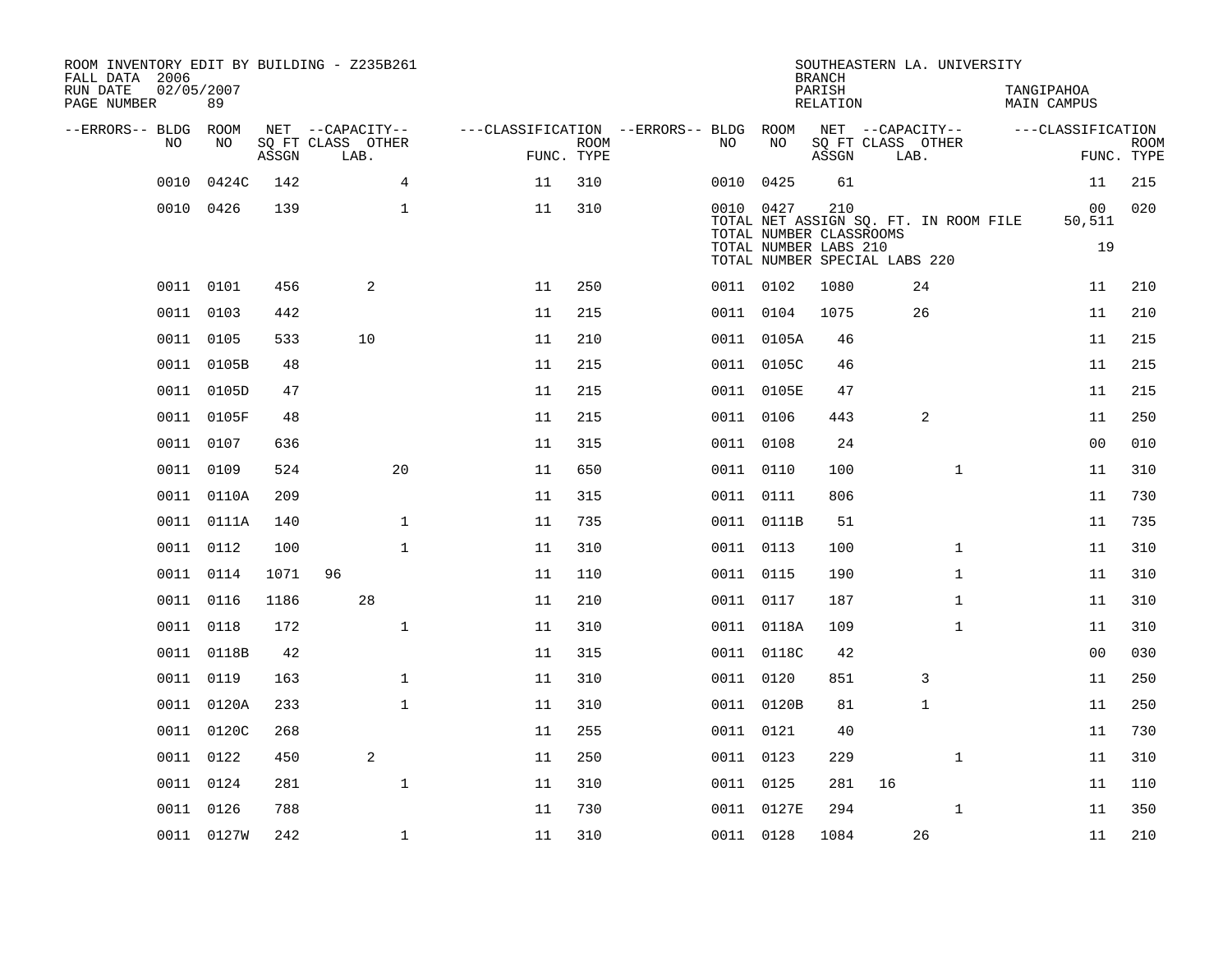| ROOM INVENTORY EDIT BY BUILDING - Z235B261<br>FALL DATA 2006 |                  |       |                           |                |                           |                                   |            | <b>BRANCH</b>             | SOUTHEASTERN LA. UNIVERSITY |                                  |                           |
|--------------------------------------------------------------|------------------|-------|---------------------------|----------------|---------------------------|-----------------------------------|------------|---------------------------|-----------------------------|----------------------------------|---------------------------|
| RUN DATE<br>PAGE NUMBER                                      | 02/05/2007<br>90 |       |                           |                |                           |                                   |            | PARISH<br><b>RELATION</b> |                             | TANGIPAHOA<br><b>MAIN CAMPUS</b> |                           |
| --ERRORS-- BLDG                                              | ROOM             |       | NET --CAPACITY--          |                |                           | ---CLASSIFICATION --ERRORS-- BLDG | ROOM       |                           | NET --CAPACITY--            | ---CLASSIFICATION                |                           |
| NO                                                           | NO               | ASSGN | SQ FT CLASS OTHER<br>LAB. |                | <b>ROOM</b><br>FUNC. TYPE | NO                                | NO         | ASSGN                     | SQ FT CLASS OTHER<br>LAB.   |                                  | <b>ROOM</b><br>FUNC. TYPE |
| 0011                                                         | 0129             | 556   | 2                         | 11             | 250                       |                                   | 0011 0129A | 122                       |                             | 11                               | 255                       |
| 0011                                                         | 0130             | 30    |                           | 0 <sub>0</sub> | 030                       |                                   | 0011 0131  | 27                        |                             | 00                               | 030                       |
| 0011                                                         | 0131A            | 35    |                           | 0 <sub>0</sub> | 030                       |                                   | 0011 0132  | 20                        |                             | 00                               | 030                       |
|                                                              | 0011 0133        | 20    |                           | 0 <sub>0</sub> | 030                       |                                   | 0011 0134  | 133                       |                             | 0 <sub>0</sub>                   | 030                       |
| 0011                                                         | 0135             | 13    |                           | 0 <sub>0</sub> | 010                       |                                   | 0011 0136  | 165                       |                             | 0 <sub>0</sub>                   | 030                       |
|                                                              | 0011 0145X 2777  |       |                           | 0 <sub>0</sub> | 020                       |                                   | 0011 0201  | 1041                      | 24                          | 11                               | 210                       |
| 0011                                                         | 0202             | 893   | 24                        | 11             | 210                       |                                   | 0011 0203  | 1079                      | 24                          | 11                               | 210                       |
|                                                              | 0011 0204        | 854   | 16                        | 11             | 210                       |                                   | 0011 0205  | 788                       | 16                          | 11                               | 210                       |
| 0011                                                         | 0206             | 1533  |                           | 11             | 730                       |                                   | 0011 0206A | 50                        |                             | 11                               | 735                       |
| 0011                                                         | 0207             | 367   |                           | 11             | 215                       |                                   | 0011 0208  | 466                       |                             | 11                               | 215                       |
| 0011                                                         | 0209             | 96    | $\mathbf 1$               | 11             | 310                       |                                   | 0011 0210  | 174                       | $\mathbf{1}$                | 11                               | 310                       |
|                                                              | 0011 0210A       | 103   |                           | 11             | 315                       |                                   | 0011 0210B | 92                        | $\mathbf{1}$                | 11                               | 310                       |
| 0011                                                         | 0210C            | 179   | $\mathbf{1}$              | 11             | 310                       |                                   | 0011 0210D | 44                        |                             | 11                               | 315                       |
| 0011                                                         | 0210E            | 22    |                           | 0 <sub>0</sub> | 030                       |                                   | 0011 0211  | 1116                      | 96                          | 11                               | 110                       |
| 0011                                                         | 0212             | 1137  |                           | 11             | 730                       |                                   | 0011 0212A | 115                       |                             | 11                               | 730                       |
| 0011                                                         | 0212B            | 110   |                           | 11             | 730                       |                                   | 0011 0213  | 112                       |                             | 11                               | 215                       |
| 0011                                                         | 0213B            | 52    |                           | 0 <sub>0</sub> | 010                       |                                   | 0011 0214  | 166                       | $\mathbf{1}$                | 11                               | 310                       |
| 0011                                                         | 0215             | 518   | 10                        | 11             | 210                       |                                   | 0011 0215A | 105                       |                             | 11                               | 215                       |
| 0011                                                         | 0216             | 84    | $\mathbf{1}$              | 11             | 310                       |                                   | 0011 0217  | 84                        | $\mathbf{1}$                | 11                               | 310                       |
| 0011                                                         | 0217A            | 191   | $\mathbf{1}$              | 11             | 250                       |                                   | 0011 0218  | 81                        | $\mathbf{1}$                | 11                               | 310                       |
| 0011                                                         | 0218A            | 144   |                           | 11             | 315                       |                                   | 0011 0219  | 65                        | $\mathbf{1}$                | 11                               | 310                       |
| 0011                                                         | 0219A            | 120   |                           | 11             | 315                       |                                   | 0011 0220  | 450                       |                             | 11                               | 215                       |
| 0011                                                         | 0221             | 974   | 18                        | 11             | 210                       |                                   | 0011 0221A | 138                       |                             | 11                               | 215                       |
| 0011                                                         | 0221B            | 139   |                           | 11             | 215                       |                                   | 0011 0222  | 909                       | 16                          | 11                               | 210                       |
| 0011                                                         | 0222A            | 49    |                           | 11             | 215                       |                                   | 0011 0222B | 53                        |                             | 11                               | 215                       |
|                                                              | 0011 0222C       | 50    |                           | 11             | 215                       |                                   | 0011 0223  | 1056                      | 24                          | 11                               | 210                       |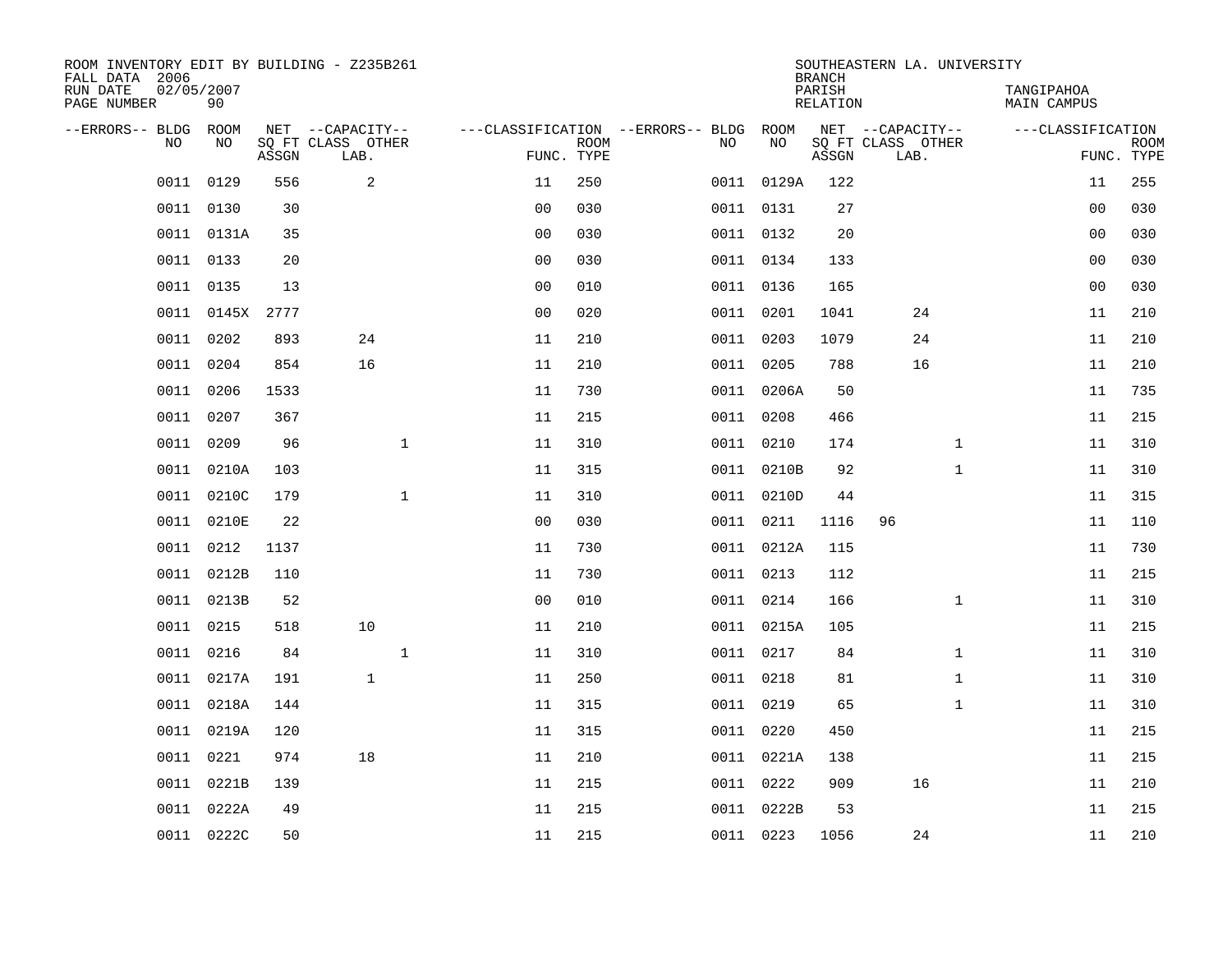| ROOM INVENTORY EDIT BY BUILDING - Z235B261<br>FALL DATA 2006 |      |                  |       |                                       |                |                                        |             |   |           |            | <b>BRANCH</b>                                    |                                       | SOUTHEASTERN LA. UNIVERSITY           |                                  |             |
|--------------------------------------------------------------|------|------------------|-------|---------------------------------------|----------------|----------------------------------------|-------------|---|-----------|------------|--------------------------------------------------|---------------------------------------|---------------------------------------|----------------------------------|-------------|
| RUN DATE<br>PAGE NUMBER                                      |      | 02/05/2007<br>91 |       |                                       |                |                                        |             |   |           |            | PARISH<br>RELATION                               |                                       |                                       | TANGIPAHOA<br><b>MAIN CAMPUS</b> |             |
| --ERRORS-- BLDG ROOM                                         | NO.  | NO               |       | NET --CAPACITY--<br>SQ FT CLASS OTHER |                | ---CLASSIFICATION --ERRORS-- BLDG ROOM | <b>ROOM</b> |   | NO.       | NO         |                                                  | NET --CAPACITY--<br>SQ FT CLASS OTHER |                                       | ---CLASSIFICATION                | <b>ROOM</b> |
|                                                              |      |                  | ASSGN | LAB.                                  |                | FUNC. TYPE                             |             |   |           |            | ASSGN                                            | LAB.                                  |                                       |                                  | FUNC. TYPE  |
|                                                              | 0011 | 0224             | 471   | 2                                     |                | 11                                     | 250         |   |           | 0011 0224A | 97                                               |                                       |                                       | 11                               | 255         |
|                                                              | 0011 | 0225             | 204   |                                       |                | 0 <sub>0</sub>                         | 030         |   | 0011 0226 |            | 163                                              |                                       |                                       | 0 <sub>0</sub>                   | 030         |
|                                                              |      | 0011 0230X 2511  |       |                                       |                | 0 <sub>0</sub>                         | 020         |   |           |            | TOTAL NUMBER CLASSROOMS<br>TOTAL NUMBER LABS 210 | TOTAL NUMBER SPECIAL LABS 220         | TOTAL NET ASSIGN SQ. FT. IN ROOM FILE | 32,190<br>3<br>14                |             |
|                                                              |      | 0012 0015        | 90    |                                       |                | 11                                     | 555         |   | 0012 0100 |            | 593                                              |                                       |                                       | 0 <sub>0</sub>                   | 020         |
|                                                              | 0012 | 0101             | 334   |                                       | $\overline{3}$ | 11                                     | 540         |   | 0012 0102 |            | 234                                              | 16                                    |                                       | 11                               | 110         |
|                                                              |      | 0012 0102A       | 1     |                                       |                | 11                                     | 115         |   | 0012 0103 |            | 222                                              |                                       | 2                                     | 11                               | 540         |
|                                                              |      | 0012 0104        | 210   |                                       | $\mathbf{1}$   | 11                                     | 310         |   |           | 0012 0104A | 16                                               |                                       |                                       | 11                               | 315         |
|                                                              |      | 0012 0105        | 63    |                                       |                | 0 <sub>0</sub>                         | 030         |   | 0012 0106 |            | 367                                              | 25                                    |                                       | 11                               | 110         |
|                                                              | 0012 | 0107             | 90    |                                       | $\mathbf{1}$   | 11                                     | 540         |   | 0012 0108 |            | 436                                              |                                       | 3                                     | 11                               | 540         |
|                                                              |      | 0012 0109        | 63    |                                       |                | 0 <sub>0</sub>                         | 030         |   | 0012 0110 |            | 227                                              |                                       | 2                                     | 11                               | 540         |
|                                                              | 0012 | 0111             | 35    |                                       |                | 0 <sub>0</sub>                         | 030         |   | 0012 0112 |            | 158                                              |                                       | $\mathbf{1}$                          | 11                               | 310         |
|                                                              |      | 0012 0112A       | 287   |                                       | $\mathbf 1$    | 11                                     | 310         |   |           | 0012 0112B | 16                                               |                                       |                                       | 11                               | 315         |
|                                                              |      | 0012 0112C       | 57    |                                       |                | 0 <sub>0</sub>                         | 030         |   | 0012 0115 |            | 83                                               |                                       |                                       | 0 <sub>0</sub>                   | 030         |
|                                                              |      | 0012 0116        | 219   |                                       |                | 11                                     | 740         |   |           |            | TOTAL NUMBER CLASSROOMS<br>TOTAL NUMBER LABS 210 | TOTAL NUMBER SPECIAL LABS 220         | TOTAL NET ASSIGN SQ. FT. IN ROOM FILE | 2,907<br>2                       |             |
|                                                              |      | 0013 0110A       | 329   | 20                                    |                | 11                                     | 220         |   |           | 0013 0110B | 47                                               |                                       |                                       | 0 <sub>0</sub>                   | 030         |
|                                                              | 0013 | 0116             | 125   |                                       |                | 0 <sub>0</sub>                         | 030         |   | 0013      | 0118       | 25                                               |                                       |                                       | 0 <sub>0</sub>                   | 010         |
|                                                              | 0013 | 0120             | 64    |                                       | $\mathbf{1}$   | 11                                     | 310         |   | 0013      | 0120A      | 2025                                             |                                       | 20                                    | 11                               | 220         |
|                                                              | 0013 | 0120B            | 422   | 20                                    |                | 11                                     | 210         |   | 0013      | 0120C      | 540                                              |                                       | 20                                    | 11                               | 220         |
|                                                              | 0013 | 0121B            | 64    |                                       |                | 0 <sub>0</sub>                         | 030         |   | 0013      | 0130A 2025 |                                                  |                                       | 20                                    | 11                               | 220         |
|                                                              | 0013 | 0130B            | 540   | 20                                    |                | 11                                     | 110         | 9 | 0013      |            | 0130C 11035                                      |                                       | 16                                    | 11                               | 210         |
|                                                              | 0013 | 0140A            | 2025  | 20                                    |                | 11                                     | 220         |   | 0013      | 0140B      | 540                                              |                                       | 10                                    | 11                               | 220         |
|                                                              |      | 0013 0210        | 372   |                                       | $\mathbf{1}$   | 11                                     | 350         |   |           | 0013 0210A | 108                                              |                                       | $\mathbf{1}$                          | 11                               | 310         |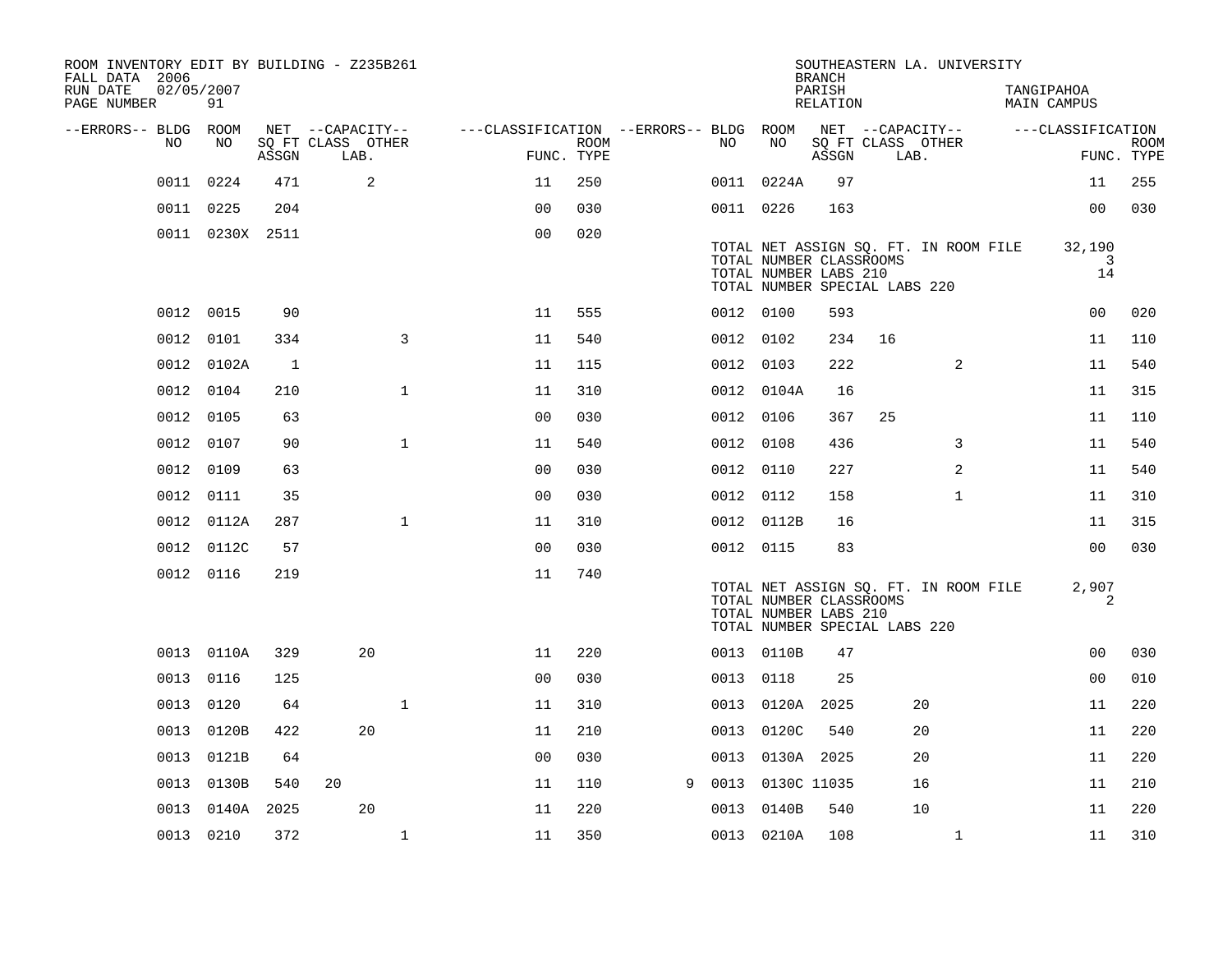| ROOM INVENTORY EDIT BY BUILDING - Z235B261<br>FALL DATA 2006 |                  |       |                           |                                        |                           |           |                                                  | <b>BRANCH</b>      | SOUTHEASTERN LA. UNIVERSITY                                            |                           |                           |
|--------------------------------------------------------------|------------------|-------|---------------------------|----------------------------------------|---------------------------|-----------|--------------------------------------------------|--------------------|------------------------------------------------------------------------|---------------------------|---------------------------|
| RUN DATE<br>PAGE NUMBER                                      | 02/05/2007<br>92 |       |                           |                                        |                           |           |                                                  | PARISH<br>RELATION |                                                                        | TANGIPAHOA<br>MAIN CAMPUS |                           |
| --ERRORS-- BLDG ROOM                                         |                  |       | NET --CAPACITY--          | ---CLASSIFICATION --ERRORS-- BLDG ROOM |                           |           |                                                  |                    | NET --CAPACITY--                                                       | ---CLASSIFICATION         |                           |
| NO                                                           | NO               | ASSGN | SQ FT CLASS OTHER<br>LAB. |                                        | <b>ROOM</b><br>FUNC. TYPE | NO        | NO                                               | ASSGN              | SQ FT CLASS OTHER<br>LAB.                                              |                           | <b>ROOM</b><br>FUNC. TYPE |
| 0013                                                         | 0210B            | 150   | $\mathbf 1$               | 11                                     | 315                       | 0013      | 0210C                                            | 107                | $\mathbf{1}$                                                           | 11                        | 310                       |
| 0013                                                         | 0210D            | 108   | $\mathbf 1$               | 11                                     | 310                       | 0013      | 0210E                                            | 108                | $\mathbf{1}$                                                           | 11                        | 310                       |
| 0013                                                         | 0210F            | 107   | $\mathbf{1}$              | 11                                     | 310                       | 0013      | 0210G                                            | 96                 | $\mathbf{1}$                                                           | 11                        | 310                       |
| 0013                                                         | 0211             | 96    | 1                         | 11                                     | 310                       | 0013      | 0212                                             | 448                | 6                                                                      | 11                        | 650                       |
| 0013                                                         | 0212A            | 53    | $\mathbf{1}$              | 11                                     | 655                       | 0013      | 0214                                             | 1032               | 46                                                                     | 11                        | 110                       |
| 0013                                                         | 0215             | 741   | 20                        | 11                                     | 210                       | 0013 0216 |                                                  | 774                | 20                                                                     | 11                        | 210                       |
| 0013                                                         | 0217             | 1205  | 20                        | 11                                     | 210                       | 0013      | 0218                                             | 1164               | 20                                                                     | 11                        | 210                       |
| 0013                                                         | 0219             | 1246  | 30                        | 11                                     | 210                       |           | 0013 0219A                                       | 68                 |                                                                        | 11                        | 215                       |
| 0013                                                         | 0220             | 1264  | 30                        | 11                                     | 210                       | 0013      | 0221                                             | 279                | $\overline{2}$                                                         | 11                        | 310                       |
| 0013                                                         | 0221A            | 186   | $\mathbf 1$               | 11                                     | 310                       | 0013 0223 |                                                  | 40                 |                                                                        | 00                        | 010                       |
| 0013                                                         | 0224             | 24    |                           | 0 <sub>0</sub>                         | 030                       | 0013 0225 |                                                  | 109                |                                                                        | 0 <sub>0</sub>            | 030                       |
| 0013                                                         | 0226             | 1454  |                           | 0 <sub>0</sub>                         | 020                       | 0013 0227 |                                                  | 97                 |                                                                        | 0 <sub>0</sub>            | 020                       |
|                                                              | $0013$ $110-$    | 133   | 3                         | 11                                     | 310                       |           | TOTAL NUMBER CLASSROOMS<br>TOTAL NUMBER LABS 210 |                    | TOTAL NET ASSIGN SQ. FT. IN ROOM FILE<br>TOTAL NUMBER SPECIAL LABS 220 | 29,390<br>2<br>8<br>6     |                           |
|                                                              | 0014 0100        | 1518  |                           | 0 <sub>0</sub>                         | 020                       |           | 0014 0100A                                       | 97                 |                                                                        | 00                        | 020                       |
|                                                              | 0014 0101        | 1057  | 10                        | 91                                     | 660                       | 0014 0102 |                                                  | 759                | 10                                                                     | 91                        | 630                       |
|                                                              | 0014 0104        | 1606  | 10                        | 91                                     | 750                       |           | 0014 0104A                                       | 100                |                                                                        | 91                        | 755                       |
|                                                              | 0014 0104B       | 29    |                           | 91                                     | 755                       |           | 0014 0104C                                       | 65                 |                                                                        | 00                        | 030                       |
| 0014                                                         | 0105             | 103   |                           | 00                                     | 030                       | 0014 0106 |                                                  | 47                 |                                                                        | 0 <sub>0</sub>            | 030                       |
|                                                              | 0014 0107        | 81    |                           | 0 <sub>0</sub>                         | 030                       | 0014 0108 |                                                  | 1446               |                                                                        | 0 <sub>0</sub>            | 030                       |
|                                                              | 0014 0110A       | 329   | $\mathbf{1}$              | 91                                     | 310                       |           | 0014 0110B                                       | 136                | $\mathbf{1}$                                                           | 91                        | 310                       |
|                                                              | 0014 0110C       | 133   | $\mathbf 1$               | 91                                     | 315                       |           | 0014 0110D                                       | 20                 |                                                                        | 91                        | 315                       |
|                                                              | 0014 0110E       | 127   | $\mathbf{1}$              | 91                                     | 310                       |           | 0014 0110F                                       | 237                | $\mathbf{1}$                                                           | 91                        | 310                       |
|                                                              | 0014 0111A       | 327   | $\mathbf 1$               | 91                                     | 310                       |           | 0014 0111B                                       | 137                | $\mathbf{1}$                                                           | 91                        | 310                       |
|                                                              | 0014 0111C       | 60    |                           | 91                                     | 315                       |           | 0014 0112A                                       | 284                | $\mathbf{1}$                                                           | 91                        | 310                       |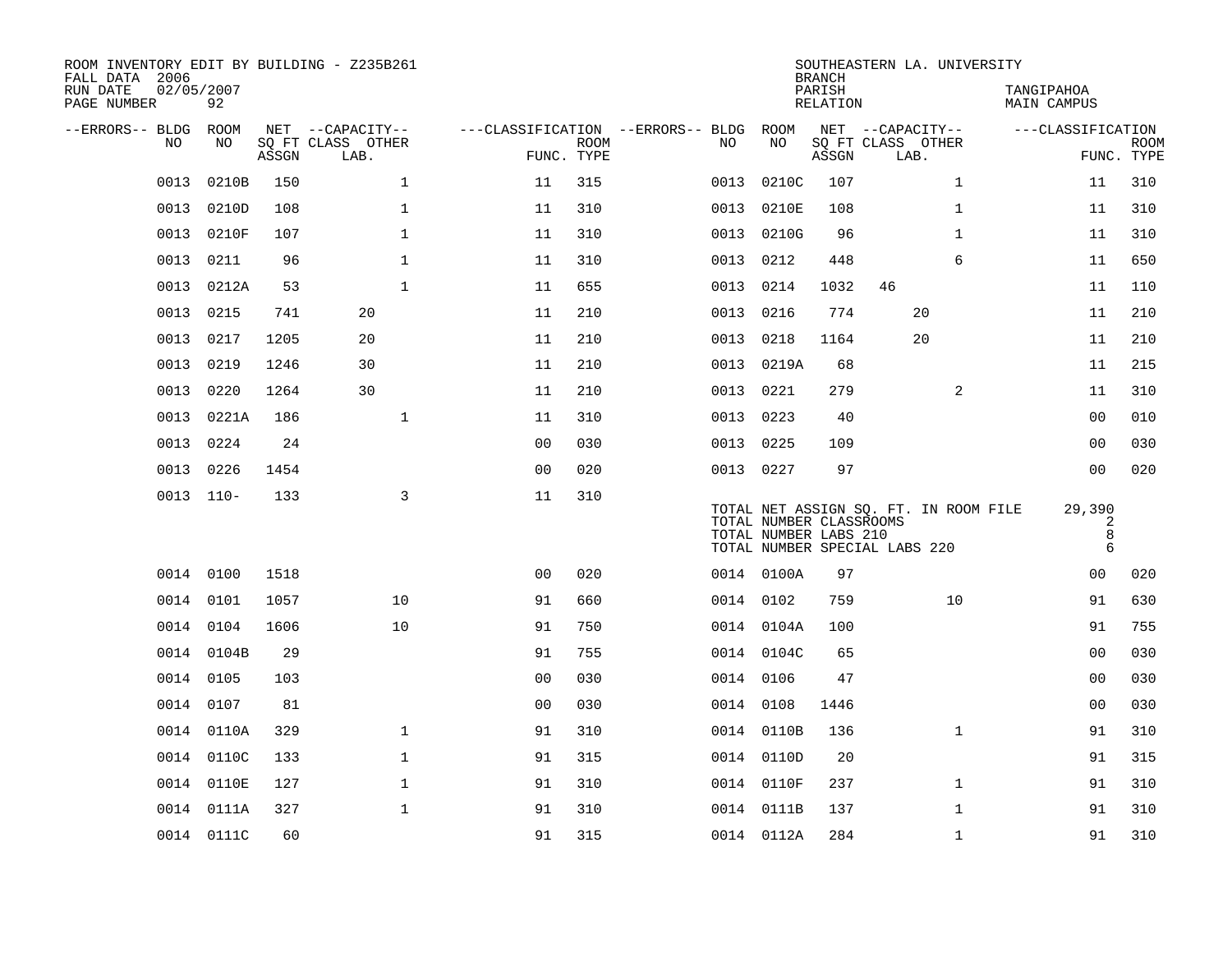| ROOM INVENTORY EDIT BY BUILDING - Z235B261<br>FALL DATA 2006 |                  |       |                           |                |             |                                        |            | <b>BRANCH</b>      | SOUTHEASTERN LA. UNIVERSITY |                           |                           |
|--------------------------------------------------------------|------------------|-------|---------------------------|----------------|-------------|----------------------------------------|------------|--------------------|-----------------------------|---------------------------|---------------------------|
| RUN DATE<br>PAGE NUMBER                                      | 02/05/2007<br>93 |       |                           |                |             |                                        |            | PARISH<br>RELATION |                             | TANGIPAHOA<br>MAIN CAMPUS |                           |
| --ERRORS-- BLDG                                              | ROOM             |       | NET --CAPACITY--          |                |             | ---CLASSIFICATION --ERRORS-- BLDG ROOM |            |                    | NET --CAPACITY--            | ---CLASSIFICATION         |                           |
| N <sub>O</sub>                                               | NO.              | ASSGN | SO FT CLASS OTHER<br>LAB. | FUNC. TYPE     | <b>ROOM</b> | NO.                                    | NO         | ASSGN              | SQ FT CLASS OTHER<br>LAB.   |                           | <b>ROOM</b><br>FUNC. TYPE |
| 0014                                                         | 0112B            | 137   | $\mathbf{1}$              | 91             | 310         |                                        | 0014 0112C | 21                 |                             | 91                        | 315                       |
|                                                              | 0014 0112D       | 8     |                           | 91             | 315         |                                        | 0014 0113A | 374                | $\mathbf{1}$                | 91                        | 310                       |
|                                                              | 0014 0113B       | 113   | $\mathbf{1}$              | 91             | 310         |                                        | 0014 0113C | 59                 | $\mathbf{1}$                | 91                        | 315                       |
| 0014                                                         | 0114A            | 428   |                           | 0 <sub>0</sub> | 020         |                                        | 0014 0114B | 120                |                             | 00                        | 030                       |
| 0014                                                         | 0114C            | 129   |                           | 00             | 030         |                                        | 0014 0114D | 203                | $\mathbf{1}$                | 91                        | 350                       |
|                                                              | 0014 0114E       | 30    |                           | 0 <sub>0</sub> | 010         |                                        | 0014 0114F | 12                 |                             | 91                        | 315                       |
|                                                              | 0014 0114G       | 204   | $\mathbf{1}$              | 91             | 315         |                                        | 0014 0114H | 269                | $\mathbf{1}$                | 11                        | 250                       |
|                                                              | 0014 0115        | 116   |                           | 0 <sub>0</sub> | 030         |                                        | 0014 0115A | 51                 |                             | 0 <sub>0</sub>            | 030                       |
|                                                              | 0014 0120        | 8527  | 150                       | 91             | 630         |                                        | 0014 0121  | 2840               |                             | 91                        | 635                       |
|                                                              | 0014 0121A       | 60    |                           | 91             | 635         |                                        | 0014 0121B | 461                |                             | 91                        | 635                       |
|                                                              | 0014 0121C       | 209   |                           | 91             | 635         |                                        | 0014 0121D | 262                |                             | 91                        | 635                       |
|                                                              | 0014 0121E       | 98    |                           | 91             | 635         |                                        | 0014 0121F | 247                |                             | 91                        | 635                       |
|                                                              | 0014 0121G       | 18    |                           | 91             | 635         |                                        | 0014 0121H | 266                |                             | 91                        | 635                       |
| 0014                                                         | 0121I            | 169   | $\mathbf 1$               | 91             | 310         |                                        | 0014 0121J | 165                |                             | 91                        | 635                       |
| 0014                                                         | 0121K            | 32    |                           | 91             | 635         |                                        | 0014 0122  | 277                |                             | 0 <sub>0</sub>            | 030                       |
|                                                              | 0014 0123        | 277   |                           | 0 <sub>0</sub> | 030         |                                        | 0014 0124  | 442                |                             | 91                        | 635                       |
|                                                              | 0014 0124A       | 66    |                           | 0 <sub>0</sub> | 010         |                                        | 0014 0124B | 21                 |                             | 91                        | 635                       |
|                                                              | 0014 0124C       | 27    |                           | 91             | 635         |                                        | 0014 0125  | 541                |                             | 91                        | 635                       |
|                                                              | 0014 0125A       | 143   |                           | 91             | 635         |                                        | 0014 0125B | 12                 |                             | 91                        | 635                       |
|                                                              | 0014 0125C       | 31    |                           | 91             | 635         |                                        | 0014 0125E | 55                 |                             | 91                        | 635                       |
|                                                              | 0014 0126        | 49    |                           | 91             | 635         |                                        | 0014 0127  | 495                |                             | 91                        | 635                       |
| 0014                                                         | 0128             | 149   |                           | 91             | 635         |                                        | 0014 0200  | 1299               |                             | 00                        | 020                       |
| 0014                                                         | 0200A            | 97    |                           | 0 <sub>0</sub> | 030         |                                        | 0014 0200B | 97                 |                             | 00                        | 030                       |
| 0014                                                         | 0200C            | 34    |                           | 0 <sub>0</sub> | 010         |                                        | 0014 0201  | 467                | $\mathbf{1}$                | 91                        | 310                       |
| 0014                                                         | 0201A            | 252   | $\mathbf 1$               | 91             | 310         |                                        | 0014 0201B | 116                |                             | 91                        | 315                       |
|                                                              | 0014 0202        | 470   | $\mathbf{1}$              | 91             | 310         |                                        | 0014 0202A | 247                | $\mathbf{1}$                | 91                        | 310                       |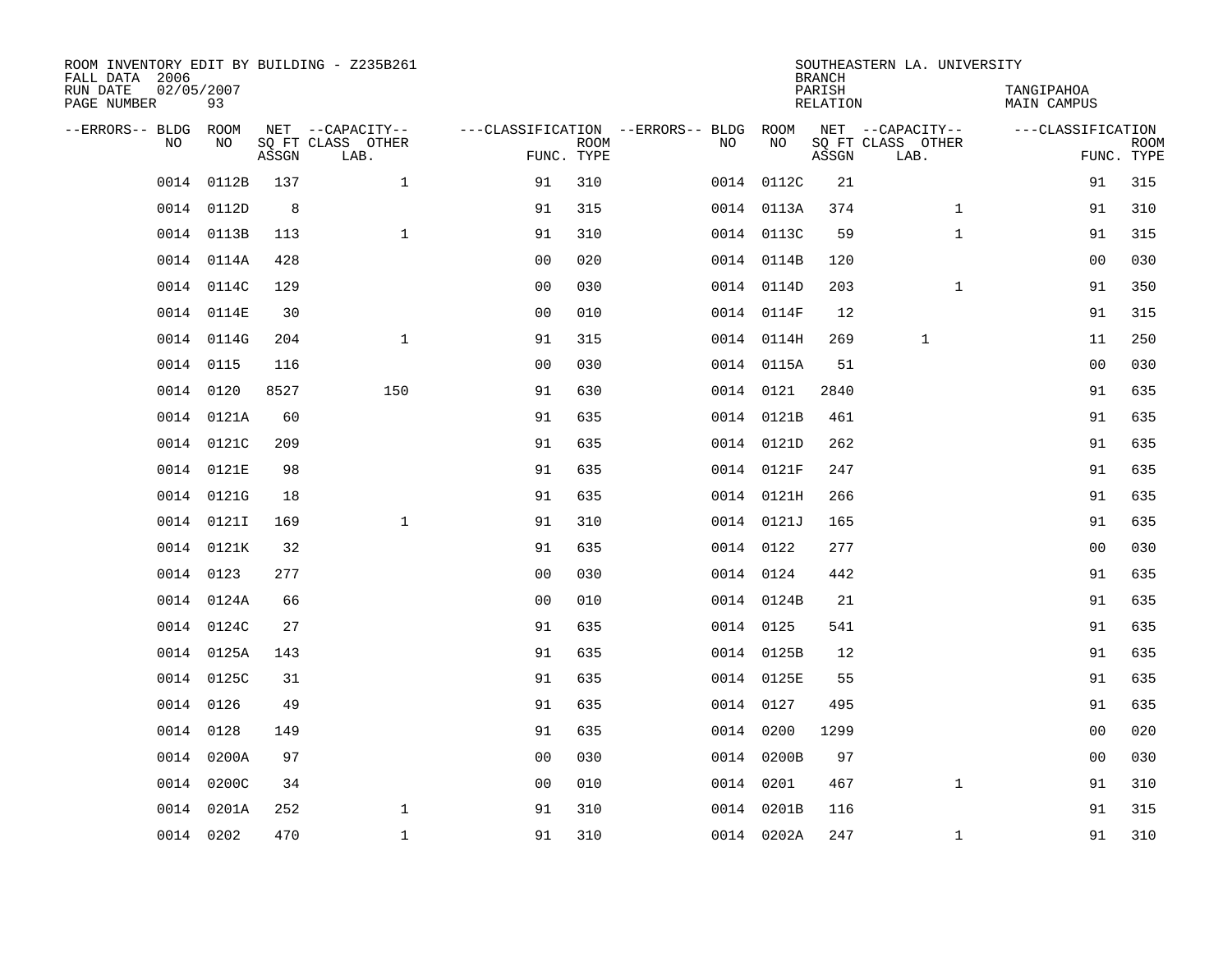| ROOM INVENTORY EDIT BY BUILDING - Z235B261<br>FALL DATA 2006 |                  |       |                           |                |                           |                                   |            | <b>BRANCH</b>      | SOUTHEASTERN LA. UNIVERSITY |                                  |                           |
|--------------------------------------------------------------|------------------|-------|---------------------------|----------------|---------------------------|-----------------------------------|------------|--------------------|-----------------------------|----------------------------------|---------------------------|
| RUN DATE<br>PAGE NUMBER                                      | 02/05/2007<br>94 |       |                           |                |                           |                                   |            | PARISH<br>RELATION |                             | TANGIPAHOA<br><b>MAIN CAMPUS</b> |                           |
| --ERRORS-- BLDG                                              | ROOM             |       | NET --CAPACITY--          |                |                           | ---CLASSIFICATION --ERRORS-- BLDG | ROOM       |                    | NET --CAPACITY--            | ---CLASSIFICATION                |                           |
| NO                                                           | NO               | ASSGN | SQ FT CLASS OTHER<br>LAB. |                | <b>ROOM</b><br>FUNC. TYPE | NO                                | NO         | ASSGN              | SQ FT CLASS OTHER<br>LAB.   |                                  | <b>ROOM</b><br>FUNC. TYPE |
| 0014                                                         | 0202B            | 124   |                           | 91             | 315                       |                                   | 0014 0203  | 391                | $\mathbf{1}$                | 91                               | 310                       |
| 0014                                                         | 0203A            | 251   | $\mathbf{1}$              | 91             | 310                       |                                   | 0014 0203B | 118                |                             | 91                               | 315                       |
| 0014                                                         | 0204             | 298   | $\mathbf{1}$              | 91             | 310                       |                                   | 0014 0204A | 178                | $\mathbf{1}$                | 91                               | 310                       |
| 0014                                                         | 0205             | 190   | $\mathbf{1}$              | 91             | 310                       |                                   | 0014 0205A | 191                | $\mathbf{1}$                | 91                               | 310                       |
| 0014                                                         | 0206             | 190   | $\mathbf 1$               | 91             | 310                       |                                   | 0014 0206A | 180                | $\mathbf{1}$                | 91                               | 310                       |
| 0014                                                         | 0207             | 598   | $\mathbf 1$               | 91             | 310                       |                                   | 0014 0207A | 112                | $\mathbf{1}$                | 91                               | 310                       |
| 0014                                                         | 0207E            | 112   | $\mathbf{1}$              | 91             | 310                       |                                   | 0014 0207F | 9                  |                             | 91                               | 315                       |
|                                                              | 0014 0207G       | 119   | $\mathbf 1$               | 91             | 310                       |                                   | 0014 0207H | 162                | $\mathbf{1}$                | 91                               | 310                       |
| 0014                                                         | 0207I            | 73    | $\mathbf{1}$              | 91             | 310                       |                                   | 0014 0207J | 74                 | $\mathbf{1}$                | 91                               | 310                       |
|                                                              | 0014 0207K       | 55    |                           | 91             | 650                       |                                   | 0014 0208  | 49                 |                             | 00                               | 020                       |
|                                                              | 0014 0208A       | 147   | $\mathbf{1}$              | 91             | 310                       |                                   | 0014 0208B | 104                | $\mathbf{1}$                | 91                               | 310                       |
|                                                              | 0014 0210        | 603   |                           | 0 <sub>0</sub> | 020                       |                                   | 0014 0210A | 119                |                             | 0 <sub>0</sub>                   | 030                       |
| 0014                                                         | 0210B            | 119   |                           | 0 <sub>0</sub> | 030                       |                                   | 0014 0210C | 8                  |                             | 0 <sub>0</sub>                   | 010                       |
| 0014                                                         | 0211A            | 163   | $\mathbf{1}$              | 91             | 310                       |                                   | 0014 0211B | 4                  |                             | 91                               | 315                       |
| 0014                                                         | 0211C            | 176   | $\mathbf 1$               | 91             | 310                       |                                   | 0014 0211D | 345                | $\mathbf{1}$                | 91                               | 310                       |
| 0014                                                         | 0211E            | 351   | $\mathbf 1$               | 91             | 310                       |                                   | 0014 0211F | 61                 |                             | 91                               | 315                       |
| 0014                                                         | 0212             | 221   | 10                        | 91             | 350                       |                                   | 0014 0213  | 139                | $\mathbf{1}$                | 91                               | 315                       |
| 0014                                                         | 0213A            | 8     |                           | 91             | 315                       |                                   | 0014 0214A | 195                | $\mathbf{1}$                | 91                               | 310                       |
|                                                              | 0014 0214B       | 182   | $\mathbf 1$               | 91             | 310                       |                                   | 0014 0214C | 260                | $\mathbf{1}$                | 91                               | 310                       |
|                                                              | 0014 0214D       | 342   | $\mathbf 1$               | 91             | 310                       |                                   | 0014 0214E | 160                | $\mathbf{1}$                | 91                               | 310                       |
|                                                              | 0014 0214F       | 174   | $\mathbf{1}$              | 91             | 310                       |                                   | 0014 0214G | 161                | $\mathbf{1}$                | 91                               | 310                       |
|                                                              | 0014 0214H       | 33    |                           | 91             | 315                       |                                   | 0014 0214I | 147                | $\mathbf{1}$                | 91                               | 350                       |
|                                                              | 0014 0214J       | 185   | 10                        | 91             | 650                       |                                   | 0014 0214K | 17                 |                             | 91                               | 655                       |
|                                                              | 0014 0215        | 115   |                           | 00             | 030                       |                                   | 0014 0215A | 50                 |                             | 0 <sub>0</sub>                   | 030                       |
| 0014                                                         | 0220             | 1744  |                           | 0 <sub>0</sub> | 020                       |                                   | 0014 0220A | 8                  |                             | 91                               | 685                       |
|                                                              | 0014 0220D       | 10    |                           | 00             | 030                       |                                   | 0014 0220E | 10                 |                             | 0 <sub>0</sub>                   | 030                       |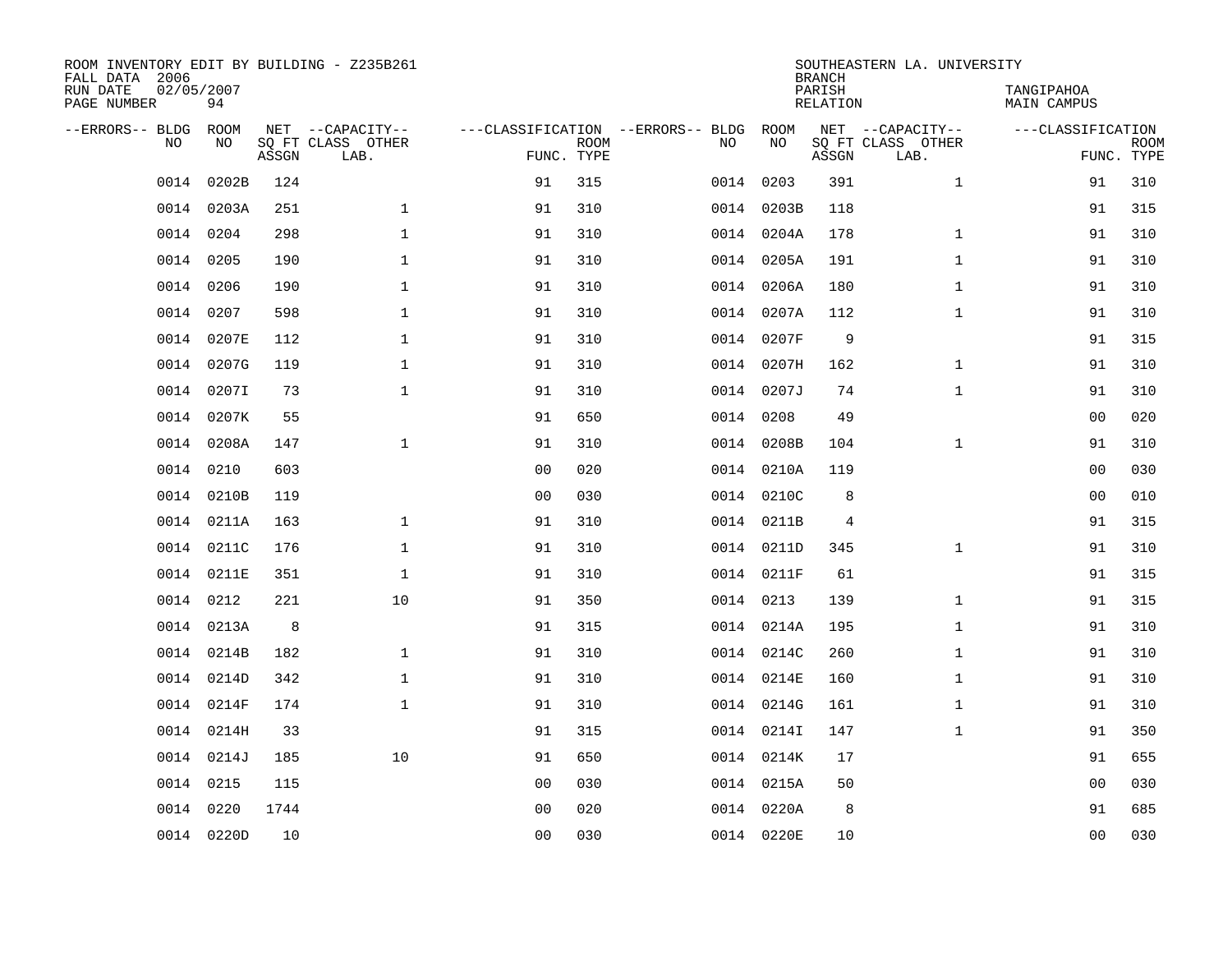| ROOM INVENTORY EDIT BY BUILDING - Z235B261<br>FALL DATA 2006 |                  |       |                           |                                        |             |           |            | <b>BRANCH</b>                                           | SOUTHEASTERN LA. UNIVERSITY                                                            |                           |                           |
|--------------------------------------------------------------|------------------|-------|---------------------------|----------------------------------------|-------------|-----------|------------|---------------------------------------------------------|----------------------------------------------------------------------------------------|---------------------------|---------------------------|
| RUN DATE<br>PAGE NUMBER                                      | 02/05/2007<br>95 |       |                           |                                        |             |           |            | PARISH<br>RELATION                                      |                                                                                        | TANGIPAHOA<br>MAIN CAMPUS |                           |
| --ERRORS-- BLDG ROOM                                         |                  |       | NET --CAPACITY--          | ---CLASSIFICATION --ERRORS-- BLDG ROOM |             |           |            |                                                         | NET --CAPACITY--                                                                       | ---CLASSIFICATION         |                           |
| NO                                                           | NO               | ASSGN | SQ FT CLASS OTHER<br>LAB. | FUNC. TYPE                             | <b>ROOM</b> | NO.       | NO         | ASSGN                                                   | SQ FT CLASS OTHER<br>LAB.                                                              |                           | <b>ROOM</b><br>FUNC. TYPE |
| 0014                                                         | 0220F            | 9     |                           | 0 <sup>0</sup>                         | 030         |           | 0014 0220G | 10                                                      |                                                                                        | 0 <sub>0</sub>            | 030                       |
|                                                              | 0014 0220H       | 72    |                           | 0 <sub>0</sub>                         | 010         | 0014 0221 |            | 448                                                     | 10                                                                                     | 91                        | 680                       |
|                                                              | 0014 0222        | 404   | 10                        | 91                                     | 680         | 0014 0223 |            | 1408                                                    | 10                                                                                     | 91                        | 680                       |
|                                                              | 0014 0224        | 421   | 10                        | 91                                     | 680         | 0014 0225 |            | 322                                                     | $\mathbf{1}$                                                                           | 91                        | 310                       |
|                                                              | 0014 0226A       | 279   |                           | 00                                     | 030         |           | 0014 0226B | 286                                                     |                                                                                        | 0 <sub>0</sub>            | 030                       |
|                                                              | 0014 0227        | 422   | 10                        | 91                                     | 680         | 0014 0228 |            | 937                                                     | 10                                                                                     | 91                        | 680                       |
|                                                              | 0014 0229        | 916   | 10                        | 91                                     | 680         |           | 0014 0229A | 283                                                     |                                                                                        | 91                        | 685                       |
|                                                              | 0014 0230        | 6636  | 418                       | 91                                     | 610         |           | 0014 0230A | 559                                                     |                                                                                        | 0 <sub>0</sub>            | 010                       |
|                                                              | 0014 0230B       | 180   | 10                        | 91                                     | 685         |           | 0014 0230C | 96                                                      |                                                                                        | 91                        | 685                       |
|                                                              | 0014 0231        | 104   | $\mathbf{1}$              | 91                                     | 310         | 0014 0232 |            | 119                                                     | $\mathbf{1}$                                                                           | 91                        | 310                       |
|                                                              | 0014 0233        | 119   | $\mathbf{1}$              | 91                                     | 310         | 0014 0234 |            | 358<br>TOTAL NUMBER CLASSROOMS<br>TOTAL NUMBER LABS 210 | $\mathbf{1}$<br>TOTAL NET ASSIGN SQ. FT. IN ROOM FILE<br>TOTAL NUMBER SPECIAL LABS 220 | 91<br>43,793              | 615                       |
|                                                              | 0015 0101        | 255   | $\mathbf 1$               | 57                                     | 310         |           | 0015 0101A | 57                                                      |                                                                                        | 0 <sub>0</sub>            | 030                       |
| 0015                                                         | 0101B            | 9     |                           | 57                                     | 870         | 0015 0102 |            | 305                                                     | $\mathbf{1}$                                                                           | 57                        | 310                       |
|                                                              | 0015 0102A       | 62    |                           | 0 <sub>0</sub>                         | 030         |           | 0015 0102B | 9                                                       |                                                                                        | 57                        | 870                       |
|                                                              | 0015 0103        | 309   | $\mathbf{1}$              | 57                                     | 810         |           | 0015 0103A | 73                                                      |                                                                                        | 57                        | 820                       |
|                                                              | 0015 0103B       | 14    |                           | 57                                     | 870         | 0015 0104 |            | 308                                                     | $\mathbf{1}$                                                                           | 57                        | 810                       |
|                                                              | 0015 0104B       | 14    |                           | 57                                     | 870         | 0015 0105 |            | 36                                                      |                                                                                        | 57                        | 870                       |
|                                                              | 0015 0106        | 314   | $\mathbf{1}$              | 57                                     | 810         |           | 0015 0106A | 72                                                      |                                                                                        | 57                        | 820                       |
|                                                              | 0015 0106B       | 15    |                           | 57                                     | 870         | 0015 0107 |            | 318                                                     | $\mathbf{1}$                                                                           | 57                        | 810                       |
| 0015                                                         | 0107B            | 15    |                           | 57                                     | 870         | 0015 0108 |            | 31                                                      |                                                                                        | 57                        | 870                       |
| 0015                                                         | 0109             | 362   |                           | 0 <sub>0</sub>                         | 030         | 0015 0110 |            | 307                                                     | $\mathbf{1}$                                                                           | 57                        | 840                       |
| 0015                                                         | 0110A            | 73    |                           | 57                                     | 820         |           | 0015 0110B | 13                                                      |                                                                                        | 57                        | 870                       |
| 0015                                                         | 0111             | 308   | $\mathbf{1}$              | 57                                     | 810         |           | 0015 0111B | 14                                                      |                                                                                        | 57                        | 870                       |
|                                                              | 0015 0112        | 36    |                           | 57                                     | 870         | 0015 0113 |            | 303                                                     |                                                                                        | 57                        | 810                       |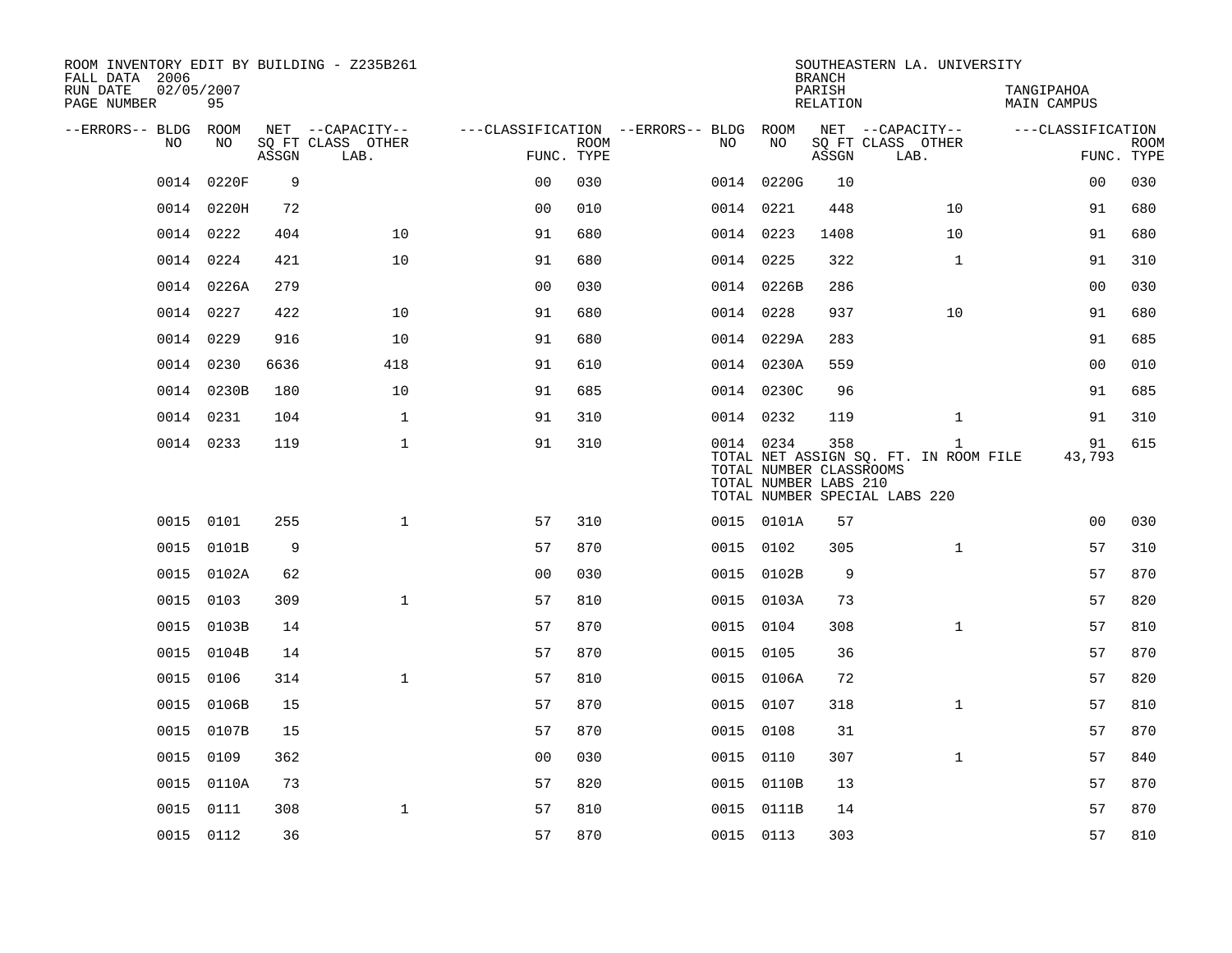| FALL DATA 2006          |                  |       | ROOM INVENTORY EDIT BY BUILDING - Z235B261 |                |                           |                                   |                                                               | <b>BRANCH</b>      | SOUTHEASTERN LA. UNIVERSITY                                                            |                           |                           |
|-------------------------|------------------|-------|--------------------------------------------|----------------|---------------------------|-----------------------------------|---------------------------------------------------------------|--------------------|----------------------------------------------------------------------------------------|---------------------------|---------------------------|
| RUN DATE<br>PAGE NUMBER | 02/05/2007<br>96 |       |                                            |                |                           |                                   |                                                               | PARISH<br>RELATION |                                                                                        | TANGIPAHOA<br>MAIN CAMPUS |                           |
| --ERRORS-- BLDG ROOM    |                  |       | NET --CAPACITY--                           |                |                           | ---CLASSIFICATION --ERRORS-- BLDG | ROOM                                                          |                    | NET --CAPACITY--                                                                       | ---CLASSIFICATION         |                           |
| NO.                     | NO.              | ASSGN | SQ FT CLASS OTHER<br>LAB.                  |                | <b>ROOM</b><br>FUNC. TYPE | NO.                               | NO                                                            | ASSGN              | SQ FT CLASS OTHER<br>LAB.                                                              |                           | <b>ROOM</b><br>FUNC. TYPE |
| 0015                    | 0113A            | 57    |                                            | 57             | 820                       | 0015                              | 0113B                                                         | 9                  |                                                                                        | 57                        | 870                       |
| 0015                    | 0114             | 247   | $\mathbf{1}$                               | 57             | 310                       |                                   | 0015 0114A                                                    | 82                 |                                                                                        | 57                        | 820                       |
|                         | 0015 0114B       | 16    |                                            | 57             | 870                       |                                   | 0015 0115                                                     | 620                |                                                                                        | 57                        | 880                       |
| 0015                    | 0116             | 264   |                                            | 0 <sub>0</sub> | 020                       |                                   | 0015 0116A                                                    | 11                 |                                                                                        | 57                        | 870                       |
| 0015                    | 0117             | 442   |                                            | 0 <sub>0</sub> | 020                       |                                   | 0015 0118                                                     | 222                |                                                                                        | 0 <sub>0</sub>            | 020                       |
| 0015                    | 0119             | 112   |                                            | 57             | 850                       |                                   | 0015 0120                                                     | 362                | $\mathbf{1}$                                                                           | 57                        | 830                       |
| 0015                    | 0121             | 77    | $\mathbf{1}$                               | 57             | 850                       |                                   | 0015 0122                                                     | 73                 |                                                                                        | 00                        | 030                       |
| 0015                    | 0123             | 291   |                                            | 57             | 835                       |                                   | 0015 0124                                                     | 53                 |                                                                                        | 57                        | 870                       |
| 0015                    | 0125             | 79    |                                            | 57             | 870                       |                                   | 0015 0126                                                     | 103                |                                                                                        | 57                        | 850                       |
|                         | 0015 0127        | 72    |                                            | 57             | 850                       |                                   | 0015 0128<br>TOTAL NUMBER CLASSROOMS<br>TOTAL NUMBER LABS 210 | 115                | $\mathbf{1}$<br>TOTAL NET ASSIGN SQ. FT. IN ROOM FILE<br>TOTAL NUMBER SPECIAL LABS 220 | 57<br>5,457               | 310                       |
| 0016                    | 0101             | 138   |                                            | 0 <sub>0</sub> | 030                       |                                   | 0016 0102                                                     | 7427               | 204                                                                                    | 11                        | 430                       |
| 0016<br>9               | 0103             | 1059  | 40                                         | 11             | 610                       |                                   | 0016 0103A                                                    | 55                 |                                                                                        | 00                        | 030                       |
| 0016                    | 0104             | 630   |                                            | 11             | 115                       | 0016                              | 0105                                                          | 1056               | 40                                                                                     | 11                        | 550                       |
| 0016                    | 0105A            | 58    |                                            | 0 <sub>0</sub> | 030                       | 0016                              | 0106                                                          | 509                | $\mathbf{1}$                                                                           | 11                        | 310                       |
| 0016                    | 0107             | 135   |                                            | 0 <sub>0</sub> | 030                       | 0016                              | 0109                                                          | 495                | 25                                                                                     | 11                        | 550                       |
| 0016                    | 0109A            | 9     |                                            | 11             | 115                       |                                   | 0016 0109B                                                    | 9                  |                                                                                        | 11                        | 115                       |
| 0016                    | 0110             | 495   | 35                                         | 11             | 550                       |                                   | 0016 0110A                                                    | 9                  |                                                                                        | 11                        | 115                       |
| 0016                    | 0111             | 493   | 50                                         | 11             | 550                       |                                   | 0016 0112                                                     | 493                | 23                                                                                     | 11                        | 220                       |
| 0016                    | 0114             | 36    |                                            | 0 <sub>0</sub> | 030                       |                                   | 0016 0116                                                     | 42                 |                                                                                        | 00                        | 030                       |
| 0016                    | 0120             | 8012  | 215                                        | 11             | 550                       |                                   | 0016 0120A                                                    | 100                | 14                                                                                     | 11                        | 550                       |
|                         | 0016 0131        | 441   | 13                                         | 11             | 315                       |                                   | 0016 0132                                                     | 437                | 16                                                                                     | 11                        | 310                       |
| 0016                    | 0134             | 480   | 9                                          | 11             | 310                       |                                   | 0016 0134A                                                    | 9                  |                                                                                        | 11                        | 315                       |
| 0016                    | 0135             | 146   | $\mathbf{1}$                               | 11             | 315                       |                                   | 0016 0135A                                                    | 95                 | $\mathbf{1}$                                                                           | 11                        | 310                       |
|                         | 0016 0135B       | 125   | 1                                          | 11             | 315                       |                                   | 0016 0135C                                                    | 43                 | $\mathbf{1}$                                                                           | 11                        | 310                       |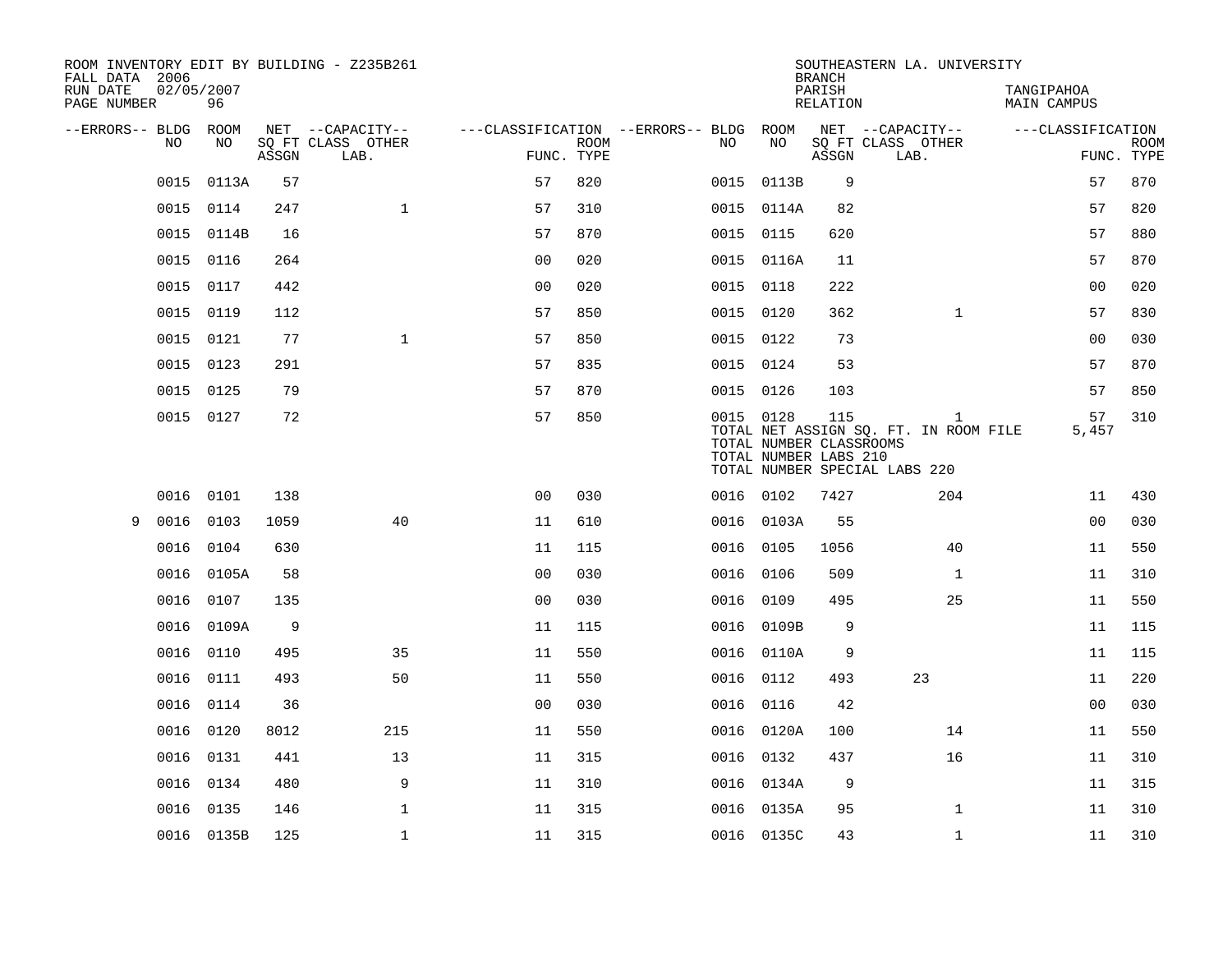| ROOM INVENTORY EDIT BY BUILDING - Z235B261<br>FALL DATA 2006<br>RUN DATE | 02/05/2007 |       |                           |                |                           |                                   |      |            | <b>BRANCH</b><br>PARISH | SOUTHEASTERN LA. UNIVERSITY | TANGIPAHOA        |                           |
|--------------------------------------------------------------------------|------------|-------|---------------------------|----------------|---------------------------|-----------------------------------|------|------------|-------------------------|-----------------------------|-------------------|---------------------------|
| PAGE NUMBER                                                              | 97         |       |                           |                |                           |                                   |      |            | <b>RELATION</b>         |                             | MAIN CAMPUS       |                           |
| --ERRORS-- BLDG                                                          | ROOM       |       | NET --CAPACITY--          |                |                           | ---CLASSIFICATION --ERRORS-- BLDG |      | ROOM       |                         | NET --CAPACITY--            | ---CLASSIFICATION |                           |
| NO.                                                                      | NO         | ASSGN | SQ FT CLASS OTHER<br>LAB. |                | <b>ROOM</b><br>FUNC. TYPE |                                   | NO   | NO         | ASSGN                   | SQ FT CLASS OTHER<br>LAB.   |                   | <b>ROOM</b><br>FUNC. TYPE |
| 0016                                                                     | 0135D      | 100   | $\mathbf{1}$              | 11             | 310                       |                                   | 0016 | 0135E      | 100                     | $\mathbf{1}$                | 11                | 310                       |
| 0016                                                                     | 0135F      | 100   | $\mathbf{1}$              | 11             | 310                       |                                   |      | 0016 0135G | 100                     |                             | 11                | 315                       |
| 0016                                                                     | 0135H      | 100   |                           | 0 <sub>0</sub> | 020                       |                                   | 0016 | 0137       | 911                     | 25                          | 11                | 550                       |
| 0016                                                                     | 0137A      | 9     |                           | 11             | 115                       |                                   |      | 0016 0138  | 911                     | 25                          | 11                | 550                       |
| 0016                                                                     | 0141       | 254   |                           | 0 <sub>0</sub> | 030                       |                                   |      | 0016 0142  | 128                     |                             | 0 <sub>0</sub>    | 030                       |
| 0016                                                                     | 0143       | 27    |                           | 0 <sub>0</sub> | 030                       |                                   |      | 0016 0144  | 127                     |                             | 0 <sub>0</sub>    | 030                       |
| 0016                                                                     | 0145       | 128   |                           | 0 <sub>0</sub> | 010                       |                                   |      | 0016 0146  | 127                     |                             | 0 <sub>0</sub>    | 030                       |
| 0016                                                                     | 0147       | 27    |                           | 0 <sub>0</sub> | 030                       |                                   |      | 0016 0148  | 128                     |                             | 0 <sub>0</sub>    | 030                       |
| 0016                                                                     | 0149       | 252   |                           | 0 <sub>0</sub> | 030                       |                                   | 0016 | 0150       | 1295                    | 100                         | 11                | 315                       |
| 0016                                                                     | 0151       | 911   |                           | 11             | 315                       |                                   |      | 0016 0151A | 218                     |                             | 11                | 315                       |
| 0016                                                                     | 0151B      | 24    |                           | 11             | 315                       |                                   | 0016 | 0151C      | 38                      |                             | 11                | 315                       |
| 0016                                                                     | 0152       | 28    |                           | 0 <sub>0</sub> | 030                       |                                   |      | 0016 0153  | 170                     |                             | 0 <sub>0</sub>    | 030                       |
| 0016                                                                     | 0154       | 60    |                           | 11             | 115                       |                                   | 0016 | 0160       | 4464                    |                             | 11                | 520                       |
| 0016                                                                     | 0161       | 417   |                           | 0 <sub>0</sub> | 030                       |                                   |      | 0016 0163  | 431                     |                             | 0 <sub>0</sub>    | 030                       |
| 0016                                                                     | 0170       | 1334  | 33                        | 11             | 550                       |                                   | 0016 | 0170A      | 65                      |                             | 11                | 115                       |
| 0016                                                                     | 0170B      | 88    |                           | 11             | 115                       |                                   |      | 0016 0170C | 279                     |                             | 11                | 355                       |
| 0016                                                                     | 0171       | 85    |                           | 0 <sub>0</sub> | 030                       |                                   | 0016 | 0173       | 510                     | 16                          | 11                | 550                       |
| 0016                                                                     | 0173A      | 40    |                           | 11             | 115                       |                                   | 0016 | 0201       | 419                     | 7                           | 11                | 310                       |
| 0016                                                                     | 0201A      | 121   | $\mathbf 1$               | 11             | 310                       |                                   |      | 0016 0201B | 214                     | $\mathbf{1}$                | 11                | 310                       |
| 0016                                                                     | 0201C      | 225   | 13                        | 11             | 310                       |                                   | 0016 | 0201D      | 96                      | $\mathbf{1}$                | 11                | 310                       |
| 0016                                                                     | 0202       | 174   |                           | 0 <sub>0</sub> | 030                       |                                   | 0016 | 0204       | 133                     |                             | 00                | 030                       |
| 0016                                                                     | 0205       | 146   | $\mathbf 1$               | 11             | 310                       |                                   | 0016 | 0206       | 197                     | $\mathbf{1}$                | 11                | 310                       |
| 0016                                                                     | 0207       | 61    | $\mathbf{1}$              | 11             | 310                       |                                   | 0016 | 0208       | 111                     | $\mathbf{1}$                | 11                | 310                       |
| 0016                                                                     | 0209       | 111   | $\mathbf 1$               | 11             | 310                       |                                   | 0016 | 0210       | 111                     | $\mathbf{1}$                | 11                | 310                       |
| 0016                                                                     | 0211       | 111   | $\mathbf 1$               | 11             | 310                       |                                   | 0016 | 0212       | 111                     | $\mathbf{1}$                | 11                | 310                       |
|                                                                          | 0016 0213  | 111   | $\mathbf{1}$              | 11             | 310                       |                                   |      | 0016 0214  | 111                     | $\mathbf{1}$                | 11                | 310                       |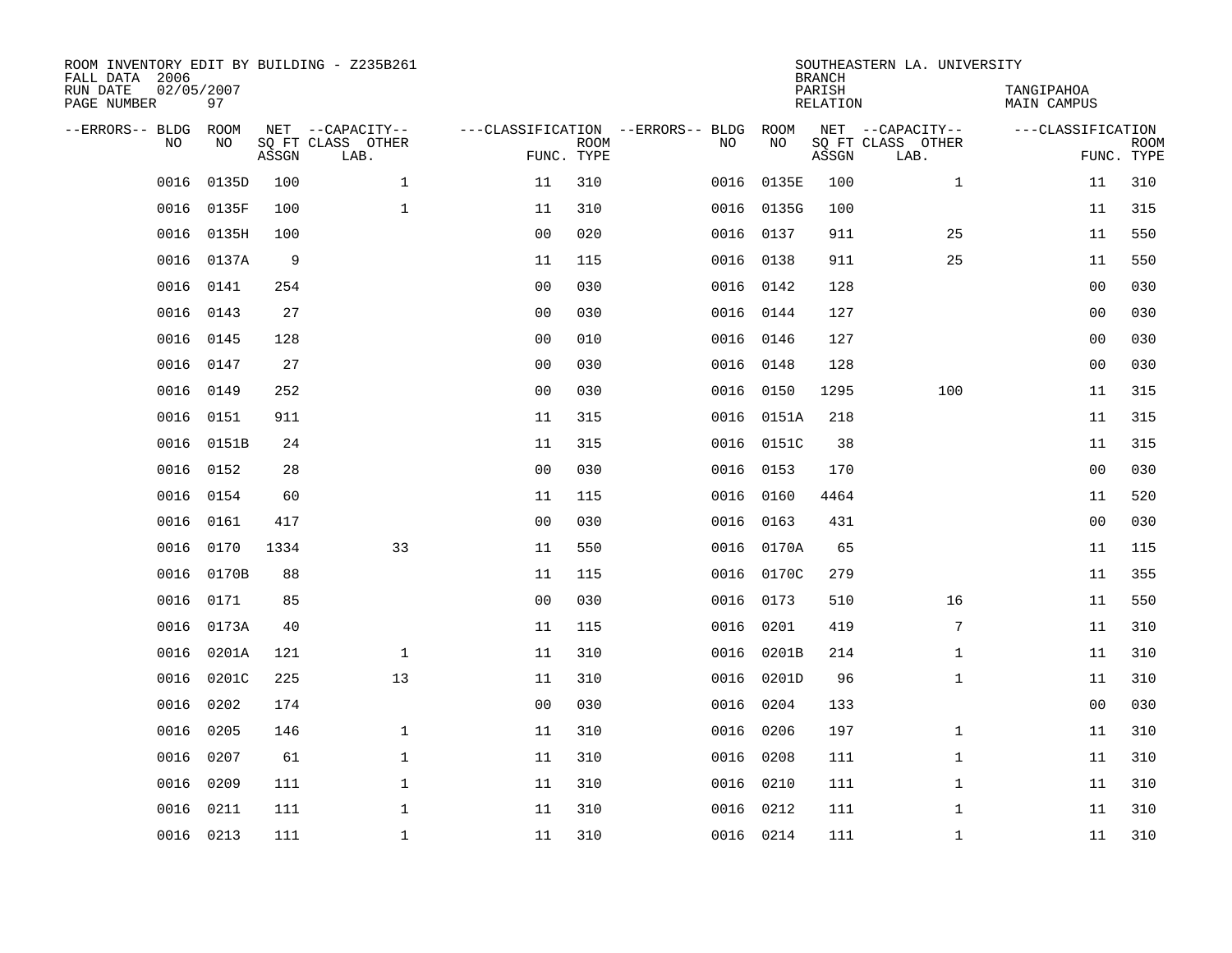| FALL DATA 2006<br>RUN DATE<br>PAGE NUMBER | 02/05/2007 | 98         |       | ROOM INVENTORY EDIT BY BUILDING - Z235B261    |                                   |                           |      |            | <b>BRANCH</b><br>PARISH<br>RELATION | SOUTHEASTERN LA. UNIVERSITY                   | TANGIPAHOA<br>MAIN CAMPUS |                           |
|-------------------------------------------|------------|------------|-------|-----------------------------------------------|-----------------------------------|---------------------------|------|------------|-------------------------------------|-----------------------------------------------|---------------------------|---------------------------|
| --ERRORS-- BLDG                           | <b>NO</b>  | ROOM<br>NO | ASSGN | NET --CAPACITY--<br>SO FT CLASS OTHER<br>LAB. | ---CLASSIFICATION --ERRORS-- BLDG | <b>ROOM</b><br>FUNC. TYPE | NO   | ROOM<br>NO | ASSGN                               | NET --CAPACITY--<br>SQ FT CLASS OTHER<br>LAB. | ---CLASSIFICATION         | <b>ROOM</b><br>FUNC. TYPE |
|                                           | 0016       | 0215       | 111   | $\mathbf{1}$                                  | 11                                | 310                       | 0016 | 0216       | 110                                 | $\mathbf{1}$                                  | 11                        | 310                       |
|                                           | 0016       | 0217       | 111   | $\mathbf 1$                                   | 11                                | 310                       | 0016 | 0218       | 110                                 | $\mathbf{1}$                                  | 11                        | 310                       |
|                                           | 0016       | 0219       | 84    |                                               | 0 <sub>0</sub>                    | 030                       | 0016 | 0220       | 58                                  |                                               | 0 <sub>0</sub>            | 030                       |
|                                           | 0016       | 0221       | 207   | 7                                             | 11                                | 650                       |      | 0016 0222  | 104                                 | $\mathbf{1}$                                  | 11                        | 310                       |
|                                           | 0016       | 0223       | 104   | $\mathbf{1}$                                  | 11                                | 310                       | 0016 | 0224       | 106                                 | $\mathbf{1}$                                  | 11                        | 310                       |
|                                           | 0016       | 0225       | 106   | $\mathbf{1}$                                  | 11                                | 310                       |      | 0016 0226  | 86                                  |                                               | 11                        | 315                       |
|                                           | 0016       | 0227       | 164   |                                               | 0 <sub>0</sub>                    | 030                       | 0016 | 0228       | 425                                 | $\mathbf{1}$                                  | 11                        | 315                       |
|                                           | 0016       | 0228A      | 155   | $\mathbf{1}$                                  | 11                                | 310                       |      | 0016 0228B | 179                                 | $\mathbf{1}$                                  | 11                        | 310                       |
|                                           | 0016       | 0228C      | 108   | $\mathbf{1}$                                  | 11                                | 310                       | 0016 | 0228D      | 110                                 | $\mathbf{1}$                                  | 11                        | 310                       |
|                                           | 0016       | 0229       | 39    |                                               | 0 <sub>0</sub>                    | 030                       | 0016 | 0230       | 575                                 | 20                                            | 11                        | 220                       |
|                                           | 0016       | 0231       | 575   | 19                                            | 11                                | 220                       | 0016 | 0232       | 348                                 | $\mathbf{1}$                                  | 11                        | 310                       |
|                                           | 0016       | 0232A      | 118   | $\mathbf 1$                                   | 11                                | 310                       | 0016 | 0232B      | 118                                 | $\mathbf{1}$                                  | 11                        | 310                       |
|                                           | 0016       | 0232C      | 301   | 6                                             | 11                                | 310                       | 0016 | 0232D      | 263                                 | 4                                             | 11                        | 310                       |
|                                           | 0016       | 0232E      | 131   | $\mathbf 1$                                   | 11                                | 310                       | 0016 | 0232F      | 129                                 | $\mathbf{1}$                                  | 11                        | 310                       |
|                                           | 0016       | 0232G      | 6     |                                               | 11                                | 315                       | 0016 | 0233       | 477                                 | 8                                             | 11                        | 310                       |
|                                           | 0016       | 0234       | 280   |                                               | 0 <sub>0</sub>                    | 020                       | 0016 | 0234A      | 113                                 | $\mathbf{1}$                                  | 11                        | 310                       |
|                                           | 0016       | 0234B      | 115   | $\mathbf{1}$                                  | 11                                | 310                       | 0016 | 0234C      | 127                                 | $\mathbf{1}$                                  | 11                        | 310                       |
|                                           | 0016       | 0234D      | 94    | $\mathbf{1}$                                  | 11                                | 310                       | 0016 | 0234E      | 92                                  | $\mathbf{1}$                                  | 11                        | 310                       |
|                                           | 0016       | 0234F      | 112   | $\mathbf{1}$                                  | 11                                | 310                       |      | 0016 0234G | 113                                 | $\mathbf{1}$                                  | 11                        | 310                       |
|                                           | 0016       | 0234H      | 156   | $\mathbf{1}$                                  | 11                                | 310                       | 0016 | 0234J      | 113                                 | $\mathbf{1}$                                  | 11                        | 310                       |
|                                           | 0016       | 0236       | 466   | 50                                            | 11                                | 110                       |      | 0016 0237  | 585                                 | 25                                            | 11                        | 110                       |
|                                           | 0016       | 0237A      | 15    |                                               | 11                                | 115                       | 0016 | 0238       | 629                                 | 25                                            | 11                        | 110                       |
|                                           | 0016       | 0239       | 632   | 25                                            | 11                                | 250                       | 0016 | 0240       | 632                                 | 19                                            | 11                        | 250                       |
|                                           | 0016       | 0241       | 388   |                                               | 00                                | 030                       | 0016 | 0241A      | 119                                 |                                               | 0 <sub>0</sub>            | 030                       |
|                                           | 0016       | 0242       | 188   |                                               | 0 <sub>0</sub>                    | 030                       | 0016 | 0243       | 1049                                |                                               | 11                        | 115                       |
|                                           |            | 0016 0243A | 27    |                                               | 11                                | 115                       |      | 0016 0243B | 762                                 |                                               | 0 <sub>0</sub>            | 030                       |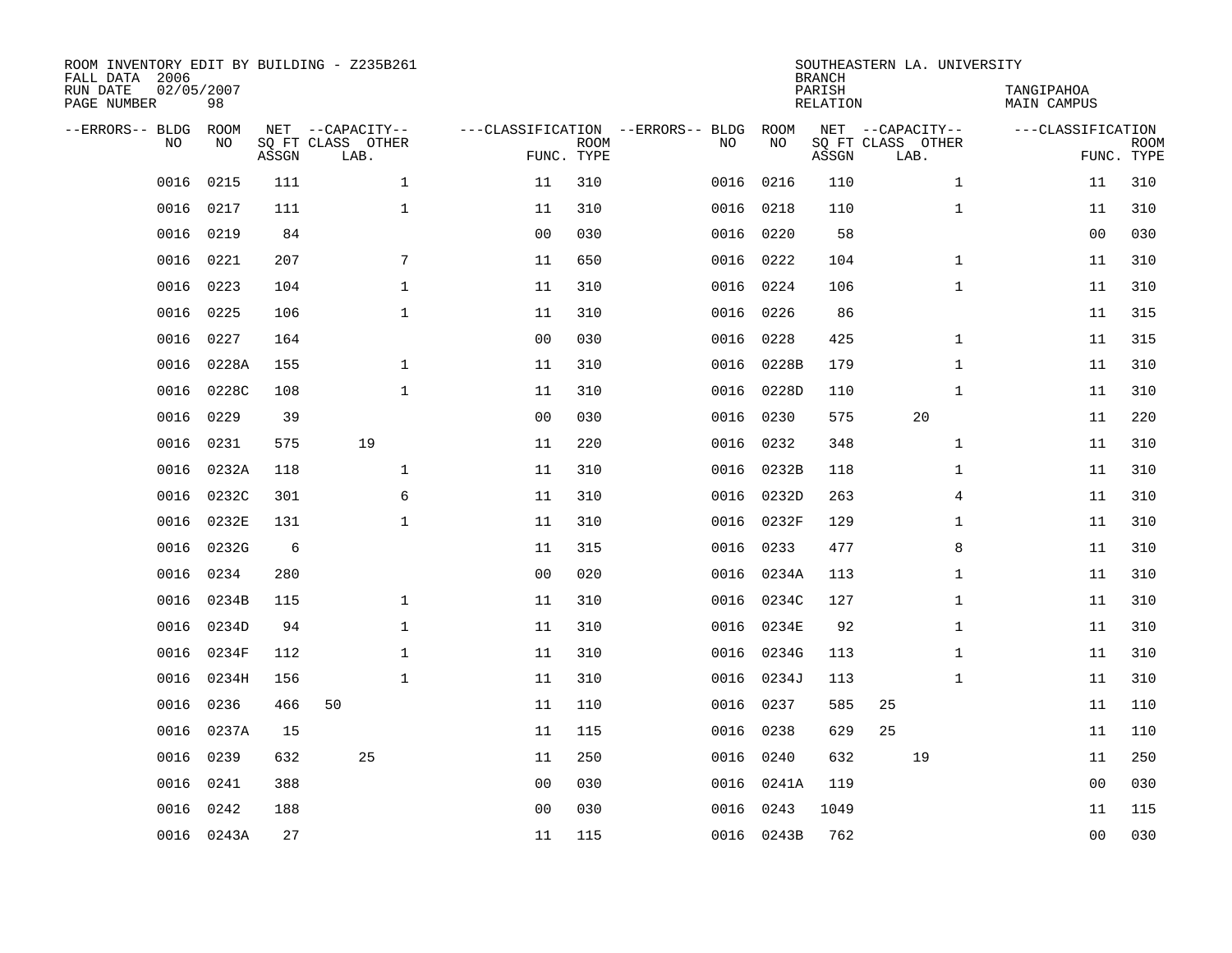| ROOM INVENTORY EDIT BY BUILDING - Z235B261<br>FALL DATA 2006 |                  |       |                           |                |             |                                   |            | <b>BRANCH</b>      |     | SOUTHEASTERN LA. UNIVERSITY |                           |                           |
|--------------------------------------------------------------|------------------|-------|---------------------------|----------------|-------------|-----------------------------------|------------|--------------------|-----|-----------------------------|---------------------------|---------------------------|
| RUN DATE<br>PAGE NUMBER                                      | 02/05/2007<br>99 |       |                           |                |             |                                   |            | PARISH<br>RELATION |     |                             | TANGIPAHOA<br>MAIN CAMPUS |                           |
| --ERRORS-- BLDG                                              | ROOM             |       | NET --CAPACITY--          |                |             | ---CLASSIFICATION --ERRORS-- BLDG | ROOM       |                    |     | NET --CAPACITY--            | ---CLASSIFICATION         |                           |
| N <sub>O</sub>                                               | NO.              | ASSGN | SO FT CLASS OTHER<br>LAB. | FUNC. TYPE     | <b>ROOM</b> | NO.                               | NO         | ASSGN              |     | SQ FT CLASS OTHER<br>LAB.   |                           | <b>ROOM</b><br>FUNC. TYPE |
| 0016                                                         | 0244             | 180   |                           | 0 <sub>0</sub> | 030         | 0016                              | 0245       | 422                |     |                             | 00                        | 030                       |
| 0016                                                         | 0245A            | 119   |                           | 0 <sub>0</sub> | 030         | 0016                              | 0246       | 630                |     | 20                          | 11                        | 210                       |
| 0016                                                         | 0247             | 632   | 23                        | 11             | 310         | 0016                              | 0248       | 629                |     | 50                          | 11                        | 250                       |
| 0016                                                         | 0249             | 585   | 27                        | 11             | 250         |                                   | 0016 0249A | 15                 |     |                             | 11                        | 255                       |
| 0016                                                         | 0250             | 6188  | 250                       | 11             | 610         | 0016                              | 1001       | 506                | 24  |                             | 11                        | 110                       |
| 0016                                                         | 1002             | 483   |                           | 0 <sub>0</sub> | 020         |                                   | 0016 1003  | 161                |     |                             | 11                        | 315                       |
| 0016                                                         | 1004             | 284   | $\mathbf 1$               | 11             | 310         |                                   | 0016 1004A | 181                |     | $\mathbf{1}$                | 11                        | 310                       |
|                                                              | 0016 1004B       | 107   | $\mathbf 1$               | 11             | 310         |                                   | 0016 1005  | 510                | 24  |                             | 11                        | 110                       |
| 0016                                                         | 1006             | 488   |                           | 0 <sub>0</sub> | 020         | 0016                              | 1006A      | 30                 |     |                             | 0 <sub>0</sub>            | 030                       |
| 0016                                                         | 1006B            | 47    |                           | 0 <sub>0</sub> | 030         |                                   | 0016 1006C | 111                |     |                             | 11                        | 315                       |
| 0016                                                         | 1006D            | 107   | $\mathbf 1$               | 11             | 310         |                                   | 0016 1006E | 108                |     | $\mathbf{1}$                | 11                        | 310                       |
| 0016                                                         | 1006F            | 107   | $\mathbf 1$               | 11             | 310         |                                   | 0016 1006G | 326                |     | $\mathbf{1}$                | 11                        | 350                       |
| 0016                                                         | 1006H            | 107   | $\mathbf{1}$              | 11             | 310         | 0016                              | 1006J      | 108                |     | $\mathbf{1}$                | 11                        | 310                       |
| 0016                                                         | 1006K            | 335   |                           | 11             | 315         |                                   | 0016 1006L | 104                |     | $\mathbf{1}$                | 11                        | 310                       |
|                                                              | 0016 1006M       | 104   | $\mathbf 1$               | 11             | 310         |                                   | 0016 1007  | 510                | 24  |                             | 11                        | 110                       |
|                                                              | 0016 1008        | 58    |                           | 0 <sub>0</sub> | 010         |                                   | 0016 1009  | 39                 |     |                             | 11                        | 315                       |
|                                                              | 0016 1010        | 210   |                           | 0 <sub>0</sub> | 030         |                                   | 0016 1011  | 506                | 24  |                             | 11                        | 110                       |
|                                                              | 0016 1012        | 315   |                           | 0 <sub>0</sub> | 030         |                                   | 0016 1013  | 506                | 24  |                             | 11                        | 110                       |
|                                                              | 0016 1014        | 243   |                           | 0 <sub>0</sub> | 030         |                                   | 0016 1015  | 161                |     | 6                           | 11                        | 250                       |
|                                                              | 0016 1016        | 237   |                           | 0 <sub>0</sub> | 030         |                                   | 0016 1017  | 510                | 24  |                             | 11                        | 110                       |
|                                                              | 0016 1018        | 233   | $\mathbf 1$               | 11             | 310         |                                   | 0016 1018A | 499                |     | $\mathbf{1}$                | 11                        | 310                       |
| 0016                                                         | 1018B            | 174   | $\mathbf 1$               | 11             | 310         |                                   | 0016 1018C | 197                |     | $\mathbf{1}$                | 11                        | 310                       |
|                                                              | 0016 1018D       | 158   | 1                         | 11             | 310         |                                   | 0016 1018E | 104                |     | $\mathbf{1}$                | 11                        | 310                       |
| 0016                                                         | 1018F            | 144   | $\mathbf{1}$              | 11             | 310         |                                   | 0016 1018G | 148                |     |                             | 11                        | 315                       |
| 0016                                                         | 1019             | 100   |                           | 0 <sub>0</sub> | 030         | 0016                              | 1020       | 312                |     | $\mathbf{1}$                | 11                        | 350                       |
|                                                              | 0016 1021        | 227   |                           | 0 <sub>0</sub> | 020         |                                   | 0016 1022  | 2073               | 200 |                             | 11                        | 110                       |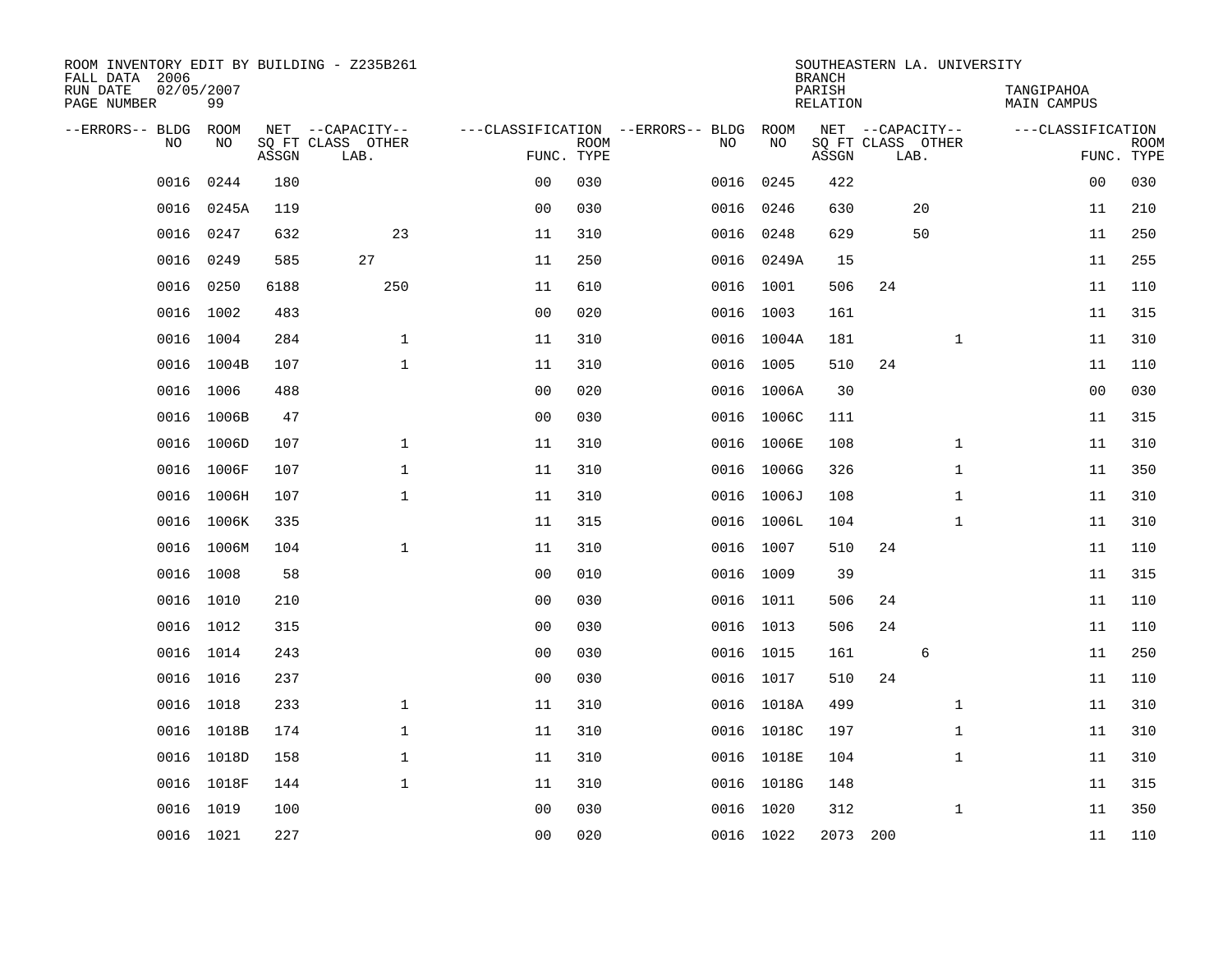| ROOM INVENTORY EDIT BY BUILDING - Z235B261<br>FALL DATA 2006 |                   |       |    |                           |                |             |                                               |            | <b>BRANCH</b>      | SOUTHEASTERN LA. UNIVERSITY |                           |                           |
|--------------------------------------------------------------|-------------------|-------|----|---------------------------|----------------|-------------|-----------------------------------------------|------------|--------------------|-----------------------------|---------------------------|---------------------------|
| RUN DATE<br>PAGE NUMBER                                      | 02/05/2007<br>100 |       |    |                           |                |             |                                               |            | PARISH<br>RELATION |                             | TANGIPAHOA<br>MAIN CAMPUS |                           |
| --ERRORS-- BLDG ROOM<br>NO.                                  | NO.               |       |    | NET --CAPACITY--          |                |             | ---CLASSIFICATION --ERRORS-- BLDG ROOM<br>NO. | NO         |                    | NET --CAPACITY--            | ---CLASSIFICATION         |                           |
|                                                              |                   | ASSGN |    | SQ FT CLASS OTHER<br>LAB. | FUNC. TYPE     | <b>ROOM</b> |                                               |            | ASSGN              | SQ FT CLASS OTHER<br>LAB.   |                           | <b>ROOM</b><br>FUNC. TYPE |
| 0016                                                         | 1022A             | 19    |    |                           | 11             | 115         |                                               | 0016 1022B | 12                 |                             | 11                        | 115                       |
|                                                              | 0016 1022C        | 13    |    |                           | 11             | 115         |                                               | 0016 1023  | 126                |                             | 0 <sub>0</sub>            | 030                       |
| 0016                                                         | 2001              | 614   |    |                           | 11             | 650         | 0016                                          | 2002       | 458                |                             | 00                        | 020                       |
| 0016                                                         | 2003              | 847   | 40 |                           | 11             | 110         | 0016                                          | 2004       | 277                | $\mathbf{1}$                | 11                        | 310                       |
| 0016                                                         | 2004A             | 178   |    | $\mathbf{1}$              | 11             | 310         | 0016                                          | 2004B      | 105                | $\mathbf{1}$                | 11                        | 310                       |
| 0016                                                         | 2005              | 847   | 40 |                           | 11             | 110         | 0016                                          | 2006       | 30                 |                             | 00                        | 010                       |
| 0016                                                         | 2006A             | 46    |    |                           | 0 <sub>0</sub> | 030         | 0016                                          | 2006B      | 96                 |                             | 0 <sub>0</sub>            | 030                       |
| 0016                                                         | 2007              | 704   | 32 |                           | 11             | 110         | 0016                                          | 2008       | 59                 |                             | 00                        | 010                       |
| 0016                                                         | 2009              | 272   |    |                           | 11             | 315         | 0016                                          | 2010       | 212                |                             | 0 <sub>0</sub>            | 030                       |
| 0016                                                         | 2011              | 699   | 32 |                           | 11             | 110         |                                               | 0016 2012  | 315                |                             | 0 <sub>0</sub>            | 030                       |
| 0016                                                         | 2013              | 842   | 40 |                           | 11             | 110         | 0016                                          | 2014       | 244                |                             | 0 <sub>0</sub>            | 030                       |
| 0016                                                         | 2015              | 847   | 40 |                           | 11             | 110         | 0016                                          | 2016       | 233                |                             | 00                        | 030                       |
| 0016                                                         | 2017              | 97    |    |                           | 0 <sub>0</sub> | 030         | 0016                                          | 2018       | 982                | $\mathbf{1}$                | 11                        | 310                       |
| 0016                                                         | 2018A             | 105   |    | $\mathbf 1$               | 11             | 310         |                                               | 0016 2018B | 106                | $\mathbf{1}$                | 11                        | 310                       |
| 0016                                                         | 2018C             | 105   |    | $\mathbf 1$               | 11             | 310         | 0016                                          | 2018D      | 105                | $\mathbf{1}$                | 11                        | 310                       |
| 0016                                                         | 2018E             | 106   |    | $\mathbf{1}$              | 11             | 310         | 0016                                          | 2018F      | 105                | $\mathbf{1}$                | 11                        | 310                       |
| 0016                                                         | 2018G             | 105   |    | $\mathbf 1$               | 11             | 310         | 0016                                          | 2018H      | 106                | $\mathbf{1}$                | 11                        | 310                       |
| 0016                                                         | 2018I             | 105   |    | $\mathbf 1$               | 11             | 310         | 0016                                          | 2018J      | 105                | $\mathbf{1}$                | 11                        | 310                       |
| 0016                                                         | 2018K             | 106   |    | $\mathbf{1}$              | 11             | 310         | 0016                                          | 2018L      | 320                |                             | 11                        | 650                       |
| 0016                                                         | 2018M             | 274   |    |                           | 11             | 315         | 0016                                          | 2018N      | 111                |                             | 11                        | 315                       |
| 0016                                                         | 20180             | 242   |    | $\mathbf{1}$              | 11             | 310         | 0016                                          | 2019       | 226                |                             | 0 <sub>0</sub>            | 020                       |
| 0016                                                         | 2020              | 610   |    | $\mathbf{1}$              | 11             | 350         | 0016                                          | 2021       | 878                | 36                          | 11                        | 210                       |
| 0016                                                         | 2021A             | 39    |    |                           | 11             | 215         |                                               | 0016 2021B | 50                 |                             | 11                        | 215                       |
| 0016                                                         | 2021C             | 129   |    |                           | 11             | 215         |                                               | 0016 2022  | 878                | 30                          | 11                        | 210                       |
| 0016                                                         | 2022A             | 61    |    |                           | 0 <sub>0</sub> | 030         |                                               | 0016 2022B | 50                 |                             | 11                        | 215                       |
|                                                              | 0016 2022C        | 90    |    |                           | 11             | 215         |                                               | 0016 C0103 | 125                |                             | 0 <sub>0</sub>            | 020                       |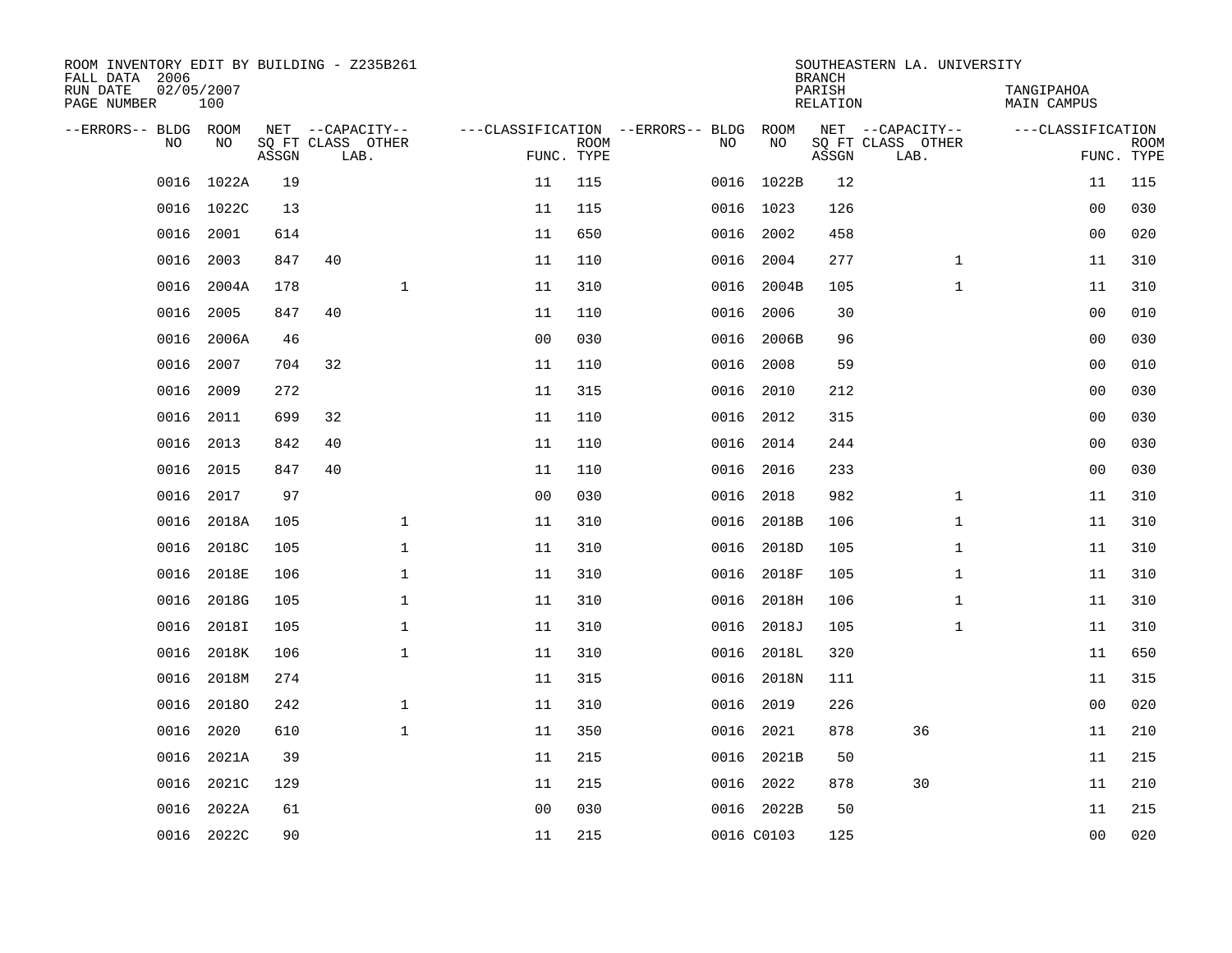| ROOM INVENTORY EDIT BY BUILDING - Z235B261<br>FALL DATA 2006 |                   |       |                           |                                        |      |    |                                                                                                | <b>BRANCH</b>      |      | SOUTHEASTERN LA. UNIVERSITY           |                           |                             |             |
|--------------------------------------------------------------|-------------------|-------|---------------------------|----------------------------------------|------|----|------------------------------------------------------------------------------------------------|--------------------|------|---------------------------------------|---------------------------|-----------------------------|-------------|
| RUN DATE<br>PAGE NUMBER                                      | 02/05/2007<br>101 |       |                           |                                        |      |    |                                                                                                | PARISH<br>RELATION |      |                                       | TANGIPAHOA<br>MAIN CAMPUS |                             |             |
| --ERRORS-- BLDG ROOM                                         |                   |       | NET --CAPACITY--          | ---CLASSIFICATION --ERRORS-- BLDG ROOM |      |    |                                                                                                | NET --CAPACITY--   |      |                                       | ---CLASSIFICATION         |                             |             |
| NO                                                           | NO                | ASSGN | SQ FT CLASS OTHER<br>LAB. | FUNC. TYPE                             | ROOM | NO | NO                                                                                             | ASSGN              | LAB. | SQ FT CLASS OTHER                     |                           | FUNC. TYPE                  | <b>ROOM</b> |
|                                                              | 0016 C0104        | 125   |                           | 0 <sup>0</sup>                         | 020  |    | 0016 C0151                                                                                     | 122                |      |                                       |                           | 11                          | 315         |
|                                                              | 0016 C0203        | 191   |                           | 0 <sup>0</sup>                         | 020  |    | 0016 C0204                                                                                     | 191                |      |                                       |                           | 0 <sub>0</sub>              | 020         |
|                                                              | 0016 C1000        | 2887  |                           | 0 <sub>0</sub>                         | 020  |    | 0016 C2000                                                                                     | 3493               |      |                                       |                           | 0 <sub>0</sub>              | 020         |
|                                                              | 0016 E0101        | 25    |                           | 0 <sub>0</sub>                         | 030  |    | 0016 L0101                                                                                     | 635                |      |                                       |                           | 00                          | 020         |
|                                                              | 0016 L0102        | 635   |                           | 0 <sub>0</sub>                         | 020  |    | 0016 L1000A                                                                                    | 777                |      |                                       |                           | 00                          | 020         |
|                                                              | 0016 L1000B       | 571   |                           | 0 <sub>0</sub>                         | 020  |    | 0016 L1000E                                                                                    | 145                |      |                                       |                           | 0 <sub>0</sub>              | 020         |
|                                                              | 0016 L2000A       | 686   |                           | 0 <sub>0</sub>                         | 020  |    | 0016 L2000B                                                                                    | 72                 |      |                                       |                           | 0 <sub>0</sub>              | 020         |
|                                                              | 0016 L2000C       | 72    |                           | 0 <sub>0</sub>                         | 020  |    | 0016 M0101                                                                                     | 169                |      |                                       |                           | 0 <sub>0</sub>              | 030         |
|                                                              | 0016 M0102        | 169   |                           | 0 <sub>0</sub>                         | 030  |    | 0016 S0102                                                                                     | 149                |      |                                       |                           | 0 <sub>0</sub>              | 020         |
|                                                              | 0016 S0103        | 149   |                           | 0 <sub>0</sub>                         | 020  |    | 0016 S0151                                                                                     | 200                |      |                                       |                           | 11                          | 635         |
|                                                              | 0016 S0160        | 1001  | 40                        | 11                                     | 610  |    | TOTAL NUMBER CLASSROOMS<br>TOTAL NUMBER LABS 210<br>TOTAL NUMBER SPECIAL LABS 220              |                    |      | TOTAL NET ASSIGN SQ. FT. IN ROOM FILE |                           | 78,258<br>16<br>3<br>3      |             |
|                                                              | 002A 0101         | 3022  | 25                        | 11                                     | 210  |    | 002A 0102                                                                                      | 821                |      | 17                                    |                           | 11                          | 250         |
|                                                              | 002A 0103         | 283   | 3                         | 11                                     | 250  |    | 002A 0104                                                                                      | 202                |      | 4                                     |                           | 11                          | 250         |
|                                                              | 002A 0105         | 208   | 5                         | 11                                     | 250  |    | 002A 0106                                                                                      | 150                |      | 3                                     |                           | 11                          | 250         |
|                                                              | 002A 0107         | 47    |                           | 0 <sub>0</sub>                         | 030  |    | 002A 0108                                                                                      | 76                 |      |                                       |                           | 0 <sub>0</sub>              | 030         |
|                                                              | 002A 0109         | 76    |                           | 0 <sub>0</sub>                         | 030  |    | 002A 0111<br>TOTAL NUMBER CLASSROOMS<br>TOTAL NUMBER LABS 210<br>TOTAL NUMBER SPECIAL LABS 220 | 128                |      | TOTAL NET ASSIGN SQ. FT. IN ROOM FILE |                           | 11<br>4,814<br>$\mathbf{1}$ | 215         |
|                                                              | 002B 0100         | 864   | 8                         | 11                                     | 220  |    | TOTAL NUMBER CLASSROOMS<br>TOTAL NUMBER LABS 210<br>TOTAL NUMBER SPECIAL LABS 220              |                    |      | TOTAL NET ASSIGN SQ. FT. IN ROOM FILE |                           | 864<br>$\mathbf{1}$         |             |
|                                                              | 0022 0100         | 3950  |                           | 0 <sub>0</sub>                         | 020  |    | 0022 0101                                                                                      | 149                |      |                                       |                           | 00                          | 020         |
|                                                              | 0022 0103         | 982   |                           | 0 <sub>0</sub>                         | 020  |    | 0022 0104                                                                                      | 149                |      |                                       |                           | 0 <sub>0</sub>              | 020         |
|                                                              | 0022 0105         | 1338  |                           | 0 <sub>0</sub>                         | 020  |    | 0022 0106                                                                                      | 138                |      |                                       |                           | 0 <sub>0</sub>              | 020         |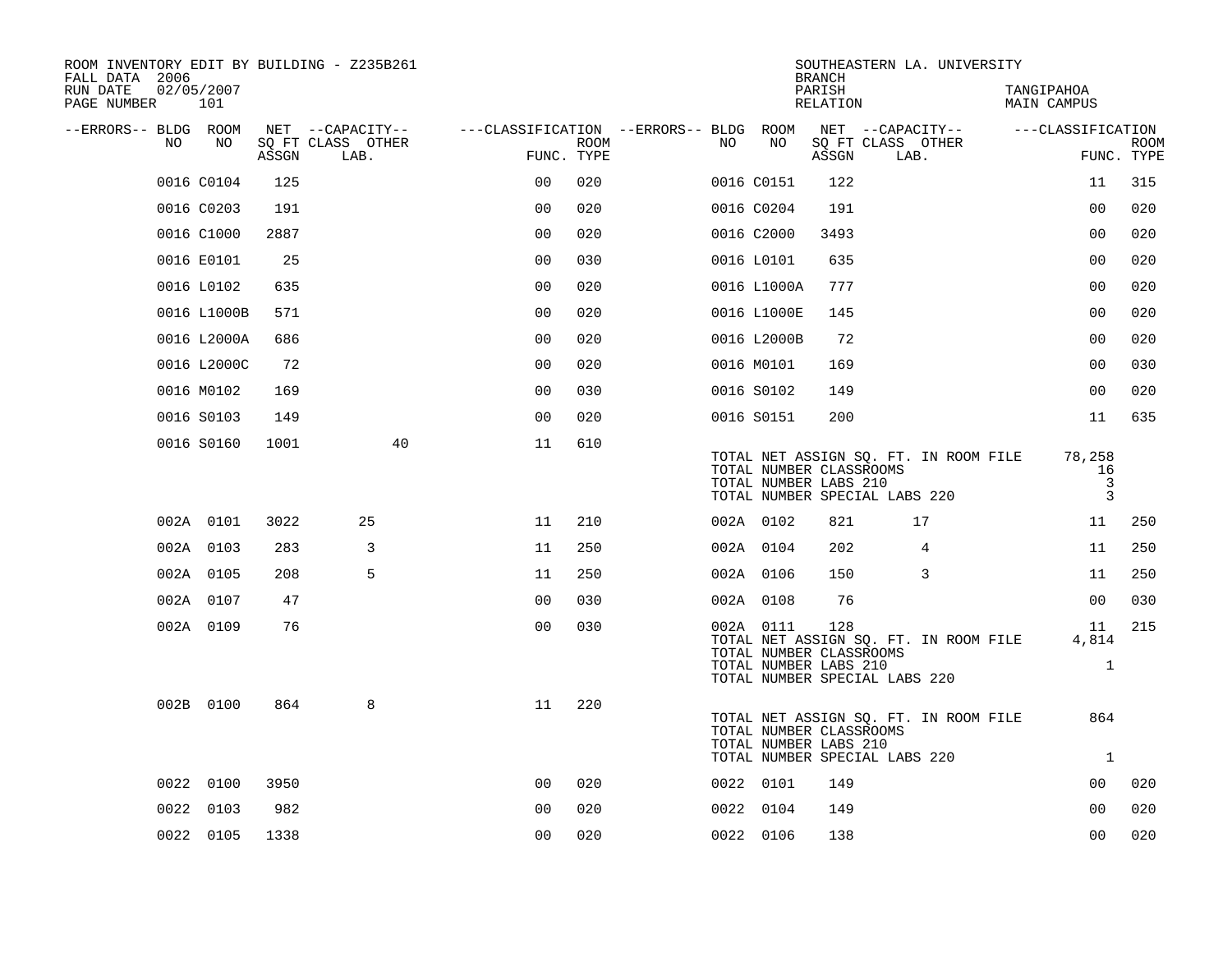| ROOM INVENTORY EDIT BY BUILDING - Z235B261<br>FALL DATA 2006 |                   |          |                           |              |                |             |                                        |            | <b>BRANCH</b>             | SOUTHEASTERN LA. UNIVERSITY |                                  |                           |
|--------------------------------------------------------------|-------------------|----------|---------------------------|--------------|----------------|-------------|----------------------------------------|------------|---------------------------|-----------------------------|----------------------------------|---------------------------|
| RUN DATE<br>PAGE NUMBER                                      | 02/05/2007<br>102 |          |                           |              |                |             |                                        |            | PARISH<br><b>RELATION</b> |                             | TANGIPAHOA<br><b>MAIN CAMPUS</b> |                           |
| --ERRORS-- BLDG ROOM                                         |                   |          | NET --CAPACITY--          |              |                |             | ---CLASSIFICATION --ERRORS-- BLDG ROOM |            |                           | NET --CAPACITY--            | ---CLASSIFICATION                |                           |
| NO                                                           | NO                | ASSGN    | SQ FT CLASS OTHER<br>LAB. |              | FUNC. TYPE     | <b>ROOM</b> | NO                                     | NO         | ASSGN                     | SQ FT CLASS OTHER<br>LAB.   |                                  | <b>ROOM</b><br>FUNC. TYPE |
| 0022                                                         | 0107              | 106      |                           |              | 0 <sub>0</sub> | 020         |                                        | 0022 0108  | 128                       |                             | 11                               | 615                       |
| 0022                                                         | 0109              | 553      |                           | 20           | 11             | 615         |                                        | 0022 0110  | 128                       |                             | 00                               | 030                       |
| 0022                                                         | 0111              | 153      |                           |              | 0 <sub>0</sub> | 030         |                                        | 0022 0112  | 128                       | $\mathbf{1}$                | 11                               | 310                       |
| 0022                                                         | 0112A             | 8        |                           |              | 11             | 315         |                                        | 0022 0113  | 166                       | $\mathbf{1}$                | 11                               | 310                       |
| 0022                                                         | 0113A             | 8        |                           |              | 11             | 315         |                                        | 0022 0115  | 96                        | $\mathbf{1}$                | 11                               | 310                       |
| 0022                                                         | 0116              | 96       |                           | $\mathbf{1}$ | 11             | 310         |                                        | 0022 0117  | 92                        | $\mathbf{1}$                | 11                               | 310                       |
| 0022                                                         | 0118              | 108      |                           | 3            | 11             | 310         |                                        | 0022 0119  | 157                       | $\overline{4}$              | 11                               | 310                       |
| 0022                                                         | 0120              | 68       |                           |              | 0 <sub>0</sub> | 020         |                                        | 0022 0121  | 167                       |                             | 11                               | 535                       |
| 0022                                                         | 0122              | 53       |                           |              | 11             | 535         |                                        | 0022 0123  | 422                       |                             | 11                               | 530                       |
| 0022                                                         | 0123A             | 51       |                           | $\mathbf{1}$ | 11             | 530         |                                        | 0022 0123B | 53                        | $\mathbf{1}$                | 11                               | 530                       |
| 0022                                                         | 0123C             | 108      |                           |              | 11             | 530         |                                        | 0022 0124  | 50                        |                             | 0 <sub>0</sub>                   | 030                       |
| 0022                                                         | 0125              | 1941 110 |                           |              | 11             | 110         |                                        | 0022 0126  | 595                       |                             | 0 <sub>0</sub>                   | 020                       |
| 0022                                                         | 0127              | 165      |                           | $\mathbf{1}$ | 11             | 310         |                                        | 0022 0128  | 165                       | $\mathbf{1}$                | 11                               | 310                       |
| 0022                                                         | 0129              | 364      |                           |              | 0 <sub>0</sub> | 030         |                                        | 0022 0131  | 16                        |                             | 00                               | 010                       |
| 0022                                                         | 0132              | 85       |                           |              | 0 <sub>0</sub> | 010         |                                        | 0022 0134  | 362                       |                             | 00                               | 030                       |
| 0022                                                         | 0136              | 171      |                           | $\mathbf{1}$ | 11             | 615         |                                        | 0022 0137  | 158                       | $\mathbf{1}$                | 11                               | 615                       |
| 0022                                                         | 0138              | 1934 104 |                           |              | 11             | 110         |                                        | 0022 0139  | 53                        |                             | 0 <sub>0</sub>                   | 030                       |
| 0022                                                         | 0140              | 754      | 35                        |              | 11             | 210         |                                        | 0022 0140A | 12                        |                             | 0 <sub>0</sub>                   | 030                       |
| 0022                                                         | 0141              | 764      | 35                        |              | 11             | 210         |                                        | 0022 0142  | 152                       | $\mathbf{1}$                | 11                               | 310                       |
| 0022                                                         | 0142A             | 340      |                           |              | 11             | 615         |                                        | 0022 0142B | 263                       |                             | 11                               | 615                       |
| 0022                                                         | 0143              | 698      |                           |              | 0 <sub>0</sub> | 030         |                                        | 0022 0144  | 529                       |                             | 11                               | 615                       |
| 0022                                                         | 0145              | 83       |                           |              | 11             | 615         |                                        | 0022 0146  | 43                        |                             | 11                               | 615                       |
| 0022                                                         | 0147              | 84       |                           |              | 11             | 615         |                                        | 0022 0148  | 1466                      |                             | 11                               | 615                       |
| 0022                                                         | 0149              | 278      |                           |              | 11             | 615         |                                        | 0022 0150  | 36                        |                             | 11                               | 615                       |
| 0022                                                         | 0151              | 30       |                           |              | 11             | 615         |                                        | 0022 0152  | 106                       |                             | 11                               | 615                       |
|                                                              | 0022 0153         | 32       |                           |              | 0 <sub>0</sub> | 030         |                                        | 0022 0154  | 101                       |                             | 11                               | 615                       |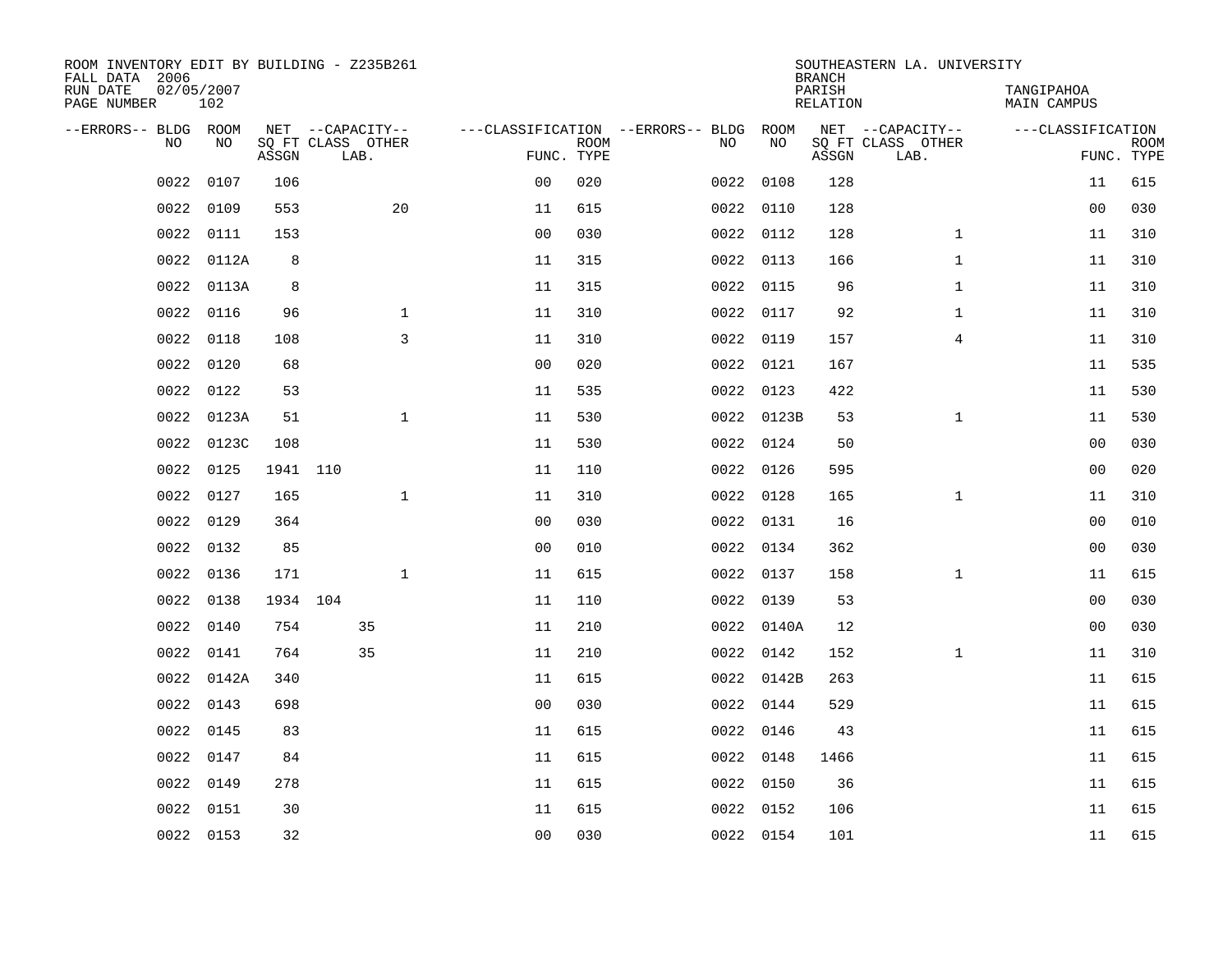| ROOM INVENTORY EDIT BY BUILDING - Z235B261<br>FALL DATA 2006 |                   |                 |                                       |                |             |                                          |            | <b>BRANCH</b>      | SOUTHEASTERN LA. UNIVERSITY |                           |                           |
|--------------------------------------------------------------|-------------------|-----------------|---------------------------------------|----------------|-------------|------------------------------------------|------------|--------------------|-----------------------------|---------------------------|---------------------------|
| RUN DATE<br>PAGE NUMBER                                      | 02/05/2007<br>103 |                 |                                       |                |             |                                          |            | PARISH<br>RELATION |                             | TANGIPAHOA<br>MAIN CAMPUS |                           |
| --ERRORS-- BLDG ROOM<br>N <sub>O</sub>                       | NO.               |                 | NET --CAPACITY--<br>SO FT CLASS OTHER |                |             | ---CLASSIFICATION --ERRORS-- BLDG<br>NO. | ROOM<br>NO |                    | NET --CAPACITY--            | ---CLASSIFICATION         |                           |
|                                                              |                   | ASSGN           | LAB.                                  | FUNC. TYPE     | <b>ROOM</b> |                                          |            | ASSGN              | SQ FT CLASS OTHER<br>LAB.   |                           | <b>ROOM</b><br>FUNC. TYPE |
| 0022                                                         | 0155              | 139             |                                       | 0 <sub>0</sub> | 020         | 0022                                     | 0156       | 3891               | 156                         | 11                        | 610                       |
| 0022                                                         | 0157              | 131             |                                       | 0 <sub>0</sub> | 020         |                                          | 0022 0158  | 51                 |                             | 0 <sub>0</sub>            | 030                       |
| 0022                                                         | 0159              | 299             |                                       | 0 <sub>0</sub> | 020         |                                          | 0022 0160  | 299                |                             | 00                        | 020                       |
| 0022                                                         | 0161              | 131             |                                       | 0 <sub>0</sub> | 020         |                                          | 0022 0162  | 291                |                             | 0 <sub>0</sub>            | 030                       |
| 0022                                                         | 0162A             | $7\phantom{.0}$ |                                       | 0 <sub>0</sub> | 020         |                                          | 0022 0164  | 43                 |                             | 0 <sub>0</sub>            | 030                       |
| 0022                                                         | 0165              | 240             |                                       | 11             | 715         |                                          | 0022 0165A | 51                 |                             | 11                        | 315                       |
| 0022                                                         | 0165B             | 88              |                                       | 0 <sub>0</sub> | 030         |                                          | 0022 0201  | 202                |                             | 00                        | 020                       |
| 0022                                                         | 0202              | 1342            |                                       | 0 <sub>0</sub> | 020         | 0022                                     | 0203       | 1600               |                             | 0 <sub>0</sub>            | 020                       |
| 0022                                                         | 0204              | 202             |                                       | 0 <sub>0</sub> | 020         | 0022                                     | 0205       | 1893               |                             | 0 <sub>0</sub>            | 020                       |
| 0022                                                         | 0206              | 138             |                                       | 0 <sub>0</sub> | 020         |                                          | 0022 0207  | 141                |                             | 0 <sub>0</sub>            | 020                       |
| 0022                                                         | 0208              | 93              |                                       | 11             | 115         | 0022                                     | 0209       | 616                | 42                          | 11                        | 110                       |
| 0022                                                         | 0210              | 1484            | 95                                    | 11             | 110         |                                          | 0022 0211  | 1411               | 80                          | 11                        | 250                       |
| 0022                                                         | 0213              | 1404            | 29                                    | 11             | 210         |                                          | 0022 0215  | 214                |                             | 0 <sub>0</sub>            | 030                       |
| 0022                                                         | 0216              | 210             |                                       | 0 <sub>0</sub> | 030         |                                          | 0022 0218  | 325                |                             | 11                        | 615                       |
| 0022                                                         | 0219              | 347             | 20                                    | 11             | 310         |                                          | 0022 0220  | 334                | 2                           | 11                        | 310                       |
| 0022                                                         | 0221              | 328             | $\mathbf{1}$                          | 11             | 310         |                                          | 0022 0222  | 341                | 2                           | 11                        | 310                       |
| 0022                                                         | 0223              | 307             | $\mathbf{1}$                          | 11             | 310         |                                          | 0022 0223A | 11                 |                             | 11                        | 315                       |
| 0022                                                         | 0225              | 361             | $\mathbf{1}$                          | 11             | 310         |                                          | 0022 0226  | 160                | $\mathbf{1}$                | 11                        | 310                       |
| 0022                                                         | 0226A             | 8               |                                       | 11             | 315         |                                          | 0022 0227  | 173                | $\mathbf{1}$                | 11                        | 310                       |
| 0022                                                         | 0227A             | 8               |                                       | 11             | 315         |                                          | 0022 0228  | 93                 | $\mathbf{1}$                | 11                        | 315                       |
| 0022                                                         | 0229              | 92              | $\mathbf{1}$                          | 11             | 310         |                                          | 0022 0230  | 89                 | $\mathbf{1}$                | 11                        | 310                       |
| 0022                                                         | 0231              | 93              | $\mathbf{1}$                          | 11             | 310         | 0022                                     | 0232       | 92                 | $\mathbf{1}$                | 11                        | 310                       |
| 0022                                                         | 0233              | 89              | $\mathbf 1$                           | 11             | 310         |                                          | 0022 0234  | 93                 | $\mathbf{1}$                | 11                        | 310                       |
| 0022                                                         | 0235              | 92              | $\mathbf{1}$                          | 11             | 310         |                                          | 0022 0236  | 89                 | $\mathbf{1}$                | 11                        | 310                       |
| 0022                                                         | 0237              | 93              | $\mathbf{1}$                          | 11             | 310         | 0022                                     | 0238       | 92                 | $\mathbf{1}$                | 11                        | 310                       |
|                                                              | 0022 0239         | 89              | $\mathbf{1}$                          | 11             | 310         |                                          | 0022 0240  | 111                | $\mathbf{1}$                | 11                        | 310                       |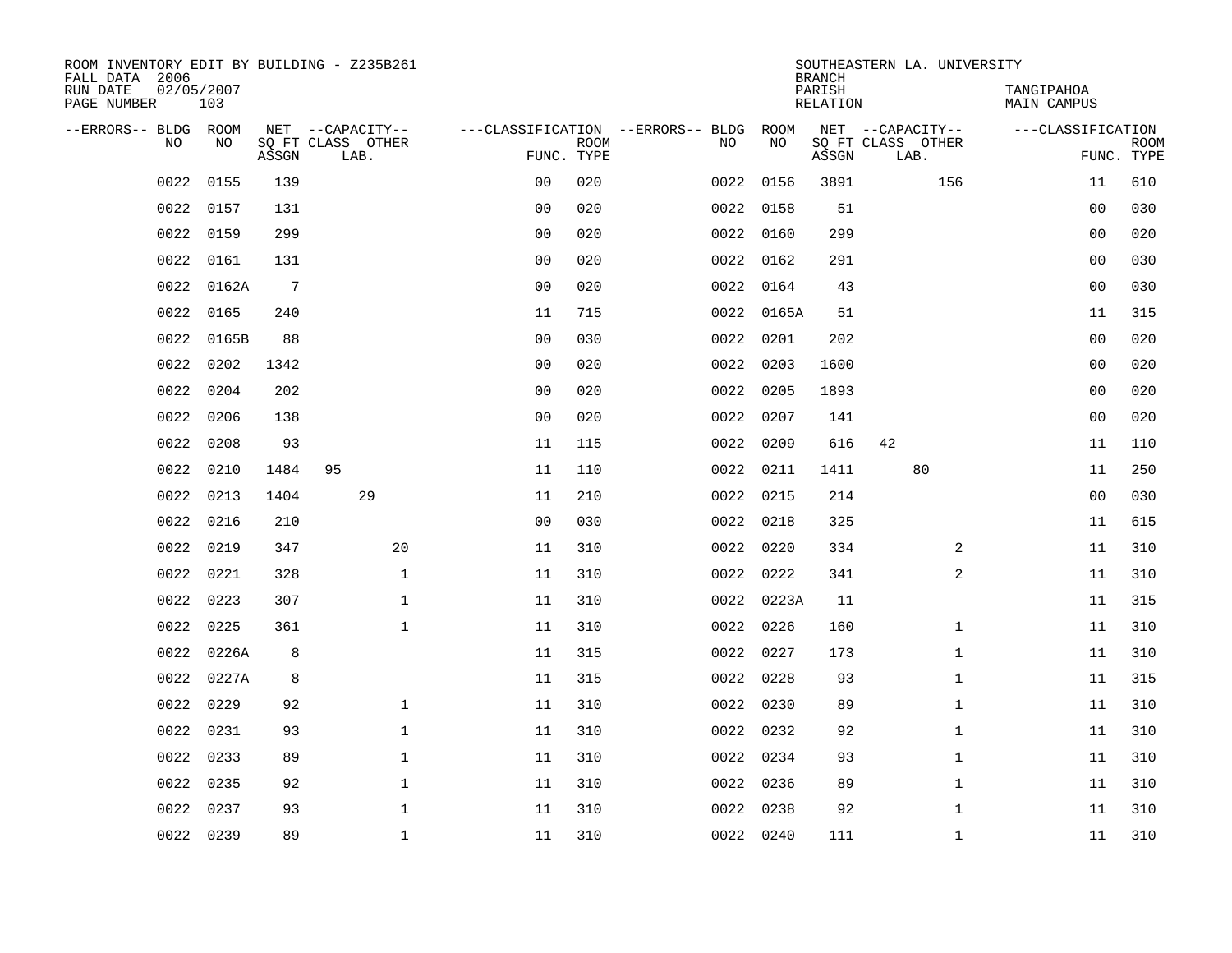| FALL DATA 2006<br>RUN DATE<br>PAGE NUMBER | 02/05/2007 | 104       |       | ROOM INVENTORY EDIT BY BUILDING - Z235B261    |                                                 |             |      |            | <b>BRANCH</b><br>PARISH<br>RELATION | SOUTHEASTERN LA. UNIVERSITY                   | TANGIPAHOA<br>MAIN CAMPUS |                           |
|-------------------------------------------|------------|-----------|-------|-----------------------------------------------|-------------------------------------------------|-------------|------|------------|-------------------------------------|-----------------------------------------------|---------------------------|---------------------------|
| --ERRORS-- BLDG ROOM                      | <b>NO</b>  | NO.       | ASSGN | NET --CAPACITY--<br>SQ FT CLASS OTHER<br>LAB. | ---CLASSIFICATION --ERRORS-- BLDG<br>FUNC. TYPE | <b>ROOM</b> | NO   | ROOM<br>NO | ASSGN                               | NET --CAPACITY--<br>SQ FT CLASS OTHER<br>LAB. | ---CLASSIFICATION         | <b>ROOM</b><br>FUNC. TYPE |
|                                           | 0022       | 0241      | 109   | $\mathbf{1}$                                  | 11                                              | 310         | 0022 | 0242       | 105                                 | $\mathbf{1}$                                  | 11                        | 310                       |
|                                           | 0022       | 0243      | 87    | $\mathbf{1}$                                  | 11                                              | 310         |      | 0022 0244  | 86                                  | $\mathbf{1}$                                  | 11                        | 310                       |
|                                           | 0022       | 0245      | 83    |                                               | 0 <sub>0</sub>                                  | 030         | 0022 | 0246       | 98                                  | $\mathbf{1}$                                  | 11                        | 310                       |
|                                           | 0022       | 0247      | 97    | $\mathbf{1}$                                  | 11                                              | 310         |      | 0022 0248  | 93                                  | $\mathbf{1}$                                  | 11                        | 310                       |
|                                           | 0022       | 0249      | 98    | $\mathbf{1}$                                  | 11                                              | 310         | 0022 | 0250       | 97                                  | $\mathbf{1}$                                  | 11                        | 310                       |
|                                           | 0022       | 0251      | 93    | $\mathbf 1$                                   | 11                                              | 310         |      | 0022 0252  | 98                                  | $\mathbf{1}$                                  | 11                        | 310                       |
|                                           | 0022       | 0253      | 97    | $\mathbf 1$                                   | 11                                              | 310         | 0022 | 0254       | 93                                  | $\mathbf{1}$                                  | 11                        | 310                       |
|                                           | 0022       | 0255      | 104   | $\mathbf{1}$                                  | 10                                              | 310         |      | 0022 0256  | 102                                 | $\mathbf{1}$                                  | 11                        | 310                       |
|                                           | 0022       | 0257      | 99    | $\mathbf 1$                                   | 11                                              | 310         | 0022 | 0258       | 120                                 | $\mathbf{1}$                                  | 11                        | 310                       |
|                                           | 0022       | 0259      | 153   | $\mathbf{1}$                                  | 11                                              | 310         |      | 0022 0260  | 81                                  | $\mathbf{1}$                                  | 11                        | 310                       |
|                                           | 0022       | 0261      | 80    | $\mathbf 1$                                   | 11                                              | 310         | 0022 | 0262       | 77                                  | $\mathbf{1}$                                  | 11                        | 310                       |
|                                           | 0022       | 0263      | 89    | $\mathbf{1}$                                  | 11                                              | 310         |      | 0022 0264  | 87                                  | $\mathbf{1}$                                  | 11                        | 310                       |
|                                           | 0022       | 0265      | 84    |                                               | 11                                              | 115         | 0022 | 0267       | 79                                  |                                               | 11                        | 315                       |
|                                           | 0022       | 0268      | 18    |                                               | 11                                              | 315         |      | 0022 0269  | 18                                  |                                               | 11                        | 315                       |
|                                           | 0022       | 0270      | 16    |                                               | 11                                              | 315         |      | 0022 0280  | 54                                  |                                               | 0 <sub>0</sub>            | 030                       |
|                                           | 0022       | 0281      | 130   |                                               | 0 <sub>0</sub>                                  | 030         |      | 0022 0282  | 44                                  |                                               | 00                        | 010                       |
|                                           | 0022       | 0283      | 991   | 64                                            | 11                                              | 110         |      | 0022 0284  | 811                                 |                                               | 11                        | 615                       |
|                                           | 0022       | 0285      | 991   | 64                                            | 11                                              | 110         |      | 0022 0301  | 198                                 |                                               | 0 <sub>0</sub>            | 020                       |
|                                           | 0022       | 0302      | 1699  |                                               | 0 <sub>0</sub>                                  | 020         |      | 0022 0303  | 845                                 |                                               | 00                        | 020                       |
|                                           | 0022       | 0304      | 198   |                                               | 0 <sub>0</sub>                                  | 020         |      | 0022 0305  | 2336                                |                                               | 00                        | 020                       |
|                                           | 0022       | 0306      | 772   |                                               | 0 <sub>0</sub>                                  | 020         |      | 0022 0307  | 141                                 |                                               | 0 <sub>0</sub>            | 020                       |
|                                           | 0022       | 0308      | 93    |                                               | 11                                              | 115         |      | 0022 0309  | 616                                 | 41                                            | 11                        | 110                       |
|                                           | 0022       | 0310      | 604   | 41                                            | 11                                              | 110         |      | 0022 0311  | 607                                 | 41                                            | 11                        | 110                       |
|                                           | 0022       | 0312      | 609   | 41                                            | 11                                              | 110         |      | 0022 0313  | 609                                 | 42                                            | 11                        | 110                       |
|                                           | 0022       | 0314      | 609   | 42                                            | 11                                              | 110         |      | 0022 0315  | 609                                 | 42                                            | 11                        | 110                       |
|                                           |            | 0022 0316 | 595   | 41                                            | 11                                              | 110         |      | 0022 0317  | 251                                 |                                               | 0 <sub>0</sub>            | 030                       |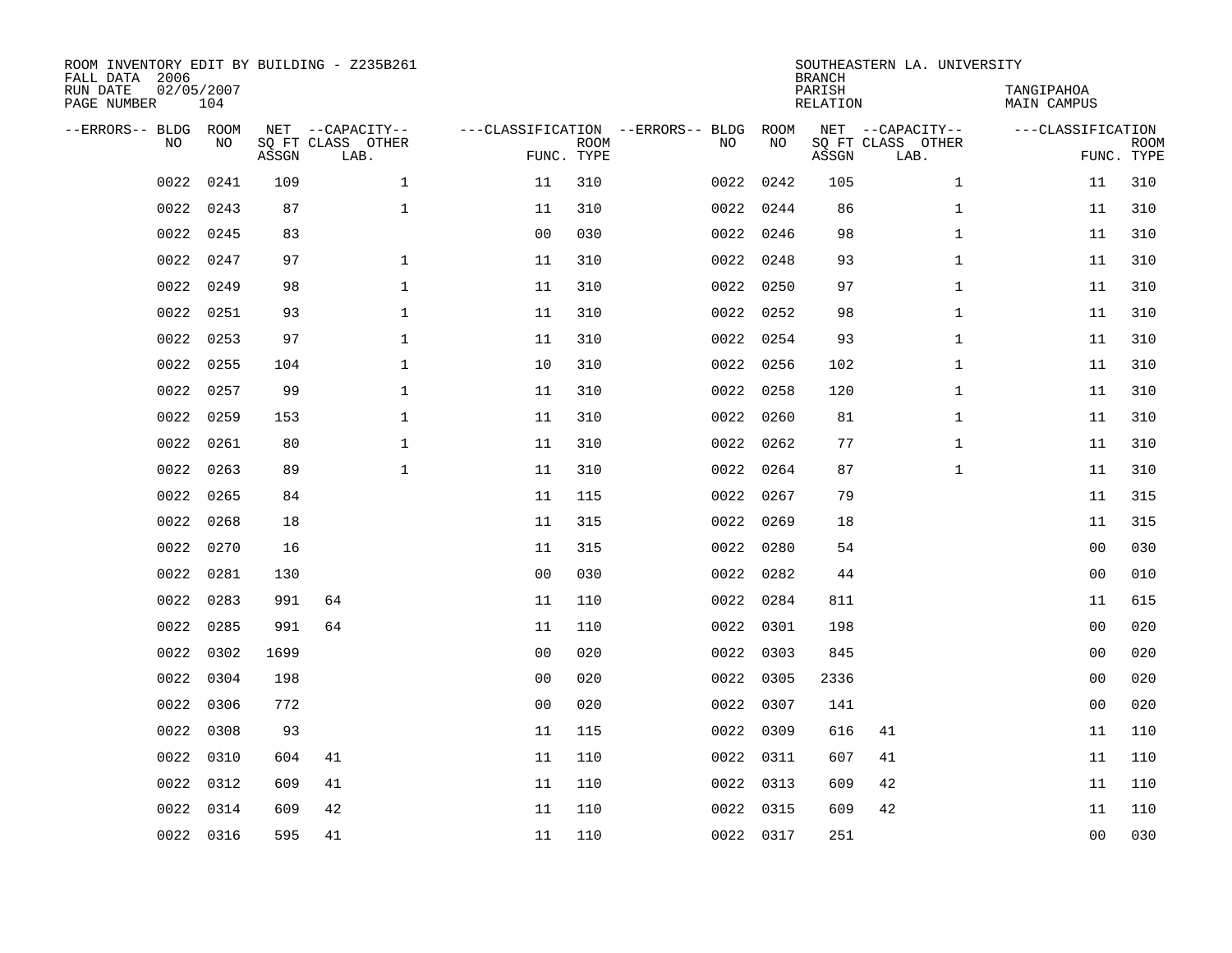| ROOM INVENTORY EDIT BY BUILDING - Z235B261<br>FALL DATA 2006 |                   |       |                           |                |                           |                                   |           | <b>BRANCH</b>             | SOUTHEASTERN LA. UNIVERSITY |                                  |                           |
|--------------------------------------------------------------|-------------------|-------|---------------------------|----------------|---------------------------|-----------------------------------|-----------|---------------------------|-----------------------------|----------------------------------|---------------------------|
| RUN DATE<br>PAGE NUMBER                                      | 02/05/2007<br>105 |       |                           |                |                           |                                   |           | PARISH<br><b>RELATION</b> |                             | TANGIPAHOA<br><b>MAIN CAMPUS</b> |                           |
| --ERRORS-- BLDG ROOM                                         |                   |       | NET --CAPACITY--          |                |                           | ---CLASSIFICATION --ERRORS-- BLDG | ROOM      |                           | NET --CAPACITY--            | ---CLASSIFICATION                |                           |
| NO                                                           | NO                | ASSGN | SQ FT CLASS OTHER<br>LAB. |                | <b>ROOM</b><br>FUNC. TYPE | NO                                | NO        | ASSGN                     | SQ FT CLASS OTHER<br>LAB.   |                                  | <b>ROOM</b><br>FUNC. TYPE |
| 0022                                                         | 0318              | 169   |                           | 0 <sub>0</sub> | 030                       | 0022                              | 0319      | 688                       | 45                          | 11                               | 110                       |
| 0022                                                         | 0320              | 634   | 40                        | 11             | 110                       |                                   | 0022 0321 | 569                       | 27                          | 11                               | 110                       |
| 0022                                                         | 0321A             | 27    |                           | 11             | 115                       | 0022                              | 0322      | 676                       | 45                          | 11                               | 110                       |
| 0022                                                         | 0323              | 569   | 26                        | 11             | 110                       |                                   | 0022 0325 | 258                       | 16                          | 11                               | 350                       |
| 0022                                                         | 0326              | 334   | 27                        | 11             | 315                       |                                   | 0022 0327 | 347                       |                             | 11                               | 115                       |
| 0022                                                         | 0328              | 27    |                           | 11             | 115                       |                                   | 0022 0329 | 150                       | $\mathbf{1}$                | 11                               | 310                       |
| 0022                                                         | 0330              | 163   | $\mathbf{1}$              | 11             | 310                       |                                   | 0022 0331 | 144                       | $\mathbf{1}$                | 11                               | 310                       |
| 0022                                                         | 0332              | 157   | $\mathbf{1}$              | 11             | 310                       |                                   | 0022 0333 | 92                        | $\mathbf{1}$                | 11                               | 310                       |
| 0022                                                         | 0334              | 90    | $\mathbf{1}$              | 11             | 310                       | 0022                              | 0335      | 87                        | $\mathbf{1}$                | 11                               | 310                       |
| 0022                                                         | 0336              | 93    | $\mathbf{1}$              | 11             | 310                       |                                   | 0022 0337 | 92                        | $\mathbf{1}$                | 11                               | 310                       |
| 0022                                                         | 0338              | 89    | $\mathbf 1$               | 11             | 310                       | 0022                              | 0339      | 93                        | $\mathbf{1}$                | 11                               | 310                       |
| 0022                                                         | 0340              | 92    | $\mathbf{1}$              | 11             | 310                       |                                   | 0022 0341 | 89                        | $\mathbf{1}$                | 11                               | 310                       |
| 0022                                                         | 0342              | 111   | $\mathbf 1$               | 11             | 310                       | 0022                              | 0343      | 109                       | $\mathbf{1}$                | 11                               | 310                       |
| 0022                                                         | 0344              | 105   | $\mathbf 1$               | 11             | 310                       |                                   | 0022 0345 | 87                        | $\mathbf{1}$                | 11                               | 310                       |
| 0022                                                         | 0346              | 86    | $\mathbf 1$               | 11             | 310                       | 0022                              | 0347      | 83                        |                             | 0 <sub>0</sub>                   | 030                       |
| 0022                                                         | 0348              | 98    | $\mathbf{1}$              | 11             | 310                       |                                   | 0022 0349 | 97                        | $\mathbf{1}$                | 11                               | 310                       |
| 0022                                                         | 0350              | 93    | $\mathbf 1$               | 11             | 310                       |                                   | 0022 0351 | 98                        | 5                           | 11                               | 310                       |
| 0022                                                         | 0352              | 97    | $\mathbf{1}$              | 11             | 310                       |                                   | 0022 0353 | 93                        | $\mathbf{1}$                | 11                               | 310                       |
| 0022                                                         | 0354              | 98    | $\mathbf{1}$              | 11             | 310                       |                                   | 0022 0355 | 97                        | $\mathbf{1}$                | 11                               | 310                       |
| 0022                                                         | 0356              | 93    | $\mathbf 1$               | 11             | 310                       |                                   | 0022 0357 | 104                       | $\mathbf{1}$                | 11                               | 310                       |
| 0022                                                         | 0358              | 102   | $\mathbf 1$               | 11             | 310                       |                                   | 0022 0359 | 99                        | $\mathbf{1}$                | 11                               | 310                       |
| 0022                                                         | 0360              | 99    | $\mathbf{1}$              | 11             | 310                       |                                   | 0022 0361 | 97                        | $\mathbf{1}$                | 11                               | 310                       |
| 0022                                                         | 0362              | 94    | $\mathbf{1}$              | 11             | 310                       |                                   | 0022 0363 | 81                        | $\mathbf{1}$                | 11                               | 310                       |
| 0022                                                         | 0364              | 80    | $\mathbf{1}$              | 11             | 310                       |                                   | 0022 0365 | 77                        | $\mathbf{1}$                | 11                               | 310                       |
| 0022                                                         | 0366              | 89    | $\mathbf 1$               | 11             | 310                       | 0022                              | 0367      | 87                        | $\mathbf{1}$                | 11                               | 310                       |
|                                                              | 0022 0368         | 84    | $\mathbf{1}$              | 11             | 310                       |                                   | 0022 0369 | 79                        |                             | 11                               | 315                       |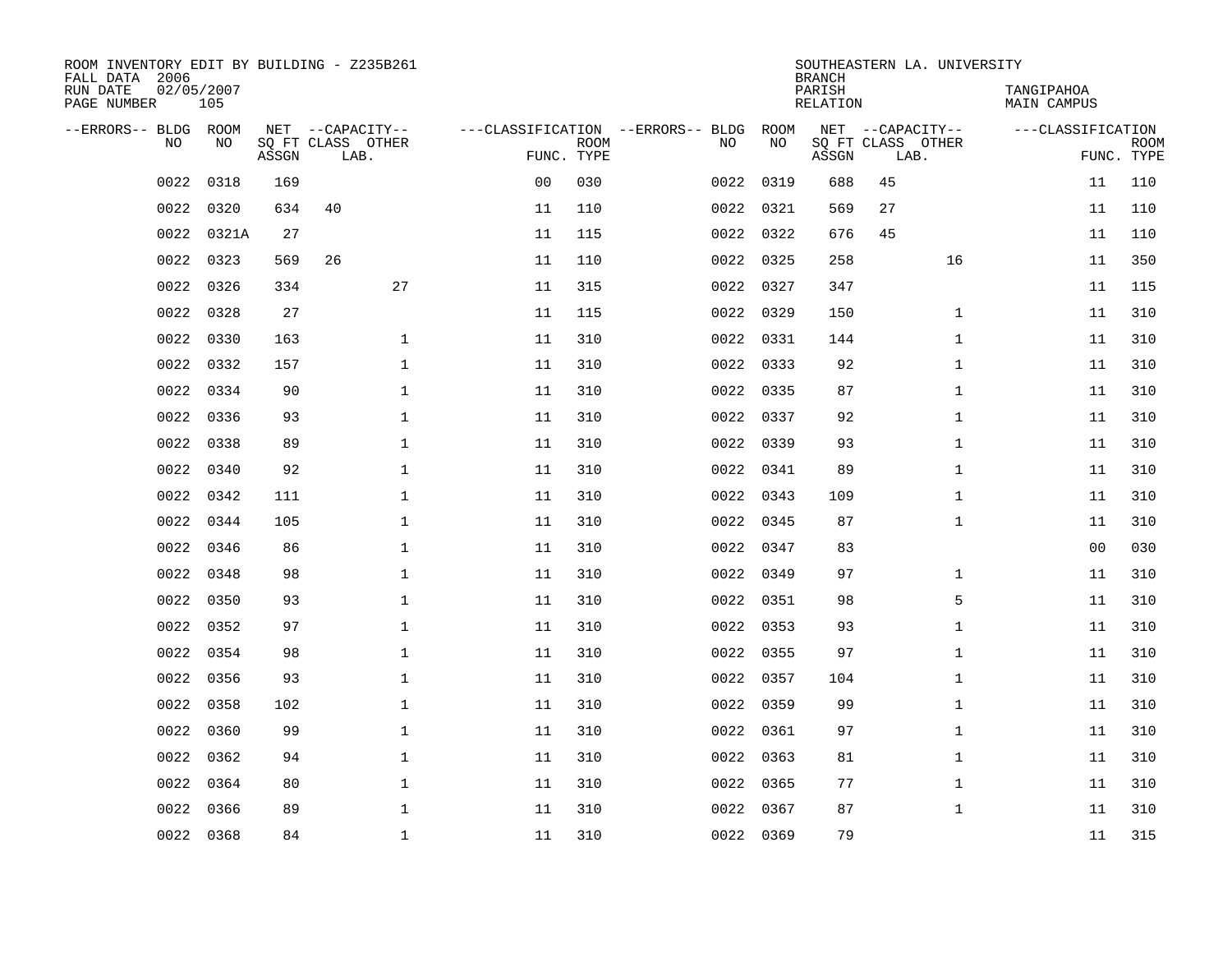| ROOM INVENTORY EDIT BY BUILDING - Z235B261<br>FALL DATA 2006 |                   |       |    |                           |                                        |                           |           |           | <b>BRANCH</b>                                                                     |      | SOUTHEASTERN LA. UNIVERSITY           |                           |                              |             |
|--------------------------------------------------------------|-------------------|-------|----|---------------------------|----------------------------------------|---------------------------|-----------|-----------|-----------------------------------------------------------------------------------|------|---------------------------------------|---------------------------|------------------------------|-------------|
| RUN DATE<br>PAGE NUMBER                                      | 02/05/2007<br>106 |       |    |                           |                                        |                           |           |           | PARISH<br>RELATION                                                                |      |                                       | TANGIPAHOA<br>MAIN CAMPUS |                              |             |
| --ERRORS-- BLDG ROOM                                         |                   |       |    | NET --CAPACITY--          | ---CLASSIFICATION --ERRORS-- BLDG ROOM |                           |           |           |                                                                                   |      | NET --CAPACITY--                      |                           | ---CLASSIFICATION            |             |
| NO                                                           | NO.               | ASSGN |    | SQ FT CLASS OTHER<br>LAB. |                                        | <b>ROOM</b><br>FUNC. TYPE | NO.       | NO        | ASSGN                                                                             | LAB. | SQ FT CLASS OTHER                     |                           | FUNC. TYPE                   | <b>ROOM</b> |
| 0022                                                         | 0370              | 18    |    |                           | 11                                     | 315                       | 0022 0383 |           | 629                                                                               |      | 24                                    |                           | 11                           | 250         |
| 0022                                                         | 0384              | 619   |    | 27                        | 11                                     | 250                       | 0022 0385 |           | 619                                                                               | 41   |                                       |                           | 11                           | 110         |
| 0022                                                         | 0386              | 619   | 41 |                           | 11                                     | 110                       | 0022 0387 |           | 629                                                                               | 40   |                                       |                           | 11                           | 110         |
| 0022                                                         | 0388              | 154   |    |                           | 0 <sub>0</sub>                         | 030                       |           | 0022 0389 | 19                                                                                |      |                                       |                           | 0 <sub>0</sub>               | 030         |
| 0022                                                         | 0390              | 43    |    |                           | 0 <sub>0</sub>                         | 010                       | 0022 0392 |           | 144                                                                               |      | $\mathbf{1}$                          |                           | 11                           | 310         |
|                                                              | 0022 0393         | 182   |    | $\mathbf{1}$              | 11                                     | 310                       |           |           | TOTAL NUMBER CLASSROOMS<br>TOTAL NUMBER LABS 210<br>TOTAL NUMBER SPECIAL LABS 220 |      | TOTAL NET ASSIGN SQ. FT. IN ROOM FILE |                           | 46,812<br>22<br>$\mathbf{3}$ |             |
| 0023                                                         | 0100              | 899   | 37 |                           | 11                                     | 110                       |           | 0023 0101 | 124                                                                               |      | $\mathbf{1}$                          |                           | 11                           | 310         |
| 0023                                                         | 0102              | 124   |    | $\mathbf{1}$              | 11                                     | 310                       | 0023 0103 |           | 124                                                                               |      | $\mathbf{1}$                          |                           | 11                           | 310         |
| 0023                                                         | 0104              | 124   |    | $\mathbf{1}$              | 11                                     | 310                       | 0023 0105 |           | 124                                                                               |      | $\mathbf{1}$                          |                           | 11                           | 310         |
| 0023                                                         | 0106              | 124   |    | $\mathbf{1}$              | 11                                     | 310                       | 0023 0107 |           | 124                                                                               |      | $\mathbf{1}$                          |                           | 11                           | 310         |
| 0023                                                         | 0108              | 124   |    | $\mathbf{1}$              | 11                                     | 310                       | 0023      | 0109      | 124                                                                               |      | $\mathbf{1}$                          |                           | 11                           | 310         |
| 0023                                                         | 0110              | 125   |    | $\mathbf{1}$              | 11                                     | 310                       |           | 0023 0111 | 125                                                                               |      | $\mathbf{1}$                          |                           | 11                           | 310         |
| 0023                                                         | 0112              | 125   |    | $\mathbf 1$               | 11                                     | 310                       | 0023      | 0113      | 124                                                                               |      | $\mathbf{1}$                          |                           | 11                           | 310         |
| 0023                                                         | 0114              | 196   |    |                           | 11                                     | 315                       |           | 0023 0117 | 304                                                                               |      | 12                                    |                           | 11                           | 650         |
| 0023                                                         | 0118              | 230   |    | $\mathbf 1$               | 11                                     | 310                       | 0023      | 0119      | 291                                                                               |      |                                       |                           | 00                           | 020         |
| 0023                                                         | 0120              | 356   |    | 2                         | 11                                     | 310                       | 0023      | 0121      | 1246                                                                              |      | 25                                    |                           | 11                           | 250         |
| 0023                                                         | 0122              | 585   | 29 |                           | 11                                     | 110                       | 0023      | 0123      | 17                                                                                |      |                                       |                           | 11                           | 115         |
| 0023                                                         | 0125              | 591   | 32 |                           | 11                                     | 110                       | 0023      | 0126      | 1698                                                                              |      |                                       |                           | 0 <sub>0</sub>               | 020         |
| 0023                                                         | 0128              | 17    |    |                           | 11                                     | 115                       | 0023 0129 |           | 602                                                                               | 39   |                                       |                           | 11                           | 110         |
| 0023                                                         | 0130              | 924   |    | 3                         | 11                                     | 250                       |           | 0023 0131 | 63                                                                                |      |                                       |                           | 11                           | 525         |
|                                                              | 0023 0132         | 57    |    |                           | 11                                     | 215                       | 0023 0133 |           | 38                                                                                |      |                                       |                           | 11                           | 215         |
| 0023                                                         | 0134              | 56    |    |                           | 11                                     | 215                       | 0023 0135 |           | 1684                                                                              |      |                                       |                           | 0 <sub>0</sub>               | 020         |
| 0023                                                         | 0138              | 890   |    |                           | 0 <sub>0</sub>                         | 030                       |           | 0023 0140 | 61                                                                                |      |                                       |                           | 11                           | 525         |
|                                                              | 0023 0142         | 49    |    |                           | 11                                     | 525                       | 0023 0143 |           | 2175                                                                              |      | 40                                    |                           | 11                           | 520         |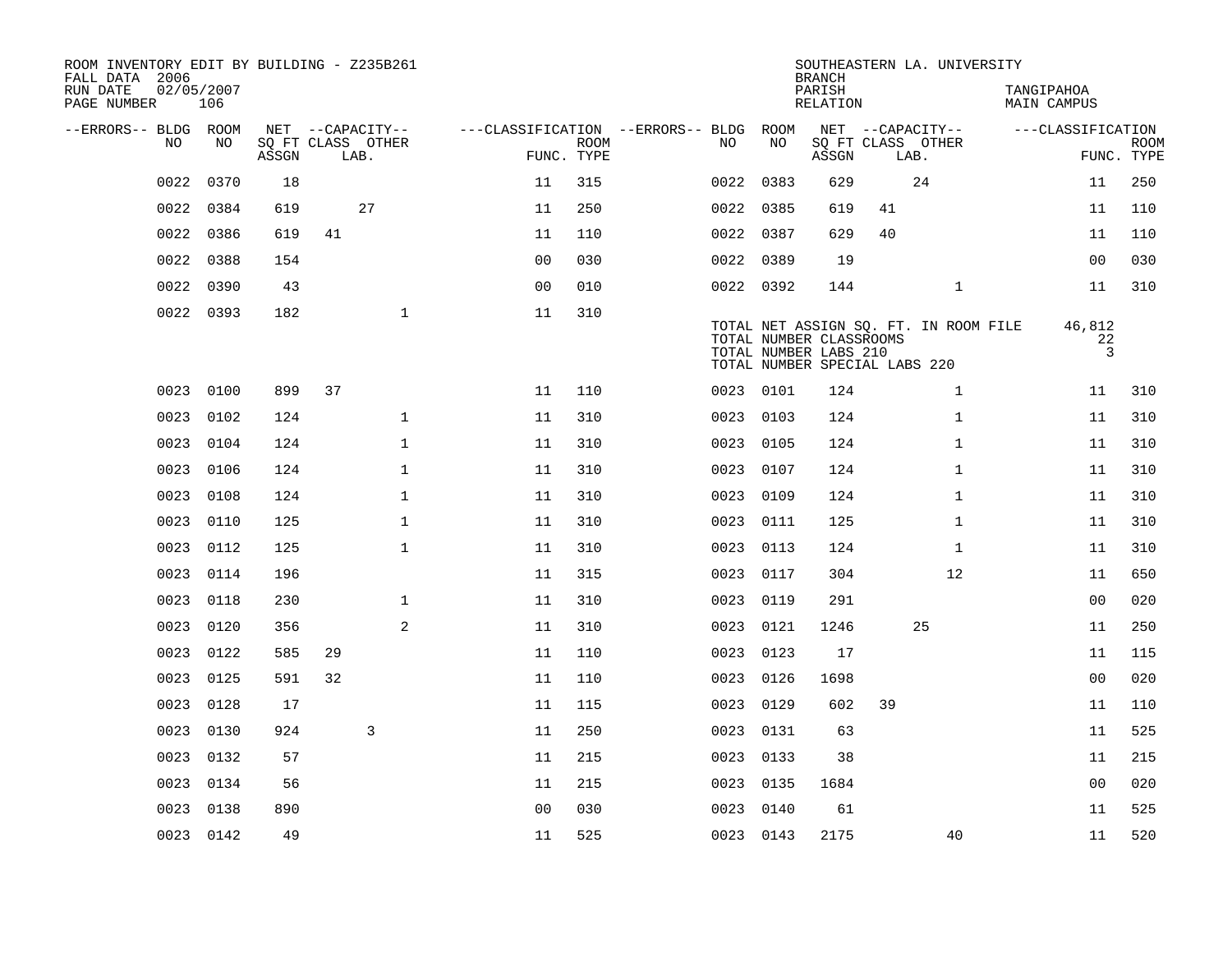| ROOM INVENTORY EDIT BY BUILDING - Z235B261<br>FALL DATA 2006 |                   |       |                           |                |      |                                        |            | <b>BRANCH</b>                                            | SOUTHEASTERN LA. UNIVERSITY                                            |                                  |                           |
|--------------------------------------------------------------|-------------------|-------|---------------------------|----------------|------|----------------------------------------|------------|----------------------------------------------------------|------------------------------------------------------------------------|----------------------------------|---------------------------|
| RUN DATE<br>PAGE NUMBER                                      | 02/05/2007<br>107 |       |                           |                |      |                                        |            | PARISH<br>RELATION                                       |                                                                        | TANGIPAHOA<br><b>MAIN CAMPUS</b> |                           |
| --ERRORS-- BLDG ROOM                                         |                   |       | NET --CAPACITY--          |                |      | ---CLASSIFICATION --ERRORS-- BLDG ROOM |            |                                                          | NET --CAPACITY--                                                       | ---CLASSIFICATION                |                           |
| NO.                                                          | NO.               | ASSGN | SQ FT CLASS OTHER<br>LAB. | FUNC. TYPE     | ROOM | NO.                                    | NO         | ASSGN                                                    | SQ FT CLASS OTHER<br>LAB.                                              |                                  | <b>ROOM</b><br>FUNC. TYPE |
| 0023                                                         | 0143A             | 40    |                           | 11             | 215  | 0023                                   | 0144       | 11390                                                    | 228                                                                    | 11                               | 520                       |
| 0023                                                         | 0145              | 1170  |                           | 0 <sub>0</sub> | 020  |                                        | 0023 0146  | 3042                                                     | 60                                                                     | 11                               | 250                       |
| 0023                                                         | 0147              | 81    |                           | 0 <sub>0</sub> | 030  | 0023                                   | 0148       | 175                                                      |                                                                        | 11                               | 525                       |
| 0023                                                         | 0149              | 7     |                           | 11             | 525  |                                        | 0023 0150  | 182                                                      |                                                                        | 11                               | 525                       |
| 0023                                                         | 0151              | 112   | $\mathbf 1$               | 11             | 310  | 0023                                   | 0152       | 113                                                      | $\mathbf{1}$                                                           | 11                               | 310                       |
| 0023                                                         | 0153              | 2923  | 100                       | 11             | 520  |                                        | 0023 0154  | 20                                                       |                                                                        | 11                               | 525                       |
| 0023                                                         | 0155              | 249   |                           | 11             | 525  | 0023                                   | 0156       | 122                                                      | 2                                                                      | 11                               | 310                       |
| 0023                                                         | 0157              | 122   | $\mathbf{1}$              | 11             | 310  |                                        | 0023 0158  | 164                                                      | $\mathbf{1}$                                                           | 11                               | 310                       |
| 0023                                                         | 0159              | 1979  |                           | 0 <sub>0</sub> | 020  | 0023                                   | 0160       | 653                                                      |                                                                        | 11                               | 525                       |
| 0023                                                         | 0161              | 196   |                           | 11             | 525  |                                        | 0023 0162  | 120                                                      |                                                                        | 11                               | 525                       |
| 0023                                                         | 0163              | 137   | 10                        | 11             | 525  | 0023                                   | 0164       | 2223                                                     |                                                                        | 11                               | 525                       |
| 0023                                                         | 0165              | 51    |                           | 0 <sub>0</sub> | 020  |                                        | 0023 0166  | 8193                                                     | 30                                                                     | 11                               | 520                       |
| 0023                                                         | 0167              | 148   |                           | 11             | 525  | 0023                                   | 0168       | 132                                                      | 2                                                                      | 11                               | 310                       |
| 0023                                                         | 0170              | 134   | $\mathbf 1$               | 11             | 310  |                                        | 0023 0171  | 128                                                      | 2                                                                      | 11                               | 310                       |
| 0023                                                         | 0172              | 119   | $\mathbf{1}$              | 11             | 310  | 0023                                   | 0173       | 214                                                      | $\mathbf{1}$                                                           | 11                               | 310                       |
| 0023                                                         | 0174              | 625   |                           | 11             | 525  |                                        | 0023 0175  | 1753                                                     |                                                                        | 11                               | 525                       |
| 0023                                                         | 0176              | 300   |                           | 11             | 525  | 0023                                   | 0177       | 197                                                      |                                                                        | 11                               | 525                       |
| 0023                                                         | 0178              | 183   |                           | 11             | 525  |                                        | 0023 0180  | 250                                                      |                                                                        | 0 <sub>0</sub>                   | 030                       |
| 0023                                                         | 0181              | 71    |                           | 11             | 525  |                                        | 0023 0182  | 115                                                      |                                                                        | 11                               | 525                       |
| 0023                                                         | 0183              | 79    |                           | 0 <sub>0</sub> | 020  |                                        | 0023 0184  | 496                                                      |                                                                        | 11                               | 525                       |
|                                                              | 0023 0185         | 125   |                           | 0 <sub>0</sub> | 010  |                                        | 0023 0186  | 4908<br>TOTAL NUMBER CLASSROOMS<br>TOTAL NUMBER LABS 210 | TOTAL NET ASSIGN SQ. FT. IN ROOM FILE<br>TOTAL NUMBER SPECIAL LABS 220 | 0 <sub>0</sub><br>44,879<br>4    | 030                       |
|                                                              | 0025 0100         | 298   |                           | 0 <sub>0</sub> | 020  |                                        | 0025 0100A | 26                                                       |                                                                        | 0 <sub>0</sub>                   | 020                       |
| 0025                                                         | 0101              | 94    | $\mathbf{1}$              | 93             | 310  |                                        | 0025 0102  | 104                                                      | $\mathbf{1}$                                                           | 93                               | 310                       |
|                                                              | 0025 0102A        | 34    |                           | 0 <sub>0</sub> | 030  |                                        | 0025 0103  | 96                                                       |                                                                        | 0 <sub>0</sub>                   | 030                       |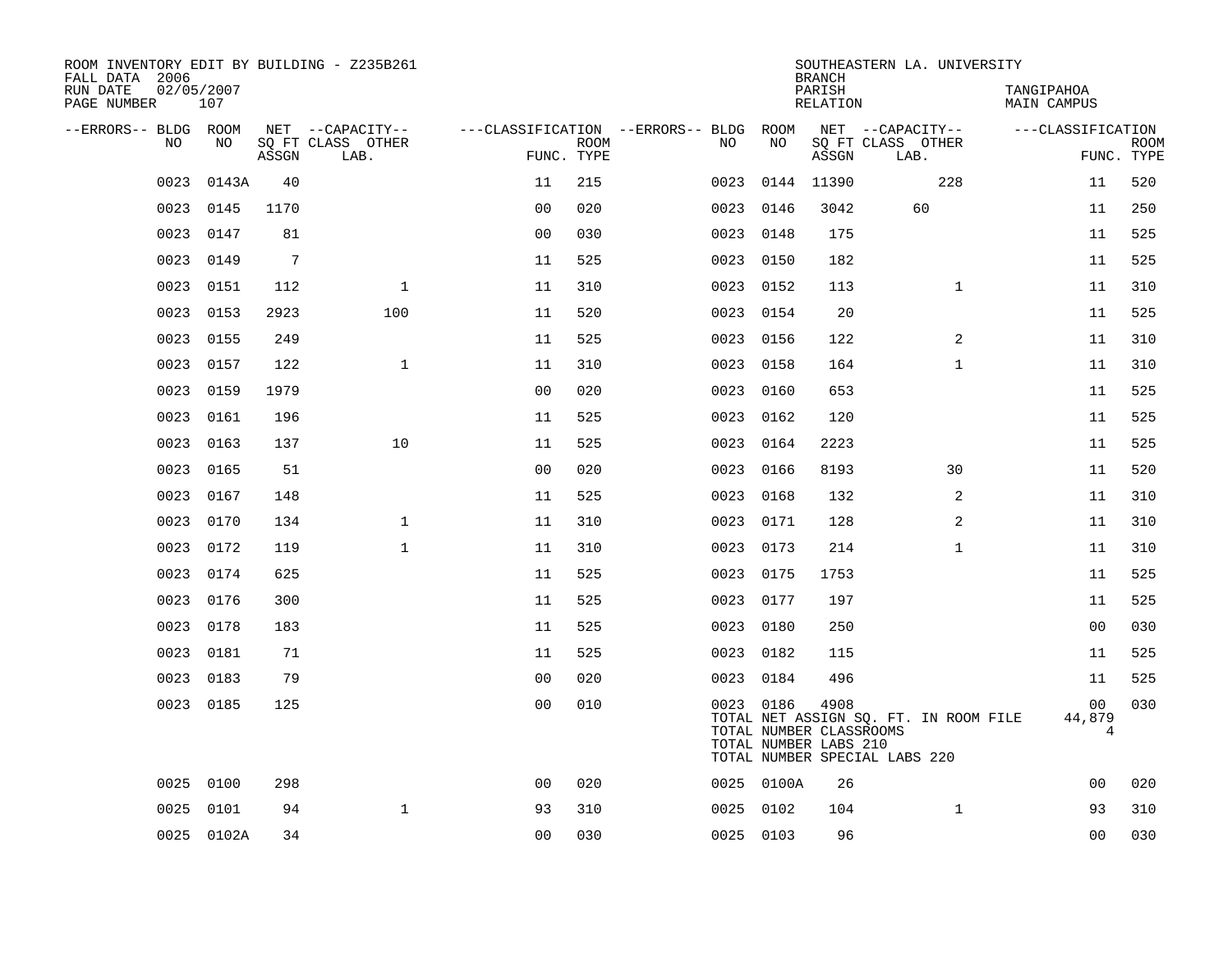| ROOM INVENTORY EDIT BY BUILDING - Z235B261<br>FALL DATA 2006 |                   |       |                           |                                        |             |           |                                                  | <b>BRANCH</b>      | SOUTHEASTERN LA. UNIVERSITY                                            |                           |                           |
|--------------------------------------------------------------|-------------------|-------|---------------------------|----------------------------------------|-------------|-----------|--------------------------------------------------|--------------------|------------------------------------------------------------------------|---------------------------|---------------------------|
| RUN DATE<br>PAGE NUMBER                                      | 02/05/2007<br>108 |       |                           |                                        |             |           |                                                  | PARISH<br>RELATION |                                                                        | TANGIPAHOA<br>MAIN CAMPUS |                           |
| --ERRORS-- BLDG ROOM                                         |                   |       | NET --CAPACITY--          | ---CLASSIFICATION --ERRORS-- BLDG ROOM |             |           |                                                  |                    | NET --CAPACITY--                                                       | ---CLASSIFICATION         |                           |
| NO.                                                          | NO.               | ASSGN | SQ FT CLASS OTHER<br>LAB. | FUNC. TYPE                             | <b>ROOM</b> | NO.       | NO                                               | ASSGN              | SQ FT CLASS OTHER<br>LAB.                                              |                           | <b>ROOM</b><br>FUNC. TYPE |
| 0025                                                         | 0104              | 61    | $\mathbf{1}$              | 93                                     | 310         | 0025      | 0105                                             | 111                |                                                                        | 93                        | 525                       |
| 0025                                                         | 0106              | 1361  |                           | 93                                     | 525         | 0025 0107 |                                                  | 91                 |                                                                        | 00                        | 020                       |
| 0025                                                         | 0108              | 191   | $\mathbf 1$               | 93                                     | 310         | 0025 0109 |                                                  | 231                |                                                                        | 0 <sub>0</sub>            | 030                       |
| 0025                                                         | 0110              | 128   |                           | 93                                     | 525         | 0025 0111 |                                                  | 9382               |                                                                        | 93                        | 520                       |
| 0025                                                         | 0112              | 55    |                           | 00                                     | 020         | 0025 0113 |                                                  | 57                 |                                                                        | 0 <sub>0</sub>            | 030                       |
| 0025                                                         | 0114              | 114   |                           | 93                                     | 520         | 0025 0115 |                                                  | 972                |                                                                        | 93                        | 525                       |
| 0025                                                         | 0116              | 145   |                           | 0 <sub>0</sub>                         | 030         | 0025 0117 |                                                  | 155                |                                                                        | 0 <sub>0</sub>            | 030                       |
| 0025                                                         | 0118              | 134   | $\mathbf{1}$              | 93                                     | 310         |           | 0025 0118A                                       | 42                 |                                                                        | 0 <sub>0</sub>            | 030                       |
| 0025                                                         | 0119              | 2093  |                           | 93                                     | 520         |           | TOTAL NUMBER CLASSROOMS<br>TOTAL NUMBER LABS 210 |                    | TOTAL NET ASSIGN SQ. FT. IN ROOM FILE<br>TOTAL NUMBER SPECIAL LABS 220 | 14,745                    |                           |
|                                                              | 0026 0100         | 2359  |                           | 0 <sub>0</sub>                         | 020         | 0026 0102 |                                                  | 444                | $\mathbf{1}$                                                           | 46                        | 310                       |
| 0026                                                         | 0106              | 440   | 3                         | 46                                     | 310         | 0026      | 0106A                                            | 278                | $\mathbf{1}$                                                           | 46                        | 310                       |
| 0026                                                         | 0107              | 25    |                           | 00                                     | 020         |           | 0026 0108                                        | 28                 |                                                                        | 00                        | 020                       |
| 0026                                                         | 0109              | 20    |                           | 0 <sub>0</sub>                         | 020         | 0026      | 0110                                             | 194                | $\mathbf{1}$                                                           | 46                        | 310                       |
| 0026                                                         | 0111              | 261   | $\mathbf{1}$              | 46                                     | 310         | 0026 0112 |                                                  | 125                | $\mathbf{1}$                                                           | 46                        | 310                       |
| 0026                                                         | 0114              | 365   | $\mathbf{1}$              | 46                                     | 310         | 0026 0115 |                                                  | 132                | $\mathbf{1}$                                                           | 46                        | 315                       |
| 0026                                                         | 0116              | 565   | 2                         | 46                                     | 350         | 0026 0118 |                                                  | 266                | $\mathbf{1}$                                                           | 46                        | 310                       |
|                                                              | 0026 0118A        | 31    |                           | 46                                     | 315         | 0026 0119 |                                                  | 258                | $\mathbf{1}$                                                           | 46                        | 310                       |
| 0026                                                         | 0120              | 266   | $\mathbf 1$               | 46                                     | 310         |           | 0026 0120A                                       | 31                 |                                                                        | 46                        | 315                       |
| 0026                                                         | 0121              | 259   | $\mathbf{1}$              | 46                                     | 310         | 0026 0122 |                                                  | 266                | $\mathbf{1}$                                                           | 46                        | 310                       |
| 0026                                                         | 0122A             | 31    |                           | 46                                     | 315         | 0026      | 0123                                             | 258                | $\mathbf{1}$                                                           | 46                        | 310                       |
| 0026                                                         | 0124              | 266   | $\mathbf 1$               | 46                                     | 310         |           | 0026 0124A                                       | 31                 |                                                                        | 46                        | 315                       |
| 0026                                                         | 0125              | 258   | $\mathbf{1}$              | 46                                     | 310         | 0026 0126 |                                                  | 234                | $\mathbf{1}$                                                           | 46                        | 310                       |
| 0026                                                         | 0127              | 217   | $\mathbf 1$               | 46                                     | 310         |           | 0026 0127A                                       | 6                  |                                                                        | 46                        | 315                       |
|                                                              | 0026 0130         | 402   | 9                         | 46                                     | 310         |           | 0026 0130A                                       | 11                 |                                                                        | 46                        | 315                       |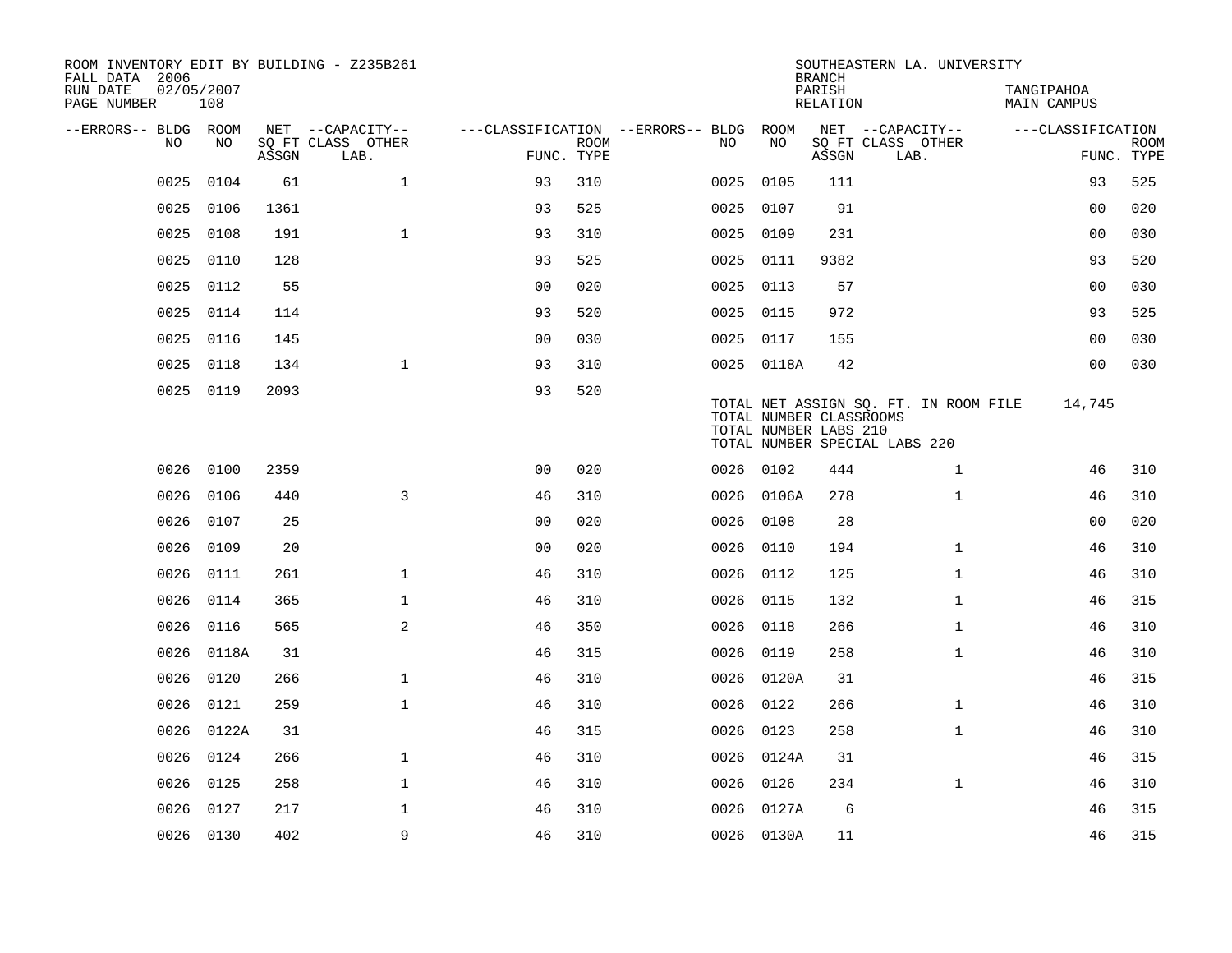| ROOM INVENTORY EDIT BY BUILDING - Z235B261<br>FALL DATA 2006 |                   |       |                           |                |             |                                        |                                                               | <b>BRANCH</b>      | SOUTHEASTERN LA. UNIVERSITY                                            |                           |                           |
|--------------------------------------------------------------|-------------------|-------|---------------------------|----------------|-------------|----------------------------------------|---------------------------------------------------------------|--------------------|------------------------------------------------------------------------|---------------------------|---------------------------|
| RUN DATE<br>PAGE NUMBER                                      | 02/05/2007<br>109 |       |                           |                |             |                                        |                                                               | PARISH<br>RELATION |                                                                        | TANGIPAHOA<br>MAIN CAMPUS |                           |
| --ERRORS-- BLDG ROOM                                         |                   |       | NET --CAPACITY--          |                |             | ---CLASSIFICATION --ERRORS-- BLDG ROOM |                                                               |                    | NET --CAPACITY--                                                       | ---CLASSIFICATION         |                           |
| NO.                                                          | NO                | ASSGN | SQ FT CLASS OTHER<br>LAB. | FUNC. TYPE     | <b>ROOM</b> | NO                                     | NO                                                            | ASSGN              | SQ FT CLASS OTHER<br>LAB.                                              |                           | <b>ROOM</b><br>FUNC. TYPE |
| 0026                                                         | 0131              | 1192  |                           | 46             | 315         | 0026                                   | 0131A                                                         | 174                |                                                                        | 46                        | 315                       |
| 0026                                                         | 0131B             | 94    |                           | 46             | 315         |                                        | 0026 0131C                                                    | 61                 |                                                                        | 00                        | 030                       |
| 0026                                                         | 0134              | 90    |                           | 0 <sub>0</sub> | 030         | 0026                                   | 0135                                                          | 79                 |                                                                        | 0 <sub>0</sub>            | 030                       |
| 0026                                                         | 0139              | 40    |                           | 0 <sub>0</sub> | 010         |                                        | 0026 0140                                                     | 287                | $\mathbf{1}$                                                           | 46                        | 350                       |
| 0026                                                         | 0140A             | 20    |                           | 46             | 355         | 0026                                   | 0142                                                          | 488                | $\mathbf{1}$                                                           | 46                        | 310                       |
| 0026                                                         | 0142A             | 174   |                           | 46             | 315         |                                        | 0026 0142B                                                    | 15                 |                                                                        | 46                        | 315                       |
| 0026                                                         | 0143              | 182   | $\overline{3}$            | 46             | 310         |                                        | 0026 0146                                                     | 315                | 2                                                                      | 46                        | 310                       |
| 0026                                                         | 0146A             | 31    |                           | 46             | 315         |                                        | 0026 0148                                                     | 282                | 2                                                                      | 46                        | 310                       |
| 0026                                                         | 0148A             | 25    |                           | 46             | 315         | 0026                                   | 0150                                                          | 280                | $\mathbf{1}$                                                           | 46                        | 310                       |
| 0026                                                         | 0150A             | 151   | $\mathbf{1}$              | 46             | 310         |                                        | 0026 0150B                                                    | 156                | $\mathbf{1}$                                                           | 46                        | 310                       |
| 0026                                                         | 0151              | 114   |                           | 0 <sub>0</sub> | 030         |                                        | 0026 0152                                                     | 107                |                                                                        | 00                        | 030                       |
| 0026                                                         | 0153              | 391   | $\mathbf 1$               | 46             | 310         |                                        | 0026 0154                                                     | 247                | $\mathbf{1}$                                                           | 46                        | 310                       |
| 0026                                                         | 0155              | 312   | 2                         | 46             | 310         | 0026                                   | 0156                                                          | 290                | $\mathbf{1}$                                                           | 46                        | 315                       |
| 0026                                                         | 0157B             | 285   | $\mathbf{1}$              | 46             | 310         |                                        | 0026 0158A                                                    | 197                | $\mathbf{1}$                                                           | 46                        | 310                       |
|                                                              | 0026 0159         | 500   | 3                         | 46             | 310         |                                        | 0026 0170<br>TOTAL NUMBER CLASSROOMS<br>TOTAL NUMBER LABS 210 | 642                | TOTAL NET ASSIGN SQ. FT. IN ROOM FILE<br>TOTAL NUMBER SPECIAL LABS 220 | 00<br>11,983              | 030                       |
| 0027                                                         | 0100              | 1142  |                           | 0 <sub>0</sub> | 020         |                                        | 0027 0103                                                     | 183                | $\mathbf{1}$                                                           | 11                        | 310                       |
| 0027                                                         | 0104              | 184   | $\mathbf{1}$              | 11             | 310         |                                        | 0027 0105                                                     | 121                |                                                                        | 11                        | 255                       |
| 0027                                                         | 0106              | 753   | 51                        | 11             | 110         | 0027                                   | 0107                                                          | 120                | $\mathbf{1}$                                                           | 11                        | 310                       |
| 0027                                                         | 0108              | 121   | $\mathbf 1$               | 11             | 310         |                                        | 0027 0109                                                     | 121                | $\mathbf{1}$                                                           | 11                        | 310                       |
| 0027                                                         | 0110              | 1136  | 76                        | 11             | 110         | 0027                                   | 0112                                                          | 759                | 41                                                                     | 11                        | 110                       |
| 0027                                                         | 0113              | 62    |                           | 11             | 115         |                                        | 0027 0114                                                     | 28                 |                                                                        | 11                        | 115                       |
| 0027                                                         | 0115              | 44    |                           | 11             | 115         | 0027                                   | 0116                                                          | 133                |                                                                        | 0 <sub>0</sub>            | 030                       |
| 0027                                                         | 0117              | 71    |                           | 11             | 730         |                                        | 0027 0118                                                     | 32                 |                                                                        | 00                        | 030                       |
|                                                              | 0027 0119         | 58    |                           | 0 <sub>0</sub> | 030         |                                        | 0027 0120                                                     | 178                |                                                                        | 0 <sub>0</sub>            | 030                       |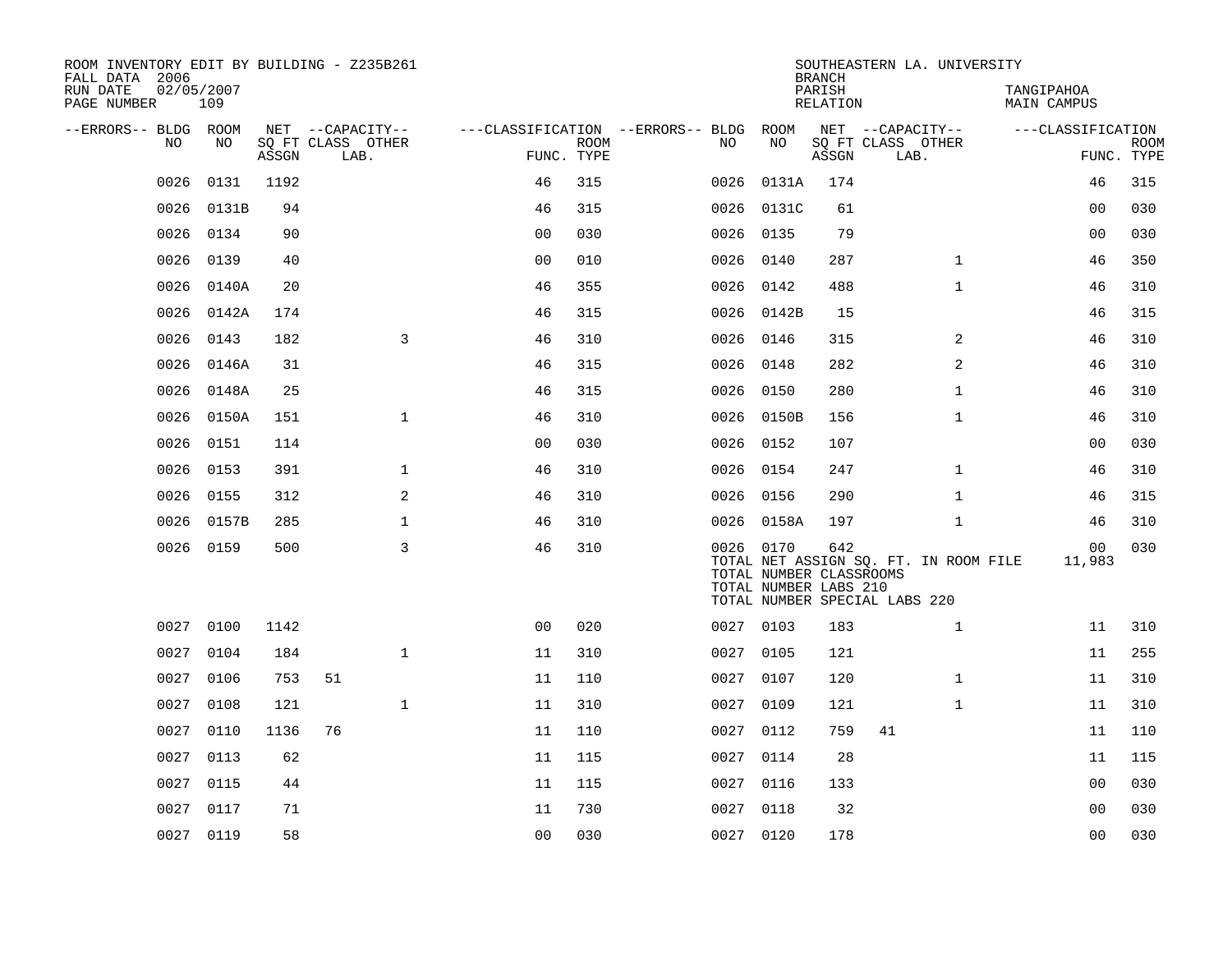| ROOM INVENTORY EDIT BY BUILDING - Z235B261<br>FALL DATA 2006 |                   |       |                           |              |                                        |             |           |            | <b>BRANCH</b>                                    |                               | SOUTHEASTERN LA. UNIVERSITY           |                           |                           |
|--------------------------------------------------------------|-------------------|-------|---------------------------|--------------|----------------------------------------|-------------|-----------|------------|--------------------------------------------------|-------------------------------|---------------------------------------|---------------------------|---------------------------|
| RUN DATE<br>PAGE NUMBER                                      | 02/05/2007<br>110 |       |                           |              |                                        |             |           |            | PARISH<br>RELATION                               |                               |                                       | TANGIPAHOA<br>MAIN CAMPUS |                           |
| --ERRORS-- BLDG ROOM                                         |                   |       | NET --CAPACITY--          |              | ---CLASSIFICATION --ERRORS-- BLDG ROOM |             |           |            |                                                  | NET --CAPACITY--              |                                       | ---CLASSIFICATION         |                           |
| NO.                                                          | NO.               | ASSGN | SQ FT CLASS OTHER<br>LAB. |              | FUNC. TYPE                             | <b>ROOM</b> | NO.       | NO         | ASSGN                                            | SQ FT CLASS OTHER<br>LAB.     |                                       |                           | <b>ROOM</b><br>FUNC. TYPE |
| 0027                                                         | 0122              | 37    |                           |              | 11                                     | 255         | 0027      | 0123       | 36                                               |                               |                                       | 0 <sub>0</sub>            | 030                       |
| 0027                                                         | 0124              | 871   | 31                        |              | 11                                     | 250         | 0027 0125 |            | 374                                              |                               |                                       | 11                        | 255                       |
| 0027                                                         | 0126              | 133   |                           |              | 11                                     | 255         | 0027 0127 |            | 166                                              |                               |                                       | 11                        | 255                       |
| 0027                                                         | 0128              | 113   |                           | $\mathbf 1$  | 11                                     | 310         | 0027 0129 |            | 22                                               |                               |                                       | 00                        | 020                       |
| 0027                                                         | 0129A             | 88    |                           | $\mathbf{1}$ | 11                                     | 310         |           | 0027 0129B | 44                                               |                               |                                       | 11                        | 315                       |
| 0027                                                         | 0129C             | 127   |                           | $\mathbf{1}$ | 11                                     | 310         | 0027 0130 |            | 88                                               |                               |                                       | 11                        | 215                       |
|                                                              | 0027 0131         | 759   | 51                        |              | 11                                     | 110         |           |            | TOTAL NUMBER CLASSROOMS<br>TOTAL NUMBER LABS 210 | TOTAL NUMBER SPECIAL LABS 220 | TOTAL NET ASSIGN SQ. FT. IN ROOM FILE | 6,503<br>4                |                           |
| 0028                                                         | 0001              | 144   |                           |              | 0 <sub>0</sub>                         | 030         | 0028      | 0101       | 177                                              |                               |                                       | 0 <sub>0</sub>            | 020                       |
| 0028                                                         | 0102              | 2541  |                           |              | 0 <sub>0</sub>                         | 020         | 0028      | 0103       | 98                                               |                               | $\mathbf{1}$                          | 11                        | 310                       |
| 0028                                                         | 0104              | 98    |                           | $\mathbf{1}$ | 11                                     | 310         | 0028      | 0106       | 47                                               |                               |                                       | 0 <sub>0</sub>            | 010                       |
| 0028                                                         | 0107              | 20    |                           |              | 0 <sub>0</sub>                         | 010         | 0028      | 0108       | 300                                              |                               | 2                                     | 11                        | 310                       |
| 0028                                                         | 0108A             | 103   |                           | $\mathbf 1$  | 11                                     | 310         | 0028      | 0108B      | 220                                              |                               | $\mathbf{1}$                          | 11                        | 310                       |
| 0028                                                         | 0109              | 688   | 28                        |              | 11                                     | 110         | 0028      | 0110       | 75                                               |                               |                                       | 0 <sub>0</sub>            | 020                       |
| 0028                                                         | 0110A             | 103   |                           | $\mathbf{1}$ | 11                                     | 310         | 0028      | 0110B      | 108                                              |                               | $\mathbf{1}$                          | 11                        | 310                       |
| 0028                                                         | 0110C             | 103   |                           | $\mathbf 1$  | 11                                     | 310         | 0028      | 0110D      | 20                                               |                               | $\mathbf{1}$                          | 11                        | 310                       |
| 0028                                                         | 0110E             | 106   |                           | 1            | 11                                     | 310         | 0028      | 0110F      | 30                                               |                               |                                       | 11                        | 315                       |
| 0028                                                         | 0111              | 684   | 46                        |              | 11                                     | 110         | 0028      | 0112       | 668                                              | 45                            |                                       | 11                        | 110                       |
| 0028                                                         | 0113              | 684   | 45                        |              | 11                                     | 110         | 0028      | 0114       | 156                                              |                               |                                       | 0 <sub>0</sub>            | 020                       |
| 0028                                                         | 0114A             | 78    | 2                         |              | 11                                     | 210         | 0028      | 0114B      | 99                                               |                               | 2                                     | 11                        | 210                       |
| 0028                                                         | 0114C             | 104   | 2                         |              | 11                                     | 210         | 0028      | 0114D      | 148                                              |                               | 3                                     | 11                        | 210                       |
| 0028                                                         | 0114E             | 76    | 2                         |              | 11                                     | 210         | 0028      | 0115       | 147                                              |                               |                                       | 00                        | 020                       |
| 0028                                                         | 0115A             | 60    | $\mathbf{1}$              |              | 11                                     | 250         | 0028      | 0115B      | 60                                               |                               | $\mathbf 1$                           | 11                        | 250                       |
| 0028                                                         | 0115C             | 60    | $\mathbf 1$               |              | 11                                     | 250         | 0028      | 0115D      | 90                                               |                               | $\mathbf{1}$                          | 11                        | 250                       |
|                                                              | 0028 0115E        | 120   | $\mathbf{1}$              |              | 11                                     | 250         |           | 0028 0115F | 120                                              |                               | 2                                     | 11                        | 310                       |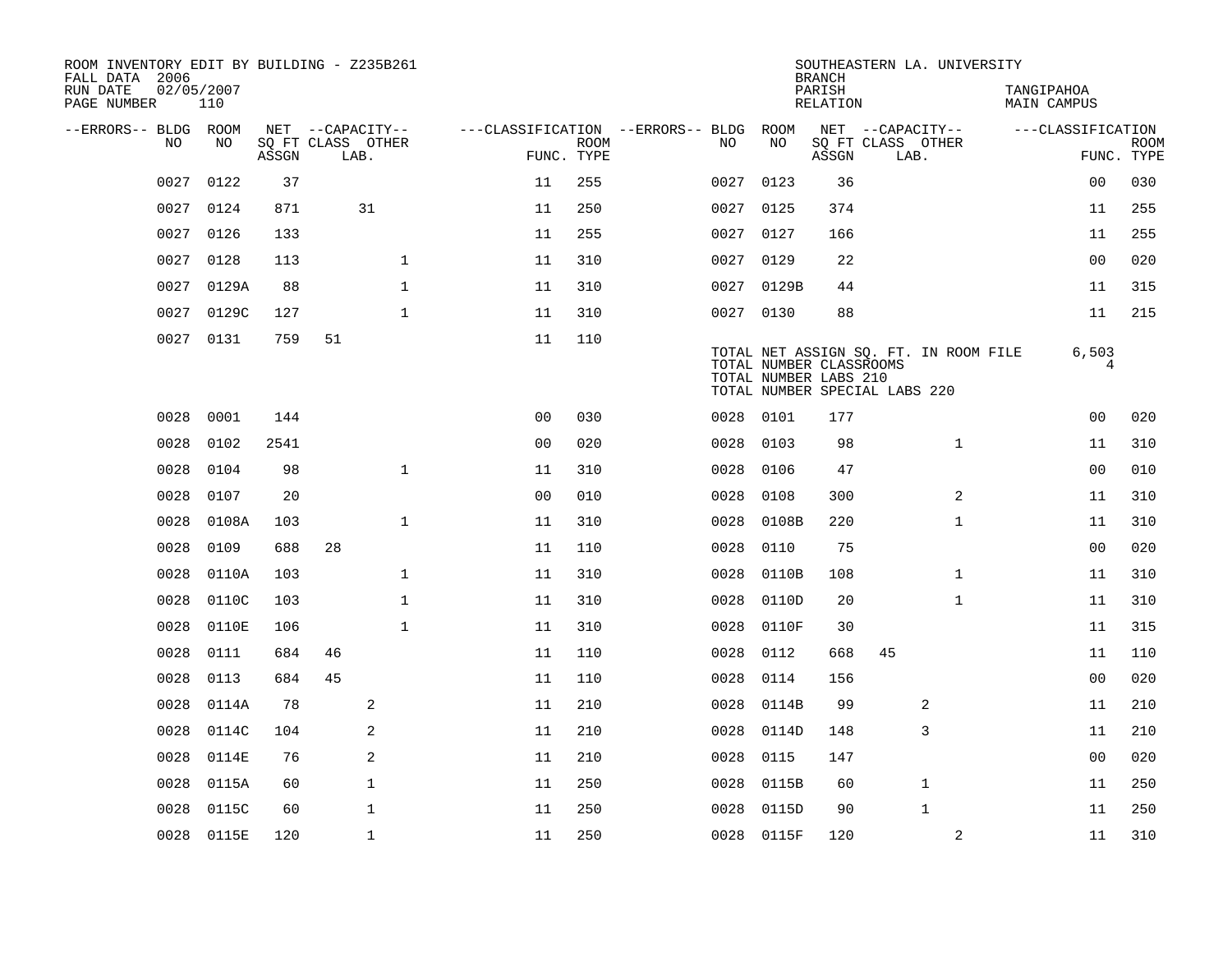| ROOM INVENTORY EDIT BY BUILDING - Z235B261<br>FALL DATA 2006 |                   |       |                           |                |                           |                                   |            | <b>BRANCH</b>      |    | SOUTHEASTERN LA. UNIVERSITY |                           |                |                           |
|--------------------------------------------------------------|-------------------|-------|---------------------------|----------------|---------------------------|-----------------------------------|------------|--------------------|----|-----------------------------|---------------------------|----------------|---------------------------|
| RUN DATE<br>PAGE NUMBER                                      | 02/05/2007<br>111 |       |                           |                |                           |                                   |            | PARISH<br>RELATION |    |                             | TANGIPAHOA<br>MAIN CAMPUS |                |                           |
| --ERRORS-- BLDG ROOM                                         |                   |       | NET --CAPACITY--          |                |                           | ---CLASSIFICATION --ERRORS-- BLDG | ROOM       |                    |    | NET --CAPACITY--            | ---CLASSIFICATION         |                |                           |
| N <sub>O</sub>                                               | NO.               | ASSGN | SO FT CLASS OTHER<br>LAB. |                | <b>ROOM</b><br>FUNC. TYPE | NO.                               | NO         | ASSGN              |    | SQ FT CLASS OTHER<br>LAB.   |                           |                | <b>ROOM</b><br>FUNC. TYPE |
| 0028                                                         | 0116              | 101   |                           | 0 <sub>0</sub> | 030                       | 0028                              | 0117       | 48                 |    |                             |                           | 00             | 020                       |
| 0028                                                         | 0118              | 160   |                           | 0 <sub>0</sub> | 030                       | 0028                              | 0119       | 290                |    |                             |                           | 0 <sub>0</sub> | 020                       |
| 0028                                                         | 0120              | 84    |                           | 11             | 315                       | 0028                              | 0121       | 54                 |    |                             |                           | 11             | 315                       |
| 0028                                                         | 0122              | 177   | $\mathbf{1}$              | 11             | 310                       | 0028                              | 0123       | 1156               | 42 |                             |                           | 11             | 110                       |
| 0028                                                         | 0124              | 561   | 25                        | 11             | 110                       | 0028                              | 0125       | 70                 |    | $\mathbf{1}$                |                           | 11             | 310                       |
| 0028                                                         | 0126              | 65    | $\mathbf{1}$              | 11             | 310                       | 0028                              | 0127       | 6                  |    |                             |                           | 11             | 315                       |
| 0028                                                         | 0128              | 6     |                           | 11             | 315                       | 0028                              | 0130       | 3                  |    |                             |                           | 11             | 315                       |
| 0028                                                         | 0131              | 144   | $\mathbf{1}$              | 11             | 310                       | 0028                              | 0132       | 74                 |    |                             |                           | 0 <sub>0</sub> | 020                       |
| 0028                                                         | 0133              | 129   | $\mathbf{1}$              | 11             | 310                       | 0028                              | 0134       | 223                |    |                             |                           | 0 <sub>0</sub> | 030                       |
| 0028                                                         | 0135              | 326   | 11                        | 11             | 350                       | 0028                              | 0137       | 585                | 33 |                             |                           | 11             | 110                       |
| 0028                                                         | 0138              | 859   | 16                        | 11             | 210                       | 0028                              | 0139       | 52                 |    |                             |                           | 11             | 215                       |
| 0028                                                         | 0140              | 119   | 8                         | 11             | 550                       | 0028                              | 0141       | 181                |    | 6                           |                           | 11             | 210                       |
| 0028                                                         | 0142              | 44    |                           | 11             | 315                       | 0028                              | 0143       | 38                 |    |                             |                           | 0 <sub>0</sub> | 030                       |
| 0028                                                         | 0144              | 52    |                           | 0 <sub>0</sub> | 020                       | 0028                              | 0145       | 290                |    |                             |                           | 0 <sub>0</sub> | 020                       |
| 0028                                                         | 0146              | 46    |                           | 00             | 020                       | 0028                              | 0147       | 101                |    |                             |                           | 00             | 030                       |
| 0028                                                         | 0148              | 159   |                           | 0 <sub>0</sub> | 030                       | 0028                              | 0149       | 33                 |    |                             |                           | 00             | 020                       |
| 0028                                                         | 0201              | 2535  |                           | 0 <sub>0</sub> | 020                       | 0028                              | 0202       | 120                |    | $\mathbf{1}$                |                           | 11             | 310                       |
| 0028                                                         | 0203              | 121   | $\mathbf 1$               | 11             | 310                       | 0028                              | 0204       | 142                |    | $\mathbf{1}$                |                           | 11             | 310                       |
| 0028                                                         | 0205              | 120   | $\mathbf{1}$              | 11             | 310                       | 0028                              | 0206       | 208                |    |                             |                           | 0 <sub>0</sub> | 020                       |
| 0028                                                         | 0206A             | 166   | $\mathbf{1}$              | 11             | 310                       | 0028                              | 0206B      | 145                |    | $\mathbf{1}$                |                           | 11             | 310                       |
| 0028                                                         | 0206C             | 145   | $\mathbf 1$               | 11             | 310                       | 0028                              | 0207       | 684                | 45 |                             |                           | 11             | 110                       |
| 0028                                                         | 0208              | 684   | 45                        | 11             | 110                       | 0028                              | 0209       | 684                | 45 |                             |                           | 11             | 110                       |
| 0028                                                         | 0210              | 665   | 44                        | 11             | 110                       | 0028                              | 0211       | 686                |    | 10                          |                           | 11             | 210                       |
| 0028                                                         | 0211A             | 149   |                           | 11             | 215                       | 0028                              | 0212       | 684                | 45 |                             |                           | 11             | 110                       |
| 0028                                                         | 0212B             | 132   | 3                         | 11             | 210                       | 0028                              | 0213       | 131                |    |                             |                           | 0 <sub>0</sub> | 020                       |
| 0028                                                         | 0213A             | 96    | $\mathbf{1}$              | 11             | 310                       |                                   | 0028 0213B | 96                 |    | $\mathbf{1}$                |                           | 11             | 310                       |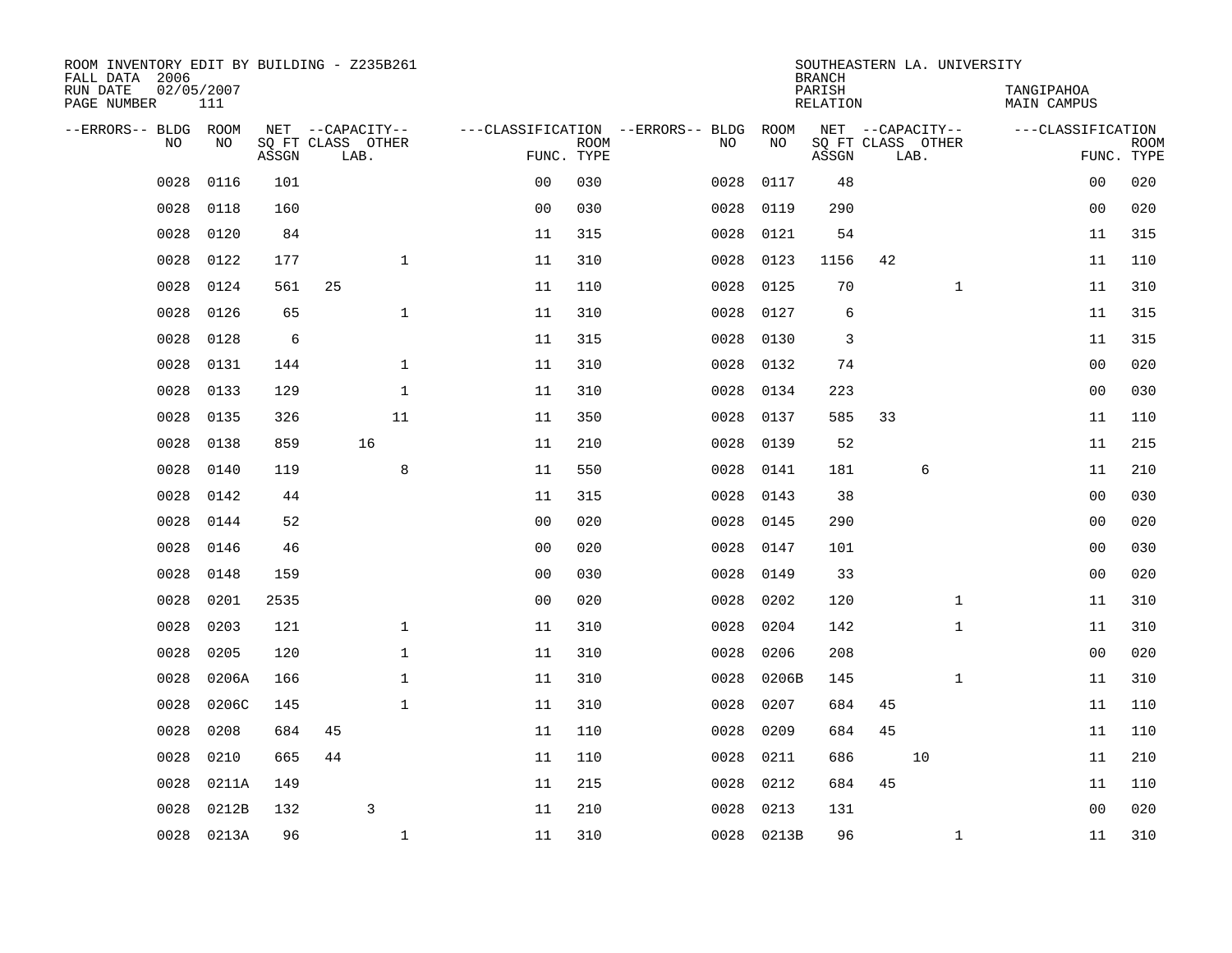| ROOM INVENTORY EDIT BY BUILDING - Z235B261<br>FALL DATA 2006 |                   |       |                           |                |             |                                   |           | <b>BRANCH</b>                                           | SOUTHEASTERN LA. UNIVERSITY                                            |                           |                           |
|--------------------------------------------------------------|-------------------|-------|---------------------------|----------------|-------------|-----------------------------------|-----------|---------------------------------------------------------|------------------------------------------------------------------------|---------------------------|---------------------------|
| RUN DATE<br>PAGE NUMBER                                      | 02/05/2007<br>112 |       |                           |                |             |                                   |           | PARISH<br>RELATION                                      |                                                                        | TANGIPAHOA<br>MAIN CAMPUS |                           |
| --ERRORS-- BLDG ROOM                                         |                   |       | NET --CAPACITY--          |                |             | ---CLASSIFICATION --ERRORS-- BLDG | ROOM      |                                                         | NET --CAPACITY--                                                       | ---CLASSIFICATION         |                           |
| N <sub>O</sub>                                               | NO.               | ASSGN | SO FT CLASS OTHER<br>LAB. | FUNC. TYPE     | <b>ROOM</b> | NO.                               | NO        | ASSGN                                                   | SQ FT CLASS OTHER<br>LAB.                                              |                           | <b>ROOM</b><br>FUNC. TYPE |
| 0028                                                         | 0213C             | 96    | $\mathbf{1}$              | 11             | 310         | 0028                              | 0213D     | 30                                                      | $\mathbf{1}$                                                           | 11                        | 310                       |
| 0028                                                         | 0213E             | 88    | $\mathbf{1}$              | 11             | 310         | 0028                              | 0213F     | 88                                                      | $\mathbf{1}$                                                           | 11                        | 310                       |
| 0028                                                         | 0214              | 101   |                           | 0 <sub>0</sub> | 030         | 0028                              | 0215      | 48                                                      |                                                                        | 00                        | 020                       |
| 0028                                                         | 0216              | 160   |                           | 0 <sub>0</sub> | 030         | 0028                              | 0217      | 290                                                     |                                                                        | 0 <sub>0</sub>            | 020                       |
| 0028                                                         | 0218              | 96    |                           | 0 <sub>0</sub> | 020         | 0028                              | 0219      | 1037                                                    | 69                                                                     | 11                        | 110                       |
| 0028                                                         | 0220              | 400   | $\overline{4}$            | 11             | 310         | 0028                              | 0220A     | 145                                                     | $\mathbf{1}$                                                           | 11                        | 310                       |
| 0028                                                         | 0220B             | 161   | $\mathbf{1}$              | 11             | 310         | 0028                              | 0220C     | 125                                                     | $\mathbf{1}$                                                           | 11                        | 310                       |
| 0028                                                         | 0221              | 212   |                           | 0 <sub>0</sub> | 020         | 0028                              | 0221A     | 95                                                      | $\mathbf{1}$                                                           | 11                        | 310                       |
| 0028                                                         | 0221B             | 161   | $\mathbf 1$               | 11             | 310         | 0028                              | 0221C     | 139                                                     | $\mathbf{1}$                                                           | 11                        | 310                       |
| 0028                                                         | 0222              | 1016  | 58                        | 11             | 110         | 0028                              | 0223      | 215                                                     | $\mathbf{1}$                                                           | 11                        | 310                       |
| 0028                                                         | 0223A             | 151   | $\mathbf 1$               | 11             | 310         | 0028                              | 0223B     | 143                                                     | $\mathbf{1}$                                                           | 11                        | 310                       |
| 0028                                                         | 0223C             | 143   | $\mathbf 1$               | 11             | 310         | 0028                              | 0224      | 64                                                      |                                                                        | 00                        | 030                       |
| 0028                                                         | 0225              | 20    |                           | 0 <sub>0</sub> | 010         | 0028                              | 0226      | 80                                                      |                                                                        | 00                        | 030                       |
| 0028                                                         | 0227              | 290   |                           | 0 <sub>0</sub> | 020         | 0028                              | 0228      | 47                                                      |                                                                        | 0 <sub>0</sub>            | 020                       |
| 0028                                                         | 0229              | 159   |                           | 0 <sub>0</sub> | 030         |                                   | 0028 0230 | 101<br>TOTAL NUMBER CLASSROOMS<br>TOTAL NUMBER LABS 210 | TOTAL NET ASSIGN SQ. FT. IN ROOM FILE<br>TOTAL NUMBER SPECIAL LABS 220 | 00<br>19,401<br>14<br>9   | 030                       |
| 0029                                                         | 0001              | 131   | $\mathbf{1}$              | 11             | 310         | 0029                              | 0002      | 131                                                     | $\mathbf{1}$                                                           | 11                        | 310                       |
| 0029                                                         | 0003              | 279   | $\mathbf{1}$              | 11             | 310         | 0029                              | 0003A     | 250                                                     | $\mathbf{1}$                                                           | 11                        | 310                       |
| 0029                                                         | 0003B             | 120   | 1                         | 11             | 315         | 0029                              | 0003C     | 13                                                      | $\mathbf{1}$                                                           | 11                        | 315                       |
| 0029                                                         | 0003D             | 147   | $\mathbf 1$               | 11             | 310         | 0029                              | 0004      | 131                                                     | $\mathbf{1}$                                                           | 11                        | 310                       |
| 0029                                                         | 0005              | 131   | $\mathbf{1}$              | 11             | 310         | 0029                              | 0006      | 819                                                     | 45                                                                     | 11                        | 110                       |
| 0029                                                         | 0007              | 131   | 1                         | 11             | 310         | 0029                              | 0008      | 819                                                     | 45                                                                     | 11                        | 110                       |
| 0029                                                         | 0009              | 131   | $\mathbf{1}$              | 11             | 310         | 0029                              | 0010      | 131                                                     | $\mathbf{1}$                                                           | 11                        | 310                       |
| 0029                                                         | 0010X             | 394   |                           | 0 <sub>0</sub> | 020         | 0029                              | 0011      | 819                                                     | 45                                                                     | 11                        | 110                       |
| 0029                                                         | 0011X 1513        |       |                           | 0 <sub>0</sub> | 020         | 0029                              | 0012      | 131                                                     | $\mathbf{1}$                                                           | 11                        | 310                       |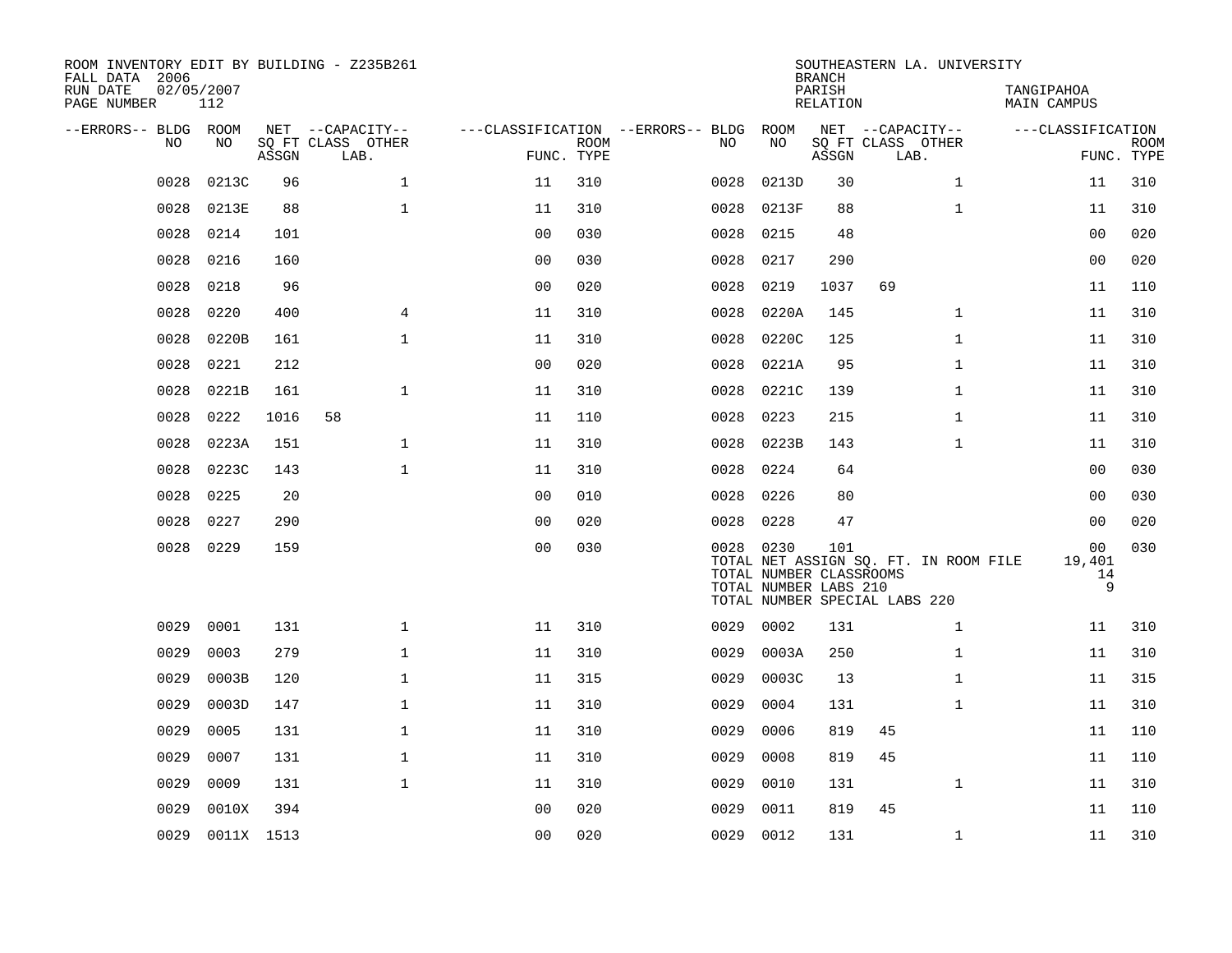| ROOM INVENTORY EDIT BY BUILDING - Z235B261<br>FALL DATA 2006<br>RUN DATE<br>PAGE NUMBER |           | 02/05/2007<br>113 |       |    |                                               |                                   |                           |      |            | <b>BRANCH</b><br>PARISH<br>RELATION | SOUTHEASTERN LA. UNIVERSITY                   | TANGIPAHOA<br>MAIN CAMPUS |                           |
|-----------------------------------------------------------------------------------------|-----------|-------------------|-------|----|-----------------------------------------------|-----------------------------------|---------------------------|------|------------|-------------------------------------|-----------------------------------------------|---------------------------|---------------------------|
| --ERRORS-- BLDG                                                                         | <b>NO</b> | ROOM<br>NO.       | ASSGN |    | NET --CAPACITY--<br>SQ FT CLASS OTHER<br>LAB. | ---CLASSIFICATION --ERRORS-- BLDG | <b>ROOM</b><br>FUNC. TYPE | NO   | ROOM<br>NO | ASSGN                               | NET --CAPACITY--<br>SQ FT CLASS OTHER<br>LAB. | ---CLASSIFICATION         | <b>ROOM</b><br>FUNC. TYPE |
|                                                                                         | 0029      | 0013              | 131   |    | $\mathbf{1}$                                  | 11                                | 310                       | 0029 | 0013X      | 274                                 |                                               | 0 <sub>0</sub>            | 020                       |
|                                                                                         | 0029      | 0014              | 1578  | 55 |                                               | 11                                | 110                       | 0029 | 0014A      | 22                                  |                                               | 11                        | 115                       |
|                                                                                         | 0029      | 0015              | 131   |    | $\mathbf{1}$                                  | 11                                | 310                       | 0029 | 0016       | 131                                 | $\mathbf{1}$                                  | 11                        | 310                       |
|                                                                                         | 0029      | 0017              | 131   |    | $\mathbf{1}$                                  | 11                                | 310                       | 0029 | 0018       | 131                                 | $\mathbf{1}$                                  | 11                        | 310                       |
|                                                                                         | 0029      | 0019              | 131   |    | $\mathbf{1}$                                  | 11                                | 310                       | 0029 | 0020       | 131                                 | $\mathbf{1}$                                  | 11                        | 310                       |
|                                                                                         | 0029      | 0021              | 131   |    | $\mathbf 1$                                   | 11                                | 310                       | 0029 | 0022       | 106                                 | $\mathbf{1}$                                  | 11                        | 310                       |
|                                                                                         | 0029      | 0023              | 131   |    | $\mathbf 1$                                   | 11                                | 310                       | 0029 | 0024       | 120                                 | $\mathbf{1}$                                  | 11                        | 310                       |
|                                                                                         | 0029      | 0025              | 131   |    | $\mathbf 1$                                   | 11                                | 310                       | 0029 | 0026       | 120                                 | $\mathbf{1}$                                  | 11                        | 310                       |
|                                                                                         | 0029      | 0027              | 120   |    | $\mathbf{1}$                                  | 11                                | 310                       | 0029 | 0028       | 120                                 | $\mathbf{1}$                                  | 11                        | 310                       |
|                                                                                         | 0029      | 0029              | 663   | 35 |                                               | 11                                | 110                       | 0029 | 0030       | 120                                 | $\mathbf{1}$                                  | 11                        | 310                       |
|                                                                                         | 0029      | 0030X             | 696   |    |                                               | 0 <sub>0</sub>                    | 020                       | 0029 | 0031       | 100                                 |                                               | 00                        | 030                       |
|                                                                                         | 0029      | 0032              | 663   | 35 |                                               | 11                                | 110                       | 0029 | 0033       | 94                                  |                                               | 00                        | 030                       |
|                                                                                         | 0029      | 0034              | 663   | 35 |                                               | 11                                | 110                       | 0029 | 0035       | 663                                 | 35                                            | 11                        | 110                       |
|                                                                                         | 0029      | 0036              | 663   | 22 |                                               | 11                                | 110                       | 0029 | 0037       | 804                                 | 35                                            | 11                        | 110                       |
|                                                                                         | 0029      | 0038              | 68    |    |                                               | 0 <sub>0</sub>                    | 030                       | 0029 | 0039       | 34                                  |                                               | 11                        | 115                       |
|                                                                                         | 0029      | 0040              | 224   |    | 10                                            | 11                                | 220                       | 0029 | 0041       | 133                                 | $\mathbf{1}$                                  | 11                        | 310                       |
|                                                                                         | 0029      | 0042              | 133   |    | $\mathbf{1}$                                  | 11                                | 310                       | 0029 | 0043       | 133                                 | $\mathbf{1}$                                  | 11                        | 310                       |
|                                                                                         | 0029      | 0044              | 133   |    | $\mathbf 1$                                   | 11                                | 310                       | 0029 | 0045       | 133                                 | $\mathbf{1}$                                  | 11                        | 310                       |
|                                                                                         | 0029      | 0046              | 133   |    | 1                                             | 11                                | 310                       | 0029 | 0047       | 133                                 | $\mathbf{1}$                                  | 11                        | 310                       |
|                                                                                         | 0029      | 0048              | 801   | 45 |                                               | 11                                | 110                       | 0029 | 0049       | 133                                 | $\mathbf{1}$                                  | 11                        | 310                       |
|                                                                                         | 0029      | 0050              | 133   |    | $\mathbf 1$                                   | 11                                | 310                       | 0029 | 0051       | 549                                 | 4                                             | 11                        | 310                       |
|                                                                                         | 0029      | 0052              | 133   |    | $\mathbf 1$                                   | 11                                | 310                       | 0029 | 0053       | 133                                 | $\mathbf{1}$                                  | 11                        | 310                       |
|                                                                                         | 0029      | 0054              | 133   |    | $\mathbf{1}$                                  | 11                                | 310                       | 0029 | 0055       | 133                                 | $\mathbf{1}$                                  | 11                        | 310                       |
|                                                                                         | 0029      | 0055X             | 239   |    |                                               | 0 <sub>0</sub>                    | 020                       | 0029 | 0056       | 551                                 | $\overline{a}$                                | 11                        | 310                       |
|                                                                                         | 0029      | 0057              | 133   |    | $\mathbf 1$                                   | 11                                | 310                       | 0029 | 0058       | 133                                 | $\mathbf{1}$                                  | 11                        | 310                       |
|                                                                                         | 0029      | 0059              | 133   |    | $\mathbf{1}$                                  | 11                                | 310                       | 0029 | 0060       | 278                                 | $\mathbf{1}$                                  | 11                        | 310                       |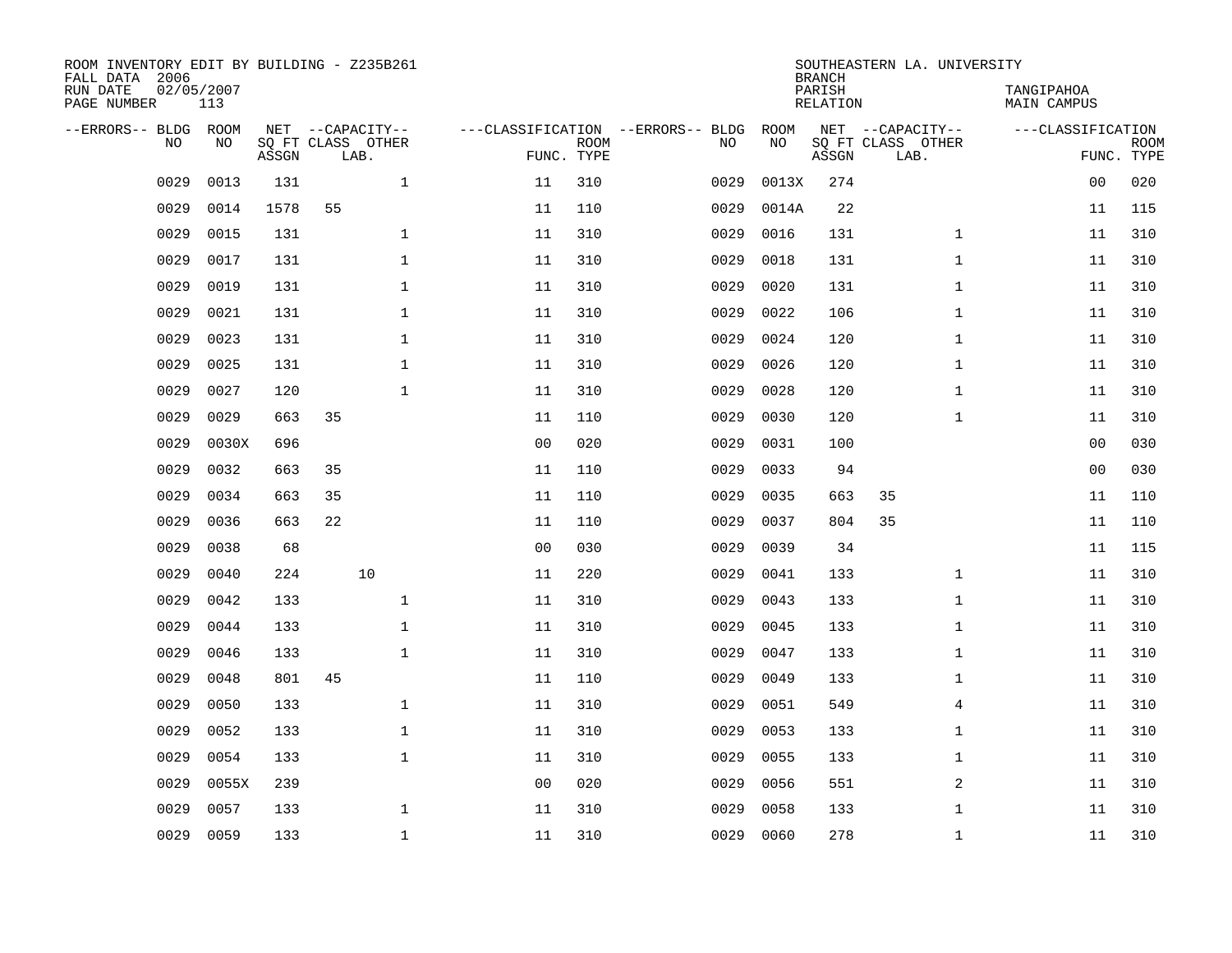| ROOM INVENTORY EDIT BY BUILDING - Z235B261<br>FALL DATA 2006<br>RUN DATE<br>PAGE NUMBER |           | 02/05/2007<br>114 |       |                                               |              |                                   |                           |      |            | <b>BRANCH</b><br>PARISH<br>RELATION | SOUTHEASTERN LA. UNIVERSITY                   | TANGIPAHOA<br>MAIN CAMPUS |                           |
|-----------------------------------------------------------------------------------------|-----------|-------------------|-------|-----------------------------------------------|--------------|-----------------------------------|---------------------------|------|------------|-------------------------------------|-----------------------------------------------|---------------------------|---------------------------|
| --ERRORS-- BLDG                                                                         | <b>NO</b> | ROOM<br>NO.       | ASSGN | NET --CAPACITY--<br>SO FT CLASS OTHER<br>LAB. |              | ---CLASSIFICATION --ERRORS-- BLDG | <b>ROOM</b><br>FUNC. TYPE | NO   | ROOM<br>NO | ASSGN                               | NET --CAPACITY--<br>SQ FT CLASS OTHER<br>LAB. | ---CLASSIFICATION         | <b>ROOM</b><br>FUNC. TYPE |
|                                                                                         | 0029      | 0060A             | 247   |                                               | $\mathbf{1}$ | 11                                | 310                       | 0029 | 0060B      | 111                                 | $\mathbf{1}$                                  | 11                        | 315                       |
|                                                                                         | 0029      | 0060C             | 13    |                                               | $\mathbf 1$  | 11                                | 315                       | 0029 | 0060D      | 142                                 | $\mathbf{1}$                                  | 11                        | 310                       |
|                                                                                         | 0029      | 0060X             | 92    |                                               |              | 0 <sub>0</sub>                    | 020                       | 0029 | 0061       | 280                                 | $\mathbf{1}$                                  | 11                        | 310                       |
|                                                                                         | 0029      | 0061A             | 250   |                                               | $\mathbf 1$  | 11                                | 310                       | 0029 | 0061B      | 120                                 | $\mathbf{1}$                                  | 11                        | 315                       |
|                                                                                         | 0029      | 0061C             | 13    |                                               | $\mathbf{1}$ | 11                                | 315                       | 0029 | 0061D      | 149                                 | $\mathbf{1}$                                  | 11                        | 310                       |
|                                                                                         | 0029      | 0062              | 133   |                                               | $\mathbf{1}$ | 11                                | 310                       | 0029 | 0063       | 133                                 | $\mathbf{1}$                                  | 11                        | 310                       |
|                                                                                         | 0029      | 0064              | 289   |                                               | 8            | 11                                | 310                       | 0029 | 0065       | 84                                  | $\mathbf{1}$                                  | 11                        | 310                       |
|                                                                                         | 0029      | 0066              | 85    |                                               | $\mathbf{1}$ | 11                                | 310                       | 0029 | 0066X      | 908                                 |                                               | 0 <sub>0</sub>            | 020                       |
|                                                                                         | 0029      | 0067              | 83    |                                               | $\mathbf{1}$ | 11                                | 310                       | 0029 | 0067X      | 1740                                |                                               | 0 <sub>0</sub>            | 020                       |
|                                                                                         | 0029      | 0068              | 83    |                                               | $\mathbf{1}$ | 11                                | 310                       | 0029 | 0069       | 225                                 | $\mathbf{1}$                                  | 11                        | 315                       |
|                                                                                         | 0029      | 0070              | 357   |                                               |              | 0 <sub>0</sub>                    | 030                       | 0029 | 0071       | 347                                 |                                               | 00                        | 030                       |
|                                                                                         | 0029      | 0072              | 407   |                                               | 10           | 11                                | 650                       | 0029 | 0073       | 1109                                | 36                                            | 11                        | 210                       |
|                                                                                         | 0029      | 0074              | 276   |                                               | $\mathbf 1$  | 11                                | 310                       | 0029 | 0074A      | 250                                 | $\mathbf{1}$                                  | 11                        | 310                       |
|                                                                                         | 0029      | 0074B             | 120   |                                               | 1            | 11                                | 315                       | 0029 | 0074C      | 13                                  | $\mathbf{1}$                                  | 11                        | 315                       |
|                                                                                         | 0029      | 0074D             | 147   |                                               | $\mathbf 1$  | 11                                | 310                       | 0029 | 0075       | 276                                 | $\mathbf{1}$                                  | 11                        | 310                       |
|                                                                                         | 0029      | 0075A             | 250   |                                               | 1            | 11                                | 310                       | 0029 | 0075B      | 111                                 | $\mathbf{1}$                                  | 11                        | 315                       |
|                                                                                         | 0029      | 0075C             | 13    |                                               | $\mathbf{1}$ | 11                                | 315                       | 0029 | 0075D      | 140                                 | $\mathbf{1}$                                  | 11                        | 310                       |
|                                                                                         | 0029      | 0076              | 785   | 45                                            |              | 11                                | 110                       | 0029 | 0076A      | 13                                  |                                               | 11                        | 115                       |
|                                                                                         | 0029      | 0076B             | 13    |                                               |              | 11                                | 115                       | 0029 | 0077       | 784                                 | 45                                            | 11                        | 110                       |
|                                                                                         | 0029      | 0077A             | 13    |                                               |              | 11                                | 115                       | 0029 | 0077B      | 13                                  |                                               | 11                        | 115                       |
|                                                                                         | 0029      | 0078              | 785   | 45                                            |              | 11                                | 110                       | 0029 | 0078A      | 13                                  |                                               | 11                        | 115                       |
|                                                                                         | 0029      | 0078B             | 13    |                                               |              | 11                                | 115                       | 0029 | 0079       | 784                                 | 45                                            | 11                        | 110                       |
|                                                                                         | 0029      | 0079A             | 13    |                                               |              | 11                                | 115                       | 0029 | 0079B      | 13                                  |                                               | 11                        | 115                       |
|                                                                                         | 0029      | 0080              | 1139  | 36                                            |              | 11                                | 210                       | 0029 | 0081       | 525                                 | 30                                            | 11                        | 110                       |
|                                                                                         | 0029      | 0082              | 540   | 30                                            |              | 11                                | 110                       | 0029 | 0083       | 142                                 | $\mathbf{1}$                                  | 11                        | 310                       |
|                                                                                         | 0029      | 0083A             | 181   |                                               | $\mathbf 1$  | 11                                | 310                       | 0029 | 0084       | 516                                 | 2                                             | 11                        | 310                       |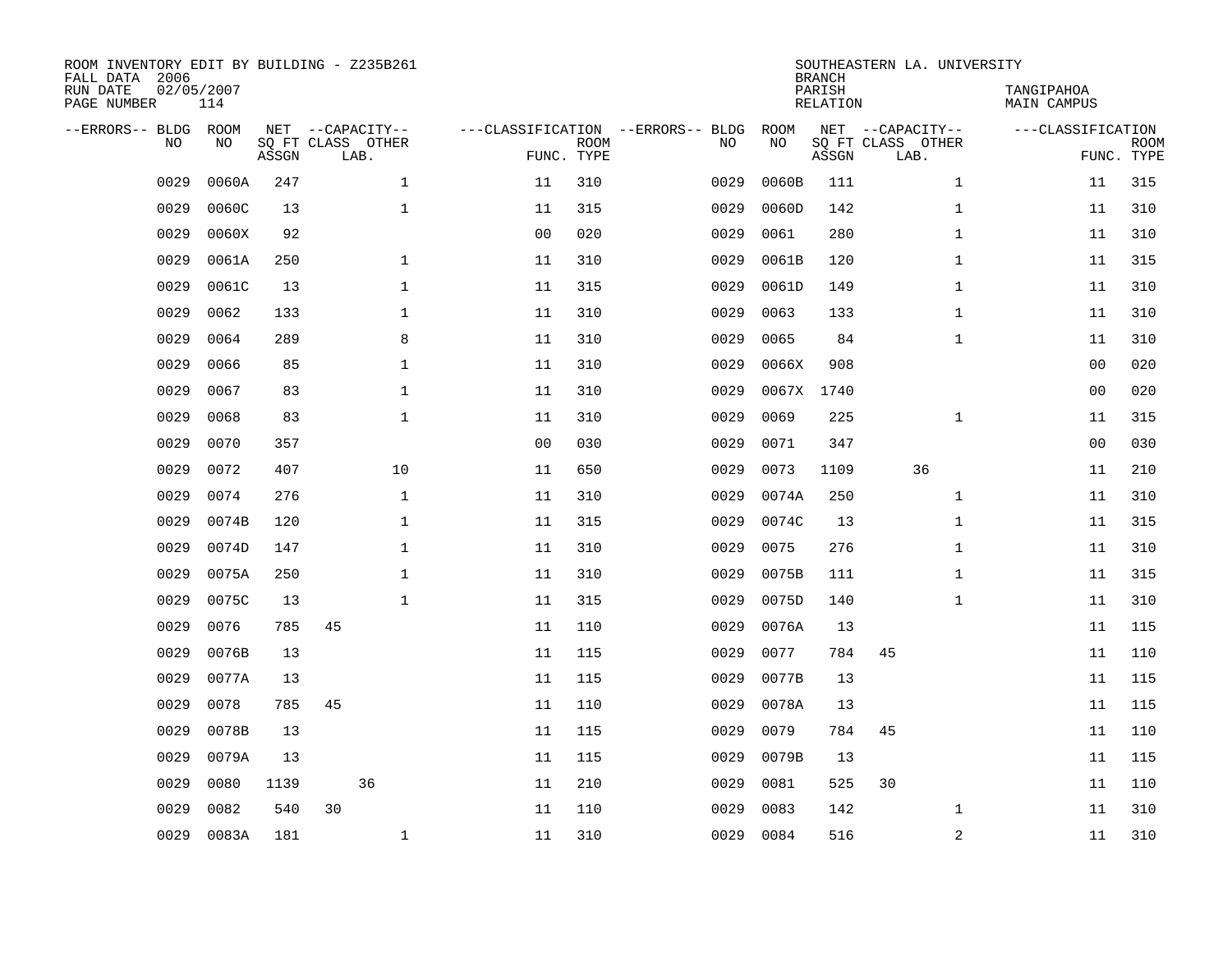| ROOM INVENTORY EDIT BY BUILDING - Z235B261<br>FALL DATA 2006<br>RUN DATE<br>PAGE NUMBER | 02/05/2007<br>115 |       |                                               |                |             |                                         |                                                  | <b>BRANCH</b><br>PARISH<br><b>RELATION</b> | SOUTHEASTERN LA. UNIVERSITY                                            | TANGIPAHOA<br><b>MAIN CAMPUS</b>                 |                           |
|-----------------------------------------------------------------------------------------|-------------------|-------|-----------------------------------------------|----------------|-------------|-----------------------------------------|--------------------------------------------------|--------------------------------------------|------------------------------------------------------------------------|--------------------------------------------------|---------------------------|
| --ERRORS-- BLDG ROOM<br>NO                                                              | NO                | ASSGN | NET --CAPACITY--<br>SQ FT CLASS OTHER<br>LAB. | FUNC. TYPE     | <b>ROOM</b> | ---CLASSIFICATION --ERRORS-- BLDG<br>NO | ROOM<br>NO                                       | ASSGN                                      | NET --CAPACITY--<br>SQ FT CLASS OTHER<br>LAB.                          | ---CLASSIFICATION                                | <b>ROOM</b><br>FUNC. TYPE |
| 0029                                                                                    | 0084A             | 160   | $\mathbf 1$                                   | 11             | 310         | 0029                                    | 0084B                                            | 161                                        | $\mathbf{1}$                                                           | 11                                               | 310                       |
| 0029                                                                                    | 0084C             | 161   | $\mathbf 1$                                   | 11             | 310         | 0029                                    | 0084D                                            | 20                                         | $\mathbf{1}$                                                           | 11                                               | 315                       |
| 0029                                                                                    | 0084E             | 340   | $\mathbf{1}$                                  | 11             | 310         | 0029                                    | 0084F                                            | 163                                        | $\mathbf{1}$                                                           | 11                                               | 310                       |
| 0029                                                                                    | 0084G             | 20    | $\mathbf{1}$                                  | 11             | 315         | 0029                                    | 0084H                                            | 39                                         |                                                                        | 0 <sub>0</sub>                                   | 030                       |
| 0029                                                                                    | 0084X             | 67    |                                               | 0 <sub>0</sub> | 020         | 0029                                    | 0085                                             | 360                                        | 12                                                                     | 11                                               | 350                       |
| 0029                                                                                    | 0085A             | 123   | $\overline{a}$                                | 11             | 630         | 0029                                    | 0085X                                            | 1497                                       |                                                                        | 00                                               | 020                       |
| 0029                                                                                    | 0086              | 1289  | 45                                            | 11             | 110         | 0029                                    | 0087                                             | 104                                        | $\mathbf{1}$                                                           | 11                                               | 310                       |
| 0029                                                                                    | 0088              | 103   | $\mathbf 1$                                   | 11             | 310         | 0029                                    | 0089                                             | 103                                        | $\mathbf{1}$                                                           | 11                                               | 310                       |
| 0029                                                                                    | 0090              | 104   | $\mathbf 1$                                   | 11             | 310         | 0029                                    | 0091                                             | 75                                         |                                                                        | 00                                               | 030                       |
| 0029                                                                                    | 0092              | 45    |                                               | 0 <sub>0</sub> | 020         | 0029                                    | 0093                                             | 54                                         |                                                                        | 00                                               | 030                       |
| 0029                                                                                    | 0094              | 1246  | 3                                             | 31             | 310         | 0029                                    | 0094A                                            | 39                                         | $\mathbf{1}$                                                           | 11                                               | 315                       |
| 0029                                                                                    | 0094B             | 143   | 4                                             | 11             | 315         | 0029                                    | 0094C                                            | 313                                        | 8                                                                      | 31                                               | 350                       |
| 0029                                                                                    | 0094D             | 207   | 6                                             | 11             | 310         | 0029                                    | 0094E                                            | 207                                        | $\mathbf{1}$                                                           | 11                                               | 310                       |
| 0029                                                                                    | 0095              | 34    | $\mathbf 1$                                   | 11             | 315         | 0029                                    | 0096                                             | 198                                        |                                                                        | 00                                               | 030                       |
| 0029                                                                                    | 0097              | 27    |                                               | 0 <sub>0</sub> | 030         | 0029                                    | 0098                                             | 198                                        |                                                                        | 0 <sub>0</sub>                                   | 030                       |
| 0029                                                                                    | 0099              | 1746  | 36                                            | 11             | 220         | 0029                                    | 0099A                                            | 131                                        | $\mathbf{1}$                                                           | 11                                               | 310                       |
| 0029                                                                                    | 0099B             | 108   | $\mathbf 1$                                   | 11             | 315         | 0029                                    | 0099C                                            | 130                                        | $\mathbf{1}$                                                           | 11                                               | 310                       |
| 0029                                                                                    | 0100              | 194   | $\mathbf 1$                                   | 11             | 310         | 0029                                    | 0104                                             | 1381                                       |                                                                        | 00                                               | 020                       |
| 0029                                                                                    | 0106              | 1718  |                                               | 0 <sub>0</sub> | 020         |                                         | TOTAL NUMBER CLASSROOMS<br>TOTAL NUMBER LABS 210 |                                            | TOTAL NET ASSIGN SQ. FT. IN ROOM FILE<br>TOTAL NUMBER SPECIAL LABS 220 | 36,160<br>18<br>$\overline{2}$<br>$\overline{a}$ |                           |
|                                                                                         | 005A 0100         | 1592  |                                               | 00             | 020         |                                         | 005A 0100A                                       | 18                                         |                                                                        | 00                                               | 010                       |
|                                                                                         | 005A 0100B        | 54    |                                               | 0 <sub>0</sub> | 030         |                                         | 005A 0100C                                       | 18                                         |                                                                        | 00                                               | 010                       |
|                                                                                         | 005A 0101         | 894   | 45                                            | 11             | 110         |                                         | 005A 0102                                        | 673                                        | 34                                                                     | 11                                               | 110                       |
|                                                                                         | 005A 0102A        | 90    |                                               | 11             | 115         |                                         | 005A 0103                                        | 770                                        | 29                                                                     | 11                                               | 315                       |
|                                                                                         | 005A 0105         | 1992  | $\mathbf{1}$                                  | 11             | 310         |                                         | 005A 0106A                                       | 130                                        | $\mathbf{1}$                                                           | 11                                               | 310                       |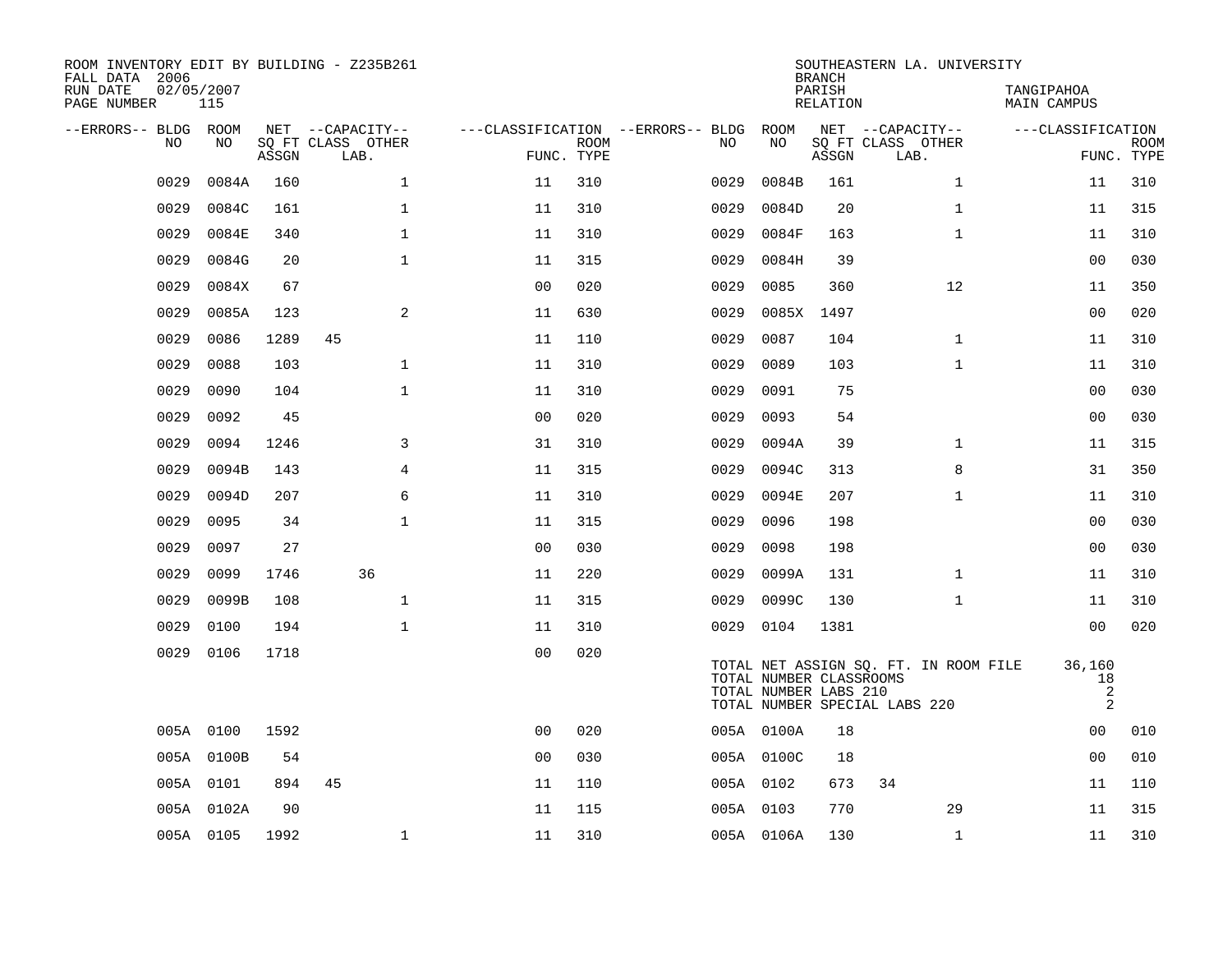| ROOM INVENTORY EDIT BY BUILDING - Z235B261<br>FALL DATA 2006 |            |       |                           |                |      |                                        |                                                                    | <b>BRANCH</b>      | SOUTHEASTERN LA. UNIVERSITY                                                  |                                   |                           |
|--------------------------------------------------------------|------------|-------|---------------------------|----------------|------|----------------------------------------|--------------------------------------------------------------------|--------------------|------------------------------------------------------------------------------|-----------------------------------|---------------------------|
| RUN DATE<br>02/05/2007<br>PAGE NUMBER                        | 116        |       |                           |                |      |                                        |                                                                    | PARISH<br>RELATION |                                                                              | TANGIPAHOA<br>MAIN CAMPUS         |                           |
| --ERRORS-- BLDG ROOM                                         |            |       | NET --CAPACITY--          |                |      | ---CLASSIFICATION --ERRORS-- BLDG ROOM | NO                                                                 |                    | NET --CAPACITY--                                                             | ---CLASSIFICATION                 |                           |
| NO.                                                          | NO         | ASSGN | SQ FT CLASS OTHER<br>LAB. | FUNC. TYPE     | ROOM | NO.                                    |                                                                    | ASSGN              | SQ FT CLASS OTHER<br>LAB.                                                    |                                   | <b>ROOM</b><br>FUNC. TYPE |
|                                                              | 005A 0106B | 308   | $\mathbf{1}$              | 11             | 315  |                                        | 005A 0107                                                          | 528                |                                                                              | 0 <sub>0</sub>                    | 030                       |
|                                                              | 005A 0108  | 206   |                           | 0 <sub>0</sub> | 030  |                                        | 005A 0109                                                          | 206                |                                                                              | 0 <sub>0</sub>                    | 030                       |
|                                                              | 005A 0200  | 1191  |                           | 0 <sub>0</sub> | 020  |                                        | 005A 0200A                                                         | 16                 |                                                                              | 0 <sub>0</sub>                    | 010                       |
|                                                              | 005A 0200B | 32    |                           | 0 <sub>0</sub> | 020  |                                        | 005A 0200C                                                         | 16                 |                                                                              | 00                                | 010                       |
|                                                              | 005A 0201  | 890   | 54                        | 11             | 110  |                                        | 005A 0202                                                          | 767                | 40                                                                           | 11                                | 110                       |
|                                                              | 005A 0203  | 765   | 45                        | 11             | 110  |                                        | 005A 0204                                                          | 771                | 45                                                                           | 11                                | 110                       |
|                                                              | 005A 0205  | 769   | 45                        | 11             | 110  |                                        | 005A 0206                                                          | 765                | 45                                                                           | 11                                | 110                       |
|                                                              | 005A 0207  | 765   | 14                        | 11             | 250  |                                        | 005A 0208<br>TOTAL NUMBER CLASSROOMS<br>TOTAL NUMBER LABS 210      | 893                | 30<br>TOTAL NET ASSIGN SQ. FT. IN ROOM FILE<br>TOTAL NUMBER SPECIAL LABS 220 | 11<br>11,242<br>8<br>$\mathbf{1}$ | 210                       |
|                                                              | 005B 0001  | 199   | $\mathbf 1$               | 11             | 310  |                                        | 005B 0002                                                          | 91                 | $\mathbf{1}$                                                                 | 11                                | 310                       |
|                                                              | 005B 0003  | 91    | $\mathbf 1$               | 11             | 315  |                                        | 005B 0004                                                          | 199                | $\mathbf{1}$                                                                 | 11                                | 350                       |
| 005B                                                         | 0005       | 199   | $\mathbf 1$               | 11             | 310  |                                        | 005B 0006                                                          | 196                | $\mathbf{1}$                                                                 | 11                                | 310                       |
|                                                              | 005B 0007  | 196   | $\mathbf{1}$              | 11             | 310  |                                        | 005B 0008                                                          | 199                | $\mathbf{1}$                                                                 | 11                                | 310                       |
|                                                              | 005B 0100  | 54    |                           | 0 <sub>0</sub> | 030  |                                        | 005B 0101                                                          | 54                 |                                                                              | 0 <sub>0</sub>                    | 030                       |
|                                                              | 005B 0102  | 545   |                           | 0 <sub>0</sub> | 020  |                                        | TOTAL NUMBER CLASSROOMS<br>TOTAL NUMBER LABS 210                   |                    | TOTAL NET ASSIGN SQ. FT. IN ROOM FILE<br>TOTAL NUMBER SPECIAL LABS 220       | 1,370                             |                           |
|                                                              | 0050 0001  | 3621  |                           | 91             | 970  |                                        | 0050 0002 1186<br>TOTAL NUMBER CLASSROOMS<br>TOTAL NUMBER LABS 210 |                    | TOTAL NET ASSIGN SQ. FT. IN ROOM FILE<br>TOTAL NUMBER SPECIAL LABS 220       | 91<br>4,807                       | 970                       |
|                                                              | 0054 0101  | 57    |                           | 0 <sub>0</sub> | 020  |                                        | 0054 0102                                                          | 256                | $\mathbf{1}$                                                                 | 60                                | 310                       |
|                                                              | 0054 0103  | 203   | 16                        | 60             | 350  |                                        | 0054 0104                                                          | 88                 |                                                                              | 60                                | 315                       |
|                                                              | 0054 0106  | 213   | $\mathbf{1}$              | 60             | 310  |                                        | 0054 0107                                                          | 188                | $\mathbf{1}$                                                                 | 60                                | 310                       |
|                                                              | 0054 0108  | 138   | $\mathbf 1$               | 60             | 310  |                                        | 0054 0109                                                          | 126                |                                                                              | 60                                | 655                       |
|                                                              | 0054 0111  | 166   |                           | 60             | 315  |                                        | 0054 0112                                                          | 162                |                                                                              | 60                                | 315                       |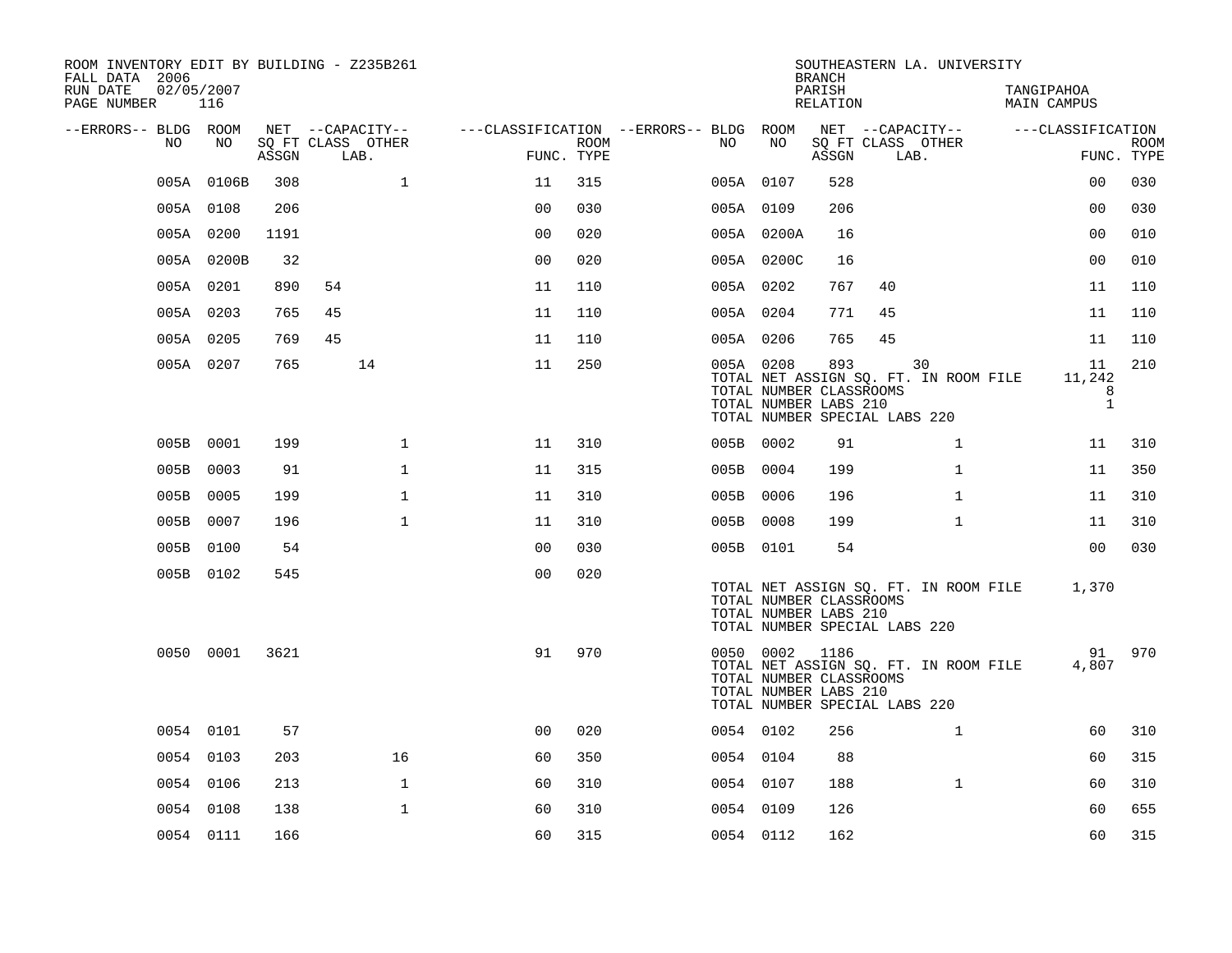| ROOM INVENTORY EDIT BY BUILDING - Z235B261<br>FALL DATA 2006 |                   |       |                           |              |                                        |             |           |            | <b>BRANCH</b>                                                                     |      | SOUTHEASTERN LA. UNIVERSITY           |                           |             |
|--------------------------------------------------------------|-------------------|-------|---------------------------|--------------|----------------------------------------|-------------|-----------|------------|-----------------------------------------------------------------------------------|------|---------------------------------------|---------------------------|-------------|
| RUN DATE<br>PAGE NUMBER                                      | 02/05/2007<br>117 |       |                           |              |                                        |             |           |            | PARISH<br>RELATION                                                                |      |                                       | TANGIPAHOA<br>MAIN CAMPUS |             |
| --ERRORS-- BLDG ROOM                                         |                   |       | NET --CAPACITY--          |              | ---CLASSIFICATION --ERRORS-- BLDG ROOM |             |           |            |                                                                                   |      | NET --CAPACITY--                      | ---CLASSIFICATION         |             |
| NO                                                           | NO                | ASSGN | SQ FT CLASS OTHER<br>LAB. |              | FUNC. TYPE                             | <b>ROOM</b> | NO        | NO         | ASSGN                                                                             | LAB. | SQ FT CLASS OTHER                     | FUNC. TYPE                | <b>ROOM</b> |
|                                                              | 0054 0113         | 35    |                           |              | 60                                     | 315         |           |            | TOTAL NUMBER CLASSROOMS<br>TOTAL NUMBER LABS 210<br>TOTAL NUMBER SPECIAL LABS 220 |      | TOTAL NET ASSIGN SQ. FT. IN ROOM FILE | 1,575                     |             |
|                                                              | 006A 0100         | 3045  |                           |              | 0 <sub>0</sub>                         | 020         | 006A 0150 |            | 1134                                                                              | 57   |                                       | 11                        | 110         |
|                                                              | 006A 0151         | 598   | 30                        |              | 11                                     | 110         |           | 006A 0152  | 588                                                                               |      | 12                                    | 11                        | 210         |
|                                                              | 006A 0153         | 297   | $\mathbf{1}$              |              | 11                                     | 250         | 006A 0154 |            | 210                                                                               |      |                                       | 00                        | 020         |
|                                                              | 006A 0155         | 89    |                           |              | 0 <sub>0</sub>                         | 030         | 006A 0156 |            | 62                                                                                |      |                                       | 0 <sub>0</sub>            | 010         |
|                                                              | 006A 0157         | 281   |                           | $\mathbf{1}$ | 11                                     | 310         | 006A 0158 |            | 17                                                                                |      |                                       | 0 <sub>0</sub>            | 030         |
|                                                              | 006A 0160         | 398   |                           | $\mathbf{1}$ | 11                                     | 310         | 006A 0161 |            | 23                                                                                |      |                                       | 00                        | 030         |
|                                                              | 006A 0162         | 4001  | 200                       |              | 11                                     | 210         |           | 006A 0163  | 1833                                                                              |      | 37                                    | 11                        | 210         |
|                                                              | 006A 0164         | 377   |                           | $\mathbf{1}$ | 11                                     | 310         | 006A 0165 |            | 378                                                                               |      | $\mathbf{1}$                          | 11                        | 310         |
|                                                              | 006A 0166         | 367   |                           | $\mathbf{1}$ | 11                                     | 310         |           | 006A 0167  | 368                                                                               |      | 10                                    | 11                        | 310         |
|                                                              | 006A 0168         | 233   |                           |              | 0 <sub>0</sub>                         | 030         |           | 006A 0169  | 233                                                                               |      |                                       | 00                        | 030         |
|                                                              | 006A 0170         | 1480  | 30                        |              | 11                                     | 210         |           | 006A 0170A | 89                                                                                |      |                                       | 11                        | 215         |
|                                                              | 006A 0170B        | 62    |                           |              | 11                                     | 215         | 006A 0171 |            | 47                                                                                |      |                                       | 0 <sub>0</sub>            | 020         |
|                                                              | 006A 0172         | 42    |                           |              | 0 <sub>0</sub>                         | 030         | 006A 0200 |            | 2623                                                                              |      |                                       | 0 <sub>0</sub>            | 020         |
|                                                              | 006A 0201         | 32    |                           |              | 0 <sub>0</sub>                         | 020         |           | 006A 0202  | 1824                                                                              |      | 238                                   | 11                        | 610         |
|                                                              | 006A 0208         | 259   |                           |              | 0 <sub>0</sub>                         | 020         |           | 006A 0229A | 15                                                                                |      |                                       | 0 <sub>0</sub>            | 030         |
|                                                              | 006A 0230A        | 15    |                           |              | 0 <sub>0</sub>                         | 030         |           | 006A 0250  | 352                                                                               |      | $\mathbf{1}$                          | 11                        | 310         |
|                                                              | 006A 0251         | 349   |                           | $\mathbf 1$  | 11                                     | 310         | 006A 0252 |            | 246                                                                               |      | $\mathbf{1}$                          | 11                        | 310         |
|                                                              | 006A 0253         | 581   |                           | $\mathbf 1$  | 11                                     | 310         |           | 006A 0253A | 127                                                                               |      | $\mathbf{1}$                          | 11                        | 315         |
|                                                              | 006A 0254         | 312   |                           | 10           | 11                                     | 310         | 006A 0255 |            | 307                                                                               |      | $\mathbf{1}$                          | 11                        | 310         |
|                                                              | 006A 0256         | 376   |                           |              | 11                                     | 315         |           | 006A 0256A | 34                                                                                |      | $\mathbf{1}$                          | 11                        | 315         |
|                                                              | 006A 0256B        | 30    |                           |              | 11                                     | 315         | 006A 0257 |            | 67                                                                                |      | $\mathbf 1$                           | 11                        | 220         |
|                                                              | 006A 0258         | 64    | $\mathbf{1}$              |              | 11                                     | 220         | 006A 0259 |            | 63                                                                                |      | $\mathbf{1}$                          | 11                        | 220         |
|                                                              | 006A 0260         | 64    | $\mathbf{1}$              |              | 11                                     | 220         | 006A 0261 |            | 54                                                                                |      | $\mathbf{1}$                          | 11                        | 220         |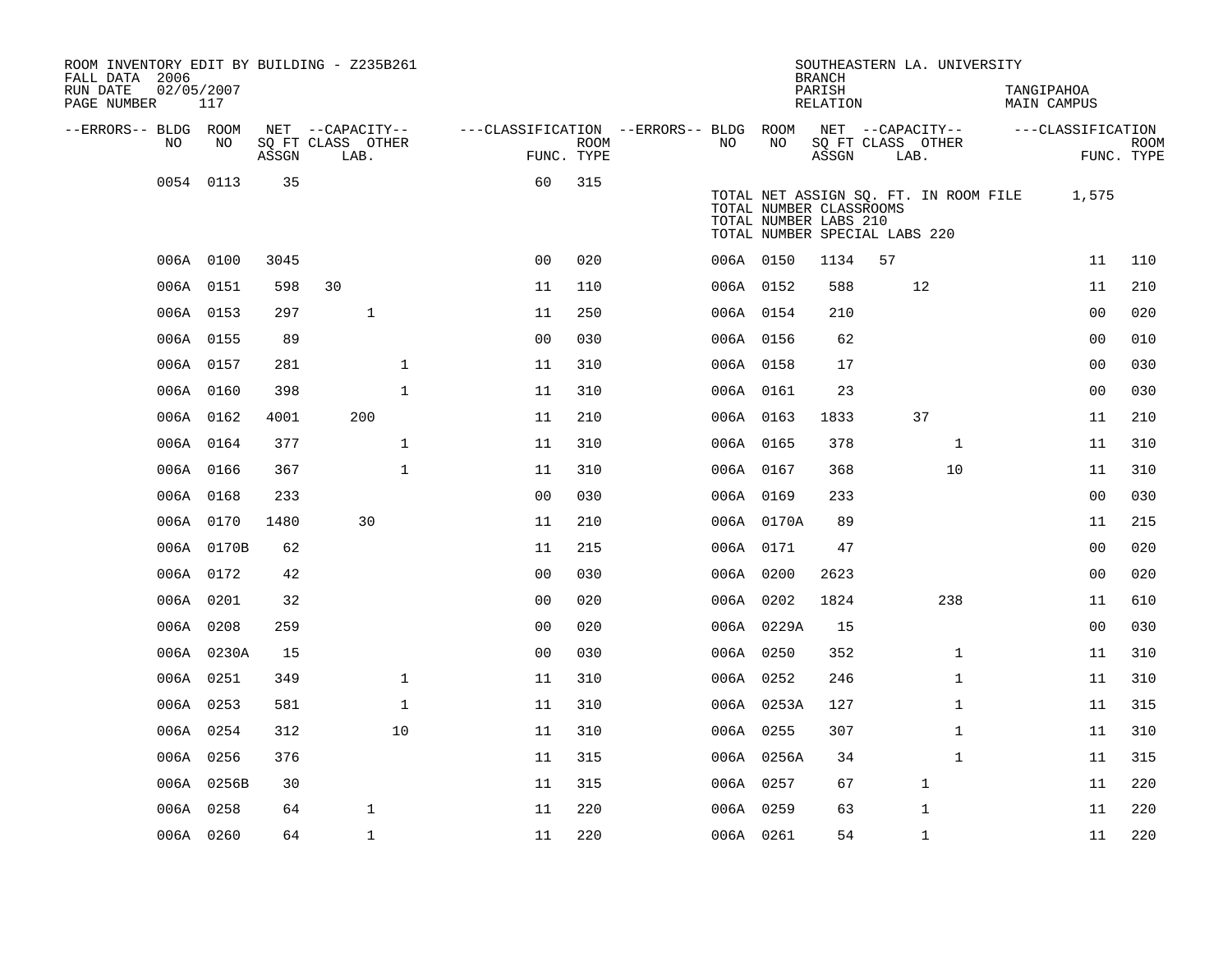| FALL DATA 2006              |            |       | ROOM INVENTORY EDIT BY BUILDING - Z235B261 |                |                    |                                                                              |                                                               | <b>BRANCH</b>      | SOUTHEASTERN LA. UNIVERSITY                                            |              |                                  |                        |             |
|-----------------------------|------------|-------|--------------------------------------------|----------------|--------------------|------------------------------------------------------------------------------|---------------------------------------------------------------|--------------------|------------------------------------------------------------------------|--------------|----------------------------------|------------------------|-------------|
| RUN DATE<br>PAGE NUMBER 118 | 02/05/2007 |       |                                            |                |                    |                                                                              |                                                               | PARISH<br>RELATION |                                                                        |              | TANGIPAHOA<br><b>MAIN CAMPUS</b> |                        |             |
| --ERRORS-- BLDG ROOM        |            |       | NET --CAPACITY--                           |                |                    | ---CLASSIFICATION --ERRORS-- BLDG ROOM NET --CAPACITY--    ---CLASSIFICATION |                                                               |                    |                                                                        |              |                                  |                        |             |
| NO                          | NO         | ASSGN | SO FT CLASS OTHER<br>LAB.                  |                | ROOM<br>FUNC. TYPE | NO .                                                                         | NO                                                            | ASSGN              | SQ FT CLASS OTHER<br>LAB.                                              |              |                                  | FUNC. TYPE             | <b>ROOM</b> |
|                             | 006A 0262  | 64    | $\mathbf{1}$                               | 11             | 220                |                                                                              | 006A 0263                                                     | 25                 |                                                                        |              |                                  | 0 <sub>0</sub>         | 010         |
|                             | 006A 0264  | 66    | $\mathbf{1}$                               | 11             | 220                |                                                                              | 006A 0265                                                     | 71                 |                                                                        | $\mathbf{1}$ |                                  | 11                     | 220         |
|                             | 006A 0266  | 65    | $\mathbf{1}$                               | 11             | 220                |                                                                              | 006A 0267                                                     | 53                 |                                                                        | $\mathbf{1}$ |                                  | 11                     | 220         |
|                             | 006A 0268  | 63    | $\mathbf{1}$                               | 11             | 220                |                                                                              | 006A 0269                                                     | 62                 |                                                                        | $\mathbf{1}$ |                                  | 11                     | 220         |
|                             | 006A 0270  | 56    | $\mathbf{1}$                               | 11             | 220                |                                                                              | 006A 0271                                                     | 67                 |                                                                        | $\mathbf{1}$ |                                  | 11                     | 220         |
|                             | 006A 0272  | 70    | $\mathbf{1}$                               | 11             | 220                |                                                                              | 006A 0273                                                     | 315                |                                                                        | $\mathbf{1}$ |                                  | 11                     | 310         |
|                             | 006A 0274  | 259   |                                            | 11             | 650                |                                                                              | 006A 0275                                                     | 166                |                                                                        |              |                                  | 0 <sub>0</sub>         | 030         |
|                             | 006A 0276  | 157   |                                            | 0 <sub>0</sub> | 030                |                                                                              | 006A 0277                                                     | 307                |                                                                        | $\mathbf{1}$ |                                  | 11                     | 310         |
|                             | 006A 0278  | 311   | 10                                         | 11             | 310                |                                                                              | 006A 0279                                                     | 239                |                                                                        | $\mathbf{1}$ |                                  | 11                     | 310         |
|                             | 006A 0280  | 239   | $\mathbf{1}$                               | 11             | 310                |                                                                              | 006A 0281                                                     | 67                 |                                                                        | $\mathbf{1}$ |                                  | 11                     | 220         |
|                             | 006A 0282  | 67    | $\mathbf{1}$                               | 11             | 220                |                                                                              | 006A 0283                                                     | 232                |                                                                        |              |                                  | 0 <sub>0</sub>         | 030         |
|                             | 006A 0284  | 233   |                                            | 00             | 030                |                                                                              | 006A 0286                                                     | 1081               | 22                                                                     |              |                                  | 11                     | 210         |
|                             | 006A 0288  | 42    |                                            | 0 <sup>0</sup> | 030                |                                                                              | TOTAL NUMBER CLASSROOMS<br>TOTAL NUMBER LABS 210              |                    | TOTAL NET ASSIGN SQ. FT. IN ROOM FILE<br>TOTAL NUMBER SPECIAL LABS 220 |              |                                  | 20,623<br>2<br>5<br>17 |             |
|                             | 0061 0101  | 3540  | 20                                         | 70             | 730                |                                                                              | 0061 0102                                                     | 1407               |                                                                        |              |                                  | 82                     | 082         |
|                             | 0061 0106  | 104   |                                            | 82             | 082                |                                                                              | 0061 0107                                                     | 104                |                                                                        |              |                                  | 82                     | 082         |
|                             | 0061 0108  | 104   |                                            | 82             | 082                |                                                                              | 0061 0109                                                     | 132                |                                                                        |              |                                  | 82                     | 082         |
|                             | 0061 0201  | 4795  |                                            | 70             | 730                |                                                                              | 0061 0202<br>TOTAL NUMBER CLASSROOMS<br>TOTAL NUMBER LABS 210 | 1407               | TOTAL NET ASSIGN SQ. FT. IN ROOM FILE<br>TOTAL NUMBER SPECIAL LABS 220 |              |                                  | 82<br>11,593           | 082         |
|                             | 0072 0101  | 180   |                                            | 0 <sub>0</sub> | 030                |                                                                              | TOTAL NUMBER CLASSROOMS<br>TOTAL NUMBER LABS 210              |                    | TOTAL NET ASSIGN SQ. FT. IN ROOM FILE<br>TOTAL NUMBER SPECIAL LABS 220 |              |                                  |                        |             |
|                             | 0073 0101  | 672   |                                            | 11             | 255                |                                                                              | 0073 0101A                                                    | 92                 | TOTAL NET ASSIGN SQ. FT. IN ROOM FILE                                  |              |                                  | 11<br>764              | 255         |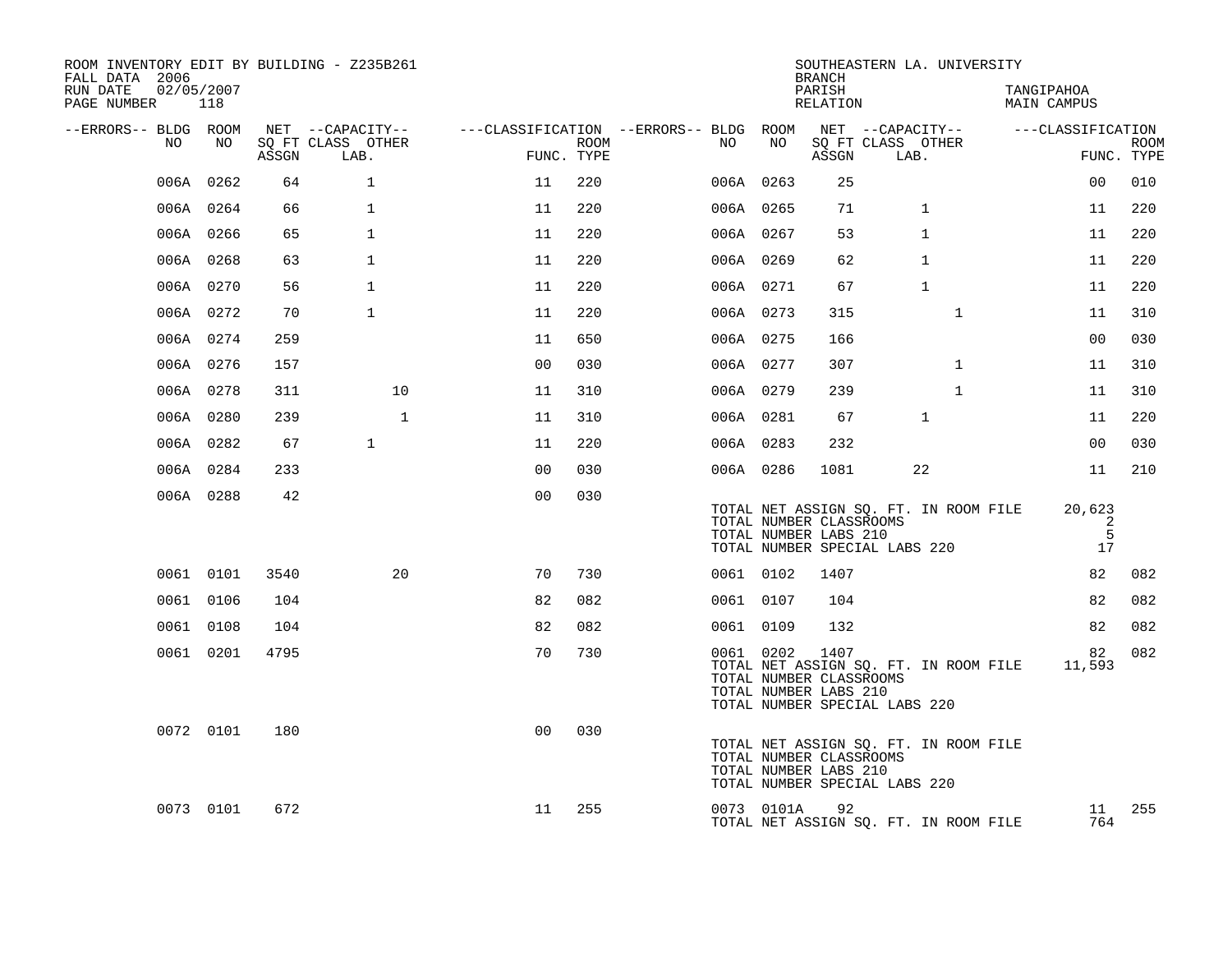| ROOM INVENTORY EDIT BY BUILDING - Z235B261<br>FALL DATA 2006<br>RUN DATE<br>02/05/2007<br>PAGE NUMBER 119 |                 |       |                   |                                                                                                |      |           |            | SOUTHEASTERN LA. UNIVERSITY<br><b>BRANCH</b><br>PARISH<br>RELATION                                                                                     |                | TANGIPAHOA<br>MAIN CAMPUS |                |      |
|-----------------------------------------------------------------------------------------------------------|-----------------|-------|-------------------|------------------------------------------------------------------------------------------------|------|-----------|------------|--------------------------------------------------------------------------------------------------------------------------------------------------------|----------------|---------------------------|----------------|------|
| --ERRORS-- BLDG ROOM<br>NO                                                                                | NO              |       | SQ FT CLASS OTHER | NET --CAPACITY-- - ---CLASSIFICATION --ERRORS-- BLDG ROOM NET --CAPACITY-- - ---CLASSIFICATION | ROOM | NO        | NO         | SQ FT CLASS OTHER                                                                                                                                      |                |                           |                | ROOM |
|                                                                                                           |                 | ASSGN | LAB.              | FUNC. TYPE                                                                                     |      |           |            | ASSGN<br>LAB.<br>TOTAL NUMBER CLASSROOMS<br>TOTAL NUMBER LABS 210<br>TOTAL NUMBER SPECIAL LABS 220                                                     |                |                           | FUNC. TYPE     |      |
|                                                                                                           | 0074 0101       | 604   | $\mathbf{1}$      | 75                                                                                             | 310  |           | 0074 0101A | $\overline{\phantom{a}}$<br>TOTAL NET ASSIGN SQ. FT. IN ROOM FILE<br>TOTAL NUMBER CLASSROOMS<br>TOTAL NUMBER LABS 210<br>TOTAL NUMBER SPECIAL LABS 220 |                |                           | 75<br>607      | 315  |
|                                                                                                           | 0076 0101       | 231   | $\mathbf{1}$      | 21                                                                                             | 310  | 0076 0102 |            | 158                                                                                                                                                    | $\mathbf{1}$   |                           | 21             | 310  |
|                                                                                                           | 0076 0102A      | 10    |                   | 21                                                                                             | 315  | 0076 0103 |            | 283                                                                                                                                                    |                |                           | 21             | 635  |
|                                                                                                           | 0076 0104       | 144   | $\mathbf{1}$      | 21                                                                                             | 310  |           | 0076 0104A | 15                                                                                                                                                     |                |                           | 21             | 315  |
|                                                                                                           | 0076 0104B      | 53    |                   | 00                                                                                             | 010  | 0076 0105 |            | 94                                                                                                                                                     | $\overline{4}$ |                           | 21             | 630  |
|                                                                                                           | 0076 0106       | 123   |                   | 21                                                                                             | 315  |           |            | TOTAL NET ASSIGN SQ. FT. IN ROOM FILE<br>TOTAL NUMBER CLASSROOMS<br>TOTAL NUMBER LABS 210<br>TOTAL NUMBER SPECIAL LABS 220                             |                |                           | 1,058          |      |
|                                                                                                           | 0077 0100       | 419   | 27                | 10                                                                                             | 350  | 0077 0101 |            | 196                                                                                                                                                    | $\mathbf{1}$   |                           | 10             | 310  |
|                                                                                                           | 0077 0102       | 129   | $\overline{4}$    | 10                                                                                             | 315  | 0077 0103 |            | 91                                                                                                                                                     |                |                           | 10             | 315  |
|                                                                                                           | 0077 0104       | 36    | $\mathbf 1$       | 10                                                                                             | 315  | 0077 0105 |            | 51                                                                                                                                                     |                |                           | 0 <sub>0</sub> | 020  |
|                                                                                                           | 0077 0106       | 159   | $\mathbf{1}$      | 10                                                                                             | 310  | 0077 0107 |            | 60                                                                                                                                                     | $\mathbf{1}$   |                           | 10             | 315  |
|                                                                                                           | 0077 0108       | 201   | 10                | 10                                                                                             | 350  | 0077 0109 |            | 150<br>TOTAL NET ASSIGN SQ. FT. IN ROOM FILE<br>TOTAL NUMBER CLASSROOMS<br>TOTAL NUMBER LABS 210<br>TOTAL NUMBER SPECIAL LABS 220                      | $\mathbf{1}$   |                           | 10<br>1,441    | 310  |
|                                                                                                           | 0078 0001       | 2100  |                   | 76                                                                                             | 730  |           |            | TOTAL NET ASSIGN SQ. FT. IN ROOM FILE<br>TOTAL NUMBER CLASSROOMS<br>TOTAL NUMBER LABS 210<br>TOTAL NUMBER SPECIAL LABS 220                             |                |                           | 2,100          |      |
|                                                                                                           | 0079 0001 15818 |       |                   | 93                                                                                             | 520  | 0079 0002 |            | 856                                                                                                                                                    |                |                           | 0 <sub>0</sub> | 020  |
| 0079                                                                                                      | 0003            | 935   |                   | 0 <sub>0</sub>                                                                                 | 020  |           | 0079 0003A | 178                                                                                                                                                    |                |                           | 0 <sub>0</sub> | 030  |
| 0079                                                                                                      | 0004            | 200   |                   | 0 <sub>0</sub>                                                                                 | 020  | 0079      | 0005       | 8532                                                                                                                                                   |                |                           | 93             | 520  |
|                                                                                                           | 0079 0006       | 400   |                   | 00                                                                                             | 020  | 0079 0007 |            | 400                                                                                                                                                    |                |                           | 0 <sub>0</sub> | 020  |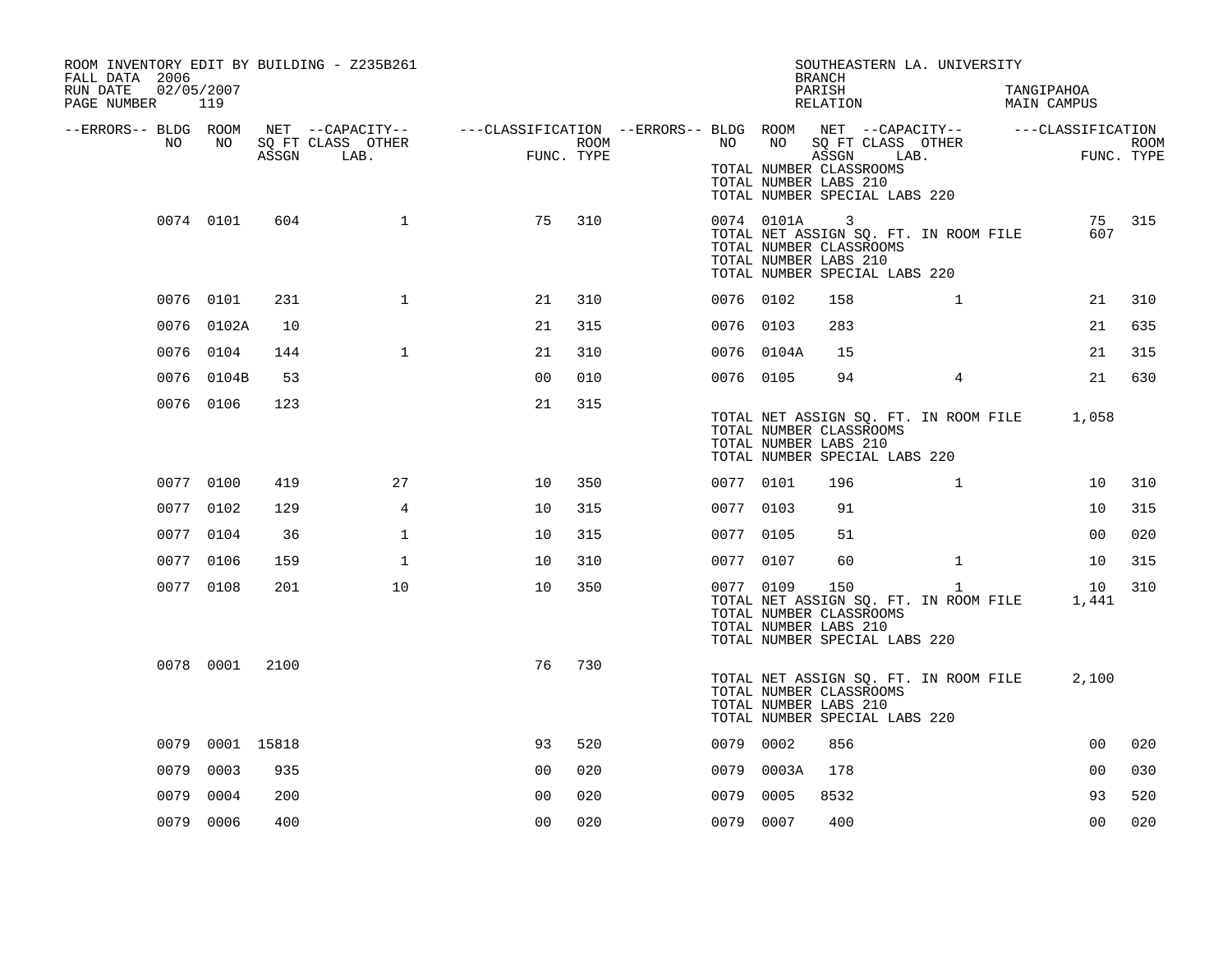| ROOM INVENTORY EDIT BY BUILDING - Z235B261<br>FALL DATA 2006 |                   |       |                           |                |             |                                   |      |            | <b>BRANCH</b>             | SOUTHEASTERN LA. UNIVERSITY |                                  |                           |
|--------------------------------------------------------------|-------------------|-------|---------------------------|----------------|-------------|-----------------------------------|------|------------|---------------------------|-----------------------------|----------------------------------|---------------------------|
| RUN DATE<br>PAGE NUMBER                                      | 02/05/2007<br>120 |       |                           |                |             |                                   |      |            | PARISH<br><b>RELATION</b> |                             | TANGIPAHOA<br><b>MAIN CAMPUS</b> |                           |
| --ERRORS-- BLDG ROOM                                         |                   |       | NET --CAPACITY--          |                |             | ---CLASSIFICATION --ERRORS-- BLDG |      | ROOM       |                           | NET --CAPACITY--            | ---CLASSIFICATION                |                           |
| NO                                                           | NO                | ASSGN | SQ FT CLASS OTHER<br>LAB. | FUNC. TYPE     | <b>ROOM</b> |                                   | NO   | NO         | ASSGN                     | SQ FT CLASS OTHER<br>LAB.   |                                  | <b>ROOM</b><br>FUNC. TYPE |
| 0079                                                         | 0008              | 1000  |                           | 0 <sub>0</sub> | 020         |                                   | 0079 | 0101       | 238                       | 5                           | 45                               | 310                       |
| 0079                                                         | 0101A             | 41    |                           | 0 <sub>0</sub> | 030         |                                   | 0079 | 0101B      | 305                       | $\mathbf{1}$                | 45                               | 310                       |
| 0079                                                         | 0102              | 43    |                           | 0 <sub>0</sub> | 010         |                                   | 0079 | 0103       | 649                       | $\overline{a}$              | 45                               | 310                       |
| 0079                                                         | 0103A             | 113   |                           | 45             | 315         |                                   | 0079 | 0103B      | 90                        |                             | 0 <sub>0</sub>                   | 020                       |
| 0079                                                         | 0103C             | 47    |                           | 45             | 315         |                                   | 0079 | 0103D      | 22                        |                             | 0 <sub>0</sub>                   | 030                       |
| 0079                                                         | 0103E             | 205   | $\mathbf{1}$              | 45             | 310         |                                   | 0079 | 0103F      | 179                       | $\mathbf{1}$                | 45                               | 310                       |
| 0079                                                         | 0103G             | 161   | $\mathbf{1}$              | 45             | 310         |                                   | 0079 | 0103H      | 167                       | $\mathbf{1}$                | 45                               | 310                       |
| 0079                                                         | 0103J             | 9     |                           | 45             | 315         |                                   | 0079 | 0103K      | 308                       | $\mathbf{1}$                | 45                               | 310                       |
| 0079                                                         | 0104              | 657   | $\mathbf{1}$              | 45             | 350         |                                   | 0079 | 0105       | 416                       |                             | 0 <sub>0</sub>                   | 020                       |
| 0079                                                         | 0106              | 653   | $\mathbf{1}$              | 93             | 310         |                                   | 0079 | 0106A      | 86                        |                             | 93                               | 315                       |
| 0079                                                         | 0106B             | 100   | $\mathbf{1}$              | 93             | 310         |                                   | 0079 | 0106C      | 220                       | $\mathbf{1}$                | 93                               | 310                       |
| 0079                                                         | 0106D             | 53    |                           | 0 <sub>0</sub> | 030         |                                   | 0079 | 0106E      | 162                       | $\mathbf{1}$                | 93                               | 310                       |
| 0079                                                         | 0106F             | 221   | $\mathbf 1$               | 93             | 310         |                                   | 0079 | 0106G      | 123                       |                             | 93                               | 315                       |
| 0079                                                         | 0106H             | 48    |                           | 0 <sub>0</sub> | 020         |                                   | 0079 | 0107       | 46                        |                             | 00                               | 010                       |
| 0079                                                         | 0108              | 123   | $\mathbf 1$               | 0 <sub>0</sub> | 020         |                                   | 0079 | 0108A      | 49                        |                             | 00                               | 030                       |
| 0079                                                         | 0108B             | 1272  | $\mathbf{1}$              | 0 <sub>0</sub> | 030         |                                   | 0079 | 0109       | 726                       |                             | 93                               | 520                       |
| 0079                                                         | 0110              | 67    |                           | 0 <sub>0</sub> | 020         |                                   | 0079 | 0110A      | 73                        |                             | 0 <sub>0</sub>                   | 020                       |
| 0079                                                         | 0110B             | 50    |                           | 0 <sub>0</sub> | 020         |                                   | 0079 | 0110C      | 495                       |                             | 93                               | 525                       |
| 0079                                                         | 0110D             | 436   |                           | 93             | 525         |                                   | 0079 | 0110E      | 422                       |                             | 0 <sub>0</sub>                   | 030                       |
| 0079                                                         | 0111              | 633   | $\mathbf 1$               | 93             | 660         |                                   | 0079 | 0111A      | 24                        |                             | 00                               | 030                       |
| 0079                                                         | 0111B             | 25    |                           | 93             | 665         |                                   | 0079 | 0112       | 34                        |                             | 00                               | 020                       |
| 0079                                                         | 0112A             | 192   |                           | 93             | 525         |                                   | 0079 | 0112B      | 100                       |                             | 00                               | 030                       |
| 0079                                                         | 0113              | 46    |                           | 0 <sub>0</sub> | 010         |                                   | 0079 | 0114       | 85                        |                             | 0 <sub>0</sub>                   | 020                       |
| 0079                                                         | 0114A 1133        |       |                           | 93             | 525         |                                   | 0079 | 0114B      | 486                       |                             | 93                               | 525                       |
| 0079                                                         | 0114C             | 164   |                           | 93             | 525         |                                   | 0079 | 0114D      | 102                       |                             | 0 <sub>0</sub>                   | 030                       |
| 0079                                                         | 0115              | 673   | $\mathbf{1}$              | 93             | 310         |                                   |      | 0079 0115A | 36                        |                             | 0 <sub>0</sub>                   | 020                       |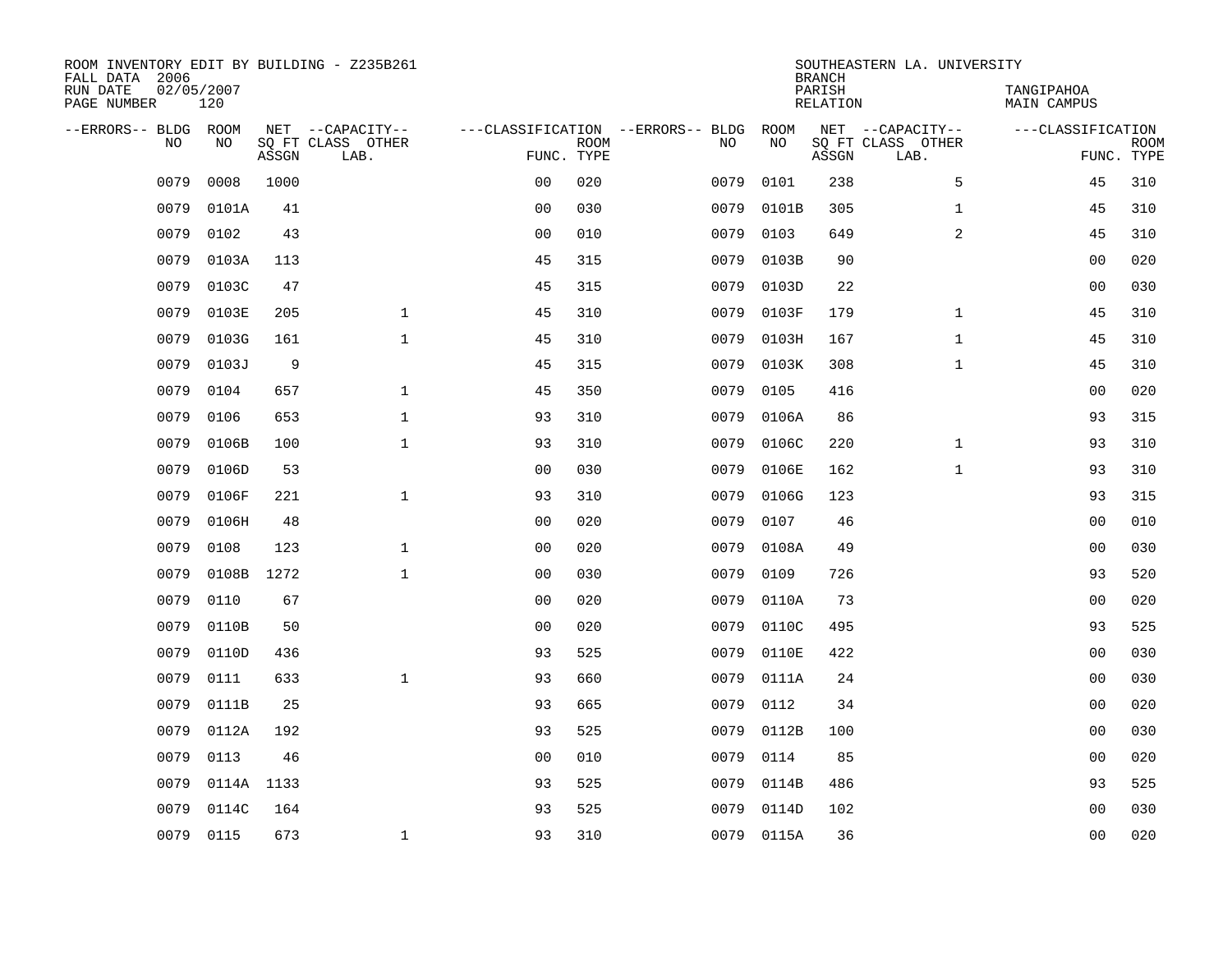| ROOM INVENTORY EDIT BY BUILDING - Z235B261<br>FALL DATA 2006 |                   |       |                           |                                   |             |   |      |            | <b>BRANCH</b>             | SOUTHEASTERN LA. UNIVERSITY |                                  |                           |
|--------------------------------------------------------------|-------------------|-------|---------------------------|-----------------------------------|-------------|---|------|------------|---------------------------|-----------------------------|----------------------------------|---------------------------|
| RUN DATE<br>PAGE NUMBER                                      | 02/05/2007<br>121 |       |                           |                                   |             |   |      |            | PARISH<br><b>RELATION</b> |                             | TANGIPAHOA<br><b>MAIN CAMPUS</b> |                           |
| --ERRORS-- BLDG ROOM                                         |                   |       | NET --CAPACITY--          | ---CLASSIFICATION --ERRORS-- BLDG |             |   |      | ROOM       |                           | NET --CAPACITY--            | ---CLASSIFICATION                |                           |
| NO                                                           | NO                | ASSGN | SQ FT CLASS OTHER<br>LAB. | FUNC. TYPE                        | <b>ROOM</b> |   | NO   | NO         | ASSGN                     | SQ FT CLASS OTHER<br>LAB.   |                                  | <b>ROOM</b><br>FUNC. TYPE |
| 0079                                                         | 0115B             | 25    |                           | 0 <sub>0</sub>                    | 030         |   | 0079 | 0115C      | 185                       | $\mathbf{1}$                | 93                               | 310                       |
| 0079                                                         | 0115D             | 266   | $\mathbf 1$               | 93                                | 310         |   | 0079 | 0115E      | 226                       | $\mathbf{1}$                | 93                               | 315                       |
| 0079                                                         | 0115F             | 185   | $\mathbf{1}$              | 93                                | 310         |   | 0079 | 0115G      | 63                        |                             | 93                               | 315                       |
| 0079                                                         | 0115H             | 105   | $\mathbf{1}$              | 93                                | 310         |   | 0079 | 0116       | 87                        |                             | 0 <sub>0</sub>                   | 020                       |
| 0079                                                         | 0116A             | 1036  |                           | 93                                | 525         |   | 0079 | 0116B      | 483                       |                             | 93                               | 525                       |
| 0079                                                         | 0116C             | 102   |                           | 0 <sub>0</sub>                    | 030         |   | 0079 | 0116D      | 96                        |                             | 93                               | 525                       |
| 0079                                                         | 0116E             | 174   |                           | 93                                | 525         |   | 0079 | 0117       | 49                        |                             | 0 <sub>0</sub>                   | 010                       |
| 0079                                                         | 0118              | 33    |                           | 0 <sub>0</sub>                    | 020         |   | 0079 | 0118A      | 212                       |                             | 93                               | 525                       |
| 0079                                                         | 0118B             | 102   |                           | 0 <sub>0</sub>                    | 030         |   | 0079 | 0119       | 474                       |                             | 93                               | 525                       |
| 0079                                                         | 0119A             | 100   |                           | 93                                | 525         |   | 0079 | 0119B      | 25                        |                             | 93                               | 525                       |
| 0079                                                         | 0119C             | 25    |                           | 0 <sub>0</sub>                    | 030         |   | 0079 | 0119D      | 58                        |                             | 00                               | 020                       |
| 0079                                                         | 0120              | 67    |                           | 0 <sub>0</sub>                    | 020         |   | 0079 | 0120A      | 50                        |                             | 00                               | 020                       |
| 0079                                                         | 0120B             | 73    |                           | 0 <sub>0</sub>                    | 020         |   | 0079 | 0120C      | 495                       |                             | 93                               | 525                       |
| 0079                                                         | 0120D             | 437   |                           | 93                                | 525         |   | 0079 | 0120E      | 420                       |                             | 00                               | 030                       |
| 0079                                                         | 0121              | 327   | $\mathbf{1}$              | 45                                | 310         |   | 0079 | 0121A      | 39                        |                             | 00                               | 030                       |
| 0079                                                         | 0121B             | 31    |                           | 0 <sub>0</sub>                    | 030         | 9 | 0079 | 0122       | 892                       | 25                          | 45                               | 610                       |
| 0079                                                         | 0123              | 568   |                           | 45                                | 615         |   | 0079 | 0123A      | 63                        |                             | 0 <sub>0</sub>                   | 020                       |
| 0079                                                         | 0123B             | 308   |                           | 45                                | 635         |   | 0079 | 0123C      | 40                        |                             | 00                               | 030                       |
| 0079                                                         | 0124              | 206   |                           | 45                                | 615         |   | 0079 | 0125       | 2827                      | 120                         | 45                               | 610                       |
| 0079                                                         | 0126              | 51    |                           | 0 <sub>0</sub>                    | 010         | 9 | 0079 | 0127       | 892                       | 25                          | 45                               | 610                       |
| 0079                                                         | 0128              | 566   |                           | 45                                | 615         |   | 0079 | 0129       | 68                        |                             | 33                               | 315                       |
| 0079                                                         | 0129A             | 206   | $\mathbf{1}$              | 33                                | 310         |   | 0079 | 0129B      | 228                       | $\mathbf{1}$                | 33                               | 530                       |
| 0079                                                         | 0129C             | 57    | $\mathbf{1}$              | 33                                | 535         |   | 0079 | 0129D      | 854                       |                             | 33                               | 530                       |
| 0079                                                         | 0129E             | 165   |                           | 0 <sub>0</sub>                    | 020         |   | 0079 | 0130       | 68                        |                             | 0 <sub>0</sub>                   | 020                       |
| 0079                                                         | 0130A             | 355   | 2                         | 33                                | 310         |   | 0079 | 0130B      | 162                       |                             | 0 <sub>0</sub>                   | 020                       |
| 0079                                                         | 0130C             | 268   |                           | 33                                | 530         |   |      | 0079 0130D | 57                        |                             | 33                               | 535                       |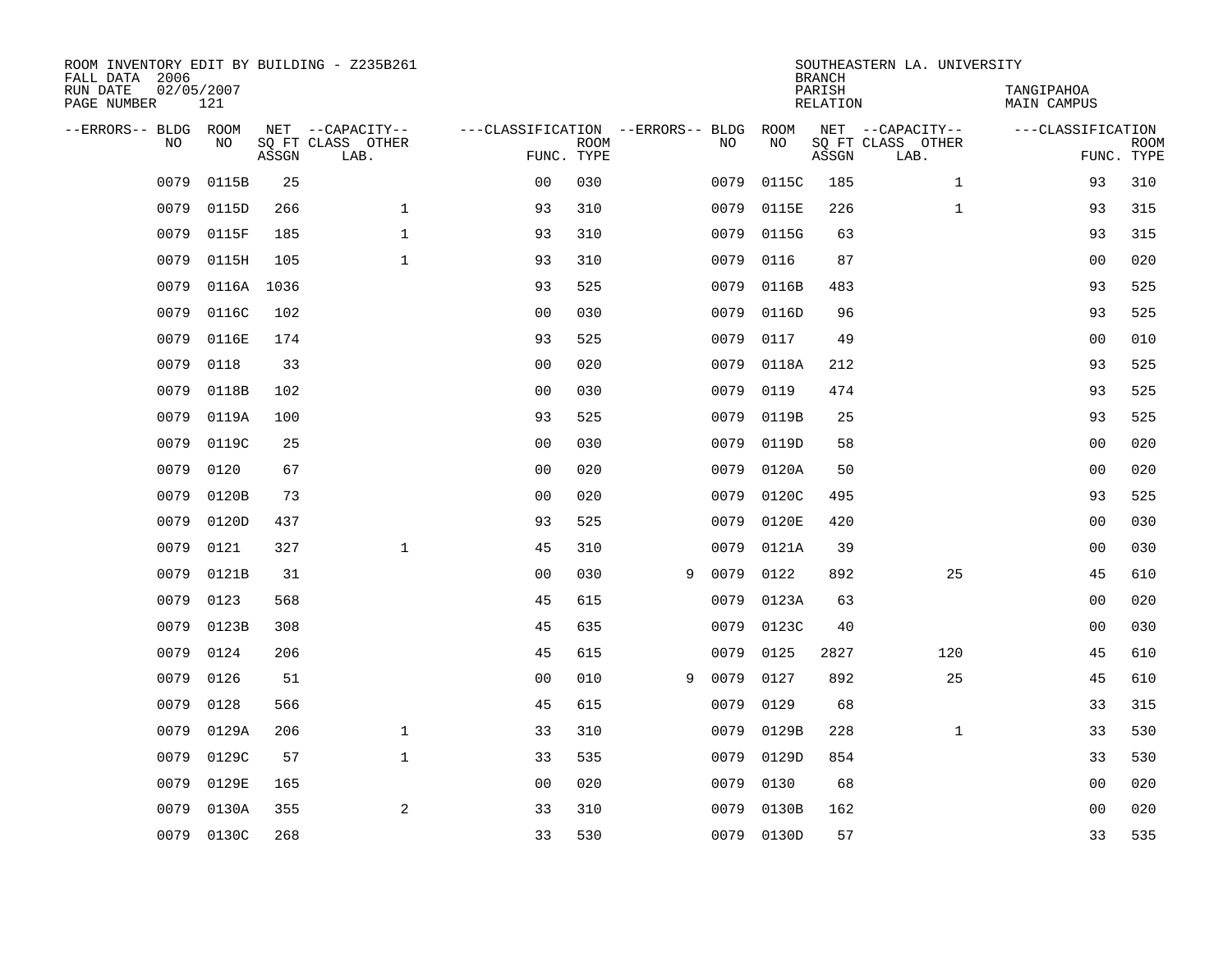| ROOM INVENTORY EDIT BY BUILDING - Z235B261<br>FALL DATA 2006 |                   |       |                           |                |             |                                        |            | <b>BRANCH</b>             | SOUTHEASTERN LA. UNIVERSITY |                                  |                           |
|--------------------------------------------------------------|-------------------|-------|---------------------------|----------------|-------------|----------------------------------------|------------|---------------------------|-----------------------------|----------------------------------|---------------------------|
| RUN DATE<br>PAGE NUMBER                                      | 02/05/2007<br>122 |       |                           |                |             |                                        |            | PARISH<br><b>RELATION</b> |                             | TANGIPAHOA<br><b>MAIN CAMPUS</b> |                           |
| --ERRORS-- BLDG ROOM                                         |                   |       | NET --CAPACITY--          |                |             | ---CLASSIFICATION --ERRORS-- BLDG ROOM |            |                           | NET --CAPACITY--            | ---CLASSIFICATION                |                           |
| NO                                                           | NO                | ASSGN | SQ FT CLASS OTHER<br>LAB. | FUNC. TYPE     | <b>ROOM</b> | NO                                     | NO         | ASSGN                     | SQ FT CLASS OTHER<br>LAB.   |                                  | <b>ROOM</b><br>FUNC. TYPE |
| 0079                                                         | 0130E             | 855   |                           | 33             | 530         | 0079                                   | 0131       | 25                        |                             | 0 <sub>0</sub>                   | 030                       |
| 0079                                                         | 0133              | 2067  | 190                       | 45             | 350         |                                        | 0079 0133A | 70                        |                             | 45                               | 355                       |
| 0079                                                         | 0133B             | 69    |                           | 45             | 355         | 0079                                   | 0134       | 44                        |                             | 00                               | 010                       |
| 0079                                                         | 0135              | 30    |                           | 0 <sub>0</sub> | 020         | 0079                                   | 0135A      | 149                       |                             | 0 <sub>0</sub>                   | 030                       |
| 0079                                                         | 0137              | 787   | 26                        | 45             | 350         | 0079                                   | 0138       | 30                        |                             | 0 <sub>0</sub>                   | 020                       |
| 0079                                                         | 0138A             | 149   |                           | 0 <sub>0</sub> | 030         | 0079                                   | 0139       | 2066                      | $\mathbf{1}$                | 45                               | 350                       |
| 0079                                                         | 0139A             | 69    |                           | 45             | 355         | 0079                                   | 0139B      | 54                        |                             | 45                               | 355                       |
| 0079                                                         | 0140              | 46    |                           | 0 <sub>0</sub> | 010         | 0079                                   | 0141       | 219                       |                             | 33                               | 650                       |
| 0079                                                         | 0141A             | 140   |                           | 33             | 535         | 0079                                   | 0141B      | 674                       |                             | 33                               | 535                       |
| 0079                                                         | 0141C             | 38    |                           | 0 <sub>0</sub> | 020         | 0079                                   | 0141D      | 12                        |                             | 33                               | 535                       |
| 0079                                                         | 0141E             | 34    |                           | 33             | 535         | 0079                                   | 0141F      | 187                       | $\mathbf{1}$                | 33                               | 310                       |
| 0079                                                         | 0141G             | 68    | $\mathbf{1}$              | 33             | 310         | 0079                                   | 0141H      | 69                        | $\mathbf{1}$                | 33                               | 310                       |
| 0079                                                         | 0141I             | 15    |                           | 0 <sub>0</sub> | 020         | 0079                                   | 0141J      | 13                        |                             | 33                               | 535                       |
| 0079                                                         | 0141K             | 45    |                           | 0 <sub>0</sub> | 020         | 0079                                   | 0142       | 219                       | $\mathbf{1}$                | 33                               | 310                       |
| 0079                                                         | 0142A             | 41    |                           | 0 <sup>0</sup> | 020         | 0079                                   | 0142B      | 52                        |                             | 33                               | 315                       |
| 0079                                                         | 0143              | 2103  |                           | 00             | 030         | 0079                                   | 0201       | 724                       |                             | 0 <sub>0</sub>                   | 020                       |
| 0079                                                         | 0203              | 778   |                           | 93             | 630         | 0079                                   | 0203A      | 249                       |                             | 93                               | 635                       |
| 0079                                                         | 0203B             | 249   |                           | 93             | 635         | 0079                                   | 0203C      | 244                       |                             | 93                               | 635                       |
| 0079                                                         | 0204              | 290   |                           | 93             | 650         | 0079                                   | 0204A      | 25                        |                             | 00                               | 030                       |
| 0079                                                         | 0204B             | 39    |                           | 0 <sub>0</sub> | 020         | 0079                                   | 0204C      | 45                        |                             | 0 <sub>0</sub>                   | 030                       |
| 0079                                                         | 0204D             | 185   |                           | 93             | 525         | 0079                                   | 0204E      | 184                       |                             | 93                               | 525                       |
| 0079                                                         | 0204F             | 46    |                           | 0 <sub>0</sub> | 020         | 0079                                   | 0204G      | 40                        |                             | 0 <sub>0</sub>                   | 030                       |
| 0079                                                         | 0205              | 252   |                           | 45             | 680         | 0079                                   | 0205A      | 49                        |                             | 0 <sub>0</sub>                   | 030                       |
| 0079                                                         | 0206              | 165   |                           | 0 <sub>0</sub> | 020         | 0079                                   | 0207       | 724                       |                             | 0 <sub>0</sub>                   | 020                       |
| 0079                                                         | 0209              | 778   |                           | 45             | 630         | 0079                                   | 0209A      | 181                       |                             | 0 <sub>0</sub>                   | 010                       |
|                                                              | 0079 0209B        | 181   |                           | 00             | 010         |                                        | 0079 0209C | 244                       |                             | 93                               | 635                       |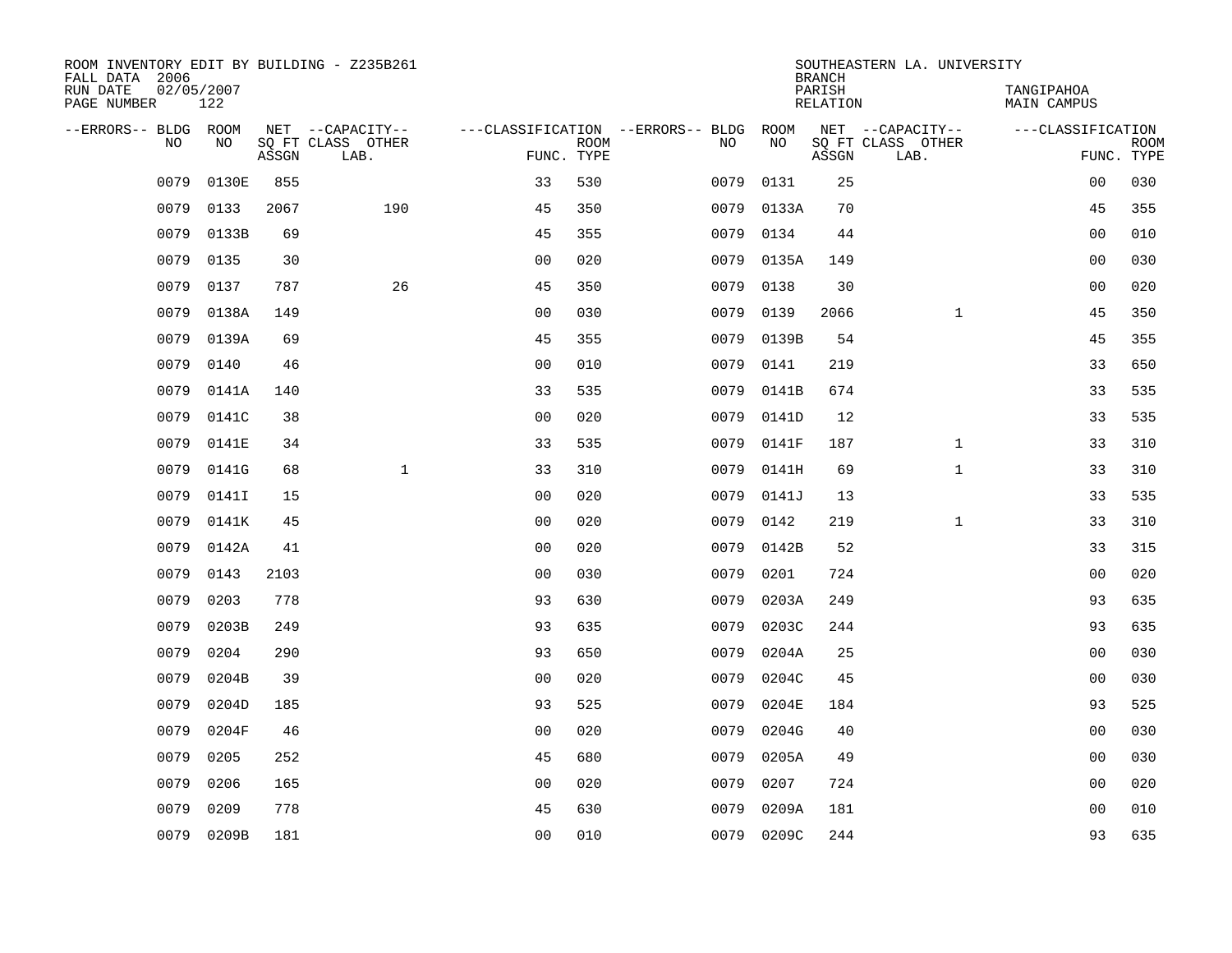| ROOM INVENTORY EDIT BY BUILDING - Z235B261<br>FALL DATA 2006<br>RUN DATE | 02/05/2007       |       |                                               |                |             |                                          |                                                  | <b>BRANCH</b><br>PARISH | SOUTHEASTERN LA. UNIVERSITY                                            | TANGIPAHOA         |                           |
|--------------------------------------------------------------------------|------------------|-------|-----------------------------------------------|----------------|-------------|------------------------------------------|--------------------------------------------------|-------------------------|------------------------------------------------------------------------|--------------------|---------------------------|
| PAGE NUMBER                                                              | 123              |       |                                               |                |             |                                          |                                                  | RELATION                |                                                                        | <b>MAIN CAMPUS</b> |                           |
| --ERRORS-- BLDG ROOM<br>NO.                                              | NO.              | ASSGN | NET --CAPACITY--<br>SO FT CLASS OTHER<br>LAB. | FUNC. TYPE     | <b>ROOM</b> | ---CLASSIFICATION --ERRORS-- BLDG<br>NO. | ROOM<br>NO                                       | ASSGN                   | NET --CAPACITY--<br>SO FT CLASS OTHER<br>LAB.                          | ---CLASSIFICATION  | <b>ROOM</b><br>FUNC. TYPE |
| 0079                                                                     | 0210             | 386   | $7\phantom{.0}$                               | 60             | 350         | 0079                                     | 0211                                             | 386                     | 10                                                                     | 11                 | 250                       |
| 0079                                                                     | 0212             | 772   | 15                                            | 60             | 680         | 0079                                     | 0213                                             | 386                     | $7\phantom{.}$                                                         | 60                 | 350                       |
| 0079                                                                     | 0214             | 257   |                                               | 60             | 730         | 0079                                     | 0214A                                            | 129                     |                                                                        | 0 <sub>0</sub>     | 030                       |
| 0079                                                                     | 0230             | 570   |                                               | 0 <sub>0</sub> | 030         | 0079                                     | 0230A                                            | 84                      |                                                                        | 00                 | 010                       |
| 0079                                                                     | 0231             | 570   |                                               | 0 <sub>0</sub> | 030         |                                          | 0079 0231A                                       | 84                      |                                                                        | 0 <sub>0</sub>     | 010                       |
| 0079                                                                     | 0232             | 570   |                                               | 00             | 030         | 0079                                     | 0232A                                            | 84                      |                                                                        | 0 <sub>0</sub>     | 010                       |
| 0079                                                                     | 0233             | 570   |                                               | 0 <sub>0</sub> | 030         |                                          | 0079 0233A                                       | 84                      |                                                                        | 0 <sub>0</sub>     | 010                       |
| 0079                                                                     | 0234             | 570   |                                               | 0 <sub>0</sub> | 030         | 0079                                     | 0234A                                            | 84                      |                                                                        | 0 <sub>0</sub>     | 010                       |
| 0079                                                                     | 0235             | 570   |                                               | 0 <sub>0</sub> | 030         | 0079                                     | 0235A                                            | 84                      |                                                                        | 0 <sub>0</sub>     | 010                       |
| 0079                                                                     | 0236             | 570   |                                               | 0 <sub>0</sub> | 030         | 0079                                     | 0236A                                            | 84                      |                                                                        | 0 <sub>0</sub>     | 010                       |
| 0079                                                                     | 0237             | 570   |                                               | 0 <sub>0</sub> | 030         | 0079                                     | 0237A                                            | 84                      |                                                                        | 00                 | 010                       |
| 0079                                                                     | 0238             | 60    |                                               | 93             | 660         | 0079                                     | 0239                                             | 60                      |                                                                        | 93                 | 660                       |
| 0079                                                                     | 0240             | 60    |                                               | 93             | 660         | 0079                                     | 0300                                             | 1895                    |                                                                        | 0 <sub>0</sub>     | 020                       |
| 0079                                                                     | 0301             | 1173  |                                               | 0 <sub>0</sub> | 030         | 0079                                     | 0302                                             | 1179                    |                                                                        | 0 <sub>0</sub>     | 030                       |
| 0079                                                                     | 0303             | 1207  |                                               | 0 <sub>0</sub> | 030         | 0079                                     | 0304                                             | 1207                    |                                                                        | 0 <sub>0</sub>     | 030                       |
| 0079                                                                     | 0305             | 1207  |                                               | 0 <sub>0</sub> | 030         | 0079                                     | 0306                                             | 1207                    |                                                                        | 00                 | 030                       |
| 0079                                                                     | 0307             | 1207  |                                               | 0 <sub>0</sub> | 030         | 0079                                     | 0308                                             | 798                     |                                                                        | 0 <sub>0</sub>     | 030                       |
| 0079                                                                     | 0309             | 694   |                                               | 0 <sub>0</sub> | 030         |                                          | 0079 0309A                                       | 38                      |                                                                        | 0 <sub>0</sub>     | 030                       |
| 0079                                                                     | 0309B            | 77    | $\mathbf{1}$                                  | 56             | 310         | 0079                                     | 0309C                                            | 24                      | $\mathbf{1}$                                                           | 56                 | 315                       |
|                                                                          | 0079 0310        | 228   |                                               | 56             | 525         |                                          | 0079 0311                                        | 426                     |                                                                        | 56                 | 525                       |
|                                                                          | 0079 C0101 10768 |       |                                               | 0 <sub>0</sub> | 020         |                                          | 0079 C0201                                       | 7946                    |                                                                        | 0 <sub>0</sub>     | 020                       |
|                                                                          | 0079 C0240       | 7535  |                                               | 0 <sub>0</sub> | 020         |                                          | 0079 E0121A                                      | 46                      |                                                                        | 0 <sub>0</sub>     | 020                       |
|                                                                          | 0079 E0121B      | 46    |                                               | 0 <sub>0</sub> | 020         |                                          | TOTAL NUMBER CLASSROOMS<br>TOTAL NUMBER LABS 210 |                         | TOTAL NET ASSIGN SQ. FT. IN ROOM FILE<br>TOTAL NUMBER SPECIAL LABS 220 | 61,456             |                           |
|                                                                          | 0080 0100        | 5820  |                                               | 91             | 970         |                                          |                                                  |                         | TOTAL NET ASSIGN SQ. FT. IN ROOM FILE                                  | 5,820              |                           |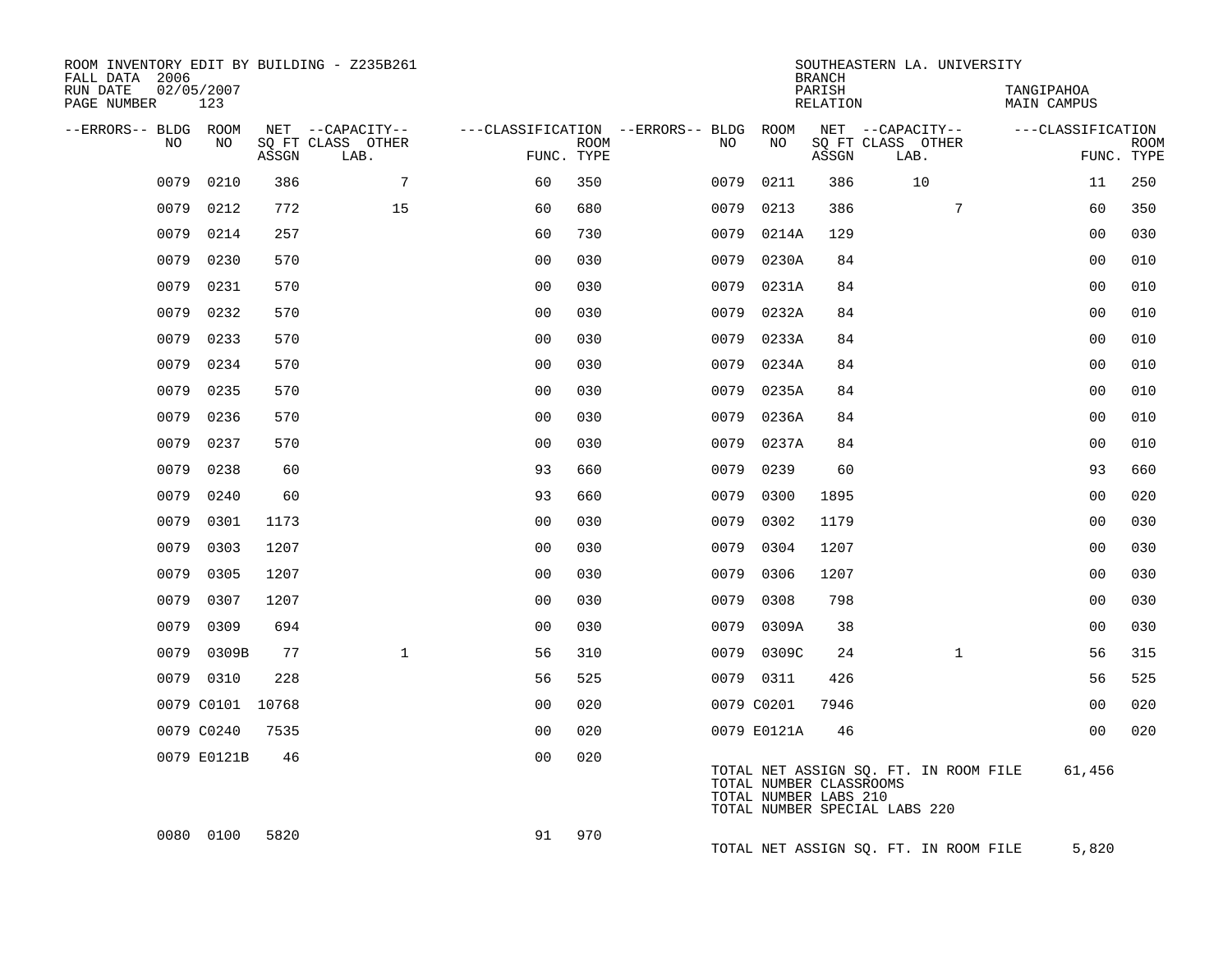| ROOM INVENTORY EDIT BY BUILDING - Z235B261<br>FALL DATA 2006 |                   |       |                           |                |             |                                                         |                                                  | <b>BRANCH</b>      | SOUTHEASTERN LA. UNIVERSITY                                |                                  |                           |
|--------------------------------------------------------------|-------------------|-------|---------------------------|----------------|-------------|---------------------------------------------------------|--------------------------------------------------|--------------------|------------------------------------------------------------|----------------------------------|---------------------------|
| RUN DATE<br>PAGE NUMBER                                      | 02/05/2007<br>124 |       |                           |                |             |                                                         |                                                  | PARISH<br>RELATION |                                                            | TANGIPAHOA<br><b>MAIN CAMPUS</b> |                           |
| --ERRORS-- BLDG ROOM<br>NO                                   | NO                |       | NET --CAPACITY--          |                | <b>ROOM</b> | ---CLASSIFICATION --ERRORS-- BLDG ROOM NET --CAPACITY-- | NO                                               |                    |                                                            | ---CLASSIFICATION                |                           |
|                                                              |                   | ASSGN | SQ FT CLASS OTHER<br>LAB. | FUNC. TYPE     |             | NO                                                      | TOTAL NUMBER CLASSROOMS<br>TOTAL NUMBER LABS 210 | ASSGN              | SQ FT CLASS OTHER<br>LAB.<br>TOTAL NUMBER SPECIAL LABS 220 |                                  | <b>ROOM</b><br>FUNC. TYPE |
|                                                              | 0081 0101         | 2248  |                           | 0 <sub>0</sub> | 030         |                                                         | 0081 0102                                        | 468                |                                                            | 0 <sub>0</sub>                   | 030                       |
|                                                              | 0081 0103         | 177   |                           | 0 <sub>0</sub> | 020         |                                                         | 0081 0104                                        | 82                 |                                                            | 0 <sub>0</sub>                   | 020                       |
|                                                              | 0081 0105A        | 56    |                           | 0 <sub>0</sub> | 020         |                                                         | 0081 0105B                                       | 56                 |                                                            | 00                               | 020                       |
|                                                              | 0081 0106         | 7608  |                           | 0 <sub>0</sub> | 020         |                                                         | 0081 0106A                                       | 100                |                                                            | 41                               | 660                       |
|                                                              | 0081 0107         | 189   |                           | 0 <sub>0</sub> | 020         |                                                         | 0081 0108                                        | 183                |                                                            | 00                               | 020                       |
|                                                              | 0081 0109         | 364   |                           | 41             | 315         |                                                         | 0081 0112                                        | 101                | $\mathbf{1}$                                               | 41                               | 310                       |
|                                                              | 0081 0113         | 71    |                           | 0 <sub>0</sub> | 030         |                                                         | 0081 0114                                        | 87                 |                                                            | 00                               | 030                       |
|                                                              | 0081 0115         | 47    |                           | 0 <sub>0</sub> | 010         |                                                         | 0081 0116                                        | 461                |                                                            | 0 <sub>0</sub>                   | 030                       |
|                                                              | 0081 0117         | 246   |                           | 0 <sub>0</sub> | 030         |                                                         | 0081 0119                                        | 244                |                                                            | 00                               | 030                       |
|                                                              | 0081 0121         | 75    |                           | 0 <sub>0</sub> | 010         |                                                         | 0081 0122                                        | 152                | $\mathbf{1}$                                               | 41                               | 310                       |
|                                                              | 0081 0123         | 152   | $\mathbf 1$               | 41             | 310         |                                                         | 0081 0124                                        | 86                 |                                                            | 0 <sub>0</sub>                   | 020                       |
|                                                              | 0081 0125         | 6628  | 10                        | 41             | 440         |                                                         | 0081 0126                                        | 1009               |                                                            | 00                               | 020                       |
|                                                              | 0081 0127         | 457   |                           | 41             | 455         |                                                         | 0081 0128                                        | 76                 |                                                            | 0 <sub>0</sub>                   | 030                       |
|                                                              | 0081 0129         | 457   | $\mathbf 1$               | 41             | 310         |                                                         | 0081 0130                                        | 157                | $\overline{2}$                                             | 41                               | 310                       |
|                                                              | 0081 0131         | 157   | 2                         | 41             | 310         |                                                         | 0081 0132                                        | 157                | 2                                                          | 41                               | 310                       |
|                                                              | 0081 0133         | 157   | 2                         | 41             | 310         |                                                         | 0081 0134                                        | 157                | $\mathbf{1}$                                               | 41                               | 310                       |
|                                                              | 0081 0135         | 150   | $\mathbf{1}$              | 41             | 310         |                                                         | 0081 0136                                        | 443                |                                                            | 0 <sub>0</sub>                   | 030                       |
|                                                              | 0081 0137         | 52    |                           | 0 <sub>0</sub> | 010         |                                                         | 0081 0138                                        | 78                 |                                                            | 0 <sub>0</sub>                   | 030                       |
|                                                              | 0081 0139         | 182   |                           | 0 <sub>0</sub> | 020         |                                                         | 0081 0140                                        | 405                |                                                            | 0 <sub>0</sub>                   | 020                       |
| 0081                                                         | 0141              | 1111  | $\mathbf{1}$              | 41             | 310         |                                                         | 0081 0142                                        | 101                |                                                            | 41                               | 315                       |
| 9                                                            | 0081 0143         | 6399  | 41                        | 41             | 430         |                                                         | 0081 0145                                        | 182                |                                                            | 0 <sub>0</sub>                   | 020                       |
| 0081                                                         | 0201              | 1109  | 6                         | 41             | 440         |                                                         | 0081 0202                                        | 450                |                                                            | 00                               | 030                       |
| 0081                                                         | 0203              | 47    |                           | 0 <sub>0</sub> | 030         |                                                         | 0081 0204                                        | 12                 |                                                            | 0 <sub>0</sub>                   | 010                       |
|                                                              | 0081 0205         | 217   | 10                        | 41             | 650         |                                                         | 0081 0205B                                       | 155                | 2                                                          | 41                               | 310                       |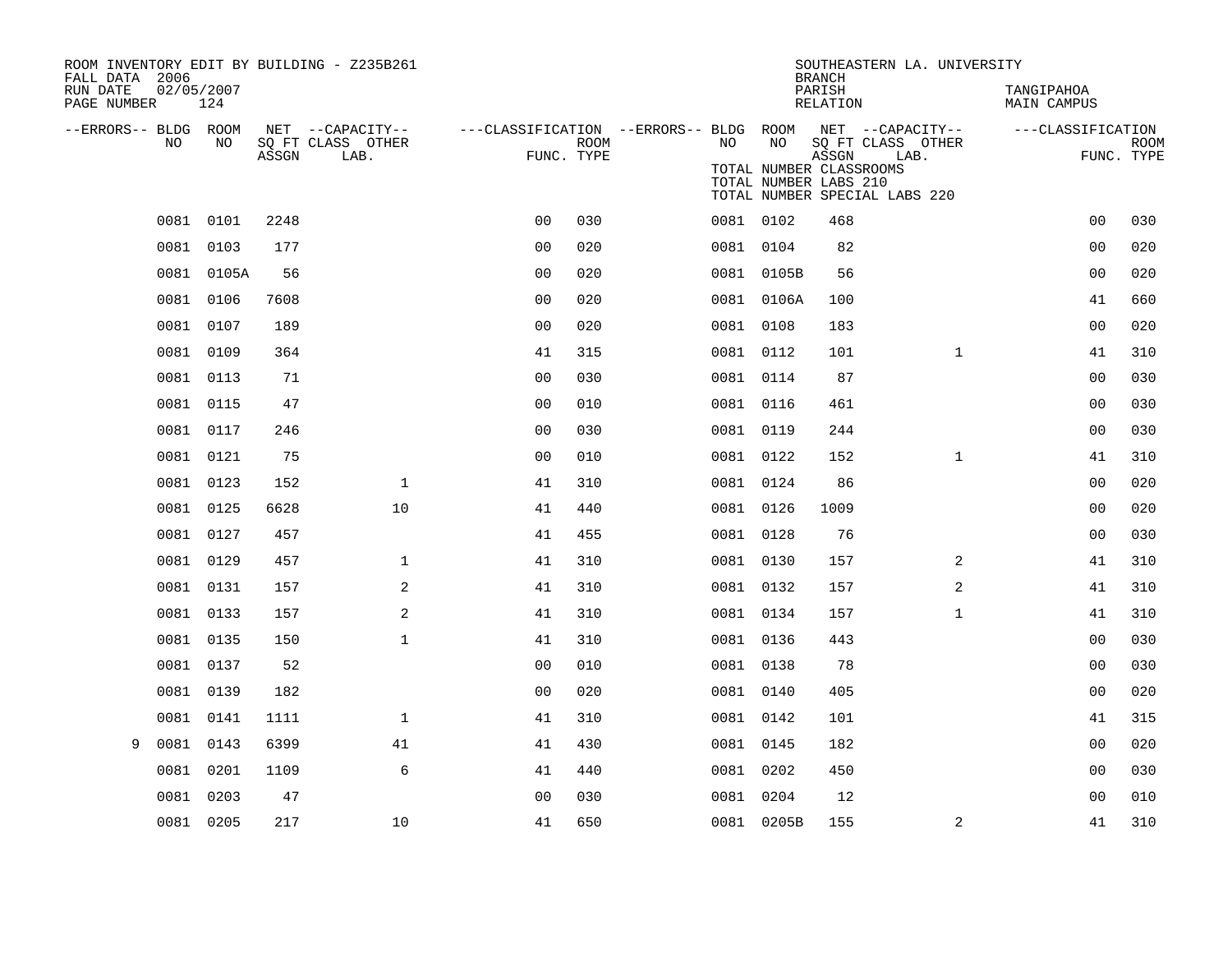| ROOM INVENTORY EDIT BY BUILDING - Z235B261<br>FALL DATA 2006 |                   |       |                           |                                   |                           |   |      |            | <b>BRANCH</b>             | SOUTHEASTERN LA. UNIVERSITY |                                  |                           |
|--------------------------------------------------------------|-------------------|-------|---------------------------|-----------------------------------|---------------------------|---|------|------------|---------------------------|-----------------------------|----------------------------------|---------------------------|
| RUN DATE<br>PAGE NUMBER                                      | 02/05/2007<br>125 |       |                           |                                   |                           |   |      |            | PARISH<br><b>RELATION</b> |                             | TANGIPAHOA<br><b>MAIN CAMPUS</b> |                           |
| --ERRORS-- BLDG ROOM                                         |                   |       | NET --CAPACITY--          | ---CLASSIFICATION --ERRORS-- BLDG |                           |   |      | ROOM       |                           | NET --CAPACITY--            | ---CLASSIFICATION                |                           |
| NO                                                           | NO                | ASSGN | SQ FT CLASS OTHER<br>LAB. |                                   | <b>ROOM</b><br>FUNC. TYPE |   | NO   | NO         | ASSGN                     | SQ FT CLASS OTHER<br>LAB.   |                                  | <b>ROOM</b><br>FUNC. TYPE |
| 0081                                                         | 0206              | 168   | 3                         | 41                                | 310                       |   |      | 0081 0207  | 156                       | 3                           | 41                               | 310                       |
| 0081                                                         | 0208              | 3406  | 37                        | 41                                | 420                       |   |      | 0081 0208A | 903                       | 6                           | 41                               | 350                       |
| 0081                                                         | 0210              | 213   |                           | 0 <sub>0</sub>                    | 020                       |   |      | 0081 0211  | 5243                      |                             | 0 <sub>0</sub>                   | 020                       |
| 0081                                                         | 0212              | 184   |                           | 0 <sub>0</sub>                    | 020                       |   |      | 0081 0213  | 178                       |                             | 0 <sub>0</sub>                   | 020                       |
| 0081                                                         | 0214              | 246   |                           | 0 <sub>0</sub>                    | 030                       |   |      | 0081 0216  | 244                       |                             | 0 <sub>0</sub>                   | 030                       |
|                                                              | 0081 0218         | 75    |                           | 0 <sub>0</sub>                    | 010                       |   |      | 0081 0220  | 52                        |                             | 0 <sub>0</sub>                   | 030                       |
| 0081                                                         | 0221              | 47    |                           | 0 <sub>0</sub>                    | 010                       |   |      | 0081 0222  | 461                       |                             | 0 <sub>0</sub>                   | 030                       |
|                                                              | 0081 0223         | 2238  | 6                         | 41                                | 440                       |   |      | 0081 0224  | 98                        | 3                           | 41                               | 310                       |
| 0081                                                         | 0225              | 182   |                           | 0 <sub>0</sub>                    | 020                       | 9 | 0081 | 0226       | 9087                      | 71                          | 41                               | 430                       |
|                                                              | 0081 0228         | 90    | 4                         | 41                                | 310                       |   |      | 0081 0229  | 85                        | 4                           | 41                               | 410                       |
| 0081                                                         | 0230              | 59    | 3                         | 41                                | 410                       |   |      | 0081 0231  | 88                        | $\overline{4}$              | 41                               | 310                       |
|                                                              | 0081 0232         | 85    | $\overline{4}$            | 41                                | 310                       |   |      | 0081 0233  | 4008                      | 26                          | 41                               | 420                       |
| 0081                                                         | 0234              | 174   | 2                         | 41                                | 310                       |   |      | 0081 0235  | 173                       | 2                           | 41                               | 315                       |
| 0081                                                         | 0236              | 471   |                           | 00                                | 030                       |   |      | 0081 0237  | 52                        |                             | 0 <sub>0</sub>                   | 010                       |
| 0081                                                         | 0238              | 52    |                           | 0 <sub>0</sub>                    | 030                       |   |      | 0081 0239  | 182                       |                             | 00                               | 020                       |
| 0081                                                         | 0240              | 1271  | 39                        | 41                                | 650                       |   |      | 0081 0241  | 802                       | 6                           | 41                               | 310                       |
| 0081                                                         | 0243              | 300   | 16                        | 41                                | 350                       |   |      | 0081 0244  | 129                       |                             | 41                               | 315                       |
| 0081                                                         | 0247              | 161   | $\mathbf{1}$              | 41                                | 310                       |   |      | 0081 0248  | 331                       | $\mathbf{1}$                | 41                               | 310                       |
| 0081                                                         | 0249              | 30    |                           | 0 <sub>0</sub>                    | 030                       |   |      | 0081 0250  | 71                        |                             | 00                               | 030                       |
| 0081                                                         | 0251              | 188   |                           | 41                                | 315                       |   |      | 0081 0252  | 541                       | 25                          | 11                               | 110                       |
| 0081                                                         | 0254              | 65    |                           | 0 <sub>0</sub>                    | 030                       |   |      | 0081 0256  | 281                       | 19                          | 11                               | 110                       |
| 0081                                                         | 0259              | 89    | 3                         | 41                                | 410                       |   |      | 0081 0260  | 84                        | 3                           | 41                               | 410                       |
| 0081                                                         | 0261              | 65    | 3                         | 41                                | 410                       |   |      | 0081 0262  | 67                        | 3                           | 41                               | 410                       |
| 0081                                                         | 0263              | 67    | 3                         | 41                                | 410                       |   |      | 0081 0301  | 157                       | $\mathbf{1}$                | 41                               | 310                       |
| 0081                                                         | 0302              | 360   |                           | 41                                | 315                       |   |      | 0081 0303  | 497                       |                             | 0 <sub>0</sub>                   | 030                       |
|                                                              | 0081 0304         | 52    |                           | 00                                | 010                       |   |      | 0081 0305  | 52                        |                             | 00                               | 030                       |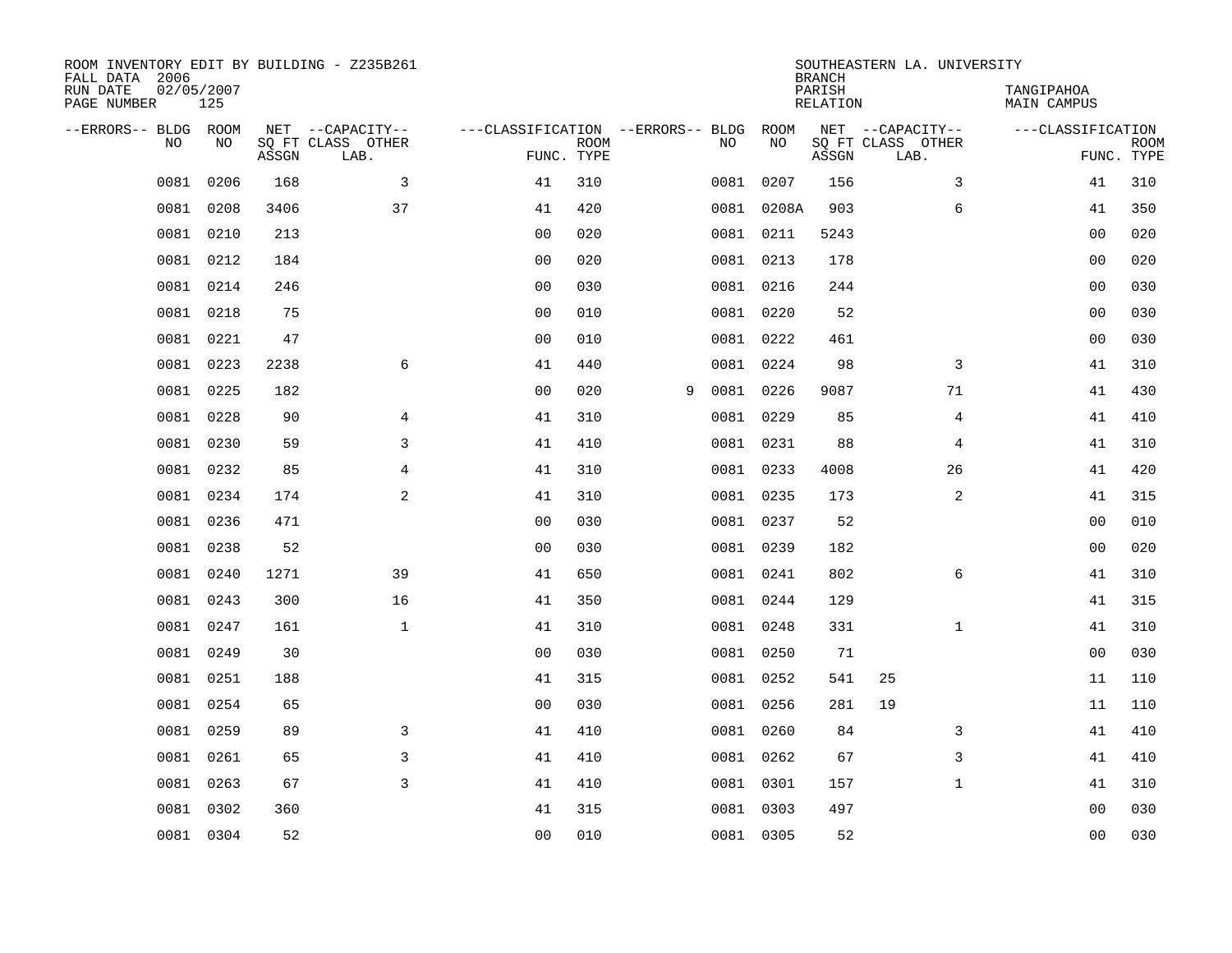| ROOM INVENTORY EDIT BY BUILDING - Z235B261<br>FALL DATA 2006 |                   |            |                           |                |             |                                   |           | <b>BRANCH</b>             | SOUTHEASTERN LA. UNIVERSITY |                           |                           |
|--------------------------------------------------------------|-------------------|------------|---------------------------|----------------|-------------|-----------------------------------|-----------|---------------------------|-----------------------------|---------------------------|---------------------------|
| RUN DATE<br>PAGE NUMBER                                      | 02/05/2007<br>126 |            |                           |                |             |                                   |           | PARISH<br><b>RELATION</b> |                             | TANGIPAHOA<br>MAIN CAMPUS |                           |
| --ERRORS-- BLDG ROOM                                         |                   |            | NET --CAPACITY--          |                |             | ---CLASSIFICATION --ERRORS-- BLDG | ROOM      |                           | NET --CAPACITY--            | ---CLASSIFICATION         |                           |
| <b>NO</b>                                                    | NO                | ASSGN      | SQ FT CLASS OTHER<br>LAB. | FUNC. TYPE     | <b>ROOM</b> | NO                                | NO        | ASSGN                     | SQ FT CLASS OTHER<br>LAB.   |                           | <b>ROOM</b><br>FUNC. TYPE |
| 0081                                                         | 0306              | 6103       |                           | 41             | 420         |                                   | 0081 0308 | 141                       | $\mathbf{1}$                | 41                        | 310                       |
| 0081                                                         | 0309              | 184        |                           | 0 <sub>0</sub> | 020         |                                   | 0081 0310 | 178                       |                             | 00                        | 020                       |
| 0081                                                         | 0311              | 246        |                           | 0 <sub>0</sub> | 030         |                                   | 0081 0312 | 244                       |                             | 0 <sub>0</sub>            | 030                       |
| 0081                                                         |                   | 0313 17038 | $\mathbf{1}$              | 41             | 430         |                                   | 0081 0315 | 75                        |                             | 0 <sub>0</sub>            | 010                       |
| 0081                                                         | 0316              | 81         |                           | 41             | 455         |                                   | 0081 0317 | 58                        |                             | 0 <sub>0</sub>            | 030                       |
| 0081                                                         | 0318              | 48         |                           | 0 <sub>0</sub> | 010         |                                   | 0081 0319 | 455                       |                             | 0 <sub>0</sub>            | 030                       |
| 0081                                                         | 0320              | 36         | $\mathbf{1}$              | 41             | 410         |                                   | 0081 0321 | 36                        | $\mathbf{1}$                | 41                        | 410                       |
| 0081                                                         | 0322              | 36         | $\mathbf 1$               | 41             | 410         |                                   | 0081 0323 | 35                        | $\mathbf{1}$                | 41                        | 410                       |
| 0081                                                         | 0324              | 36         | $\mathbf 1$               | 41             | 410         |                                   | 0081 0325 | 36                        | $\mathbf{1}$                | 41                        | 410                       |
|                                                              | 0081 0326         | 36         | $\mathbf{1}$              | 41             | 410         |                                   | 0081 0327 | 35                        | $\mathbf{1}$                | 41                        | 410                       |
| 0081                                                         | 0328              | 36         | $\mathbf{1}$              | 41             | 410         |                                   | 0081 0329 | 36                        | $\mathbf{1}$                | 41                        | 410                       |
|                                                              | 0081 0330         | 94         |                           | 41             | 455         |                                   | 0081 0331 | 36                        | $\mathbf{1}$                | 41                        | 410                       |
| 0081                                                         | 0332              | 36         | $\mathbf{1}$              | 41             | 410         |                                   | 0081 0333 | 36                        | $\mathbf{1}$                | 41                        | 410                       |
|                                                              | 0081 0334         | 36         | $\mathbf{1}$              | 41             | 410         |                                   | 0081 0335 | 35                        | $\mathbf{1}$                | 41                        | 410                       |
| 0081                                                         | 0336              | 36         | $\mathbf 1$               | 41             | 410         |                                   | 0081 0337 | 36                        | $\mathbf{1}$                | 41                        | 410                       |
|                                                              | 0081 0338         | 36         | $\mathbf{1}$              | 41             | 410         |                                   | 0081 0339 | 35                        | $\mathbf{1}$                | 41                        | 410                       |
| 0081                                                         | 0340              | 36         | $\mathbf 1$               | 41             | 410         |                                   | 0081 0341 | 36                        | $\mathbf{1}$                | 41                        | 410                       |
|                                                              | 0081 0342         | 35         | $\mathbf{1}$              | 41             | 410         |                                   | 0081 0343 | 343                       | 11                          | 41                        | 410                       |
| 0081                                                         | 0344              | 176        | $\mathbf 1$               | 41             | 310         |                                   | 0081 0345 | 162                       | $\mathbf{1}$                | 41                        | 310                       |
| 0081                                                         | 0346              | 60         | 2                         | 41             | 410         |                                   | 0081 0347 | 59                        | 2                           | 41                        | 410                       |
| 0081                                                         | 0348              | 59         | 2                         | 41             | 410         |                                   | 0081 0349 | 86                        | $\overline{a}$              | 41                        | 310                       |
| 0081                                                         | 0350              | 60         | $\mathbf{2}$              | 41             | 410         |                                   | 0081 0351 | 59                        | 2                           | 41                        | 410                       |
| 0081                                                         | 0352              | 59         | 2                         | 41             | 410         |                                   | 0081 0353 | 86                        | $\overline{2}$              | 41                        | 310                       |
| 0081                                                         | 0354              | 182        |                           | 0 <sub>0</sub> | 020         |                                   | 0081 0355 | 643                       | 26                          | 11                        | 210                       |
| 0081                                                         | 0356              | 471        |                           | 0 <sub>0</sub> | 030         |                                   | 0081 0357 | 52                        |                             | 00                        | 010                       |
|                                                              | 0081 0358         | 52         |                           | 0 <sub>0</sub> | 030         |                                   | 0081 0359 | 182                       |                             | 0 <sub>0</sub>            | 020                       |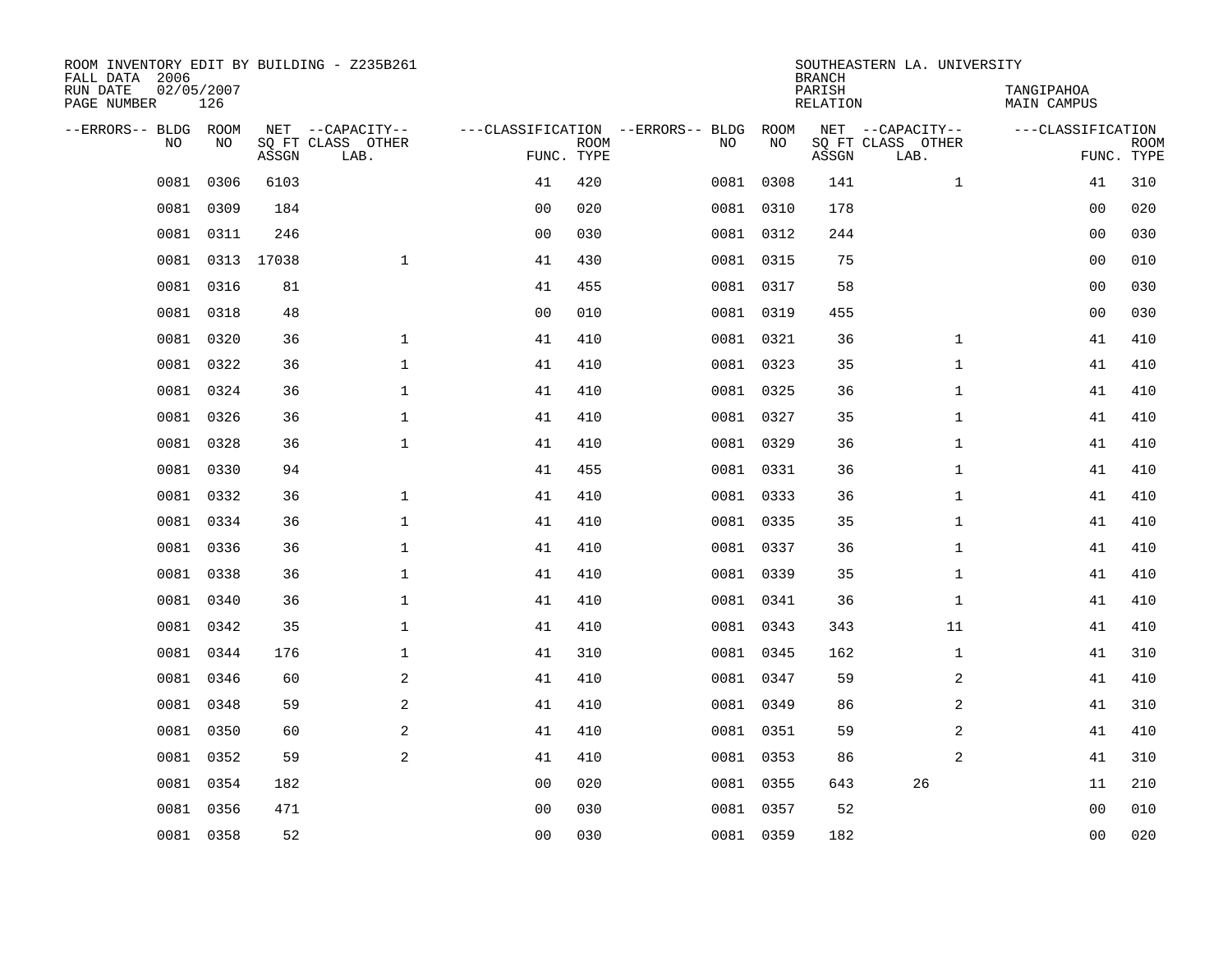| FALL DATA 2006<br>RUN DATE<br>PAGE NUMBER |      | 02/05/2007<br>127 |       | ROOM INVENTORY EDIT BY BUILDING - Z235B261    |                                                 |             |           |            | <b>BRANCH</b><br>PARISH<br>RELATION | SOUTHEASTERN LA. UNIVERSITY                   | TANGIPAHOA<br>MAIN CAMPUS       |             |
|-------------------------------------------|------|-------------------|-------|-----------------------------------------------|-------------------------------------------------|-------------|-----------|------------|-------------------------------------|-----------------------------------------------|---------------------------------|-------------|
| --ERRORS-- BLDG ROOM                      | NO   | NO                | ASSGN | NET --CAPACITY--<br>SQ FT CLASS OTHER<br>LAB. | ---CLASSIFICATION --ERRORS-- BLDG<br>FUNC. TYPE | <b>ROOM</b> | NO        | ROOM<br>NO | ASSGN                               | NET --CAPACITY--<br>SQ FT CLASS OTHER<br>LAB. | ---CLASSIFICATION<br>FUNC. TYPE | <b>ROOM</b> |
|                                           | 0081 | 0401              | 90    | 4                                             | 41                                              | 410         | 0081      | 0402       | 97                                  | 4                                             | 41                              | 410         |
|                                           | 0081 | 0403              | 96    | 4                                             | 41                                              | 410         |           | 0081 0404  | 96                                  | 4                                             | 41                              | 410         |
|                                           | 0081 | 0405              | 97    | 4                                             | 41                                              | 410         | 0081 0406 |            | 96                                  | 4                                             | 41                              | 410         |
|                                           |      | 0081 0407         | 96    | $\overline{4}$                                | 41                                              | 410         |           | 0081 0408  | 97                                  | 4                                             | 41                              | 410         |
|                                           | 0081 | 0409              | 96    | $\overline{4}$                                | 41                                              | 410         | 0081 0410 |            | 92                                  | $\overline{4}$                                | 41                              | 410         |
|                                           |      | 0081 0411         | 682   |                                               | 0 <sub>0</sub>                                  | 030         |           | 0081 0412  | 52                                  |                                               | 0 <sub>0</sub>                  | 010         |
|                                           | 0081 | 0413              | 52    |                                               | 0 <sub>0</sub>                                  | 030         | 0081 0414 |            | 134                                 |                                               | 0 <sub>0</sub>                  | 020         |
|                                           |      | 0081 0415         | 134   |                                               | 0 <sub>0</sub>                                  | 020         |           | 0081 0416  | 306                                 |                                               | 41                              | 315         |
|                                           | 0081 | 0417              | 246   |                                               | 0 <sub>0</sub>                                  | 030         |           | 0081 0418  | 74                                  |                                               | 0 <sub>0</sub>                  | 020         |
|                                           |      | 0081 0419         | 244   |                                               | 0 <sub>0</sub>                                  | 030         |           | 0081 0420  | 455                                 |                                               | 0 <sub>0</sub>                  | 030         |
|                                           | 0081 | 0421              | 58    |                                               | 0 <sub>0</sub>                                  | 030         | 0081 0422 |            | 48                                  |                                               | 0 <sub>0</sub>                  | 030         |
| 9                                         | 0081 | 0424              | 81    | $\mathbf{1}$                                  | 41                                              | 410         |           | 0081 0425  | 36                                  | $\mathbf{1}$                                  | 41                              | 410         |
|                                           | 0081 | 0426              | 36    | $\mathbf{1}$                                  | 41                                              | 410         |           | 0081 0427  | 36                                  | $\mathbf{1}$                                  | 41                              | 410         |
|                                           |      | 0081 0428         | 35    | $\mathbf{1}$                                  | 41                                              | 410         |           | 0081 0429  | 36                                  | $\mathbf{1}$                                  | 41                              | 410         |
|                                           | 0081 | 0430              | 36    | $\mathbf 1$                                   | 41                                              | 410         | 0081 0431 |            | 36                                  | $\mathbf{1}$                                  | 41                              | 410         |
|                                           |      | 0081 0432         | 35    | $\mathbf{1}$                                  | 41                                              | 410         |           | 0081 0433  | 36                                  | $\mathbf{1}$                                  | 41                              | 410         |
|                                           | 0081 | 0434              | 36    | $\mathbf 1$                                   | 41                                              | 410         | 0081 0435 |            | 94                                  |                                               | 41                              | 455         |
|                                           |      | 0081 0436         | 85    | 2                                             | 41                                              | 410         |           | 0081 0437  | 36                                  | $\mathbf{1}$                                  | 41                              | 410         |
|                                           | 0081 | 0438              | 36    | $\mathbf 1$                                   | 41                                              | 410         | 0081      | 0439       | 36                                  | $\mathbf{1}$                                  | 41                              | 410         |
|                                           | 0081 | 0440              | 36    | $\mathbf{1}$                                  | 41                                              | 410         |           | 0081 0441  | 36                                  | $\mathbf{1}$                                  | 41                              | 410         |
|                                           | 0081 | 0442              | 36    | $\mathbf 1$                                   | 41                                              | 410         | 0081      | 0443       | 36                                  | $\mathbf{1}$                                  | 41                              | 410         |
|                                           | 0081 | 0444              | 36    | $\mathbf{1}$                                  | 41                                              | 410         | 0081 0445 |            | 36                                  | $\mathbf{1}$                                  | 41                              | 410         |
|                                           | 0081 | 0446              | 36    | $\mathbf 1$                                   | 41                                              | 410         | 0081 0447 |            | 85                                  | 2                                             | 41                              | 410         |
|                                           | 0081 | 0448              | 40    | $\mathbf{1}$                                  | 41                                              | 410         | 0081 0449 |            | 59                                  | 2                                             | 41                              | 410         |
|                                           | 0081 | 0450              | 44    | $\mathbf{1}$                                  | 41                                              | 410         | 0081 0451 |            | 44                                  | $\mathbf{1}$                                  | 41                              | 410         |
|                                           |      | 0081 0452         | 44    | $\mathbf{1}$                                  | 41                                              | 410         | 0081 0453 |            | 44                                  | $\mathbf{1}$                                  | 41                              | 410         |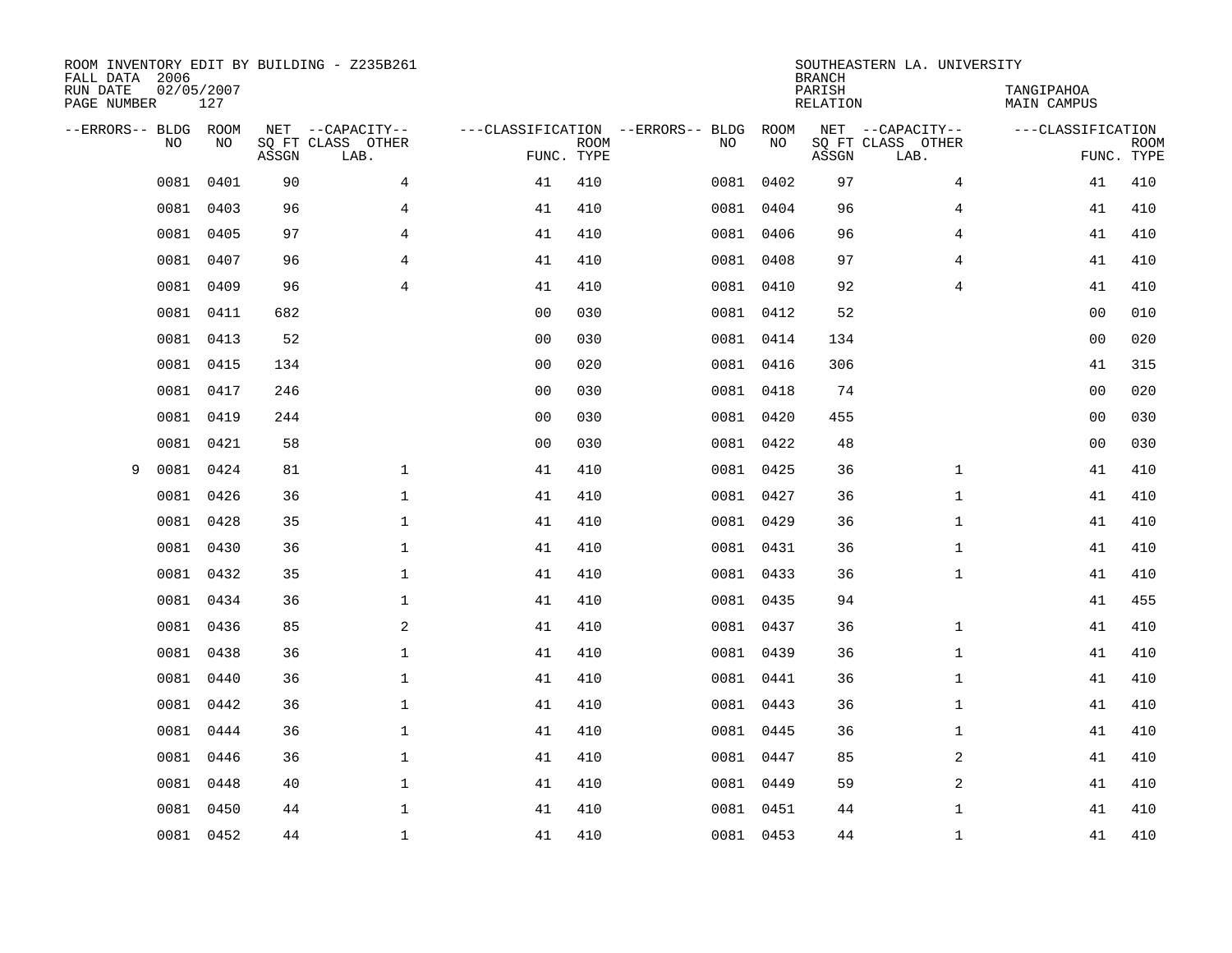| ROOM INVENTORY EDIT BY BUILDING - Z235B261<br>FALL DATA 2006 |                   |            |                           |                                        |             |           |      | <b>BRANCH</b>                                    | SOUTHEASTERN LA. UNIVERSITY                                            |                              |                           |
|--------------------------------------------------------------|-------------------|------------|---------------------------|----------------------------------------|-------------|-----------|------|--------------------------------------------------|------------------------------------------------------------------------|------------------------------|---------------------------|
| RUN DATE<br>PAGE NUMBER                                      | 02/05/2007<br>128 |            |                           |                                        |             |           |      | PARISH<br>RELATION                               |                                                                        | TANGIPAHOA<br>MAIN CAMPUS    |                           |
| --ERRORS-- BLDG ROOM                                         |                   |            | NET --CAPACITY--          | ---CLASSIFICATION --ERRORS-- BLDG ROOM |             |           |      |                                                  | NET --CAPACITY--                                                       | ---CLASSIFICATION            |                           |
| NO.                                                          | NO.               | ASSGN      | SQ FT CLASS OTHER<br>LAB. | FUNC. TYPE                             | <b>ROOM</b> | NO.       | NO   | ASSGN                                            | SQ FT CLASS OTHER<br>LAB.                                              |                              | <b>ROOM</b><br>FUNC. TYPE |
| 0081                                                         | 0454              | 44         | $\mathbf{1}$              | 41                                     | 410         | 0081 0455 |      | 44                                               | $\mathbf{1}$                                                           | 41                           | 410                       |
| 0081                                                         | 0456              | 59         | 2                         | 41                                     | 410         | 0081 0457 |      | 40                                               | $\mathbf{1}$                                                           | 41                           | 410                       |
|                                                              | 0081 0458         | 39         | $\mathbf 1$               | 41                                     | 410         | 0081 0459 |      | 39                                               | $\mathbf{1}$                                                           | 41                           | 410                       |
|                                                              | 0081 0460         | 39         | $\mathbf 1$               | 41                                     | 410         | 0081 0461 |      | 41                                               | $\mathbf{1}$                                                           | 41                           | 410                       |
| 0081                                                         | 0462              | 41         | $\mathbf{1}$              | 41                                     | 410         | 0081 0463 |      | 39                                               | $\mathbf{1}$                                                           | 41                           | 410                       |
| 0081                                                         | 0464              | 39         | $\mathbf{1}$              | 41                                     | 410         | 0081 0465 |      | 40                                               | $\mathbf{1}$                                                           | 41                           | 410                       |
| 0081                                                         | 0466              | 41         | $\mathbf{1}$              | 41                                     | 410         | 0081 0467 |      | 41                                               | $\mathbf{1}$                                                           | 41                           | 410                       |
| 0081                                                         |                   | 0469 27407 | 136                       | 41                                     | 420         | 0081 0470 |      | 672                                              |                                                                        | 00                           | 030                       |
| 0081                                                         | 0471              | 44         |                           | 41                                     | 625         | 0081 0472 |      | 52                                               |                                                                        | 0 <sub>0</sub>               | 010                       |
|                                                              | 0081 0473         | 52         |                           | 0 <sub>0</sub>                         | 030         | 0081 0474 |      | 1569                                             | 38                                                                     | 41                           | 620                       |
|                                                              | 0081 0475         | 203        | 2                         | 41                                     | 310         | 0081 0476 |      | 133                                              |                                                                        | 0 <sub>0</sub>               | 020                       |
|                                                              | 0081 0477         | 122        |                           | 0 <sub>0</sub>                         | 020         |           |      | TOTAL NUMBER CLASSROOMS<br>TOTAL NUMBER LABS 210 | TOTAL NET ASSIGN SQ. FT. IN ROOM FILE<br>TOTAL NUMBER SPECIAL LABS 220 | 102,651<br>2<br>$\mathbf{1}$ |                           |
|                                                              | 0085 0101         | 255        |                           | 0 <sub>0</sub>                         | 020         | 0085 0103 |      | 84                                               | $\mathbf{1}$                                                           | 60                           | 310                       |
| 0085                                                         | 0104              | 199        | $\mathbf{1}$              | 60                                     | 310         | 0085 0105 |      | 109                                              | $\mathbf{1}$                                                           | 60                           | 310                       |
| 0085                                                         | 0106              | 172        | $\mathbf{1}$              | 60                                     | 310         | 0085      | 0107 | 136                                              | $\mathbf{1}$                                                           | 60                           | 310                       |
| 0085                                                         | 0108              | 18         |                           | 60                                     | 315         | 0085 0109 |      | 136                                              | $\mathbf{1}$                                                           | 60                           | 310                       |
| 0085                                                         | 0110              | 18         |                           | 60                                     | 315         | 0085 0111 |      | 109                                              | $\mathbf{1}$                                                           | 60                           | 310                       |
| 0085                                                         | 0112              | 138        | $\mathbf{1}$              | 60                                     | 310         | 0085 0113 |      | 369                                              |                                                                        | 0 <sub>0</sub>               | 020                       |
| 0085                                                         | 0114              | 159        | $\mathbf{1}$              | 60                                     | 310         | 0085 0115 |      | 290                                              | $\mathbf{1}$                                                           | 11                           | 250                       |
| 0085                                                         | 0116              | 517        |                           | 0 <sub>0</sub>                         | 020         | 0085 0117 |      | 106                                              |                                                                        | 00                           | 020                       |
| 0085                                                         | 0118              | 323        | $\mathbf{1}$              | 60                                     | 310         | 0085 0119 |      | 360                                              | 2                                                                      | 60                           | 310                       |
| 0085                                                         | 0120              | 43         |                           | 60                                     | 315         | 0085 0121 |      | 43                                               |                                                                        | 00                           | 010                       |
| 0085                                                         | 0122              | 144        | $\mathbf{1}$              | 60                                     | 310         | 0085 0123 |      | 230                                              | $\mathbf{1}$                                                           | 60                           | 310                       |
|                                                              | 0085 0125         | 237        | $\mathbf{1}$              | 60                                     | 310         | 0085 0127 |      | 87                                               | $\mathbf{1}$                                                           | 60                           | 310                       |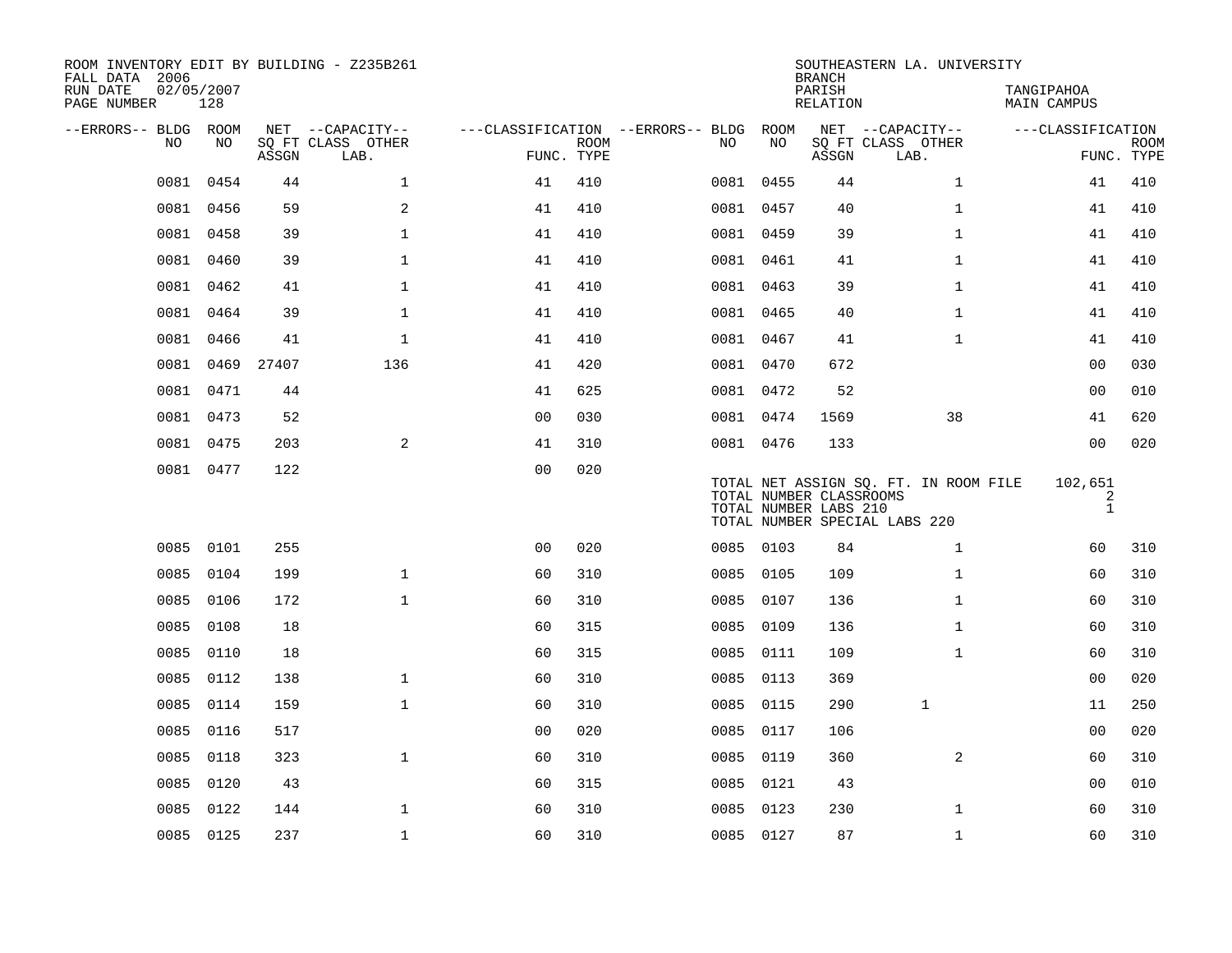| ROOM INVENTORY EDIT BY BUILDING - Z235B261<br>FALL DATA 2006 |                   |       |                           |                                        |             |           |              | <b>BRANCH</b>                                    | SOUTHEASTERN LA. UNIVERSITY                                            |                           |                           |
|--------------------------------------------------------------|-------------------|-------|---------------------------|----------------------------------------|-------------|-----------|--------------|--------------------------------------------------|------------------------------------------------------------------------|---------------------------|---------------------------|
| RUN DATE<br>PAGE NUMBER                                      | 02/05/2007<br>129 |       |                           |                                        |             |           |              | PARISH<br>RELATION                               |                                                                        | TANGIPAHOA<br>MAIN CAMPUS |                           |
| --ERRORS-- BLDG ROOM                                         |                   |       | NET --CAPACITY--          | ---CLASSIFICATION --ERRORS-- BLDG ROOM |             |           |              |                                                  | NET --CAPACITY--                                                       | ---CLASSIFICATION         |                           |
| NO                                                           | NO                | ASSGN | SQ FT CLASS OTHER<br>LAB. | FUNC. TYPE                             | <b>ROOM</b> | NO        | NO           | ASSGN                                            | SQ FT CLASS OTHER<br>LAB.                                              |                           | <b>ROOM</b><br>FUNC. TYPE |
| 0085                                                         | 0128              | 33    |                           | 0 <sub>0</sub>                         | 020         | 0085      | 0129         | 48                                               |                                                                        | 0 <sub>0</sub>            | 030                       |
| 0085                                                         | 0130              | 145   |                           | 60                                     | 650         | 0085 0131 |              | 477                                              | $\mathbf{1}$                                                           | 60                        | 350                       |
| 0085                                                         | 0132              | 40    |                           | 60                                     | 710         | 0085 0133 |              | 49                                               |                                                                        | 0 <sub>0</sub>            | 030                       |
| 0085                                                         | 0134              | 11    |                           | 60                                     | 315         | 0085 0136 |              | 97                                               | $\mathbf{1}$                                                           | 60                        | 310                       |
| 0085                                                         | 0137              | 213   |                           | 0 <sub>0</sub>                         | 020         | 0085 0138 |              | 273                                              |                                                                        | 0 <sub>0</sub>            | 020                       |
| 0085                                                         | 0139              | 17    |                           | 0 <sub>0</sub>                         | 010         | 0085 0140 |              | 157                                              |                                                                        | 00                        | 030                       |
| 0085                                                         | 0141              | 177   |                           | 0 <sub>0</sub>                         | 030         | 0085 0142 |              | 331                                              |                                                                        | 60                        | 635                       |
| 0085                                                         | 0144              | 20    |                           | 60                                     | 635         | 0085 0145 |              | 85                                               |                                                                        | 0 <sub>0</sub>            | 020                       |
| 0085                                                         | 0146              | 2266  | 158                       | 60                                     | 610         | 0085 0147 |              | 132                                              |                                                                        | 60                        | 615                       |
|                                                              | 0085 0148         | 92    |                           | 60                                     | 615         |           |              | TOTAL NUMBER CLASSROOMS<br>TOTAL NUMBER LABS 210 | TOTAL NET ASSIGN SQ. FT. IN ROOM FILE<br>TOTAL NUMBER SPECIAL LABS 220 | 6,603                     |                           |
|                                                              | 014A 0030         | 129   |                           | 0 <sub>0</sub>                         | 030         | 014A 0140 |              | 7014                                             | 100                                                                    | 91                        | 660                       |
|                                                              | 014A 0140A        | 99    |                           | 91                                     | 665         | 014A 0141 |              | 160                                              | $\mathbf{1}$                                                           | 91                        | 310                       |
|                                                              | 014A 0141A        | 15    |                           | 91                                     | 315         | 014A 0142 |              | 136                                              | $\mathbf{1}$                                                           | 91                        | 310                       |
|                                                              | 014A 0142A        | 15    | $\mathbf 1$               | 91                                     | 315         | 014A 0143 |              | 42                                               |                                                                        | 91                        | 665                       |
|                                                              | 014A 0144         | 47    |                           | 0 <sub>0</sub>                         | 030         | 014A 0145 |              | 46                                               |                                                                        | 0 <sub>0</sub>            | 030                       |
|                                                              | 014A 0146         | 22    |                           | 0 <sub>0</sub>                         | 010         | 014A 0147 |              | 159                                              |                                                                        | 0 <sub>0</sub>            | 020                       |
|                                                              | 014A 0148         | 967   |                           | 91                                     | 665         | 014A 0149 |              | 2913                                             | 100                                                                    | 91                        | 670                       |
|                                                              | 014A 0149A        | 804   |                           | 91                                     | 670         | 014A 0150 |              | 98                                               |                                                                        | 91                        | 675                       |
|                                                              | 014A 0150A        | 52    | $\mathbf{1}$              | 91                                     | 675         | 014A 0151 |              | 144                                              |                                                                        | 00                        | 030                       |
|                                                              | 014A 0152         | 129   |                           | 0 <sub>0</sub>                         | 030         | 014A 0153 |              | 23                                               |                                                                        | 0 <sub>0</sub>            | 010                       |
|                                                              | 014A 0154         | 61    |                           | 0 <sub>0</sub>                         | 030         | 014A 0155 |              | 325                                              |                                                                        | 0 <sub>0</sub>            | 030                       |
|                                                              | 014A 0156         | 88    |                           | 0 <sub>0</sub>                         | 020         | 014A 0157 |              | 39                                               |                                                                        | 0 <sub>0</sub>            | 030                       |
|                                                              | 014A 0158         | 67    |                           | 0 <sub>0</sub>                         | 020         | 014A 0240 |              | 2818                                             |                                                                        | 0 <sub>0</sub>            | 020                       |
|                                                              | 014A 0240A        | 147   |                           | 0 <sub>0</sub>                         | 020         |           | 9 014A 0240B | 1924                                             | $\mathbf{1}$                                                           | 91                        | 410                       |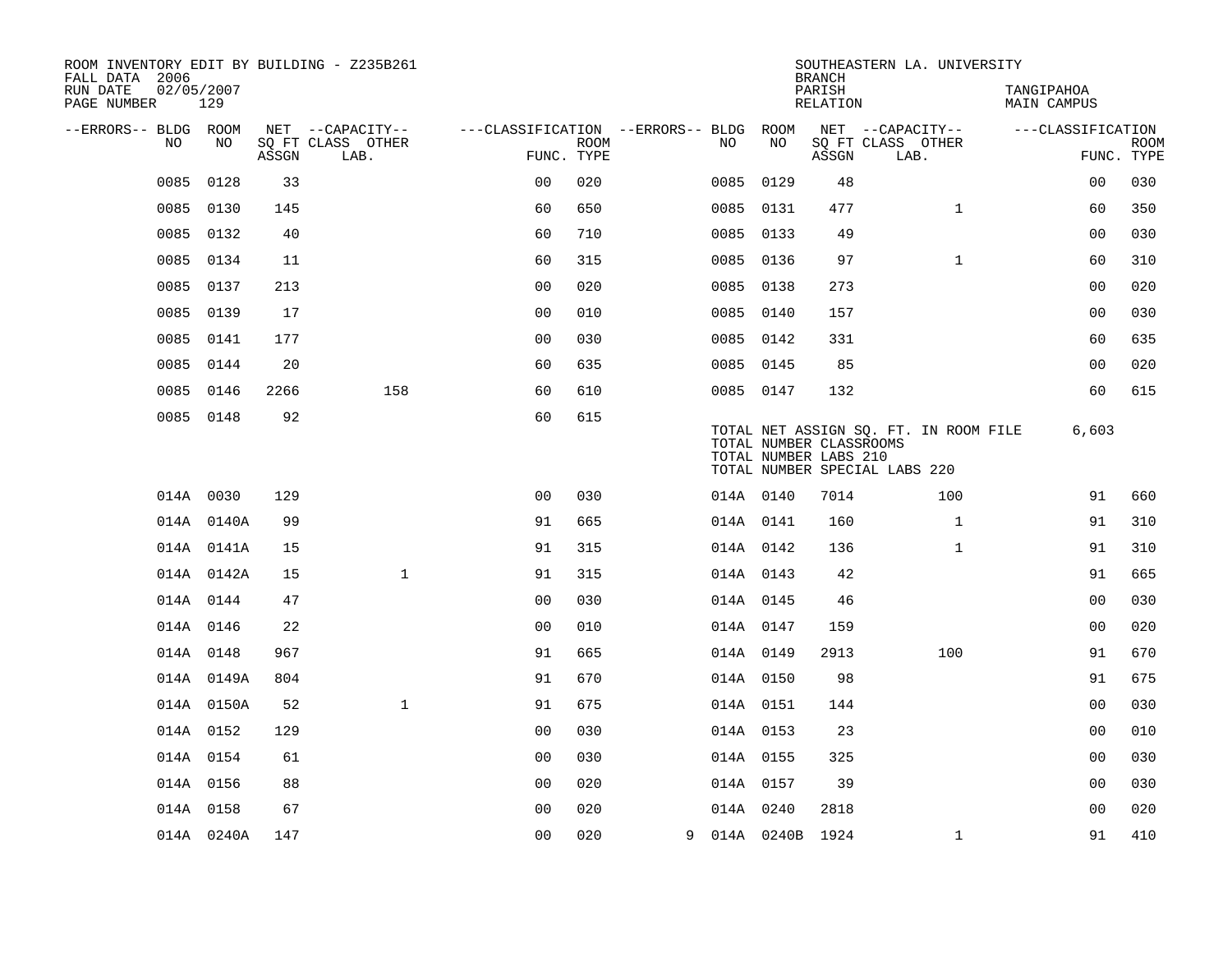| ROOM INVENTORY EDIT BY BUILDING - Z235B261<br>FALL DATA 2006 |                   |       |                           |                                        |      |     |            |    | <b>BRANCH</b>                                    | SOUTHEASTERN LA. UNIVERSITY                                            |                           |                |             |
|--------------------------------------------------------------|-------------------|-------|---------------------------|----------------------------------------|------|-----|------------|----|--------------------------------------------------|------------------------------------------------------------------------|---------------------------|----------------|-------------|
| RUN DATE<br>PAGE NUMBER                                      | 02/05/2007<br>130 |       |                           |                                        |      |     |            |    | PARISH<br>RELATION                               |                                                                        | TANGIPAHOA<br>MAIN CAMPUS |                |             |
| --ERRORS-- BLDG ROOM                                         |                   |       | NET --CAPACITY--          | ---CLASSIFICATION --ERRORS-- BLDG ROOM |      |     |            |    |                                                  | NET --CAPACITY--                                                       | ---CLASSIFICATION         |                |             |
| NO.                                                          | NO                | ASSGN | SQ FT CLASS OTHER<br>LAB. | FUNC. TYPE                             | ROOM | NO. |            | NO | ASSGN                                            | SQ FT CLASS OTHER<br>LAB.                                              |                           | FUNC. TYPE     | <b>ROOM</b> |
|                                                              | 014A 0240C        | 39    |                           | 0 <sub>0</sub>                         | 030  |     | 014A 0241  |    | 1376                                             | $\mathbf{1}$                                                           |                           | 91             | 310         |
|                                                              | 014A 0241A        | 119   | $\mathbf 1$               | 91                                     | 310  |     | 014A 0241B |    | 80                                               | $\mathbf{1}$                                                           |                           | 91             | 315         |
|                                                              | 014A 0241C        | 80    | $\mathbf{1}$              | 91                                     | 310  |     | 014A 0241D |    | 80                                               | $\mathbf{1}$                                                           |                           | 91             | 310         |
|                                                              | 014A 0241E        | 174   | $\mathbf 1$               | 91                                     | 310  |     | 014A 0241F |    | 120                                              | $\mathbf{1}$                                                           |                           | 91             | 310         |
|                                                              | 014A 0241G        | 83    | $\mathbf{1}$              | 91                                     | 315  |     | 014A 0242  |    | 134                                              | $\mathbf{1}$                                                           |                           | 91             | 315         |
|                                                              | 014A 0243         | 129   | $\mathbf{1}$              | 91                                     | 315  |     | 014A 0244  |    | 362                                              | 10                                                                     |                           | 91             | 350         |
|                                                              | 014A 0245         | 68    |                           | 0 <sub>0</sub>                         | 010  |     | 014A 0246  |    | 37                                               |                                                                        |                           | 0 <sub>0</sub> | 030         |
|                                                              | 014A 0247         | 114   |                           | 91                                     | 630  |     | 014A 0248  |    | 355                                              |                                                                        |                           | 0 <sub>0</sub> | 030         |
|                                                              | 014A 0249A        | 138   |                           | 0 <sub>0</sub>                         | 030  |     | 014A 0249B |    | 153                                              |                                                                        |                           | 0 <sub>0</sub> | 030         |
|                                                              | 014A 0251         | 3778  | 150                       | 91                                     | 610  |     | 014A 0251A |    | 186                                              |                                                                        |                           | 91             | 615         |
|                                                              | 014A 0251B        | 72    |                           | 91                                     | 615  |     | 014A 0251C |    | 91                                               |                                                                        |                           | 91             | 315         |
|                                                              | 014A 0251D        | 39    |                           | 0 <sub>0</sub>                         | 020  |     |            |    | TOTAL NUMBER CLASSROOMS<br>TOTAL NUMBER LABS 210 | TOTAL NET ASSIGN SQ. FT. IN ROOM FILE<br>TOTAL NUMBER SPECIAL LABS 220 |                           | 21,217         |             |
|                                                              | 023A 0101         | 500   |                           | 0 <sub>0</sub>                         | 030  |     |            |    | TOTAL NUMBER CLASSROOMS<br>TOTAL NUMBER LABS 210 | TOTAL NET ASSIGN SQ. FT. IN ROOM FILE<br>TOTAL NUMBER SPECIAL LABS 220 |                           |                |             |
|                                                              | 023B 0101         | 375   |                           | 0 <sub>0</sub>                         | 030  |     |            |    | TOTAL NUMBER CLASSROOMS<br>TOTAL NUMBER LABS 210 | TOTAL NET ASSIGN SQ. FT. IN ROOM FILE<br>TOTAL NUMBER SPECIAL LABS 220 |                           |                |             |
|                                                              | 024B 0100         | 986   |                           | 0 <sub>0</sub>                         | 020  |     | 024B 0100A |    | 26                                               |                                                                        |                           | 53             | 315         |
|                                                              | 024B 0101         | 192   |                           | 53                                     | 315  |     | 024B 0102  |    | 190                                              | $\mathbf{1}$                                                           |                           | 53             | 310         |
|                                                              | 024B 0104         | 201   | $\mathbf{1}$              | 53                                     | 310  |     | 024B 0105  |    | 166                                              | $\mathbf{1}$                                                           |                           | 53             | 310         |
|                                                              | 024B 0106         | 160   | $\mathbf{1}$              | 53                                     | 310  |     | 024B 0107  |    | 135                                              | $\mathbf{1}$                                                           |                           | 53             | 650         |
|                                                              | 024B 0108         | 171   | $\mathbf 1$               | 53                                     | 310  |     | 024B 0109  |    | 85                                               |                                                                        |                           | 53             | 315         |
|                                                              | 024B 0109A        | 107   | $\mathbf{1}$              | 53                                     | 310  |     | 024B 0109B |    | 148                                              | $\mathbf{1}$                                                           |                           | 53             | 310         |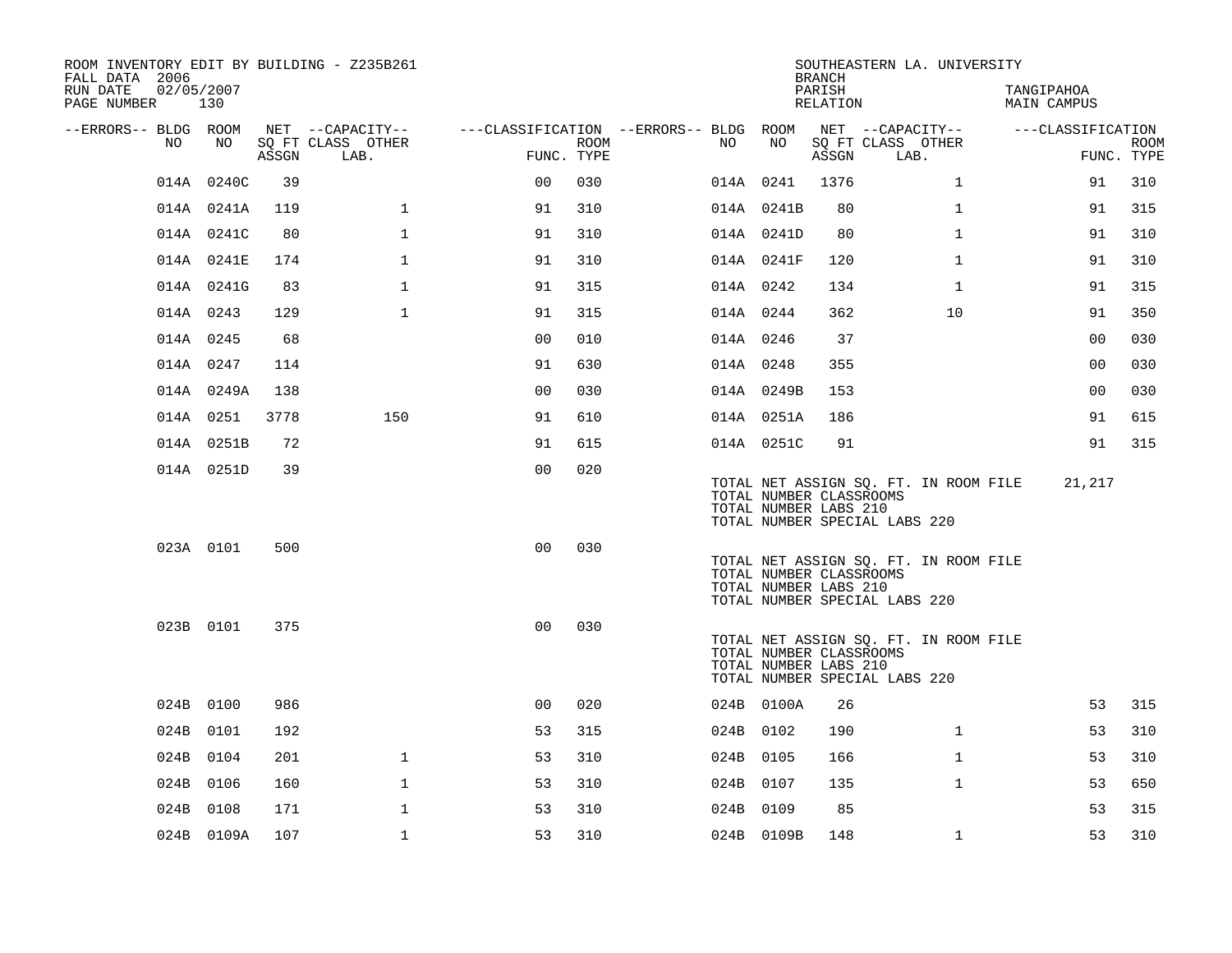| FALL DATA 2006          |      |                   |       | ROOM INVENTORY EDIT BY BUILDING - Z235B261 |                                        |             |           |                                                  | <b>BRANCH</b>      |                               | SOUTHEASTERN LA. UNIVERSITY           |                                  |             |
|-------------------------|------|-------------------|-------|--------------------------------------------|----------------------------------------|-------------|-----------|--------------------------------------------------|--------------------|-------------------------------|---------------------------------------|----------------------------------|-------------|
| RUN DATE<br>PAGE NUMBER |      | 02/05/2007<br>131 |       |                                            |                                        |             |           |                                                  | PARISH<br>RELATION |                               |                                       | TANGIPAHOA<br><b>MAIN CAMPUS</b> |             |
| --ERRORS-- BLDG ROOM    |      |                   |       | NET --CAPACITY--                           | ---CLASSIFICATION --ERRORS-- BLDG ROOM |             |           |                                                  |                    | NET --CAPACITY--              |                                       | ---CLASSIFICATION                |             |
|                         | NO   | NO                | ASSGN | SQ FT CLASS OTHER<br>LAB.                  | FUNC. TYPE                             | <b>ROOM</b> | NO        | NO                                               | ASSGN              | SQ FT CLASS OTHER<br>LAB.     |                                       | FUNC. TYPE                       | <b>ROOM</b> |
|                         | 024B | 0109C             | 73    | $\mathbf 1$                                | 53                                     | 540         | 024B 0110 |                                                  | 265                |                               | $\mathbf{1}$                          | 60                               | 350         |
|                         | 024B | 0111              | 53    |                                            | 0 <sub>0</sub>                         | 030         | 024B 0112 |                                                  | 151                |                               |                                       | 0 <sub>0</sub>                   | 030         |
|                         |      | 024B 0114         | 284   | $\mathbf{1}$                               | 70                                     | 310         |           | 024B 0114A                                       | 558                |                               | $\mathbf{1}$                          | 70                               | 310         |
|                         | 024B | 0114B             | 353   | $\mathbf{1}$                               | 70                                     | 310         | 024B 0115 |                                                  | 610                |                               |                                       | 70                               | 315         |
|                         |      | 024B 0116         | 1625  | $\mathbf{1}$                               | 70                                     | 730         | 024B 0117 |                                                  | 96                 |                               |                                       | 70                               | 315         |
|                         |      | 024B 0118         | 132   |                                            | 53                                     | 315         | 024B 0119 | TOTAL NUMBER CLASSROOMS<br>TOTAL NUMBER LABS 210 | 114                | TOTAL NUMBER SPECIAL LABS 220 | TOTAL NET ASSIGN SQ. FT. IN ROOM FILE | 53<br>5,691                      | 315         |
|                         |      | 031A 0099         | 4650  |                                            | 0 <sub>0</sub>                         | 020         |           | 031A 0100 12664                                  |                    |                               | 2000                                  | 90                               | 610         |
|                         |      | 031A 0101         | 4760  | 950                                        | 90                                     | 610         | 031A 0102 |                                                  | 4760               |                               | 950                                   | 90                               | 610         |
|                         |      | 031A 0103         | 4134  | 175                                        | 90                                     | 610         | 031A 0104 |                                                  | 808                |                               |                                       | 90                               | 615         |
|                         |      | 031A 0105         | 435   |                                            | 90                                     | 615         | 031A 0106 |                                                  | 136                |                               |                                       | 0 <sub>0</sub>                   | 030         |
|                         |      | 031A 0108         | 210   |                                            | 90                                     | 615         | 031A 0109 |                                                  | 20                 |                               |                                       | 0 <sub>0</sub>                   | 010         |
|                         |      | 031A 0110         | 310   | 5                                          | 90                                     | 615         | 031A 0111 |                                                  | 72                 |                               | $\mathbf{1}$                          | 90                               | 615         |
|                         |      | 031A 0112         | 72    | $\mathbf{1}$                               | 90                                     | 615         | 031A 0113 |                                                  | 331                |                               | 5                                     | 90                               | 615         |
|                         |      | 031A 0114         | 776   | $\overline{4}$                             | 90                                     | 310         |           | 031A 0114A                                       | 365                |                               |                                       | 90                               | 315         |
|                         |      | 031A 0115         | 95    |                                            | 90                                     | 315         | 031A 0116 |                                                  | 95                 |                               |                                       | 90                               | 635         |
|                         |      | 031A 0117         | 62    | $\mathbf 1$                                | 90                                     | 315         | 031A 0118 |                                                  | 528                |                               |                                       | 00                               | 020         |
|                         |      | 031A 0119         | 1068  | 2                                          | 90                                     | 525         | 031A 0120 |                                                  | 85                 |                               | 3                                     | 90                               | 615         |
|                         |      | 031A 0121         | 100   | 6                                          | 90                                     | 615         | 031A 0122 |                                                  | 238                |                               |                                       | 90                               | 525         |
|                         |      | 031A 0123         | 181   |                                            | 90                                     | 525         | 031A 0124 |                                                  | 40                 |                               | $\mathbf{1}$                          | 90                               | 315         |
|                         |      | 031A 0125         | 90    | $\mathbf{1}$                               | 90                                     | 310         | 031A 0126 |                                                  | 314                |                               |                                       | 90                               | 525         |
|                         |      | 031A 0127         | 233   |                                            | 90                                     | 525         | 031A 0128 |                                                  | 95                 |                               | 6                                     | 90                               | 615         |
|                         |      | 031A 0129         | 153   | 3                                          | 90                                     | 615         | 031A 0130 |                                                  | 495                |                               |                                       | 90                               | 615         |
|                         |      | 031A 0131         | 36    | $\mathbf 1$                                | 90                                     | 615         |           |                                                  |                    |                               | TOTAL NET ASSIGN SQ. FT. IN ROOM FILE | 33,077                           |             |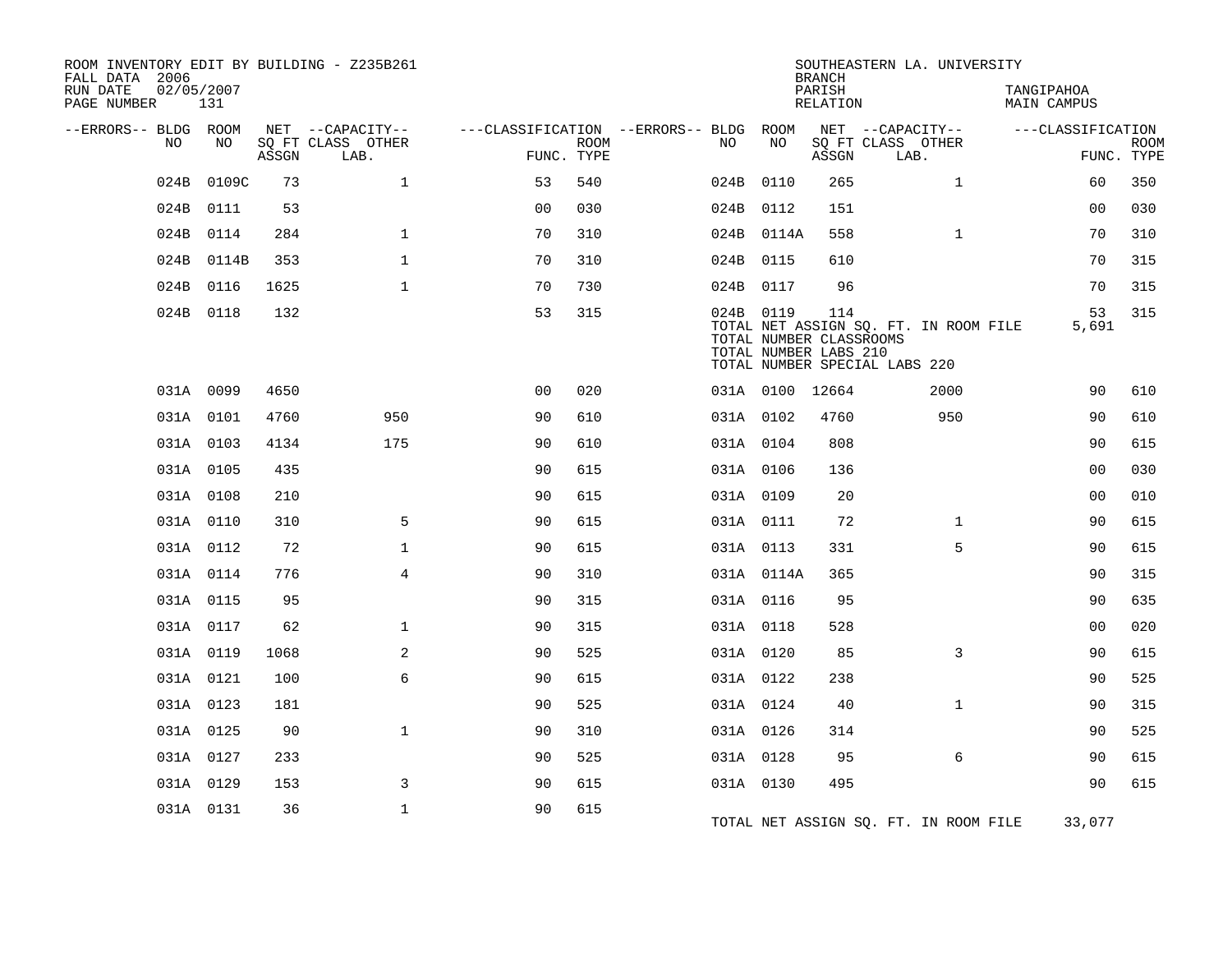| ROOM INVENTORY EDIT BY BUILDING - Z235B261<br>FALL DATA 2006 |                   |       |                           |                |             |                                                         |                                                  | <b>BRANCH</b>      | SOUTHEASTERN LA. UNIVERSITY                                |                           |                           |
|--------------------------------------------------------------|-------------------|-------|---------------------------|----------------|-------------|---------------------------------------------------------|--------------------------------------------------|--------------------|------------------------------------------------------------|---------------------------|---------------------------|
| RUN DATE<br>PAGE NUMBER                                      | 02/05/2007<br>132 |       |                           |                |             |                                                         |                                                  | PARISH<br>RELATION |                                                            | TANGIPAHOA<br>MAIN CAMPUS |                           |
| --ERRORS-- BLDG ROOM<br>NO                                   | NO                |       | NET --CAPACITY--          |                | <b>ROOM</b> | ---CLASSIFICATION --ERRORS-- BLDG ROOM NET --CAPACITY-- | NO                                               |                    |                                                            | ---CLASSIFICATION         |                           |
|                                                              |                   | ASSGN | SQ FT CLASS OTHER<br>LAB. |                | FUNC. TYPE  | NO                                                      | TOTAL NUMBER CLASSROOMS<br>TOTAL NUMBER LABS 210 | ASSGN              | SQ FT CLASS OTHER<br>LAB.<br>TOTAL NUMBER SPECIAL LABS 220 |                           | <b>ROOM</b><br>FUNC. TYPE |
|                                                              | 040A 0100         | 7181  | 140                       | 11             | 620         |                                                         | 040A 0100A                                       | 28                 |                                                            | 0 <sub>0</sub>            | 030                       |
|                                                              | 040A 0100B        | 28    |                           | 0 <sub>0</sub> | 030         |                                                         | 040A 0102                                        | 21                 |                                                            | 0 <sub>0</sub>            | 020                       |
|                                                              | 040A 0103         | 168   | $\mathbf{1}$              | 11             | 310         |                                                         | 040A 0103A                                       | 41                 |                                                            | 0 <sub>0</sub>            | 030                       |
|                                                              | 040A 0104         | 111   |                           | 0 <sub>0</sub> | 030         |                                                         | 040A 0105                                        | 22                 |                                                            | 0 <sub>0</sub>            | 030                       |
|                                                              | 040A 0106         | 264   |                           | 11             | 315         |                                                         | 040A 0106A                                       | 8                  |                                                            | 00                        | 030                       |
|                                                              | 040A 0107         | 482   | $\mathbf{1}$              | 11             | 310         |                                                         | 040A 0107A                                       | 14                 |                                                            | 0 <sub>0</sub>            | 030                       |
|                                                              | 040A 0108         | 256   | $\mathbf{1}$              | 11             | 310         |                                                         | 040A 0108A                                       | 12                 |                                                            | 11                        | 315                       |
|                                                              | 040A 0108B        | 67    |                           | 11             | 315         |                                                         | 040A 0114                                        | 64                 |                                                            | 11                        | 215                       |
|                                                              | 040A 0115         | 279   | $\mathbf{1}$              | 11             | 310         |                                                         | 040A 0116                                        | 772                | $\mathbf{1}$                                               | 11                        | 310                       |
|                                                              | 040A 0116A        | 14    |                           | 11             | 315         |                                                         | 040A 0116B                                       | 10                 |                                                            | 11                        | 315                       |
|                                                              | 040A 0116C        | 8     |                           | 11             | 315         |                                                         | 040A 0117                                        | 20                 |                                                            | 11                        | 215                       |
|                                                              | 040A 0118         | 106   |                           | 0 <sub>0</sub> | 030         |                                                         | 040A 0119                                        | 176                | $\mathbf{1}$                                               | 11                        | 310                       |
|                                                              | 040A 0119A        | 43    | $\mathbf 1$               | 11             | 310         |                                                         | 040A 0124                                        | 590                |                                                            | 0 <sub>0</sub>            | 020                       |
|                                                              | 040A 0125         | 159   |                           | 65             | 650         |                                                         | 040A 0125A                                       | 21                 |                                                            | 0 <sub>0</sub>            | 030                       |
|                                                              | 040A 0126         | 149   | $\mathbf{1}$              | 65             | 310         |                                                         | 040A 0126A                                       | 230                | $\mathbf{1}$                                               | 65                        | 310                       |
|                                                              | 040A 0126B        | 224   | $\mathbf{1}$              | 65             | 310         |                                                         | 040A 0126C                                       | 179                | $\mathbf{1}$                                               | 65                        | 310                       |
|                                                              | 040A 0126D        | 164   | $\mathbf 1$               | 65             | 310         |                                                         | 040A 0126E                                       | 177                | $\mathbf{1}$                                               | 65                        | 310                       |
|                                                              | 040A 0126F        | 97    |                           | 65             | 535         |                                                         | 040A 0126G                                       | 160                |                                                            | 65                        | 535                       |
|                                                              | 040A 0126H        | 245   |                           | 65             | 530         |                                                         | 040A 0126J                                       | 24                 |                                                            | 65                        | 535                       |
|                                                              | 040A 0126K        | 382   | $\mathbf{1}$              | 65             | 310         |                                                         | 040A 0127                                        | 27                 |                                                            | 65                        | 315                       |
|                                                              | 040A 0128         | 69    |                           | 65             | 680         |                                                         | 040A 0130                                        | 377                |                                                            | 0 <sub>0</sub>            | 020                       |
|                                                              | 040A 0131         | 1232  | 50                        | 11             | 210         |                                                         | 040A 0131A                                       | 240                | $\mathbf{1}$                                               | 11                        | 215                       |
|                                                              | 040A 0131B        | 109   | $\mathbf{1}$              | 11             | 310         |                                                         | 040A 0131C                                       | 143                | 1                                                          | 11                        | 215                       |
|                                                              | 040A 0131D        | 100   |                           | 11             | 215         |                                                         | 040A 0132                                        | 1330               | 50                                                         | 11                        | 210                       |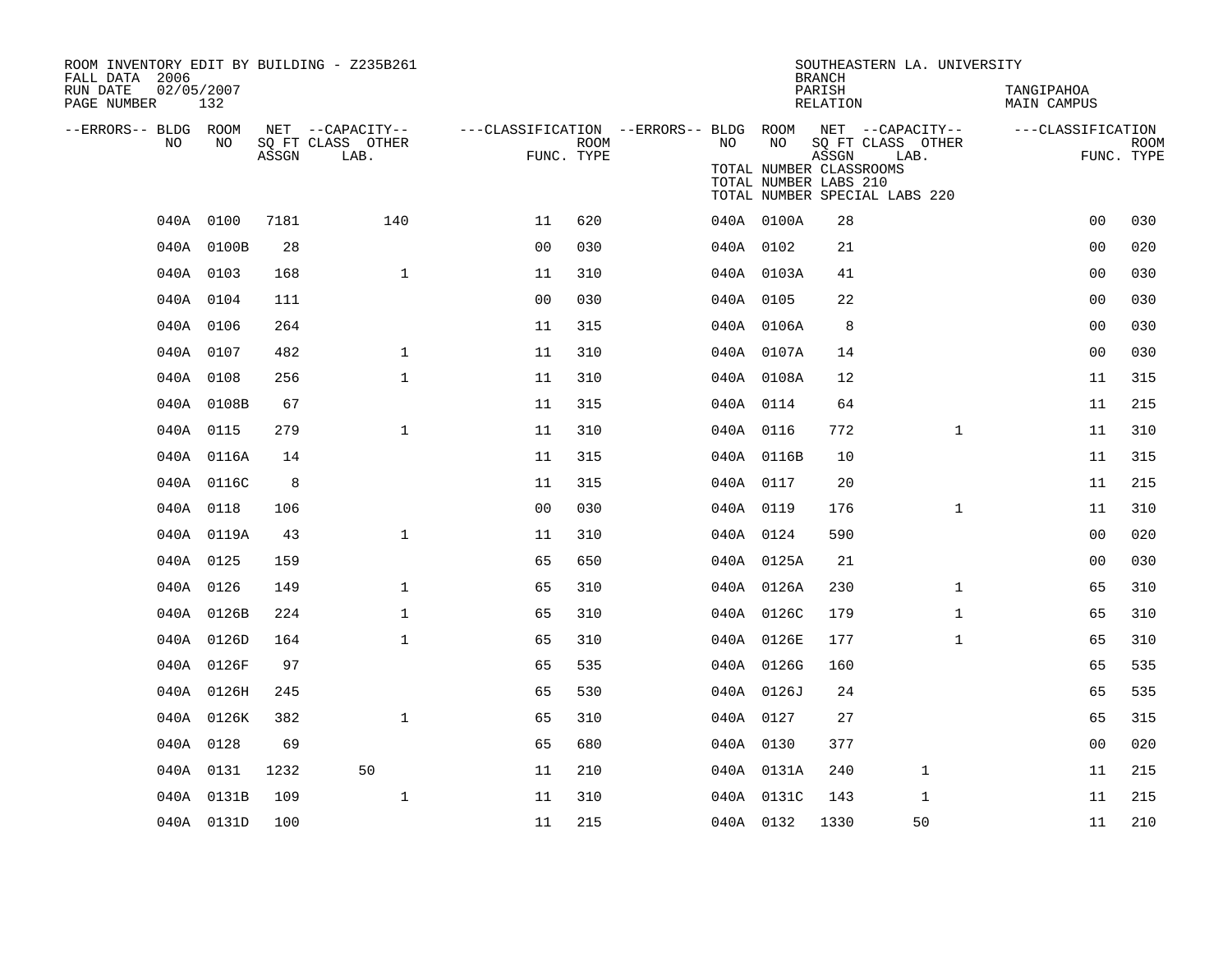| ROOM INVENTORY EDIT BY BUILDING - Z235B261<br>FALL DATA 2006 |                   |       |                           |                |             |                                        |            | <b>BRANCH</b>      | SOUTHEASTERN LA. UNIVERSITY |                           |             |
|--------------------------------------------------------------|-------------------|-------|---------------------------|----------------|-------------|----------------------------------------|------------|--------------------|-----------------------------|---------------------------|-------------|
| RUN DATE<br>PAGE NUMBER                                      | 02/05/2007<br>133 |       |                           |                |             |                                        |            | PARISH<br>RELATION |                             | TANGIPAHOA<br>MAIN CAMPUS |             |
| --ERRORS-- BLDG ROOM                                         |                   |       | NET --CAPACITY--          |                |             | ---CLASSIFICATION --ERRORS-- BLDG ROOM |            |                    | NET --CAPACITY--            | ---CLASSIFICATION         |             |
| NO                                                           | NO                | ASSGN | SQ FT CLASS OTHER<br>LAB. | FUNC. TYPE     | <b>ROOM</b> | NO                                     | NO         | ASSGN              | SQ FT CLASS OTHER<br>LAB.   | FUNC. TYPE                | <b>ROOM</b> |
|                                                              | 040A 0132A        | 31    |                           | 0 <sub>0</sub> | 030         |                                        | 040A 0132B | 124                | $\mathbf{1}$                | 11                        | 310         |
|                                                              | 040A 0133         | 156   |                           | 0 <sub>0</sub> | 030         |                                        | 040A 0134  | 156                |                             | 00                        | 030         |
|                                                              | 040A 0135         | 378   |                           | 0 <sub>0</sub> | 020         |                                        | 040A 0140  | 1847               | 25                          | 11                        | 210         |
|                                                              | 040A 0140A        | 41    |                           | 11             | 215         |                                        | 040A 0141  | 54                 |                             | 11                        | 215         |
|                                                              | 040A 0144         | 585   |                           | 82             | 082         |                                        | 040A 0144A | 21                 |                             | 0 <sub>0</sub>            | 030         |
|                                                              | 040A 0144B        | 19    |                           | 00             | 030         |                                        | 040A 0145  | 603                |                             | 82                        | 082         |
|                                                              | 040A 0149         | 1610  | 32                        | 11             | 250         |                                        | 040A 0149A | 13                 |                             | 0 <sub>0</sub>            | 030         |
|                                                              | 040A 0149B        | 27    |                           | 11             | 755         |                                        | 040A 0150  | 132                |                             | 0 <sub>0</sub>            | 020         |
|                                                              | 040A 0151         | 363   |                           | 11             | 665         |                                        | 040A 0152  | 580                |                             | 11                        | 665         |
|                                                              | 040A 0153         | 376   |                           | 0 <sub>0</sub> | 030         |                                        | 040A 0153A | 23                 |                             | 0 <sub>0</sub>            | 010         |
|                                                              | 040A 0154         | 545   |                           | 0 <sub>0</sub> | 010         |                                        | 040A 0155  | 948                |                             | 0 <sub>0</sub>            | 030         |
|                                                              | 040A 0156         | 474   |                           | 0 <sub>0</sub> | 010         |                                        | 040A 0157  | 357                |                             | 0 <sub>0</sub>            | 030         |
|                                                              | 040A 0158         | 867   |                           | 0 <sub>0</sub> | 010         |                                        | 040A 0159  | 151                |                             | 00                        | 020         |
|                                                              | 040A 0200         | 1924  |                           | 0 <sub>0</sub> | 020         |                                        | 040A 0201  | 211                | 2                           | 60                        | 310         |
|                                                              | 040A 0201A        | 8     |                           | 60             | 315         |                                        | 040A 0201B | 10                 |                             | 60                        | 315         |
|                                                              | 040A 0202         | 211   | $\mathbf{1}$              | 60             | 310         |                                        | 040A 0202A | 10                 |                             | 00                        | 020         |
|                                                              | 040A 0202B        | 10    |                           | 60             | 315         |                                        | 040A 0203  | 212                | $\mathbf{1}$                | 60                        | 310         |
|                                                              | 040A 0203A        | 10    |                           | 60             | 315         |                                        | 040A 0203B | 10                 |                             | 60                        | 315         |
|                                                              | 040A 0204         | 212   | $\mathbf{1}$              | 60             | 310         |                                        | 040A 0204A | 10                 |                             | 60                        | 315         |
|                                                              | 040A 0204B        | 10    |                           | 11             | 315         |                                        | 040A 0205  | 212                | $\mathbf{1}$                | 60                        | 310         |
|                                                              | 040A 0205A        | 10    |                           | 60             | 315         |                                        | 040A 0205B | 10                 |                             | 60                        | 315         |
|                                                              | 040A 0206         | 212   | $\mathbf{1}$              | 60             | 310         |                                        | 040A 0206A | 10                 |                             | 60                        | 315         |
|                                                              | 040A 0206B        | 10    |                           | 60             | 315         |                                        | 040A 0207  | 212                | $\mathbf{1}$                | 60                        | 310         |
|                                                              | 040A 0207A        | 10    |                           | 60             | 315         |                                        | 040A 0207B | 10                 |                             | 60                        | 315         |
|                                                              | 040A 0208         | 214   | $\mathbf{1}$              | 60             | 310         |                                        | 040A 0208A | 10                 |                             | 60                        | 315         |
|                                                              | 040A 0208B        | 10    |                           | 60             | 315         |                                        | 040A 0209  | 214                | $\mathbf{1}$                | 60                        | 310         |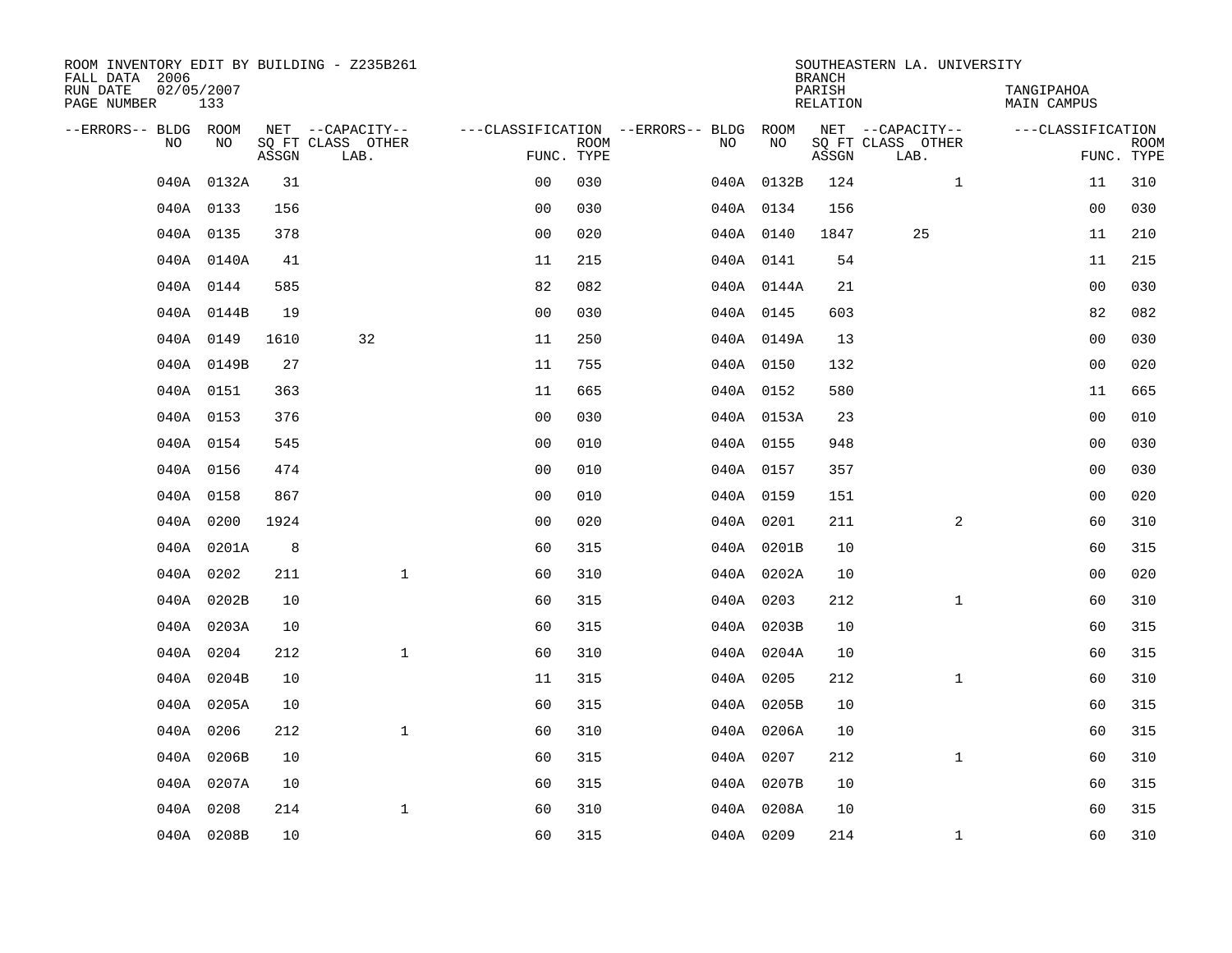| ROOM INVENTORY EDIT BY BUILDING - Z235B261<br>FALL DATA 2006 |            |                 |                           |                |      |                                                         |                                                  | <b>BRANCH</b>      | SOUTHEASTERN LA. UNIVERSITY                                            |                                  |                           |
|--------------------------------------------------------------|------------|-----------------|---------------------------|----------------|------|---------------------------------------------------------|--------------------------------------------------|--------------------|------------------------------------------------------------------------|----------------------------------|---------------------------|
| 02/05/2007<br>RUN DATE<br>PAGE NUMBER                        | 134        |                 |                           |                |      |                                                         |                                                  | PARISH<br>RELATION |                                                                        | TANGIPAHOA<br><b>MAIN CAMPUS</b> |                           |
| --ERRORS-- BLDG ROOM                                         |            |                 | NET --CAPACITY--          |                |      | ---CLASSIFICATION --ERRORS-- BLDG ROOM NET --CAPACITY-- |                                                  |                    |                                                                        | ---CLASSIFICATION                |                           |
| NO                                                           | NO         | ASSGN           | SQ FT CLASS OTHER<br>LAB. | FUNC. TYPE     | ROOM | NO                                                      | NO                                               | ASSGN              | SQ FT CLASS OTHER<br>LAB.                                              |                                  | <b>ROOM</b><br>FUNC. TYPE |
|                                                              | 040A 0209A | 10              |                           | 60             | 315  |                                                         | 040A 0209B                                       | 10                 |                                                                        | 60                               | 315                       |
|                                                              | 040A 0210  | 210             | $\mathbf{1}$              | 60             | 310  |                                                         | 040A 0210A                                       | 10                 |                                                                        | 60                               | 315                       |
|                                                              | 040A 0210B | 10              |                           | 60             | 315  |                                                         | 040A 0210C                                       | $7\phantom{.0}$    |                                                                        | 60                               | 315                       |
|                                                              | 040A 0211  | 205             | $\mathbf{1}$              | 60             | 310  |                                                         | 040A 0211A                                       | 10                 |                                                                        | 60                               | 315                       |
|                                                              | 040A 0211B | 10              |                           | 0 <sub>0</sub> | 020  |                                                         | 040A 0211C                                       | 7                  |                                                                        | 60                               | 315                       |
|                                                              | 040A 0212  | 210             | $\mathbf{1}$              | 60             | 310  |                                                         | 040A 0212A                                       | 10                 |                                                                        | 11                               | 315                       |
|                                                              | 040A 0212B | 10              |                           | 11             | 315  |                                                         | 040A 0213                                        | 205                | $\mathbf{1}$                                                           | 60                               | 350                       |
|                                                              | 040A 0213A | 10              |                           | 60             | 315  |                                                         | 040A 0213B                                       | 10                 |                                                                        | 0 <sub>0</sub>                   | 020                       |
|                                                              | 040A 0213C | $7\phantom{.0}$ |                           | 60             | 315  |                                                         | 040A 0214                                        | 212                | $\mathbf{1}$                                                           | 60                               | 310                       |
|                                                              | 040A 0214A | 10              |                           | 60             | 315  |                                                         | 040A 0214B                                       | 10                 |                                                                        | 60                               | 315                       |
|                                                              | 040A 0215  | 212             | $\mathbf{1}$              | 60             | 310  |                                                         | 040A 0215A                                       | 10                 |                                                                        | 60                               | 315                       |
|                                                              | 040A 0215B | $7\phantom{.0}$ |                           | 60             | 315  |                                                         | 040A 0216                                        | 212                | $\mathbf{1}$                                                           | 60                               | 310                       |
|                                                              | 040A 0216A | 10              |                           | 60             | 315  |                                                         | 040A 0216B                                       | 10                 |                                                                        | 60                               | 315                       |
|                                                              | 040A 0217  | 212             | $\mathbf{1}$              | 60             | 310  |                                                         | 040A 0217A                                       | 10                 |                                                                        | 0 <sub>0</sub>                   | 020                       |
|                                                              | 040A 0217B | 10              |                           | 60             | 315  |                                                         | 040A 0218                                        | 212                | $\mathbf{1}$                                                           | 60                               | 310                       |
|                                                              | 040A 0218A | 10              |                           | 60             | 315  |                                                         | 040A 0218B                                       | 10                 |                                                                        | 60                               | 315                       |
|                                                              | 040A 0220  | 140             |                           | 0 <sup>0</sup> | 020  |                                                         | 040A 0221                                        | 67                 |                                                                        | 00                               | 010                       |
|                                                              | 040A 0222  | 86              |                           | 11             | 315  |                                                         | 040A 0223                                        | 191                |                                                                        | 0 <sub>0</sub>                   | 030                       |
|                                                              | 040A 0225  | 86              |                           | 0 <sub>0</sub> | 010  |                                                         | 040A 0226                                        | 27                 |                                                                        | 0 <sub>0</sub>                   | 010                       |
|                                                              | 040A 0227  | 124             |                           | 11             | 535  |                                                         | 040A 0228                                        | 4974               |                                                                        | 82                               | 082                       |
|                                                              | 040A 0229  | 191             |                           | 0 <sub>0</sub> | 030  |                                                         | TOTAL NUMBER CLASSROOMS<br>TOTAL NUMBER LABS 210 |                    | TOTAL NET ASSIGN SQ. FT. IN ROOM FILE<br>TOTAL NUMBER SPECIAL LABS 220 | 30,410<br>3                      |                           |
|                                                              | 040Z 0101  | 8               | $\mathbf{1}$              | 93             | 525  |                                                         | TOTAL NUMBER CLASSROOMS<br>TOTAL NUMBER LABS 210 |                    | TOTAL NET ASSIGN SQ. FT. IN ROOM FILE                                  | 8                                |                           |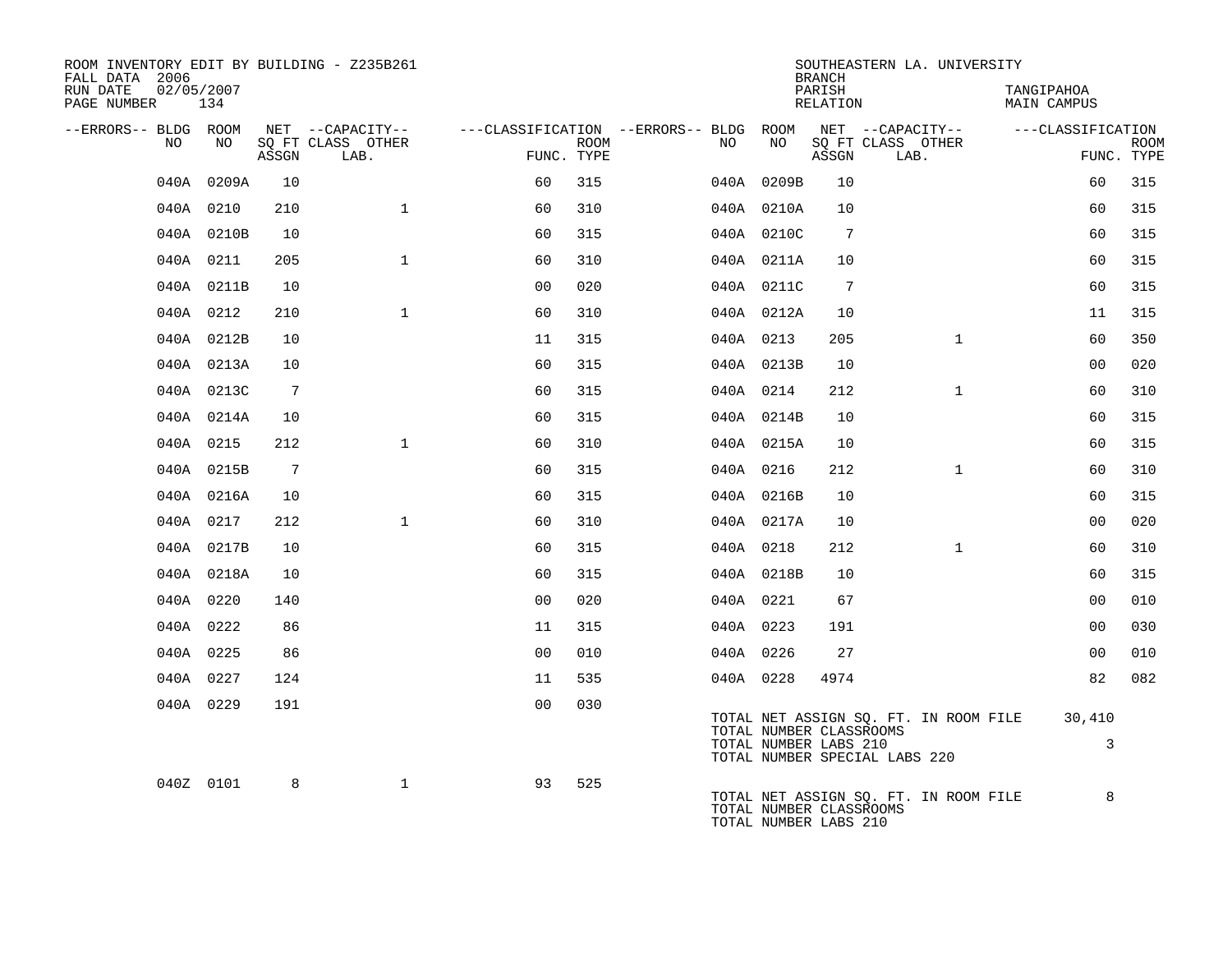| ROOM INVENTORY EDIT BY BUILDING - Z235B261<br>FALL DATA 2006 |                   |       |                                       |                |             |                                                               |            | <b>BRANCH</b>      | SOUTHEASTERN LA. UNIVERSITY           |                                  |             |
|--------------------------------------------------------------|-------------------|-------|---------------------------------------|----------------|-------------|---------------------------------------------------------------|------------|--------------------|---------------------------------------|----------------------------------|-------------|
| RUN DATE<br>PAGE NUMBER                                      | 02/05/2007<br>135 |       |                                       |                |             |                                                               |            | PARISH<br>RELATION |                                       | TANGIPAHOA<br><b>MAIN CAMPUS</b> |             |
| --ERRORS-- BLDG ROOM<br>NO.                                  | NO.               |       | NET --CAPACITY--<br>SQ FT CLASS OTHER |                | <b>ROOM</b> | ---CLASSIFICATION --ERRORS-- BLDG ROOM NET --CAPACITY--<br>NO | NO         |                    | SQ FT CLASS OTHER                     | ---CLASSIFICATION                | <b>ROOM</b> |
|                                                              |                   | ASSGN | LAB.                                  | FUNC. TYPE     |             |                                                               |            | ASSGN              | LAB.<br>TOTAL NUMBER SPECIAL LABS 220 |                                  | FUNC. TYPE  |
|                                                              | 041A 0101B        | 6     |                                       | 93             | 525         |                                                               | 041A 0102  | 118                |                                       | 0 <sub>0</sub>                   | 020         |
|                                                              | 041A 0103         | 171   |                                       | 0 <sub>0</sub> | 020         |                                                               | 041A 0103A | 515                | 20                                    | 93                               | 650         |
|                                                              | 041A 0104         | 1446  | 36                                    | 93             | 650         |                                                               | 041A 0105  | 186                |                                       | 93                               | 625         |
|                                                              | 041A 0105A        | 541   |                                       | 93             | 730         |                                                               | 041A 0106  | 188                |                                       | 93                               | 655         |
|                                                              | 041A 0106A        | 182   |                                       | 81             | 081         |                                                               | 041A 0107  | 152                |                                       | 93                               | 525         |
|                                                              | 041A 0109         | 86    |                                       | 0 <sub>0</sub> | 020         |                                                               | 041A 0110  | 1009               |                                       | 93                               | 525         |
|                                                              | 041A 0111A        | 22    |                                       | 0 <sub>0</sub> | 010         |                                                               | 041A 0112  | 725                | $\mathbf{1}$                          | 93                               | 310         |
|                                                              | 041A 0113         | 87    |                                       | 93             | 590         |                                                               | 041A 0114  | 551                |                                       | 0 <sub>0</sub>                   | 030         |
|                                                              | 041A 0115         | 79    |                                       | 93             | 590         |                                                               | 041A 0116  | 196                |                                       | 93                               | 590         |
|                                                              | 041A 0117         | 297   |                                       | 0 <sub>0</sub> | 020         |                                                               | 041A 0118  | 894                |                                       | 93                               | 630         |
|                                                              | 041A 0120         | 71    |                                       | 93             | 525         |                                                               | 041A 0121  | 188                |                                       | 0 <sub>0</sub>                   | 030         |
|                                                              | 041A 0122         | 2545  |                                       | 93             | 525         |                                                               | 041A 0128  | 134                |                                       | 0 <sub>0</sub>                   | 020         |
|                                                              | 041A 0129         | 164   |                                       | 0 <sub>0</sub> | 020         |                                                               | 041A 0130  | 543                |                                       | 93                               | 620         |
|                                                              | 041A 0131         | 378   |                                       | 93             | 625         |                                                               | 041A 0132  | 542                |                                       | 93                               | 620         |
|                                                              | 041A 0140A        | 326   |                                       | 93             | 525         |                                                               | 041A 0201  | 213                | $\mathbf{1}$                          | 60                               | 310         |
|                                                              | 041A 0201A        | 40    |                                       | 60             | 315         |                                                               | 041A 0201B | 10                 |                                       | 60                               | 315         |
|                                                              | 041A 0202         | 223   | 3                                     | 60             | 310         |                                                               | 041A 0202A | 10                 |                                       | 60                               | 315         |
|                                                              | 041A 0202B        | 10    |                                       | 60             | 315         |                                                               | 041A 0203  | 212                | 3                                     | 60                               | 310         |
|                                                              | 041A 0203A        | 10    |                                       | 60             | 315         |                                                               | 041A 0203B | 10                 |                                       | 60                               | 315         |
|                                                              | 041A 0204         | 212   | 3                                     | 60             | 310         |                                                               | 041A 0204A | 10                 |                                       | 60                               | 315         |
|                                                              | 041A 0204B        | 10    |                                       | 60             | 315         |                                                               | 041A 0205  | 211                | $\overline{3}$                        | 60                               | 310         |
|                                                              | 041A 0205A        | 10    |                                       | 60             | 315         |                                                               | 041A 0205B | 10                 |                                       | 60                               | 315         |
|                                                              | 041A 0206         | 207   | 2                                     | 60             | 310         |                                                               | 041A 0206A | 10                 |                                       | 60                               | 315         |
|                                                              | 041A 0206B        | 10    |                                       | 60             | 315         |                                                               | 041A 0207  | 213                | 2                                     | 60                               | 310         |
|                                                              | 041A 0207A        | 10    |                                       | 60             | 315         |                                                               | 041A 0207B | 10                 |                                       | 60                               | 315         |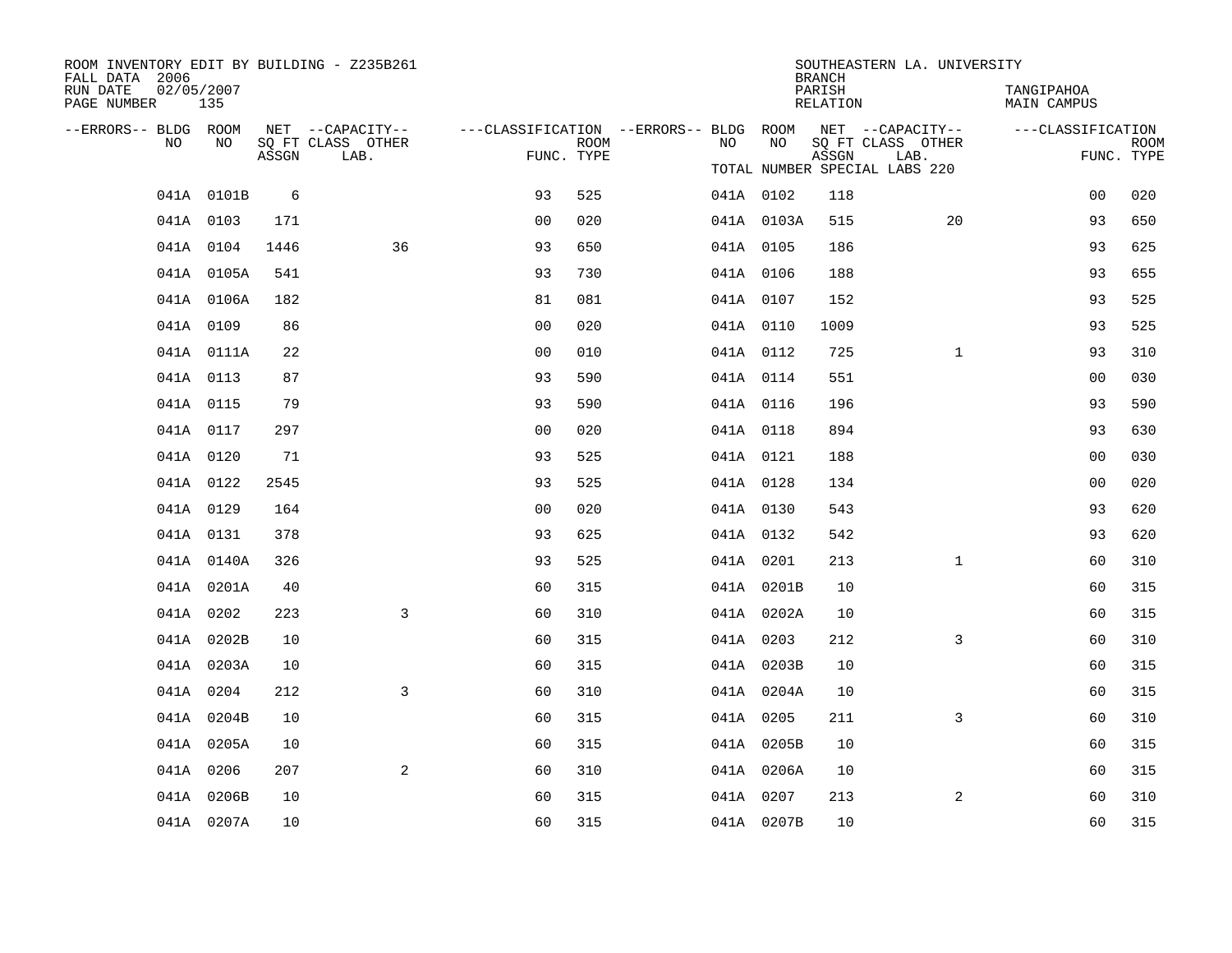| ROOM INVENTORY EDIT BY BUILDING - Z235B261<br>FALL DATA 2006 |            |       |                           |                |             |                                        |            | <b>BRANCH</b>      | SOUTHEASTERN LA. UNIVERSITY |                           |             |
|--------------------------------------------------------------|------------|-------|---------------------------|----------------|-------------|----------------------------------------|------------|--------------------|-----------------------------|---------------------------|-------------|
| RUN DATE<br>02/05/2007<br>PAGE NUMBER                        | 136        |       |                           |                |             |                                        |            | PARISH<br>RELATION |                             | TANGIPAHOA<br>MAIN CAMPUS |             |
| --ERRORS-- BLDG ROOM                                         |            |       | NET --CAPACITY--          |                |             | ---CLASSIFICATION --ERRORS-- BLDG ROOM |            |                    | NET --CAPACITY--            | ---CLASSIFICATION         |             |
| NO.                                                          | NO.        | ASSGN | SQ FT CLASS OTHER<br>LAB. | FUNC. TYPE     | <b>ROOM</b> | NO.                                    | NO         | ASSGN              | SQ FT CLASS OTHER<br>LAB.   | FUNC. TYPE                | <b>ROOM</b> |
|                                                              | 041A 0208  | 210   | 2                         | 60             | 310         |                                        | 041A 0208A | 10                 |                             | 60                        | 315         |
|                                                              | 041A 0208B | 10    |                           | 60             | 315         |                                        | 041A 0209  | 210                | $\mathbf{1}$                | 60                        | 310         |
|                                                              | 041A 0209A | 10    |                           | 60             | 315         |                                        | 041A 0209B | 10                 |                             | 60                        | 315         |
|                                                              | 041A 0210  | 213   | 3                         | 60             | 310         |                                        | 041A 0210A | 10                 |                             | 60                        | 315         |
|                                                              | 041A 0210B | 10    |                           | 60             | 315         |                                        | 041A 0211  | 213                | 3                           | 60                        | 310         |
|                                                              | 041A 0211A | 10    |                           | 60             | 315         |                                        | 041A 0211B | 10                 |                             | 60                        | 315         |
|                                                              | 041A 0212  | 213   | 2                         | 60             | 310         |                                        | 041A 0212A | 10                 |                             | 60                        | 315         |
|                                                              | 041A 0212B | 10    |                           | 60             | 315         |                                        | 041A 0213  | 213                | 2                           | 60                        | 310         |
|                                                              | 041A 0213A | 10    |                           | 60             | 315         |                                        | 041A 0213B | 10                 |                             | 60                        | 315         |
|                                                              | 041A 0214  | 213   | $\overline{3}$            | 60             | 310         |                                        | 041A 0214A | 10                 |                             | 60                        | 315         |
|                                                              | 041A 0214B | 10    |                           | 60             | 315         |                                        | 041A 0215  | 212                | $\mathbf{1}$                | 60                        | 310         |
|                                                              | 041A 0215A | 10    |                           | 60             | 315         |                                        | 041A 0215B | 10                 |                             | 60                        | 315         |
|                                                              | 041A 0216  | 212   | $\mathbf{1}$              | 60             | 310         |                                        | 041A 0216A | 10                 |                             | 60                        | 315         |
|                                                              | 041A 0216B | 10    |                           | 60             | 315         |                                        | 041A 0217  | 212                | $\mathbf{1}$                | 60                        | 310         |
|                                                              | 041A 0217A | 10    |                           | 60             | 315         |                                        | 041A 0217B | 10                 |                             | 60                        | 315         |
|                                                              | 041A 0218  | 212   | $\mathbf{1}$              | 60             | 310         |                                        | 041A 0218A | 10                 |                             | 93                        | 315         |
|                                                              | 041A 0218B | 10    |                           | 60             | 315         |                                        | 041A 0221  | 120                |                             | 0 <sub>0</sub>            | 020         |
|                                                              | 041A 0222  | 120   |                           | 0 <sub>0</sub> | 020         |                                        | 041A 0223  | 123                |                             | 0 <sub>0</sub>            | 010         |
|                                                              | 041A 0224  | 27    |                           | 0 <sub>0</sub> | 010         |                                        | 041A 0225  | 89                 |                             | 93                        | 655         |
|                                                              | 041A 0226  | 92    |                           | 0 <sub>0</sub> | 010         |                                        | 041A 0227  | 26                 |                             | 0 <sub>0</sub>            | 010         |
|                                                              | 041A 0229  | 48    |                           | 0 <sub>0</sub> | 020         |                                        | 041A 0300  | 98                 |                             | 0 <sub>0</sub>            | 020         |
|                                                              | 041A 0301  | 31    |                           | 93             | 530         |                                        | 041A 0302  | 62                 |                             | 93                        | 530         |
|                                                              | 041A 0303  | 62    |                           | 93             | 530         |                                        | 041A 0304  | 30                 |                             | 93                        | 530         |
|                                                              | 041A 0305  | 271   |                           | 93             | 530         |                                        | 041A 0306  | 114                |                             | 93                        | 530         |
|                                                              | 041A 0307  | 61    |                           | 93             | 530         |                                        | 041A 0308  | 61                 |                             | 93                        | 530         |
|                                                              | 041A 0309  | 61    |                           | 93             | 530         |                                        | 041A 0310  | 9                  |                             | 0 <sub>0</sub>            | 030         |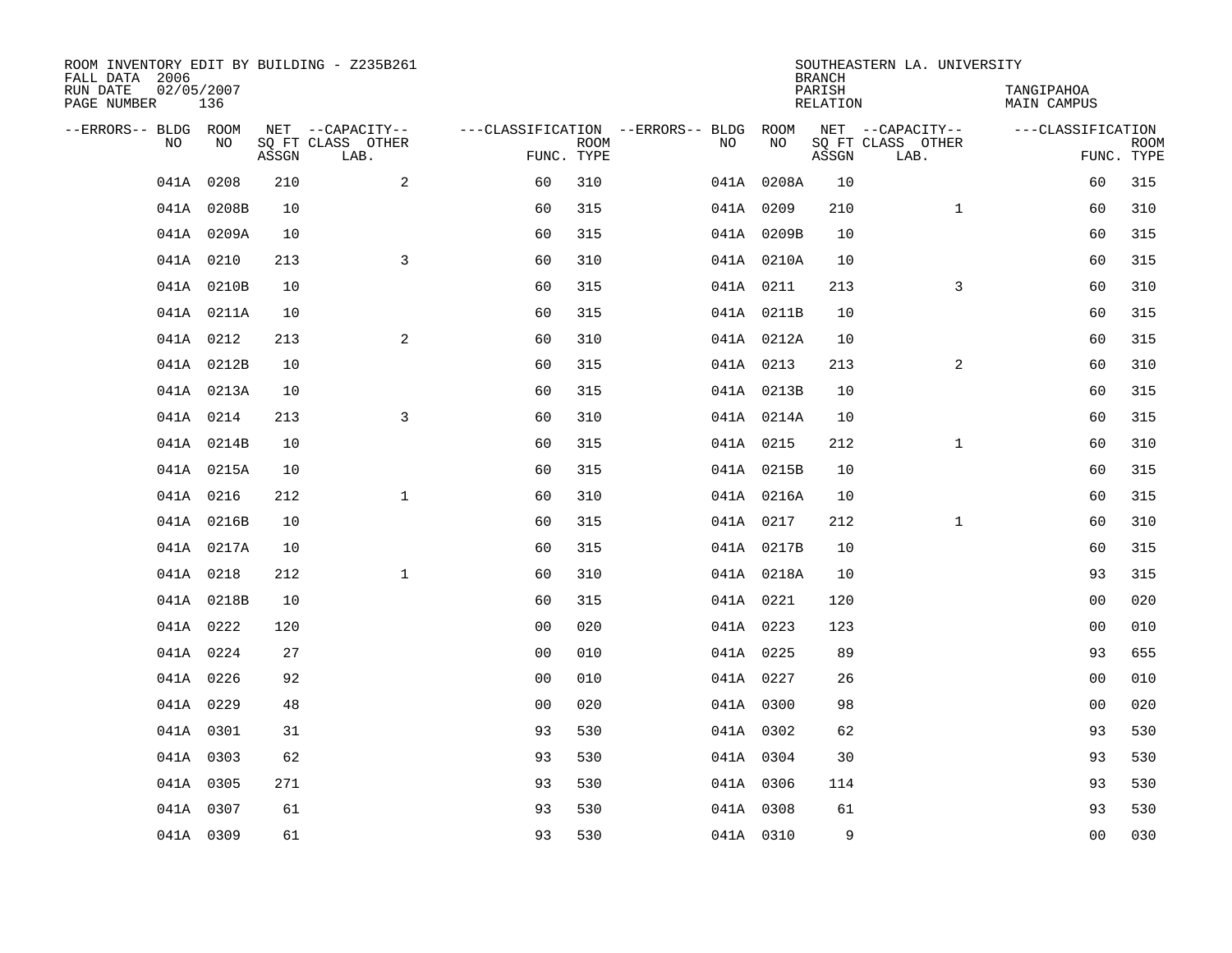| ROOM INVENTORY EDIT BY BUILDING - Z235B261<br>FALL DATA 2006 |                   |                 |                                       |                                        |             |           |            | <b>BRANCH</b>                                          | SOUTHEASTERN LA. UNIVERSITY                                            |                           |             |
|--------------------------------------------------------------|-------------------|-----------------|---------------------------------------|----------------------------------------|-------------|-----------|------------|--------------------------------------------------------|------------------------------------------------------------------------|---------------------------|-------------|
| RUN DATE<br>PAGE NUMBER                                      | 02/05/2007<br>137 |                 |                                       |                                        |             |           |            | PARISH<br><b>RELATION</b>                              |                                                                        | TANGIPAHOA<br>MAIN CAMPUS |             |
| --ERRORS-- BLDG ROOM<br>NO                                   | NO                |                 | NET --CAPACITY--<br>SQ FT CLASS OTHER | ---CLASSIFICATION --ERRORS-- BLDG ROOM | <b>ROOM</b> | NO        | NO         |                                                        | NET --CAPACITY--<br>SQ FT CLASS OTHER                                  | ---CLASSIFICATION         | <b>ROOM</b> |
|                                                              |                   | ASSGN           | LAB.                                  | FUNC. TYPE                             |             |           |            | ASSGN                                                  | LAB.                                                                   |                           | FUNC. TYPE  |
|                                                              | 041A 0311         | $7\phantom{.0}$ |                                       | 0 <sub>0</sub>                         | 010         |           | 041A 0399  | 96<br>TOTAL NUMBER CLASSROOMS<br>TOTAL NUMBER LABS 210 | TOTAL NET ASSIGN SQ. FT. IN ROOM FILE<br>TOTAL NUMBER SPECIAL LABS 220 | 00 <sup>1</sup><br>15,667 | 020         |
|                                                              | 042A 0101 17583   |                 | 1000                                  | 91                                     | 630         |           | 042A 0102  | 5871                                                   |                                                                        | 91                        | 635         |
|                                                              | 042A 0105         | 600             |                                       | 0 <sub>0</sub>                         | 020         | 042A 0107 |            | 748                                                    |                                                                        | 91                        | 635         |
|                                                              | 042A 0108         | 440             |                                       | 91                                     | 635         |           | 042A 0109  | 364                                                    | 12                                                                     | 91                        | 635         |
|                                                              | 042A 0110         | 390             | $7\overline{ }$                       | 91                                     | 635         | 042A 0111 |            | 874                                                    | 35                                                                     | 91                        | 630         |
|                                                              | 042A 0112         | 132             |                                       | 91                                     | 635         | 042A 0113 |            | 156                                                    |                                                                        | 91                        | 635         |
|                                                              | 042A 0114         | 323             | 3                                     | 91                                     | 635         | 042A 0115 |            | 323                                                    | 3                                                                      | 91                        | 635         |
|                                                              | 042A 0117         | 3111            |                                       | 91                                     | 635         |           | 042A 0118  | 35                                                     | $\mathbf{1}$                                                           | 91                        | 315         |
|                                                              | 042A 0119         | 80              | 2                                     | 91                                     | 310         | 042A 0120 |            | 135                                                    |                                                                        | 0 <sub>0</sub>            | 010         |
|                                                              | 042A 0121         | 308             |                                       | 91                                     | 635         |           | 042A 0123  | 90                                                     | 2                                                                      | 91                        | 310         |
|                                                              | 042A 0124         | 90              | $\mathbf 1$                           | 91                                     | 310         | 042A 0125 |            | 186                                                    | $\overline{a}$                                                         | 91                        | 310         |
|                                                              | 042A 0126         | 184             | $\mathbf{1}$                          | 91                                     | 310         |           | 042A 0126A | 26                                                     |                                                                        | 91                        | 315         |
|                                                              | 042A 0127         | 444             |                                       | 91                                     | 635         | 042A 0128 |            | 319                                                    |                                                                        | 91                        | 635         |
|                                                              | 042A 0129         | 319             |                                       | 91                                     | 635         | 042A 0130 |            | 319                                                    |                                                                        | 91                        | 635         |
|                                                              | 042A 0131         | 319             |                                       | 91                                     | 635         | 042A 0132 |            | 3282                                                   |                                                                        | 0 <sub>0</sub>            | 030         |
|                                                              | 042A 0133         | 323             |                                       | 0 <sub>0</sub>                         | 020         |           | 042A 0133A | 166                                                    | $\mathbf{1}$                                                           | 91                        | 310         |
|                                                              | 042A 0133B        | 101             | $\mathbf 1$                           | 91                                     | 310         |           | 042A 0133C | 122                                                    | $\mathbf{1}$                                                           | 91                        | 310         |
|                                                              | 042A 0133D        | 137             | $\mathbf{1}$                          | 91                                     | 310         |           | 042A 0133E | 126                                                    | $\mathbf{1}$                                                           | 91                        | 310         |
|                                                              | 042A 0134         | 260             |                                       | 0 <sub>0</sub>                         | 030         |           | 042A 0136  | 272                                                    |                                                                        | 0 <sub>0</sub>            | 030         |
|                                                              | 042A 0137         | 162             |                                       | 91                                     | 635         | 042A 0138 |            | 270                                                    |                                                                        | 91                        | 635         |
|                                                              | 042A 0139         | 370             |                                       | 91                                     | 635         | 042A 0140 |            | 16                                                     | $\mathbf{1}$                                                           | 91                        | 310         |
|                                                              | 042A 0141         | 234             | 2                                     | 91                                     | 310         | 042A 0142 |            | 96                                                     | $\mathbf{1}$                                                           | 91                        | 310         |
|                                                              | 042A 0143         | 70              | $\mathbf{1}$                          | 91                                     | 315         |           | 042A 0144  | 162                                                    |                                                                        | 91                        | 635         |
|                                                              | 042A 0145         | 126             |                                       | 91                                     | 635         | 042A 0146 |            | 224                                                    |                                                                        | 91                        | 635         |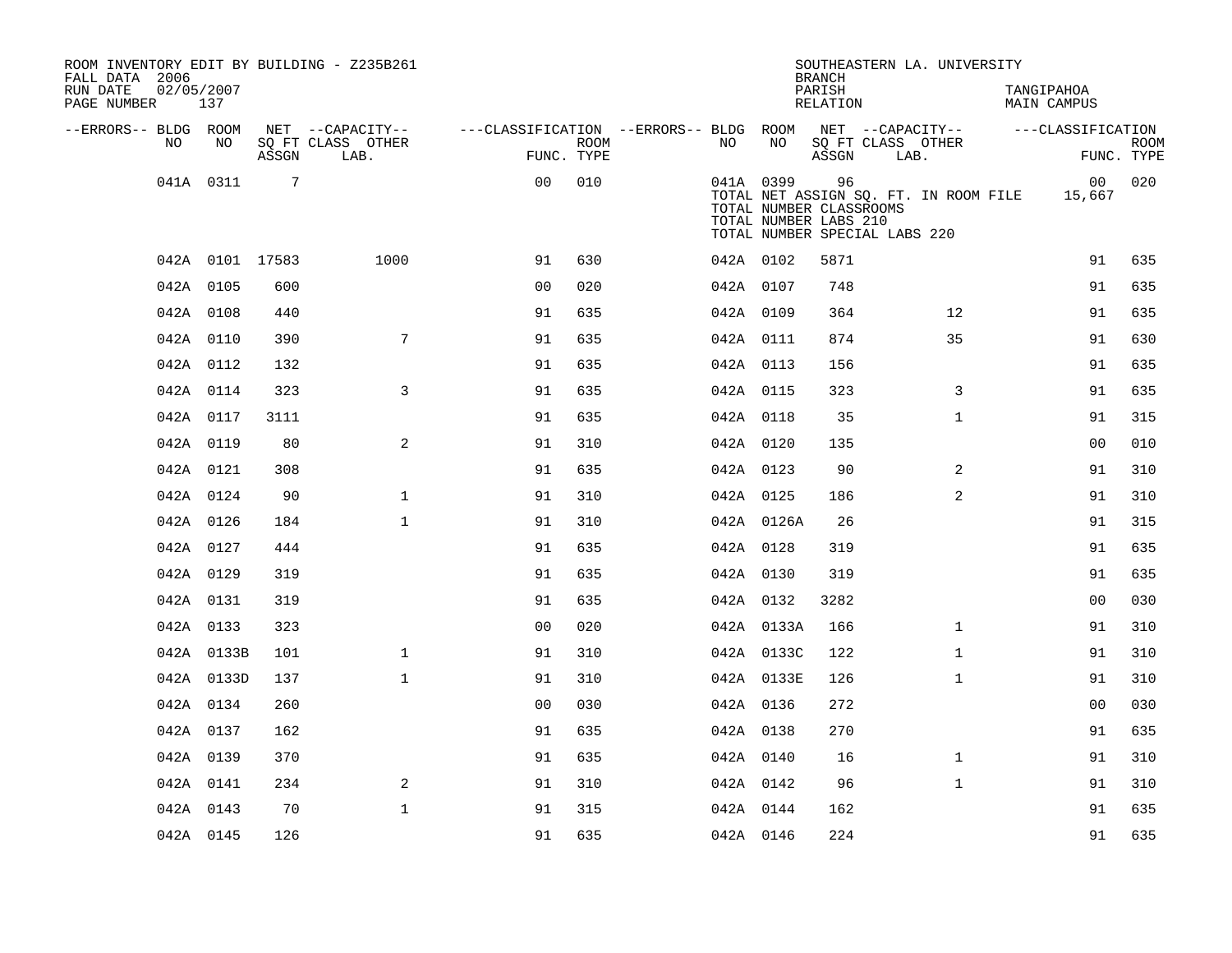| ROOM INVENTORY EDIT BY BUILDING - Z235B261<br>FALL DATA 2006 |                   |       |                           |                                        |      |   |     |                 | <b>BRANCH</b>                                           | SOUTHEASTERN LA. UNIVERSITY                                            |                                  |                           |
|--------------------------------------------------------------|-------------------|-------|---------------------------|----------------------------------------|------|---|-----|-----------------|---------------------------------------------------------|------------------------------------------------------------------------|----------------------------------|---------------------------|
| RUN DATE<br>PAGE NUMBER                                      | 02/05/2007<br>138 |       |                           |                                        |      |   |     |                 | PARISH<br>RELATION                                      |                                                                        | TANGIPAHOA<br><b>MAIN CAMPUS</b> |                           |
| --ERRORS-- BLDG ROOM                                         |                   |       | NET --CAPACITY--          | ---CLASSIFICATION --ERRORS-- BLDG ROOM |      |   |     |                 |                                                         | NET --CAPACITY--                                                       | ---CLASSIFICATION                |                           |
| NO.                                                          | NO.               | ASSGN | SQ FT CLASS OTHER<br>LAB. | FUNC. TYPE                             | ROOM |   | NO. | NO              | ASSGN                                                   | SQ FT CLASS OTHER<br>LAB.                                              |                                  | <b>ROOM</b><br>FUNC. TYPE |
|                                                              | 042A 0147         | 288   |                           | 91                                     | 635  |   |     | 042A 0148       | 288                                                     |                                                                        | 91                               | 635                       |
|                                                              | 042A 0149         | 34    |                           | 0 <sub>0</sub>                         | 020  |   |     | 042A 0150       | 3909                                                    |                                                                        | 91                               | 635                       |
|                                                              | 042A 0151         | 1773  |                           | 91                                     | 635  |   |     | 042A 0152       | 196                                                     |                                                                        | 91                               | 635                       |
|                                                              | 042A 0153         | 234   | 5                         | 91                                     | 635  |   |     | 042A 0154       | 325                                                     | $\overline{4}$                                                         | 91                               | 635                       |
|                                                              | 042A 0155         | 338   |                           | 91                                     | 635  |   |     | 042A 0156 13656 |                                                         | 750                                                                    | 91                               | 630                       |
|                                                              | 042A 0201         | 1605  |                           | 91                                     | 635  |   |     | 042A 0202       | 684<br>TOTAL NUMBER CLASSROOMS<br>TOTAL NUMBER LABS 210 | TOTAL NET ASSIGN SQ. FT. IN ROOM FILE<br>TOTAL NUMBER SPECIAL LABS 220 | 91<br>58,712                     | 635                       |
|                                                              | 045A 0100         | 1532  | $\mathbf{1}$              | 53                                     | 310  |   |     | 045A 0100A      | 462                                                     | $\mathbf{1}$                                                           | 53                               | 315                       |
|                                                              | 045A 0100C        | 803   | 32                        | 53                                     | 430  | 9 |     | 045A 0100D      | 790                                                     | $\overline{a}$                                                         | 53                               | 430                       |
|                                                              | 045A 0101         | 3612  | 20                        | 53                                     | 650  |   |     | 045A 0103       | 60                                                      | $\mathbf{1}$                                                           | 53                               | 310                       |
|                                                              | 045A 0104         | 60    | $\mathbf{1}$              | 53                                     | 310  |   |     | 045A 0105       | 60                                                      | 5                                                                      | 55                               | 650                       |
|                                                              | 045A 0106         | 60    | $\mathbf{1}$              | 53                                     | 310  |   |     | 045A 0107       | 60                                                      | $\mathbf{1}$                                                           | 53                               | 310                       |
|                                                              | 045A 0108         | 60    | $\mathbf{1}$              | 53                                     | 310  |   |     | 045A 0109       | 60                                                      | $\mathbf{1}$                                                           | 53                               | 310                       |
|                                                              | 045A 0110         | 60    | $\mathbf{1}$              | 53                                     | 310  |   |     | 045A 0111       | 60                                                      | $\mathbf{1}$                                                           | 53                               | 310                       |
|                                                              | 045A 0112         | 60    | $\mathbf 1$               | 53                                     | 310  |   |     | 045A 0113       | 60                                                      | $\mathbf{1}$                                                           | 53                               | 310                       |
|                                                              | 045A 0114         | 60    | $\mathbf{1}$              | 53                                     | 310  |   |     | 045A 0116       | 60                                                      | $\mathbf{1}$                                                           | 53                               | 310                       |
|                                                              | 045A 0117         | 60    | $\mathbf{1}$              | 53                                     | 310  |   |     | 045A 0118       | 60                                                      | $\mathbf{1}$                                                           | 53                               | 310                       |
|                                                              | 045A 0120         | 60    | $\mathbf{1}$              | 53                                     | 310  |   |     | 045A 0122       | 60                                                      | $\mathbf{1}$                                                           | 53                               | 310                       |
|                                                              | 045A 0126         | 60    | $\mathbf{1}$              | 53                                     | 310  |   |     | 045A 0127       | 105                                                     | $\mathbf{1}$                                                           | 53                               | 310                       |
|                                                              | 045A 0200         | 485   | $\mathbf 1$               | 60                                     | 310  |   |     | 045A 0201       | 115                                                     | $\mathbf{1}$                                                           | 60                               | 650                       |
|                                                              | 045A 0202         | 336   | $\mathbf{1}$              | 60                                     | 310  |   |     | 045A 0202A      | $7\phantom{.0}$                                         |                                                                        | 60                               | 315                       |
|                                                              | 045A 0203         | 294   | $\mathbf{1}$              | 60                                     | 350  |   |     | 045A 0204       | 324                                                     | $\mathbf{1}$                                                           | 60                               | 310                       |
|                                                              | 045A 0204A        | 10    |                           | 60                                     | 315  |   |     | 045A 0204B      | 10                                                      |                                                                        | 60                               | 315                       |
|                                                              | 045A 0205         | 275   | $\mathbf{1}$              | 60                                     | 310  |   |     | 045A 0205A      | 10                                                      |                                                                        | 60                               | 315                       |
|                                                              | 045A 0205B        | 10    |                           | 60                                     | 315  |   |     | 045A 0206       | 12                                                      |                                                                        | 0 <sub>0</sub>                   | 030                       |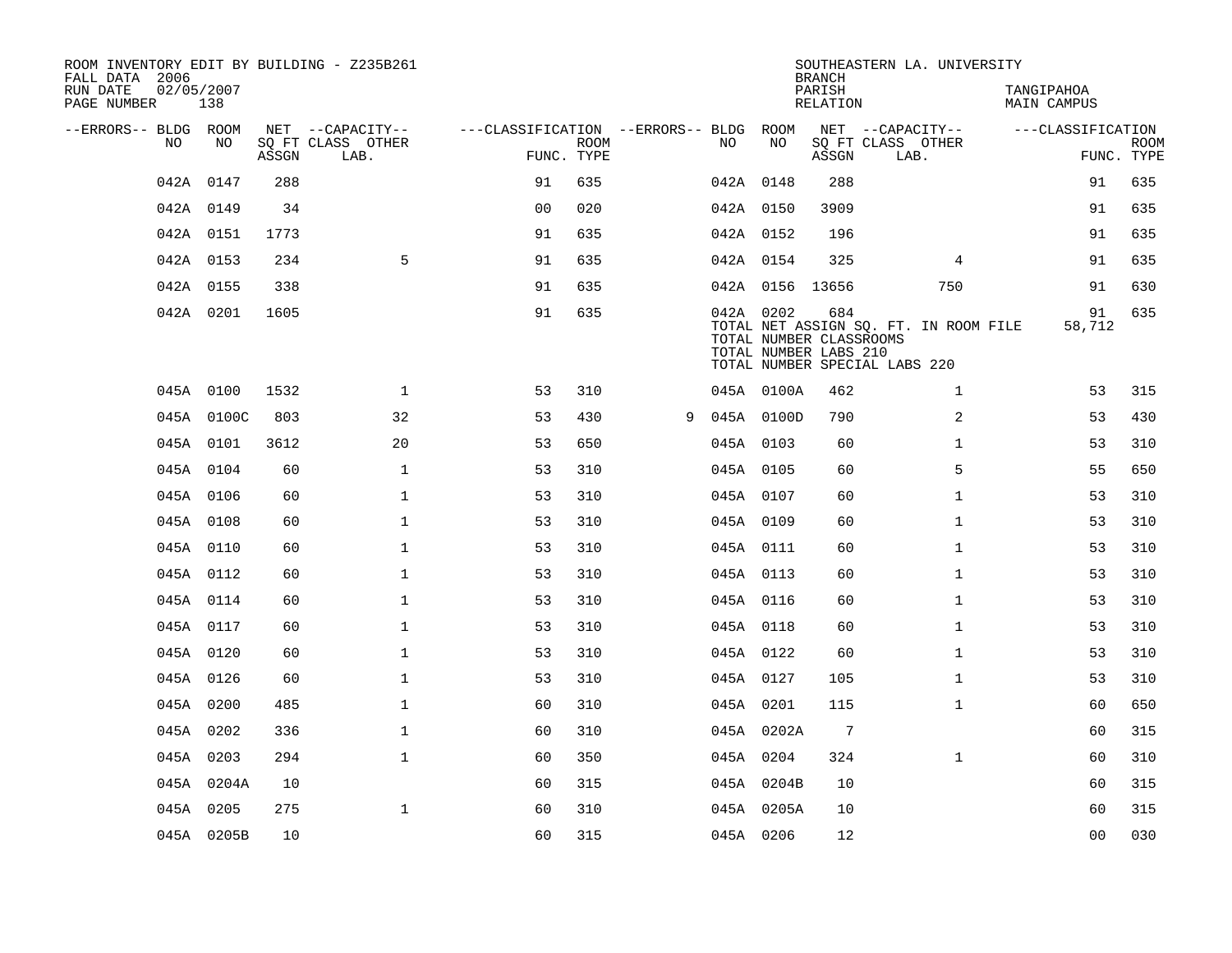| ROOM INVENTORY EDIT BY BUILDING - Z235B261<br>FALL DATA 2006 |                   |       |                           |                                        |                    |           |            | <b>BRANCH</b>                                           | SOUTHEASTERN LA. UNIVERSITY                                            |                           |                           |
|--------------------------------------------------------------|-------------------|-------|---------------------------|----------------------------------------|--------------------|-----------|------------|---------------------------------------------------------|------------------------------------------------------------------------|---------------------------|---------------------------|
| RUN DATE<br>PAGE NUMBER                                      | 02/05/2007<br>139 |       |                           |                                        |                    |           |            | PARISH<br>RELATION                                      |                                                                        | TANGIPAHOA<br>MAIN CAMPUS |                           |
| --ERRORS-- BLDG ROOM                                         |                   |       | NET --CAPACITY--          | ---CLASSIFICATION --ERRORS-- BLDG ROOM |                    |           |            |                                                         | NET --CAPACITY--                                                       | ---CLASSIFICATION         |                           |
| NO                                                           | NO.               | ASSGN | SQ FT CLASS OTHER<br>LAB. |                                        | ROOM<br>FUNC. TYPE | NO        | NO         | ASSGN                                                   | SQ FT CLASS OTHER<br>LAB.                                              |                           | <b>ROOM</b><br>FUNC. TYPE |
|                                                              | 045A 0207         | 48    |                           | 0 <sub>0</sub>                         | 030                |           | 045A 0208  | 40                                                      |                                                                        | 0 <sub>0</sub>            | 030                       |
|                                                              | 045A 0209         | 3778  |                           | 83                                     | 083                | 045A 0210 |            | 36                                                      |                                                                        | 0 <sub>0</sub>            | 030                       |
|                                                              | 045A 0211         | 36    |                           | 0 <sub>0</sub>                         | 030                |           | 045A 0212  | 315<br>TOTAL NUMBER CLASSROOMS<br>TOTAL NUMBER LABS 210 | TOTAL NET ASSIGN SQ. FT. IN ROOM FILE<br>TOTAL NUMBER SPECIAL LABS 220 | 00<br>14,038              | 020                       |
|                                                              | 046Z 0100         | 55    |                           | 0 <sub>0</sub>                         | 030                |           |            | TOTAL NUMBER CLASSROOMS<br>TOTAL NUMBER LABS 210        | TOTAL NET ASSIGN SQ. FT. IN ROOM FILE<br>TOTAL NUMBER SPECIAL LABS 220 |                           |                           |
|                                                              | 047A 0101         | 1522  |                           | 0 <sub>0</sub>                         | 020                | 047A 0102 |            | 143                                                     | 2                                                                      | 11                        | 310                       |
|                                                              | 047A 0103         | 44    |                           | 0 <sub>0</sub>                         | 030                |           | 047A 0104  | 379                                                     | $\mathbf{1}$                                                           | 11                        | 310                       |
|                                                              | 047A 0105         | 247   |                           | $\overline{2}$<br>11                   | 310                | 047A 0106 |            | 257                                                     | $\mathbf{1}$                                                           | 11                        | 310                       |
|                                                              | 047A 0107         | 18    |                           | 0 <sub>0</sub>                         | 020                |           | 047A 0107A | 63                                                      |                                                                        | 0 <sub>0</sub>            | 030                       |
|                                                              | 047A 0107B        | 47    |                           | 0 <sub>0</sub>                         | 030                | 047A 0108 |            | 40                                                      |                                                                        | 0 <sub>0</sub>            | 030                       |
|                                                              | 047A 0109         | 179   |                           | 11                                     | 650                |           | 047A 0110  | 11                                                      |                                                                        | 0 <sub>0</sub>            | 010                       |
|                                                              | 047A 0111         | 120   |                           | 0 <sub>0</sub>                         | 020                |           | 047A 0111A | 62                                                      |                                                                        | 11                        | 255                       |
|                                                              | 047A 0111B        | 85    | $\mathbf{1}$              | 11                                     | 250                |           | 047A 0111C | 93                                                      | $\mathbf{1}$                                                           | 11                        | 250                       |
|                                                              | 047A 0112         | 174   |                           | $\mathbf{1}$<br>11                     | 310                |           | 047A 0112A | 11                                                      |                                                                        | 11                        | 315                       |
|                                                              | 047A 0112B        | 11    |                           | 11                                     | 315                |           | 047A 0113  | 221                                                     | 5                                                                      | 11                        | 250                       |
|                                                              | 047A 0113A        | 9     |                           | 11                                     | 255                |           | 047A 0113B | 50                                                      |                                                                        | 11                        | 255                       |
|                                                              | 047A 0113C        | 7     |                           | 11                                     | 255                | 047A 0114 |            | 197                                                     | $\mathbf{1}$                                                           | 11                        | 310                       |
|                                                              | 047A 0114A        | 8     |                           | 11                                     | 315                |           | 047A 0114B | 18                                                      |                                                                        | 11                        | 315                       |
|                                                              | 047A 0114C        | 8     |                           | 11                                     | 315                |           | 047A 0115  | 173                                                     | $\overline{2}$                                                         | 11                        | 310                       |
|                                                              | 047A 0115A        | 6     |                           | 11                                     | 315                |           | 047A 0115B | 10                                                      |                                                                        | 11                        | 315                       |
|                                                              | 047A 0116         | 10    |                           | 11                                     | 730                | 047A 0117 |            | 168                                                     | $\mathbf{1}$                                                           | 11                        | 310                       |
|                                                              | 047A 0117A        | 8     |                           | 11                                     | 315                |           | 047A 0117B | 12                                                      |                                                                        | 11                        | 315                       |
|                                                              | 047A 0118         | 173   |                           | $\mathbf{1}$<br>11                     | 310                |           | 047A 0118A | 9                                                       |                                                                        | 11                        | 315                       |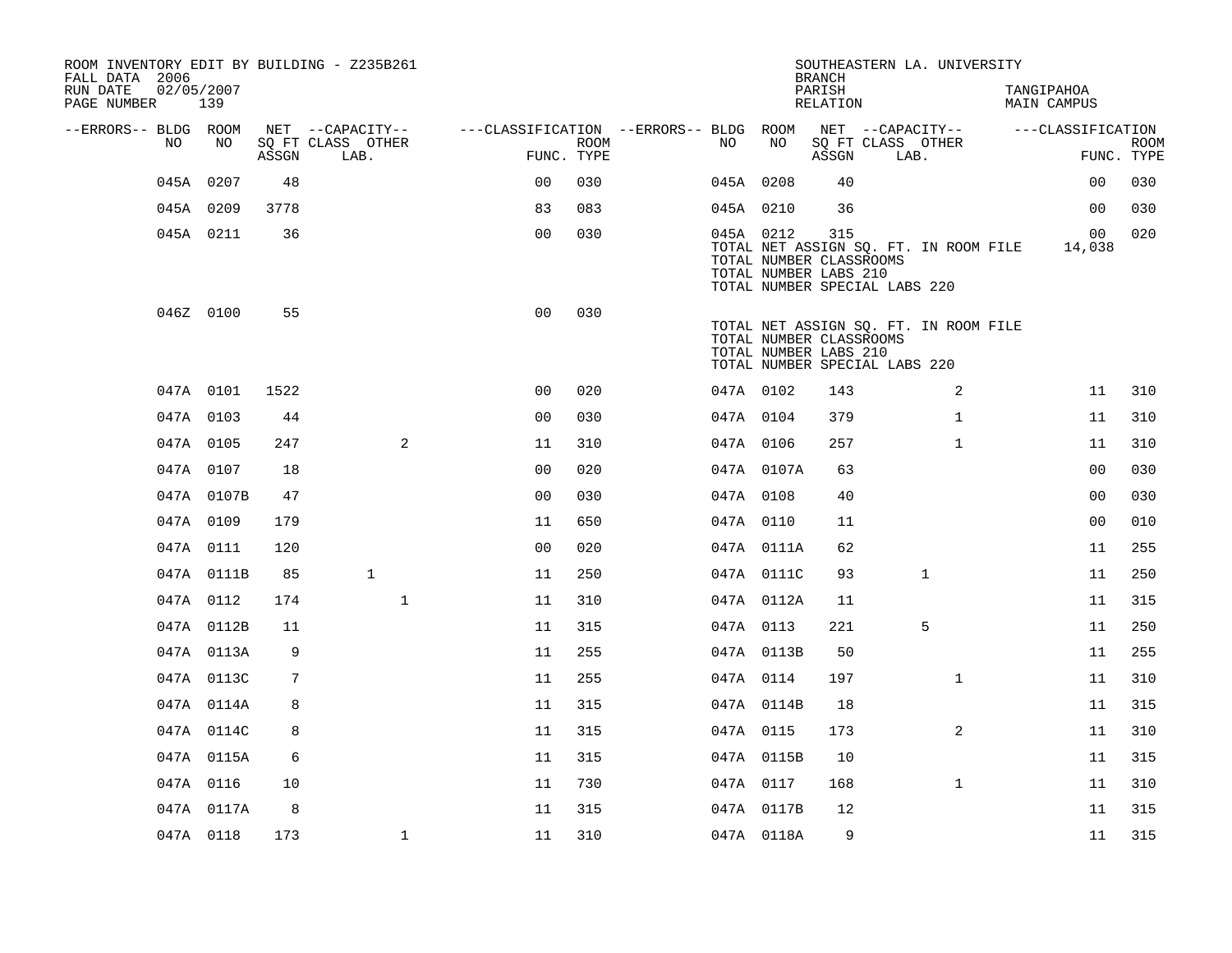| ROOM INVENTORY EDIT BY BUILDING - Z235B261<br>FALL DATA 2006 |                   |       |                           |              |                |                           |                                        |    |                                                  | <b>BRANCH</b>      | SOUTHEASTERN LA. UNIVERSITY                                            |                           |                           |
|--------------------------------------------------------------|-------------------|-------|---------------------------|--------------|----------------|---------------------------|----------------------------------------|----|--------------------------------------------------|--------------------|------------------------------------------------------------------------|---------------------------|---------------------------|
| RUN DATE<br>PAGE NUMBER                                      | 02/05/2007<br>140 |       |                           |              |                |                           |                                        |    |                                                  | PARISH<br>RELATION |                                                                        | TANGIPAHOA<br>MAIN CAMPUS |                           |
| --ERRORS-- BLDG ROOM                                         |                   |       | NET --CAPACITY--          |              |                |                           | ---CLASSIFICATION --ERRORS-- BLDG ROOM |    |                                                  |                    | NET --CAPACITY--                                                       | ---CLASSIFICATION         |                           |
| NO                                                           | NO                | ASSGN | SQ FT CLASS OTHER<br>LAB. |              |                | <b>ROOM</b><br>FUNC. TYPE |                                        | NO | NO                                               | ASSGN              | SQ FT CLASS OTHER<br>LAB.                                              |                           | <b>ROOM</b><br>FUNC. TYPE |
|                                                              | 047A 0118B        | 6     |                           |              | 11             | 315                       |                                        |    | 047A 0119                                        | 10                 |                                                                        | 11                        | 730                       |
|                                                              | 047A 0120         | 233   |                           | $\mathbf{1}$ | 11             | 310                       |                                        |    | 047A 0120A                                       | 7                  |                                                                        | 11                        | 315                       |
|                                                              | 047A 0120B        | 8     |                           |              | 11             | 315                       |                                        |    | 047A 0120C                                       | 18                 |                                                                        | 11                        | 315                       |
|                                                              | 047A 0200A        | 55    |                           |              | 0 <sub>0</sub> | 020                       |                                        |    | 047A 0201                                        | 263                | $\mathbf{1}$                                                           | 11                        | 310                       |
|                                                              | 047A 0201A 1088   |       |                           |              | 0 <sub>0</sub> | 020                       |                                        |    | 047A 0202                                        | 175                | $\mathbf{1}$                                                           | 11                        | 310                       |
|                                                              | 047A 0203         | 275   |                           | 8            | 11             | 350                       |                                        |    | 047A 0203A                                       | 11                 |                                                                        | 11                        | 355                       |
|                                                              | 047A 0204         | 181   |                           | 2            | 11             | 310                       |                                        |    | 047A 0205                                        | 167                | $\mathbf{1}$                                                           | 11                        | 310                       |
|                                                              | 047A 0206         | 63    |                           |              | 0 <sub>0</sub> | 030                       |                                        |    | 047A 0207                                        | 52                 |                                                                        | 11                        | 255                       |
|                                                              | 047A 0208         | 197   | 2                         |              | 11             | 250                       |                                        |    | 047A 0209                                        | 520                | 29                                                                     | 11                        | 110                       |
|                                                              | 047A 0210         | 425   | 29                        |              | 11             | 110                       |                                        |    | 047A 0211                                        | 191                | $\mathbf{1}$                                                           | 11                        | 310                       |
|                                                              | 047A 0213         | 177   |                           | $\mathbf 1$  | 11             | 310                       |                                        |    | 047A 0215                                        | 89                 | $\mathbf{1}$                                                           | 11                        | 310                       |
|                                                              | 047A 0216         | 91    |                           | $\mathbf{1}$ | 11             | 310                       |                                        |    | 047A 0217                                        | 89                 | 1                                                                      | 11                        | 250                       |
|                                                              | 047A 0218         | 84    |                           | $\mathbf{1}$ | 11             | 310                       |                                        |    | 047A 0219                                        | 73                 | 3                                                                      | 11                        | 250                       |
|                                                              | 047A 0220         | 79    | 2                         |              | 11             | 250                       |                                        |    | 047A 0221                                        | 91                 | 2                                                                      | 11                        | 250                       |
|                                                              | 047A 0222         | 93    | 3                         |              | 11             | 250                       |                                        |    | 047A 0223                                        | 115                | 3                                                                      | 11                        | 250                       |
|                                                              | 047A 0224         | 112   | 3                         |              | 11             | 250                       |                                        |    | TOTAL NUMBER CLASSROOMS<br>TOTAL NUMBER LABS 210 |                    | TOTAL NET ASSIGN SQ. FT. IN ROOM FILE<br>TOTAL NUMBER SPECIAL LABS 220 | 6,560                     | 2                         |
|                                                              | 047B 0101         | 194   | 10                        |              | 11             | 210                       |                                        |    | 047B 0102                                        | 186                | 10                                                                     | 11                        | 210                       |
| 047B                                                         | 0103              | 240   | 10                        |              | 11             | 210                       |                                        |    | 047B 0104                                        | 185                | 2                                                                      | 11                        | 210                       |
|                                                              | 047B 0105         | 240   | 2                         |              | 11             | 210                       |                                        |    | 047B 0106                                        | 131                |                                                                        | 0 <sub>0</sub>            | 030                       |
| 047B                                                         | 0107              | 205   |                           | $\mathbf{1}$ | 11             | 315                       |                                        |    | 047B 0107A                                       | 56                 |                                                                        | 0 <sub>0</sub>            | 030                       |
|                                                              | 047B 0108         | 60    |                           |              | 0 <sub>0</sub> | 030                       |                                        |    | 047B 0109                                        | 64                 |                                                                        | 11                        | 730                       |
| 047B                                                         | 0109A             | 19    |                           |              | 11             | 730                       |                                        |    | 047B 0110                                        | 185                | $\mathbf{1}$                                                           | 11                        | 310                       |
|                                                              | 047B 0111         | 74    |                           | $\mathbf 1$  | 11             | 310                       |                                        |    | 047B 0111A                                       | 439                | $\mathbf{1}$                                                           | 11                        | 310                       |
|                                                              | 047B 0111B        | 208   |                           | $\mathbf 1$  | 11             | 310                       |                                        |    | 047B 0111C                                       | 56                 |                                                                        | 00                        | 030                       |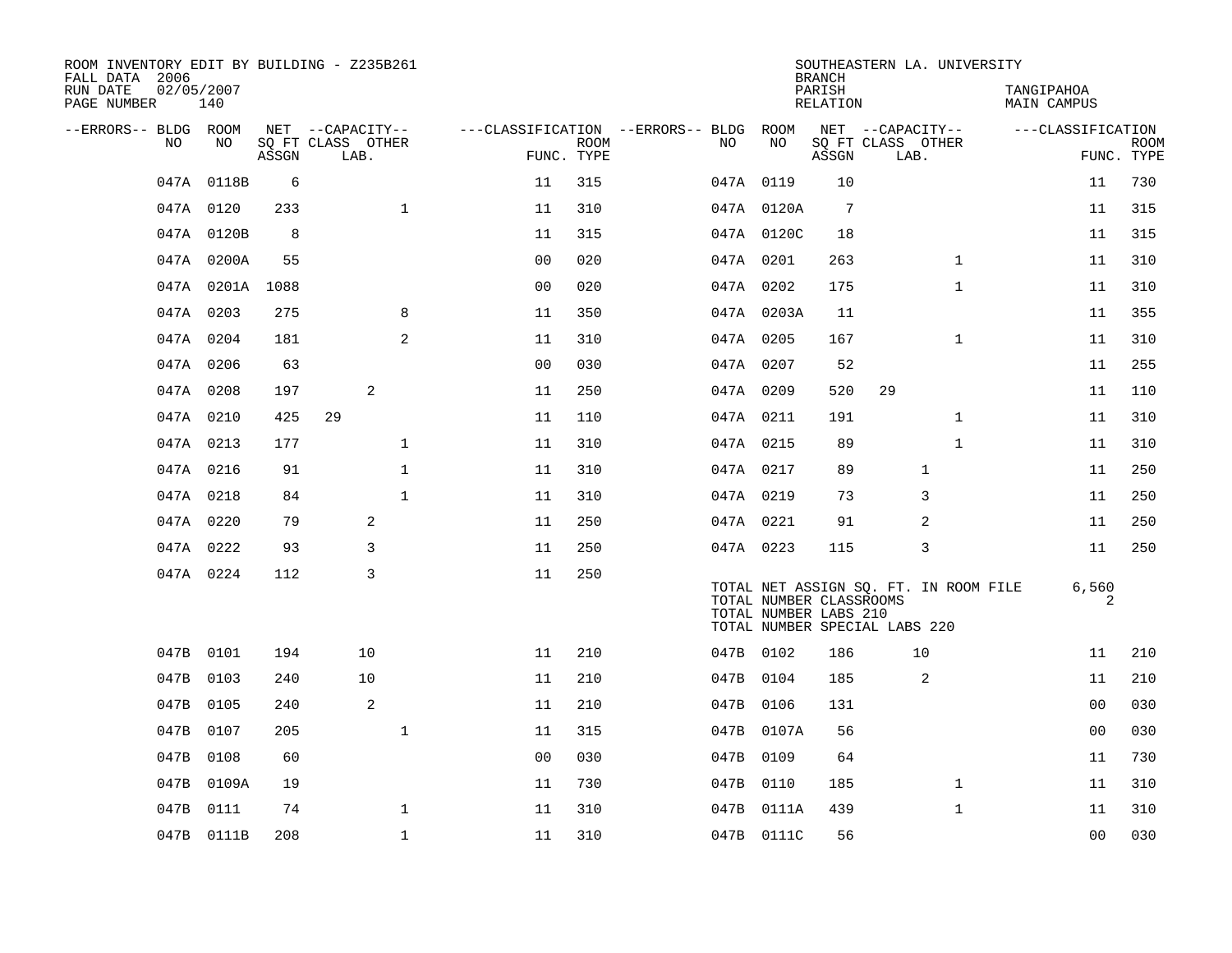| ROOM INVENTORY EDIT BY BUILDING - Z235B261<br>FALL DATA 2006 |                   |       |                           |                |             |                                   |            | <b>BRANCH</b>             | SOUTHEASTERN LA. UNIVERSITY |                                  |                           |
|--------------------------------------------------------------|-------------------|-------|---------------------------|----------------|-------------|-----------------------------------|------------|---------------------------|-----------------------------|----------------------------------|---------------------------|
| RUN DATE<br>PAGE NUMBER                                      | 02/05/2007<br>141 |       |                           |                |             |                                   |            | PARISH<br><b>RELATION</b> |                             | TANGIPAHOA<br><b>MAIN CAMPUS</b> |                           |
| --ERRORS-- BLDG ROOM                                         |                   |       | NET --CAPACITY--          |                |             | ---CLASSIFICATION --ERRORS-- BLDG | ROOM       |                           | NET --CAPACITY--            | ---CLASSIFICATION                |                           |
| NO                                                           | NO                | ASSGN | SQ FT CLASS OTHER<br>LAB. | FUNC. TYPE     | <b>ROOM</b> | NO                                | NO         | ASSGN                     | SQ FT CLASS OTHER<br>LAB.   |                                  | <b>ROOM</b><br>FUNC. TYPE |
| 047B                                                         | 0112              | 295   | $\mathbf{1}$              | 11             | 310         |                                   | 047B 0112A | 210                       | 2                           | 11                               | 310                       |
| 047B                                                         | 0113              | 35    |                           | 0 <sub>0</sub> | 030         |                                   | 047B 0114  | 1347                      | 15                          | 11                               | 220                       |
| 047B                                                         | 0115              | 55    |                           | 11             | 315         |                                   | 047B 0116  | 116                       | 2                           | 11                               | 630                       |
| 047B                                                         | 0117              | 401   | 4                         | 11             | 310         |                                   | 047B 0117A | 240                       |                             | 0 <sub>0</sub>                   | 020                       |
| 047B                                                         | 0118              | 375   | 10                        | 11             | 350         |                                   | 047B 0119  | 189                       | $\overline{a}$              | 11                               | 310                       |
| 047B                                                         | 0120              | 240   | 20                        | 11             | 350         |                                   | 047B 0121  | 189                       | $\mathbf{1}$                | 11                               | 310                       |
| 047B                                                         | 0122              | 175   | $\mathbf{1}$              | 11             | 310         |                                   | 047B 0123  | 189                       | $\mathbf{1}$                | 11                               | 310                       |
| 047B                                                         | 0125              | 194   | $\mathbf{1}$              | 11             | 310         |                                   | 047B 0126  | 185                       | $\mathbf{1}$                | 11                               | 310                       |
| 047B                                                         | 0127              | 194   | $\mathbf{1}$              | 11             | 310         |                                   | 047B 0128  | 185                       | $\mathbf{1}$                | 11                               | 310                       |
| 047B                                                         | 0129              | 193   | $\mathbf{1}$              | 11             | 310         |                                   | 047B 0131  | 194                       | $\mathbf{1}$                | 11                               | 310                       |
| 047B                                                         | 0201              | 194   | $\mathbf{1}$              | 11             | 210         |                                   | 047B 0202  | 186                       | $\mathbf{1}$                | 11                               | 210                       |
| 047B                                                         | 0203              | 193   | $\mathbf{1}$              | 11             | 210         |                                   | 047B 0204  | 185                       | $\mathbf{1}$                | 11                               | 310                       |
| 047B                                                         | 0205              | 194   | $\mathbf{1}$              | 11             | 210         | 047B                              | 0206       | 141                       |                             | 00                               | 030                       |
| 047B                                                         | 0207              | 194   | 4                         | 11             | 210         |                                   | 047B 0208  | 175                       | $\mathbf{1}$                | 11                               | 315                       |
| 047B                                                         | 0209              | 189   | $\overline{4}$            | 11             | 210         | 047B                              | 0210       | 9                         |                             | 0 <sub>0</sub>                   | 010                       |
| 047B                                                         | 0211              | 189   | $\mathbf{1}$              | 11             | 310         |                                   | 047B 0212  | 185                       | $\mathbf{1}$                | 11                               | 310                       |
| 047B                                                         | 0213              | 189   | 4                         | 11             | 210         |                                   | 047B 0214  | 185                       | 4                           | 11                               | 210                       |
| 047B                                                         | 0215              | 187   | $\overline{4}$            | 11             | 210         |                                   | 047B 0216  | 191                       | $\overline{4}$              | 11                               | 210                       |
| 047B                                                         | 0217              | 189   | $\mathbf{1}$              | 11             | 310         |                                   | 047B 0218  | 185                       | $\mathbf{1}$                | 11                               | 310                       |
| 047B                                                         | 0219              | 189   | $\mathbf 1$               | 11             | 310         |                                   | 047B 0220  | 185                       | $\mathbf{1}$                | 11                               | 310                       |
| 047B                                                         | 0221              | 189   | $\mathbf 1$               | 11             | 310         |                                   | 047B 0222  | 185                       | $\mathbf{1}$                | 11                               | 310                       |
| 047B                                                         | 0223              | 191   | $\mathbf 1$               | 11             | 310         |                                   | 047B 0224  | 187                       | $\mathbf{1}$                | 11                               | 310                       |
| 047B                                                         | 0225              | 189   | $\mathbf 1$               | 11             | 310         |                                   | 047B 0226  | 185                       |                             | 11                               | 650                       |
| 047B                                                         | 0227              | 189   | $\mathbf{1}$              | 11             | 310         |                                   | 047B 0228  | 185                       | $\mathbf{1}$                | 11                               | 310                       |
| 047B                                                         | 0228A             | 175   |                           | 11             | 315         |                                   | 047B 0229  | 189                       | $\mathbf{1}$                | 11                               | 310                       |
|                                                              | 047B 0229A        | 9     |                           | 11             | 315         |                                   | 047B 0230  | 82                        |                             | 0 <sub>0</sub>                   | 020                       |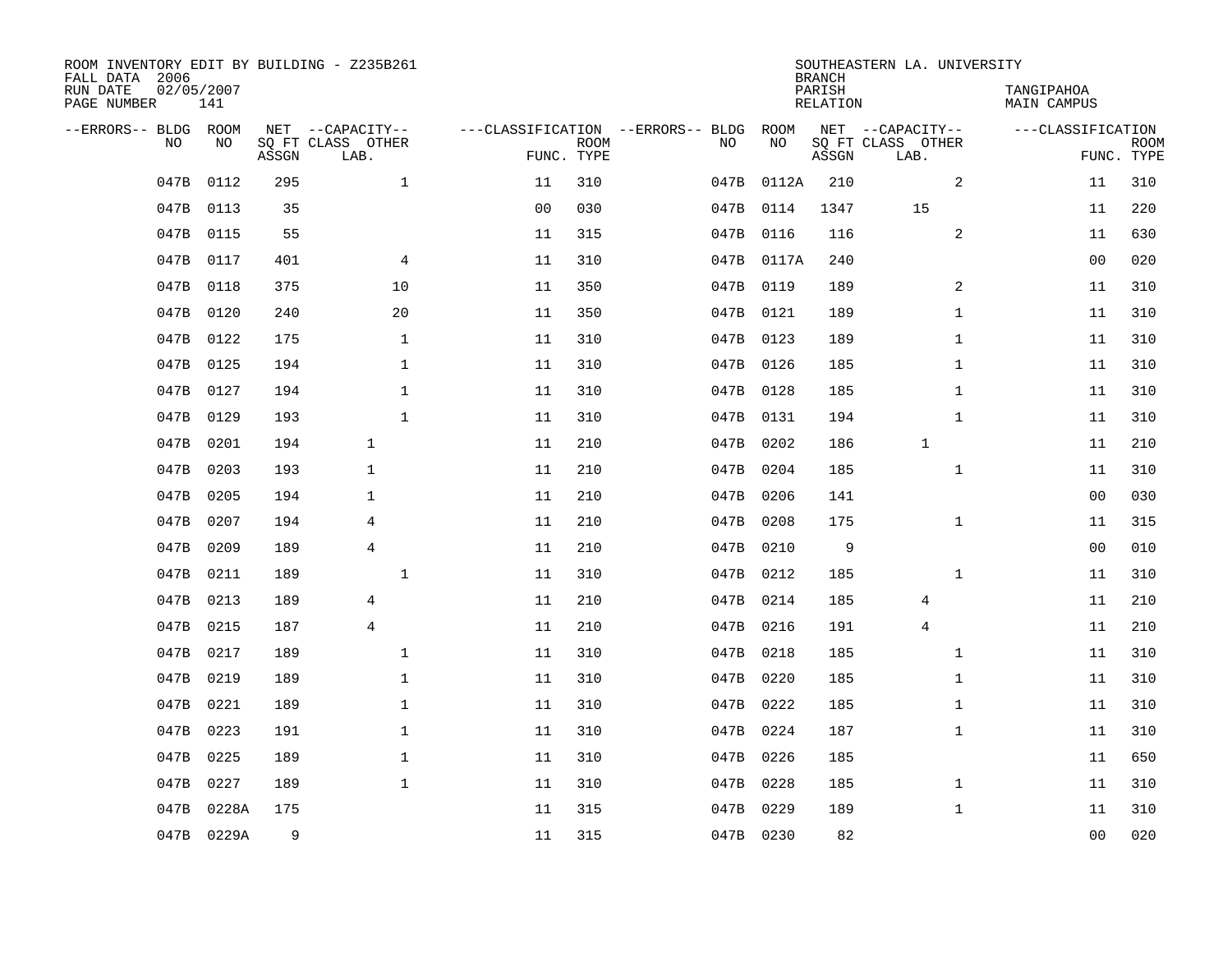| FALL DATA 2006          |            |            |       | ROOM INVENTORY EDIT BY BUILDING - Z235B261 |                                        |             |           |            | <b>BRANCH</b>                                    | SOUTHEASTERN LA. UNIVERSITY                                            |                              |                           |
|-------------------------|------------|------------|-------|--------------------------------------------|----------------------------------------|-------------|-----------|------------|--------------------------------------------------|------------------------------------------------------------------------|------------------------------|---------------------------|
| RUN DATE<br>PAGE NUMBER | 02/05/2007 | 142        |       |                                            |                                        |             |           |            | PARISH<br>RELATION                               |                                                                        | TANGIPAHOA<br>MAIN CAMPUS    |                           |
| --ERRORS-- BLDG ROOM    |            |            |       | NET --CAPACITY--                           | ---CLASSIFICATION --ERRORS-- BLDG ROOM |             |           |            |                                                  | NET --CAPACITY--                                                       | ---CLASSIFICATION            |                           |
|                         | NO.        | NO.        | ASSGN | SQ FT CLASS OTHER<br>LAB.                  | FUNC. TYPE                             | <b>ROOM</b> | NO.       | NO         | ASSGN                                            | SQ FT CLASS OTHER<br>LAB.                                              |                              | <b>ROOM</b><br>FUNC. TYPE |
|                         | 047B       | 0230A      | 6     |                                            | 11                                     | 315         | 047B 0231 |            | 194                                              | $\mathbf{1}$                                                           | 11                           | 310                       |
|                         | 047B 0232  |            | 46    |                                            | 0 <sub>0</sub>                         | 030         | 047B 0233 |            | 193                                              | $\overline{4}$                                                         | 11                           | 210                       |
|                         | 047B 0234  |            | 185   |                                            | 11                                     | 315         | 047B 0235 |            | 193                                              | 4                                                                      | 11                           | 210                       |
|                         | 047B 0236  |            | 186   | 4                                          | 11                                     | 210         | 047B 0237 |            | 194                                              | 4                                                                      | 11                           | 210                       |
|                         | 047B 0300  |            | 9360  |                                            | 0 <sub>0</sub>                         | 030         |           |            | TOTAL NUMBER CLASSROOMS<br>TOTAL NUMBER LABS 210 | TOTAL NET ASSIGN SQ. FT. IN ROOM FILE<br>TOTAL NUMBER SPECIAL LABS 220 | 13,573<br>19<br><sup>1</sup> |                           |
|                         | 047C 0099  |            | 928   |                                            | 0 <sub>0</sub>                         | 030         | 047C 0100 |            | 204                                              |                                                                        | 00                           | 020                       |
|                         | 047C       | 0101       | 194   | 2                                          | 30                                     | 310         | 047C 0102 |            | 186                                              | 2                                                                      | 30                           | 310                       |
|                         | 047C 0103  |            | 193   | 2                                          | 30                                     | 310         | 047C 0104 |            | 185                                              | 2                                                                      | 30                           | 310                       |
|                         | 047C       | 0105       | 194   | 2                                          | 30                                     | 310         | 047C      | 0106       | 131                                              | 2                                                                      | 91                           | 919                       |
|                         | 047C 0107  |            | 205   | $\overline{a}$                             | 30                                     | 310         | 047C 0108 |            | 114                                              | 2                                                                      | 30                           | 315                       |
|                         | 047C       | 0109       | 64    | $\mathbf{1}$                               | 11                                     | 315         | 047C      | 0110       | 185                                              | 2                                                                      | 30                           | 310                       |
|                         |            | 047C 0110A | 7     |                                            | 0 <sub>0</sub>                         | 030         | 047C      | 0111       | 74                                               | $\mathbf{1}$                                                           | 11                           | 315                       |
|                         | 047C       | 0111A      | 208   | $\mathbf 1$                                | 11                                     | 310         | 047C      | 0111B      | 99                                               |                                                                        | 11                           | 315                       |
|                         |            | 047C 0111C | 207   | $\mathbf{1}$                               | 11                                     | 310         | 047C 0112 |            | 30                                               |                                                                        | 11                           | 315                       |
|                         | 047C       | 0112A      | 227   | $\mathbf{2}$                               | 11                                     | 310         | 047C      | 0112B      | 208                                              | 2                                                                      | 11                           | 310                       |
|                         | 047C       | 0113       | 166   | $\mathbf 1$                                | 11                                     | 310         |           | 047C 0113A | 32                                               |                                                                        | 11                           | 315                       |
| 9                       | 047C 0114  |            | 1453  | 14                                         | 11                                     | 410         | 047C 0115 |            | 207                                              | 4                                                                      | 11                           | 350                       |
|                         | 047C 0116  |            | 106   | 2                                          | 11                                     | 315         | 047C 0117 |            | 190                                              | 2                                                                      | 30                           | 310                       |
|                         | 047C 0118  |            | 185   | 2                                          | 30                                     | 310         | 047C 0119 |            | 189                                              | $\overline{2}$                                                         | 30                           | 310                       |
|                         | 047C 0120  |            | 185   | 2                                          | 30                                     | 310         | 047C 0121 |            | 189                                              | 2                                                                      | 30                           | 310                       |
|                         | 047C 0122  |            | 185   | $\mathbf 1$                                | 11                                     | 310         | 047C 0123 |            | 189                                              | 2                                                                      | 30                           | 310                       |
|                         | 047C 0124  |            | 262   | 5                                          | 91                                     | 919         | 047C 0125 |            | 194                                              | 2                                                                      | 30                           | 310                       |
|                         | 047C 0126  |            | 179   | $\mathbf 1$                                | 11                                     | 310         | 047C 0127 |            | 194                                              | 2                                                                      | 30                           | 310                       |
|                         | 047C 0128  |            | 180   | $\sqrt{2}$                                 | 30                                     | 310         | 047C 0129 |            | 193                                              | $\overline{2}$                                                         | 30                           | 310                       |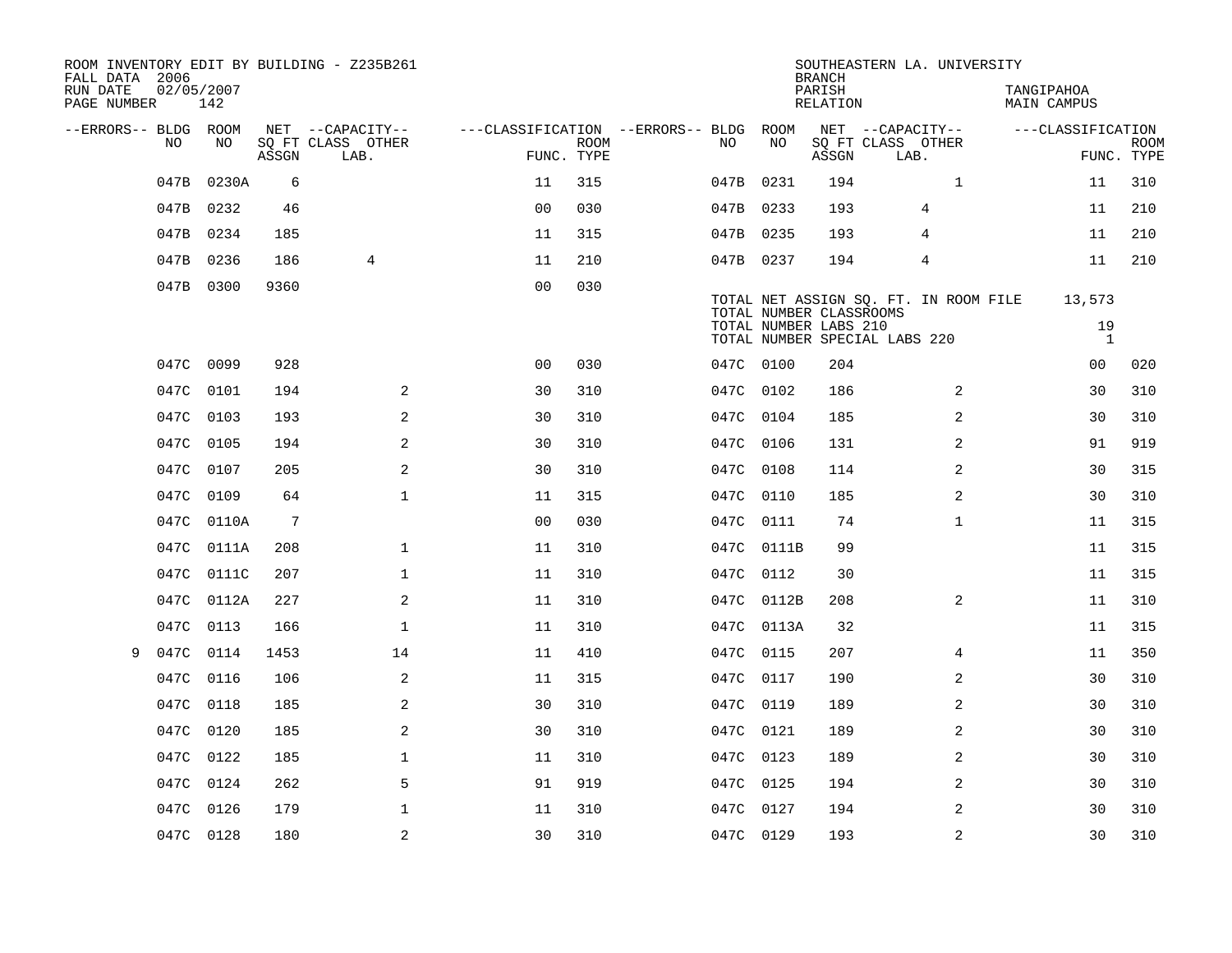| ROOM INVENTORY EDIT BY BUILDING - Z235B261<br>FALL DATA 2006 |                   |       |                           |                |                           |                                   |      |            | <b>BRANCH</b>                                    | SOUTHEASTERN LA. UNIVERSITY                                            |                           |                           |
|--------------------------------------------------------------|-------------------|-------|---------------------------|----------------|---------------------------|-----------------------------------|------|------------|--------------------------------------------------|------------------------------------------------------------------------|---------------------------|---------------------------|
| RUN DATE<br>PAGE NUMBER                                      | 02/05/2007<br>143 |       |                           |                |                           |                                   |      |            | PARISH<br><b>RELATION</b>                        |                                                                        | TANGIPAHOA<br>MAIN CAMPUS |                           |
| --ERRORS-- BLDG ROOM                                         |                   |       | NET --CAPACITY--          |                |                           | ---CLASSIFICATION --ERRORS-- BLDG |      | ROOM       |                                                  | NET --CAPACITY--                                                       | ---CLASSIFICATION         |                           |
| NO.                                                          | NO                | ASSGN | SQ FT CLASS OTHER<br>LAB. |                | <b>ROOM</b><br>FUNC. TYPE | NO                                |      | NO         | ASSGN                                            | SQ FT CLASS OTHER<br>LAB.                                              |                           | <b>ROOM</b><br>FUNC. TYPE |
| 047C                                                         | 0131              | 194   | 2                         | 30             | 310                       |                                   | 047C | 0201       | 194                                              | $\mathbf{1}$                                                           | 11                        | 310                       |
| 047C                                                         | 0202              | 187   | 1                         | 11             | 310                       |                                   | 047C | 0203       | 193                                              | $\mathbf{1}$                                                           | 11                        | 310                       |
| 047C                                                         | 0204              | 185   | $\mathbf 1$               | 11             | 310                       |                                   | 047C | 0205       | 194                                              | $\mathbf{1}$                                                           | 11                        | 310                       |
|                                                              | 047C 0206         | 262   |                           | 0 <sub>0</sub> | 030                       |                                   | 047C | 0207       | 194                                              | $\mathbf{1}$                                                           | 11                        | 310                       |
| 047C                                                         | 0208              | 175   | $\mathbf{1}$              | 11             | 310                       |                                   | 047C | 0209       | 189                                              | $\mathbf{1}$                                                           | 11                        | 310                       |
|                                                              | 047C 0210         | 15    |                           | 0 <sub>0</sub> | 010                       |                                   | 047C | 0211       | 189                                              | $\mathbf{1}$                                                           | 11                        | 310                       |
| 047C                                                         | 0212              | 185   | $\mathbf{1}$              | 11             | 310                       |                                   | 047C | 0213       | 189                                              | $\mathbf{1}$                                                           | 11                        | 310                       |
|                                                              | 047C 0214         | 185   | $\mathbf{1}$              | 11             | 310                       |                                   | 047C | 0215       | 191                                              | $\mathbf{1}$                                                           | 11                        | 310                       |
| 047C                                                         | 0216              | 187   | $\mathbf{1}$              | 11             | 310                       |                                   | 047C | 0217       | 189                                              | $\mathbf{1}$                                                           | 11                        | 310                       |
|                                                              | 047C 0218         | 185   | $\mathbf 1$               | 11             | 310                       |                                   | 047C | 0219       | 189                                              | $\mathbf{1}$                                                           | 11                        | 310                       |
| 047C                                                         | 0220              | 185   | $\mathbf 1$               | 11             | 310                       |                                   | 047C | 0221       | 189                                              | $\mathbf{1}$                                                           | 11                        | 310                       |
|                                                              | 047C 0222         | 185   | $\mathbf 1$               | 11             | 310                       |                                   | 047C | 0223       | 191                                              | $\mathbf{1}$                                                           | 11                        | 310                       |
| 047C                                                         | 0224              | 187   | $\mathbf 1$               | 11             | 310                       |                                   | 047C | 0225       | 189                                              | $\mathbf{1}$                                                           | 11                        | 310                       |
|                                                              | 047C 0226         | 185   | $\mathbf 1$               | 11             | 310                       |                                   | 047C | 0227       | 189                                              | $\mathbf{1}$                                                           | 11                        | 310                       |
| 047C                                                         | 0228              | 185   | $\mathbf 1$               | 11             | 310                       |                                   | 047C | 0229       | 189                                              | $\mathbf{1}$                                                           | 11                        | 310                       |
|                                                              | 047C 0230         | 154   | $\mathbf{1}$              | 11             | 310                       |                                   |      | 047C 0231  | 194                                              | $\mathbf{1}$                                                           | 11                        | 310                       |
|                                                              | 047C 0232         | 232   |                           | 0 <sub>0</sub> | 030                       |                                   |      | 047C 0233  | 194                                              | $\mathbf{1}$                                                           | 11                        | 310                       |
|                                                              | 047C 0234         | 185   | $\mathbf 1$               | 11             | 310                       |                                   | 047C | 0235       | 193                                              | $\mathbf{1}$                                                           | 11                        | 310                       |
|                                                              | 047C 0236         | 186   | $\mathbf 1$               | 11             | 310                       |                                   |      | 047C 0237  | 194                                              | $\mathbf{1}$                                                           | 11                        | 310                       |
|                                                              | 047C 0300         | 9360  |                           | 0 <sub>0</sub> | 030                       |                                   |      |            | TOTAL NUMBER CLASSROOMS<br>TOTAL NUMBER LABS 210 | TOTAL NET ASSIGN SQ. FT. IN ROOM FILE<br>TOTAL NUMBER SPECIAL LABS 220 | 13,750                    |                           |
| 047F                                                         | 0100              | 3370  | 75                        | 82             | 082                       |                                   |      | 047F 0100E | 2024                                             |                                                                        | 82                        | 082                       |
| 047F                                                         | 0100W             | 2024  |                           | 82             | 082                       |                                   | 047F | 0101       | 177                                              | $\mathbf{1}$                                                           | 82                        | 082                       |
| 047F                                                         | 0101E             | 208   |                           | 82             | 082                       |                                   | 047F | 0101W      | 208                                              |                                                                        | 82                        | 082                       |
|                                                              | 047F 0102         | 440   |                           | 82             | 082                       |                                   |      | 047F 0102E | 656                                              |                                                                        | 82                        | 082                       |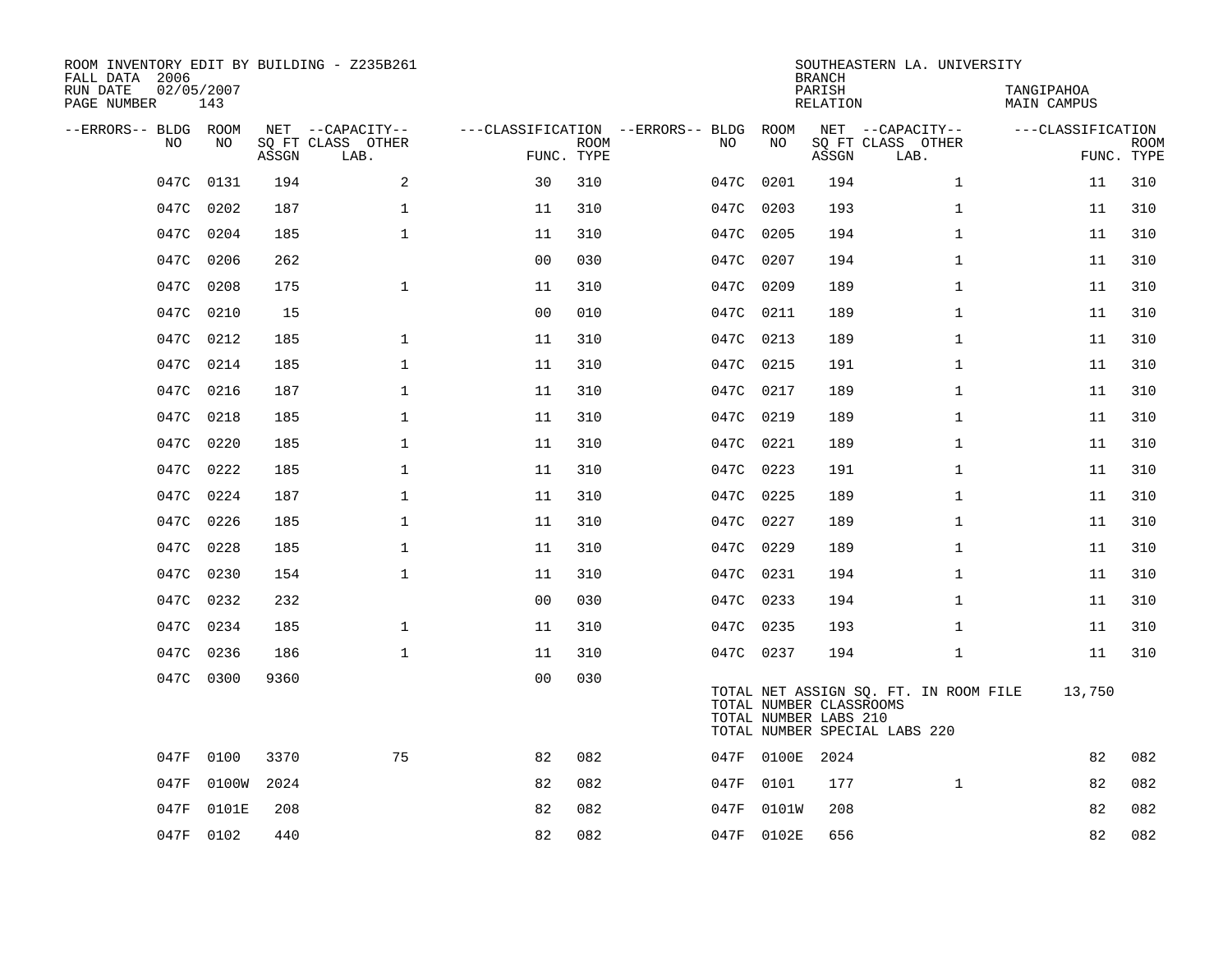| ROOM INVENTORY EDIT BY BUILDING - Z235B261<br>FALL DATA 2006 |            |       |                           |                                        |             |           |                                                  | <b>BRANCH</b>      | SOUTHEASTERN LA. UNIVERSITY                                            |                           |                           |
|--------------------------------------------------------------|------------|-------|---------------------------|----------------------------------------|-------------|-----------|--------------------------------------------------|--------------------|------------------------------------------------------------------------|---------------------------|---------------------------|
| RUN DATE<br>02/05/2007<br>PAGE NUMBER                        | 144        |       |                           |                                        |             |           |                                                  | PARISH<br>RELATION |                                                                        | TANGIPAHOA<br>MAIN CAMPUS |                           |
| --ERRORS-- BLDG ROOM                                         |            |       | NET --CAPACITY--          | ---CLASSIFICATION --ERRORS-- BLDG ROOM |             |           |                                                  |                    | NET --CAPACITY--                                                       | ---CLASSIFICATION         |                           |
| NO.                                                          | NO         | ASSGN | SQ FT CLASS OTHER<br>LAB. | FUNC. TYPE                             | <b>ROOM</b> | NO        | NO                                               | ASSGN              | SQ FT CLASS OTHER<br>LAB.                                              |                           | <b>ROOM</b><br>FUNC. TYPE |
| 047F                                                         | 0102W      | 352   | 8                         | 82                                     | 082         | 047F      | 0103                                             | 24                 | $\mathbf{1}$                                                           | 82                        | 082                       |
| 047F                                                         | 0103E      | 339   | 3                         | 82                                     | 082         |           | 047F 0103W                                       | 339                | 3                                                                      | 82                        | 082                       |
| 047F                                                         | 0104       | 45    |                           | 82                                     | 082         |           | 047F 0104E                                       | 352                | 8                                                                      | 82                        | 082                       |
| 047F                                                         | 0104W      | 176   | 4                         | 82                                     | 082         | 047F      | 0105                                             | 543                |                                                                        | 82                        | 082                       |
| 047F                                                         | 0105E      | 339   | 3                         | 82                                     | 082         | 047F      | 0105W                                            | 339                | 3                                                                      | 82                        | 082                       |
| 047F                                                         | 0106E      | 176   | $\overline{4}$            | 82                                     | 082         | 047F      | 0106W                                            | 208                |                                                                        | 82                        | 082                       |
| 047F                                                         | 0107E      | 208   |                           | 82                                     | 082         | 047F      | 0107W                                            | 208                |                                                                        | 82                        | 082                       |
| 047F                                                         | 0108E      | 208   |                           | 82                                     | 082         | 047F      | 0108W 4752                                       |                    | 54                                                                     | 82                        | 082                       |
| 047F                                                         | 0109E      | 4224  | 482                       | 82                                     | 082         | 047F      | 0200E                                            | 4454               |                                                                        | 82                        | 082                       |
| 047F                                                         | 0200W      | 4080  |                           | 82                                     | 082         | 047F      | 0201E                                            | 6160               | 68                                                                     | 82                        | 082                       |
| 047F                                                         | 0201W 6688 |       | 74                        | 82                                     | 082         | 047F      | 0300E                                            | 4080               |                                                                        | 82                        | 082                       |
| 047F                                                         | 0300W 4080 |       |                           | 82                                     | 082         |           | 047F 0301E 6688                                  |                    | 74                                                                     | 82                        | 082                       |
| 047F                                                         | 0301W 6688 |       | 74                        | 82                                     | 082         |           | TOTAL NUMBER CLASSROOMS<br>TOTAL NUMBER LABS 210 |                    | TOTAL NET ASSIGN SQ. FT. IN ROOM FILE<br>TOTAL NUMBER SPECIAL LABS 220 | 64,857                    |                           |
|                                                              | 047G 0101  | 219   | 2                         | 82                                     | 082         | 047G 0102 |                                                  | 219                | 2                                                                      | 82                        | 082                       |
|                                                              | 047G 0103  | 219   | 2                         | 82                                     | 082         | 047G 0105 |                                                  | 219                | 2                                                                      | 82                        | 082                       |
| 047G                                                         | 0106       | 219   | 2                         | 82                                     | 082         | 047G 0107 |                                                  | 31                 | $\mathbf{1}$                                                           | 82                        | 082                       |
|                                                              | 047G 0108  | 31    | $\mathbf{1}$              | 82                                     | 082         | 047G 0110 |                                                  | 23                 |                                                                        | 82                        | 082                       |
|                                                              | 047G 0111  | 23    |                           | 82                                     | 082         | 047G 0112 |                                                  | 23                 |                                                                        | 82                        | 082                       |
|                                                              | 047G 0114  | 219   | 2                         | 82                                     | 082         | 047G 0115 |                                                  | 219                | 2                                                                      | 82                        | 082                       |
| 047G                                                         | 0116       | 219   | 2                         | 82                                     | 082         | 047G 0117 |                                                  | 219                | 2                                                                      | 82                        | 082                       |
|                                                              | 047G 0118  | 219   | 2                         | 82                                     | 082         | 047G 0119 |                                                  | 31                 | $\mathbf{1}$                                                           | 82                        | 082                       |
| 047G                                                         | 0120       | 31    | $\mathbf{1}$              | 82                                     | 082         | 047G 0122 |                                                  | 23                 |                                                                        | 82                        | 082                       |
|                                                              | 047G 0123  | 23    |                           | 82                                     | 082         | 047G 0124 |                                                  | 23                 |                                                                        | 82                        | 082                       |
|                                                              | 047G 0125  | 316   |                           | 82                                     | 082         | 047G 0127 |                                                  | 156                | 2                                                                      | 82                        | 082                       |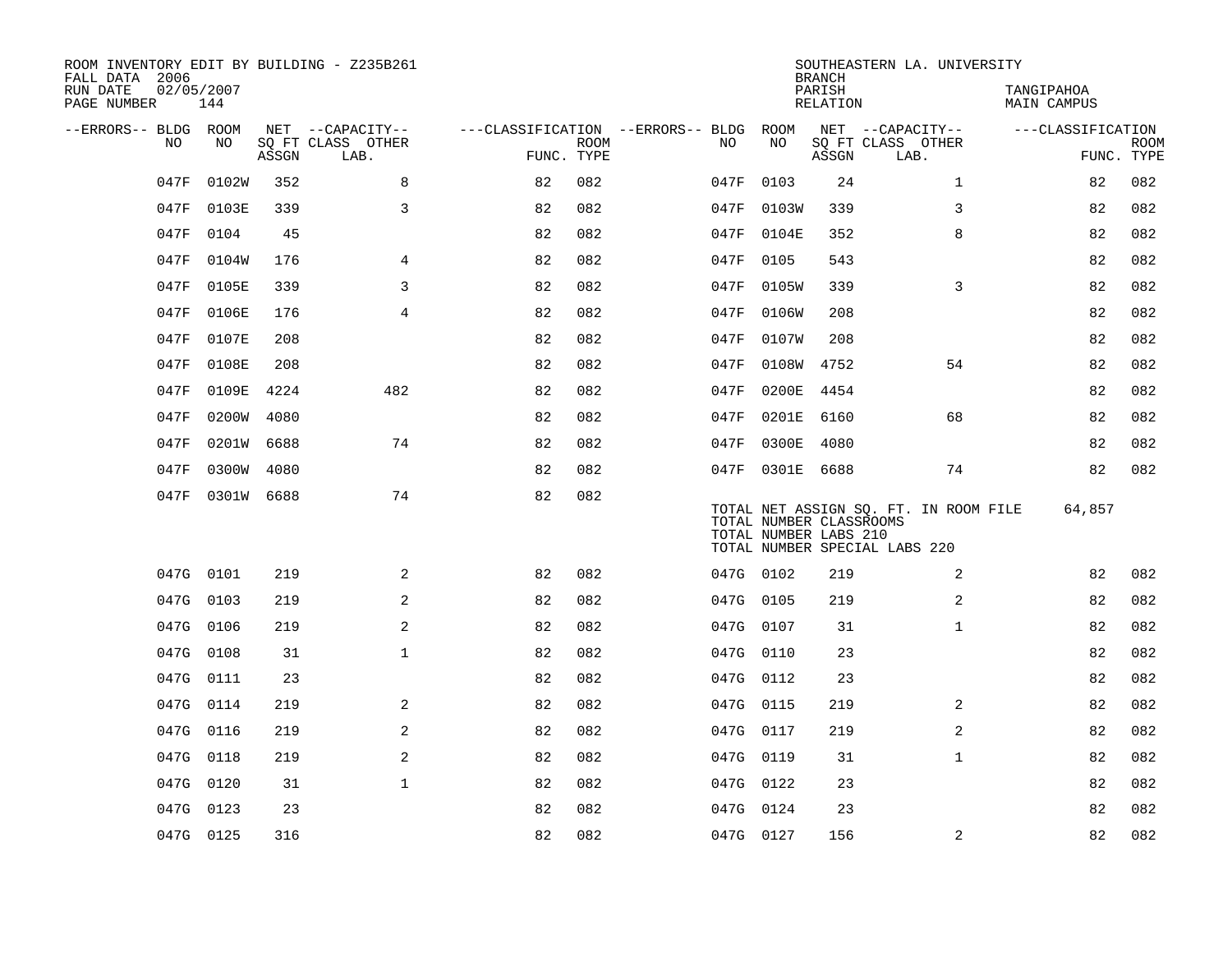| ROOM INVENTORY EDIT BY BUILDING - Z235B261<br>FALL DATA 2006 |                   |       |                           | SOUTHEASTERN LA. UNIVERSITY<br><b>BRANCH</b> |                 |                                   |           |       |                           |                   |                           |
|--------------------------------------------------------------|-------------------|-------|---------------------------|----------------------------------------------|-----------------|-----------------------------------|-----------|-------|---------------------------|-------------------|---------------------------|
| RUN DATE<br>PAGE NUMBER                                      | 02/05/2007<br>145 |       |                           |                                              | <b>RELATION</b> | TANGIPAHOA<br><b>MAIN CAMPUS</b>  |           |       |                           |                   |                           |
| --ERRORS-- BLDG ROOM                                         |                   |       | NET --CAPACITY--          |                                              |                 | ---CLASSIFICATION --ERRORS-- BLDG | ROOM      |       | NET --CAPACITY--          | ---CLASSIFICATION |                           |
| NO                                                           | NO                | ASSGN | SQ FT CLASS OTHER<br>LAB. | FUNC. TYPE                                   | <b>ROOM</b>     | NO                                | NO        | ASSGN | SQ FT CLASS OTHER<br>LAB. |                   | <b>ROOM</b><br>FUNC. TYPE |
| 047G                                                         | 0128              | 418   |                           | 82                                           | 082             | 047G                              | 0129      | 608   | 20                        | 82                | 082                       |
|                                                              | 047G 0131         | 55    | $\mathbf{1}$              | 82                                           | 082             | 047G                              | 0132      | 71    | $\mathbf{1}$              | 82                | 082                       |
|                                                              | 047G 0133         | 20    |                           | 82                                           | 082             | 047G                              | 0134      | 286   | 11                        | 82                | 082                       |
|                                                              | 047G 0135         | 430   |                           | 82                                           | 082             |                                   | 047G 0136 | 430   |                           | 82                | 082                       |
| 047G                                                         | 0138              | 135   |                           | 82                                           | 082             | 047G                              | 0139      | 100   |                           | 82                | 082                       |
|                                                              | 047G 0140         | 114   |                           | 82                                           | 082             |                                   | 047G 0141 | 418   |                           | 82                | 082                       |
| 047G                                                         | 0211              | 23    |                           | 82                                           | 082             | 047G                              | 0212      | 23    |                           | 82                | 082                       |
|                                                              | 047G 0213         | 219   | 2                         | 82                                           | 082             | 047G                              | 0215      | 219   | 2                         | 82                | 082                       |
| 047G                                                         | 0216              | 219   | 2                         | 82                                           | 082             | 047G                              | 0218      | 219   | 2                         | 82                | 082                       |
|                                                              | 047G 0219         | 31    | $\mathbf 1$               | 82                                           | 082             |                                   | 047G 0220 | 31    | $\mathbf{1}$              | 82                | 082                       |
| 047G                                                         | 0221              | 31    | $\mathbf 1$               | 82                                           | 082             |                                   | 047G 0222 | 23    |                           | 82                | 082                       |
|                                                              | 047G 0224         | 23    |                           | 82                                           | 082             |                                   | 047G 0225 | 635   |                           | 82                | 082                       |
| 047G                                                         | 0226              | 635   |                           | 82                                           | 082             | 047G                              | 0227      | 16    |                           | 82                | 082                       |
| 047G                                                         | 0229              | 27    |                           | 82                                           | 082             |                                   | 047G 0230 | 27    |                           | 82                | 082                       |
| 047G                                                         | 0301              | 219   | 2                         | 82                                           | 082             | 047G                              | 0303      | 219   | 2                         | 82                | 082                       |
| 047G                                                         | 0304              | 219   | 2                         | 82                                           | 082             |                                   | 047G 0305 | 219   | 2                         | 82                | 082                       |
| 047G                                                         | 0306              | 219   | 2                         | 82                                           | 082             | 047G                              | 0307      | 31    | $\mathbf{1}$              | 82                | 082                       |
| 047G                                                         | 0308              | 31    | $\mathbf{1}$              | 82                                           | 082             |                                   | 047G 0309 | 31    | $\mathbf{1}$              | 82                | 082                       |
|                                                              | 047G 0311         | 23    |                           | 82                                           | 082             |                                   | 047G 0312 | 23    |                           | 82                | 082                       |
|                                                              | 047G 0313         | 219   | 2                         | 82                                           | 082             |                                   | 047G 0314 | 219   | 2                         | 82                | 082                       |
|                                                              | 047G 0315         | 219   | 2                         | 82                                           | 082             |                                   | 047G 0318 | 219   | 2                         | 82                | 082                       |
|                                                              | 047G 0319         | 31    | $\mathbf{1}$              | 82                                           | 082             |                                   | 047G 0320 | 31    | $\mathbf{1}$              | 82                | 082                       |
|                                                              | 047G 0321         | 31    | $\mathbf{1}$              | 82                                           | 082             |                                   | 047G 0322 | 23    |                           | 82                | 082                       |
| 047G                                                         | 0323              | 23    |                           | 82                                           | 082             | 047G                              | 0324      | 23    |                           | 82                | 082                       |
| 047G                                                         | 0326              | 635   |                           | 82                                           | 082             | 047G                              | 0327      | 16    |                           | 82                | 082                       |
|                                                              | 047G 0328         | 16    |                           | 82                                           | 082             |                                   | 047G 0330 | 27    |                           | 82                | 082                       |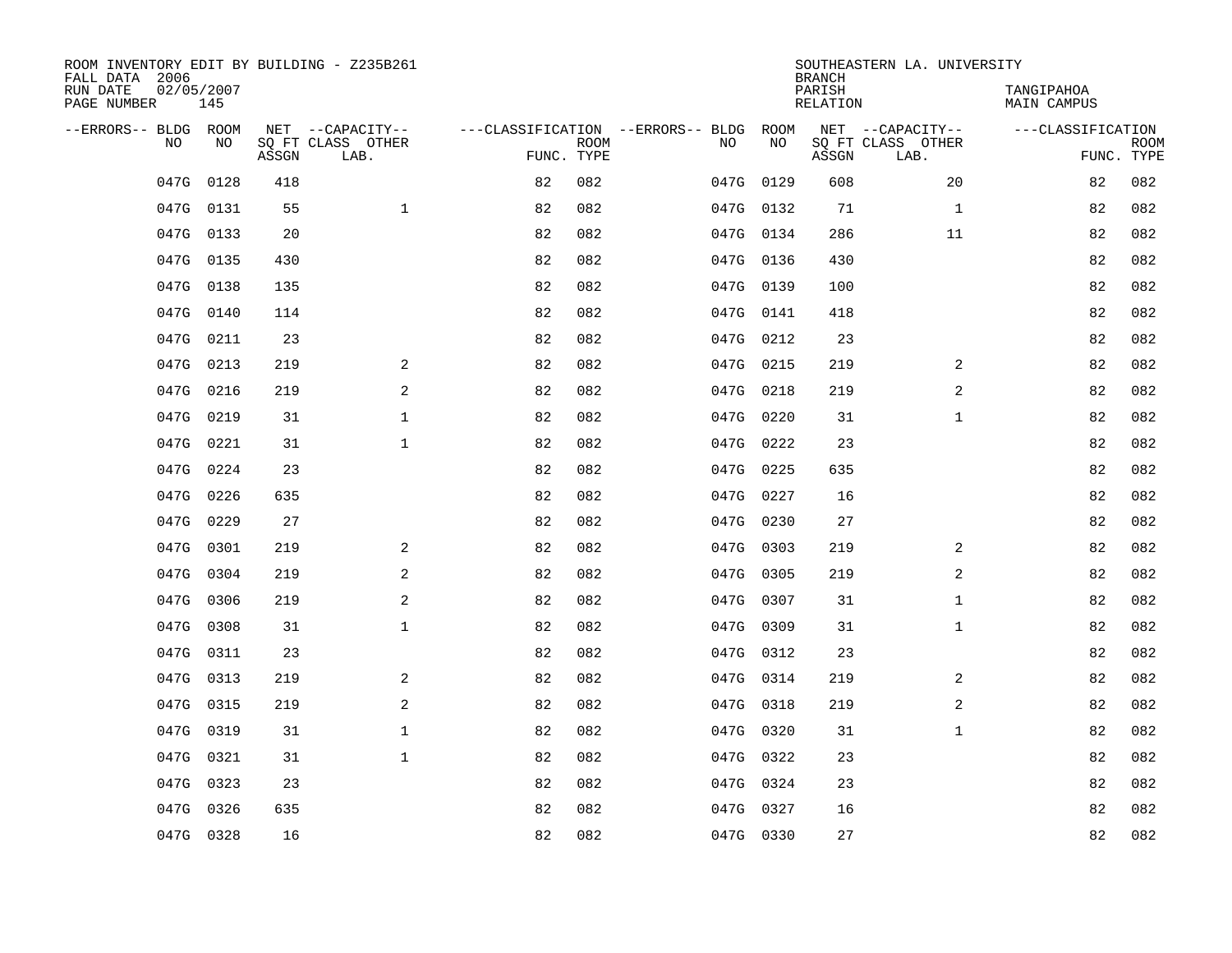| ROOM INVENTORY EDIT BY BUILDING - Z235B261<br>FALL DATA 2006 |            |       |                           |                                        |      |     |            | <b>BRANCH</b>                                    | SOUTHEASTERN LA. UNIVERSITY                                            |                           |                           |
|--------------------------------------------------------------|------------|-------|---------------------------|----------------------------------------|------|-----|------------|--------------------------------------------------|------------------------------------------------------------------------|---------------------------|---------------------------|
| RUN DATE<br>02/05/2007<br>PAGE NUMBER                        | 146        |       |                           |                                        |      |     |            | PARISH<br>RELATION                               |                                                                        | TANGIPAHOA<br>MAIN CAMPUS |                           |
| --ERRORS-- BLDG ROOM                                         |            |       | NET --CAPACITY--          | ---CLASSIFICATION --ERRORS-- BLDG ROOM |      |     |            |                                                  | NET --CAPACITY--                                                       | ---CLASSIFICATION         |                           |
| NO                                                           | NO         | ASSGN | SQ FT CLASS OTHER<br>LAB. | FUNC. TYPE                             | ROOM | NO. | NO         | ASSGN                                            | SQ FT CLASS OTHER<br>LAB.                                              |                           | <b>ROOM</b><br>FUNC. TYPE |
|                                                              | 047G 0331  | 297   | 11                        | 82                                     | 082  |     | 047G 0401  | 219                                              | 2                                                                      | 82                        | 082                       |
|                                                              | 047G 0402  | 219   | 2                         | 82                                     | 082  |     | 047G 0403  | 219                                              | 2                                                                      | 82                        | 082                       |
|                                                              | 047G 0405  | 219   | 2                         | 82                                     | 082  |     | 047G 0406  | 219                                              | $\overline{2}$                                                         | 82                        | 082                       |
|                                                              | 047G 0407  | 31    | $\mathbf{1}$              | 82                                     | 082  |     | 047G 0408  | 31                                               | $\mathbf{1}$                                                           | 82                        | 082                       |
|                                                              | 047G 0409  | 31    | 1                         | 82                                     | 082  |     | 047G 0410  | 23                                               |                                                                        | 82                        | 082                       |
|                                                              | 047G 0411  | 23    |                           | 82                                     | 082  |     | 047G 0413  | 219                                              | 2                                                                      | 82                        | 082                       |
|                                                              | 047G 0414  | 219   | 2                         | 82                                     | 082  |     | 047G 0415  | 219                                              | $\overline{a}$                                                         | 82                        | 082                       |
|                                                              | 047G 0416  | 219   | $\mathbf{2}$              | 82                                     | 082  |     | 047G 0417  | 219                                              | 2                                                                      | 82                        | 082                       |
|                                                              | 047G 0419  | 31    | $\mathbf 1$               | 82                                     | 082  |     | 047G 0420  | 31                                               | $\mathbf{1}$                                                           | 82                        | 082                       |
|                                                              | 047G 0421  | 31    | $\mathbf{1}$              | 82                                     | 082  |     | 047G 0422  | 23                                               |                                                                        | 82                        | 082                       |
|                                                              | 047G 0423  | 23    |                           | 82                                     | 082  |     | 047G 0424  | 23                                               |                                                                        | 82                        | 082                       |
|                                                              | 047G 0425  | 635   |                           | 82                                     | 082  |     | 047G 0427  | 16                                               |                                                                        | 82                        | 082                       |
|                                                              | 047G 0428  | 16    |                           | 82                                     | 082  |     | 047G 0429  | 27                                               |                                                                        | 82                        | 082                       |
|                                                              | 047G 0430  | 27    |                           | 82                                     | 082  |     |            | TOTAL NUMBER CLASSROOMS<br>TOTAL NUMBER LABS 210 | TOTAL NET ASSIGN SQ. FT. IN ROOM FILE<br>TOTAL NUMBER SPECIAL LABS 220 | 14,885                    |                           |
|                                                              | 080A 0001  | 1250  |                           | 82                                     | 082  |     |            | TOTAL NUMBER CLASSROOMS<br>TOTAL NUMBER LABS 210 | TOTAL NET ASSIGN SQ. FT. IN ROOM FILE<br>TOTAL NUMBER SPECIAL LABS 220 | 1,250                     |                           |
|                                                              | 080B 0001  | 990   |                           | 82                                     | 082  |     |            | TOTAL NUMBER CLASSROOMS<br>TOTAL NUMBER LABS 210 | TOTAL NET ASSIGN SO. FT. IN ROOM FILE<br>TOTAL NUMBER SPECIAL LABS 220 | 990                       |                           |
|                                                              | 1816 0100  | 2323  |                           | 00                                     | 020  |     | 1816 0101  | 208                                              |                                                                        | 62                        | 315                       |
|                                                              | 1816 0102  | 207   | $\mathbf{1}$              | 62                                     | 310  |     | 1816 0102A | 300                                              |                                                                        | 62                        | 315                       |
|                                                              | 1816 0103  | 712   | 3                         | 62                                     | 310  |     | 1816 0103A | 300                                              | $\mathbf{1}$                                                           | 62                        | 310                       |
|                                                              | 1816 0103B | 300   |                           | 62                                     | 315  |     | 1816 0103C | 300                                              |                                                                        | 62                        | 315                       |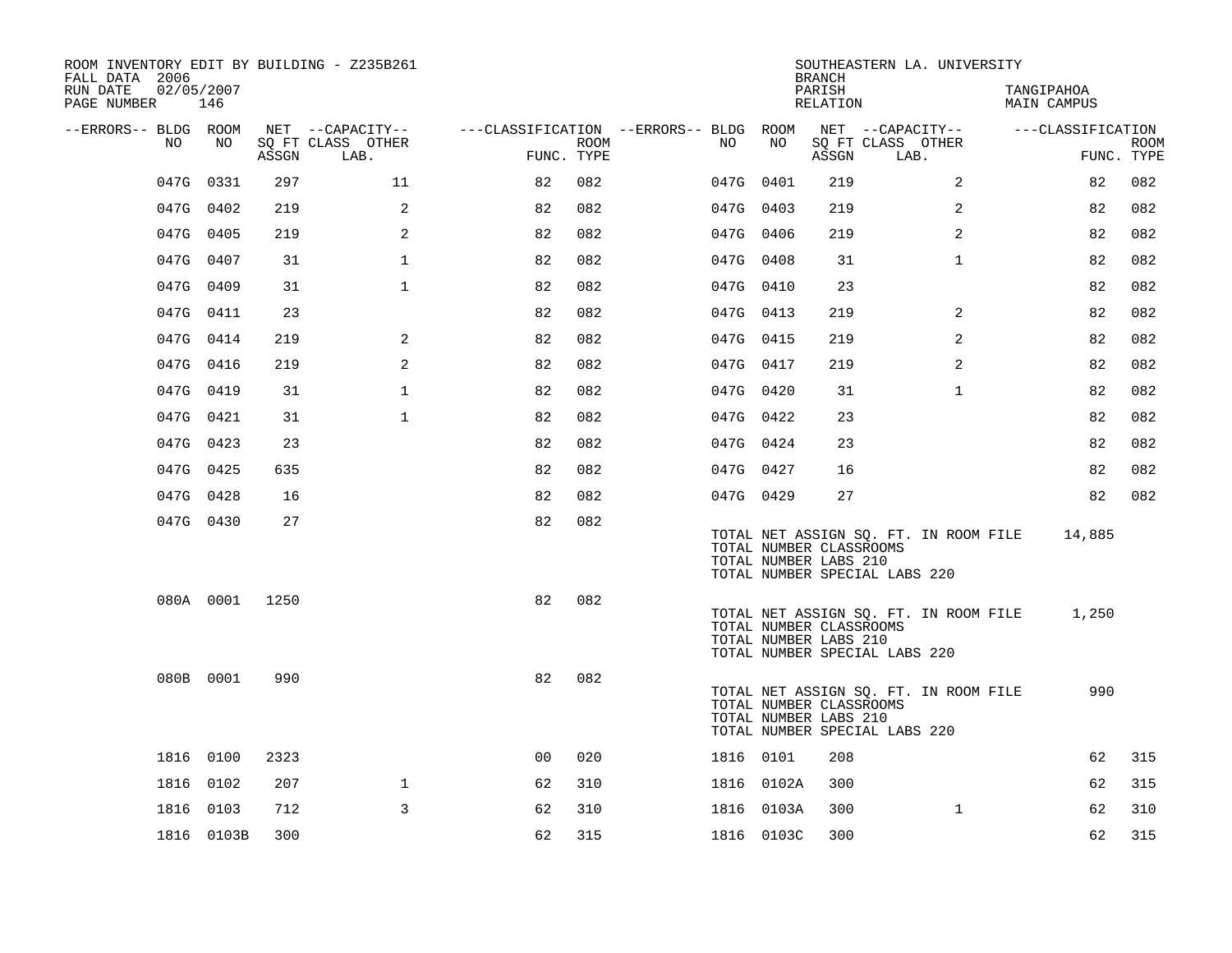| ROOM INVENTORY EDIT BY BUILDING - Z235B261<br>FALL DATA 2006<br>RUN DATE<br>PAGE NUMBER | 02/05/2007<br>147 |       |                                               |                | SOUTHEASTERN LA. UNIVERSITY<br>TANGIPAHOA<br><b>MAIN CAMPUS</b> |                                         |            |       |                                               |                   |                           |
|-----------------------------------------------------------------------------------------|-------------------|-------|-----------------------------------------------|----------------|-----------------------------------------------------------------|-----------------------------------------|------------|-------|-----------------------------------------------|-------------------|---------------------------|
| --ERRORS-- BLDG<br>NO                                                                   | ROOM<br>NO        | ASSGN | NET --CAPACITY--<br>SO FT CLASS OTHER<br>LAB. | FUNC. TYPE     | <b>ROOM</b>                                                     | ---CLASSIFICATION --ERRORS-- BLDG<br>NO | ROOM<br>NO | ASSGN | NET --CAPACITY--<br>SQ FT CLASS OTHER<br>LAB. | ---CLASSIFICATION | <b>ROOM</b><br>FUNC. TYPE |
| 1816                                                                                    | 0104              | 464   | $\mathbf 1$                                   | 62             | 310                                                             | 1816                                    | 0105       | 300   | 4                                             | 62                | 310                       |
| 1816                                                                                    | 0105A             | 300   | $\mathbf{1}$                                  | 62             | 310                                                             | 1816                                    | 0105B      | 300   |                                               | 62                | 315                       |
| 1816                                                                                    | 0106              | 238   | $\mathbf 1$                                   | 62             | 310                                                             | 1816                                    | 0107       | 697   | 3                                             | 62                | 310                       |
| 1816                                                                                    | 0108              | 683   | 2                                             | 62             | 310                                                             | 1816                                    | 0108A      | 300   | $\mathbf{1}$                                  | 62                | 310                       |
| 1816                                                                                    | 0108B             | 300   |                                               | 62             | 315                                                             |                                         | 1816 0108C | 300   |                                               | 62                | 315                       |
| 1816                                                                                    | 0109              | 697   | $\mathbf{1}$                                  | 62             | 310                                                             | 1816                                    | 0109A      | 300   |                                               | 62                | 315                       |
| 1816                                                                                    | 0109B             | 300   |                                               | 62             | 315                                                             |                                         | 1816 0110  | 174   |                                               | 0 <sub>0</sub>    | 030                       |
| 1816                                                                                    | 0111              | 696   | 3                                             | 62             | 310                                                             |                                         | 1816 0111A | 300   |                                               | 0 <sub>0</sub>    | 030                       |
| 1816                                                                                    | 0112              | 698   | 2                                             | 62             | 310                                                             |                                         | 1816 0112A | 300   | $\mathbf{1}$                                  | 62                | 310                       |
| 1816                                                                                    | 0113              | 158   |                                               | 62             | 650                                                             | 1816                                    | 0114       | 158   |                                               | 0 <sub>0</sub>    | 030                       |
| 1816                                                                                    | 0115              | 34    |                                               | 0 <sub>0</sub> | 030                                                             |                                         | 1816 0116  | 100   |                                               | 62                | 315                       |
| 1816                                                                                    | 0117              | 564   |                                               | 0 <sub>0</sub> | 020                                                             |                                         | 1816 0118  | 300   | $\mathbf{1}$                                  | 54                | 350                       |
| 1816                                                                                    | 0120              | 591   | $\mathbf{1}$                                  | 54             | 310                                                             |                                         | 1816 0120A | 24    | $\mathbf{1}$                                  | 54                | 310                       |
| 1816                                                                                    | 0121              | 615   | 1                                             | 54             | 310                                                             |                                         | 1816 0122  | 204   | $\mathbf{1}$                                  | 54                | 310                       |
| 1816                                                                                    | 0122A             | 296   | $\mathbf 1$                                   | 54             | 310                                                             |                                         | 1816 0122B | 158   | $\mathbf{1}$                                  | 54                | 310                       |
| 1816                                                                                    | 0123              | 280   | $\mathbf{1}$                                  | 54             | 310                                                             |                                         | 1816 0123A | 201   | $\mathbf{1}$                                  | 54                | 310                       |
| 1816                                                                                    | 0123C             | 151   | $\mathbf{1}$                                  | 54             | 310                                                             |                                         | 1816 0123D | 151   | $\mathbf{1}$                                  | 54                | 310                       |
| 1816                                                                                    | 0123E             | 151   | $\mathbf 1$                                   | 54             | 310                                                             |                                         | 1816 0123F | 157   | $\mathbf{1}$                                  | 54                | 310                       |
| 1816                                                                                    | 0124              | 19    |                                               | 0 <sub>0</sub> | 030                                                             | 1816                                    | 0125       | 16    |                                               | 00                | 030                       |
| 1816                                                                                    | 0126              | 22    |                                               | 0 <sub>0</sub> | 030                                                             |                                         | 1816 0127  | 98    |                                               | 00                | 030                       |
| 1816                                                                                    | 0128              | 107   |                                               | 0 <sub>0</sub> | 030                                                             | 1816                                    | 0129       | 299   | $\mathbf{1}$                                  | 54                | 310                       |
| 1816                                                                                    | 0130              | 667   |                                               | 54             | 315                                                             |                                         | 1816 0130A | 49    |                                               | 54                | 315                       |
| 1816                                                                                    | 0131              | 527   | 1                                             | 54             | 310                                                             |                                         | 1816 0131A | 114   | $\mathbf{1}$                                  | 54                | 310                       |
| 1816                                                                                    | 0131B             | 76    | $\mathbf{1}$                                  | 54             | 315                                                             | 1816                                    | 0132       | 436   | $\mathbf{1}$                                  | 54                | 310                       |
| 1816                                                                                    | 0133              | 652   | $\mathbf 1$                                   | 54             | 310                                                             |                                         | 1816 0133A | 113   | $\mathbf{1}$                                  | 54                | 310                       |
|                                                                                         | 1816 0134         | 222   | $\mathbf{1}$                                  | 54             | 310                                                             |                                         |            |       | TOTAL NET ASSIGN SQ. FT. IN ROOM FILE         | 15,892            |                           |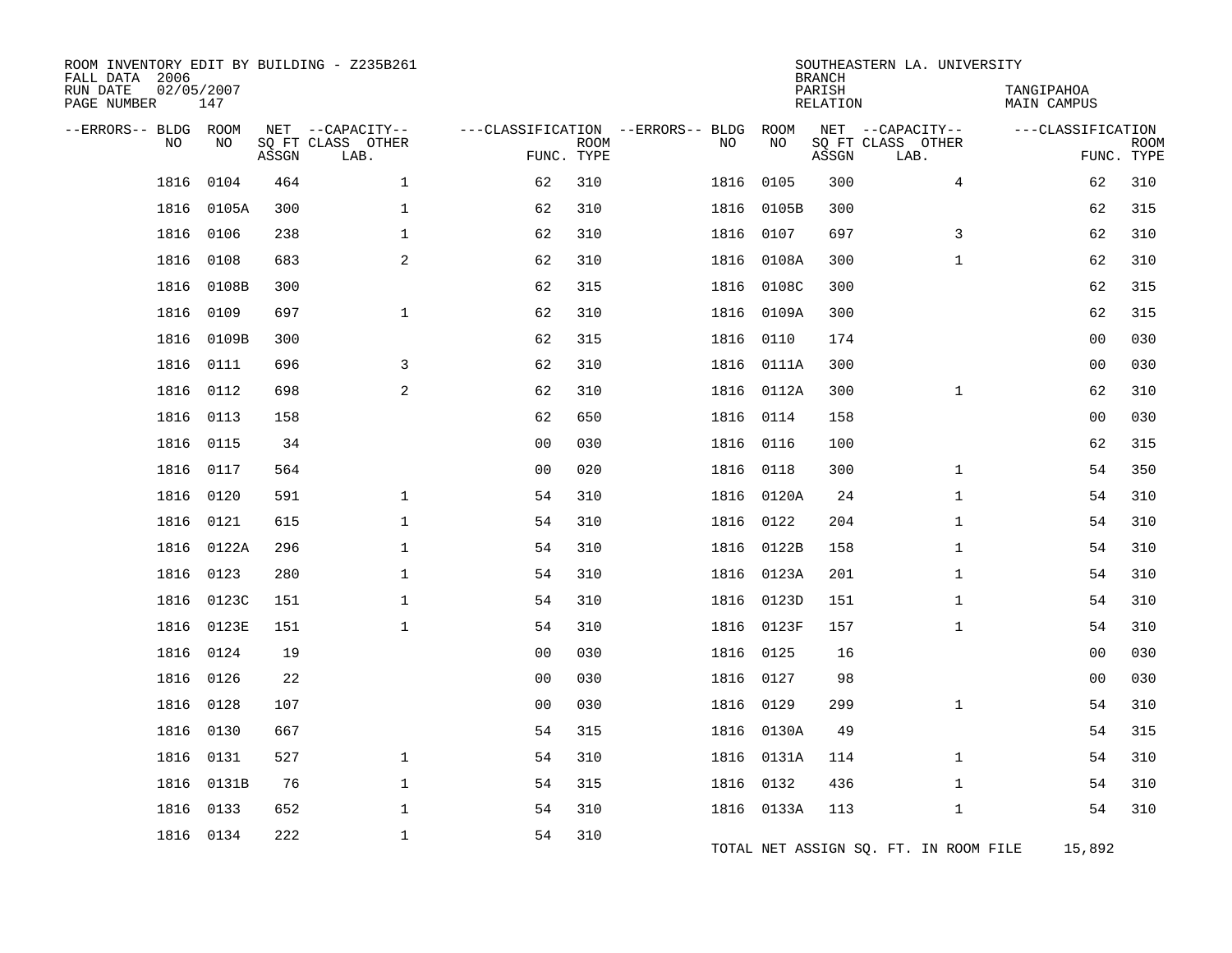| ROOM INVENTORY EDIT BY BUILDING - Z235B261<br>FALL DATA 2006 |                   |       |                           |                                        |      |      |                                                  | <b>BRANCH</b>      | SOUTHEASTERN LA. UNIVERSITY                                |                                  |                           |
|--------------------------------------------------------------|-------------------|-------|---------------------------|----------------------------------------|------|------|--------------------------------------------------|--------------------|------------------------------------------------------------|----------------------------------|---------------------------|
| RUN DATE<br>PAGE NUMBER                                      | 02/05/2007<br>148 |       |                           |                                        |      |      |                                                  | PARISH<br>RELATION |                                                            | TANGIPAHOA<br><b>MAIN CAMPUS</b> |                           |
| --ERRORS-- BLDG ROOM                                         |                   |       | NET --CAPACITY--          | ---CLASSIFICATION --ERRORS-- BLDG ROOM |      |      | NO                                               |                    | NET --CAPACITY--                                           | ---CLASSIFICATION                |                           |
| NO                                                           | NO                | ASSGN | SQ FT CLASS OTHER<br>LAB. | FUNC. TYPE                             | ROOM | NO   | TOTAL NUMBER CLASSROOMS<br>TOTAL NUMBER LABS 210 | ASSGN              | SQ FT CLASS OTHER<br>LAB.<br>TOTAL NUMBER SPECIAL LABS 220 |                                  | <b>ROOM</b><br>FUNC. TYPE |
|                                                              | 1817 0101         | 718   |                           | 0 <sub>0</sub>                         | 020  |      | 1817 0102                                        | 280                | $\mathbf{1}$                                               | 56                               | 310                       |
|                                                              | 1817 0102A        | 391   | 10                        | 56                                     | 310  |      | 1817 0102B                                       | 205                | $\mathbf{1}$                                               | 56                               | 310                       |
| 1817                                                         | 0103              | 84    | $\mathbf{1}$              | 56                                     | 315  |      | 1817 0104                                        | 574                | 10                                                         | 56                               | 350                       |
| 1817                                                         | 0105              | 149   | $\mathbf{1}$              | 56                                     | 350  |      | 1817 0107                                        | 254                | $\mathbf{1}$                                               | 56                               | 310                       |
| 1817                                                         | 0107A             | 56    |                           | 56                                     | 315  |      | 1817 0107B                                       | 592                | $\mathbf{1}$                                               | 56                               | 310                       |
|                                                              | 1817 0107C        | 156   | $\mathbf{1}$              | 56                                     | 310  |      | 1817 0107D                                       | 108                | $\mathbf{1}$                                               | 56                               | 310                       |
| 1817                                                         | 0107E             | 91    |                           | 56                                     | 315  |      | 1817 0107F                                       | 117                | $\mathbf{1}$                                               | 56                               | 310                       |
| 1817                                                         | 0107G             | 420   | $\mathbf{1}$              | 56                                     | 310  | 1817 | 0108                                             | 199                |                                                            | 0 <sub>0</sub>                   | 020                       |
| 1817                                                         | 0109              | 288   |                           | 0 <sub>0</sub>                         | 030  |      | 1817 0110                                        | 48                 |                                                            | 00                               | 030                       |
| 1817                                                         | 0111              | 60    |                           | 0 <sub>0</sub>                         | 030  |      | 1817 0112                                        | 92                 |                                                            | 0 <sub>0</sub>                   | 020                       |
|                                                              | 1817 0112A        | 112   |                           | 56                                     | 315  |      | 1817 0112B                                       | 228                | 2                                                          | 56                               | 310                       |
|                                                              | 1817 0112C        | 131   | $\mathbf{1}$              | 56                                     | 310  |      | 1817 0113                                        | 1295               |                                                            | 55                               | 315                       |
|                                                              | 1817 0114         | 152   | 3                         | 55                                     | 310  |      | 1817 0115                                        | 112                |                                                            | 55                               | 315                       |
|                                                              | 1817 0116         | 122   | $\mathbf{1}$              | 55                                     | 310  |      | 1817 0117                                        | 163                | $\mathbf{1}$                                               | 55                               | 310                       |
|                                                              | 1817 0118         | 563   |                           | 50                                     | 315  |      | 1817 0119                                        | 129                | $\mathbf{1}$                                               | 50                               | 310                       |
|                                                              | 1817 0120         | 132   | $\mathbf{1}$              | 50                                     | 310  |      | 1817 0121                                        | 116                | $\mathbf{1}$                                               | 50                               | 310                       |
|                                                              | 1817 0122         | 255   |                           | 50                                     | 650  |      | 1817 0122A                                       | 76                 |                                                            | 50                               | 655                       |
|                                                              | 1817 0123         | 498   |                           | 50                                     | 315  |      | 1817 0124                                        | 122                |                                                            | 50                               | 315                       |
|                                                              | 1817 0125         | 80    | $\mathbf{1}$              | 50                                     | 310  |      | 1817 0126                                        | 81                 | $\mathbf{1}$                                               | 50                               | 310                       |
|                                                              | 1817 0127         | 78    | $\mathbf{1}$              | 50                                     | 310  |      | 1817 0128                                        | 80                 | $\mathbf{1}$                                               | 50                               | 310                       |
|                                                              | 1817 0129         | 147   | $\mathbf{1}$              | 50                                     | 315  |      | 1817 0130                                        | 158                |                                                            | 50                               | 315                       |
| 1817                                                         | 0131              | 44    |                           | 0 <sub>0</sub>                         | 030  |      | 1817 0132                                        | 126                |                                                            | 50                               | 315                       |
|                                                              | 1817 0133         | 355   |                           | 50                                     | 315  |      | 1817 0134                                        | 108                | $\mathbf{1}$                                               | 50                               | 310                       |
|                                                              | 1817 0135         | 121   | $\mathbf{1}$              | 50                                     | 310  |      | 1817 0136                                        | 123                | $\mathbf{1}$                                               | 50                               | 310                       |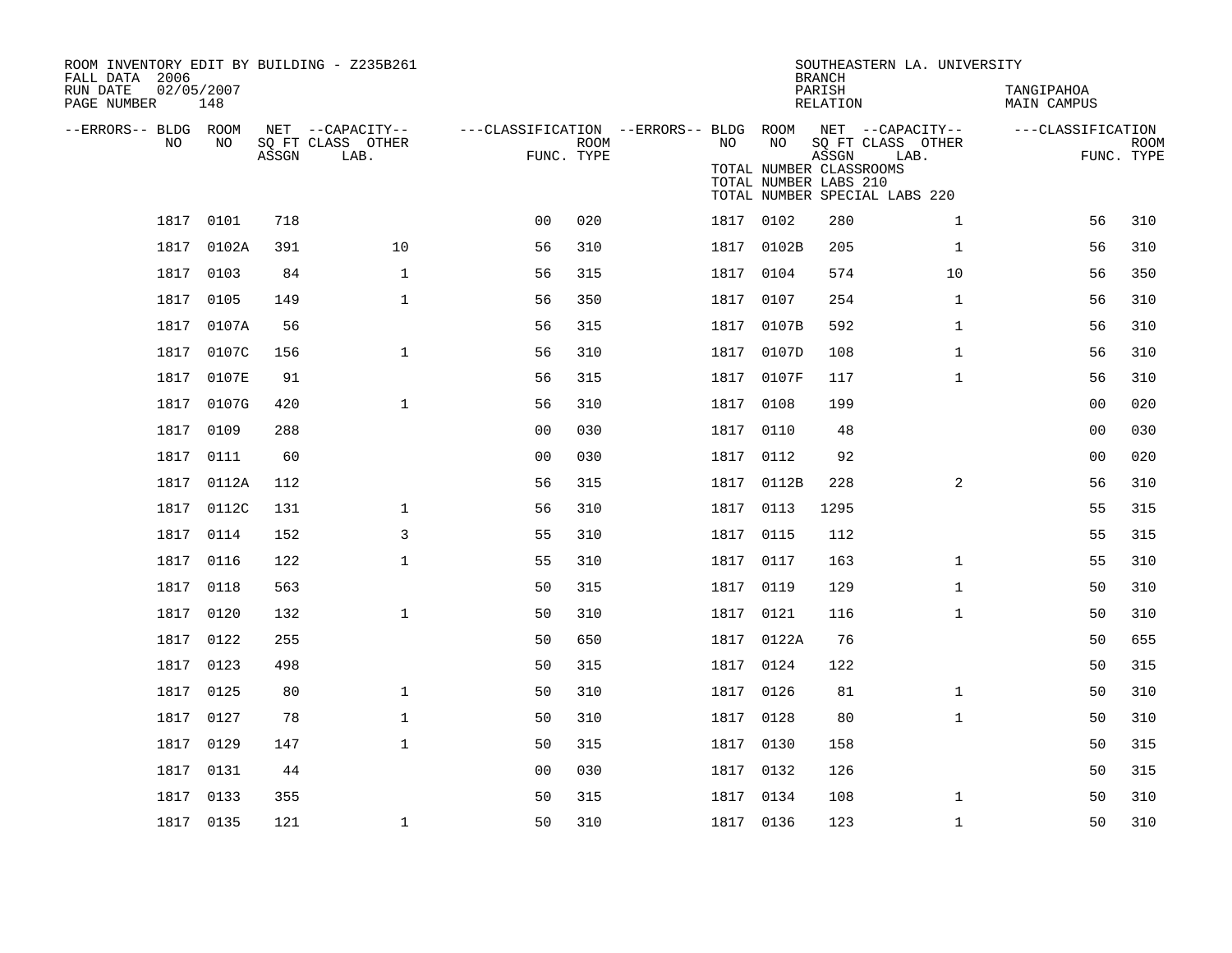| ROOM INVENTORY EDIT BY BUILDING - Z235B261<br>FALL DATA 2006 |                   |       |                           | SOUTHEASTERN LA. UNIVERSITY<br><b>BRANCH</b> |                 |                                   |            |       |                           |                   |                           |  |
|--------------------------------------------------------------|-------------------|-------|---------------------------|----------------------------------------------|-----------------|-----------------------------------|------------|-------|---------------------------|-------------------|---------------------------|--|
| RUN DATE<br>PAGE NUMBER                                      | 02/05/2007<br>149 |       |                           |                                              | <b>RELATION</b> | TANGIPAHOA<br><b>MAIN CAMPUS</b>  |            |       |                           |                   |                           |  |
| --ERRORS-- BLDG ROOM                                         |                   |       | NET --CAPACITY--          |                                              |                 | ---CLASSIFICATION --ERRORS-- BLDG | ROOM       |       | NET --CAPACITY--          | ---CLASSIFICATION |                           |  |
| NO                                                           | NO                | ASSGN | SQ FT CLASS OTHER<br>LAB. | FUNC. TYPE                                   | <b>ROOM</b>     | NO                                | NO         | ASSGN | SQ FT CLASS OTHER<br>LAB. |                   | <b>ROOM</b><br>FUNC. TYPE |  |
| 1817                                                         | 0137              | 123   | $\mathbf{1}$              | 50                                           | 310             | 1817                              | 0138       | 123   | $\mathbf{1}$              | 50                | 310                       |  |
| 1817                                                         | 0139              | 123   | $\mathbf 1$               | 50                                           | 310             |                                   | 1817 0140  | 123   | $\mathbf{1}$              | 50                | 310                       |  |
| 1817                                                         | 0141              | 127   | $\mathbf{1}$              | 50                                           | 310             | 1817                              | 0142       | 145   |                           | 50                | 315                       |  |
| 1817                                                         | 0143              | 371   |                           | 0 <sub>0</sub>                               | 020             |                                   | 1817 0144  | 46    |                           | 0 <sub>0</sub>    | 030                       |  |
| 1817                                                         | 0145              | 105   |                           | 50                                           | 315             | 1817                              | 0146       | 230   |                           | 50                | 315                       |  |
| 1817                                                         | 0147              | 39    |                           | 50                                           | 730             |                                   | 1817 0148  | 450   |                           | 50                | 315                       |  |
| 1817                                                         | 0149              | 96    | $\mathbf{1}$              | 50                                           | 310             | 1817                              | 0150       | 178   |                           | 0 <sub>0</sub>    | 030                       |  |
| 1817                                                         | 0151              | 48    |                           | 0 <sub>0</sub>                               | 010             |                                   | 1817 0152  | 177   |                           | 0 <sub>0</sub>    | 030                       |  |
| 1817                                                         | 0153              | 245   |                           | 50                                           | 315             | 1817                              | 0154       | 834   | 17                        | 11                | 250                       |  |
|                                                              | 1817 0155         | 803   |                           | 0 <sub>0</sub>                               | 020             |                                   | 1817 0156  | 1161  | 23                        | 11                | 210                       |  |
| 1817                                                         | 0156A             | 76    |                           | 11                                           | 215             |                                   | 1817 0157  | 236   |                           | 0 <sub>0</sub>    | 030                       |  |
| 1817                                                         | 0158              | 1177  | 24                        | 11                                           | 210             |                                   | 1817 0158A | 82    |                           | 11                | 215                       |  |
| 1817                                                         | 0159              | 65    |                           | 0 <sub>0</sub>                               | 030             | 1817                              | 0160       | 839   | 17                        | 11                | 220                       |  |
| 1817                                                         | 0161              | 237   | $\mathbf 1$               | 60                                           | 650             | 1817                              | 0162       | 957   |                           | 00                | 020                       |  |
| 1817                                                         | 0163              | 1938  |                           | 0 <sub>0</sub>                               | 020             | 1817                              | 0164       | 267   |                           | 0 <sub>0</sub>    | 030                       |  |
| 1817                                                         | 0165              | 19    |                           | 0 <sub>0</sub>                               | 010             | 1817                              | 0166       | 636   | 30                        | 11                | 110                       |  |
| 1817                                                         | 0167              | 59    |                           | 0 <sub>0</sub>                               | 030             | 1817                              | 0168       | 87    | $\mathbf{1}$              | 11                | 310                       |  |
| 1817                                                         | 0169              | 953   | 19                        | 11                                           | 310             | 1817                              | 0169A      | 80    | $\mathbf{1}$              | 11                | 310                       |  |
| 1817                                                         | 0169B             | 54    |                           | 11                                           | 315             |                                   | 1817 0169C | 80    | $\mathbf{1}$              | 11                | 310                       |  |
| 1817                                                         | 0170              | 639   | 36                        | 11                                           | 110             | 1817                              | 0170A      | 118   |                           | 11                | 115                       |  |
| 1817                                                         | 0171              | 235   | $\mathbf{1}$              | 11                                           | 310             |                                   | 1817 0171A | 155   | $\mathbf{1}$              | 11                | 310                       |  |
| 1817                                                         | 0172              | 223   | $\mathbf{1}$              | 11                                           | 310             | 1817                              | 0172A      | 109   | $\mathbf{1}$              | 11                | 310                       |  |
| 1817                                                         | 0172B             | 45    | $\mathbf{1}$              | 11                                           | 315             |                                   | 1817 0172C | 153   | $\mathbf{1}$              | 11                | 310                       |  |
| 1817                                                         | 0172D             | 89    |                           | 11                                           | 315             | 1817                              | 0172E      | 274   | $\mathbf{1}$              | 11                | 315                       |  |
| 1817                                                         | 0172F             | 191   | $\mathbf{1}$              | 11                                           | 310             |                                   | 1817 0172G | 152   | $\mathbf{1}$              | 11                | 310                       |  |
|                                                              | 1817 0173         | 173   |                           | 0 <sub>0</sub>                               | 030             |                                   | 1817 0174  | 628   | 13                        | 11                | 350                       |  |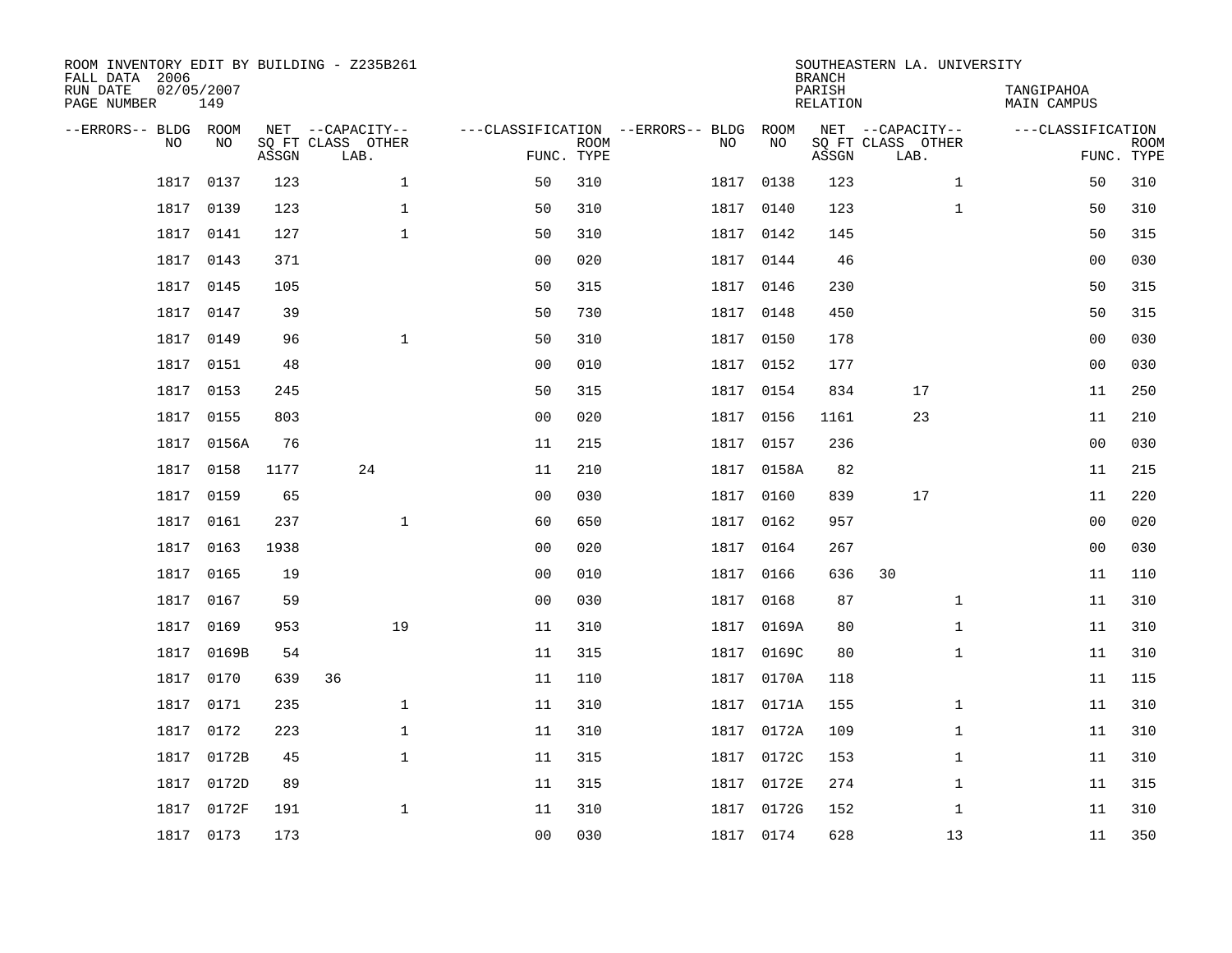| ROOM INVENTORY EDIT BY BUILDING - Z235B261<br>FALL DATA 2006 |                   |       |                           | SOUTHEASTERN LA. UNIVERSITY<br><b>BRANCH</b> |                           |                                  |           |            |       |                           |                   |                           |
|--------------------------------------------------------------|-------------------|-------|---------------------------|----------------------------------------------|---------------------------|----------------------------------|-----------|------------|-------|---------------------------|-------------------|---------------------------|
| RUN DATE<br>PAGE NUMBER                                      | 02/05/2007<br>150 |       |                           |                                              | <b>RELATION</b>           | TANGIPAHOA<br><b>MAIN CAMPUS</b> |           |            |       |                           |                   |                           |
| --ERRORS-- BLDG ROOM                                         |                   |       | NET --CAPACITY--          | ---CLASSIFICATION --ERRORS-- BLDG            |                           |                                  |           | ROOM       |       | NET --CAPACITY--          | ---CLASSIFICATION |                           |
| NO                                                           | NO                | ASSGN | SQ FT CLASS OTHER<br>LAB. |                                              | <b>ROOM</b><br>FUNC. TYPE |                                  | NO        | NO         | ASSGN | SQ FT CLASS OTHER<br>LAB. |                   | <b>ROOM</b><br>FUNC. TYPE |
| 1817                                                         | 0174A             | 77    |                           | 11                                           | 355                       |                                  | 1817      | 0175       | 49    |                           | 0 <sub>0</sub>    | 030                       |
| 1817                                                         | 0176              | 19    |                           | 0 <sub>0</sub>                               | 010                       |                                  |           | 1817 0177  | 87    |                           | 00                | 010                       |
| 1817                                                         | 0178              | 267   |                           | 0 <sub>0</sub>                               | 030                       |                                  | 1817      | 0179       | 56    |                           | 00                | 030                       |
| 1817                                                         | 0180              | 981   |                           | 00                                           | 020                       |                                  | 1817      | 0201       | 2710  |                           | 0 <sub>0</sub>    | 020                       |
| 1817                                                         | 0202              | 250   |                           | 0 <sub>0</sub>                               | 030                       |                                  | 1817      | 0203       | 1162  |                           | 11                | 315                       |
| 1817                                                         | 0204              | 100   | $\mathbf 1$               | 11                                           | 310                       |                                  |           | 1817 0205  | 122   | $\mathbf{1}$              | 11                | 310                       |
| 1817                                                         | 0206              | 103   | $\mathbf{1}$              | 11                                           | 310                       |                                  | 1817      | 0207       | 122   | $\mathbf{1}$              | 11                | 310                       |
| 1817                                                         | 0208              | 103   | $\mathbf{1}$              | 11                                           | 310                       | 9                                | 1817      | 0209       | 330   | $\mathbf{1}$              | 11                | 410                       |
| 1817                                                         | 0210              | 110   | $\mathbf{1}$              | 11                                           | 310                       | 9                                | 1817      | 0211       | 100   | $\mathbf{1}$              | 11                | 410                       |
| 1817<br>9                                                    | 0212              | 100   | 1                         | 11                                           | 410                       | 9                                | 1817 0213 |            | 110   | $\mathbf{1}$              | 11                | 410                       |
| 1817                                                         | 0214              | 110   | $\mathbf 1$               | 11                                           | 310                       |                                  | 1817      | 0215       | 314   |                           | 11                | 315                       |
| 1817                                                         | 0215A             | 111   | $\mathbf 1$               | 11                                           | 310                       |                                  |           | 1817 0215B | 387   | $\mathbf{1}$              | 11                | 310                       |
| 1817                                                         | 0215C             | 165   | $\mathbf{1}$              | 11                                           | 310                       |                                  | 1817      | 0215D      | 61    |                           | 11                | 315                       |
| 1817                                                         | 0215E             | 113   | $\mathbf 1$               | 11                                           | 310                       |                                  |           | 1817 0215F | 113   | $\mathbf{1}$              | 11                | 310                       |
| 1817                                                         | 0215G             | 111   | $\mathbf{1}$              | 11                                           | 310                       | 9                                | 1817      | 0215H      | 112   | 2                         | 11                | 410                       |
| 1817                                                         | 0216              | 50    |                           | 00                                           | 030                       |                                  |           | 1817 0217  | 425   | $\mathbf{1}$              | 11                | 310                       |
| 1817                                                         | 0217A             | 60    |                           | 11                                           | 115                       |                                  | 1817      | 0218       | 399   | 10                        | 11                | 410                       |
| 1817                                                         | 0219              | 767   | 28                        | 11                                           | 110                       |                                  |           | 1817 0220  | 839   | 30                        | 11                | 110                       |
| 1817                                                         | 0221              | 186   |                           | 11                                           | 650                       |                                  | 1817      | 0222       | 704   | 40                        | 11                | 310                       |
| 1817                                                         | 0222A             | 121   |                           | 11                                           | 115                       |                                  | 1817      | 0223       | 720   | 40                        | 11                | 110                       |
| 1817                                                         | 0224              | 70    |                           | 11                                           | 730                       |                                  |           | 1817 0225  | 741   | 40                        | 11                | 110                       |
| 1817                                                         | 0226              | 150   |                           | 0 <sub>0</sub>                               | 030                       |                                  | 1817      | 0227       | 150   |                           | 0 <sub>0</sub>    | 030                       |
| 1817                                                         | 0228              | 741   | 40                        | 11                                           | 110                       |                                  | 1817      | 0229       | 664   | 28                        | 11                | 110                       |
| 1817                                                         | 0229A             | 45    |                           | 11                                           | 115                       |                                  |           | 1817 0229B | 50    |                           | 11                | 115                       |
| 1817                                                         | 0230              | 720   | 40                        | 11                                           | 110                       |                                  | 1817      | 0231       | 194   | $\mathbf{1}$              | 11                | 650                       |
|                                                              | 1817 0232         | 25    |                           | 00                                           | 030                       |                                  |           | 1817 0233  | 40    |                           | 00                | 010                       |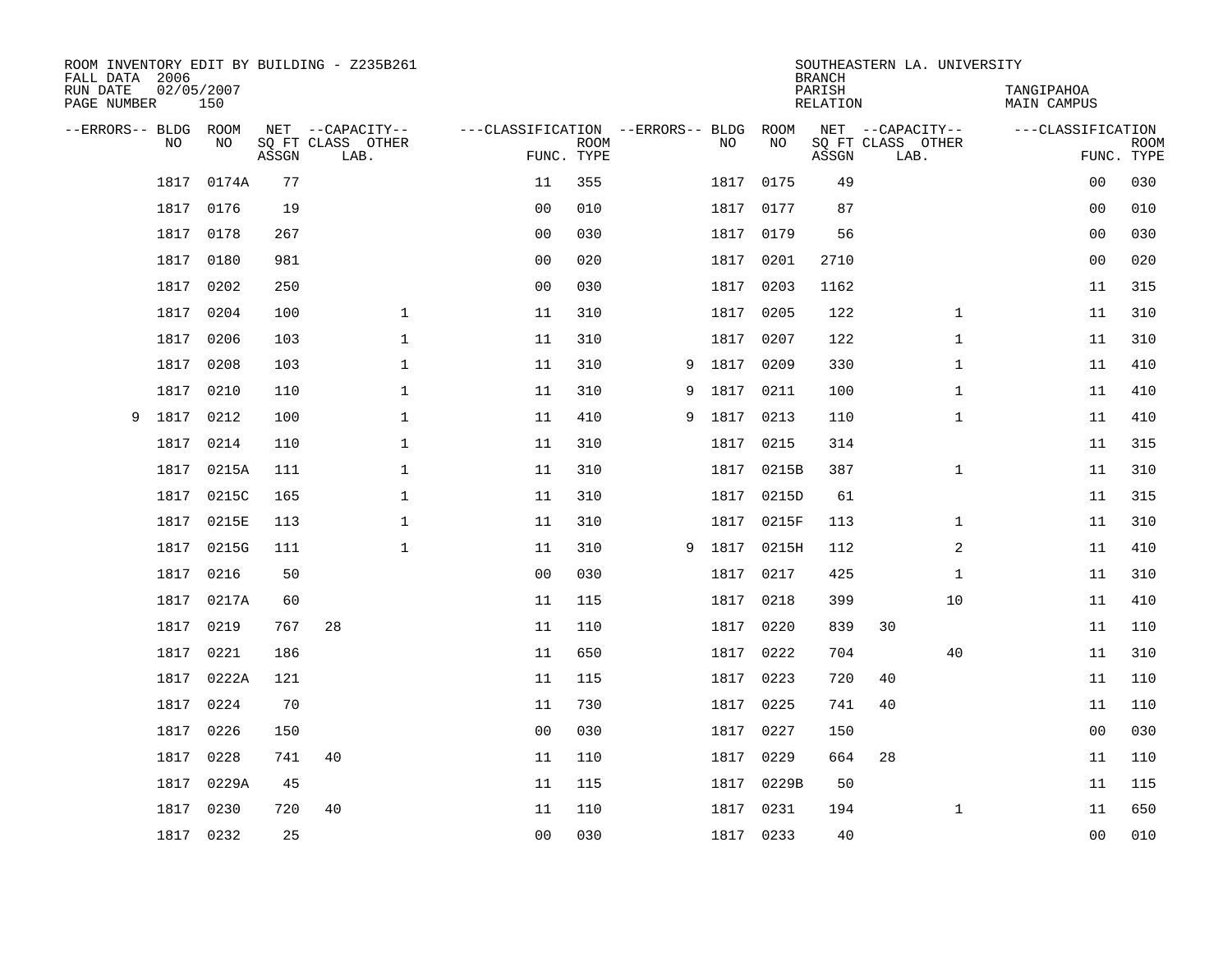| ROOM INVENTORY EDIT BY BUILDING - Z235B261<br>FALL DATA 2006 |                   |       |    |                           |                |                           |                                   |           | <b>BRANCH</b> | SOUTHEASTERN LA. UNIVERSITY |                   |                           |  |  |
|--------------------------------------------------------------|-------------------|-------|----|---------------------------|----------------|---------------------------|-----------------------------------|-----------|---------------|-----------------------------|-------------------|---------------------------|--|--|
| RUN DATE<br>PAGE NUMBER                                      | 02/05/2007<br>151 |       |    |                           |                | PARISH<br>RELATION        |                                   |           |               |                             |                   |                           |  |  |
| --ERRORS-- BLDG ROOM                                         |                   |       |    | NET --CAPACITY--          |                |                           | ---CLASSIFICATION --ERRORS-- BLDG | ROOM      |               | NET --CAPACITY--            | ---CLASSIFICATION |                           |  |  |
| <b>NO</b>                                                    | NO.               | ASSGN |    | SO FT CLASS OTHER<br>LAB. |                | <b>ROOM</b><br>FUNC. TYPE | NO.                               | <b>NO</b> | ASSGN         | SQ FT CLASS OTHER<br>LAB.   |                   | <b>ROOM</b><br>FUNC. TYPE |  |  |
| 1817                                                         | 0234              | 709   | 28 |                           | 11             | 110                       | 1817                              | 0234A     | 50            |                             | 11                | 115                       |  |  |
| 1817                                                         | 0235              | 532   | 24 |                           | 11             | 110                       | 1817                              | 0235A     | 50            |                             | 11                | 115                       |  |  |
| 1817                                                         | 0236              | 988   |    | 40                        | 11             | 210                       | 1817                              | 0237      | 663           | 28                          | 11                | 110                       |  |  |
| 1817                                                         | 0238              | 574   | 24 |                           | 11             | 110                       | 1817                              | 0239      | 551           | 26                          | 11                | 110                       |  |  |
| 1817                                                         | 0240              | 490   | 24 |                           | 11             | 110                       | 1817                              | 0240A     | 45            |                             | 11                | 115                       |  |  |
| 1817                                                         | 0241              | 64    |    |                           | 0 <sub>0</sub> | 030                       |                                   | 1817 0242 | 224           |                             | 0 <sub>0</sub>    | 030                       |  |  |
| 1817                                                         | 0243              | 1064  |    |                           | 0 <sub>0</sub> | 020                       | 1817                              | 0244      | 222           |                             | 0 <sub>0</sub>    | 020                       |  |  |
| 1817                                                         | 0245              | 267   |    |                           | 0 <sub>0</sub> | 030                       | 1817                              | 0246      | 1055          |                             | 0 <sub>0</sub>    | 020                       |  |  |
| 1817                                                         | 0247              | 57    |    |                           | 0 <sub>0</sub> | 010                       | 1817                              | 0248      | 57            |                             | 0 <sub>0</sub>    | 010                       |  |  |
| 1817                                                         | 0249              | 126   |    | $\mathbf 1$               | 11             | 310                       |                                   | 1817 0250 | 106           | $\mathbf{1}$                | 11                | 310                       |  |  |
| 1817                                                         | 0251              | 109   |    | $\mathbf 1$               | 11             | 310                       | 1817                              | 0252      | 106           | $\mathbf{1}$                | 11                | 310                       |  |  |
| 1817                                                         | 0253              | 109   |    | $\mathbf 1$               | 11             | 310                       |                                   | 1817 0254 | 106           | $\mathbf{1}$                | 11                | 310                       |  |  |
| 1817                                                         | 0255              | 109   |    | $\mathbf{1}$              | 11             | 310                       | 1817                              | 0256      | 106           | $\mathbf{1}$                | 11                | 310                       |  |  |
| 1817                                                         | 0257              | 109   |    | $\mathbf{1}$              | 11             | 310                       |                                   | 1817 0258 | 767           |                             | 00                | 020                       |  |  |
| 1817                                                         | 0259              | 109   |    | $\mathbf 1$               | 11             | 310                       | 1817                              | 0260      | 190           |                             | 00                | 030                       |  |  |
| 1817                                                         | 0261              | 109   |    | $\mathbf 1$               | 11             | 310                       |                                   | 1817 0262 | 40            |                             | 00                | 030                       |  |  |
| 1817                                                         | 0263              | 109   |    | $\mathbf 1$               | 11             | 310                       | 1817                              | 0264      | 68            | $\mathbf{1}$                | 11                | 310                       |  |  |
| 1817                                                         | 0265              | 109   |    | $\mathbf{1}$              | 11             | 310                       | 1817                              | 0266      | 108           | $\mathbf{1}$                | 11                | 310                       |  |  |
| 1817                                                         | 0267              | 109   |    | $\mathbf{1}$              | 11             | 310                       | 1817                              | 0268      | 108           | $\mathbf{1}$                | 11                | 310                       |  |  |
| 1817                                                         | 0269              | 109   |    | $\mathbf{1}$              | 11             | 310                       | 1817                              | 0270      | 108           | $\mathbf{1}$                | 11                | 310                       |  |  |
| 1817                                                         | 0271              | 109   |    | $\mathbf 1$               | 11             | 310                       |                                   | 1817 0272 | 108           | $\mathbf{1}$                | 11                | 310                       |  |  |
| 1817                                                         | 0273              | 109   |    | $\mathbf{1}$              | 11             | 310                       | 1817                              | 0274      | 109           | $\mathbf{1}$                | 11                | 310                       |  |  |
| 1817                                                         | 0275              | 109   |    | $\mathbf{1}$              | 11             | 310                       |                                   | 1817 0276 | 41            |                             | 00                | 010                       |  |  |
| 1817                                                         | 0277              | 45    |    |                           | 0 <sub>0</sub> | 010                       | 1817                              | 0278      | 57            |                             | 11                | 315                       |  |  |
| 1817                                                         | 0279              | 222   |    |                           | 0 <sub>0</sub> | 020                       | 1817                              | 0280      | 267           |                             | 0 <sub>0</sub>    | 030                       |  |  |
|                                                              | 1817 0281         | 1089  |    |                           | 0 <sub>0</sub> | 020                       |                                   | 1817 0282 | 47            |                             | 11                | 710                       |  |  |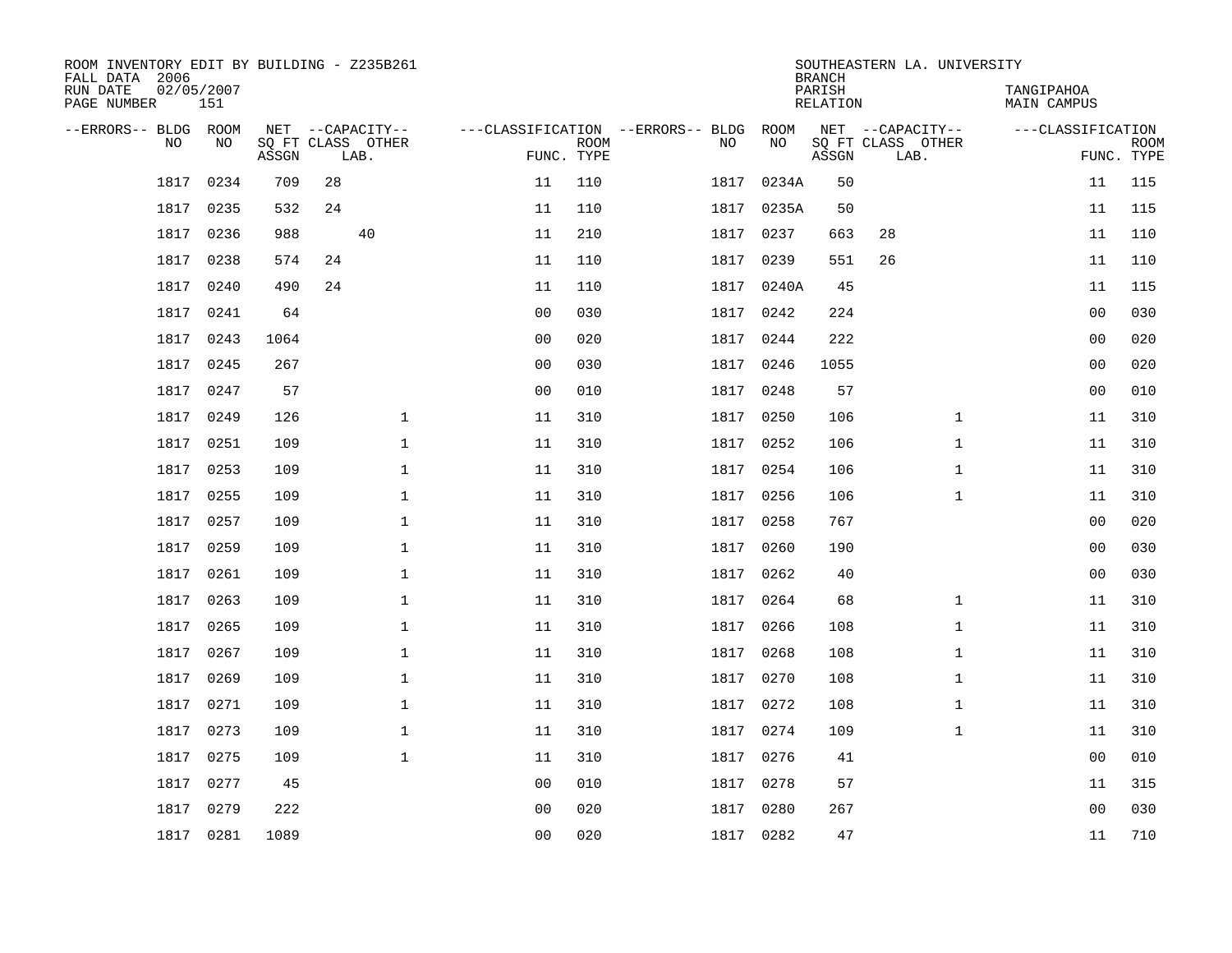| ROOM INVENTORY EDIT BY BUILDING - Z235B261<br>FALL DATA 2006 |            |       |                           |                                                         |      |      |           |            | <b>BRANCH</b>                                                                     |      | SOUTHEASTERN LA. UNIVERSITY           |            |                                                |             |
|--------------------------------------------------------------|------------|-------|---------------------------|---------------------------------------------------------|------|------|-----------|------------|-----------------------------------------------------------------------------------|------|---------------------------------------|------------|------------------------------------------------|-------------|
| RUN DATE<br>PAGE NUMBER 152                                  | 02/05/2007 |       |                           |                                                         |      |      |           |            | PARISH<br>RELATION                                                                |      |                                       | TANGIPAHOA | <b>MAIN CAMPUS</b>                             |             |
| --ERRORS-- BLDG ROOM                                         |            |       | NET --CAPACITY--          | ---CLASSIFICATION --ERRORS-- BLDG ROOM NET --CAPACITY-- |      |      |           |            |                                                                                   |      |                                       |            | ---CLASSIFICATION                              |             |
| NO.                                                          | NO.        | ASSGN | SO FT CLASS OTHER<br>LAB. | FUNC. TYPE                                              | ROOM | NO   |           | NO         | SQ FT CLASS OTHER<br>ASSGN                                                        | LAB. |                                       |            | FUNC. TYPE                                     | <b>ROOM</b> |
| 1817                                                         | 0283       | 253   | $\mathbf{1}$              | 11                                                      | 310  |      |           | 1817 0283A | 96                                                                                |      |                                       |            | 11                                             | 710         |
|                                                              | 1817 0284  | 155   | $\mathbf{1}$              | 11                                                      | 310  |      | 1817 0286 |            | 369                                                                               |      |                                       |            | 11                                             | 650         |
|                                                              | 1817 0286A | 52    |                           | 11                                                      | 315  |      | 1817 0287 |            | 50                                                                                |      |                                       |            | 11                                             | 315         |
| 1817                                                         | 0288       | 156   | $\mathbf{1}$              | 11                                                      | 350  |      |           | 1817 0288A | 100                                                                               |      |                                       |            | 11                                             | 355         |
|                                                              | 1817 0289  | 356   |                           | 11                                                      | 315  |      |           | 1817 0289A | 149                                                                               |      | $\mathbf{1}$                          |            | 11                                             | 310         |
|                                                              | 1817 0289B | 156   | $\mathbf{1}$              | 11                                                      | 310  |      |           | 1817 0289C | 118                                                                               |      | $\mathbf{1}$                          |            | 11                                             | 310         |
|                                                              | 1817 0289D | 106   | $\mathbf 1$               | 11                                                      | 310  |      |           | 1817 0289E | 106                                                                               |      |                                       |            | 11                                             | 315         |
|                                                              | 1817 0289F | 109   | $\mathbf{1}$              | 11                                                      | 310  |      |           |            | TOTAL NUMBER CLASSROOMS<br>TOTAL NUMBER LABS 210<br>TOTAL NUMBER SPECIAL LABS 220 |      | TOTAL NET ASSIGN SQ. FT. IN ROOM FILE |            | 41,621<br>15<br>$\overline{3}$<br>$\mathbf{1}$ |             |
|                                                              | 1818 0109  | 633   | 42                        | 11                                                      | 315  |      | 1818 0110 |            | 630                                                                               |      | 42                                    |            | 11                                             | 315         |
|                                                              | 1818 0112  | 608   | 12                        | 40                                                      | 310  |      |           |            | TOTAL NUMBER CLASSROOMS<br>TOTAL NUMBER LABS 210<br>TOTAL NUMBER SPECIAL LABS 220 |      | TOTAL NET ASSIGN SQ. FT. IN ROOM FILE |            | 1,871                                          |             |
|                                                              | 1819 0100  | 576   | $\mathbf{1}$              | 60                                                      | 310  |      |           | 1819 0100A | 281                                                                               |      |                                       |            | 60                                             | 315         |
| 1819                                                         | 0100B      | 51    |                           | 60                                                      | 315  |      |           | 1819 0100C | 106                                                                               |      | $\mathbf{1}$                          |            | 60                                             | 310         |
| 1819                                                         | 0100D      | 122   | $\mathbf{1}$              | 60                                                      | 310  |      | 1819 0101 |            | 517                                                                               |      | $\overline{4}$                        |            | 60                                             | 310         |
| 1819                                                         | 0101A      | 183   | $\mathbf{1}$              | 60                                                      | 310  |      |           | 1819 0101B | 159                                                                               |      | $\mathbf{1}$                          |            | 60                                             | 310         |
| 1819                                                         | 0102       | 318   | $\mathbf{1}$              | 60                                                      | 310  |      |           | 1819 0102A | 281                                                                               |      | 5                                     |            | 60                                             | 350         |
| 1819                                                         | 0102B      | 83    | $\mathbf{1}$              | 60                                                      | 315  |      |           | 1819 0102C | 178                                                                               |      | $\mathbf{1}$                          |            | 60                                             | 310         |
| 1819                                                         | 0103       | 54    |                           | 0 <sub>0</sub>                                          | 030  | 1819 |           | 0104       | 64                                                                                |      |                                       |            | 0 <sub>0</sub>                                 | 030         |
| 1819                                                         | 0105       | 50    |                           | 0 <sub>0</sub>                                          | 010  |      | 1819 0106 |            | 477                                                                               |      | $\mathbf{1}$                          |            | 60                                             | 310         |
| 1819                                                         | 0106A      | 125   | $\mathbf{1}$              | 60                                                      | 310  | 1819 |           | 0106B      | 107                                                                               |      | $\mathbf{1}$                          |            | 60                                             | 310         |
|                                                              | 1819 0106C | 51    |                           | 60                                                      | 315  |      | 1819 0110 |            | 644<br>TOTAL NUMBER CLASSROOMS<br>TOTAL NUMBER LABS 210                           |      | TOTAL NET ASSIGN SQ. FT. IN ROOM FILE |            | 00<br>3,615                                    | 020         |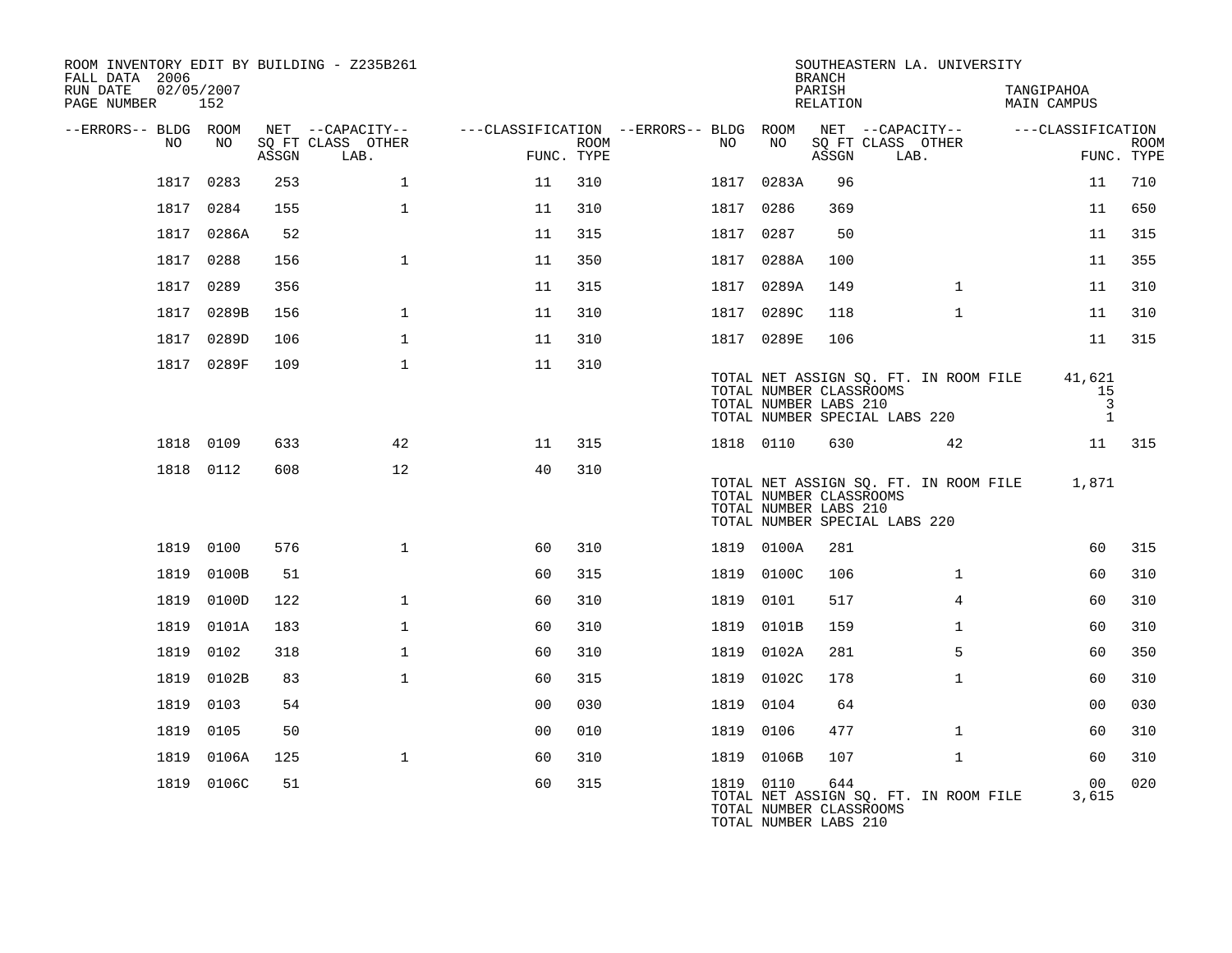| ROOM INVENTORY EDIT BY BUILDING - Z235B261<br>FALL DATA 2006 | SOUTHEASTERN LA. UNIVERSITY<br><b>BRANCH</b> |       |                                                                                                                     |                |      |  |           |                                                  |                    |                               |                                       |  |                                  |             |
|--------------------------------------------------------------|----------------------------------------------|-------|---------------------------------------------------------------------------------------------------------------------|----------------|------|--|-----------|--------------------------------------------------|--------------------|-------------------------------|---------------------------------------|--|----------------------------------|-------------|
| RUN DATE<br>02/05/2007<br>PAGE NUMBER 153                    |                                              |       |                                                                                                                     |                |      |  |           |                                                  | PARISH<br>RELATION |                               |                                       |  | TANGIPAHOA<br><b>MAIN CAMPUS</b> |             |
| --ERRORS-- BLDG ROOM<br>NO                                   | NO                                           |       | NET --CAPACITY-- - ---CLASSIFICATION --ERRORS-- BLDG ROOM NET --CAPACITY-- - ---CLASSIFICATION<br>SQ FT CLASS OTHER |                | ROOM |  | NO        | NO                                               |                    |                               | SQ FT CLASS OTHER                     |  |                                  |             |
|                                                              |                                              | ASSGN | LAB.                                                                                                                | FUNC. TYPE     |      |  |           |                                                  | ASSGN              | TOTAL NUMBER SPECIAL LABS 220 | LAB.                                  |  | FUNC. TYPE                       | <b>ROOM</b> |
|                                                              | 1820 0100                                    | 224   |                                                                                                                     | 0 <sub>0</sub> | 020  |  |           | 1820 0101 13991                                  |                    |                               |                                       |  | 00                               | 020         |
| 1820                                                         | 0102                                         | 919   |                                                                                                                     | 82             | 082  |  | 1820 0103 |                                                  | 7870               |                               |                                       |  | 93                               | 520         |
|                                                              | 1820 0104                                    | 208   |                                                                                                                     | 0 <sub>0</sub> | 020  |  | 1820 0105 |                                                  | 148                |                               | $\mathbf{1}$                          |  | 93                               | 310         |
|                                                              | 1820 0106                                    | 70    |                                                                                                                     | 0 <sub>0</sub> | 030  |  | 1820 0107 |                                                  | 49                 |                               |                                       |  | 93                               | 525         |
|                                                              | 1820 0108                                    | 949   |                                                                                                                     | 93             | 525  |  | 1820 0109 |                                                  | 153                |                               |                                       |  | 93                               | 525         |
| 1820                                                         | 0110                                         | 99    |                                                                                                                     | 0 <sub>0</sub> | 030  |  | 1820 0111 |                                                  | 503                |                               | $\mathbf{1}$                          |  | 93                               | 310         |
|                                                              | 1820 0112                                    | 820   |                                                                                                                     | 93             | 525  |  |           | 1820 0112A                                       | 139                |                               |                                       |  | 93                               | 525         |
|                                                              | 1820 0120                                    | 87    |                                                                                                                     | 82             | 082  |  | 1820 0121 |                                                  | 124                |                               |                                       |  | 82                               | 082         |
|                                                              | 1820 0121A                                   | 31    |                                                                                                                     | 82             | 082  |  |           | 1820 0121B                                       | - 5                |                               |                                       |  | 82                               | 082         |
| 1820                                                         | 0122                                         | 96    |                                                                                                                     | 82             | 082  |  | 1820 0123 |                                                  | 224                |                               |                                       |  | 82                               | 082         |
|                                                              | 1820 0124                                    | 1013  |                                                                                                                     | 82             | 082  |  | 1820 0125 |                                                  | 135                |                               |                                       |  | 82                               | 082         |
|                                                              | 1820 0125A                                   | 135   |                                                                                                                     | 82             | 082  |  | 1820 0126 |                                                  | 161                |                               |                                       |  | 82                               | 082         |
|                                                              | 1820 0127                                    | 63    |                                                                                                                     | 82             | 082  |  | 1820 0130 | TOTAL NUMBER CLASSROOMS<br>TOTAL NUMBER LABS 210 | 82                 | TOTAL NUMBER SPECIAL LABS 220 | TOTAL NET ASSIGN SQ. FT. IN ROOM FILE |  | 0 <sub>0</sub><br>13,624         | 030         |
|                                                              | 1821 0100                                    | 6048  |                                                                                                                     | 60             | 660  |  |           | 1821 0100A                                       | 79                 |                               |                                       |  | 60                               | 665         |
|                                                              | 1821 0101                                    | 49    |                                                                                                                     | 0 <sub>0</sub> | 030  |  | 1821 0102 |                                                  | 49                 |                               |                                       |  | 0 <sub>0</sub>                   | 030         |
|                                                              | 1821 0103                                    | 121   |                                                                                                                     | 60             | 650  |  | 1821 0104 |                                                  | 49                 |                               |                                       |  | 00                               | 010         |
|                                                              | 1821 0104A                                   | 33    |                                                                                                                     | 0 <sup>0</sup> | 010  |  | 1821 0105 |                                                  | 162                |                               | $\mathbf{1}$                          |  | 60                               | 310         |
|                                                              | 1821 0106                                    | 492   |                                                                                                                     | 60             | 440  |  |           | TOTAL NUMBER CLASSROOMS<br>TOTAL NUMBER LABS 210 |                    | TOTAL NUMBER SPECIAL LABS 220 | TOTAL NET ASSIGN SQ. FT. IN ROOM FILE |  | 6,902                            |             |
|                                                              | 1822 0101                                    | 5245  |                                                                                                                     | 82             | 082  |  | 1822 0102 | TOTAL NUMBER CLASSROOMS<br>TOTAL NUMBER LABS 210 | 413                | TOTAL NUMBER SPECIAL LABS 220 | TOTAL NET ASSIGN SQ. FT. IN ROOM FILE |  | 62<br>5,658                      | 730         |